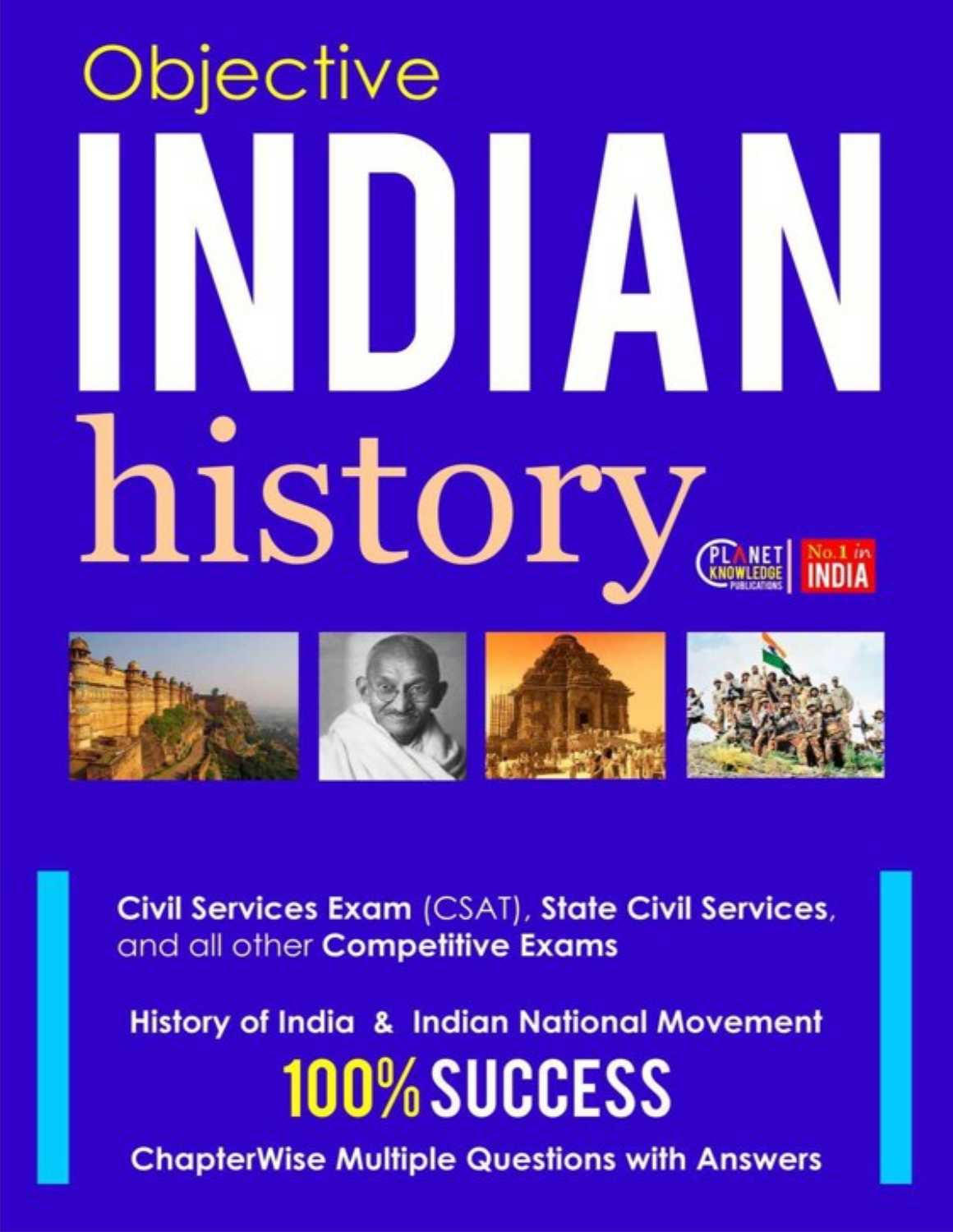# **INDIAN HISTORY**

*Objective*

**Applicable For All Competitive Exams**

**\_\_\_\_\_\_\_\_\_\_\_\_\_\_\_\_\_\_\_\_\_\_\_\_\_\_\_\_\_\_\_\_**

# **1500+ Sure Questions**

**© Copyright reserved**

# **Contents**

*Click the below headings for fast travel*

**\_\_\_\_\_\_\_\_\_\_\_\_\_\_\_\_\_\_\_\_\_\_\_\_\_\_\_\_\_\_\_\_**

**\_\_\_\_\_\_\_\_\_\_\_\_\_\_\_\_\_\_\_\_\_\_\_\_\_\_\_\_\_\_\_\_**

## **INDIAN HISTORY**

## **[QUESTIONS](#page-1-0) WITH ANSWERS**

- ANCIENT INDIA: [QUESTIONS](#page-2-0) WITH ANSWERS
- MEDIEVAL INDIA: [QUESTIONS](#page-89-0) WITH ANSWERS
- <span id="page-1-0"></span>MODERN INDIA: [QUESTIONS](#page-177-0) WITH ANSWERS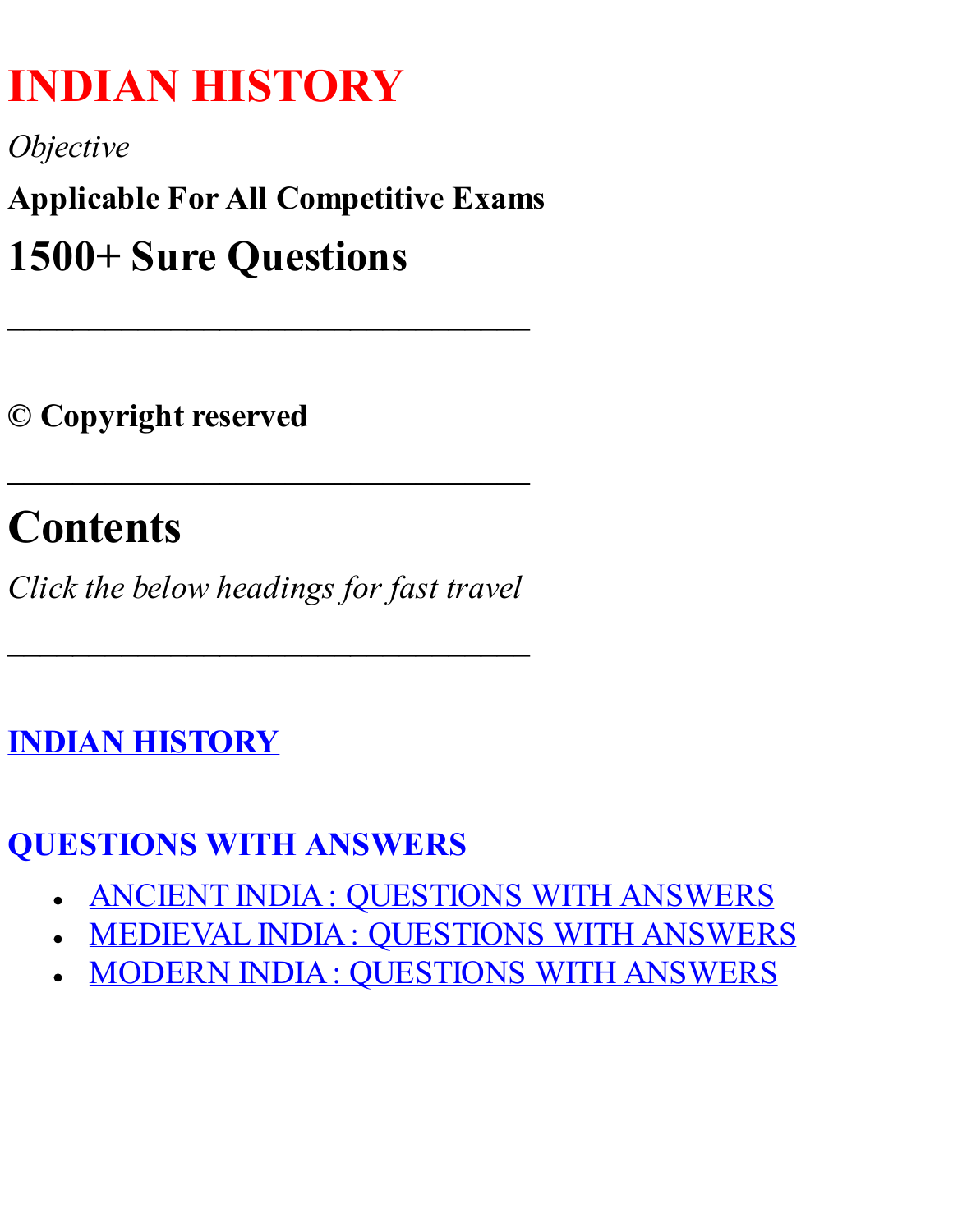# **QUESTIONS WITH ANSWERS**

**\_\_\_\_\_\_\_\_\_\_\_\_\_\_\_\_\_\_\_\_\_\_\_\_\_\_\_\_\_\_\_\_\_\_\_\_\_\_\_\_\_**

#### <span id="page-2-0"></span>**ANCIENT INDIA : QUESTIONS WITH ANSWERS**

**\_\_\_\_\_\_\_\_\_\_\_\_\_\_\_\_\_\_\_\_\_\_\_\_\_\_\_\_\_\_\_\_\_\_\_\_\_\_\_\_\_**

- **1. Which of the following Vedas deals with magic spells and witchcraft?**
	- (a) Rigveda
	- (b) Samaveda
	- (c) Yajurveda
	- (d) Atharvaveda

#### Ans:  $(d)$

#### **2. The later Vedic Age means the age of the compilation of**

- (a) Samhitas
- (b) Brahmanas
- (c) Aranyakas
- (d) All the above

#### Ans: (d)

## **3. The Vedic religion along with its Later (Vedic) developments is actually known as**

- (a) Hinduism
- (b) Brahmanism
- (c) Bhagavatism
- (d) Vedic Dharma

Ans:  $(b)$ 

## **4. The Vedic Aryans first settled in the region of**

- (a) Central India
- (b) Gangetic Doab
- (c) Saptasindhu
- (d) Kashmir and Punjab

Ans:  $(c)$ 

## **5. Which of the following contains the famous Gayatrimantra?**

- (a) Rigveda
- (b) Samaveda
- (c) Kathopanishad
- (d) Aitareya Brahmana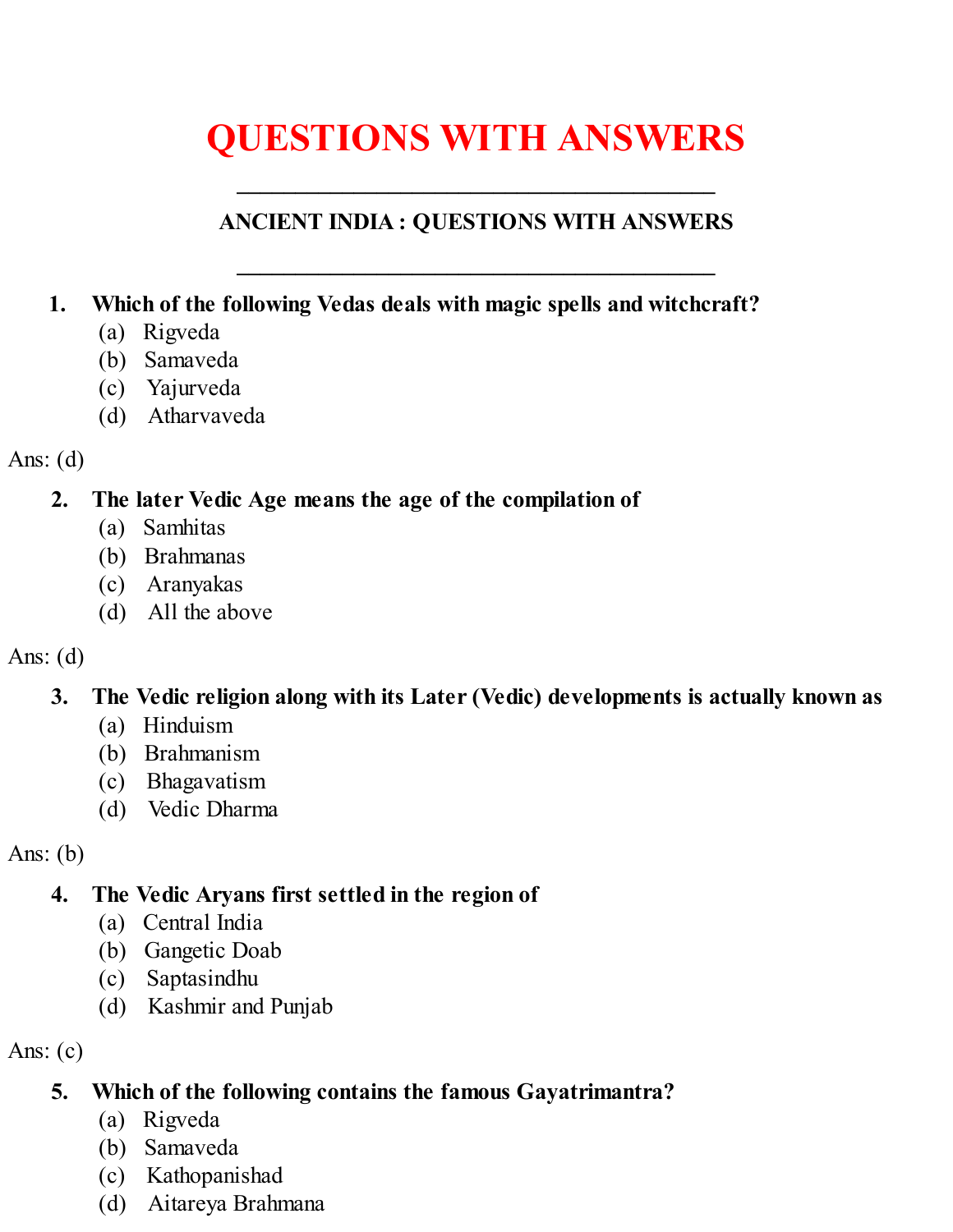#### **6. The famous Gayatrimantra is addressed to**

- (a) Indra
- (b) Varuna
- (c) Pashupati
- (d) Savita

#### Ans:  $(d)$

#### **7. Two highest ,gods in the Vedic religion were**

- (a) Agni and Savitri
- (b) Vishnu and Mitra
- (c) Indra and Varuna
- (d) Surya and Pushan

Ans:  $(c)$ 

## **8. Division of the Vedic society into four classes is clearly mentioned in the**

- (a) Yajurveda
- (b) Purusa-sukta of Rigveda
- (c) Upanishads
- (d) Shatapatha Brahmana

Ans:  $(b)$ 

## **9. This Vedic God was 'a breaker of the forts' and also a 'war god'**

- (a) Indra
- (b) Yama
- (c) Marut
- (d) Varuna

Ans:  $(a)$ 

## **10. The Harappan or Indus Valley Civilisation flourished during the \_\_\_\_ age.**

- (a) Megalithic
- (b) Paleolithic
- (c) Neolithic
- (d) Chalcolithic

Ans:  $(d)$ 

## **11. The first metal to be extensively used by the people in India was**

- (a) Bronze
- (b) Copper
- (c) Iron
- (d) Tin

Ans:  $(b)$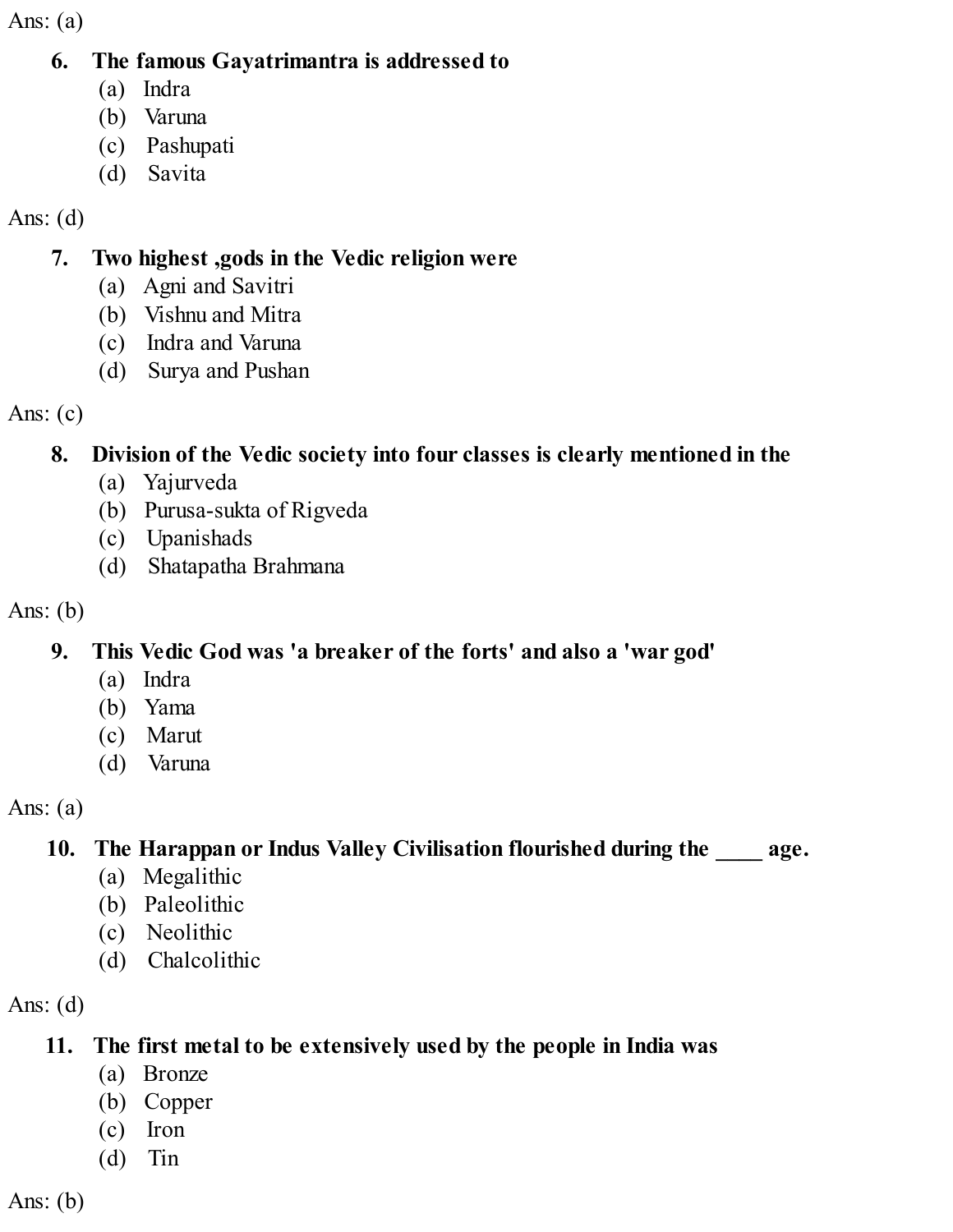#### **12. Which of the following civilisations is net associated with the Harappan Civilisation?**

- (a) Mesopotamian
- (b) Egyptian
- (c) Sumerian
- (d) Chinese

#### Ans:  $(d)$

- **13. Of the following scholars who was the first to discover the traces of the Harappan Civilisation?**
	- (a) Sir John Marshall
	- (b) RD Banerji
	- (c) A Cunningham
	- (d) Daya Ram Sahani

#### Ans:  $(d)$

- **14. The Harappan Civilisation achieved far greater advancement than Sumer, Elam etc. on account of its**
	- (a) town planning
	- (b) metal working
	- (c) weights and measures
	- (d) seals and figures

## Ans:  $(a)$

## **15. The town planning in the Harappan Civilisation was inspired by a regard for**

- (a) beauty and utility
- (b) uniformity
- (c) sanitation and public health
- (d) demographic factor

Ans:  $(c)$ 

- **16. The Indus or Harappan Civilisation is distinguished from the other contemporary civilisations by its**
	- (a) town planning
	- (b) underground drainage system
	- (c) uniformity of weights and measures
	- (d) large agricultural surplus

Ans:  $(b)$ 

## **17. Match the location of the following Harappan sites:**

| List-1 | $List-2$ |
|--------|----------|
|        |          |

(Sites) (States)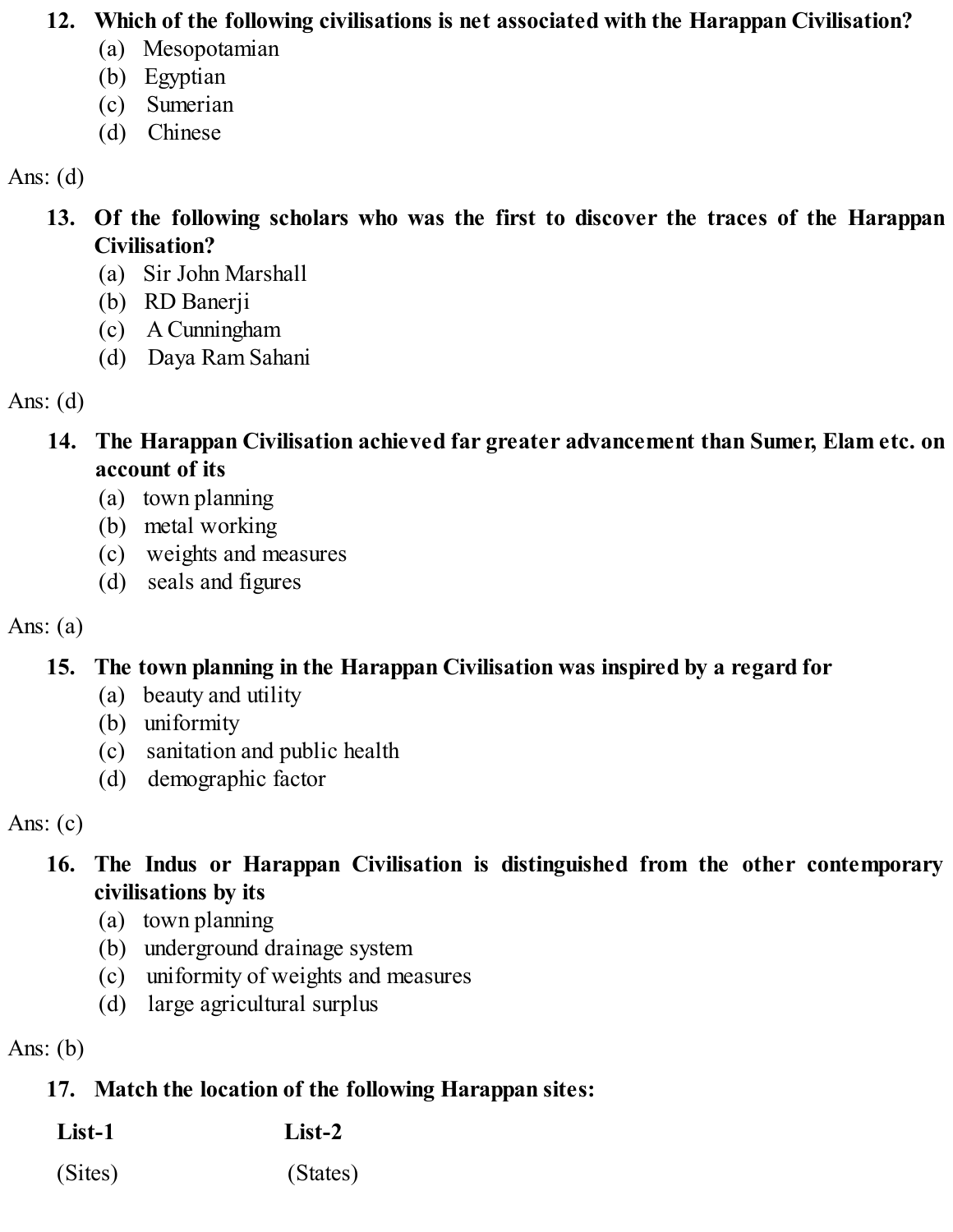| A. Ropar      | (i) Uttar Pradesh |
|---------------|-------------------|
| B. Alamgirpur | $(ii)$ Punjab     |
| C. Kalibangan | $(iii)$ Gujarat   |
| D. Dholavira  | (iv) Rajasthan    |
| E. Banawali   | (v) Haryana       |
|               |                   |

#### **Codes:**

| A        | В   | $\mathbf C$ | $\blacksquare$ | F.           |
|----------|-----|-------------|----------------|--------------|
| $(a)$ ii |     | iv          | iii            | $\mathbf{V}$ |
| $(b)$ i  | 11  | 111         | iv             | V            |
| $(c)$ ii |     | 111         | iv             | V            |
| $(d)$ ii | 111 |             | v              | 1V           |

Ans:  $(a)$ 

**18. The date of the Harappan Civilisation (2300-1750 BC) has been fixed on the basis of**

- (a) Pottery design
- (b) Stratification
- (c) Aryan invasion
- (d) Radio Carbon-14 dating

#### Ans: (d)

## **19. Most of the large Harappan towns had for fortifications which served the purpose of**

- (a) safety from robbers
- (b) protection against cattle raiders
- (c) protection against floods
- (d) All the above

Ans:  $(d)$ 

## **20. Cereal(s) grown by the people of the Harappan Civilisation was/were**

- (a) Wheat
- (b) Rice
- (c) Millet
- (d) All the above

Ans:  $(d)$ 

#### **21. The utensils of the Indus Valley people were mainly made of**

- (a) clay
- (b) copper
- (c) bronze
- (d) brass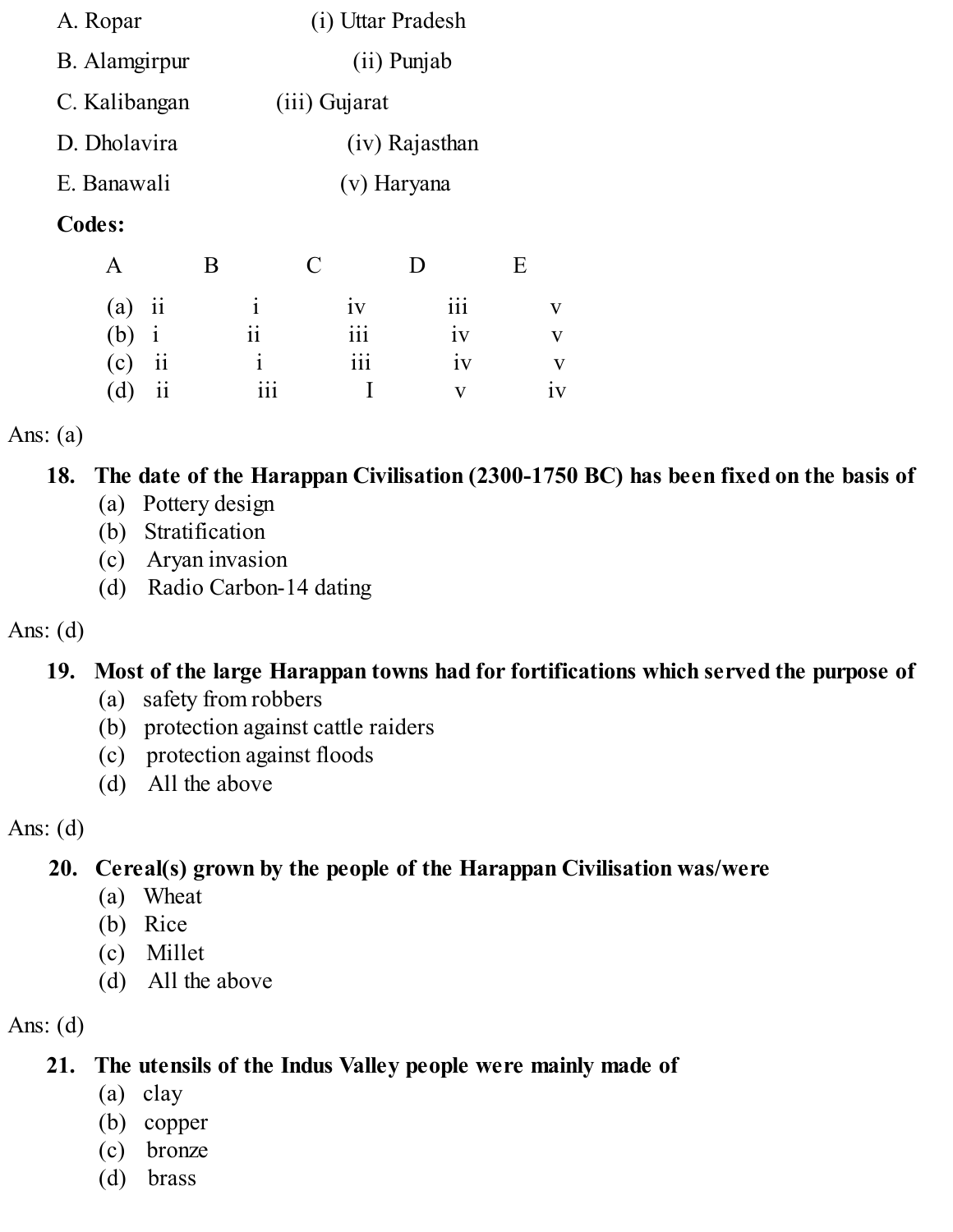#### **22. Which of the following metals was not known to the Indus valley people?**

- (a) gold
- (b) silver
- (c) copper
- (d) iron

## Ans:  $(d)$

## **23. Which of the following objects was not worshipped by the Indus valley people**

- (a) Mother Goddess
- (b) Pashupati Shiva
- (c) Trees such as Peepal and Acacia
- (d) Trimurti

## Ans:  $(d)$

## **24. At which of the following Harappan sites has a supposed dockyard been found?**

- (a) Kalibangan
- (b) Lothal
- (c) Suktagendor
- (d) Sotka Koli

## Ans:  $(b)$

## **25. The economy of the Indus Valley people was based on?**

- (a) Agriculture
- (b) Trade and Commerce
- (c) Crafts
- (d) All the above

## Ans:  $(d)$

## **26. The Harappan Civilisation declined as a result of**

- (a) Aryan invasion
- (b) Decline in foreign trade
- (c) Ecological factors
- (d) Not definitely known factors

## Ans:  $(d)$

## **27. The most common animal figure found at all the Harappan sites is**

- (a) unihorn bull
- (b) cow
- (c) bull
- (d) tiger

Ans:  $(a)$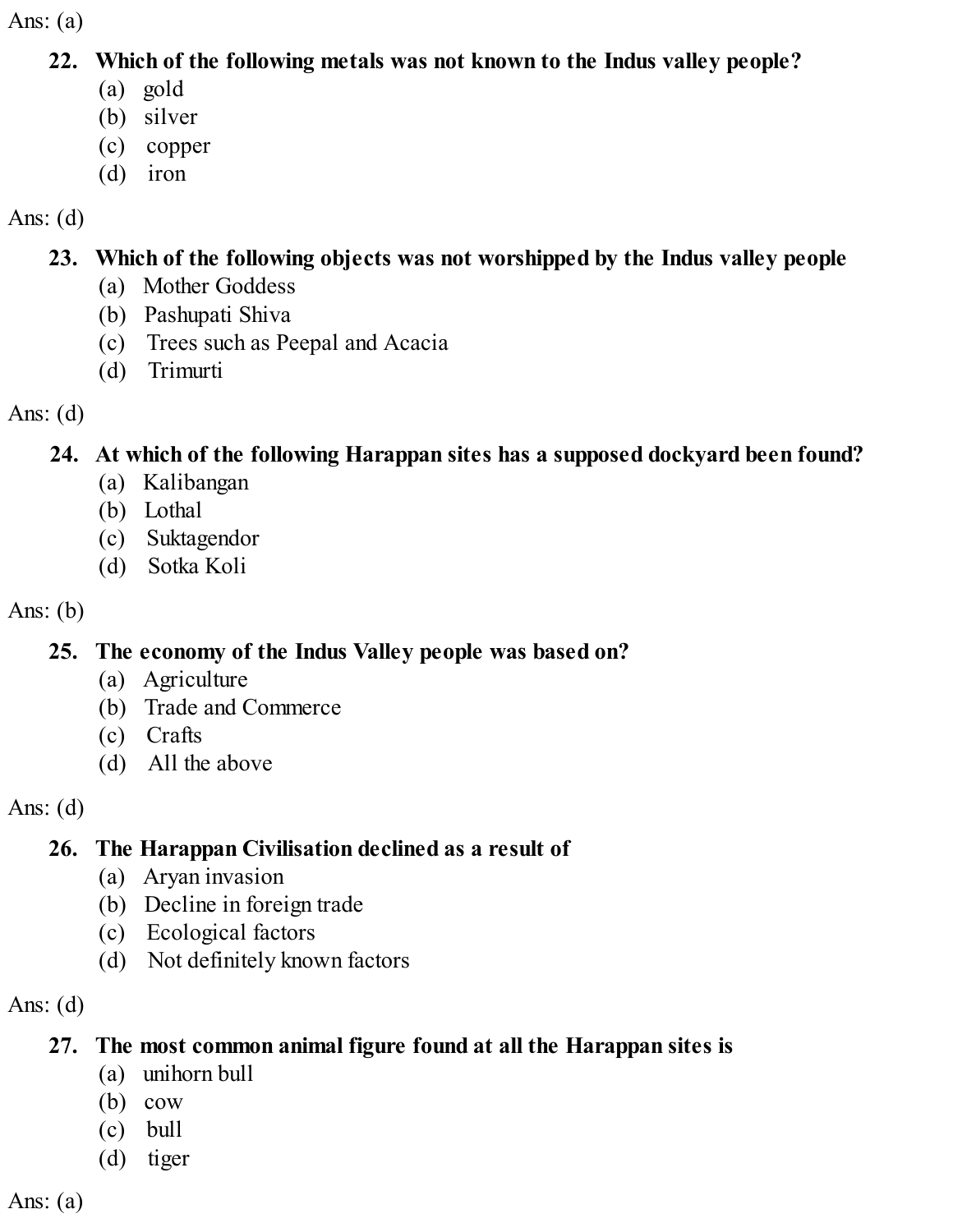#### **28. The term Aryan, Indo-Aryan or Indo-European denotes a \_\_\_\_\_concept?**

- (a) Linguistic
- (b) Racial
- (c) Religious
- (d) Cultural

#### Ans: (a)

## **29. According to the most widely accepted view, the Aryans originally came from**

- (a) India
- (b) Central Asia
- (c) Central Europe
- (d) Steppes of Russia

## Ans:  $(b)$

## **30. Which of the following Vedas was compiled first?**

- (a) Rigveda
- (b) Samaveda
- (c) Yajurveda
- (d) Atharvaveda

#### Ans:  $(a)$

## **31. The Vedic economy was based on**

- (a) trade and commerce
- (b) crafts and industries
- (c) agriculture and cattle rearing
- (d) all the above

## Ans:  $(c)$

## **32. The normal form of government during the Vedic period was**

- (a) democracy
- (b) republics
- (c) oligarchy
- (d) monarchy

## Ans:  $(d)$

## **33. Two popular Assemblies of the Vedic period were**

- (a) Sabha and Mahasabha
- (b) Mahasabha and Ganasabha
- (c) Sabha and Samiti
- (d) Ur and Kula

Ans: (c)

## **34. The Indo-Greek Kingdom set up in north Afghanistan in the beginning of the second**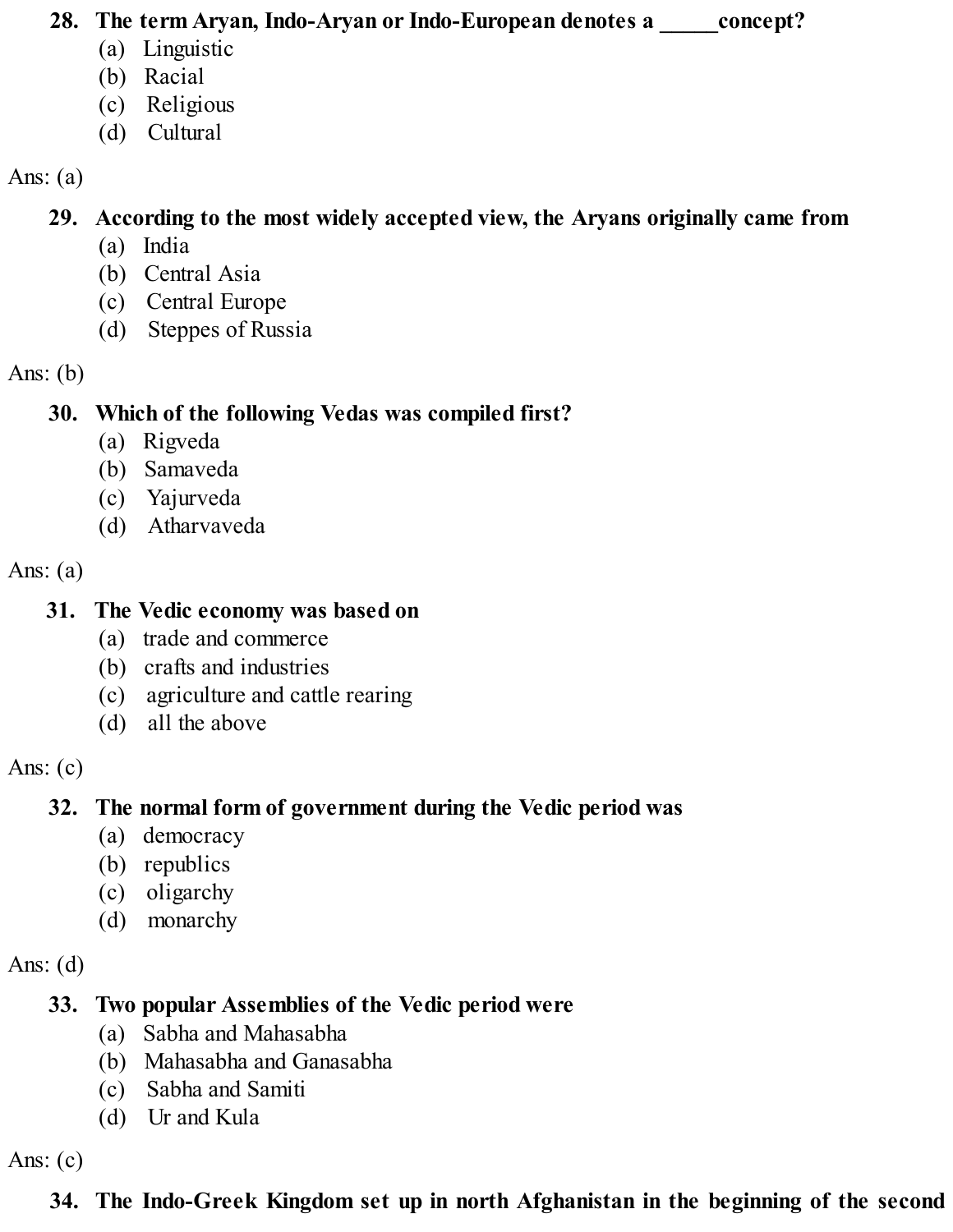#### **century BC was**

- (a) Scythia
- (b) Zedrasia
- (c) Bactria
- (d) Aria

Ans:  $(a)$ 

**35. The beat specimens of Mauryan art are represented by their**

- (a) Stupas
- (b) Pillars
- (c) Chaityas
- (d) Caves

Ans:  $(b)$ 

- **36. Which of the following does not represent an important source material for the Mauryan period?**
	- (a) Literary works
	- (b) Foreign accounts
	- (c) Numismatic evidence
	- (d) Epigraphic sources

Ans:  $(c)$ 

- **37. According to Strabo, the Tamil kingdom to first send emissaries to meet Augustin in Athens in 20 BC, was**
	- (a) Pallava
	- (b) Chola
	- (c) Pandya
	- (d) Chera

Ans:  $(c)$ 

## **38. Who among the following was the founder of the Nanda dynasty?**

- (a) Mahapadma Nanda
- (b) Ashoka Nanda
- (c) Dhana Nanda
- (d) None of the above

Ans:  $(a)$ 

## **39. The word 'Veda' has been derived from the root word 'Vid' which means**

- (a) Divinity
- (b) Sacredness
- (c) Doctrine
- (d) Knowledge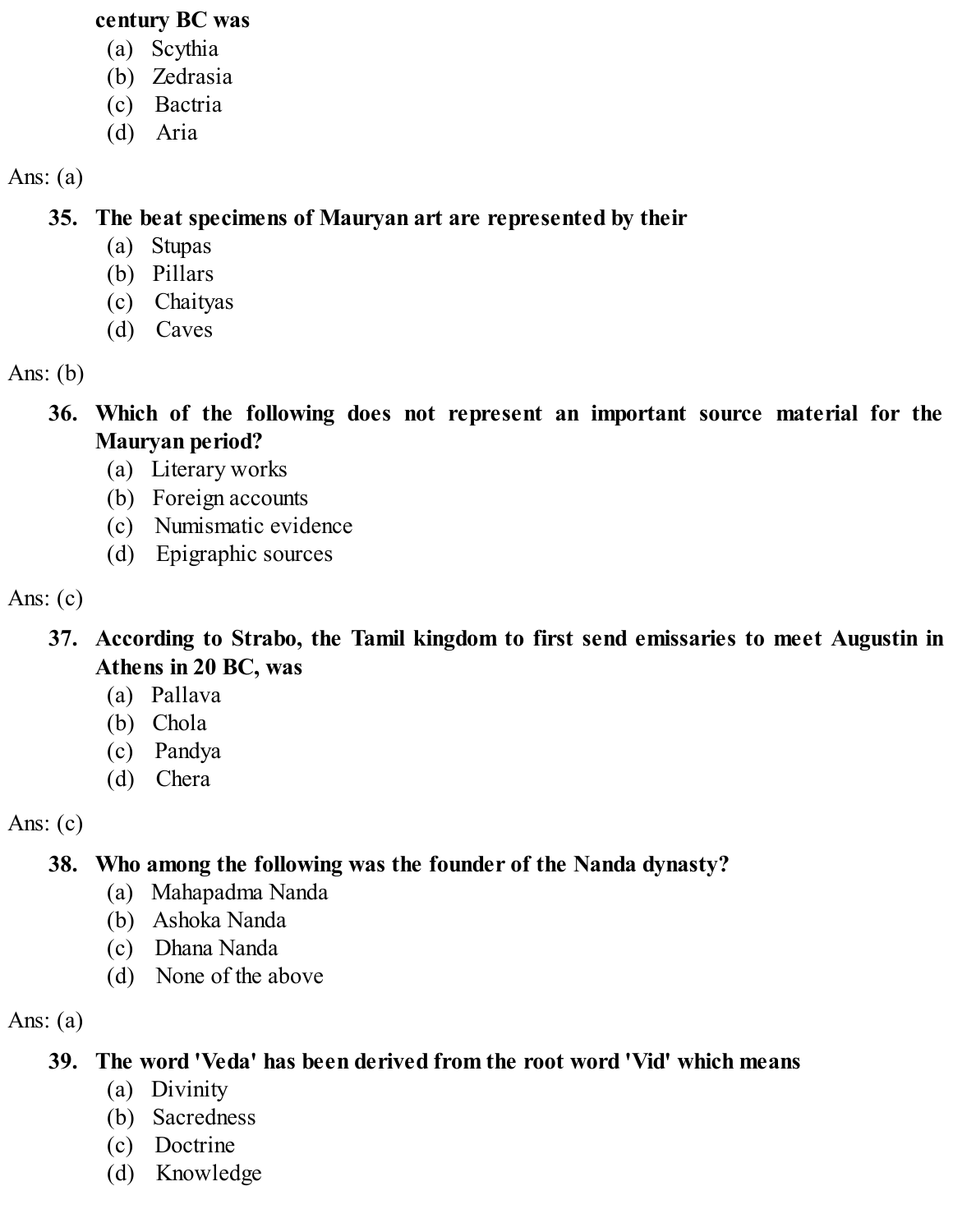Ans:  $(d)$ 

#### **40. The Kushan rule was brought to an end by**

- (a) The Nagas
- (b) The Britishers
- (c) Samudragupta
- (d) The Hindu Shahi Dynasty

#### Ans: (d)

#### **41. Ashoka has been particularly Influenced by the Buddhist monk**

- (a) Ambhi
- (b) Upagupta
- (c) Asvaghosha
- (d) Vasubandhu

#### Ans: (b)

#### **42. During Kanishka's reign, the centre of political activity shifted from Magadha to**

- (a) Delhi
- (b) Ayodhya
- (c) Kannauj
- (d) Purushapura (Peshawar)

#### Ans: (d)

#### **43. Which of the following Sanskrit language?**

- (a) Kushanas
- (b) Mauryas
- (c) Guptas
- (d) Indo-Greeks

#### Ans:  $(c)$

## **44. Who had got the Konark Sun Temple constructed?**

- (a) Kanishka
- (b) Ashoka
- (c) Narasimha Deva II
- (d) Rajendra Chola

## Ans:  $(c)$

## **45. Which one of the following sculptures invariably used green schist as the medium?**

- (a) Maurya sculptures
- (b) Mathura sculptures
- (c) Bharhut sculptures
- (d) Gandhara sculptures

Ans:  $(c)$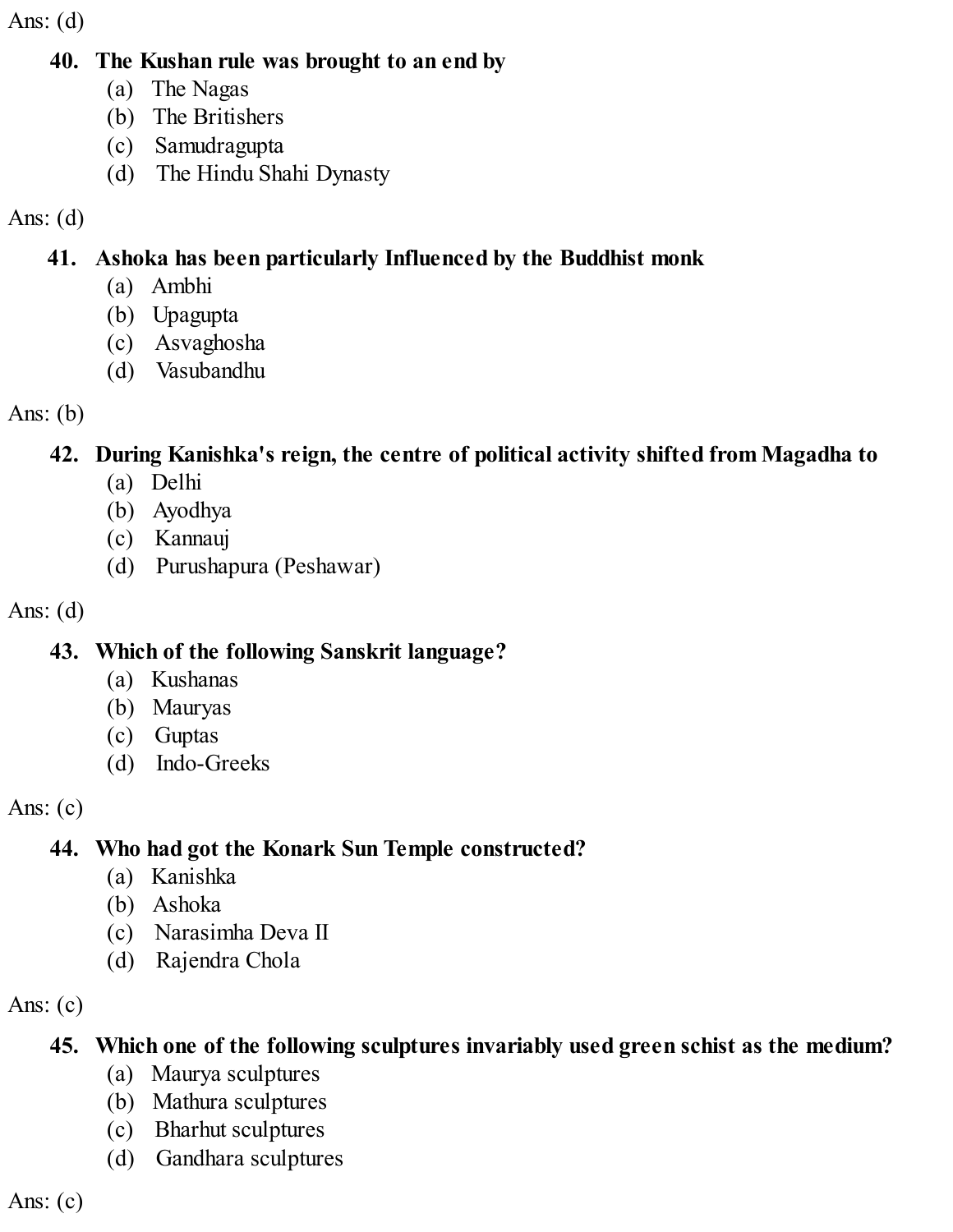#### **46. Who among the following is known for his work on medicine during the Gupta period?**

- (a) Saumilla
- (b) Sudraka
- (c) Shaunaka
- (d) Susrutha

#### Ans:  $(d)$

**47. In the context of ancient Indian society, which one of the following terms does not belong to the category of the other three?**

- (a) Kula
- (b) Vamsa
- (c) Kosa
- (d) Gotra

#### Ans:  $(c)$

#### **48. Who wrote Mrichchhakatika (Clay Cart)?**

- (a) Akbar
- (b) Kalidas
- (c) Sudraka
- (d) Dandin

#### Ans:  $(c)$

- **49. After the partition of India, the largest number of Harappan towns and settlements have been found In**
	- (a) Punjab
	- (b) Haryana
	- (c) Gujarat
	- (d) Uttar Pradesh

## Ans:  $(c)$

## **50. The Indus Valley civilisation can be said to belong to the**

- (a) Paleolithic age
- (b) Primitive age
- (c) Neolithic age
- (d) Bronze age

## Ans:  $(d)$

## **51. Who among the following used to hold a religious assembly at Prayag every five year?**

- (a) Ashoka
- (b) Harshvardhana
- (c) Kanishka
- (d) Chandragupta Vikramaditya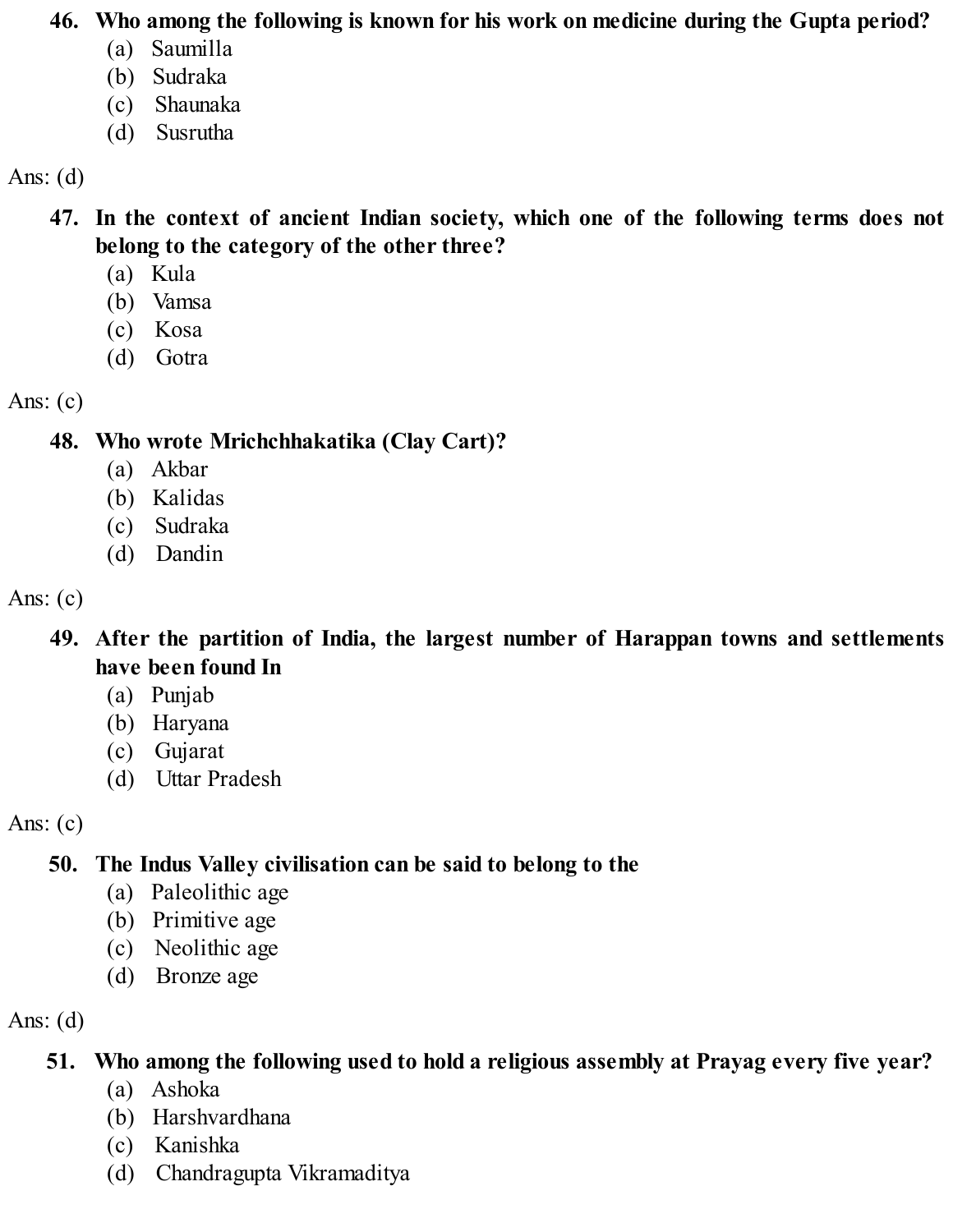Ans:  $(b)$ 

#### **52. Gautam Buddha as a prince was known as**

- (a) Gautam
- (b) Siddhartha
- (c) Rahul
- (d) Suddhodhana

#### Ans:  $(b)$

#### **53. The Jatakas are a collection of stories**

- (a) Meant for children
- (b) Based on pet Hindu myths
- (c) About Jains saints
- (d) Pertaining to several different earlier births of the Buddha

Ans:  $(d)$ 

- **54. Architectural developments In India manifested themselves In their full glory during the period of the**
	- (a) Guptas
	- (b) Nandas
	- (c) Mauryas
	- (d) Cholas

#### Ans:  $(a)$

#### **55. The deep transforming effect that the Kalinga War had on Ashoka has been described in**

- (a) Archaeological excavations
- (b) Rock edicts
- (c) Coins
- (d) Pillar edicts

Ans:  $(b)$ 

## **56. The proud title of 'Vikramaditya' had been assumed by**

- (a) Harsha
- (b) Chandragupta II
- (c) Kanishka
- (d) Samudragupta

Ans:  $(b)$ 

#### **57. In which region was the first metallic coin used In India?**

- (a) The Indo-Gangetic plain of central India
- (b) The Himalayas
- (c) Bihar and Eastern Uttar Pradesh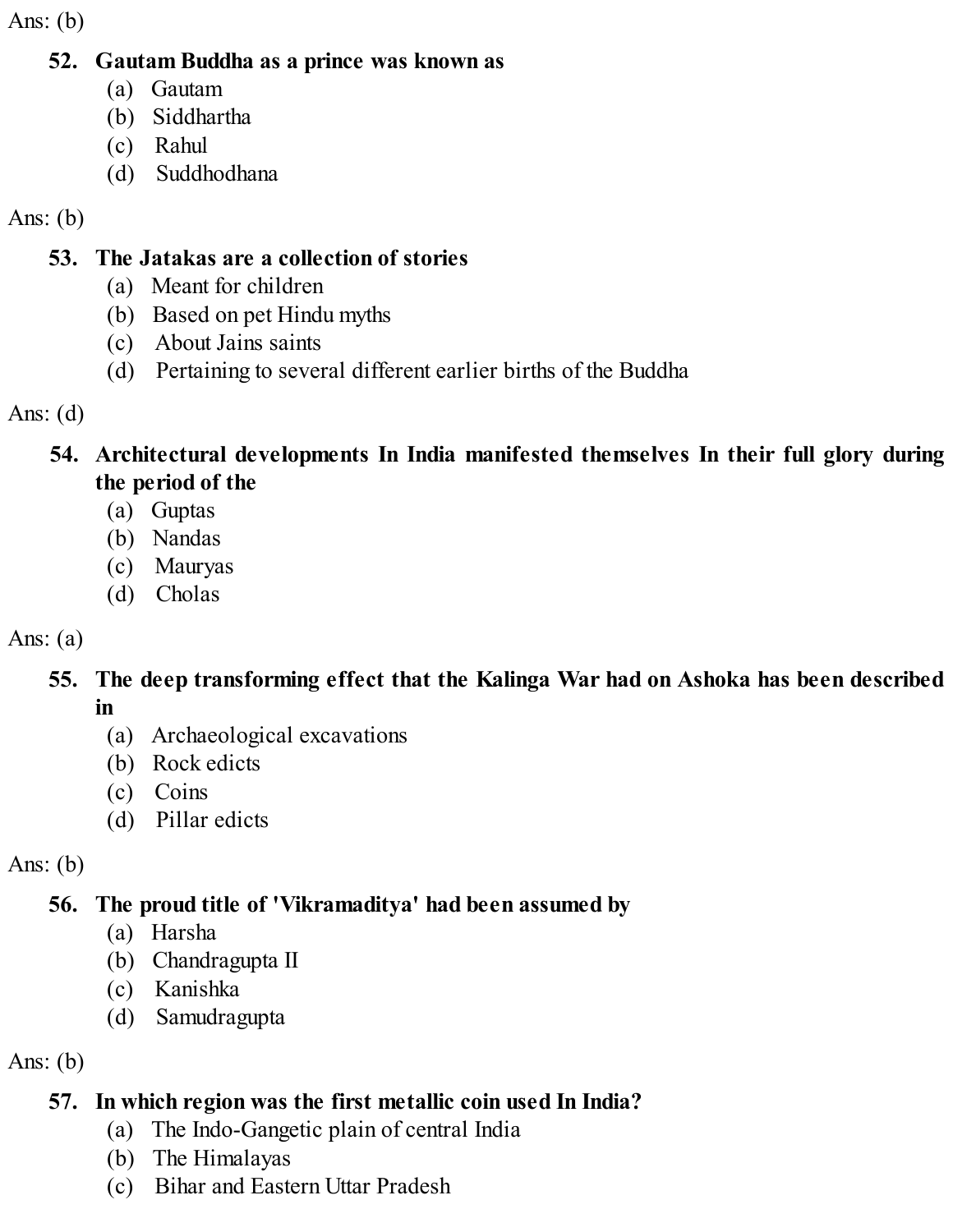#### (d) The Deccan Plateau

Ans:  $(a)$ 

- **58. Which of the following was the first metal to be discovered and used as tools by humans?**
	- (a) Iron
	- (b) Gold
	- (c) Tin
	- (d) Copper

Ans:  $(d)$ 

#### **59. The philosophy propounded in the Upanishads is known as**

- (a) Advaita
- (b) Vedanta
- (c) Yoga
- (d) Samkhya

Ans:  $(b)$ 

#### **60. After the growth of the Vedic religion the most important development in the history of the so-called Hinduism was the development of**

- (a) Shaivism
- (b) Saktism
- (c) Bhagavatism
- (d) Tantricism

Ans:  $(c)$ 

#### **61. Bhagavatiam refers to worship of**

- (a) Vasudeva Krishna
- (b) Brahma
- (c) Brahma-Vishnu-Shiva
- (d) Durga as Shakti

Ans:  $(a)$ 

#### **62. Vaishnavism, a later development of Bhagavatism, advocates the worship of**

- (a) Vishnu
- (b) Ram and Krishna
- (c) Vishnu and his incarnations
- (d) Vishnu and Lakshmi

Ans:  $(c)$ 

#### **63. The Hindu social sacraments such as marriage etc. are performed on the basis of the rituals described in the**

(a) Rigveda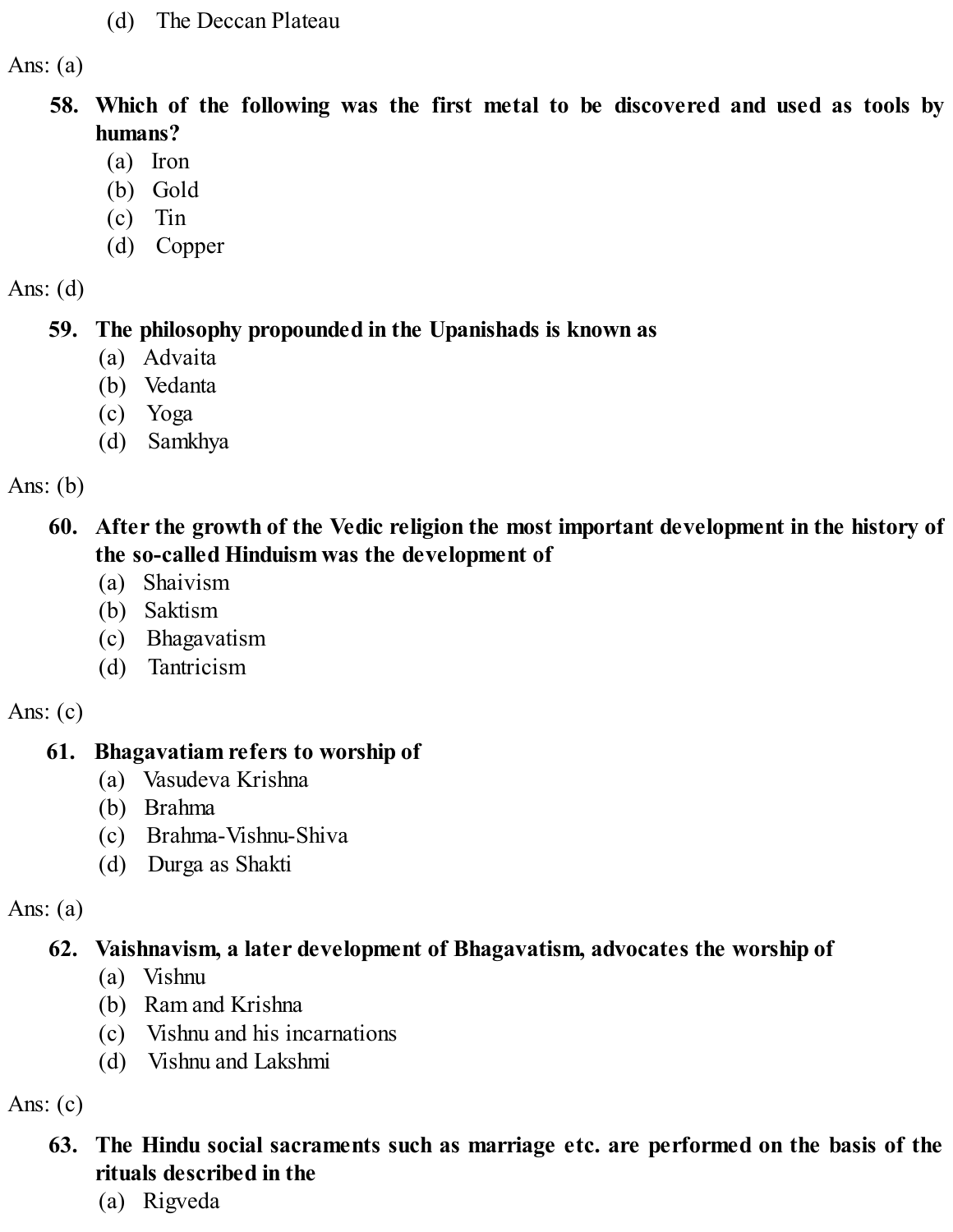- (b) Yajurveda
- (c) Grihyasutras
- (d) Upanishad

Ans:  $(c)$ 

#### **64. The founder of Jainism was**

- (a) Rishbha
- (b) Neminath
- (c) Parsvanatha
- (d) Vardhaman Mahavira

#### Ans:  $(c)$

## **65. Vardhamana Mahavira the 24 th Tirthankar of Jainism was born at \_\_\_\_ and died at**

- **\_\_\_\_.** (a) Vaishali and Rajagriha
- (b) Kusinara and Pava
- (c) Kundagrama and Pava
- (d) Kashi and Champa

Ans:  $(c)$ 

## **66. The 'Three Jewels' (Triratnas) of Jainism are**

- (a) right faith or intentions, right knowledge and right conduct
- (b) right action, right livelihood and right effort
- (c) right thoughts, non-violence and non-attachment
- (d) right speech, right thinking and right behaviour

Ans:  $(a)$ 

#### **67. Of the five vows (Panch Anuvratas) of Jainism, four existed before Mahavira. The one which he added was**

- (a) not to kill (non-injury)
- (b) not to steal
- (c) non-attachment to worldly things
- (d) celibacy

#### Ans:  $(d)$

## **68. In Jainism the aim of life is to attain Nirvana or Moksha for which one has to**

- (a) follow three jewels and five vows
- (b) practice, non-violence and non-injury to all living beings
- (c) renounce the world and attain right knowledge
- (d) believe in the Jains and absolute non-violence

Ans:  $(a)$ 

## **69. Jainism was divided into two sects - Swetambaras (White-clad) and Digambaras (Sky-**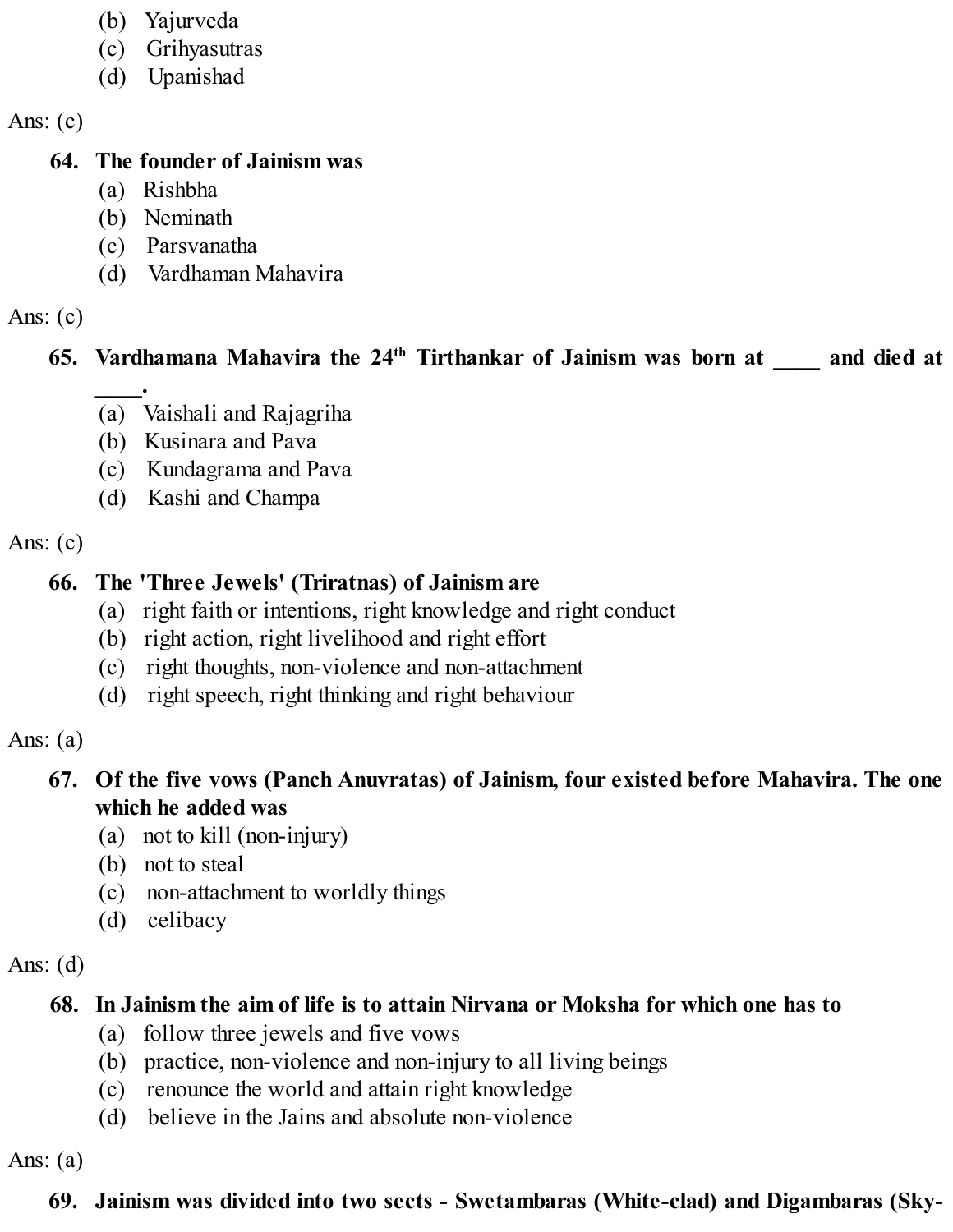#### **clad or naked) - During the reign of the**

- (a) Nandas
- (b) Mauryas
- (c) Kusanas
- (d) Shungas

#### Ans: (b)

#### **70. The name Buddha means**

- (a) enlightened
- (b) learned
- (c) divine
- (d) sacred

#### Ans: (a)

#### **71. Match the events of the Buddha's life with the place a of their occurrence:**

| $List-2$        |
|-----------------|
| (i) Kusinagar   |
| (ii) Sarnath    |
| (iii) Bodh-Gaya |
| (iv) Lumbini    |
|                 |

#### **Codes:**

| $\mathbf{A}$        |    | B                       | C                       | I)               |
|---------------------|----|-------------------------|-------------------------|------------------|
|                     |    | ii                      | $\overline{111}$        | iv               |
| (a) $i$<br>(b) $ii$ |    | $\mathbf{i}$            | iv                      | $\overline{iii}$ |
| $(c)$ iii           |    | $\overline{\mathbf{i}}$ | $\mathbf{i}$            | iv               |
| (d)                 | iv | $\overline{111}$        | $\overline{\mathbf{1}}$ |                  |

#### Ans:  $(d)$

#### **72. Buddhism was divided into Mahayana and Hinayana during the reign of**

- (a) Asoka
- (b) Kanishka
- (c) Menander
- (d) Harsha

Ans:  $(b)$ 

#### **73. The great exponent of Mahayana Buddhism was**

- (a) Ashvaghosa
- (b) Vasubandhu
- (c) Nagarjuna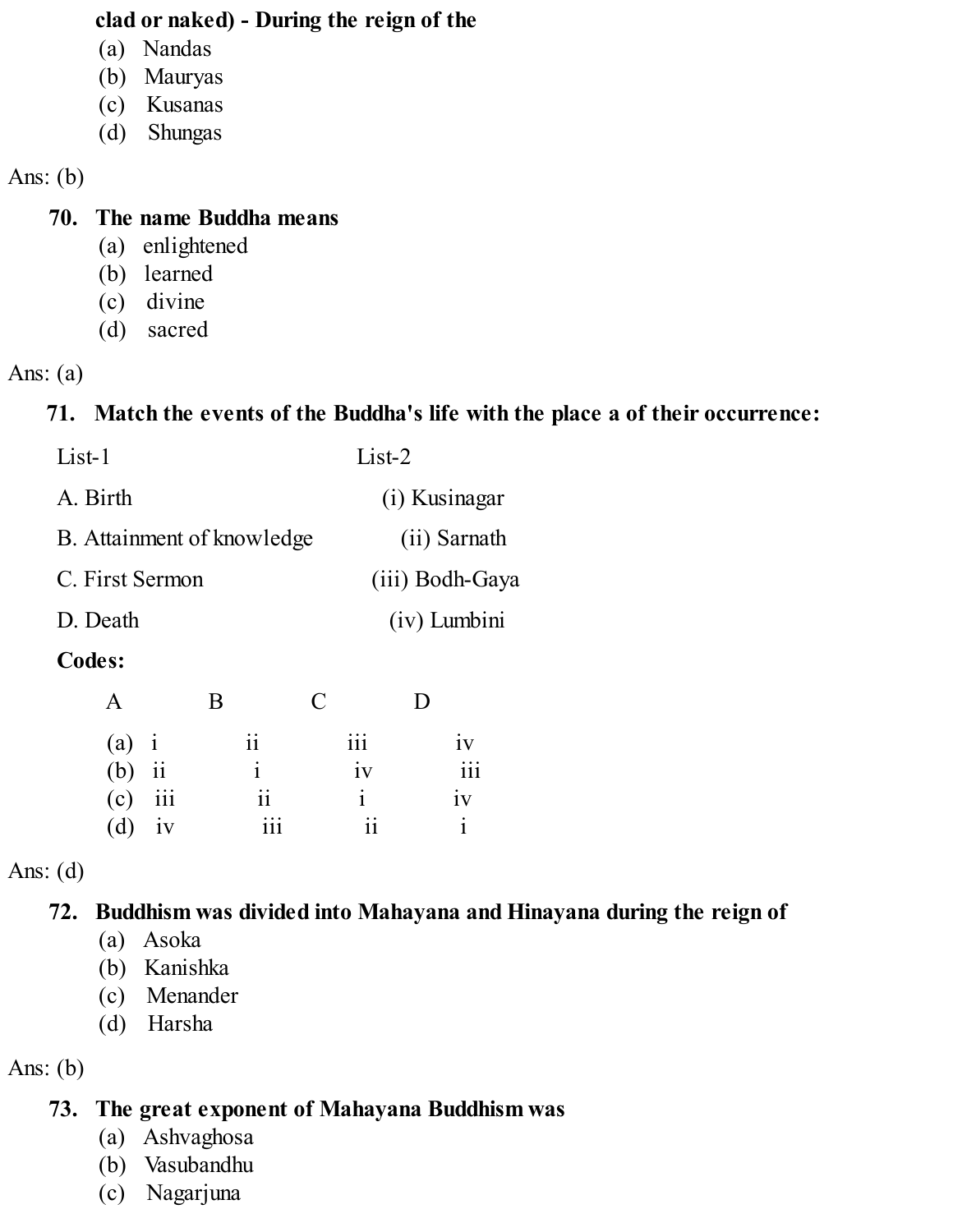- (d) Nagasena
- Ans:  $(c)$

#### **74. Jatakas are the stories of**

- (a) Buddha's life
- (b) Buddha's previous lives
- (c) The lives of the future Buddhas
- (d) Great saints of Buddhism

## Ans: (b)

## **75. Outside India, Buddhism was first accepted in**

- (a) China
- (b) Japan
- (c) Sri Lanka
- (d) Tibet

## Ans:  $(c)$

## **76. In the sixth century BC northern India was divided into**

- (a) sixteen great states
- (b) eight republican states
- (c) both (a) and (b) above
- (d) Anga and Magadha

## Ans:  $(c)$

## **77. Of all the states in northern India in 6th century BC which of the following states emerged as the most powerful?**

- (a) Anga
- (b) Magadha
- (c) Kashi
- (d) Kosala

## Ans:  $(b)$

## **78. When Alexander invaded India, Magadha was being ruled by the**

- (a) Haryankas
- (b) Sisunagas
- (c) Nandas
- (d) Mauryas

## Ans: (c)

## **79. Chandragupta Maurya with the help of Chanakya decided to overthrow the Nandas because**

- (a) Chanakya had been humiliated by the Nandas
- (b) the Nandas were low-born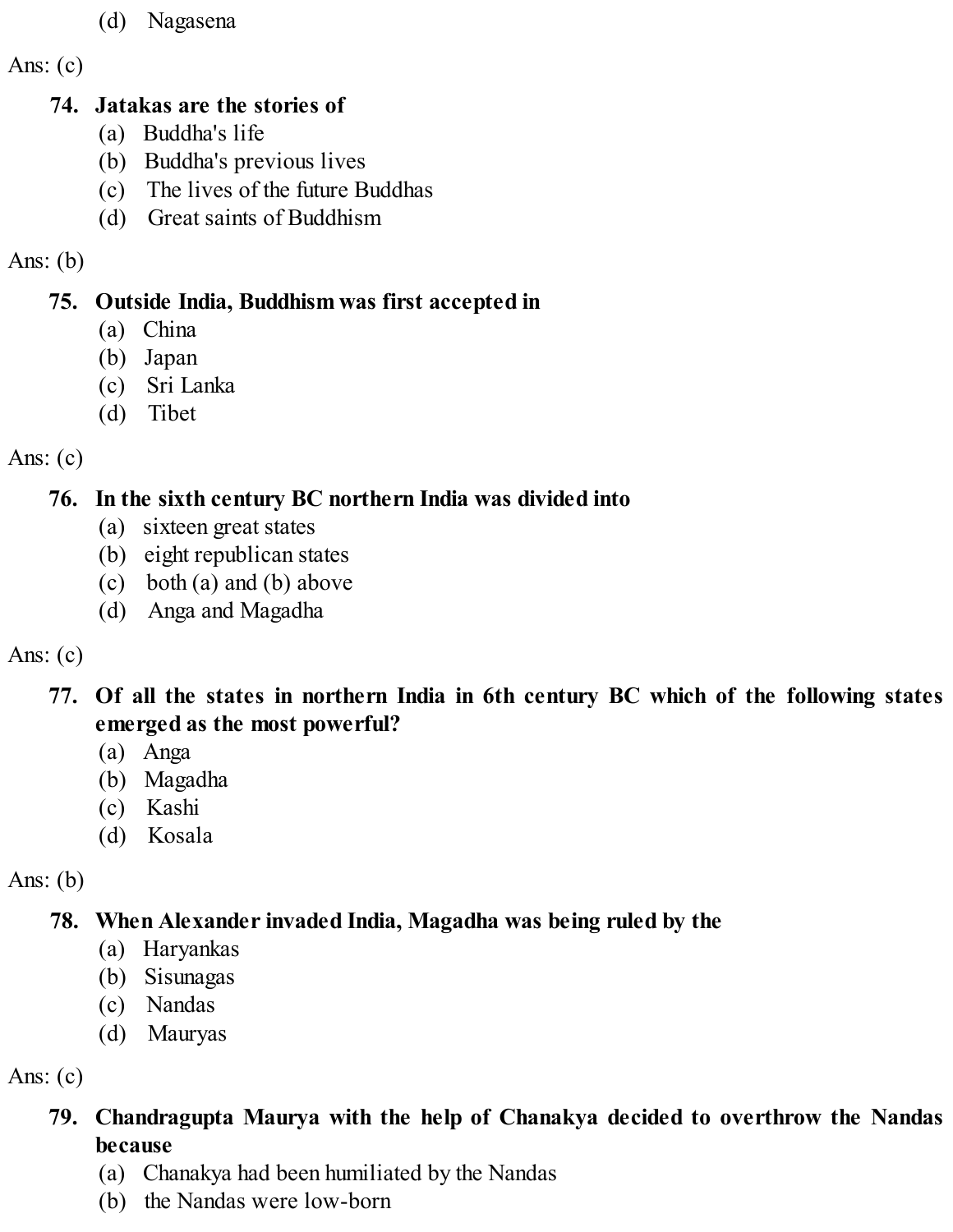(c) the Nandas had accumulated a great deal of wealth by extortion and oppression of the people

(d) Chanakya wanted to restore the ideal of Kshatriya rule

Ans:  $(c)$ 

#### **80. The decline of the Nandas at the hands of Kautilya and Chandragupta Maurya has been vividly portrayed in the Sanakrit play written by Kalidasa**

- (a) Mudrarakshas
- (b) Devichandragupta
- (c) Malavikagnimitram
- (d) Mrichhakatika

Ans:  $(c)$ 

- **81. Kautilya (also known as Vishnugupta and Chanakya) is the author of Arthasastra which has been compared with**
	- (a) Plato's State
	- (b) Machiavelli's Prince
	- (c) Karl Marx's Das Kapital
	- (d) Hitler's Mein Kampf

Ans:  $(b)$ 

- **82. Megasthanes, the ambassador of Selucus at the Mauryan court in Pataliputra, wrote an account of the period in his book**
	- (a) Travels of Megasthanes
	- (b) Indika
	- (c) Indicoplecusts
	- (d) Both (b) and  $(c)$

Ans:  $(b)$ 

## **83. Which of the following is the single most important source of the history of Ashoka?**

- (a) Sri Lankan chronicles Dipavamsa and Mahavamsa
- (b) Buddhist works Divyavadana and Ashokavadana
- (c) Inscriptions of Ashoka
- (d) Archaeological Sources and the Puranas

Ans:  $(c)$ 

## **84. After the Kalinga War, Ashoka decided never to wage any war because?**

- (a) After the conquest of Kalinga the political unity of Mauryan India had been achieved
- (b) Ashoka felt apologetic about the destruction of men and material on both sides in the war

(c) He was moved by the violence, slaughter and sufferings to the combatants and noncombatants in the war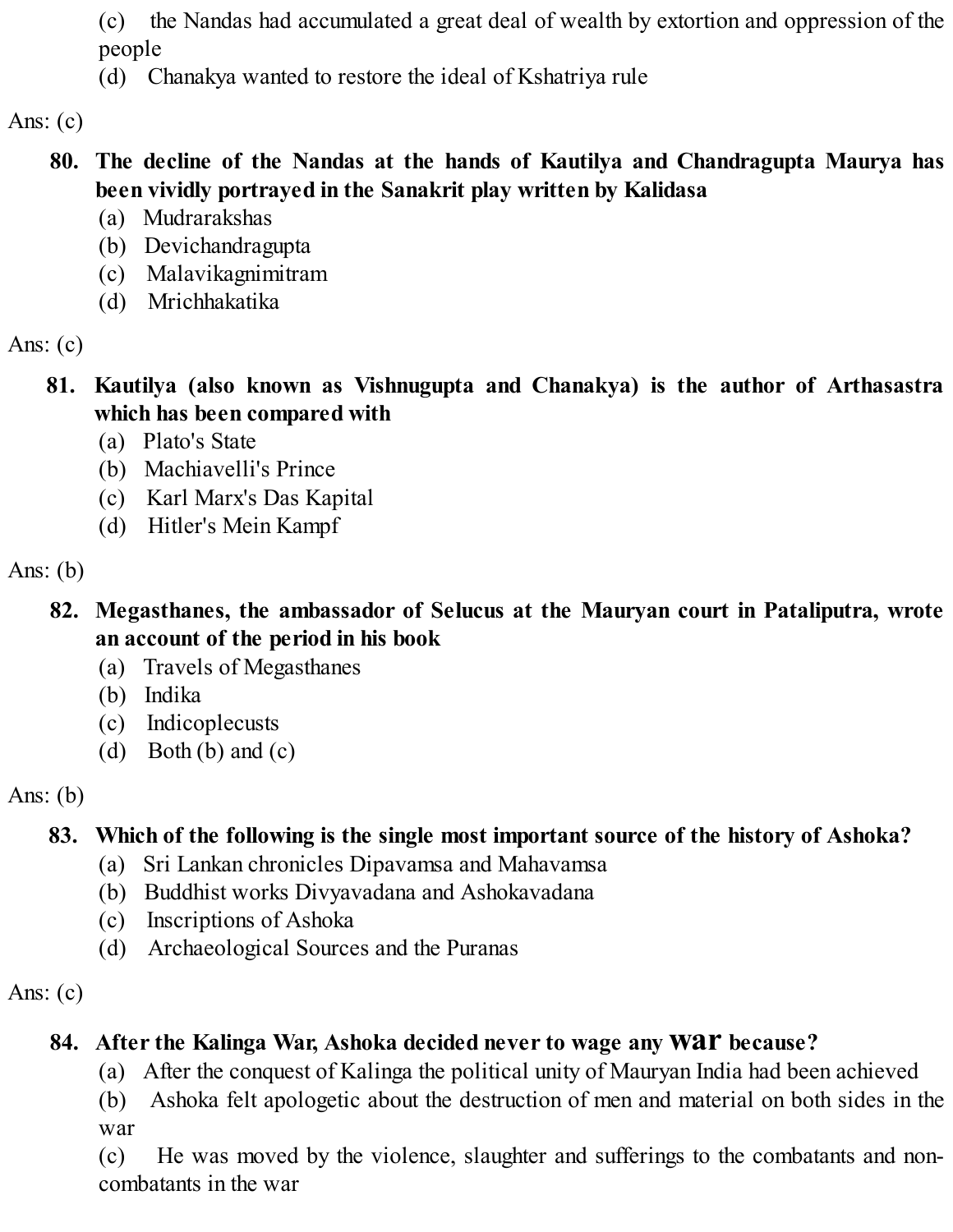(d) Shortly after the war he adopted Buddhism which was opposed to violence

Ans:  $(c)$ 

#### **85. In his inscriptions Ashoka called himself**

- (a) Devanampriya Priyadarshi King
- (b) Ashoka Priyadarshi
- (c) Dhammasoka (Dharmasoka)
- (d) Daivaputra

Ans: (a)

## **86. Ashoka's claim to be one of the greatest rulers in world history life in the fact that**

- (a) his aims covered both the religious and secular aspects of life
- (b) he worked for the material moral and spiritual uplift of the people
- (c) after a single conquest he dedicated himself completely to the cause of peace
- (d) he attempted to unify the people of different castes and communities into a bound of common moral ideal

Ans:  $(c)$ 

## **87. The moat important official post with vast responsibilities created by Asoka was**

- (a) Rajuka
- (b) Yukta
- (c) Dharamamahamatya
- (d) Prativedaka

## Ans:  $(c)$

## **88. The Mauryan sculptors had attained the highest perfection in the carving of**

- (a) floral designs
- (b) pillars
- (c) animal figures
- (d) yaksha figures

Ans:  $(c)$ 

## **89. The most striking feature of the Ashokan pillars is their**

- (a) monolithic structure
- (b) carving
- (c) polish
- (d) uniformity of workmanship

Ans:  $(c)$ 

## **90. Which of the following was not one of the actual cause for the decline of the Mauryan empire?**

- (a) Ashoka's pacifist policies
- (b) Division of the empire after Ashoka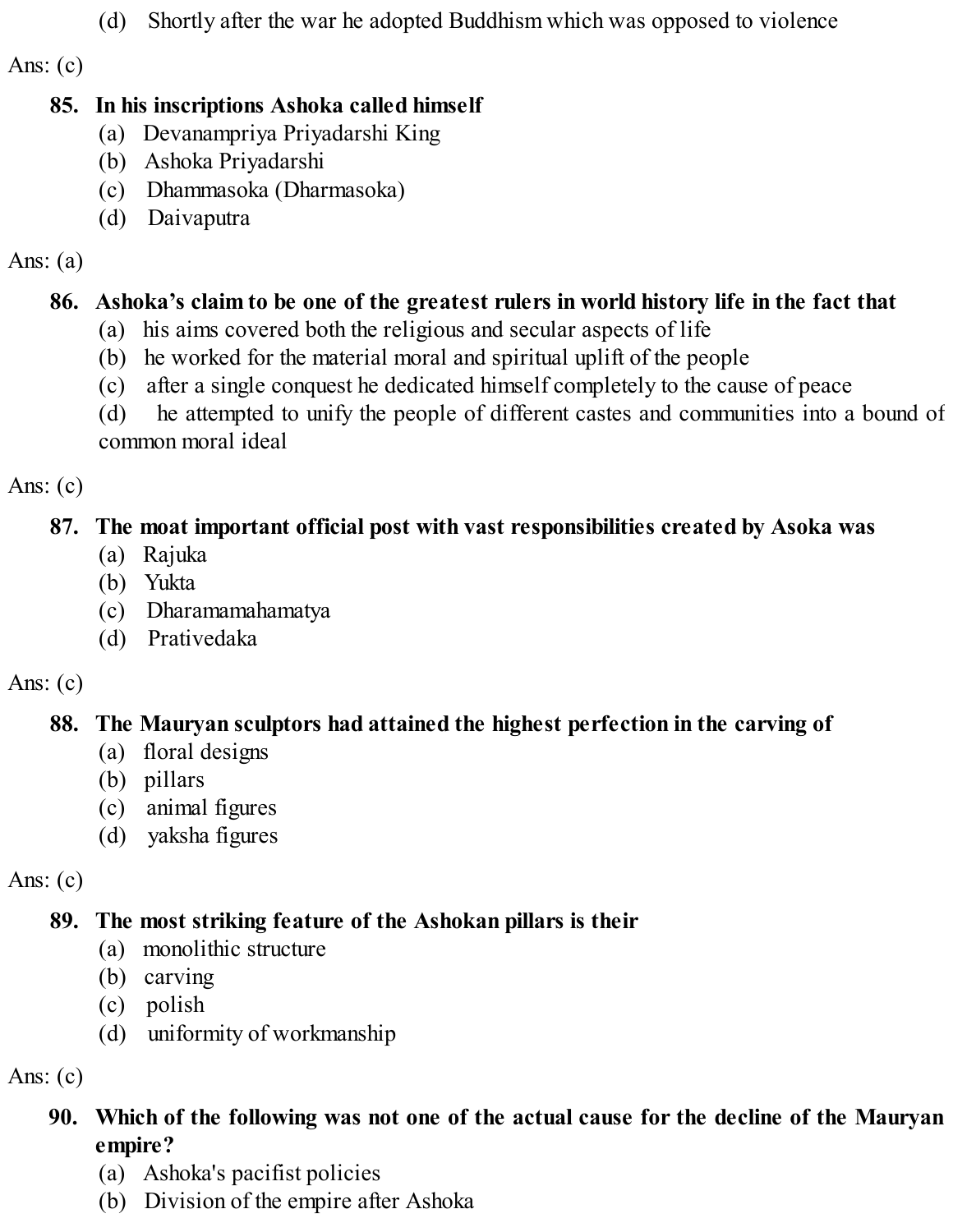- (c) Foreign aggressions particularly Greek
- (d) Economic and financial crisis

- **91. Who usurped power from the Mauryas after killing the last Mauryan ruler Brihadratha?**
	- (a) Pushyamitra Sunga
	- (b) Agnimitra
	- (c) Vasumitra
	- (d) Jyesthamitra

Ans:  $(a)$ 

- **92. The most famous Indo-Greek ruler of India, famous for his sense of Justice and dialogues with a Buddhist monk Nagasena (as described in the Buddhist work** *Milinda Panho***) was**
	- (a) Demetrius
	- (b) Menander
	- (c) Eukratises
	- (d) Heliocles

Ans:  $(b)$ 

**93. The first great empire to the south of the Vindhayas was of the**

- (a) Cholas
- (b) Cheras
- (c) Pandyas
- (d) Satavahanas

Ans:  $(d)$ 

## **94. The greatest claim to fame of the Satavahanas is on account of**

(a) Pursuing a tolerant religious policy and giving common patronage to Buddhism and Brahmanism

- (b) Adoption of Prakrit as their court language in preference to Sanskrit
- (c) Great economic prosperity and brisk inland and foreign trade

(d) Great contribution to Indian art as evident from the art of Amravati and Nagarjunakonda

Ans:  $(c)$ 

## **95. Mohenjo-Daro is situated in**

- (a) Montgomery district
- (b) Larkana district
- (c) Chandigarh area
- (d) Gujarat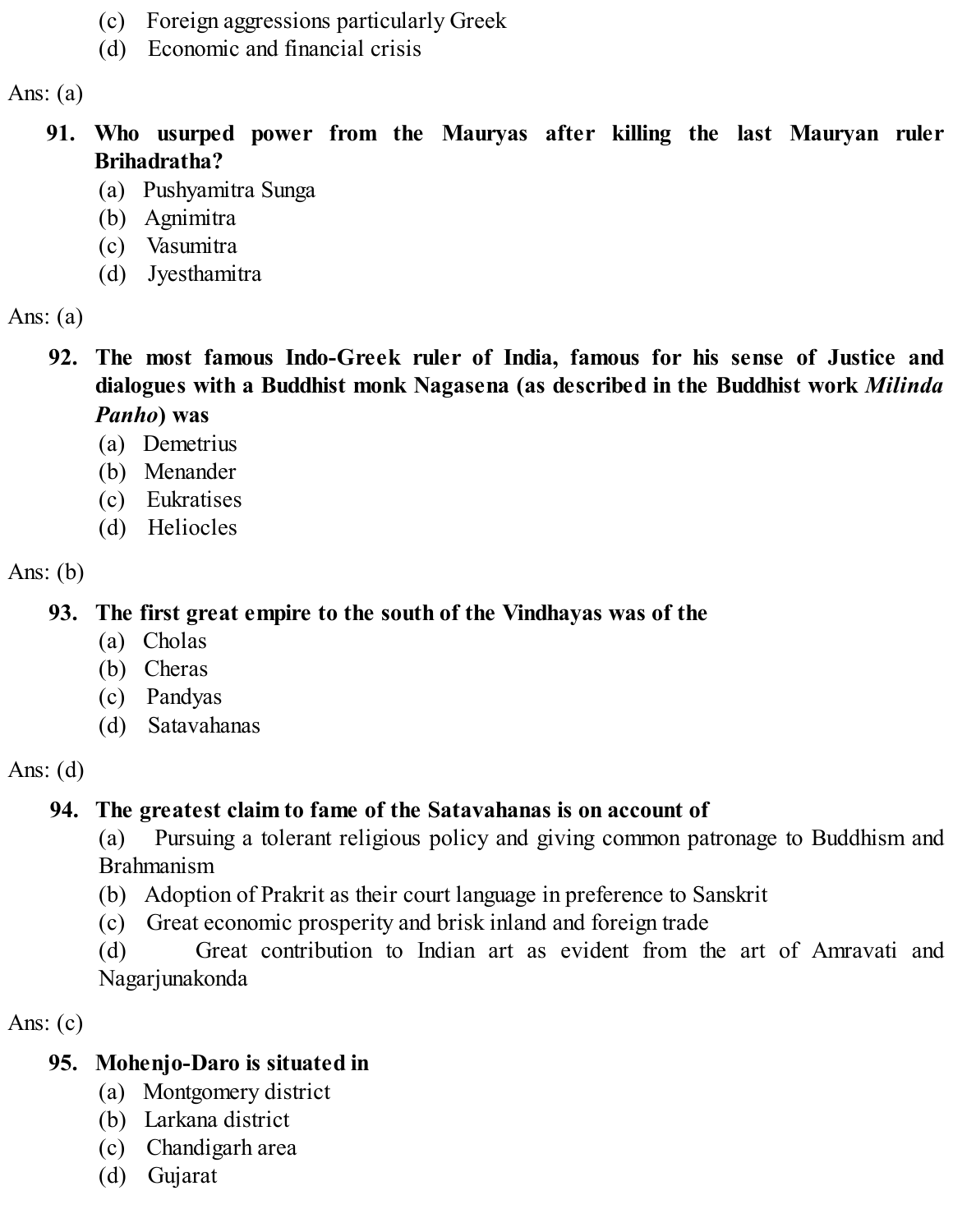Ans: (b)

#### **96. Which of the following is the oldest of the Vedas?**

- (a) Sama Veda
- (b) Atharva Veda
- (c) Yajur Veda
- (d) Rig Veda

## Ans: (d)

## **97. The family of the Rig Vedic Aryans was**

- (a) Patrilineal
- (b) Patriarchal
- (c) Matriarchal
- (d) Matrilineal

Ans: (b)

## **98. Gautama Buddha was brought up by**

- (a) Mahaprajapati
- (b) Mayadevi
- (c) Kundavi
- (d) Sangamitra

Ans:  $(a)$ 

## **99. Mahavira was**

- (a) the 20th Tirthankara
- (b) the 21st Tirthankara
- (c) the 23rd Tirthankara
- (d) the 24th Tirthankara

Ans: (d)

## **100. The Phrsae the 'Light of Asia' is applied to**

- (a) Alexander
- (b) Chandragupta Maurya
- (c) Mahavira
- (d) The Buddha

Ans: (d)

## **101. The Eight-fold path was enunciated by**

- (a) The Buddha
- (b) Mahavira
- (c) Nehru
- (d) Mahatma Gandhi

Ans:  $(a)$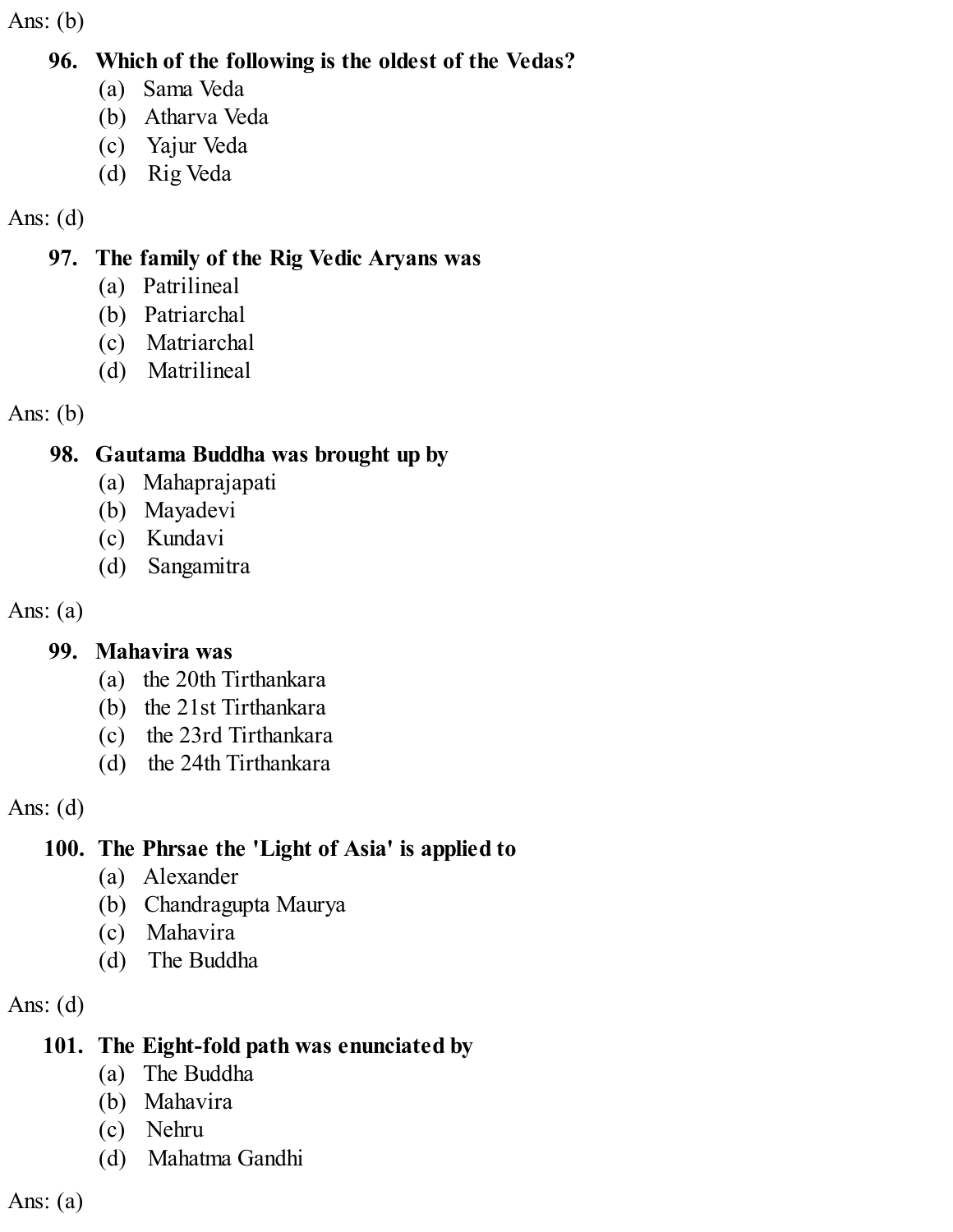#### **102. The Svetambara Jains were**

- (a) clad in white
- (b) clad in black
- (c) clad in red
- (d) saffron clad

## Ans:  $(a)$

## **103. The Buddha**

- (a) rejected the theory of Karma
- (b) was non-committal on the theory of Karma
- (c) believed in the theory of Karma
- (d) suggested an alternative to the theory of Karma

#### Ans: (c)

## **104. The Buddhist Doctrines were written in**

- (a) Sanskrit
- (b) Pali
- (c) Tibetan
- (d) Not written in any language but orally transmitted

#### Ans:  $(b)$

## **105. The first Buddhist Council was held at**

- (a) Lumbini
- (b) Kapilavastu
- (c) Rajagriha
- (d) Avanti

## Ans:  $(c)$

## **106. Ashoka was much influenced by Buddhist monk called**

- (a) Upagupta
- (b) Vasubandhu
- (c) Ambhi
- (d) Asvagosha

## Ans:  $(a)$

## **107. Megasthanes visited India during the period of**

- (a) Chandragupta II
- (b) Ashoka
- (c) Chandragupta Maurya
- (d) Harsha

Ans: (c)

## **108. Megasthanes was the Ambassador of**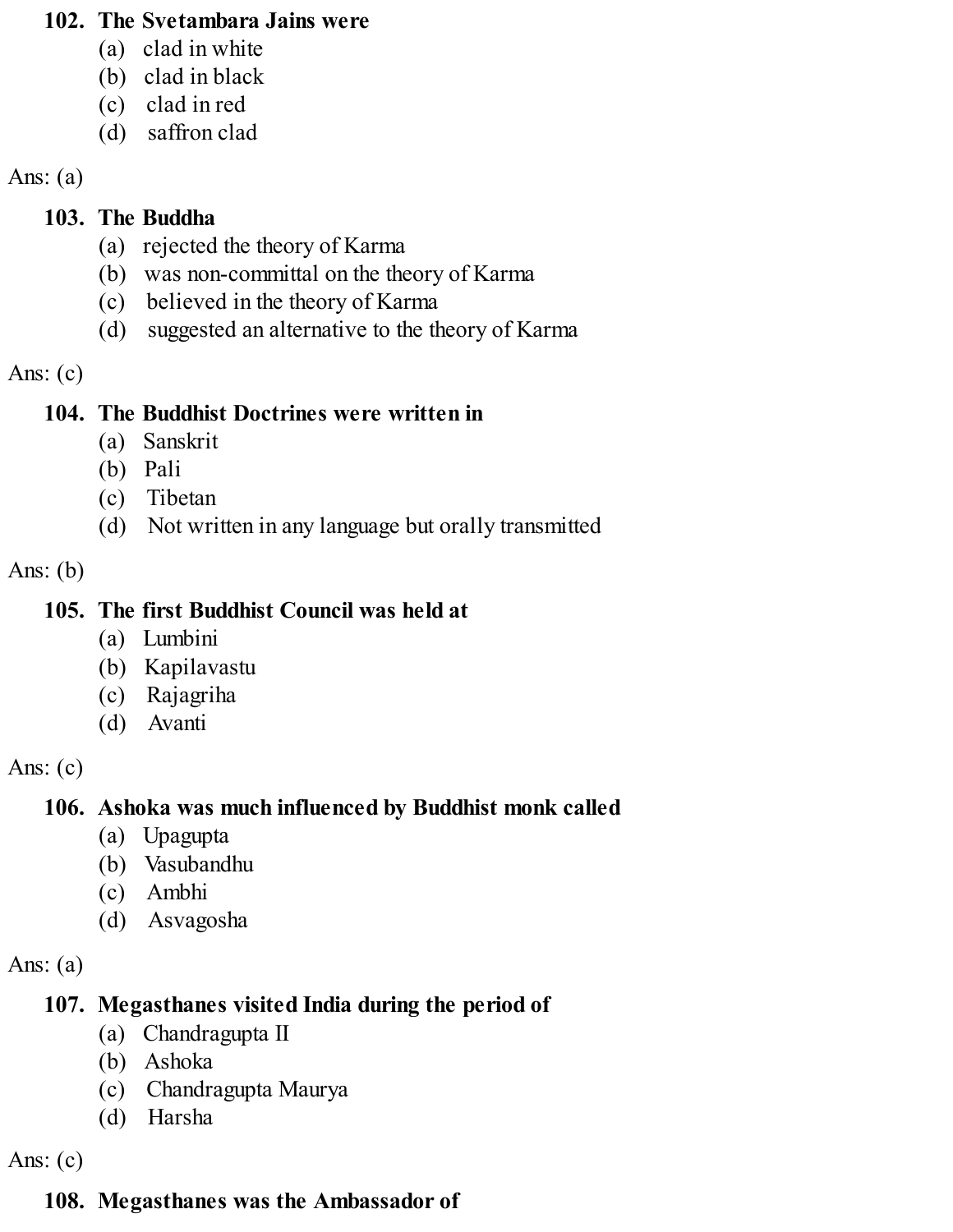- (a) Selukos Nikator
- (b) Alexander
- (c) Darius
- (d) The Persians

## **109. "The Indica" was written by**

- (a) Kautilya
- (b) Patanjali
- (c) Megasthanes
- (d) Panini

Ans:  $(c)$ 

## **110. Mauryan Dynasty was founded by**

- (a) Ashoka
- (b) Chandragupta Maurya
- (c) Pushyamitra
- (d) Ajatasatru

Ans: (b)

## **111. The main occupation of the Aryans was**

- (a) Weaving
- (b) Agriculture
- (c) Trade
- (d) Seafaring

Ans:  $(b)$ 

## **112. The Rig Veda consists of**

- (a) 1000 hymns
- (b) 1028 hymns
- (c) 500 hymns
- (d) 2000 hymns

Ans:  $(b)$ 

## **113. The Yueh-Chi were driven out from western China by the**

- (a) Hunas
- (b) Rashtrika
- (c) Mangols
- (d) Bhojakas

Ans:  $(a)$ 

## **114. Which of the following explains the duties of Dharmamahamatras?**

(a) The Minor Rock Edicts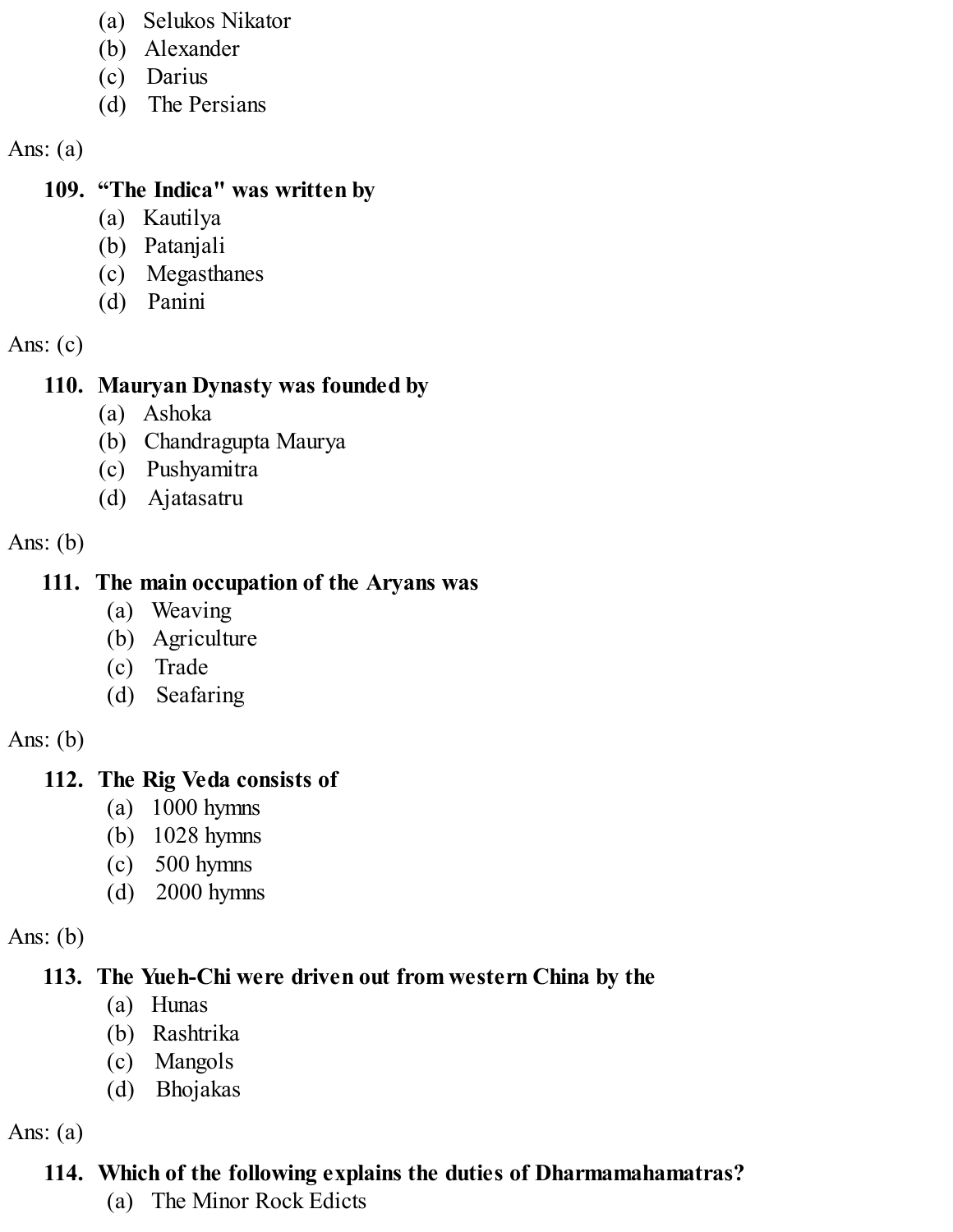- (b) The two Kalinga Edicts
- (c) Arthasastra
- (d) Indica

#### **115. During the Mauryan period was In the hands of**

- (a) three boards
- (b) four boards
- (c) five boards
- (d) six boards

Ans:  $(d)$ 

- **116. Which of the following Minor Rock Edicts of Ashoka describes the Conquest of Kalinga by Ashoka?**
	- (a) No. XIII
	- (b) No. X
	- (c) No. XI
	- (d) No. XII

Ans: (a)

## **117. Which of the following Vedas is rendered musically?**

- (a) Rig Veda
- (b) Yajur Veda
- (c) Sama Veda
- (d) Atharva Veda

Ans:  $(c)$ 

- **118. Of the following who was the hero of a famous drama Malvlkagnimitra written by Kalidasa?**
	- (a) Vasumitra
	- (b) Vajramitra
	- (c) Pushyamitra
	- (d) Agnimitra

Ans: (d)

**119. The duties of Dharmamahamatras are explained in the Minor Rock Edict No\_\_\_.**

- (a) X
- (b) IV
- (c) XII
- (d) V

Ans:  $(d)$ 

## **120. Which of the following subjects is not dealt with in the Puranas?**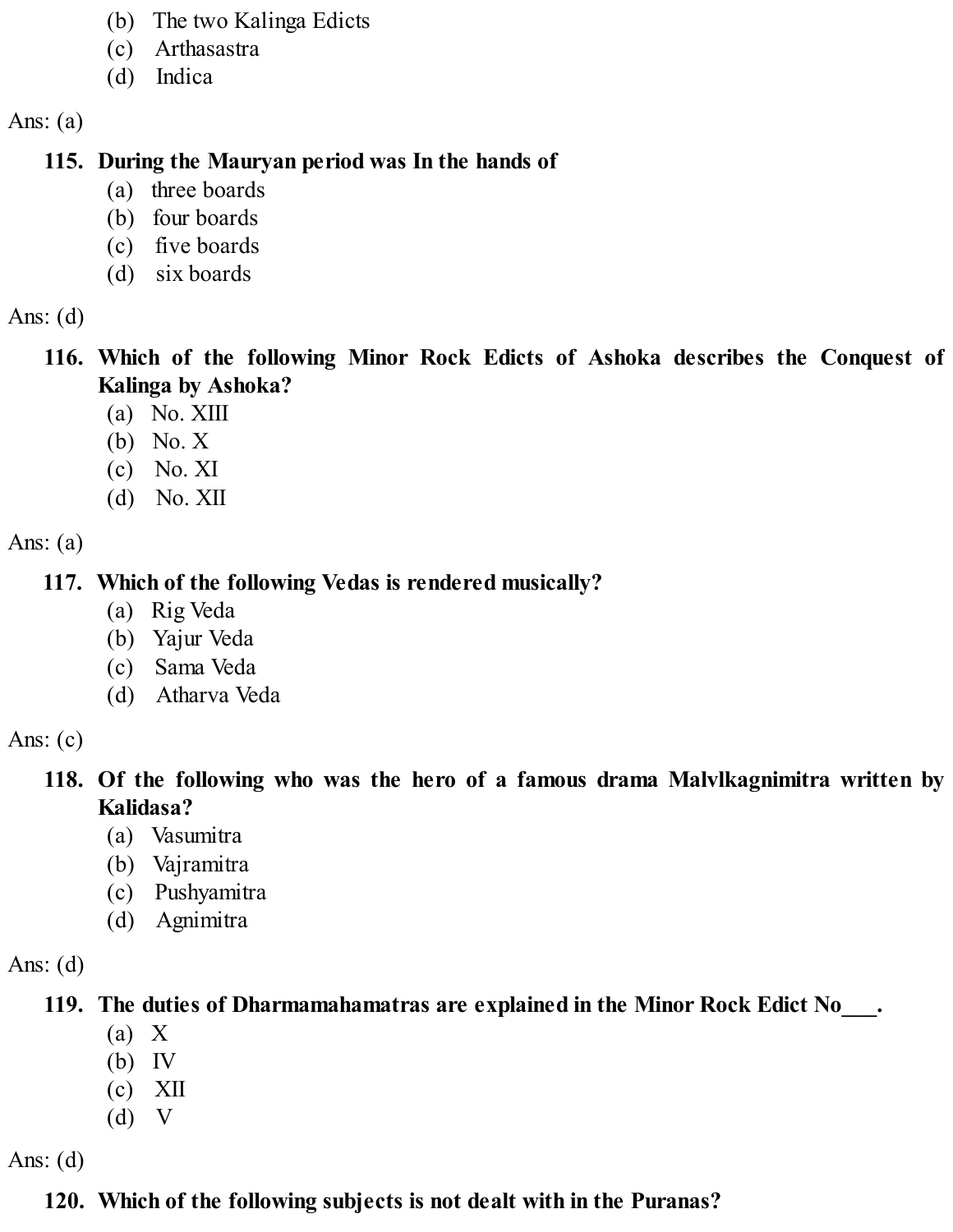- (a) Primary creation
- (b) Secondary creation
- (c) Genealogies of gods
- (d) Arithmetic

Ans:  $(d)$ 

#### **121. The Vishnu Purana, gives an account of \_\_\_\_\_.**

- (a) Mauryan Dynasty
- (b) The Andhras
- (c) The Vardhanas
- (d) Life in Indus Valley

Ans:  $(a)$ 

#### **122. A well-organised State machinery was Introduced for the first time by**

- (a) the Vedic Aryans
- (b) Alexander
- (c) the Guptas
- (d) the Mauryas

Ans:  $(d)$ 

#### **123. The last Mauryan king was**

- (a) Pushyamitra Sunga
- (b) Ashoka
- (c) Harsha
- (d) Brihadratha

Ans:  $(d)$ 

#### **124. Bimbisara was succeeded by**

- (a) Ashoka
- (b) Ajatasatru
- (c) Vesudeva
- (d) Chandragupta Maurya

Ans:  $(b)$ 

## **125. The Upanishads are separated from the Brahmanas by treatises called \_\_\_\_\_\_\_.**

- (a) Vedas
- (b) Aranyakas
- (c) Epics
- (d) Puranas

Ans:  $(b)$ 

## **126. The religious movements of Buddhism and Jainism were led by**

(a) Sudras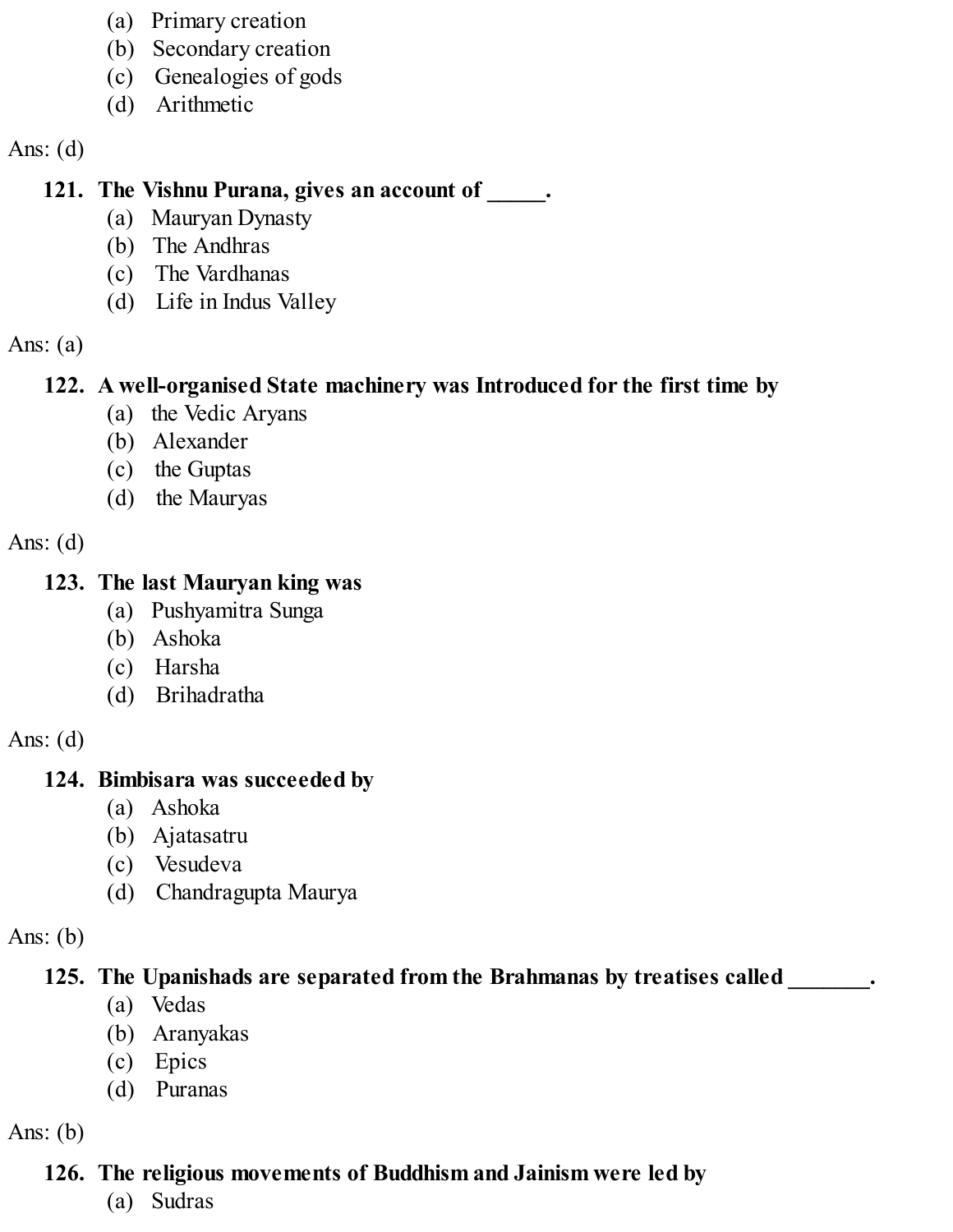- (b) Kshatriya Princes
- (c) Vaisyas
- (d) Brahmins

Ans:  $(b)$ 

#### **127. Whom can we call the first national ruler of India?**

- (a) Chandragupta Maurya
- (b) Kanishka
- (c) Harsha
- (d) Ajatasatru

Ans:  $(a)$ 

## **128. The salient feature of the Rig Vedic religion was worship of**

- (a) Nature
- (b) Pasupatbi
- (c) Trimurti
- (d) Mother Goddess

Ans:  $(a)$ 

#### **129. The 'Brahmanas' deals with**

- (a) The Bhakti Theory
- (b) Yoga
- (c) Ritualism
- (d) Meditation

Ans:  $(c)$ 

#### **130. Which of the following Gods lost his importance as the first deity during the later Vedic period?**

- (a) Varuna
- (b) Agni
- (c) Vishnu
- (d) Rudra

Ans:  $(a)$ 

## **131. Which of the following was the God of Animal during the later Vedic period?**

- (a) Indra
- (b) Rudra
- (c) Vishnu
- (d) Prajapatbi

Ans:  $(b)$ 

**132. Which of the following animals was not known to the people of Indus Valley Civilisation?**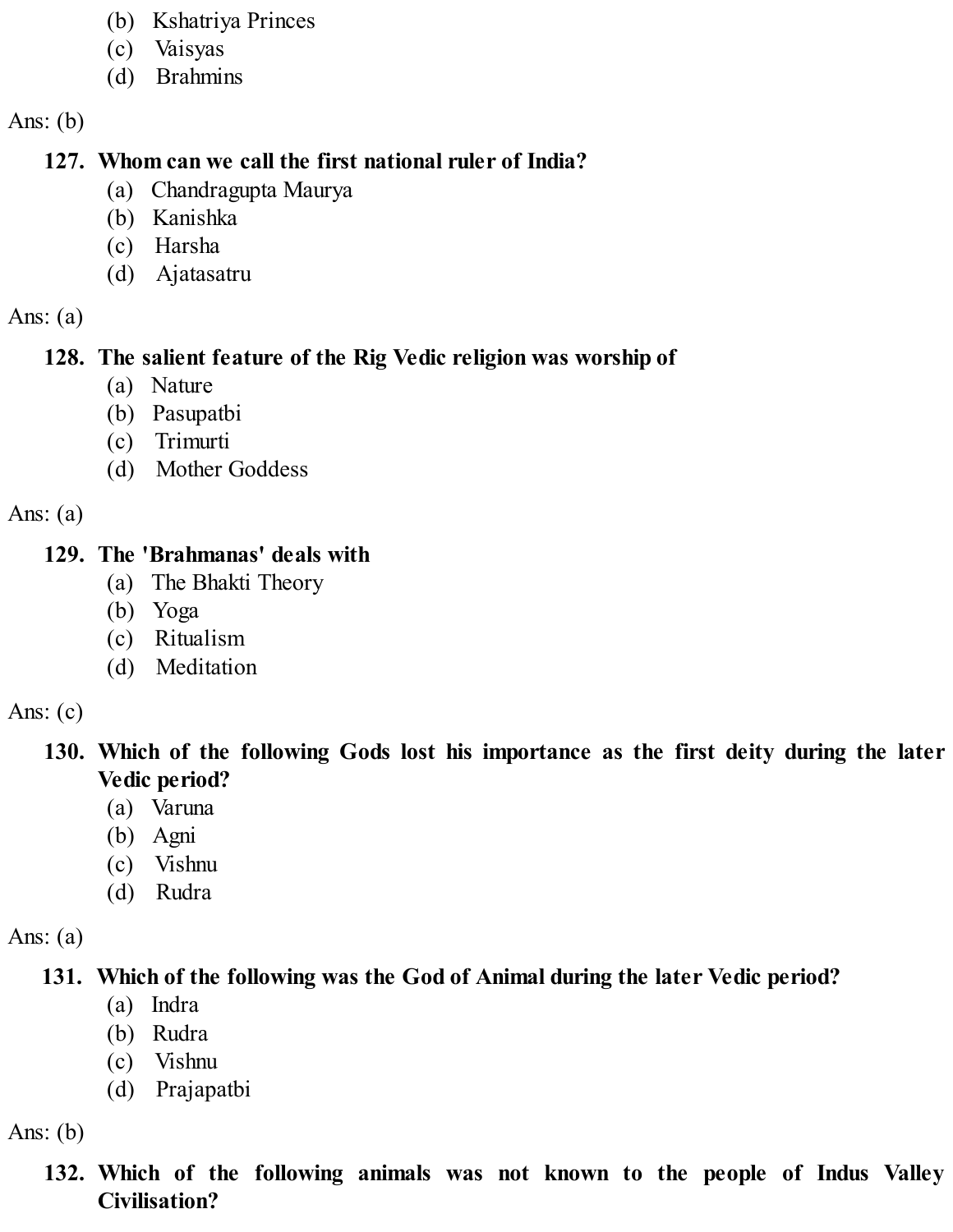- (a) Horse
- (b) Cow
- (c) Goat
- (d) Elephant

#### **133. When Alexander invaded India, Taxila was ruled by**

- (a) Ambhi
- (b) Porus
- (c) Ashoka
- (d) Bimbisara

Ans:  $(a)$ 

#### **134. There are similarities between the seals found at Mohenjo-Daro and \_\_\_\_\_\_.**

- (a) Egypt
- (b) China
- (c) Sumeria
- (d) Afghanistan

Ans: (c)

#### **135. The Harappas had commercial relations with \_\_\_\_\_.**

- (a) China
- (b) Jawa
- (c) Mesopotamia
- (d) Burma (Now, Myanmar)

Ans:  $(c)$ 

#### **136. Megasthanese was a Greek Ambassador sent to the court of \_\_\_\_\_\_.**

- (a) Ashoka
- (b) Chandragupta Maurya
- (c) Kanishka
- (d) Porus

Ans:  $(b)$ 

#### **137. Mudra Rakahasa was written by**

- (a) Kalidasa
- (b) Visakadatta
- (c) Bana
- (d) Bharavi

Ans:  $(b)$ 

## **138. The Indus Civilisation is noted for its**

(a) Art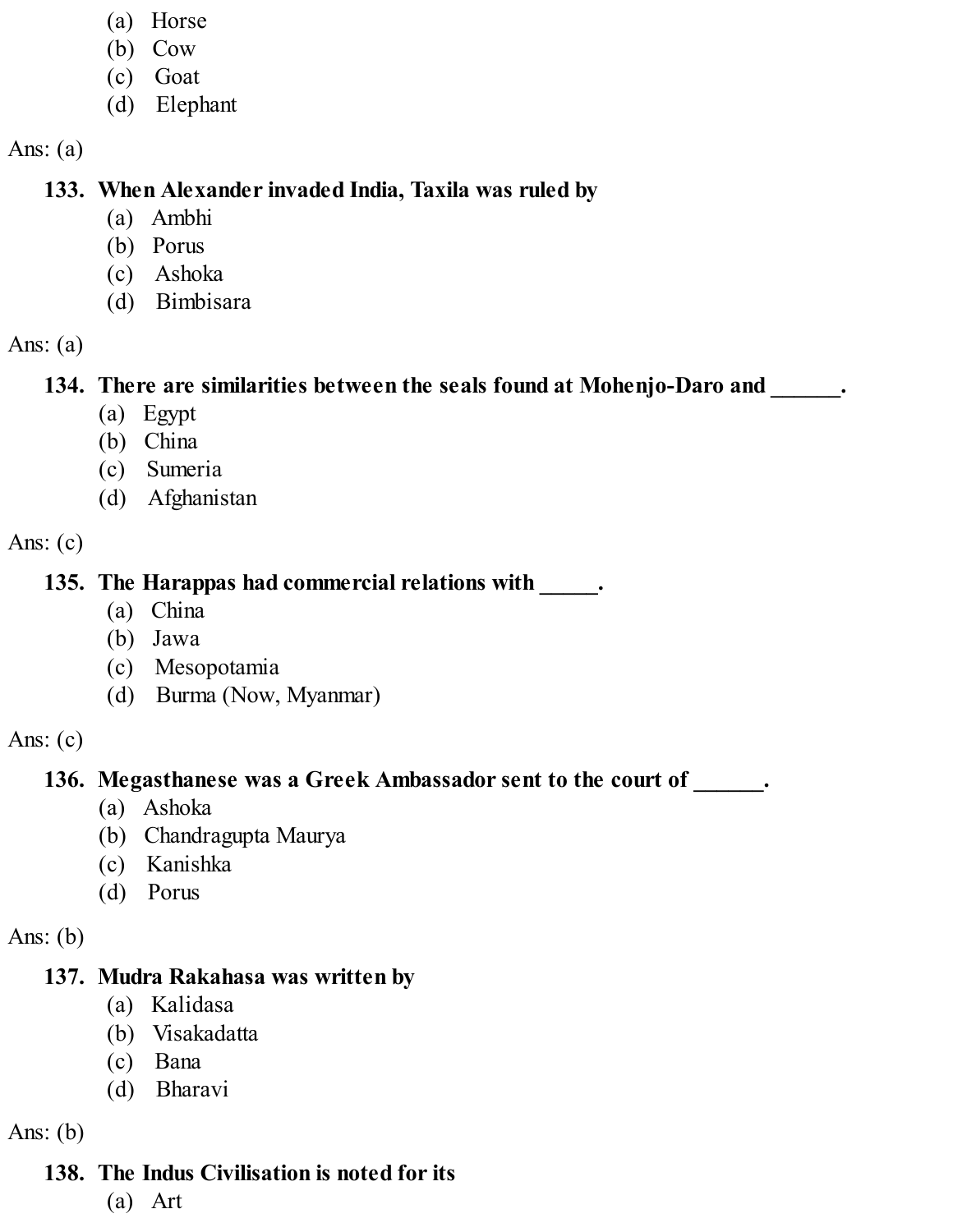- (b) Scientific Advance
- (c) Town Planning
- (d) Military Organisation

Ans:  $(c)$ 

#### **139. The language which contributed to the spread of Buddhism was**

- (a) Sanskrit
- (b) Pali
- (c) Tamil
- (d) Greek

#### Ans:  $(b)$

#### **140. Which of the following was the cause of the decline of Buddhism?**

- (a) Buddhism was founded by a prince
- (b) Corruption crept into Buddhist monasteries
- (c) Buddha and Mahavira were contemporaries
- (d) Buddha preached non-violence

Ans:  $(b)$ 

#### **141. Which of the following is not included in triratna of Jainism?**

- (a) Right Knowledge
- (b) Right Conduct
- (c) Right Faith
- (d) Creator

#### Ans:  $(d)$

## **142. The Harappans did not know the use of**

- (a) Copper
- (b) Bronze
- (c) Gold
- (d) Iron

Ans:  $(d)$ 

## **143. Ajivikas were \_\_\_\_\_.**

- (a) A monastic sect
- (b) A sect to Barbarians
- (c) Soldiers
- (d) Spies

Ans:  $(a)$ 

#### **144. Dharmamahamatras were \_\_\_\_\_\_ during the Mauryans.**

- (a) Officials
- (b) Buddhist Monks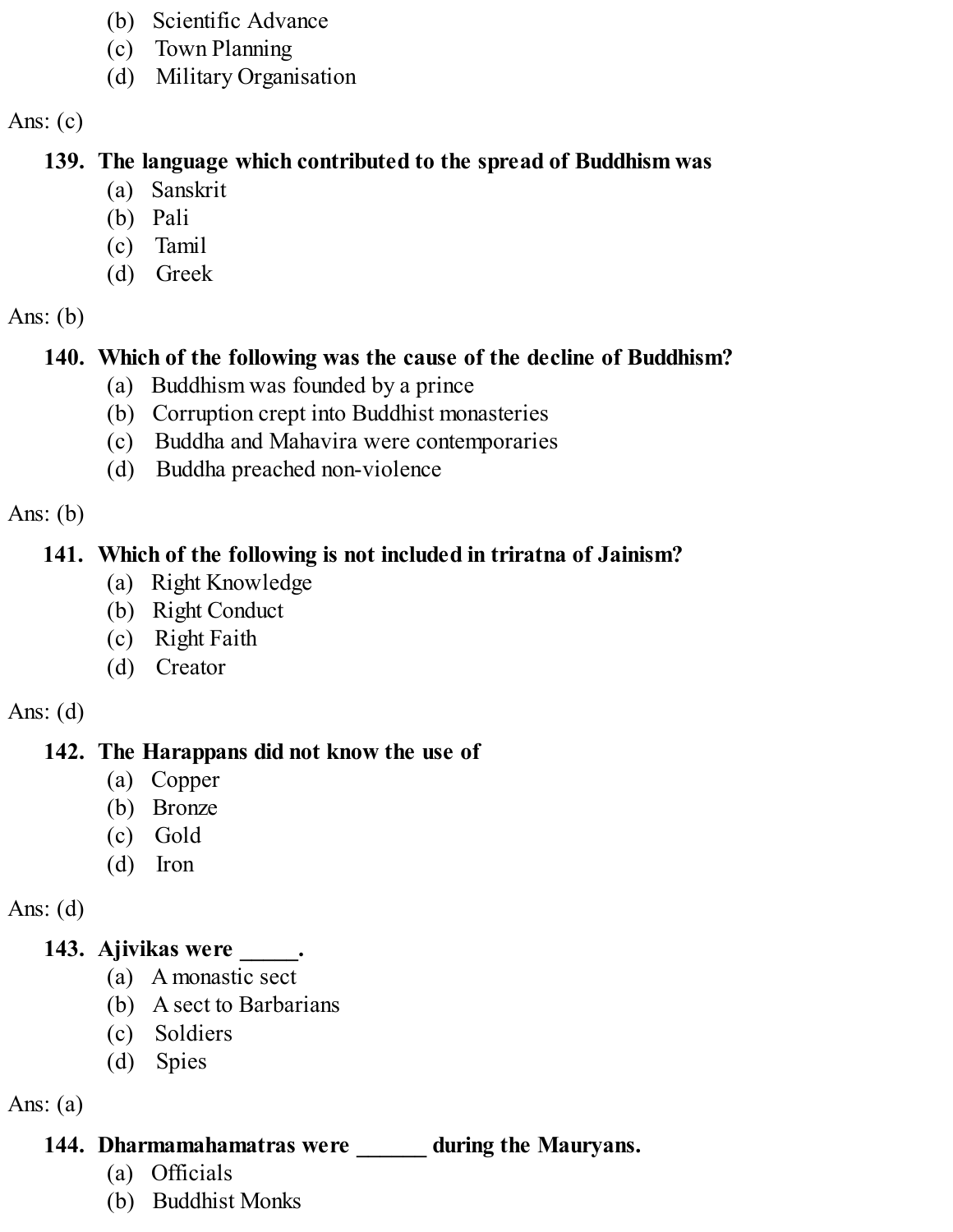- (c) Jain Monks
- (d) Soldiers

#### **145. During the period of Sungas there was a revival of \_\_\_\_\_\_.**

- (a) Jainism
- (b) Buddhism
- (c) Brahminism
- (d) Zoroastrianism

#### Ans:  $(c)$

#### **146. Of the following who has been considered as a grammarian?**

- (a) Kautilya
- (b) Megasthanes
- (c) Patanjali
- (d) Kanishka

## Ans:  $(c)$

## **147. Agnimitra was the hero of Kalidas's**

- (a) Sakuntala
- (b) Malavikagnimitra
- (c) Megadutta
- (d) Mrichhakatikam

## Ans:  $(b)$

## **148. Kanva dynasty was established by**

- (a) Rudradaman
- (b) Vasudeva
- (c) Nagarjuna
- (d) Kadphises

## Ans:  $(b)$

## **149. Kharavela of Kalinga was a follower of**

- (a) Jainism
- (b) Buddhism
- (c) Hinduism
- (d) Confuciounism

## Ans:  $(a)$

## **150. The capital of the king Kharavela of Kalinga was**

- (a) Taxila
- (b) Pataliputra
- (c) Kalinganagara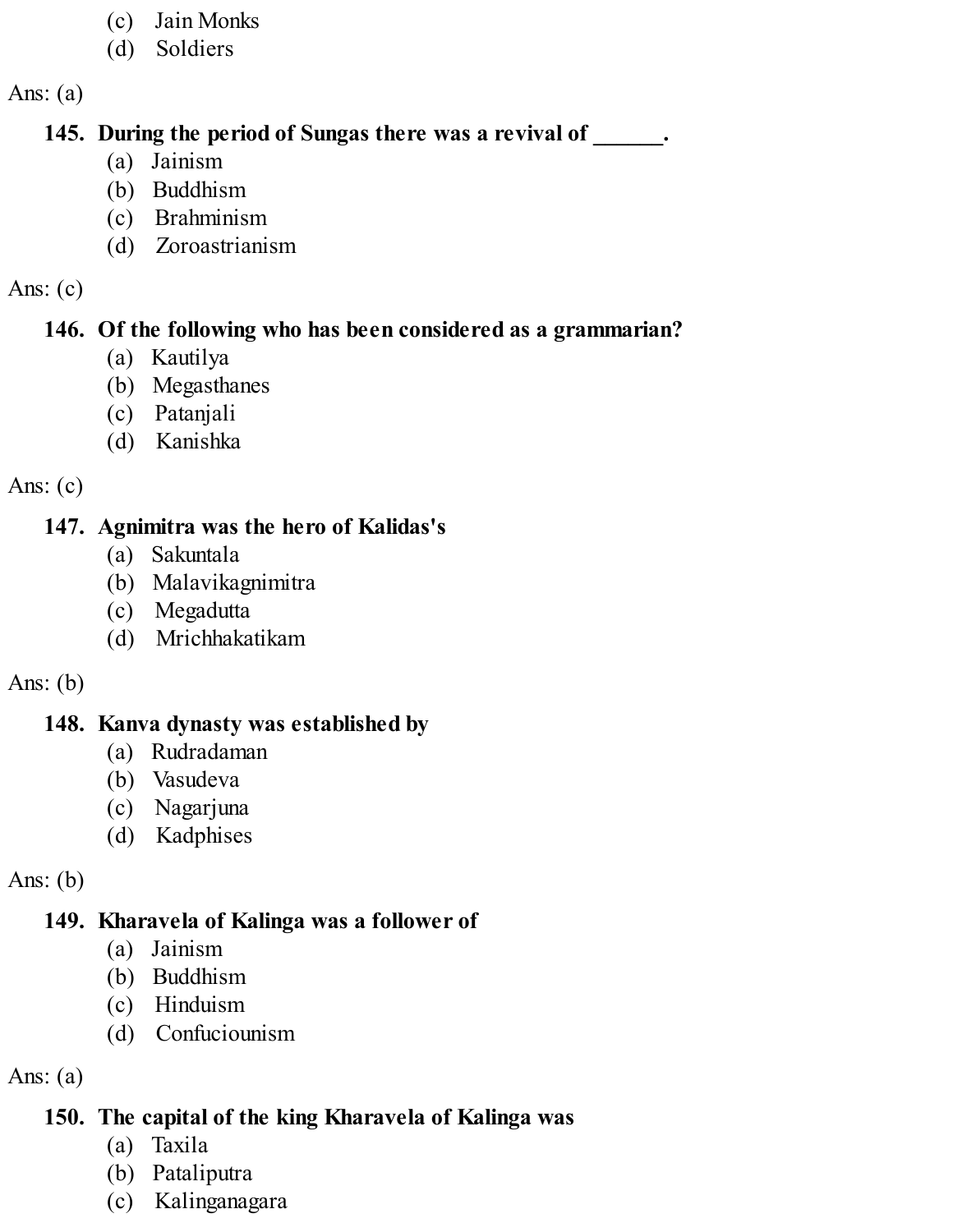(d) Pushpapura

Ans: (c)

#### **151. Under Mauryas each province was placed under a\_\_.**

- (a) Prince
- (b) Commander
- (c) Council
- (d) Minister

#### Ans:  $(a)$

#### **152. Chandragupta Maurya was\_\_.**

- (a) A benevolent despot
- (b) Autocrat
- (c) Democrat
- (d) A pious ruler

#### Ans:  $(a)$

## **153. The mother of Vardhamana Mahavira was a**

- (a) Lichavi Princess
- (b) Maurya Princess
- (c) Saka Princess
- (d) Not a member of the royal family

## Ans: (a)

## **154. Buddha delivered his first sermon at \_\_\_\_\_\_.**

- (a) Sanchi
- (b) Sarnath
- (c) Kapilvastu
- (d) Vaisali

Ans: (b)

## **155. The Buddha attained nirvana at \_\_\_\_\_\_.**

- (a) Bodh Gaya
- (b) Sarnath
- (c) Sanchi
- (d) Kusinagara

Ans:  $(d)$ 

## **156. The proceedings of the Third Buddhist Council led to the issue of Edict?**

- (a) Sanchi
- (b) Sarnath
- (c) Bhabra
- (d) Kalinga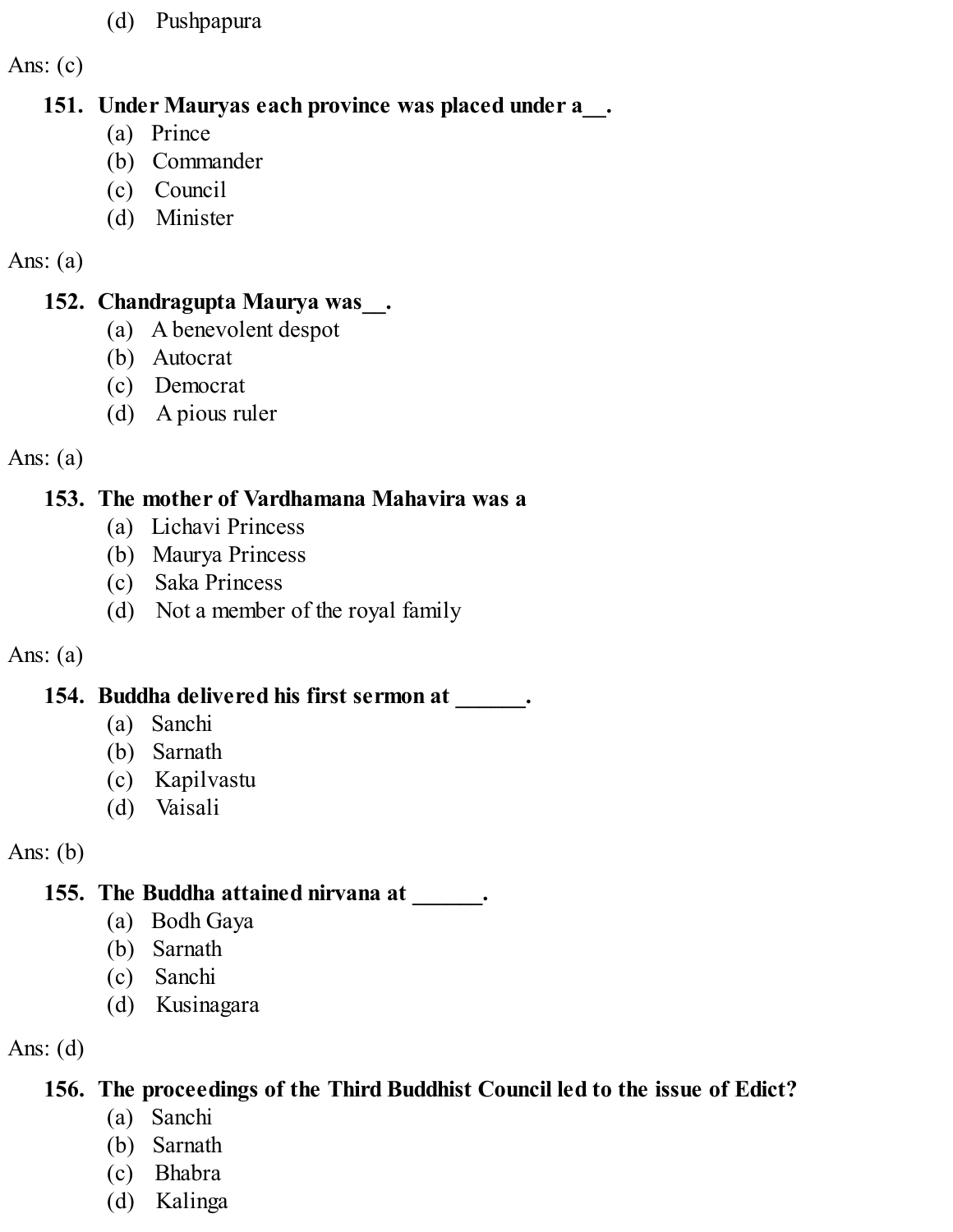Ans:  $(b)$ 

#### **157. Which of the following is not the name of Kautilya?**

- (a) Chanakya
- (b) Vishnugupta
- (c) Dramindacharya
- (d) Devaputra

Ans: (d)

#### **158. Kautilya hailed from \_\_\_\_\_\_.**

- (a) Taxila
- (b) Srinagar
- (c) Pataliputra
- (d) Nepal

Ans:  $(a)$ 

#### **159. Buddha has been described as 'an ocean of wisdom and compassion' In**

- (a) The Light of Asia
- (b) Amarakosa
- (c) Buddhacharita
- (d) Jatak Tales

Ans: (b)

#### **160. The most important Pahlava ruler was \_\_\_\_\_\_.**

- (a) Mues
- (b) Gondophemes
- (c) Menander
- (d) Darius

Ans: (b)

#### **161. St Thomas died a martyr at \_\_\_\_\_\_\_.**

- (a) Madras
- (b) Bombay
- (c) Goa
- (d) Surat

Ans:  $(a)$ 

## **162. Of the following Kushan Kings who assumed the title "the Lord of the Whole World"?**

- (a) Kadphises I
- (b) Kadphises II
- (c) Kanishka
- (d) Huvishka

Ans:  $(b)$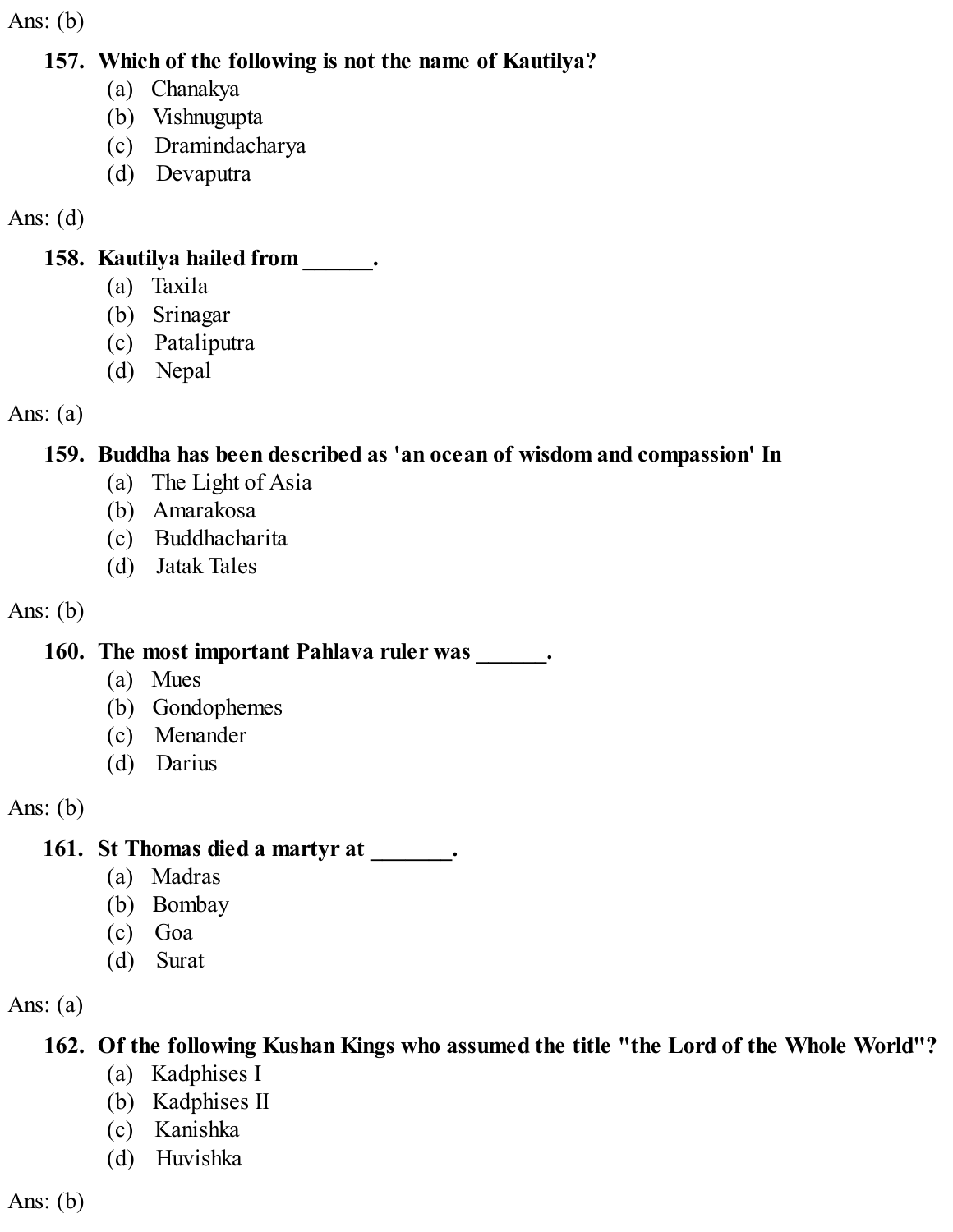#### **163. The Capital of Kanishka Empire was \_\_\_\_\_\_\_.**

- (a) Pataliputra
- (b) Peshawar
- (c) Kabul
- (d) Taxila

Ans: (b)

#### **164. The fourth Buddhist Council was held at \_\_\_\_\_\_\_.**

- (a) Pataliputra
- (b) Vaisali
- (c) Kundalavana
- (d) Bodh Gaya

Ans:  $(c)$ 

## **165. Alexander was the son of Philip II of \_\_\_\_\_\_.**

- (a) Sparta
- (b) Athens
- (c) Macedonia
- (d) Carthage

Ans: (c)

## **166. Porus was defeated by Alexander at the battle of \_\_\_\_\_\_.**

- (a) Herat
- (b) Kabul
- (c) Hydaspes
- (d) Arbela

Ans: (c)

## **167. Alexander the Great died at \_\_\_\_\_\_.**

- (a) Susa
- (b) Babylon
- (c) Macedonia
- (d) Kabul

Ans:  $(b)$ 

**168. The monolithic image of Jain Saint 'Gomatiswara' is at \_\_\_\_\_\_.**

- (a) Mount Abu
- (b) Saravanabelgola
- (c) Kusinagara
- (d) Kalinga

Ans:  $(b)$ 

## **169. Which of the following is known as the Jain Temple City?**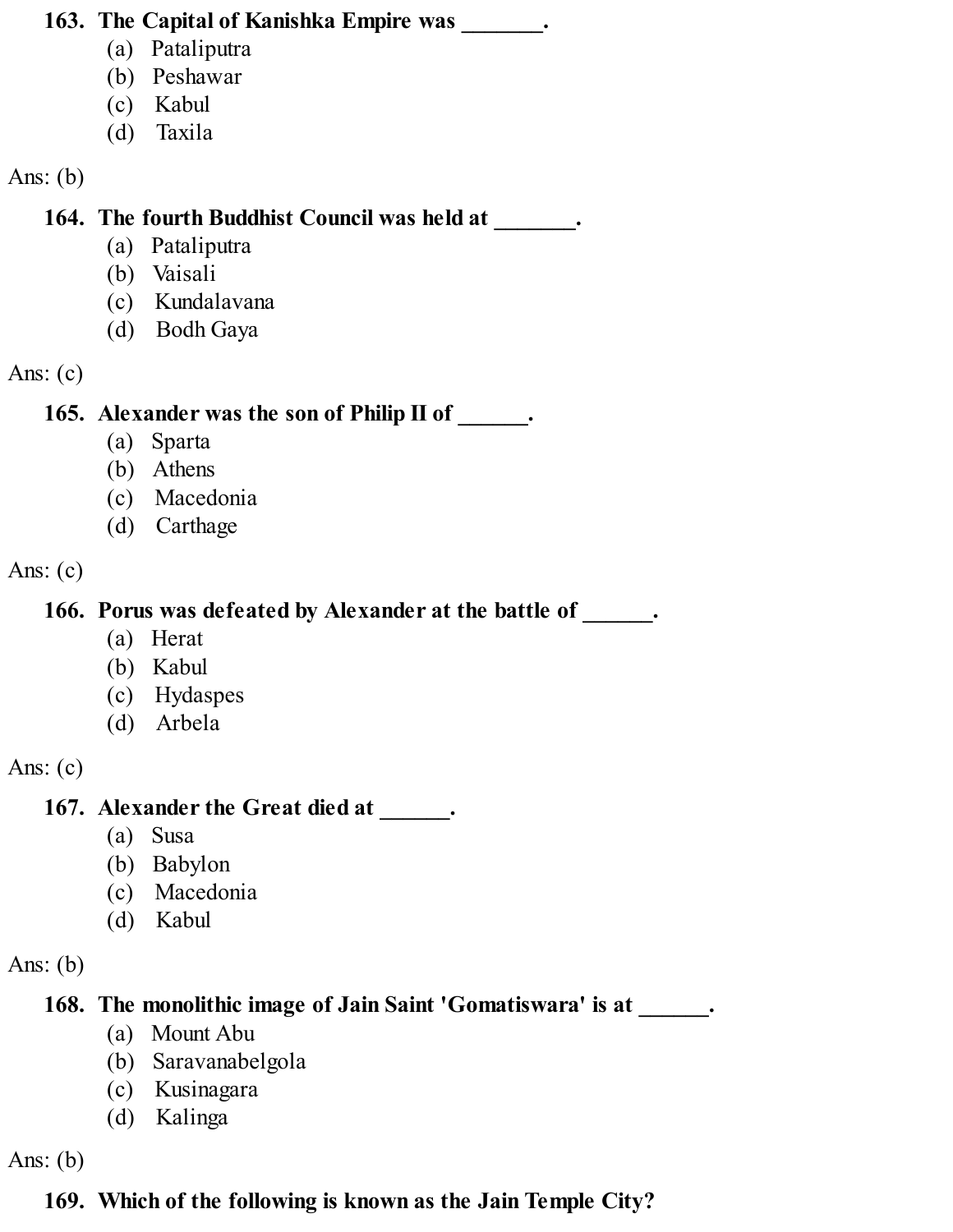- (a) Girnar
- (b) Allahabad
- (c) Rajagriha
- (d) Varanasi

#### **170. \_\_\_was the mother of Vardhamana Mahavira.**

- (a) Yasodhara
- (b) Kundhavi
- (c) Trisala
- (d) Mayadevi

Ans:  $(c)$ 

#### **171. Bhasa was the author of \_\_\_\_\_\_\_.**

- (a) Mahavamsa
- (b) Svapnavasavadatta
- (c) Sakunthala
- (d) Buddha Charita

Ans:  $(b)$ 

#### **172. The Monk whom Chandragupta Maurya accompanied to South India was \_\_\_\_\_\_\_.**

- (a) Asvaghosa
- (b) Vasumitra
- (c) Upagupta
- (d) Bhadrabahu

Ans:  $(d)$ 

## **173. Who among the following is not associated with medicine In ancient India?**

- (a) Dhanvantri
- (b) Susruta
- (c) Bhaskaracharya
- (d) Charaka

Ans: (c)

## **174. Megasthanes was succeeded by \_\_\_\_\_\_\_ as ambassador?**

- (a) Darius
- (b) Demetrios
- (c) Deimachos
- (d) Philip

Ans:  $(c)$ 

## **175. The Saka Era was founded by**

(a) Kadphises I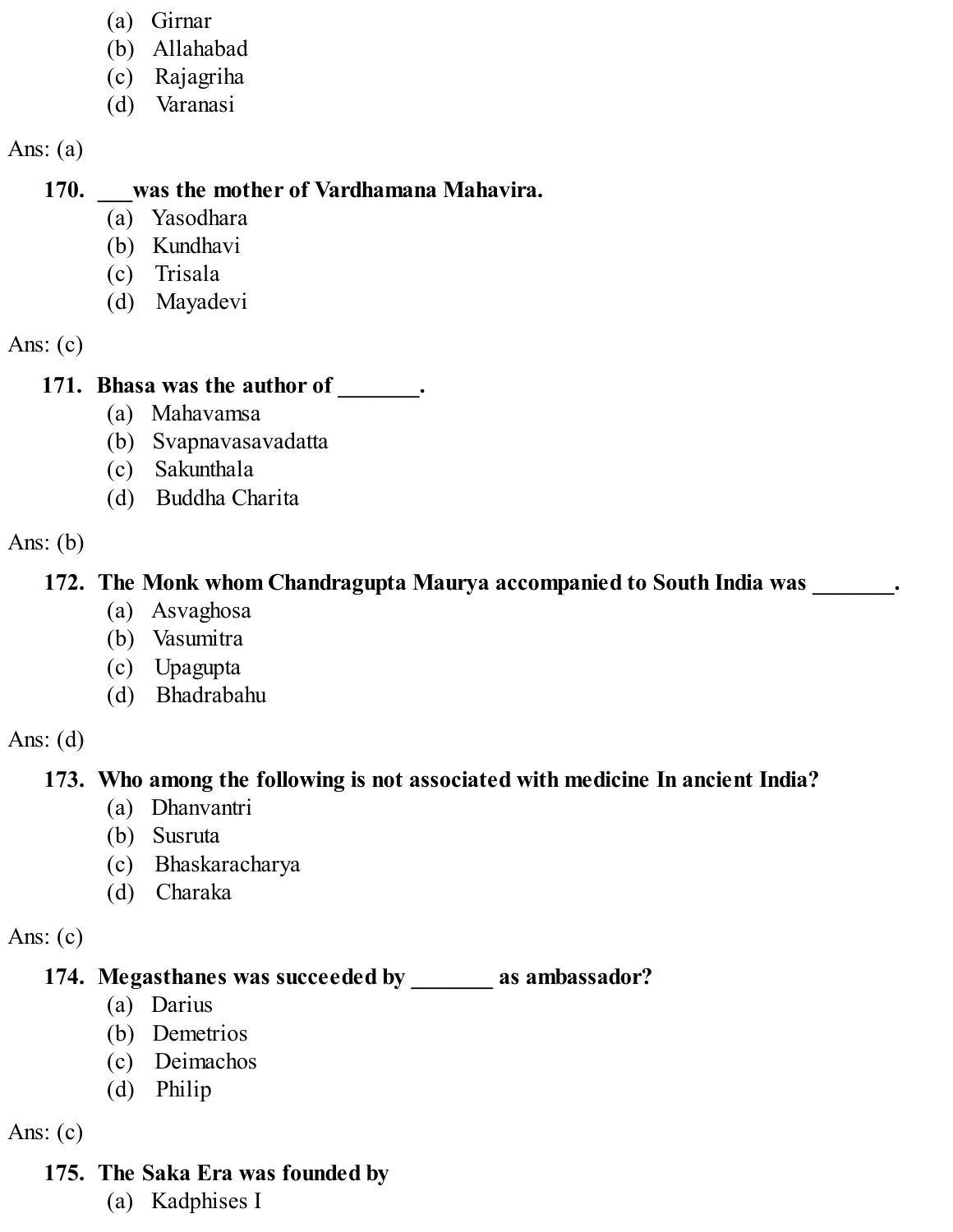- (b) Kanishka
- (c) Alexander
- (d) Menander

Ans: (b)

#### **176. The famous Indo-Greek Kin, who embraced Buddhism was \_\_\_\_\_\_\_.**

- (a) Strato I
- (b) Menander
- (c) Demetrios
- (d) Alexander

Ans: (b)

#### **177. Kanlshka was the follower of**

- (a) Hinduism
- (b) Jainism
- (c) Hinayanism
- (d) Mahayanism

Ans: (d)

#### **178. The Sunga ruler Bhaga erected a monolithic 'Garuda' at \_\_\_\_\_\_\_.**

- (a) Varanasi
- (b) Besnagar
- (c) Rajagriha
- (d) Pataliputra

#### Ans: (b)

## **179. Match the following:**

| List-I                | List-II   |                 |  |
|-----------------------|-----------|-----------------|--|
| A. Kautilya           |           | 1. Magadha King |  |
| <b>B.</b> Megasthanes | 2. Ashoka |                 |  |
| C. Bimbisara          |           | 3. Arthasastra  |  |
| D. Upagupta           |           | 4. Ambassador   |  |
| Codes:                |           |                 |  |
| D<br>л                |           |                 |  |

| Α       | Β | C | D |
|---------|---|---|---|
| (a) 3   | 4 |   | 2 |
| (b) 2   |   | 4 | 3 |
| $(c)$ 1 | 2 | 3 | 4 |
| (d) 4   | 3 | 2 |   |
|         |   |   |   |

Ans: (a)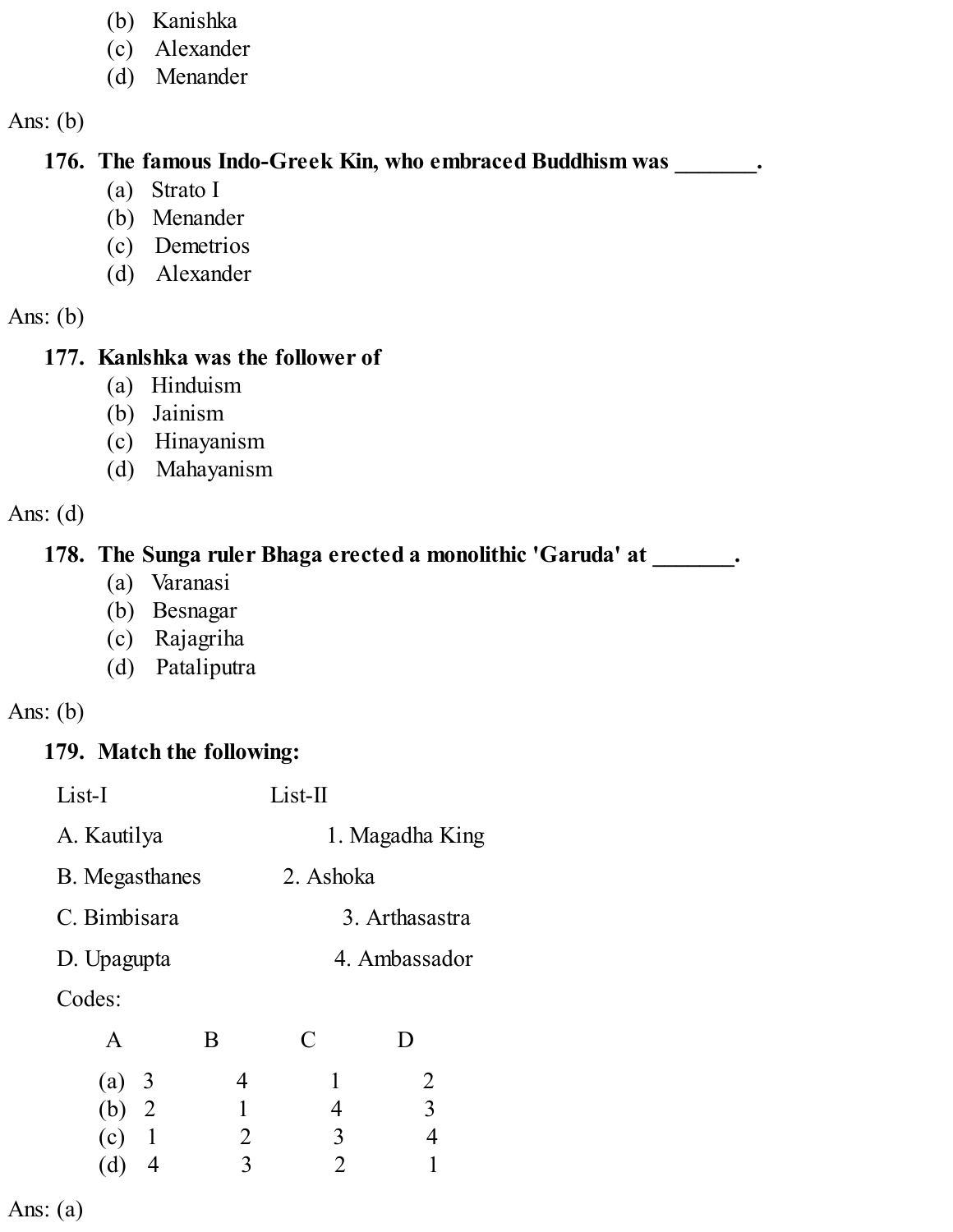#### **180. Match the following:**

| $List-1$ |                 | $List-2$                   |
|----------|-----------------|----------------------------|
|          | 1. Sama Veda    | 1. Kali Age                |
|          | 2. Atharva Veda | 2. Philosophical Treatises |
|          | 3. Puranas      | 3. Musically rendered      |
|          | 4. Upanishads   | 4. Magic and spells        |

Codes:

| A     |              | Β | $\mathcal{C}$ | D              |
|-------|--------------|---|---------------|----------------|
| (a) 3 |              | 4 |               | 2              |
| (b) 2 |              |   | 4             | $\overline{3}$ |
| (c)   | $\mathbf{1}$ | 2 | 3             | 4              |
| (d)   | 4            | ζ | $\mathcal{D}$ |                |

Ans: (a)

#### **181. Vardhamana Mahavira died at**

- (a) Pavapuri
- (b) Kundagrama
- (c) Pataliputra
- (d) Taxila

#### Ans:  $(a)$

#### **182. The city of Pataliputra was founded at the junction of the Ganges and the \_\_\_\_\_\_.**

- (a) Sone
- (b) Brahmaputra
- (c) Yamuna
- (d) Gomati

Ans:  $(a)$ 

#### **183. The Nanda dynasty was established by**

- (a) Vasudeva
- (b) Kharavela
- (c) Mahapadma
- (d) Pushyamitra

Ans:  $(c)$ 

#### **184. Alexander was trained by**

- (a) Socrates
- (b) Aristotle
- (c) Plato
- (d) Homer

Ans:  $(b)$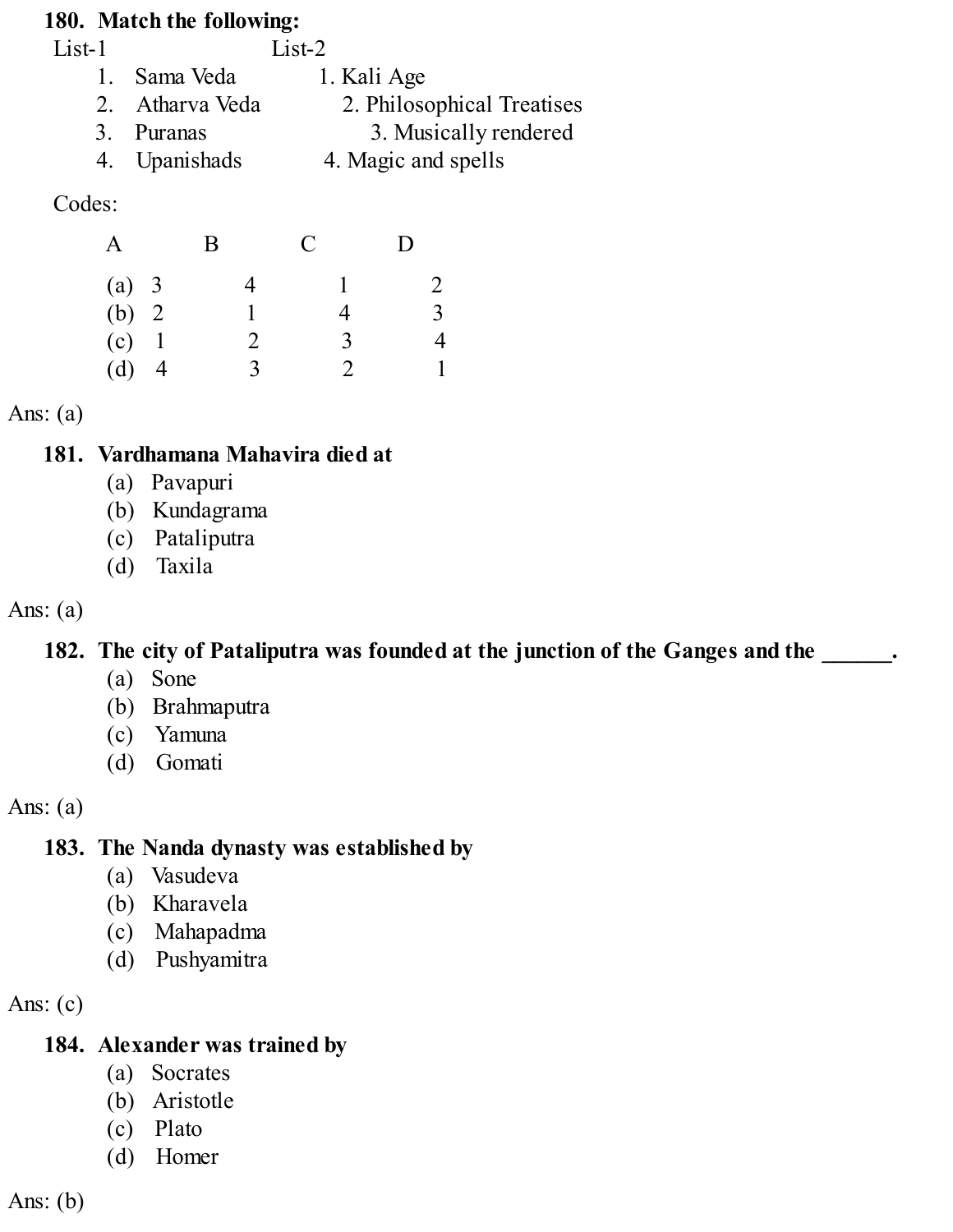#### **185. Of the following who is called India's Machiavelli?**

- (a) Asvaghosha
- (b) Patanjali
- (c) Kautilya
- (d) Bana

#### Ans:  $(c)$

#### **186. Which of the following was the main port for the Indus people?**

- (a) Lothal
- (b) Harappa
- (c) Kalibangan
- (d) Mohenjodaro

#### Ans:  $(a)$

#### **187. The Indus people were worshippers of**

- (a) Mothers Goddess
- (b) Indra
- (c) Rudra
- (d) Varuna

#### Ans:  $(a)$

## **188. Vardhamana Mahavira was born at \_\_\_\_\_.**

- (a) Bodh-Gaya
- (b) Kundagrama
- (c) Samath
- (d) Benaras

#### Ans:  $(b)$

## **189. Bimbisara was succeeded by \_\_\_\_\_.**

- (a) Ashoka
- (b) Ajatasatru
- (c) Vasudeva
- (d) Chandragupta Maurya

#### Ans:  $(b)$

## **190. The term 'Aryan' denotes**

- (a) a speech group
- (b) an ethnic group
- (c) a nomadic group
- (d) a supporter race

Ans:  $(a)$ 

## **191. Alexander sent back home a portion of his army under an admiral called \_\_\_\_\_\_.**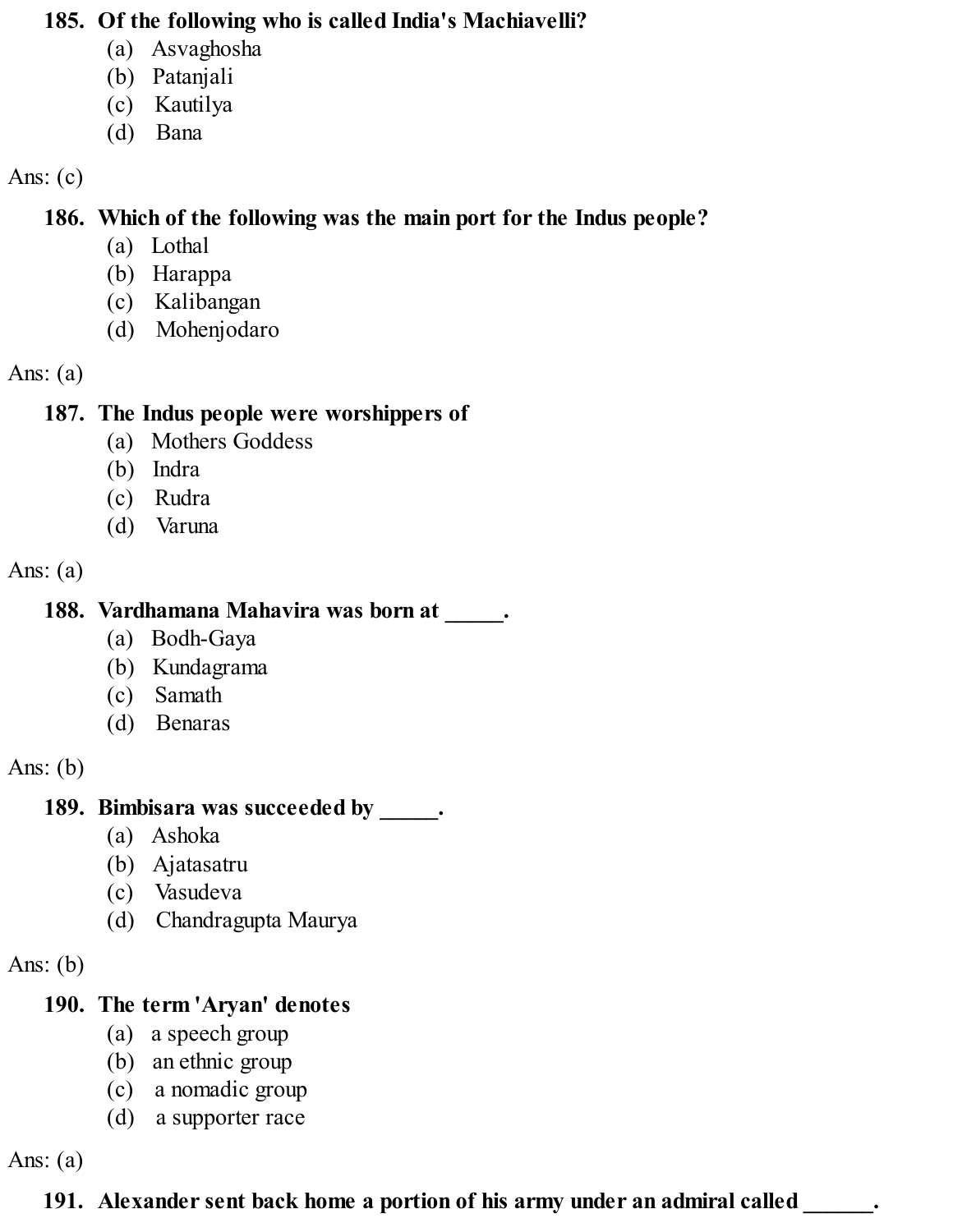- (a) Ptolemy
- (b) Nearchos
- (c) Menander
- (d) Porus

Ans:  $(b)$ 

#### **192. Pushyamitra Sunga was a staunch \_\_\_\_\_\_.**

- (a) Buddhist
- (b) Jain
- (c) Hindu
- (d) Atheist

Ans:  $(c)$ 

#### **193. The earliest 'evidence of silver in India is found in the**

- (a) Harappan culture
- (b) Chalcolitchic cultures of western India
- (c) Vedic Texts
- (d) Silver punchmarked coins

Ans:  $(b)$ 

#### **194. Which one of the following was initially the most powerful city state of India in the 6th century BC?**

- (a) Gandhar
- (b) Kamboj
- (c) Kashi
- (d) Magadh

Ans:  $(c)$ 

## **195. Which of the following was another name of Pataliputra?**

- (a) Purushapura
- (b) Kusinagara
- (c) Kusumapura
- (d) Huvishkapura

Ans:  $(c)$ 

## **196. Who was referred to as Amitraghata by the Greeks?**

- (a) Chandragupta Maurya
- (b) Bimbisara
- (c) Bindusara
- (d) Vasudeva

Ans: (c)

## **197. The founder of the Achaemenian Empire was**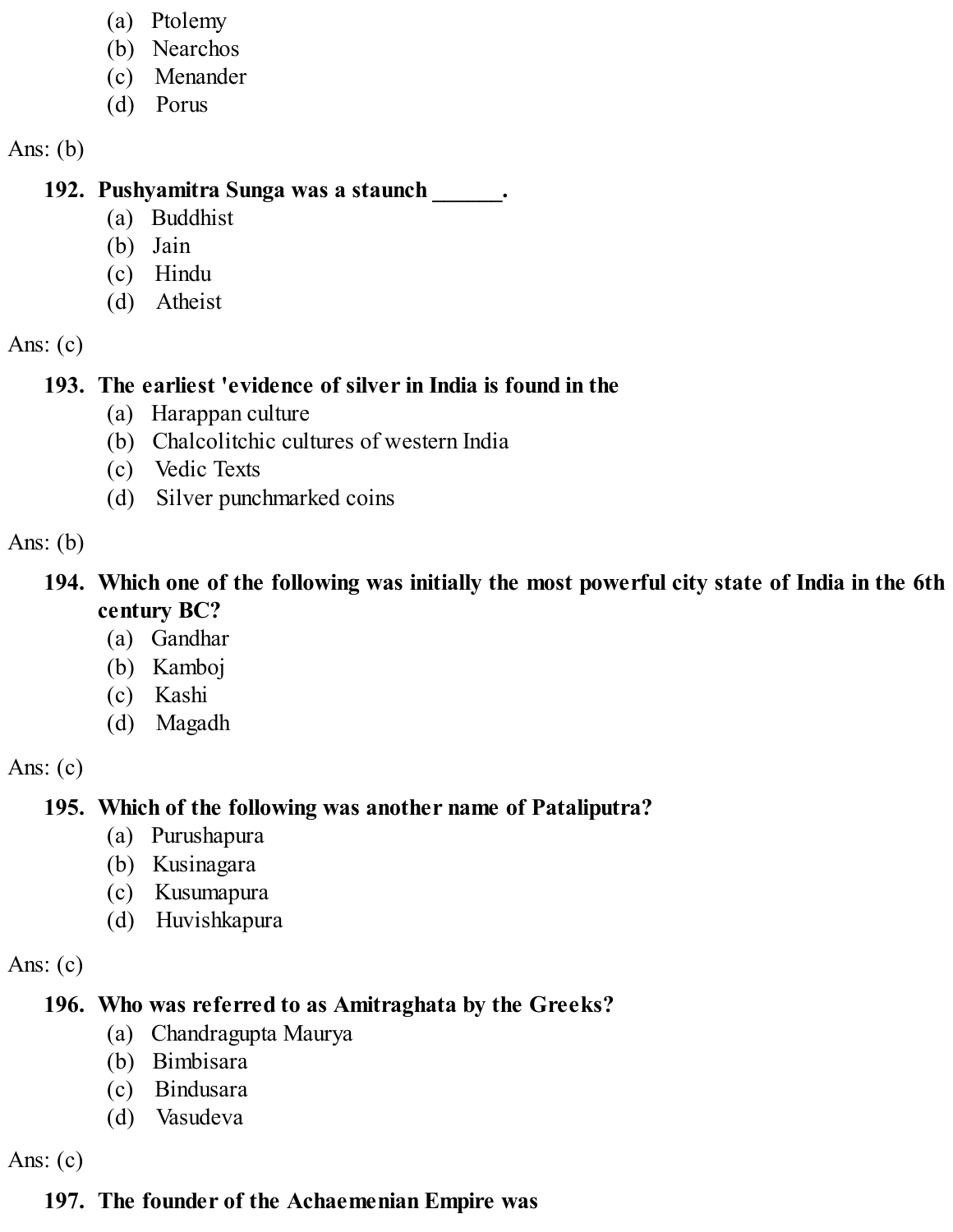- (a) Cyrus
- (b) Darius
- (c) Xerxes
- (d) Cambyses

Ans: (a)

### **198. Which of the following was the characteristic feature of the religion of the ancient Tamils?**

- (a) Worship of Nature
- (b) Worship of Mother Goddess
- (c) Worship of Murugan
- (d) Worship of Sun

### Ans: (c)

## **199. The most powerful ruler of the Cheras was**

- (a) Udiyanjeral
- (b) Nedunjeraladan
- (c) Senguttuvan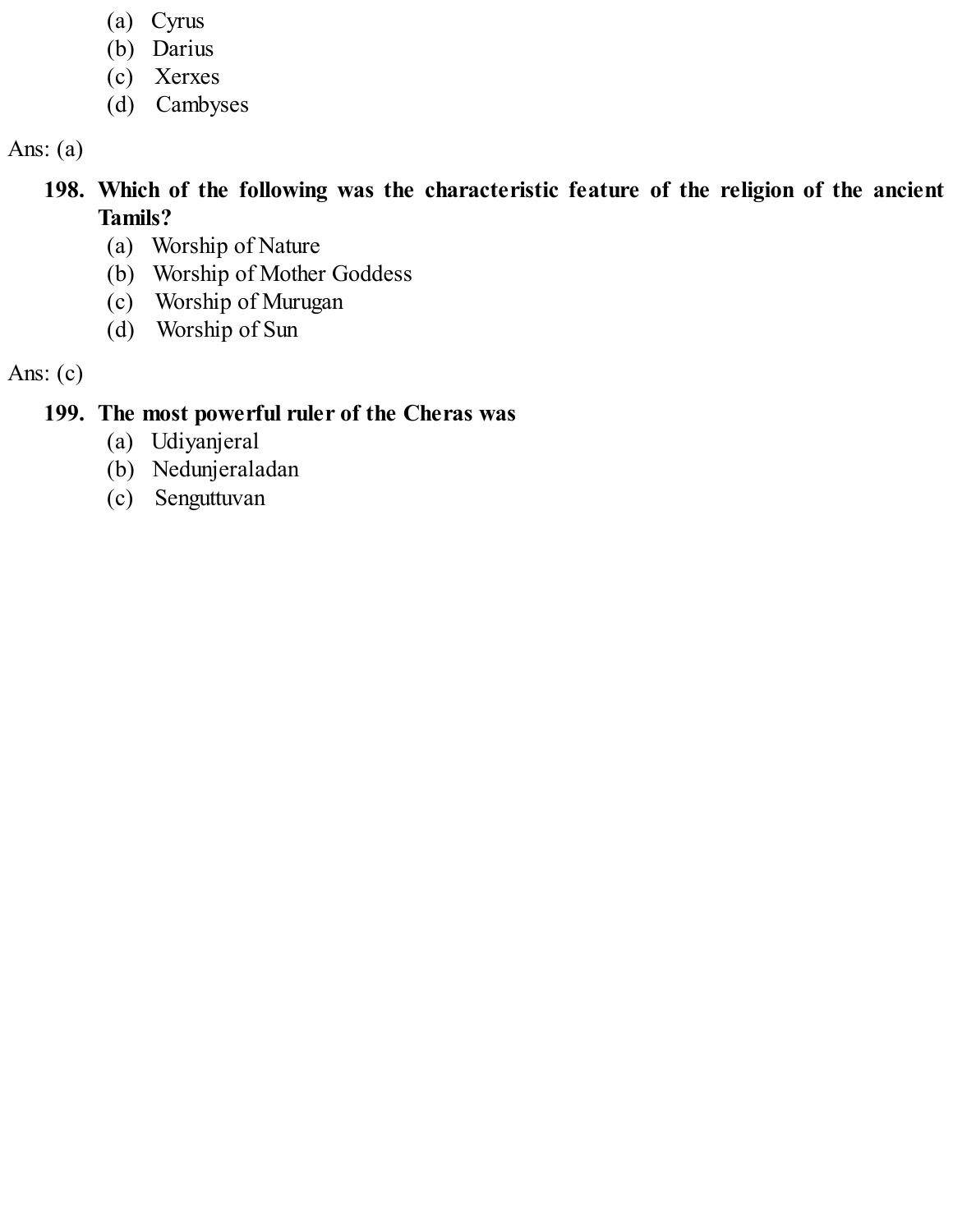(d) Sengannan

Ans:  $(c)$ 

### **200. A temple for 'Patini devi' was constructed by**

- (a) Karikala
- (b) Paranar
- (c) Senguttuvan
- (d) Udiyanjeral

## Ans:  $(c)$

# **201. Which of the following was not the port of the Satavahanas?**

- (a) Barukkacha
- (b) Kalyan
- (c) Sopra
- (d) Puhar

# Ans: (d)

# **202. Which of the following was the centre of inland trade of the Satavahanas?**

- (a) Nasik
- (b) Srikakulam
- (c) Tagara
- (d) Surat

# Ans:  $(c)$

# **203. Karikala was the centre of many legends found in**

- (a) Manimekalai
- (b) Silappadhikaram
- (c) Purananuru
- (d) Kuruntokai

# Ans: (b)

# **204. During the 4th century AD the Western Satraps were conquered by**

- (a) Sassanian rulers
- (b) Afghan rulers
- (c) Satavahanas
- (d) Kadambas

Ans:  $(a)$ 

# **205. Sudarsana lake was reconstructed by**

- (a) Nahapana
- (b) Chashtana
- (c) Rudradaman I
- (d) Harsha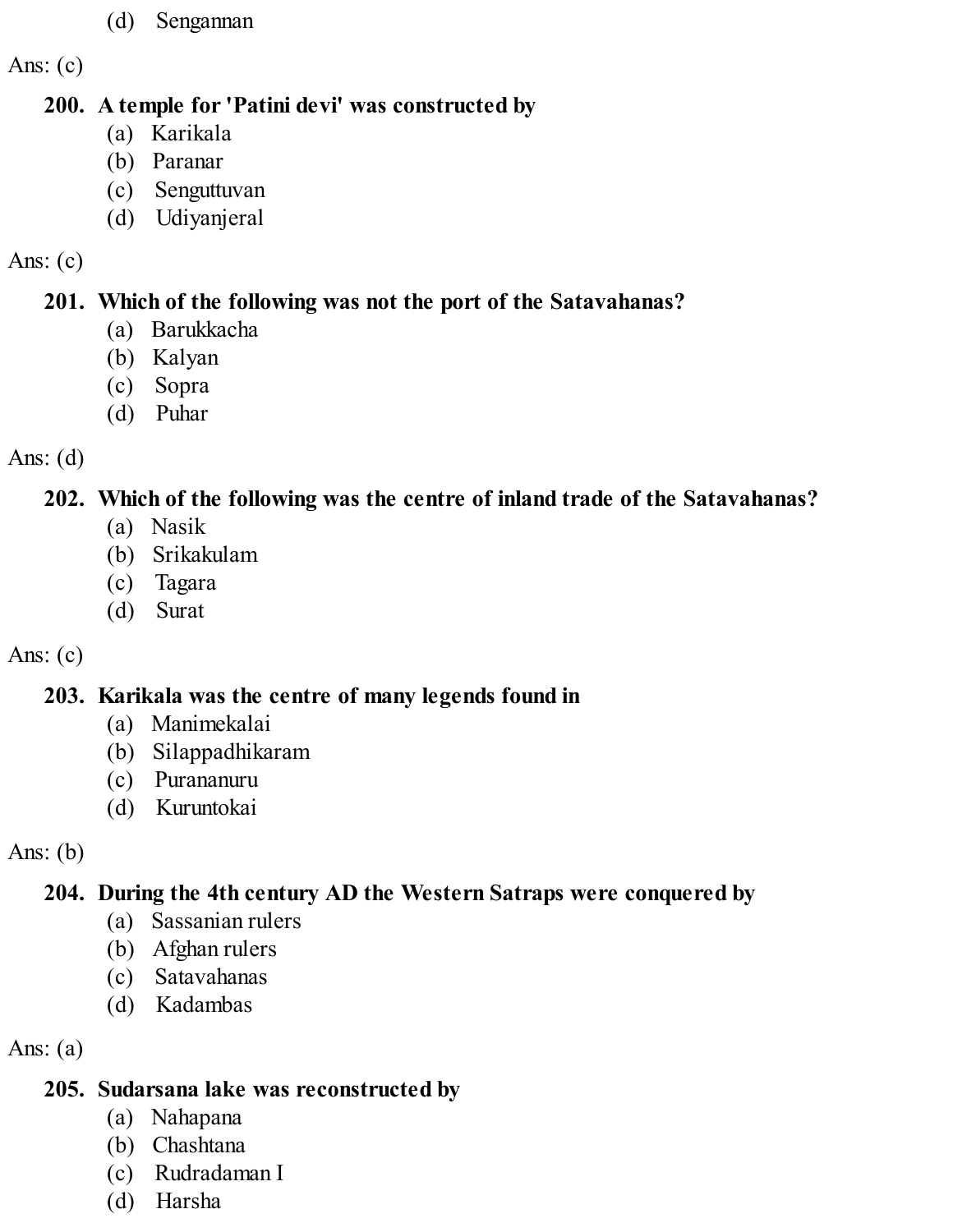Ans:  $(c)$ 

#### **206. The first ruler of the Satavahanas was**

- (a) Simuka
- (b) Govinda
- (c) Sri Satakarni
- (d) Nahapana

### Ans:  $(a)$

#### **207. Naganib was a \_\_\_Queen.**

- (a) Gupta
- (b) Andhra
- (c) Saka
- (d) Pallava

Ans: (b)

## **208. Which of the following works of Kalidasa gives information about the Andhras?**

- (a) Sakuntala
- (b) Malavikagnimitra
- (c) Meghaduta
- (d) Kumarasambhava

Ans: (b)

## **209. Satavahana rule was extended to the Coromandal Coast by**

- (a) Sri Yajna Satakarni
- (b) Pulumayi II
- (c) Sri Satakarni
- (d) Simuka

Ans: (b)

## **210. Chashtana was the Satraps of**

- (a) Gujarat
- (b) Malwa
- (c) Kathiawar
- (d) Kashmir

Ans: (b)

## **211. Srikakulam was the capital of**

- (a) Sakas
- (b) Pahlavas
- (c) Andhras
- (d) Ashoka

Ans:  $(c)$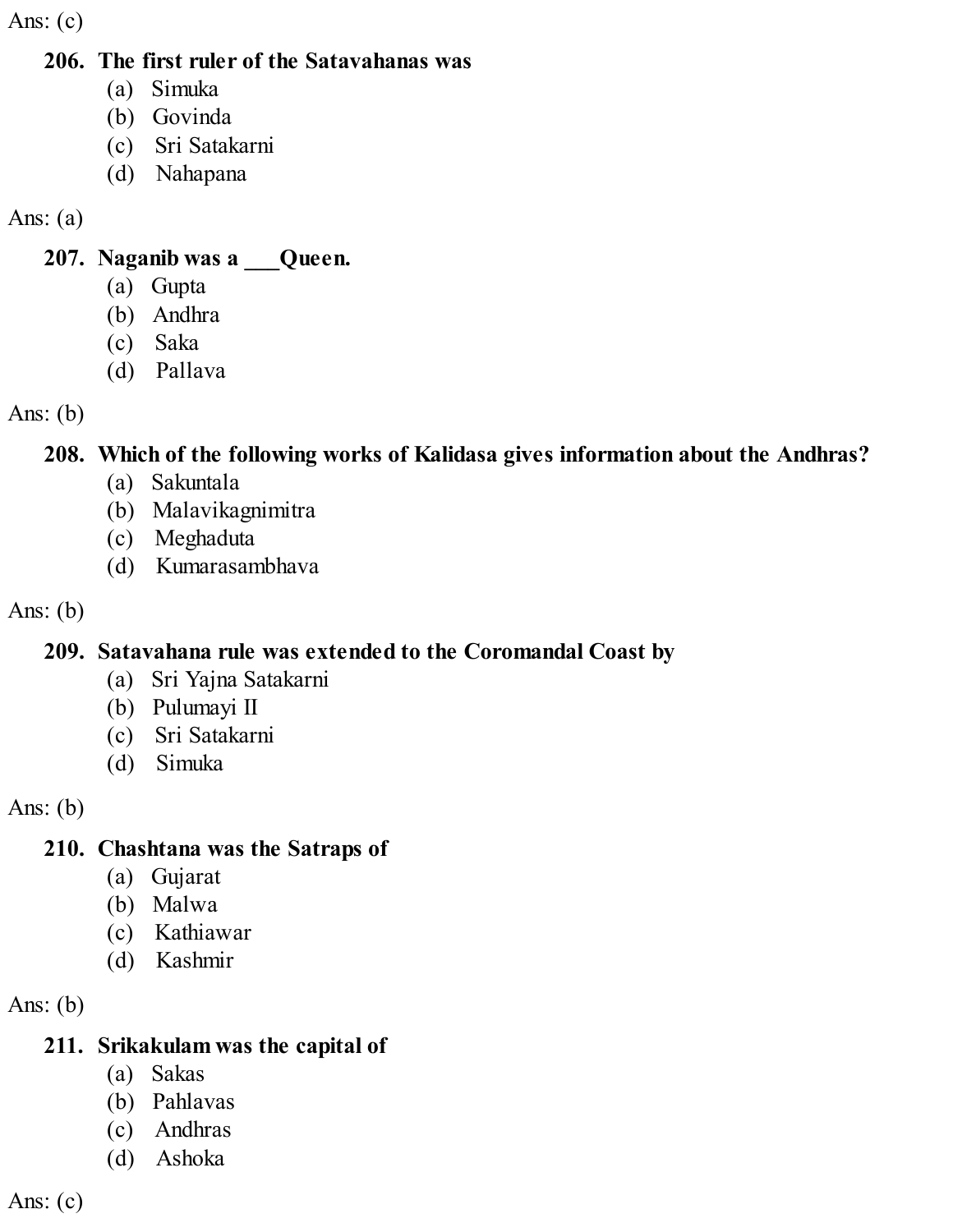#### **212. In whose court did Asvaghosa live?**

- (a) Harsha
- (b) Samudra Gupta
- (c) Kanishka
- (d) Ashoka

#### Ans:  $(c)$

## **213. The Sunga period saw the growth of one of the following religions. Identify.**

- (a) Brahmanism
- (b) Saivism
- (c) Buddhism
- (d) Nature worship

#### Ans:  $(a)$

### **214. Whose general was Appolodotus?**

- (a) Euthydemus
- (b) Demetrius
- (c) Diodotus
- (d) Antichos

### Ans:  $(b)$

### **215. Who erected the Garuda pillar at Besnagar?**

- (a) Bhagabhadra
- (b) Heliodorus
- (c) Menander
- (d) Antialkidas

### Ans:  $(a)$

## **216. During the pre-Gupta age the foreign trade was most extensive with**

- (a) South East Asian Countries
- (b) China
- (c) Central Asia
- (d) Roman Empire

### Ans:  $(d)$

# **217. Which among the following was not affected by the invasion of the Persians on India?**

- (a) Script in the North-West
- (b) Coinage
- (c) Court Ceremonies
- (d) Sculpture

### Ans:  $(d)$

# **218. Gandhara School of Art was deeply influenced by**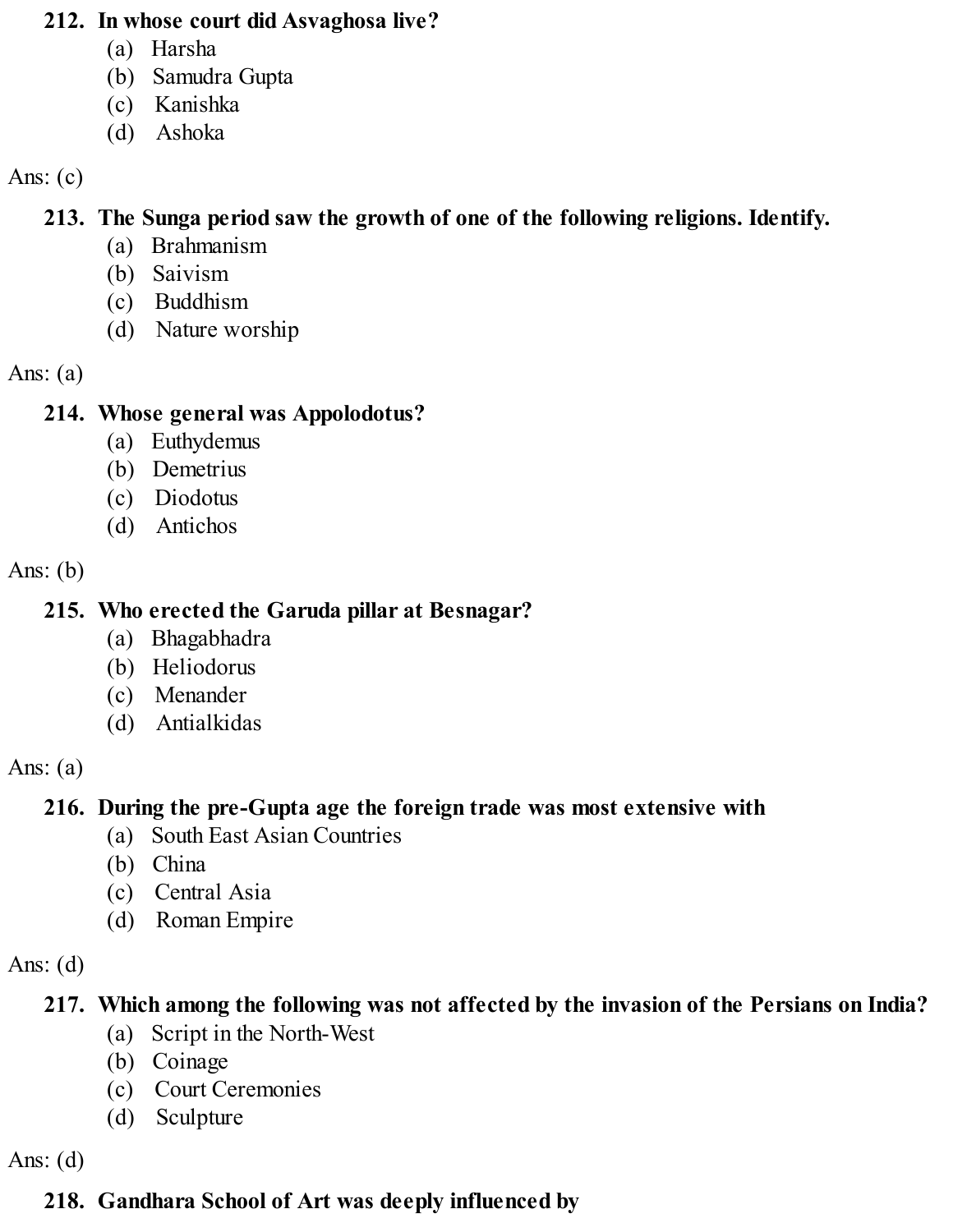- (a) Chinese (Mongolian) art
- (b) Hellenic art
- (c) Ranion (Persian) art
- (d) Local (Indian) art

#### Ans:  $(b)$

## **219. Which one of the following was not a characteristic of society in Mauryan times?**

- (a) Slavery
- (b) Rigidity of Caste
- (c) Prostitution
- (d) Widow remarriage

### Ans:  $(d)$

### **220. The ancient Chola kingdom existed in the delta of the river**

- (a) Tungabhadra
- (b) Cauvery
- (c) Krishna
- (d) Godavari

## Ans:  $(b)$

## **221. Which of the following statements about Arthasastra is not true?**

- (a) It prescribes the duty of a king
- (b) It describes the then economic life of the country
- (c) It lays down the principles of politics
- (d) It highlights the need for financial reforms

### Ans:  $(d)$

## **222. What is said to be the original home of the Sungas?**

- (a) Kalinga
- (b) Vidisa
- (c) Berar
- (d) Bharhut

## Ans:  $(b)$

## **223. Milindapanho is a**

- (a) History of a dynasty
- (b) Prakrit drama
- (c) Sanskrit play
- (d) Religious conversation

## Ans:  $(d)$

# **224. Who wrote Ashtadhyayi?**

(a) Panini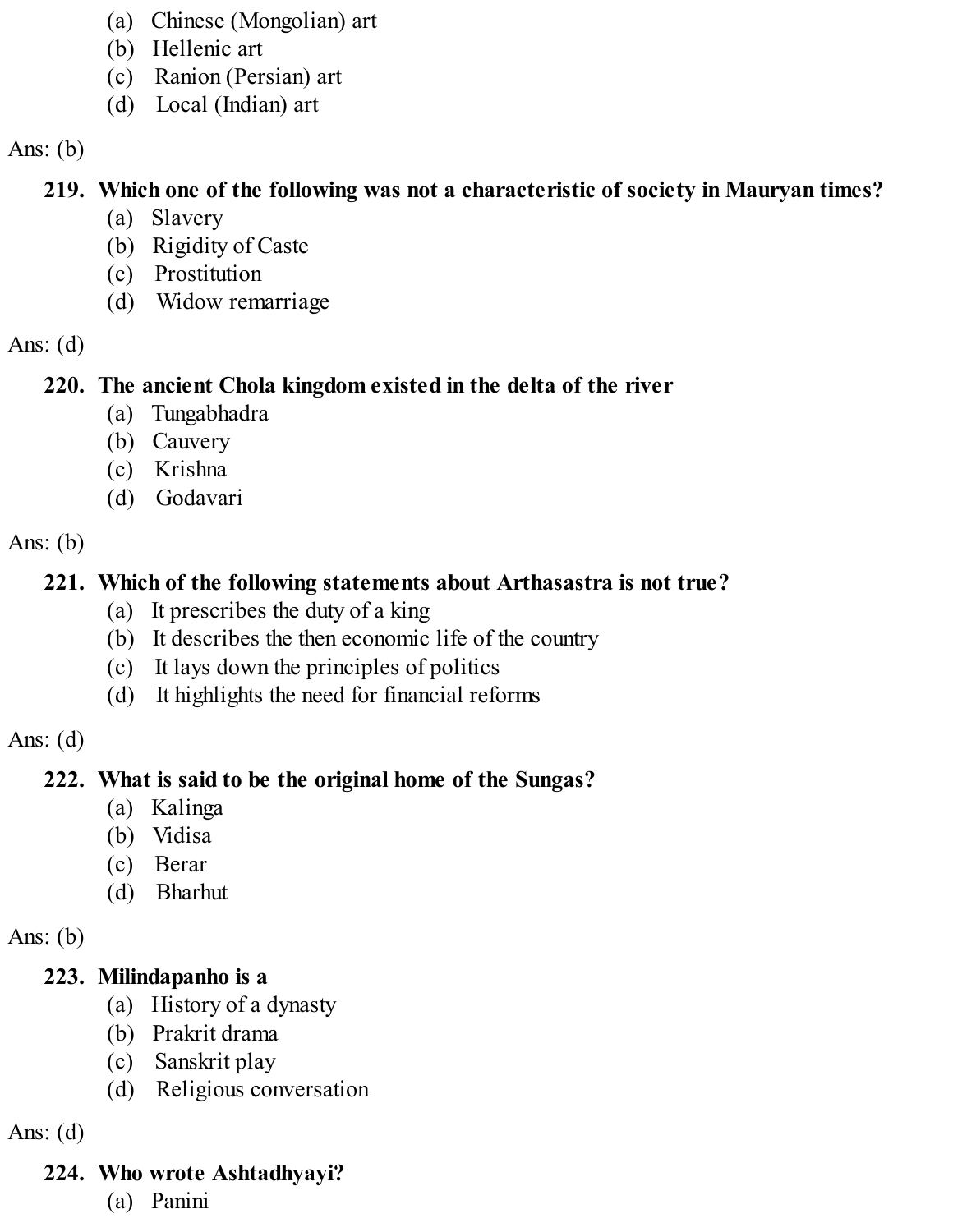- (b) Katyayana
- (c) Jayadeva
- (d) Bharatha

Ans:  $(a)$ 

## **225. The first Persian ruler who occupied part of Indian territory was**

- (a) Cyrus
- (b) Cambyses
- (c) Darius
- (d) Xerxes

## Ans:  $(a)$

# **226. Alexander the great, was obliged to go back because**

- (a) he fell ill
- (b) he suffered defeat in India
- (c) his forces refused to go further
- (d) he did not like India

## Ans:  $(c)$

# **227. The one most important feature of the Mauryan Administration was**

- (a) wide powers enjoyed by the provincial governors
- (b) the presence of a 'council of ministers'
- (c) the presence of vast, numerous powers of the bureaucracy
- (d) an extensive network of spy-system

## Ans:  $(c)$

# **228. The principles of Ashoka's Dharma (Dhamma) were taken from**

- (a) Buddhism
- (b) Jainism
- (c) Brahmanism
- (d) The moral virtues of all Indian religions of that period

# Ans:  $(d)$

# **229. Which social evil was conspicuously absent in ancient India?**

- (a) Polygamy
- (b) Sati system
- (c) Devadasi system
- (d) Purdah system

# Ans:  $(d)$

**230. The greatest Saka ruler of India, who was a great conqueror, is said to have gained fame by being well-versed in grammar, polity, logic, music etc. and had taken a vow not to kill men except in battle. Who was he?**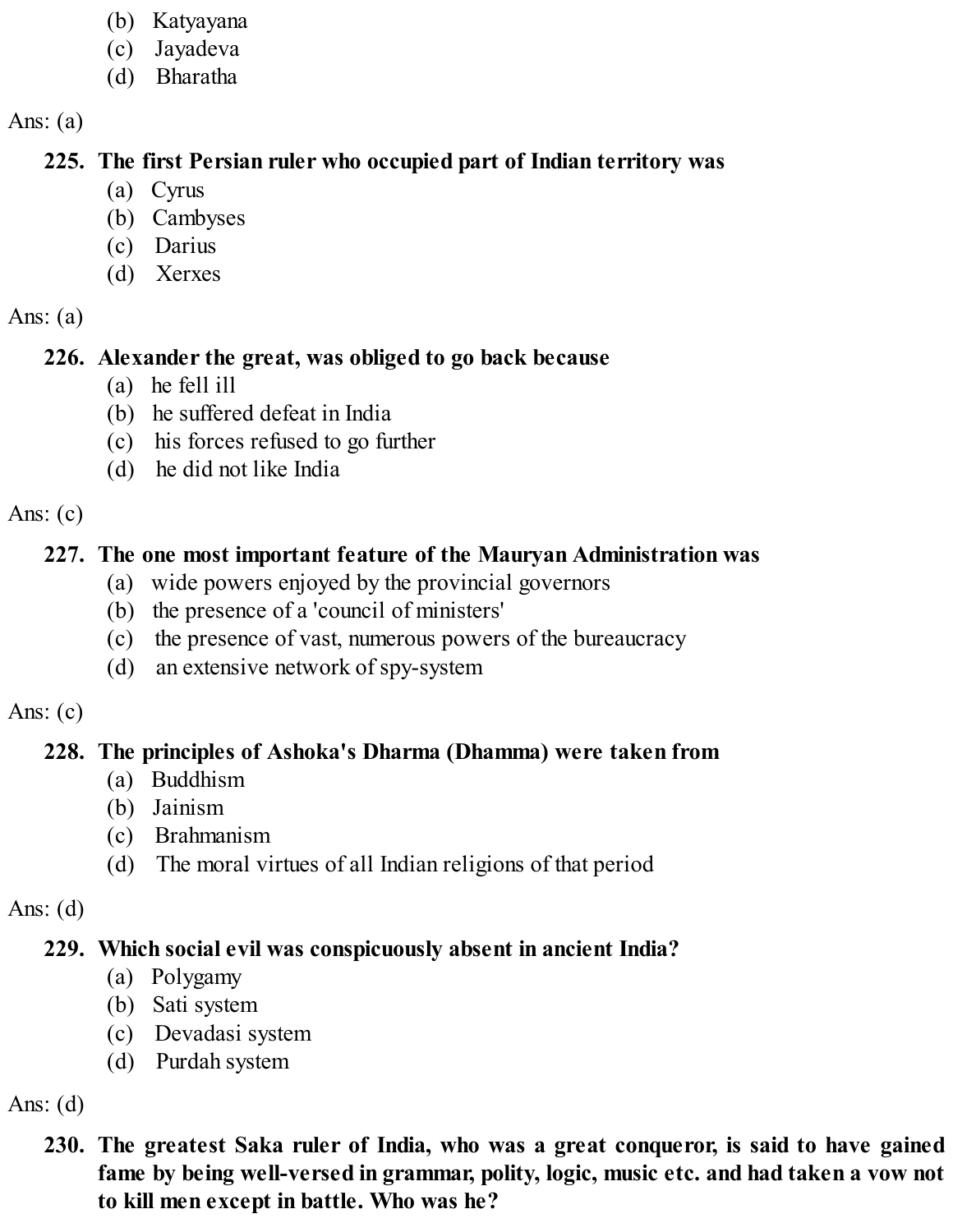- (a) Chastana
- (b) Nahapana
- (c) Rudrasimha
- (d) Rudradaman

Ans:  $(b)$ 

#### **231. The greatest Kushana ruler whose contribution to Buddhism was even greater than that of Ashoka, was**

- (a) Kadphises
- (b) Kanishka I
- (c) Vasishka
- (d) Huvishka

Ans:  $(b)$ 

**232. The fourth and the last Buddhist Council was convened by**

- (a) Ashoka
- (b) Menander
- (c) Kanishka
- (d) Huvishka

Ans:  $(c)$ 

## **233. The first image of the Buddha-was carved out during the reign of**

- (a) Ashoka
- (b) Pusyamitra Shunga
- (c) Kanishka I
- (d) Menander

Ans:  $(c)$ 

### **234. The Gandhara-Mathura School of Art, which flourished during the Kushana period and the foreign influence of**

- (a) Greece
- (b) Rome
- (c) Both (a) and (b) above
- (d) China

Ans:  $(c)$ 

**235. During the reign of Kanishka, Buddhism for the first time went to China and from China it went to**

- (a) Burma and Tibet
- (b) Thailand and Cambodia
- (c) Korea and Japan
- (d) Indonesia and Vietnam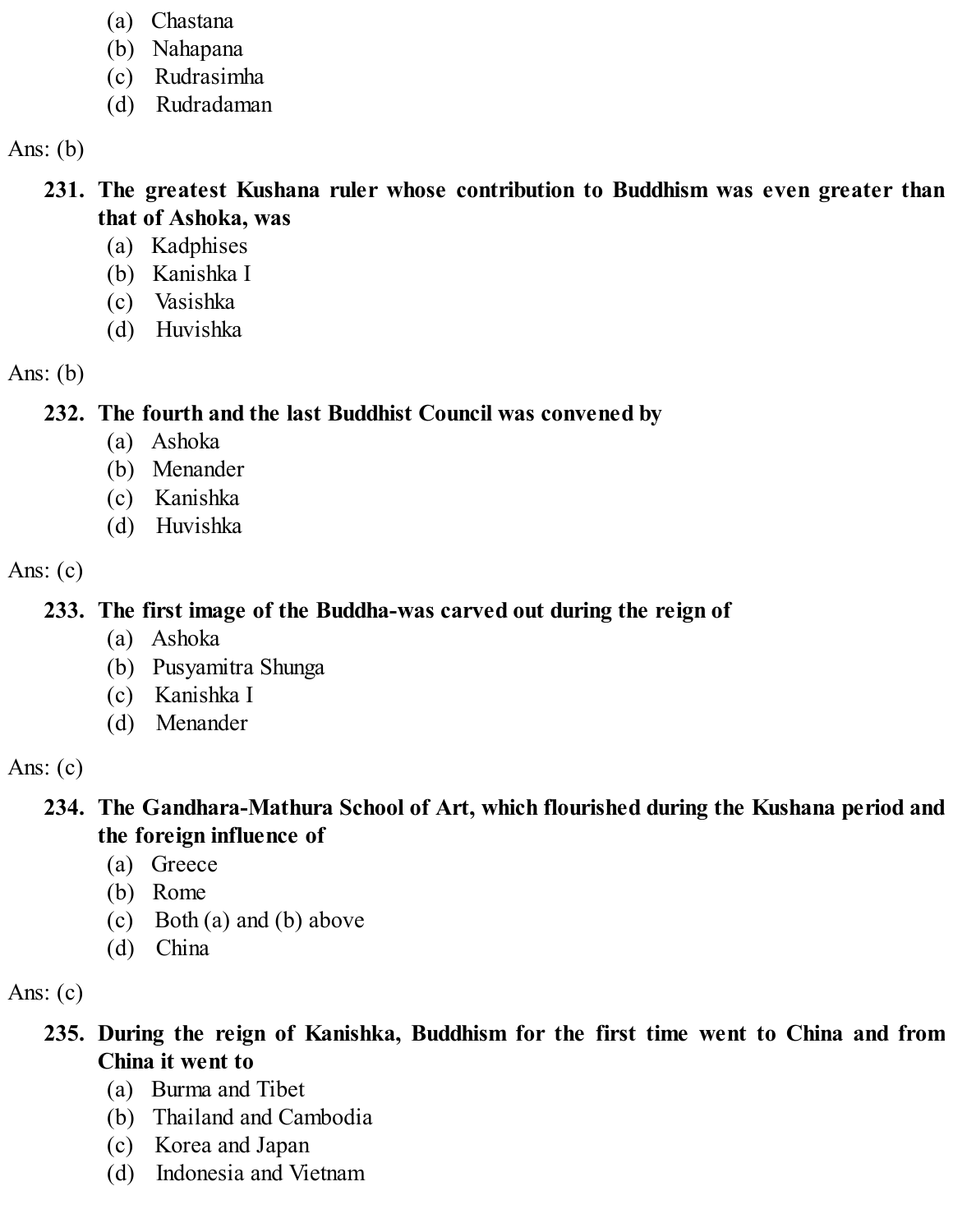Ans:  $(c)$ 

- **236. Who of the following was the personal physician of Kanishka and also the author of a famous treatise on the Indian system of medicine?**
	- (a) Charaka
	- (b) Susruta
	- (c) Nagarjuna
	- (d) Jevaka

#### Ans:  $(a)$

## **237. The worship of images (of Buddha) in India began during the period**

- (a) Mauryan
- (b) Sunga
- (c) Kushana
- (d) Gupta

Ans:  $(c)$ 

## **238. The earliest stratum of the history of the Tamils is known as**

- (a) Chola Age
- (b) Pandyan Age
- (c) Sangam Age
- (d) Pallava Age

## Ans:  $(c)$

# **239. The Sangam Age in the history of South India represents**

- (a) The period of Aryanisation of South India
- (b) A period when an assembly of a college of Tamil poets was held at Madurai
- (c) A literary-cultural phase of the Tamilham during the first three centuries of the Christian era
- (d) Both (b) and (c) above

Ans:  $(d)$ 

## **240. During the Sangam Age brisk and nourishing foreign trade was conducted from the south Indian ports of Muziris, Kaveripattnam or Poom-Puhar and Arikamedu to**

- (a) West Asia
- (b) South East Asia
- (c) Roman World
- (d) Central Europe

Ans:  $(c)$ 

- **241. Which of the following was not one of the ruling dynasties of South India in the Sangam Age?**
	- (a) Chola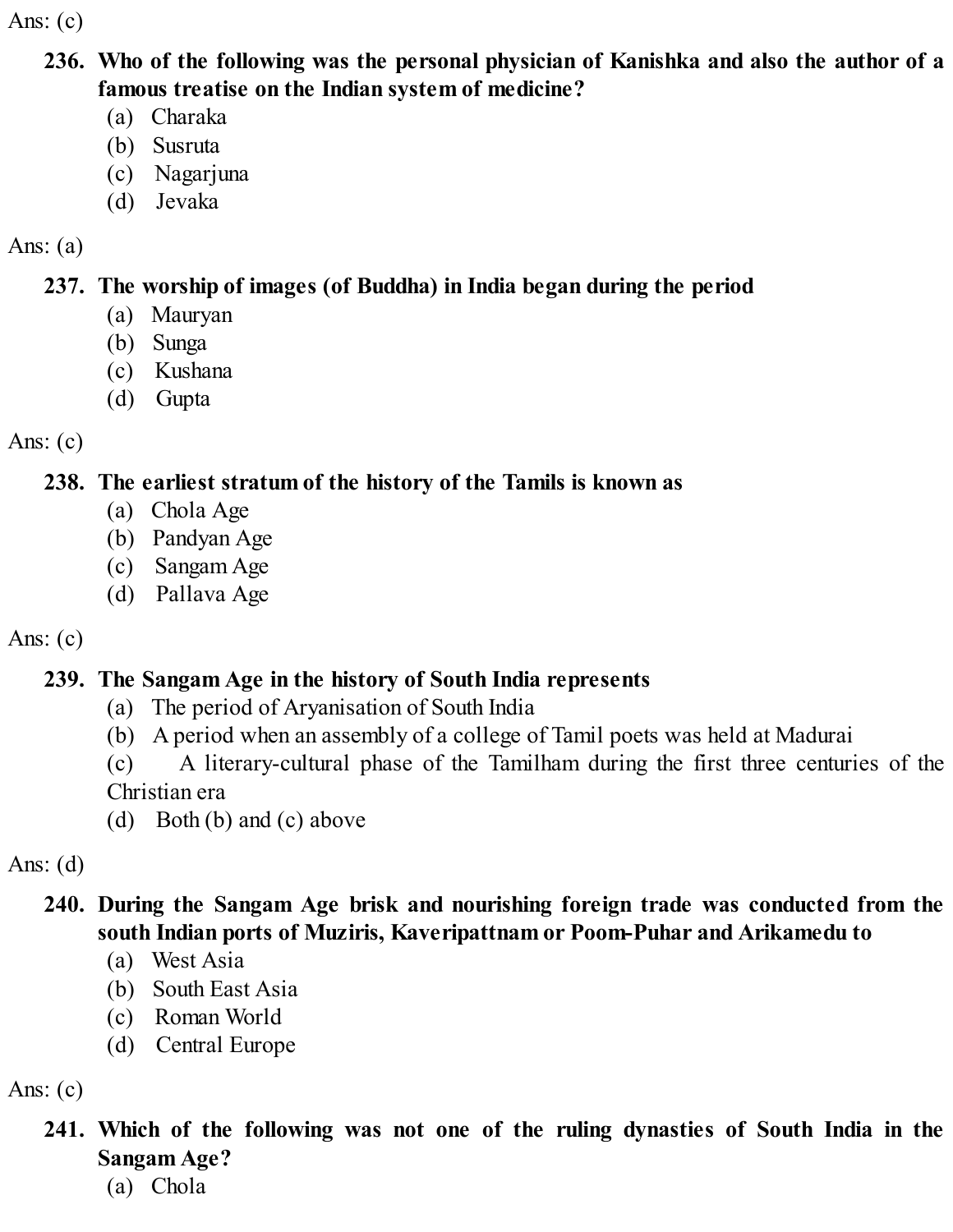- (b) Chera
- (c) Pandya
- (d) Pallava

## **242. Which of the following is one of the greatest classics of the Sangam literature?**

- (a) Tikappiyam
- (b) Kural
- (c) Pattuppattu
- (d) Silapadikaram or Manimekalai

Ans:  $(d)$ 

# **243. Which of the following is the correct chronological sequence of the ruling dynasties of northern India, from the decline of the Mauryas to the rise of the imperial Guptas?**

- (a) Sungas, Indo-Greeks, Kushans, Sakas and Guptas
- (b) Sungas, Kushans, Parthians, Sakas and Guptas
- (c) Sungas, Kanvas, Indo-Greeks, Sakas, Parthians and Guptas
- (d) Kanvas, Sungas, Indo-Greeks, Sakas, Parthians and Guptas

Ans:  $(c)$ 

## **244. The last great ruling dynasty of Magadha was**

- (a) Sunga
- (b) Kanva
- (c) Kusana
- (d) Gupta

Ans:  $(d)$ 

# **245. Kanishka is associated with an era which is known as**

- (a) Vikram era
- (b) Saka-Shalivahan era
- (c) Saka era
- (d) Gupta era

Ans:  $(c)$ 

# **246. The greatest conqueror among the Gupta rulers was**

- (a) Samudragupta
- (b) Chandragupta II
- (c) Kumargupta
- (d) Skandagupta

Ans:  $(a)$ 

## **247. A Gupta king has been called an Indian Napoleon and he was also an accomplished poet and musician (player of Veena) who was he?**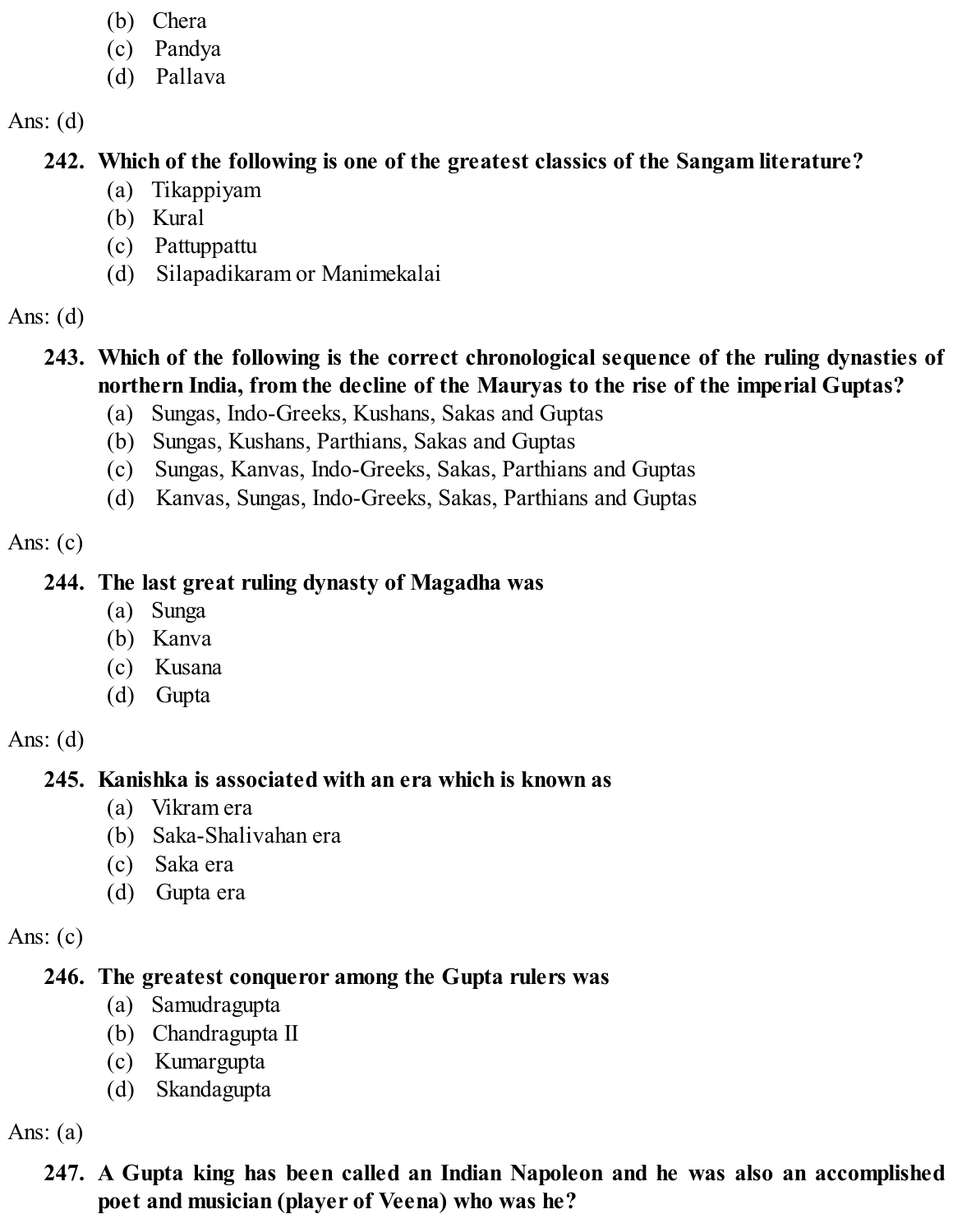- (a) Samudragupta
- (b) Kumargupta
- (c) Chandragupta II
- (d) Skandagupta

#### Ans:  $(a)$

#### **248. The famous Mehrauli Iron Pillar inscription describes the conquest of**

- (a) Samudragupta
- (b) Chandragupta II
- (c) Chandragupta Maurya
- (d) Chandra of Indraprastha

#### Ans:  $(b)$

#### **249. The Gupta king who is known in the Indian legends as Vikramaditya was**

- (a) Chandragupta I
- (b) Samudragupta
- (c) Chandragupta II
- (d) Skandagupta

#### Ans:  $(c)$

### **250. The Chinese traveller Fa-hien visited India and left a detailed account of the reign of**

- (a) Samudragupta
- (b) Chandragupta II
- (c) Kumargupta I
- (d) Skandagupta

#### Ans:  $(b)$

#### **251. The foremost astronomer and mathematician of the Gupta period was**

- (a) Aryabhatta
- (b) Varahamihira
- (c) Brahmagupta
- (d) Vanabhata

#### Ans:  $(a)$

## **252. The Gupta artists had attained the highest perfection in**

- (a) architecture
- (b) sculpture
- (c) terracotas
- (d) painting

## Ans:  $(b)$

## **253. The most important reason(s) for the decline of the Gupta empire was/were**

(a) invasions of the Hunas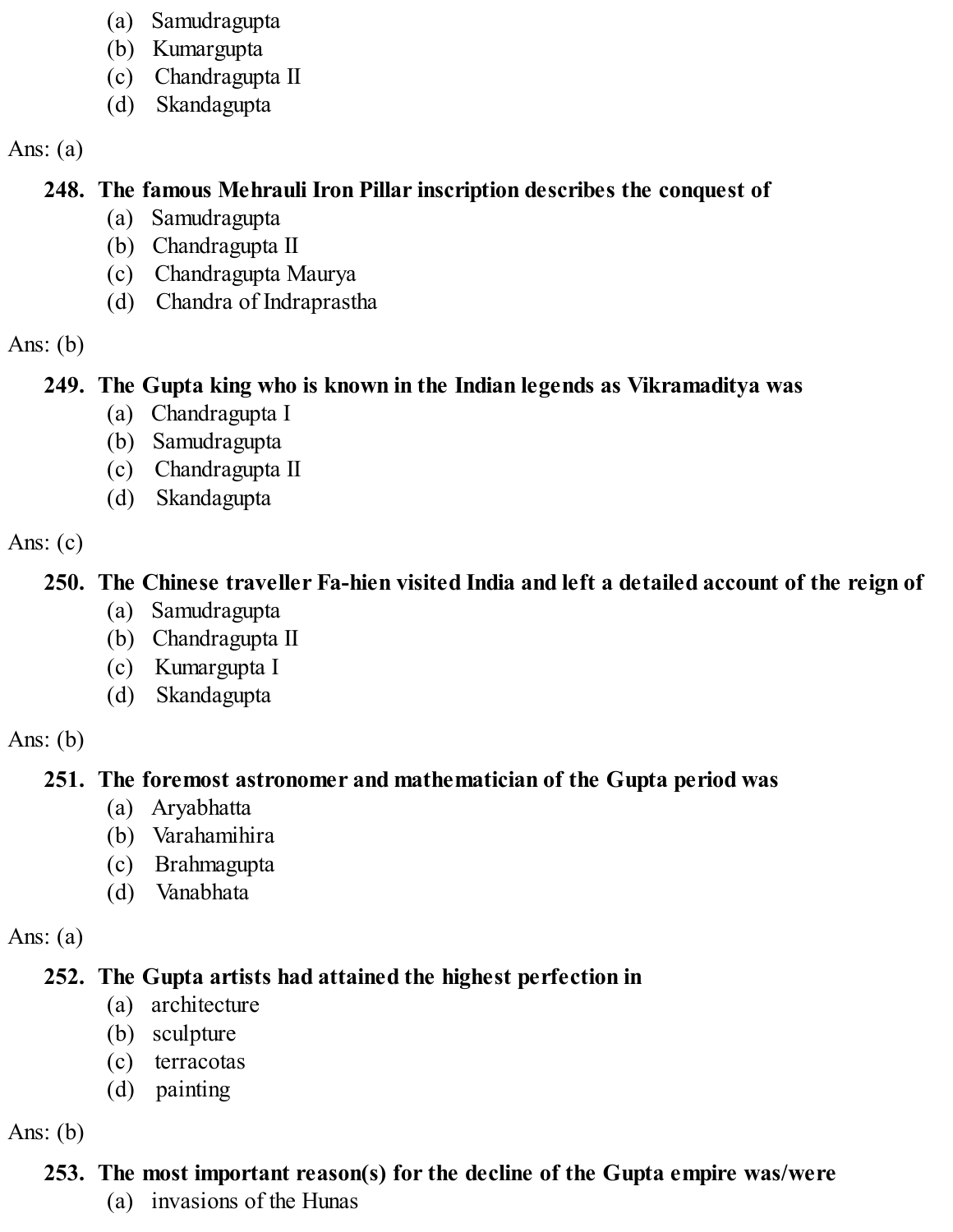- (b) weak later Gupta rulers
- (c) independence of the later Gupta rulers
- (d) (a) (b) and (c) above

#### **254. After the decline of the Guptas, which of the following cities of North India emerged as the centre of political gravity of North India?**

- (a) Ajmer
- (b) Kannauj
- (c) Dhara
- (d) Delhi

#### Ans: (b)

**255. Match the following rulers/ruling dynasties of North India with the centres of their power:**

| List-I                    | $List-II$             |
|---------------------------|-----------------------|
| A. Maukharis              | (i) Thaneshvar        |
| B. Pusyabhuti or Vardhans | (ii] Kannauj          |
| C. Sasanka                | (ill) Valabhi Gujarat |
| D. Maitrakas              | (iv) Bengal Gauda     |
|                           |                       |

#### **Codes:**

| A        | B                       | $\mathbf C$     | D                |
|----------|-------------------------|-----------------|------------------|
| $(a)$ I  | $\overline{\mathbf{i}}$ | iii             | iv               |
| $(b)$ li | $\mathbf{I}$            | iv              | $\overline{iii}$ |
| $(c)$ I  | $\overline{111}$        | $\overline{11}$ | iv               |
| $(d)$ Iv | $\overline{111}$        | $\overline{11}$ | $\mathbf{i}$     |

Ans:  $(b)$ 

- **256. The Chinese traveller Hiuen Tsang, called the Prince of Pilgrims visited India during the reign of**
	- (a) Harsha
	- (b) Chandragupta II
	- (c) Dharampala
	- (d) Devapala

Ans:  $(a)$ 

### **257. Harshacharita the biography of Harsha, was written by**

- (a) Banabhatta
- (b) Sudraka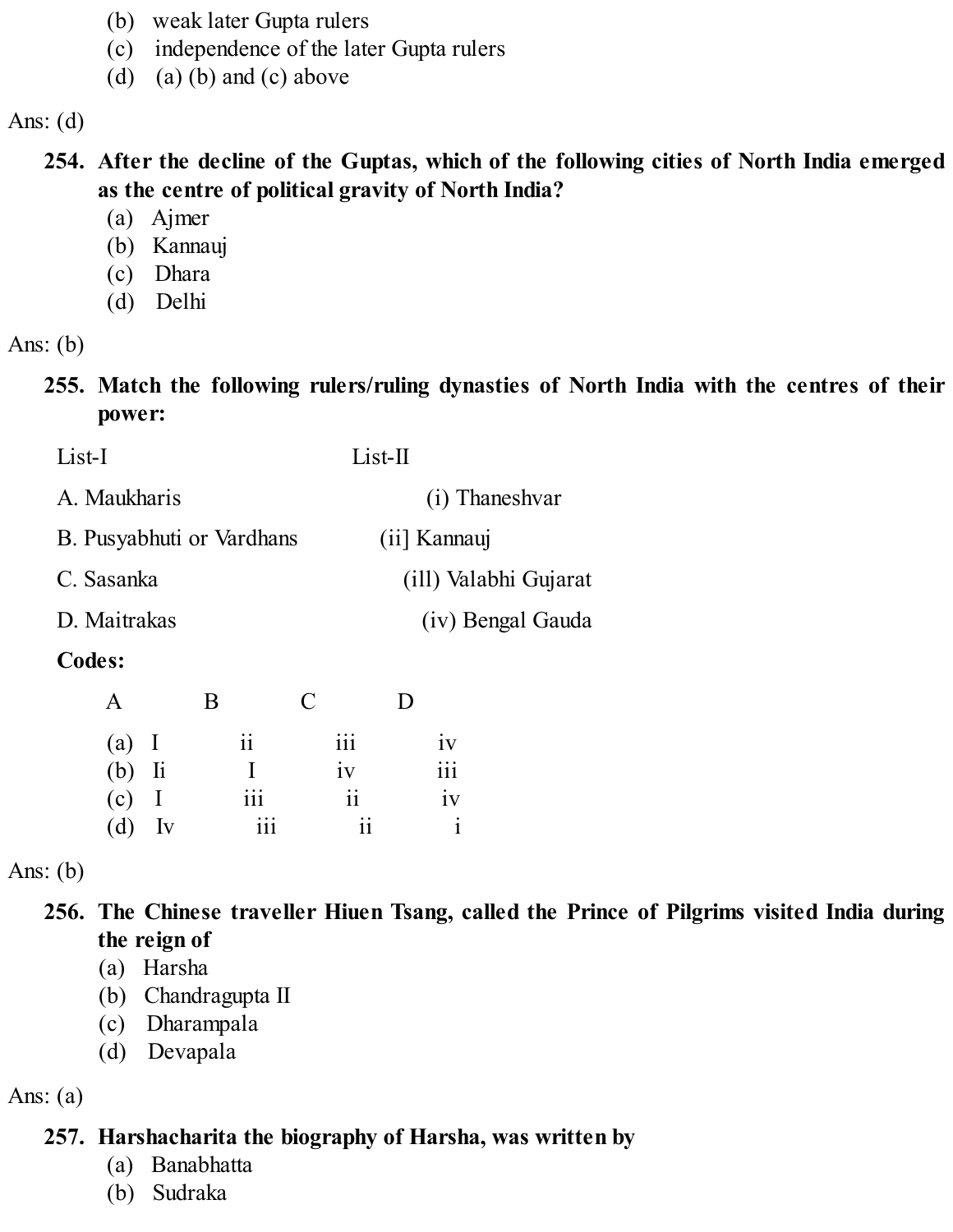- (c) Sri Harsha
- (d) Gunadhva

Ans:  $(a)$ 

#### **258. Harsha was defeated by**

- (a) Sasanka
- (b) King of Valabhi
- (c) Bhaskarvarman
- (d) Pulkesin II

Ans:  $(d)$ 

#### **259. Harsha was the last great royal patron of**

- (a) Jainism
- (b) Buddhism
- (c) Shaivism
- (d) Bhagavatism

Ans:  $(b)$ 

- **260. After the death of Harsha, a tripartite struggle ensued between the three contemporary powers for the supremacy of Kannauj. Which of the following was not a party in the struggle?**
	- (a) Gurjar Partiharas
	- (b) Rastrakutas
	- (c) Palas
	- (d) Paramaras

Ans:  $(d)$ 

## **261. What was Chandragupta-II also known as?**

- (a) Samudragupta
- (b) Vikramaditya
- (c) Skandagupta
- (d) Raanagupta

Ans:  $(b)$ 

## **262. That the Rig Vedic Aryana were a pastoral people is borne out by the fact that**

- (a) there are many references to the cow in the Rig Veda
- (b) Most of the wars were fought for the sake of cows
- (c) Gifts made to priests were usually cows and not land
- (d) All of the above

Ans:  $(d)$ 

## **263. The Aryans succeeded in their conflicts with the pre-Aryans because**

(a) they used chariots driven by horses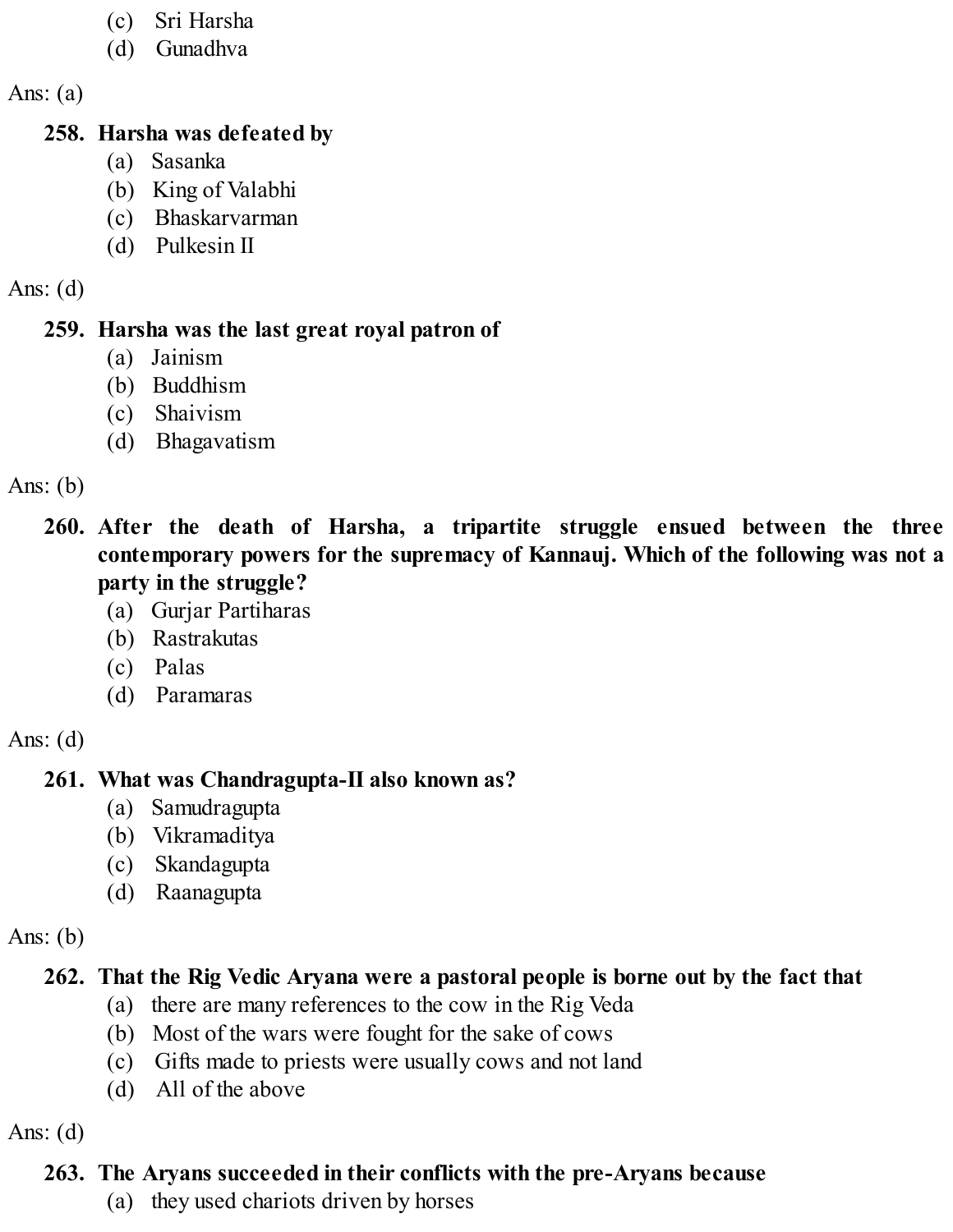- (b) they were from an advanced urban culture
- (c) they were taller and stronger
- (d) they used elephants on a large scale

Ans:  $(a)$ 

## **264. Coins made of metal first appeared in**

- (a) Harappan Civilisation
- (b) Later Vedic Age
- (c) Age of the Buddha
- (d) Age of the Mauryas

Ans:  $(c)$ 

# **265. In the early Vedic-period, Varna system was based on**

- (a) Education
- (b) Birth
- (c) Occupation
- (d) Talen

Ans:  $(c)$ 

# **266. Arrange the following Magadhan dynasties in chronological order:**

- 1. Nandas
- 2. Sisunagas
- 3. Mauryas
- 4. Haryankas
- (a) IV, II, III and I
- (b) II, I, IV and III
- (c) IV, II, I and III
- (d) III, I, IV and II

Ans:  $(c)$ 

# **267. Which of the following are beliefs of Buddhism?**

- (i) The world is full of sorrows.
- (ii) People suffer on account of desire.
- (iii) If desires are conquered, nirvana will be attained.
- (iv) The existence of God and soul must be recognised.
- (a) (i), (ii), (iii) and (iv)
- (b) (ii) and (iii)
- (c) (i), (ii) and (iii)
- (d) (ii), (iii) and (iv)

Ans:  $(c)$ 

# **268. The Greeks were driven out of India by**

(a) Bindusara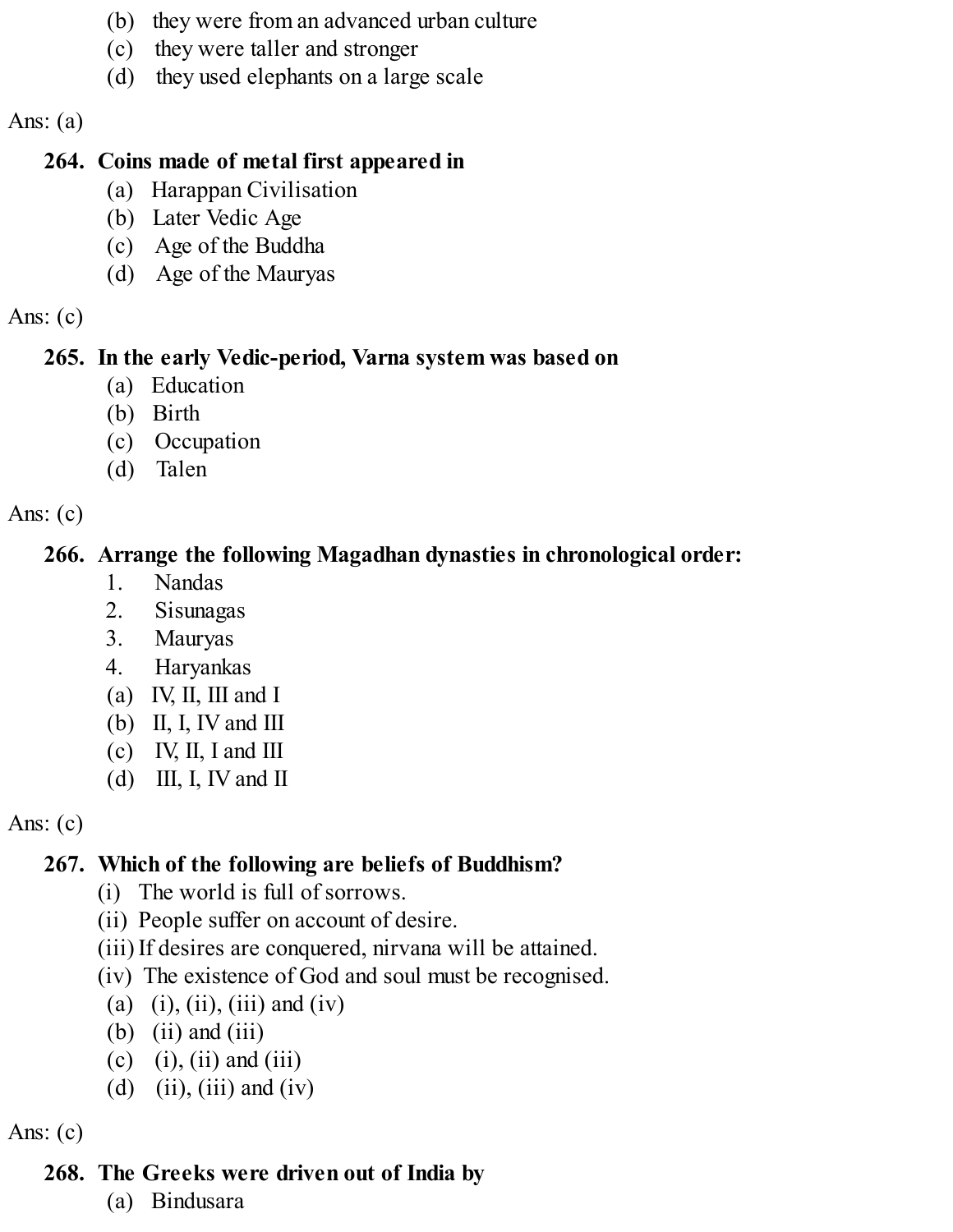- (b) Ashoka
- (c) Chandragupta Vikramaditya
- (d) Chandragupta Maurya

### **269. The Great Bath of Indus Valley civilisation is found at**

- (a) Harappa
- (b) Mohenjo-Daro
- (c) Ropar
- (d) Kalibangan

### Ans:  $(b)$

### **270. Who was the court poet of Harsha-vardhana?**

- (a) Bhani
- (b) Ravi Kirti
- (c) Bana
- (d) Vishnu Sharma

## Ans:  $(c)$

## **271. 'Prince of Pilgrims' was the name attributed to**

- (a) Fa-Hien
- (b) I-tsing
- (c) Hiuen Tsang
- (d) Megasthenese

## Ans:  $(c)$

# **272. The coins of which of the following reveal their love for music?**

- (a) Maurya
- (b) Nandas
- (c) Guptas
- (d) Cholas

# Ans:  $(c)$

# **273. The year of accession of Kanishka to throne was**

- (a) 108 AD
- (b) 58 AD
- (c) 128 AD
- (d) 78 AD

## Ans:  $(d)$

# **274. Kalinga was took place in the year**

- (a) 263 BC
- (b) 240 BC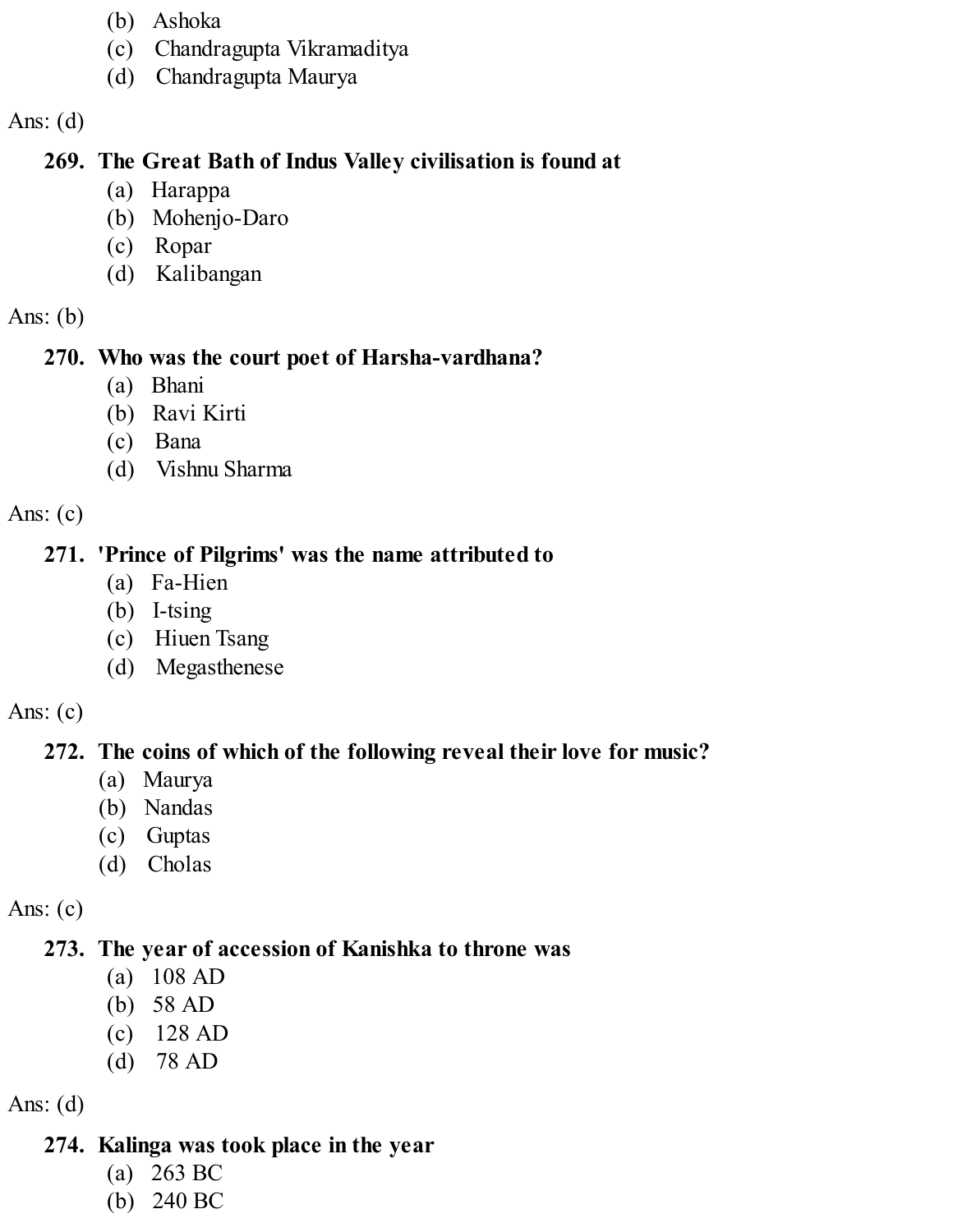- (c) 261 BC
- (d) 232 BC

Ans:  $(c)$ 

#### **275. The first Grammarian of the Sanakrit language was**

- (a) Kalhana
- (b) Panini
- (c) Maitreyi
- (d) Kalidasa

Ans:  $(b)$ 

#### **276. The famous poet Kalidasa lived in the court of**

- (a) Chandragupta
- (b) Chandragupta-II
- (c) Samudragupta
- (d) Kumaragupta

Ans:  $(b)$ 

### **277. Which one of the following vedas contains sacrificial formulae?**

- (a) Sama Veda
- (b) Yajur Veda
- (c) Rig Veda
- (d) Athrva Veda

#### Ans:  $(b)$

## **278. When did the best productions of Gandhara sculpture appear?**

- (a) Mauryan Period
- (b) Gupta Period
- (c) Kushana Period
- (d) Harsha Period

Ans:  $(c)$ 

## **279. The caves of Ajanta and EIlora belonged to**

- (a) Jains
- (b) Hindus
- (c) Buddhists
- (d) Sikhs

Ans:  $(c)$ 

- **280. Name the temple in Indonesia where scenes from Ramayana and Mahabharata are depicted?**
	- (a) Brihadeshwara
	- (b) Angkor Wat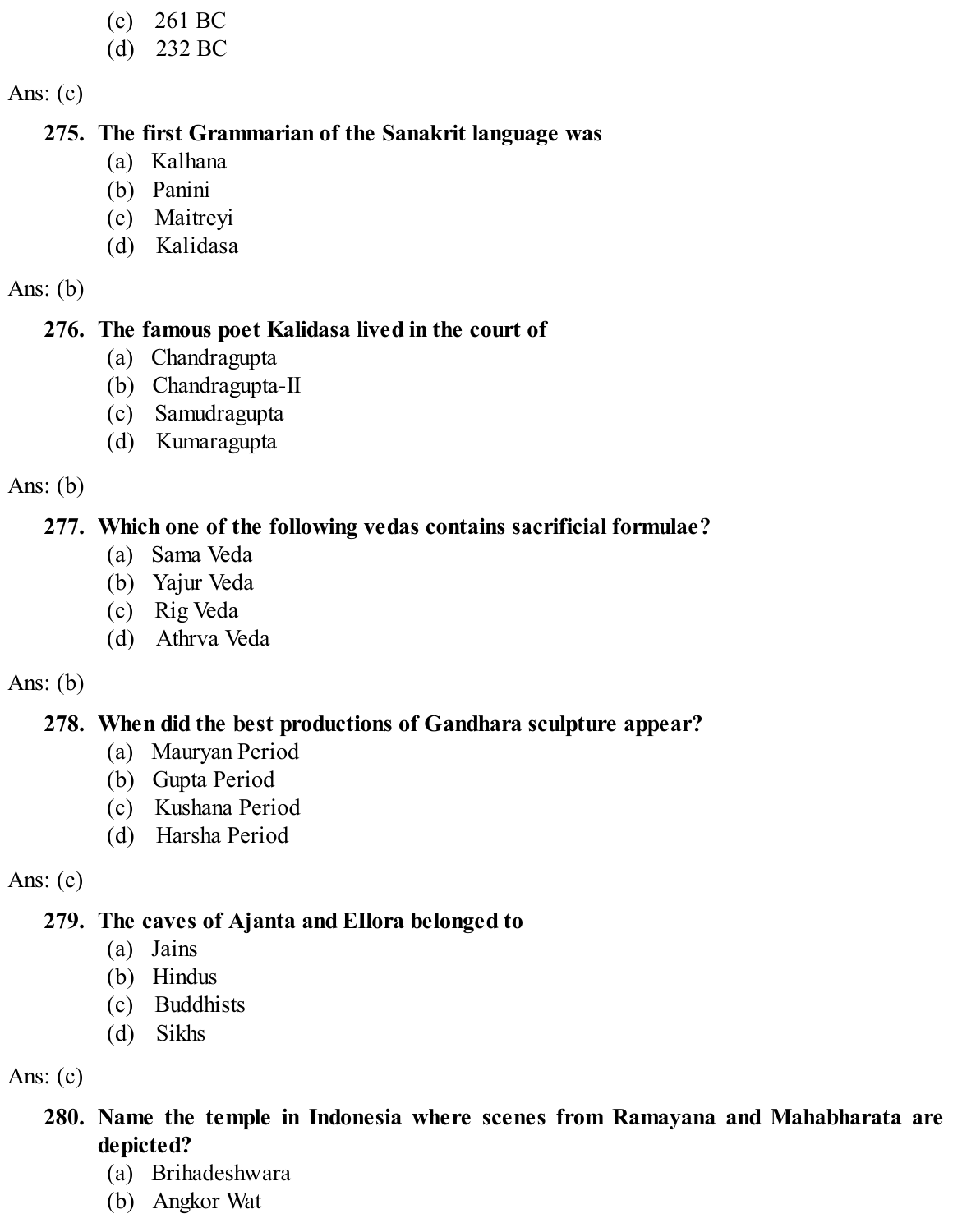- (c) Kailashnath
- (d) Borobudur

#### **281. The greatest Kushana ruler whose contribution to Buddhism was even greater than that of Ashoka was**

- (a) Kadphises
- (b) Kanishka I
- (c) Vaishka
- (d) Huvishka

Ans:  $(b)$ 

### **282. The worship of images in India began during the \_\_\_\_\_ period.**

- (a) Mauryan
- (b) Sunga
- (c) Kusana
- (d) Gupta

Ans:  $(c)$ 

#### **283. The concept of Eight-Cold Path forms the theme of**

- (a) Dipavamsa
- (b) Divyavadana
- (c) Mahaparinibban Sutta
- (d) Dharmachakrapravartana Sutta

#### Ans:  $(d)$

### **284. The Camoua ruler of ancient India who is said to have been converted to Jainism, towards the end of his life, is**

- (a) Bindusara
- (b) Samudragupta
- (c) Chandragupta
- (d) Ashoka

Ans:  $(c)$ 

### **285. The harappan economy was primarily\_\_\_ in nature.**

- (a) Rural
- (b) Industrial
- (c) Urban
- (d) Capitalist

Ans:  $(c)$ 

## **286. The concept of Anuvrata was advocated by**

(a) Mahayana Buddhism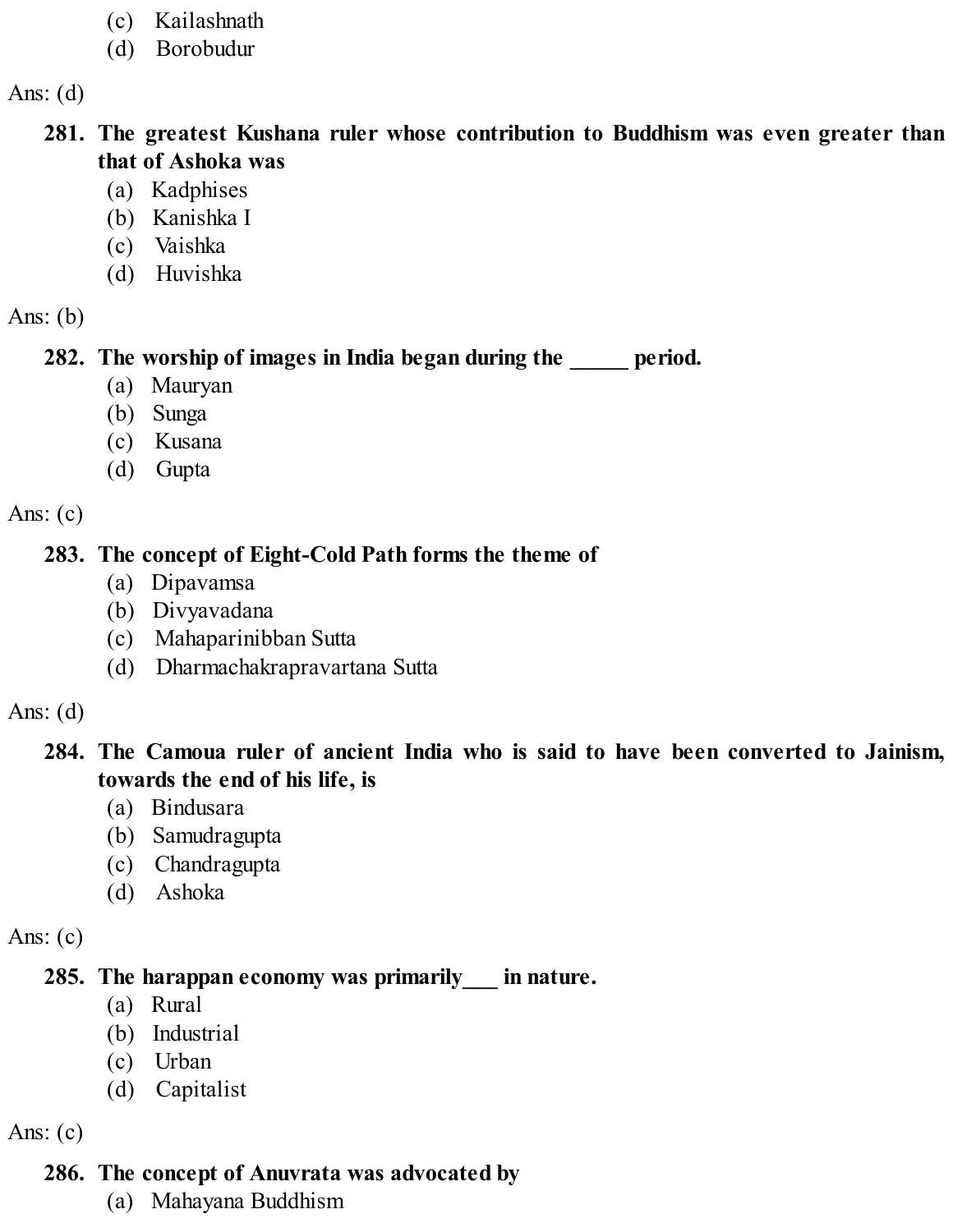- (b) Jainism
- (c) Lokayata School
- (d) Hinayana Buddhism

Ans:  $(b)$ 

### **287. Who, from among the following rulers, had ruled over the largest part of India?**

- (a) Kanishka
- (b) Chandragupta I
- (c) Chandragupta Maurya
- (d) Ashoka

Ans:  $(c)$ 

## **288. The Upanishads are a series of books devoted to**

- (a) Yoga
- (b) Social law
- (c) Religious rituals
- (d) Philosophy

Ans:  $(d)$ 

# **289. Which of the following temples has acquired the name of the Black Pagoda?**

- (a) Sun Temple
- (b) Lingaraj Temple
- (c) Bhuvaneshwari Temple
- (d) Jagannathdeva Temple

## Ans:  $(a)$

# **290. Whom was Ashvaghosha a contemporary of?**

- (a) Menander
- (b) Harsha
- (c) Kanishka
- (d) Ashoka

Ans:  $(c)$ 

## **291. Name the later Gupta ruler who had performed the Ashvaghosha Yajna (Horse Sacrifice) and assumed the Imperial title of Maharajadhiraj?**

- (a) Kamarupa
- (b) Mahasena Gupta
- (c) Adityasen
- (d) Kumaragupta III

Ans:  $(c)$ 

# **292. With what subject does the Mitakshara deal?**

(a) Law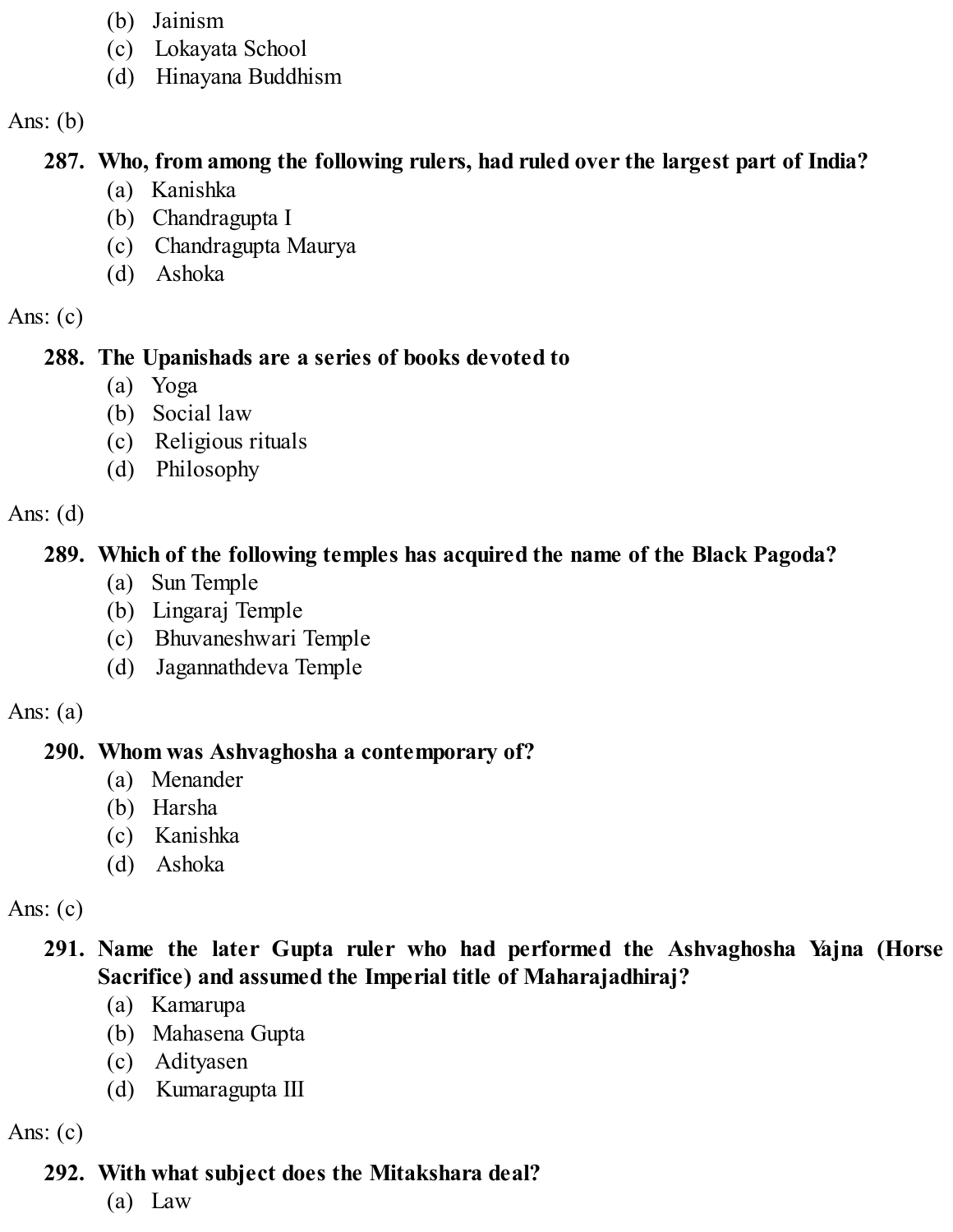- (b) Grammar
- (c) Medicine
- (d) Theology

Ans:  $(a)$ 

### **293. The Mauryan administration was highly**

- (a) Decentralized
- (b) Bureaucratic
- (c) Centralized
- (d) Despotic

### Ans:  $(c)$

## **294. Emperor Harsha's southward march was stopped on the Narmada river by**

- (a) Pulakesin-I
- (b) Pulakesin-Il
- (c) Vikramaditya-I
- (d) Vikramaditya-II

Ans:  $(b)$ 

## **295. The Buddha's Eight Fold Path did not include**

- (a) Right Resolve
- (b) Right Views
- (c) Right Speech
- (d) Right Table Manners

### Ans:  $(d)$

## **296. The aim of Ashoka's Dhamma was**

- (a) Subtle conquest
- (b) Religious domination
- (c) A casteless society
- (d) Non-violence and peace

## Ans:  $(d)$

# **297. By whom had the stupa at Sanchi in Madhya Pradesh been built?**

- (a) Ashoka
- (b) Harshavardhana
- (c) Kanishka
- (d) Chandragupta

# Ans:  $(a)$

# **298. The author of Ashtadhyayai is**

- (a) Charaka
- (b) Panini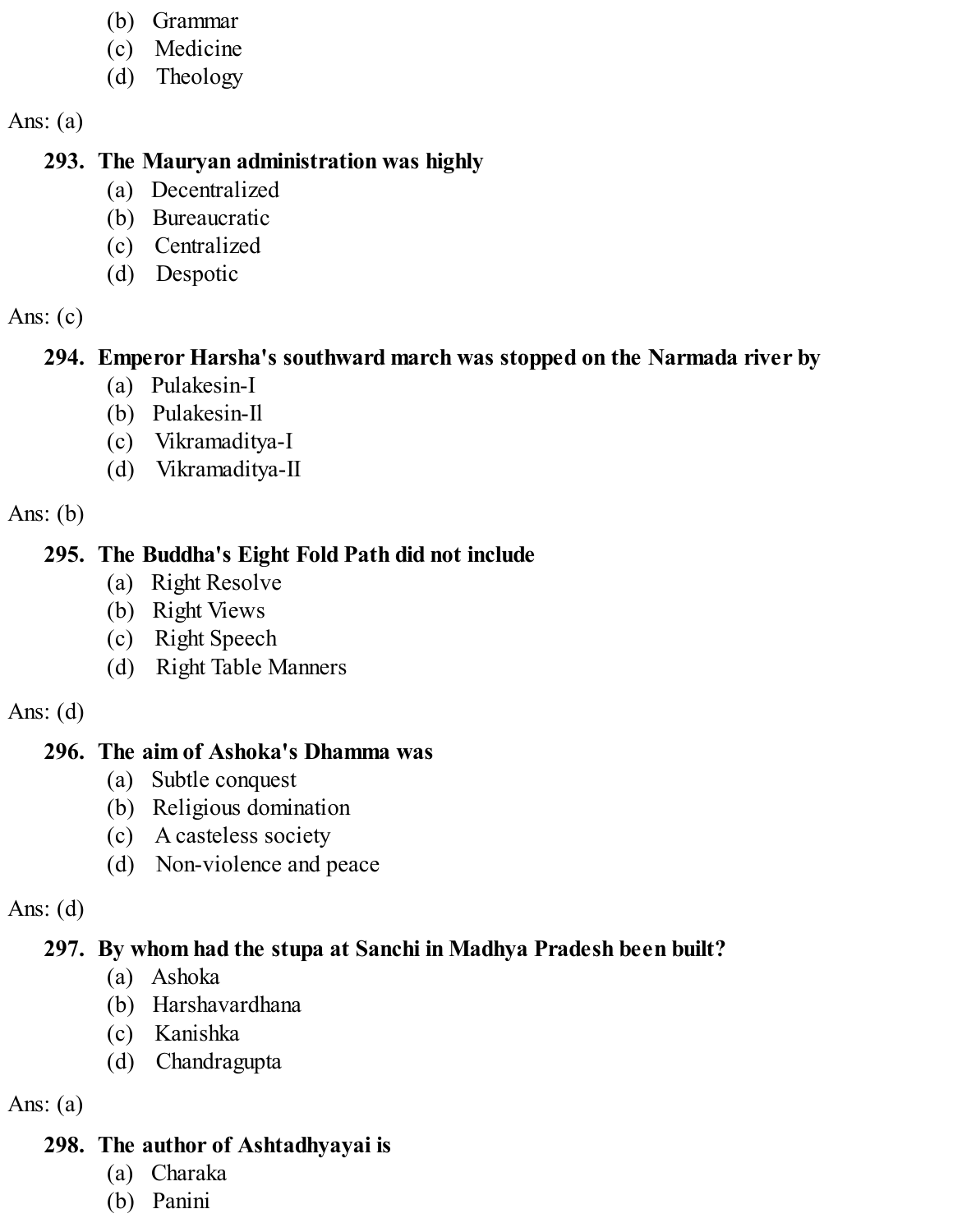- (c) AIyabhatta
- (d) Chanakya

Ans:  $(b)$ 

- **299. In the Rigvedic period, after the king the next most Important functionary of the State was the**
	- (a) Senani
	- (b) Revenue collector
	- (c) Magician-doctor
	- (d) Purohita

Ans:  $(d)$ 

**300. The Indus Valley Civilization has been assigned the period 2500-1800 BC on the basis of**

- (a) Mystical insight by modern seers
- (b) Markings on seals
- (c) Radio carbon dating
- (d) Travellers written accounts

Ans:  $(c)$ 

### **301. Which of the following are essentially books of rituals?**

- (a) The Vedas
- (b) The Upanishads
- (c) The Aranyakas
- (d) The Brahmanas

Ans:  $(d)$ 

## **302. The concluding portions of the Brahmanas are called the**

- (a) Vedas
- (b) Agamas
- (c) Tantras
- (d) Satpathas

Ans:  $(d)$ 

## **303. What does the Yajur Veda contain?**

- (a) Only hymns
- (b) Spells and charms
- (c) Hymns and rituals
- (d) Commentaries on society

Ans:  $(c)$ 

## **304. The Mahajanapada that acquired prominence to become an empire was that of**

(a) Magadha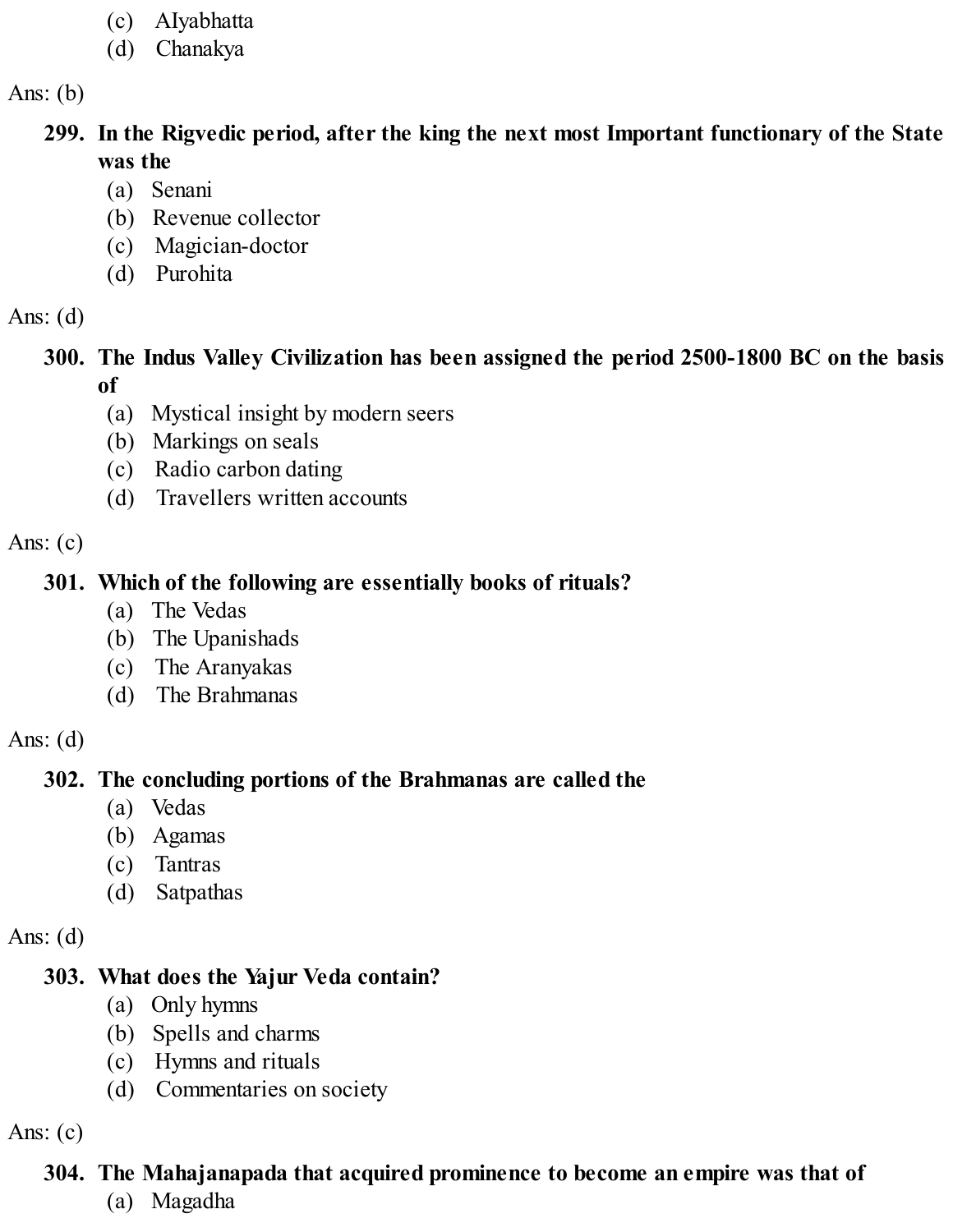- (b) Kasi
- (c) Kosala
- (d) Avanti

Ans:  $(a)$ 

- **305. Which of the following forms of land tenure denoted an entire village being donated to Brahmins?**
	- (a) Jagir
	- (b) Zamindari
	- (c) Brahmadeya
	- (d) Devadana

Ans:  $(c)$ 

### **306. What did the Devadana type of a land tenure signify?**

- (a) Villages donated to Brahmins
- (b) Villages donated to the King
- (c) Villages donated to the gods
- (d) Villages not normally lived in

Ans:  $(c)$ 

### **307. Which of the following is not famous for temples marked by erotic sculptures?**

- (a) Khajuraho
- (b) madhurai
- (c) Halebid
- (d) Konark

Ans:  $(c)$ 

## **308. What was the extent of Harsha's empire?**

- (a) The entire Indian subcontinent
- (b) The whole of India
- (c) The entire Deccan region
- (d) A part of northern India

Ans:  $(d)$ 

### **309. The Rigvedic Aryans were governed by a**

- (a) Tribal republic
- (b) Form of democracy
- (c) Monarchical government
- (d) Rule by elders

Ans:  $(c)$ 

## **310. The most Important cause of the downfall of the Gupta empire was/were**

(a) Muslim invasions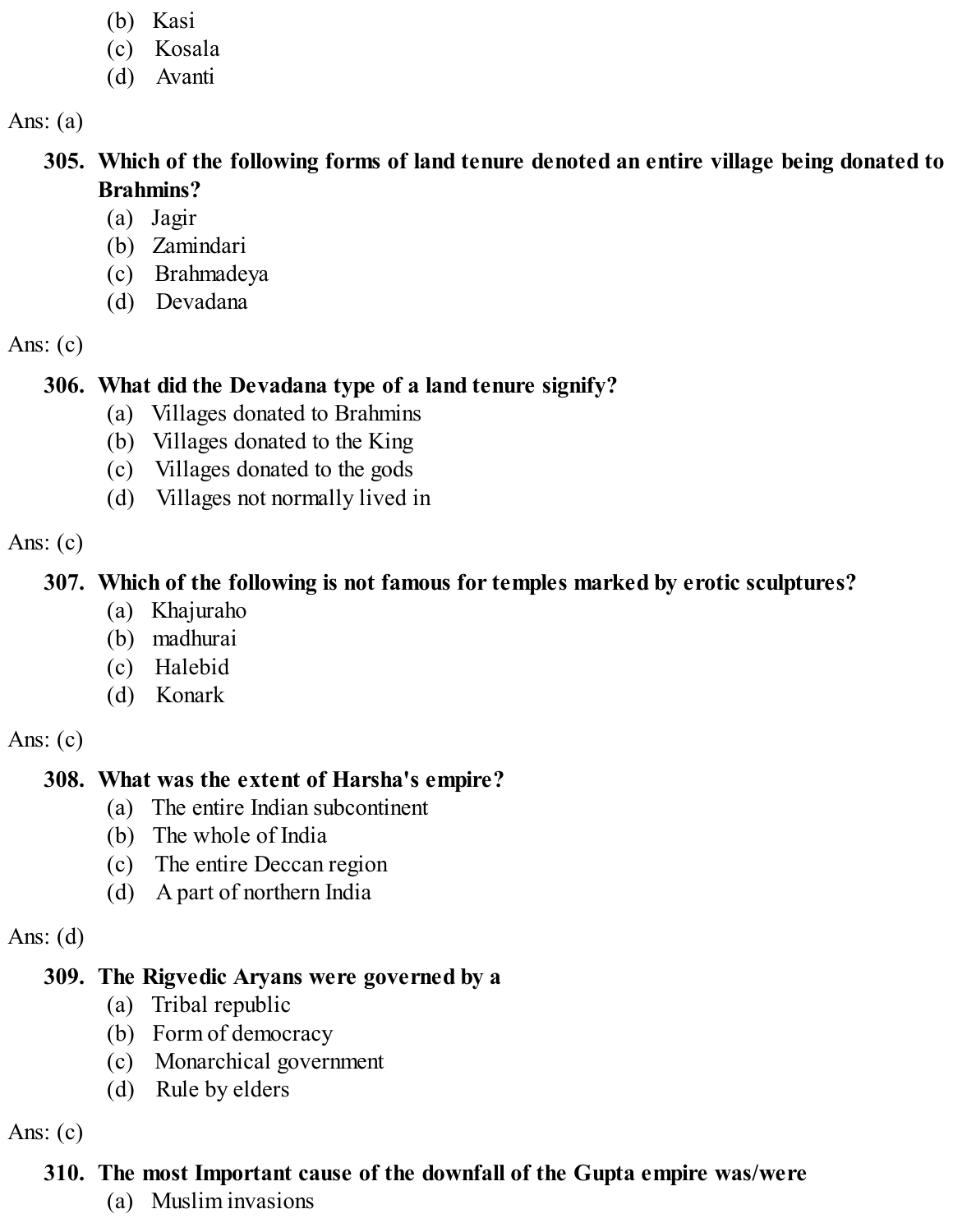- (b) The pacifist influence of the Buddha's teachings
- (c) Frequent wars of succession
- (d) Revolt and declaration of independence by principal chiefs

### **311. What is the present name of Dwara Samudra, the ancient capital of the Hoysalas?**

- (a) Mathura
- (b) Halebid
- (c) Raourkela
- (d) Belur

### Ans:  $(b)$

## **312. In which century did the first movement against vedic ritualistic practices start?**

- (a) 19th century BC
- (b) 14th century BC
- (c) 5th century AD
- (d) 600 BC

Ans:  $(d)$ 

### **313. The Ajanta cave paintings mostly belong to the period of the**

- (a) Mughals
- (b) Mauryas
- (c) Chalukyas
- (d) Guptas

### Ans:  $(d)$

# **314. Which of the following rulers had reigned in the third century BC?**

- (a) Jehangir
- (b) Ashoka
- (c) Samudragupta
- (d) Akbar

## Ans:  $(b)$

# **315. Who was the founder of the Sankhya School of philosophy?**

- (a) Ramanuja
- (b) Manu
- (c) Swami Vivekananda
- (d) Kapila

### Ans:  $(d)$

### **316. Which of the following is regarded by historians as a crucial stage In describing the progress of civilization?**

(a) Writing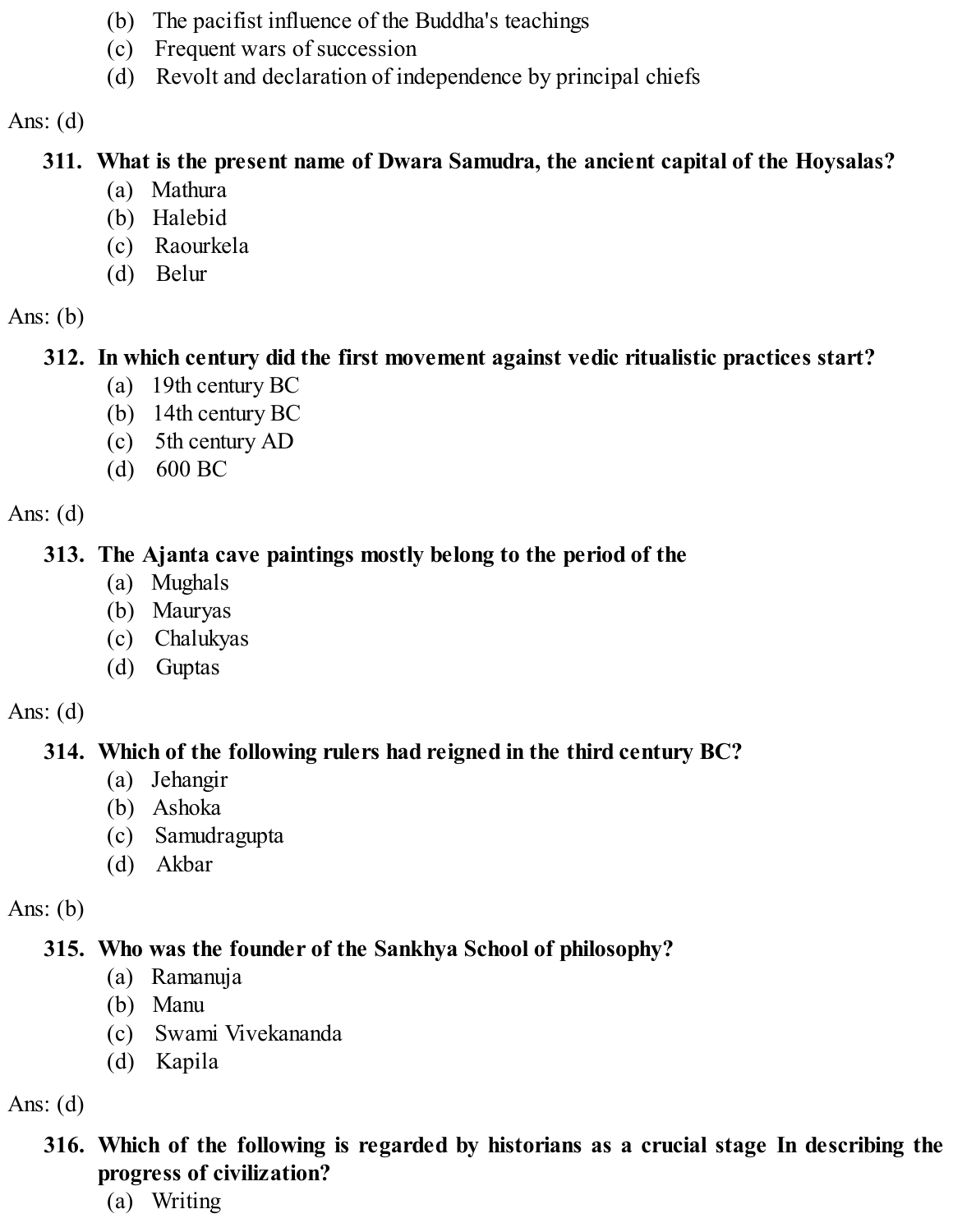- (b) The discovery of fire
- (c) Agriculture
- (d) The use of internet

Ans:  $(c)$ 

### **317. Where in India have traces of megalithic culture predominantly been found?**

- (a) Southern India
- (b) Northeastern India
- (c) Central India
- (d) Northern India

Ans:  $(a)$ 

- **318. Who is credited with having written the immortal classic treatise Raja Yoga Sutras (Aphorisms on Meditation)?**
	- (a) Panini
	- (b) Kapila
	- (c) Patanjali
	- (d) Manu

Ans:  $(c)$ 

- **319. The earlier Buddhist sculptures had shied away from depicting the image of the Buddha, except through such symbols as**
	- (a) Footprints
	- (b) The Bodhi Tree
	- (c) Stupas
	- (d) All of the above

Ans:  $(d)$ 

# **320. Of the following dynasties, only the dynasty was not a patron of temple architecture?**

- (a) Paramar
- (b) Yadava
- (c) Chalukya
- (d) Chandella

Ans:  $(b)$ 

# **321. Which of the following is not an important work of Kalidasa?**

- (a) Shakuntala
- (b) Kumarasambhava
- (c) Gita Govinda
- (d) Meghadoot

Ans:  $(c)$ 

# **322. Who was not among the scholars patronized by Kanishka?**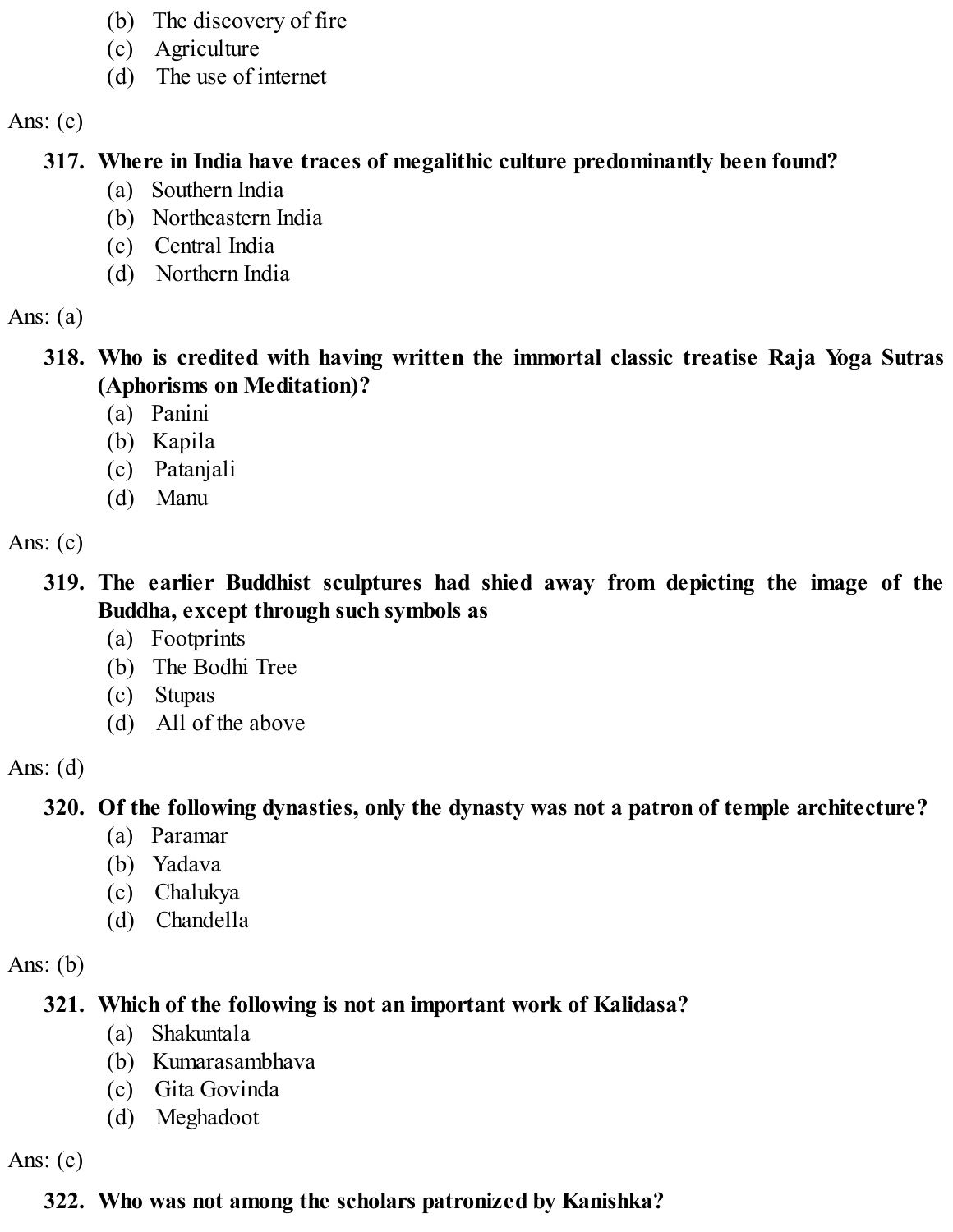- (a) Parsva
- (b) Birbal
- (c) Ashvaghosha
- (d) Nagarjuna

Ans:  $(b)$ 

- **323. Which of the following is not a category into which Ashoka's monuments may be grouped?**
	- (a) Stupas
	- (b) Pillars
	- (c) Viharas
	- (d) Caves

Ans:  $(c)$ 

**324. Which important industry show signs of having thrived in Lothal?**

- (a) Pottery
- (b) Shipbuilding
- (c) Terracota toys
- (d) Aircraft manufacture

Ans:  $(b)$ 

- **325. The archaeologist to initially discover the Mohenjo-Daro site of the Indus Valley Civilization was**
	- (a) Sir John Marshall
	- (b) Daya Ram Sahni
	- (c) Sir Martimir Wheeler
	- (d) Rakhal Das Banerji

Ans:  $(d)$ 

# **326. Which of the following Indus Valley sites is presently in Pakistan?**

- (a) Kalibangan
- (b) Harappa
- (c) Alamgirpur
- (d) Lethal

Ans:  $(b)$ 

# **327. The Harappan site that had a dock is**

- (a) Alamgirpur
- (b) Harappa
- (c) Lothal
- (d) Mohenjo-Daro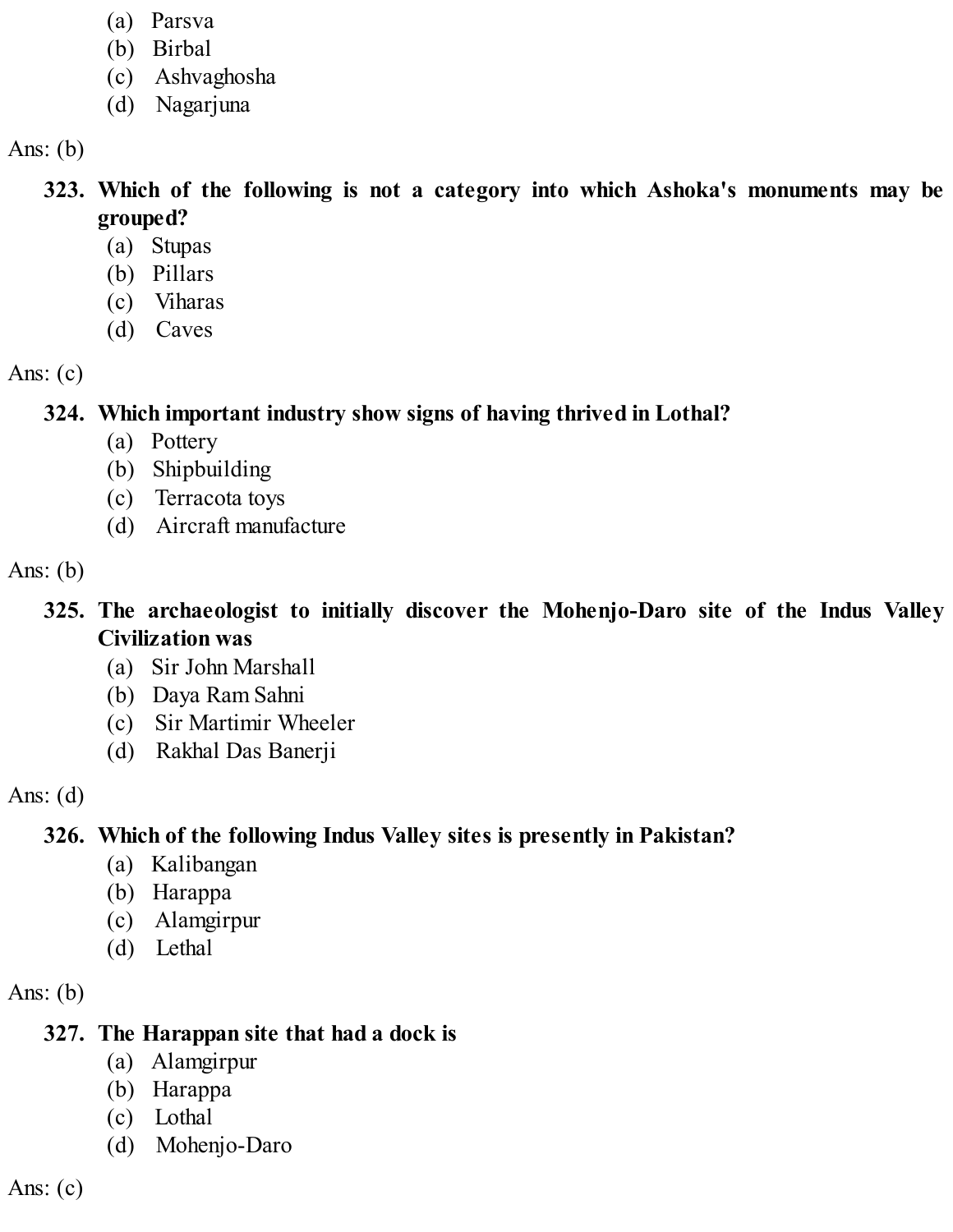#### **328. Which one of the Chola Kings conquered Ceylon?**

- (a) Aditya I
- (b) Rajendra
- (c) Rajaraja I
- (d) Vijayalaya

#### Ans:  $(d)$

#### **329. Which of the following was not an Indus Valley site?**

- (a) Pataliputra
- (b) Rangpur
- (c) Sukatagendor
- (d) Lothal

#### Ans:  $(a)$

### **330. The Vedic deity Indra was the god of**

- (a) Fire
- (b) Rain and Thunder
- (c) Eternity
- (d) Wind

#### Ans:  $(b)$

### **331. The Atharva Veda does not discuss the ideal of**

- (a) Karma
- (b) Jnana
- (c) Upasana
- (d) Moksha

### Ans:  $(d)$

## **332. The institution of varna appeared in the**

- (a) Rigvedic period
- (b) Later vedic period
- (c) Period of the Manava Dharm Shastra
- (d) Period of consolidation of text of the Mahabharata

#### Ans:  $(a)$

## **333. The Aryans did not practise the craftsmanship of**

- (a) Blacksmithry
- (b) Pottery
- (c) Jewellery
- (d) Carpentry

Ans: (c)

# **334. The only Veda to have been rendered musically is**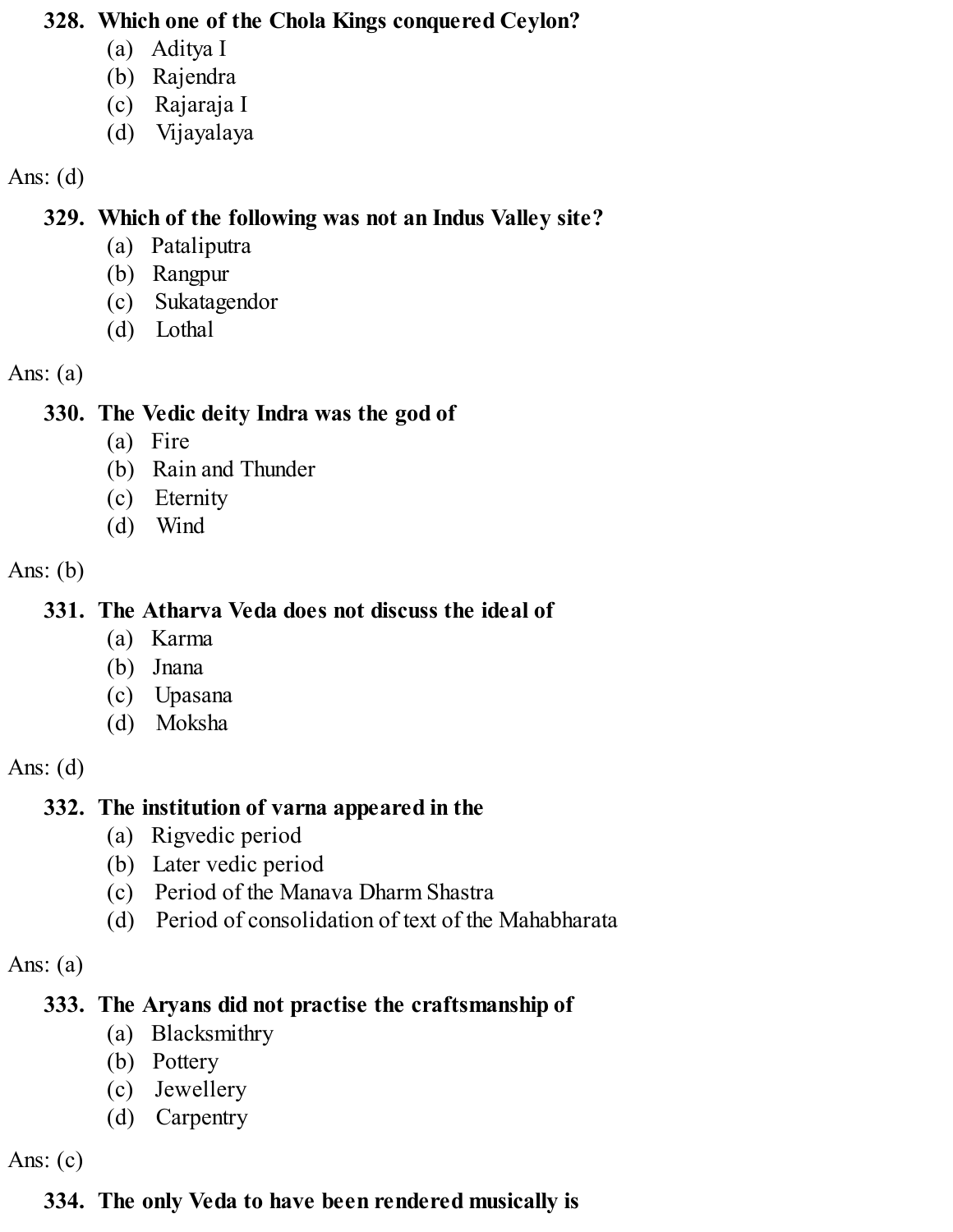- (a) The Rig Veda
- (b) The Sama Veda
- (c) The Yajur Veda
- (d) The Atharva Veda

Ans:  $(b)$ 

### **335. What is the first discourse that the Buddha had delivered at the Deer Park in Sarnath called?**

- (a) Mahaparinirvana
- (b) Mahamastabhisheka
- (c) Mahabhiniskraman
- (d) Dharmachakrapravartan

Ans:  $(d)$ 

## **336. Name the ruler whose patronage had been enjoyed by Jainism.**

- (a) Kanishka
- (b) Kharavela
- (c) Pushyamitra Sunga
- (d) Samudragupta

Ans:  $(b)$ 

## **337. The famous Indo-Greek king to embrace Buddhism was**

- (a) Alexander
- (b) Strato I
- (c) Menander
- (d) Democritus

Ans:  $(c)$ 

# **338. To whom is the introduction of Buddhism into China traditionally attributed?**

- (a) Nagarjuna
- (b) Samprati
- (c) Vasubandhu
- (d) Kashyapa Matanga

Ans:  $(d)$ 

### **339. Name the ruler whose reign was a witness to both Vardhaman Mahavira and the Buddha preaching their respective doctrines?**

- (a) Udayin
- (b) Bimbisara
- (c) Ajatashatru
- (d) Harshvardhana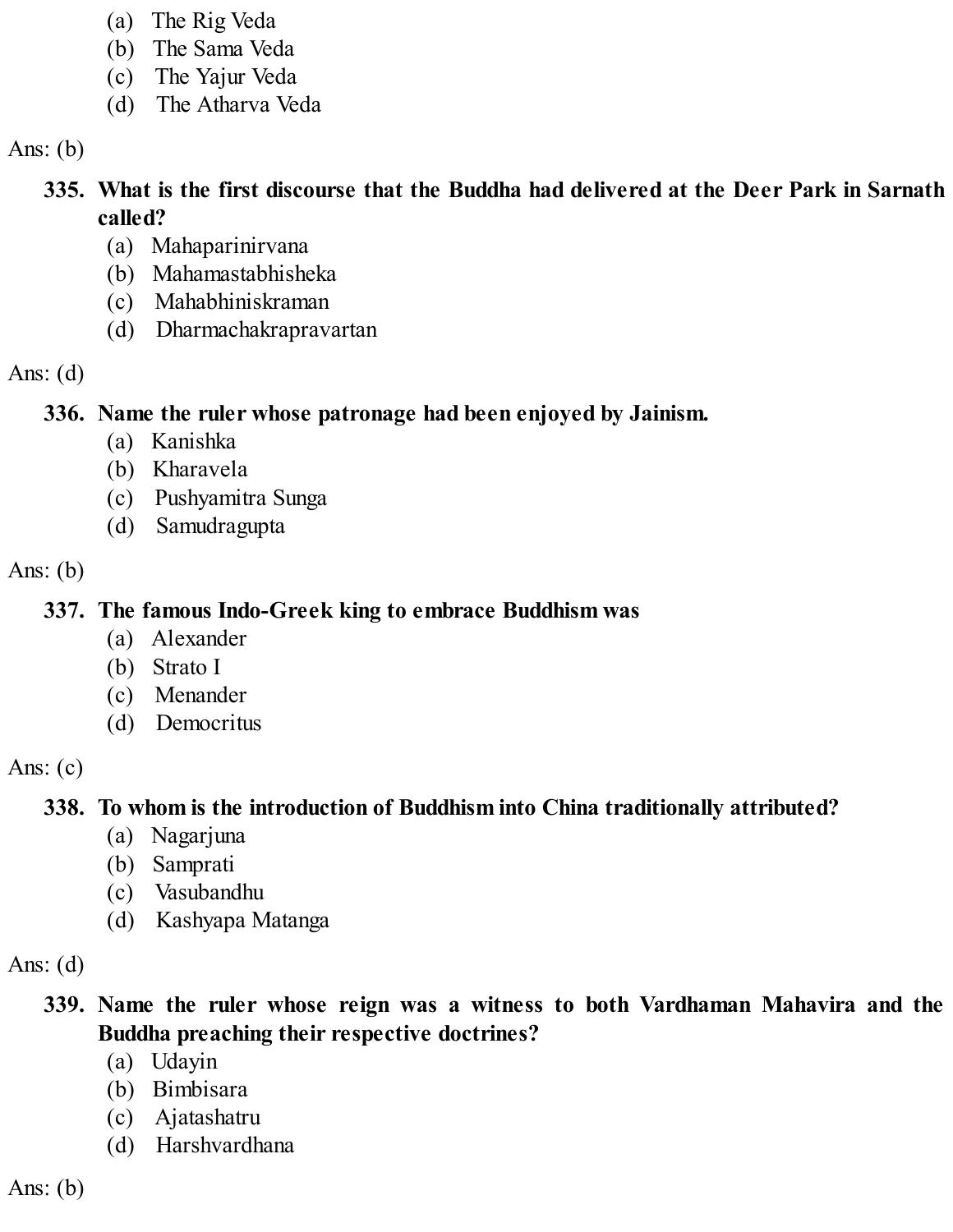#### **340. Where was Mahavira born?**

- (a) Sravasti
- (b) Vaishali
- (c) Rajagriha
- (d) Pataliputra

#### Ans:  $(b)$

### **341. The oldest Jain scriptures are regarded to be the**

- (a) Fourteen Purvas
- (b) Twelve Upangas
- (c) Twelve Angas
- (d) Fourteen Uparvas

#### Ans:  $(c)$

## **342. Who among the following rulers had embraced Jainism?**

- (a) Chandragupta Maurya
- (b) Bindusara
- (c) Ajatashatru
- (d) Pulakesin

#### Ans:  $(a)$

## **343. The original teachings of Mahavira are contained in the**

- (a) Jatakas
- (b) Tripitakas
- (c) Purvas
- (d) Angas

### Ans:  $(c)$

# **344. Which of the following rulers did not enter the Buddhist Cold?**

- (a) Harsha
- (b) Samudragupta
- (c) Kanishka
- (d) Ashoka

## Ans:  $(b)$

# **345. In Sanskrit plays written during the Gupta period, women and Sudras speak**

- (a) Sanskrit
- (b) Pali
- (c) Prakrit
- (d) Sauraseni

Ans: (c)

# **346. According to tradition, a mighty king In India in the fourth century BC had been raised**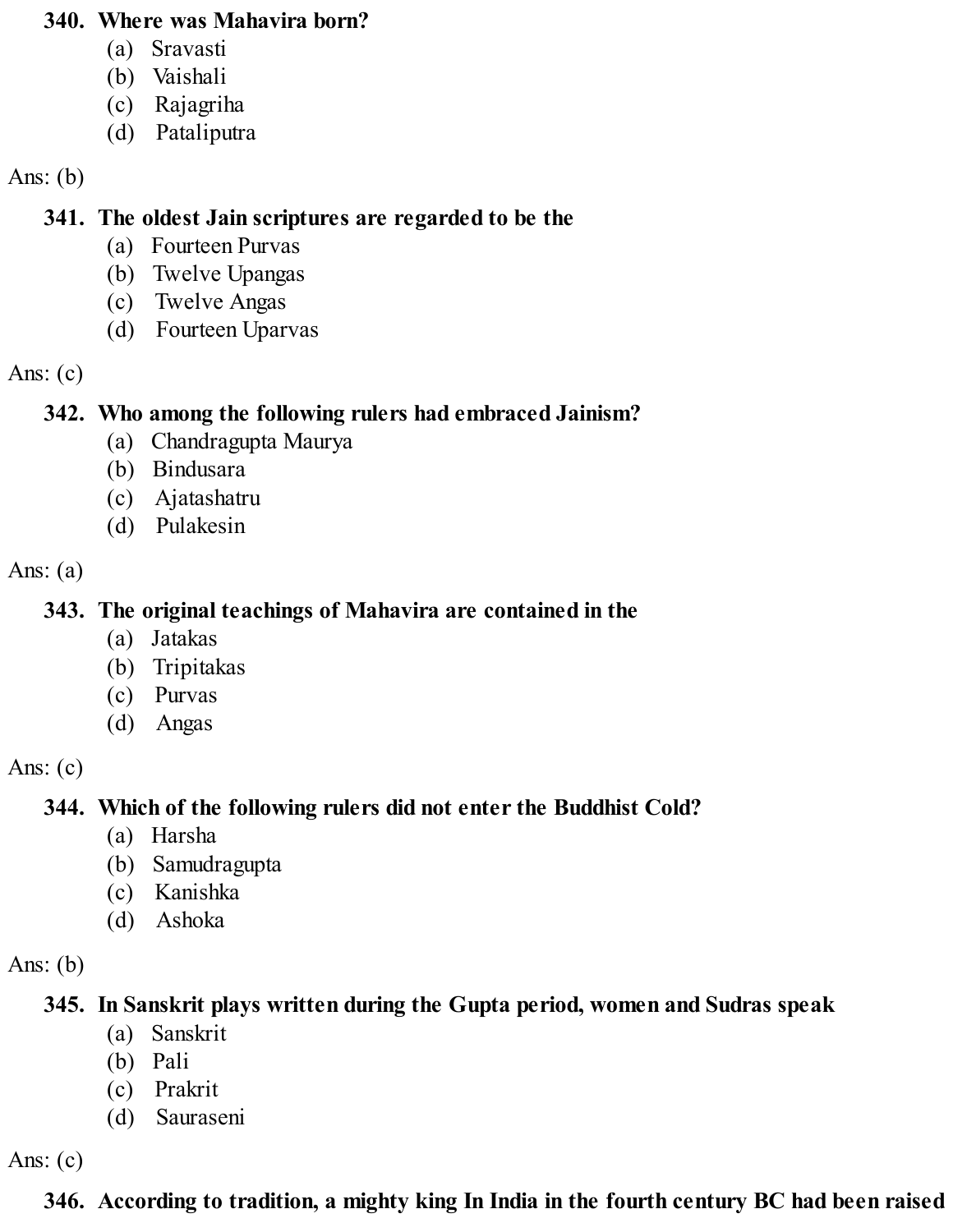#### **to power by a Taxila brahmin, named**

- (a) Chanakya
- (b) Patanjali
- (c) Pushyamitra
- (d) Manu

#### Ans:  $(a)$

### **347. Who had established the four Mathas or Monastic seats in the four corners of India?**

- (a) Madhavacharya
- (b) Shankaracharya
- (c) Bhaskaracharya
- (d) Ramanujacharya

#### Ans:  $(b)$

#### **348. The term used to denote a group of families in the vedic society was**

- (a) Vish
- (b) Jana
- (c) Grama
- (d) Gotra

#### Ans:  $(b)$

### **349. The Svetambaras and Digambaras refer to two sects of**

- (a) Saivism
- (b) Buddhism
- (c) Vaishnavism
- (d) Jainism

#### Ans:  $(d)$

### **350. According to the Mimansa School of Philosophy, liberation is possible through**

- (a) Yoga
- (b) Bhakti
- (c) Karma
- (d) Jnana

#### Ans:  $(c)$

### **351. The great Hindu law giver was**

- (a) Manu
- (b) Banabhatta
- (c) Kapil
- (d) Kautilya

Ans:  $(a)$ 

# **352. During whose reign did Buddhism become the state religion?**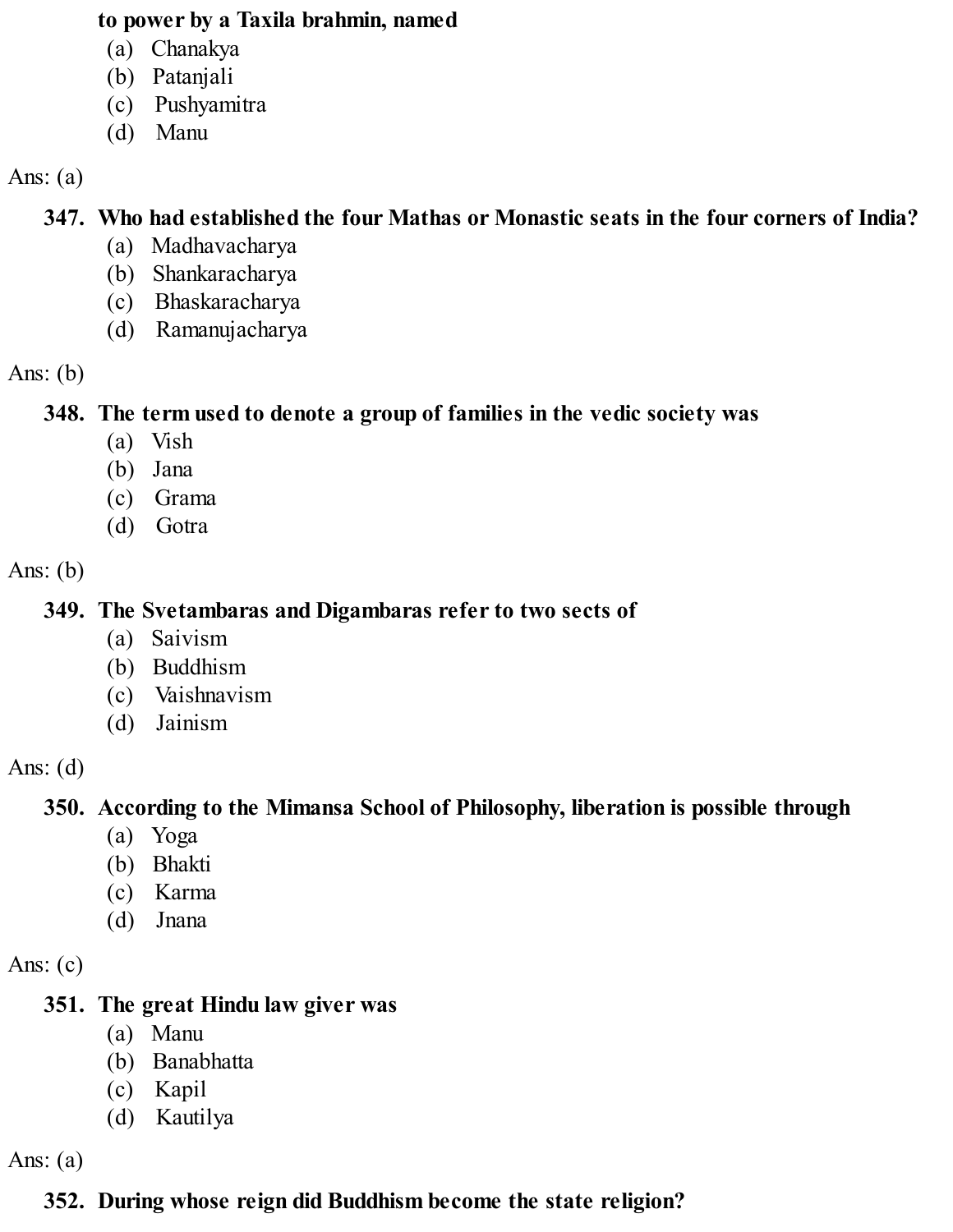- (a) Chandragupta Maurya
- (b) Skandagupta I
- (c) Samudragupta
- (d) Ashoka

### **353. The correct chronological order of the four Buddhist councils held Is**

- (a) Rajagriha, Kashmir or Jullandhar, Pataliputra, Vaishali
- (b) Vaishali, Rajagriha, Kashmir or Jullandhar, Pataliputra
- (c) Rajagriha, Vaishali, Pataliputra, Kashmir or Jullandhar
- (d) Pataliputra, Rajagriha, Kashmir or Jullandhar, Vaishali

#### Ans:  $(c)$

#### **354. The fourth Buddhist council had compiled an encyclopaedia of Buddhist philosophy, called**

- (a) Sutralankara
- (b) Madhyamika Sutra
- (c) Jatakas
- (d) Mahavibhasha Sutra

#### Ans:  $(d)$

## **355. Who had converted Kanishka to Buddhism?**

- (a) Parsva
- (b) Nagarjuna
- (c) Asvaghosha
- (d) Vasumitra

### Ans:  $(c)$

## **356. Buddhism was first propagated outside India In**

- (a) China
- (b) Cambodia
- (c) Thailand
- (d) Ceylon

### Ans:  $(d)$

## **357. The language adopted for preaching In Mahayana Buddhism was**

- (a) Pali
- (b) Brahmi
- (c) Sanskrit
- (d) Prakrit

Ans:  $(c)$ 

## **358. Who is said to have both been born and shed his body on the Vaishakha Purnima day?**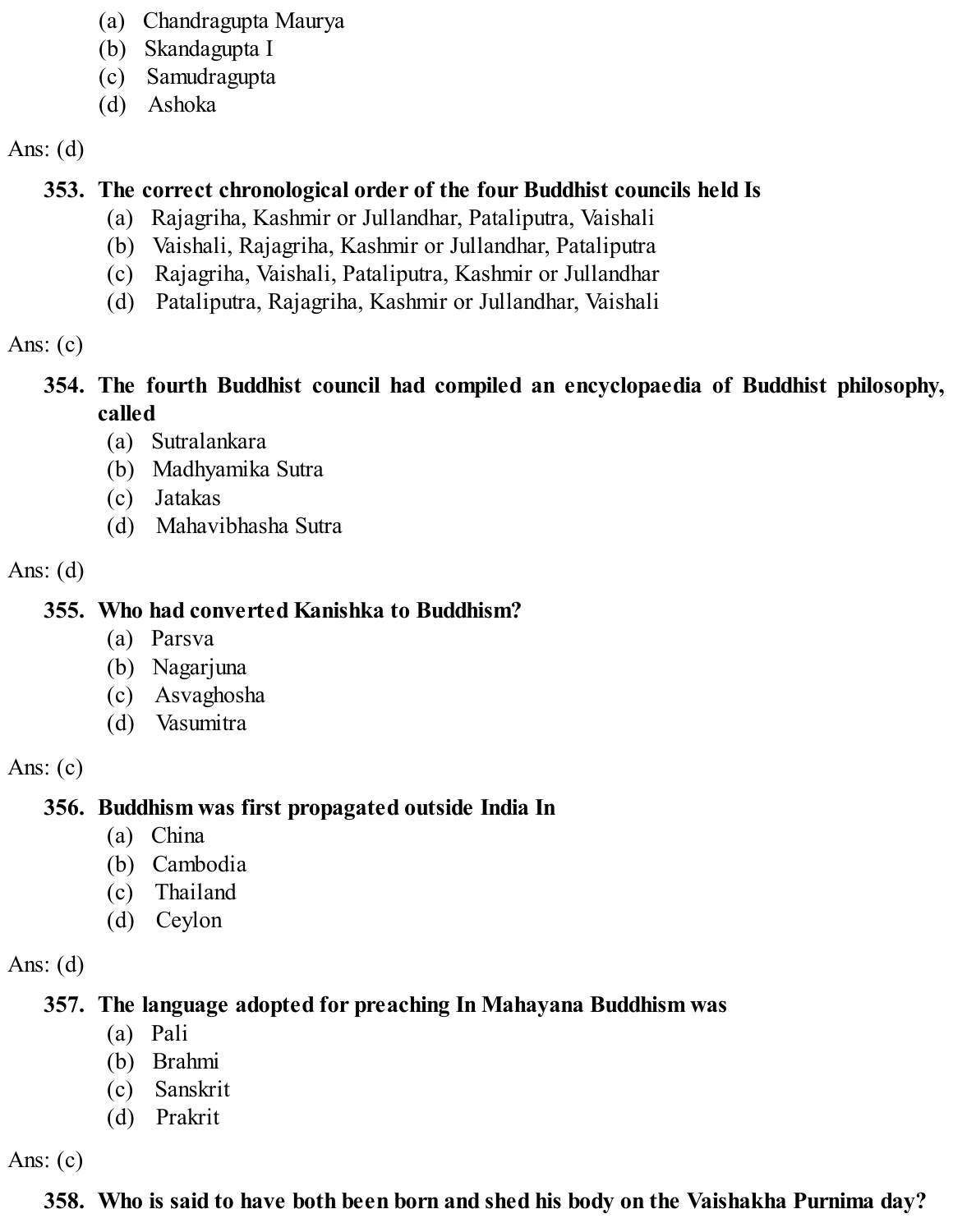- (a) Chaitanya Mahaprabhu
- (b) Mahavira
- (c) Shankaracharya
- (d) The Buddha

#### **359. The Indus Valley civilisation was discovered in the year**

- (a) 1917
- (b) 1921
- (c) 1927
- (d) 1932

Ans: (b)

**360. During the Gupta period, the village affairs were managed by the village headman with the assistance of the**

- (a) Amatya
- (b) Mahattara
- (c) Vishyapati
- (d) Gopa

Ans:  $(c)$ 

## **361. An important part of the eastern court during the Gupta period was**

- (a) Kalyan
- (b) Tamralipti
- (c) Broach
- (d) Sopara

Ans:  $(b)$ 

**362. The Sunga dynasty had made \_\_\_\_ the official religion of their kingdom.**

- (a) Buddhism
- (b) The Ajivika Sect
- (c) Jainism
- (d) Brahmanism

Ans:  $(d)$ 

## **363. Most of the Hindu colonies in South East Asia had been found during the reign of the**

- (a) Mauryas
- (b) Rajputas
- (c) Guptas
- (d) Cholas

Ans:  $(d)$ 

# **364. The Saka era started from the year**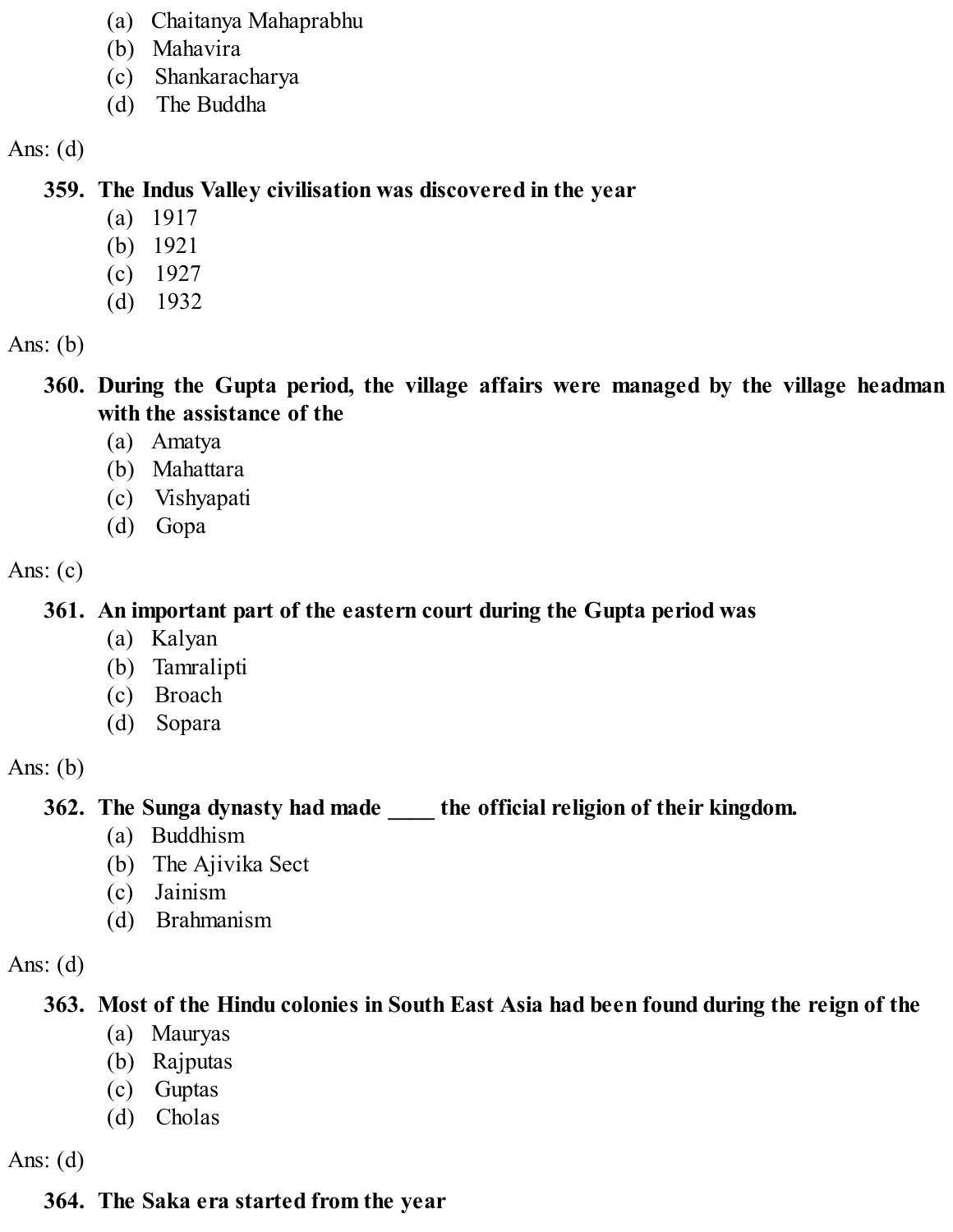- (a) 124 BC (b) 78 BC (c) 78 AD
- (d) 124 AD

Ans:  $(c)$ 

**365. Which Gupta ruler had led a campaign to the south, besides being an accomplished veena player?**

- (a) Skandagupta
- (b) Samudragupta
- (c) Chandragupta I
- (d) Chandragupta Vikramaditya

Ans:  $(b)$ 

### **366. Who among the following has been called the 'Napoleon of India'?**

- (a) Samudragupta
- (b) Harshavardhana
- (c) Chandragupta Maurya
- (d) Ashoka

Ans:  $(a)$ 

#### **367. Ashoka's prime claim to greatness lay in**

- (a) His extensive conquests
- (b) The promotion of people's welfare by him
- (c) His marathon army
- (d) His exclusive patronage of Buddhism

Ans:  $(b)$ 

## **368. The achievements of Samudragupta have been chronicled in the**

- (a) Hathigumpha inscription
- (b) Sarnath inscription
- (c) Girnar inscription
- (d) Allahabad pillar inscription

### Ans:  $(d)$

## **369. The sage who is considered to have Aryanised southern India was**

- (a) Vasishta
- (b) Vishwamitra
- (c) Agastya
- (d) Yagnavalkya

Ans:  $(c)$ 

# **370. The Chola ruler who had subdued the Ganges and obtained the title 'Gangai Konda**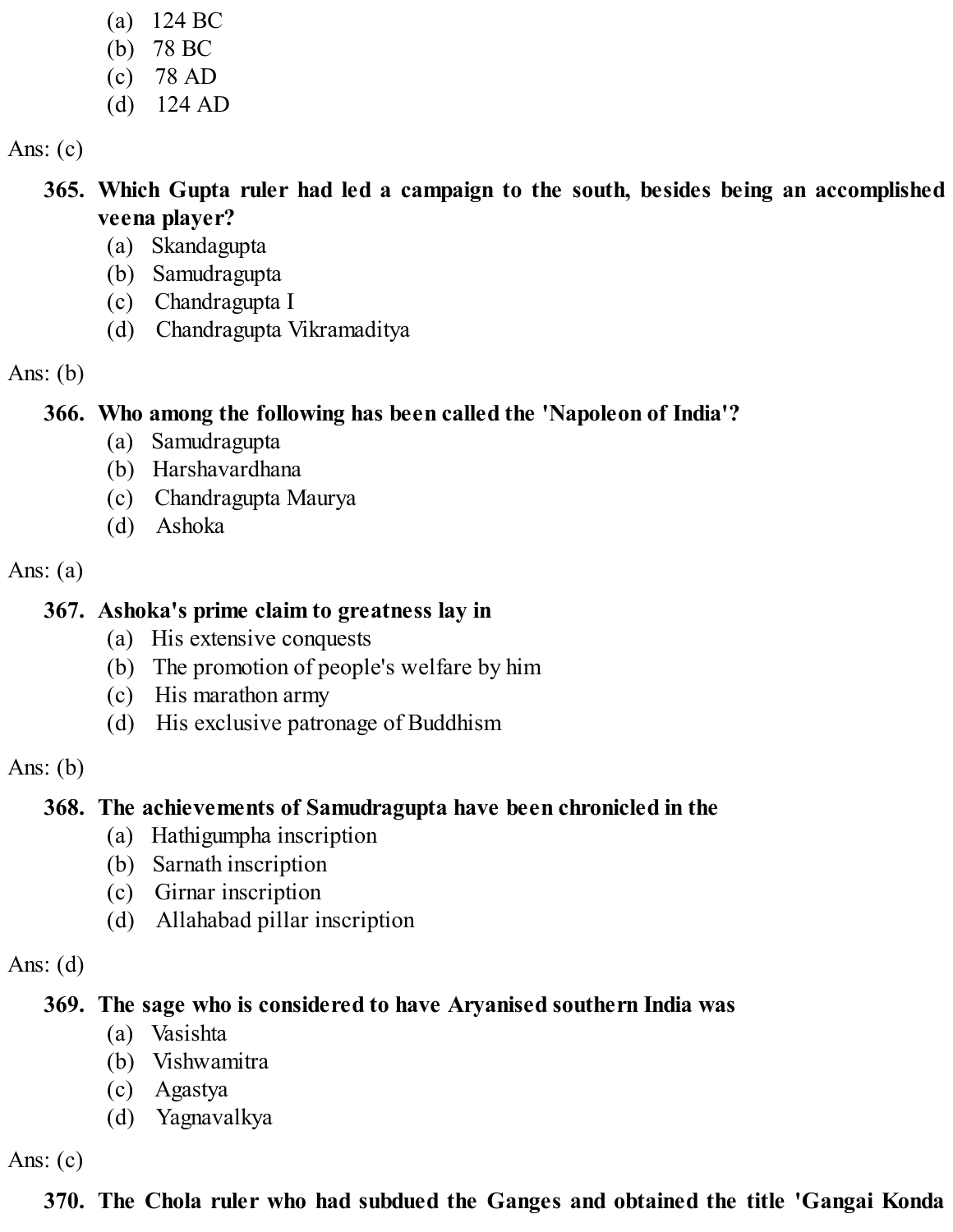#### **Cholan' was**

- (a) Rajaraja Chola
- (b) Rajendra Chola I
- (c) Rajadhiraja Chola
- (d) Kulattunga

### Ans:  $(b)$

**371. The dynasty that excelled itself as a naval power was that of the**

- (a) Hoysalas
- (b) Cheras
- (c) Cholas
- (d) Pallavas

### Ans:  $(c)$

- **372. Which Chola ruler had conquered the northern part of Sri Lanka and made it a province of his empire?**
	- (a) Rajindra Chola I
	- (b) Adhirajindra Chola
	- (c) Parantaka Chola I
	- (d) Rajaraja Chola I

### Ans:  $(d)$

- **373. The ancient, medical treatise, Charaka Samhita is attributed to Charaka, who was a contemporary of**
	- (a) Kanishka
	- (b) Chandragupta Maurya
	- (c) Ashoka
	- (d) Samudragupta
- Ans:  $(a)$

# **374. Who among the following are credited with having built the famous Ellora Caves?**

- (a) The Cholas
- (b) The Satavahanas
- (c) The Rashtrakutas
- (d) The Cheras

Ans:  $(c)$ 

## **375. The caves and rock cut temples at Ellora pertain to**

- (a) Hinduism
- (b) Buddhism
- (c) Jainism
- (d) All of the above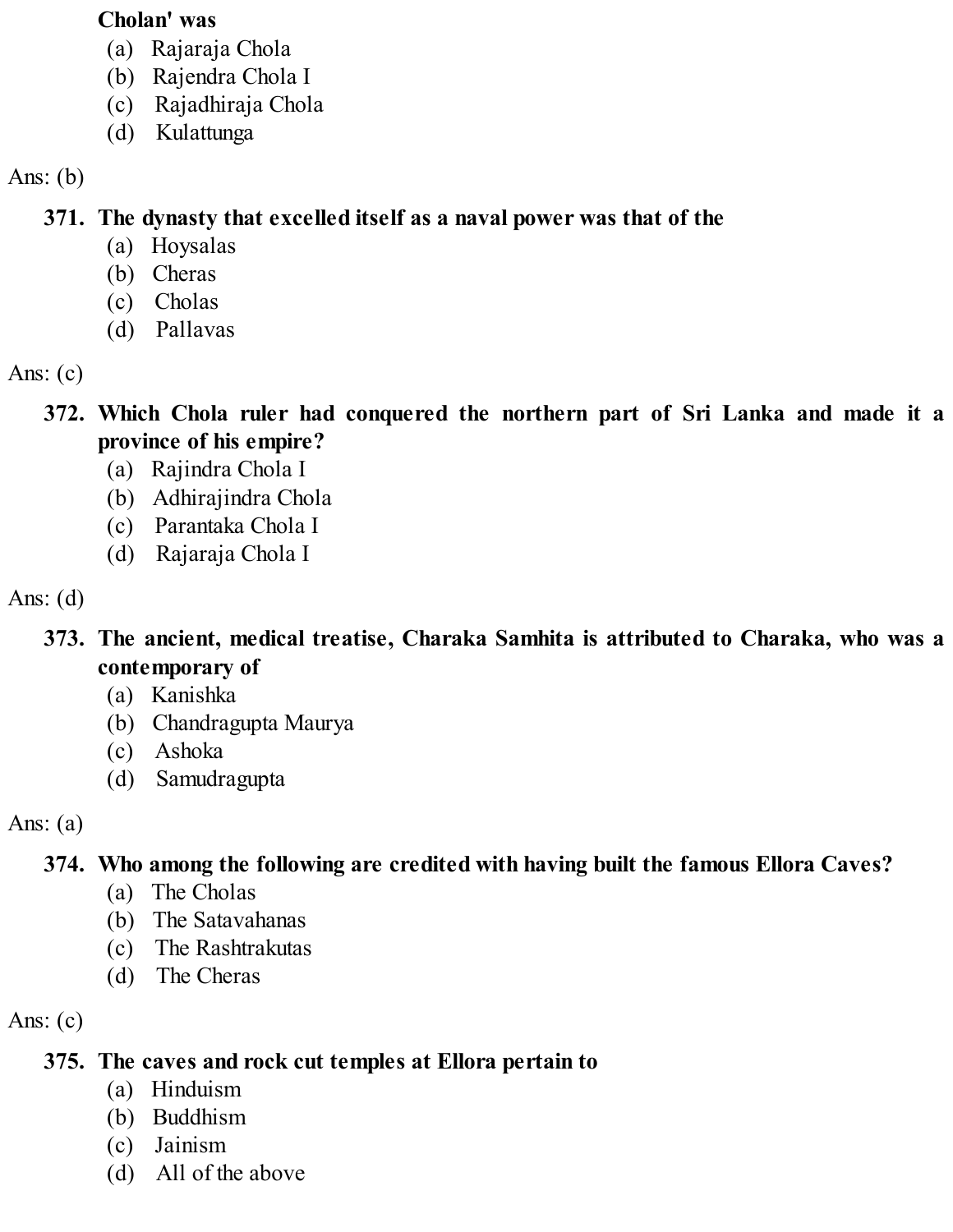#### **376. The cult of Krishna is primarily exhibited through the**

- (a) Ancient art
- (b) Rajasthani school of art
- (c) Mughal school of art
- (d) Bengal school of art

### Ans:  $(b)$

## **377. In which of the following caves have 28 new caves been further discovered?**

- (a) Ajanta Caves
- (b) Ellora Caves
- (c) Elephanta Caves
- (d) None of the above

### Ans:  $(c)$

## **378. The Pallava kings were the makers of the rock-cut temples at**

- (a) Thanjavur
- (b) Mahabalipuram
- (c) Khajuraho
- (d) Rameswaram

## Ans: (b)

## **379. The Cresco paintings of Ajanta caves illustrate the art of the**

- (a) Guptas
- (b) Mauryas
- (c) Kushanas
- (d) Rashtrakutas

## Ans:  $(a)$

# **380. Which is the oldest Indian linguistic text?**

- (a) Nirukta
- (b) Mahabhashya
- (c) Ashtadhyayi
- (d) Kasikavritti

Ans:  $(c)$ 

# **381. Which of the following is the oldest seat of learning?**

- (a) Nalanda
- (b) Vikramshila
- (c) Taxila
- (d) Ujjain

Ans:  $(c)$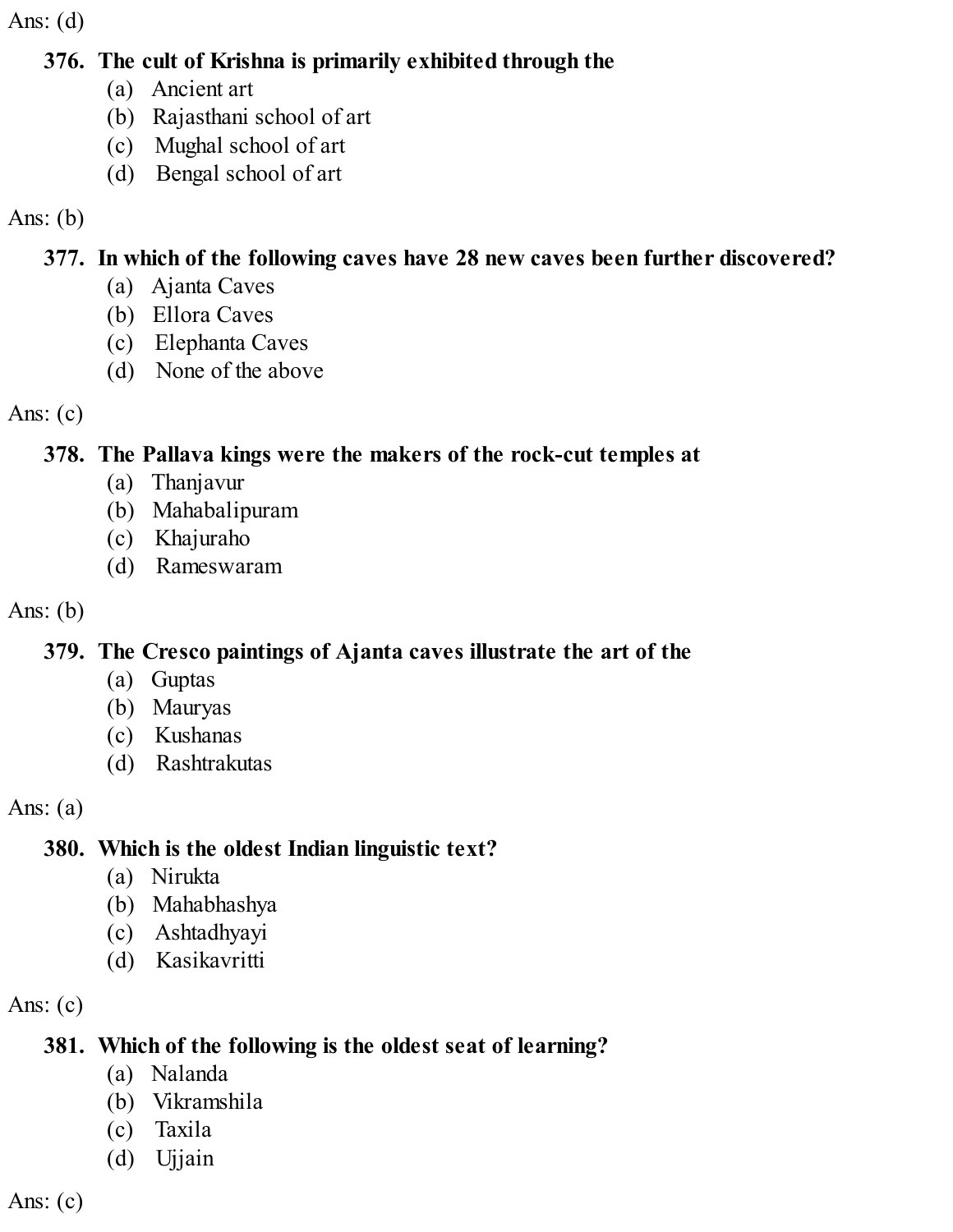**382. The Shrimad Bhagvata Gita contains \_\_\_\_\_\_ chapters and \_\_\_\_\_\_Sanskrit slokas or couplets.** (a) 14,500 (b) 16,600 (c) 18,700

(d) 20,800

Ans:  $(c)$ 

**383. The Ramayana narrates events believed to have taken place in the \_\_\_\_\_\_ Yuga or**

- **age.**
- (a) Sat
- (b) Dwapar
- (c) Kal
- (d) Treta
- Ans:  $(d)$

**384. Who among the following anticipated Newton by affirming that all things tended to gravitate to the earth?**

- (a) Aryabhatta
- (b) Brahmagupta
- (c) Varahamihira
- (d) Buddhagupta

## Ans:  $(b)$

## **385. In ancient India, Nalanda University represented a great centre for the study of**

- (a) Mahayana Buddhism
- (b) Hinduism
- (c) Hinayana Buddhism
- (d) Jainism

Ans:  $(a)$ 

# **386. Who is the author of Kadambari, from among the following?**

- (a) Kalidas
- (b) Panini
- (c) Kautilya
- (d) Bana

Ans: (d)

## **387. Which sage or scholar had recast the original single Veda into four distinct Vedas?**

- (a) Patanjali
- (b) Kapila
- (c) Vyasa
- (d) Shankaracharya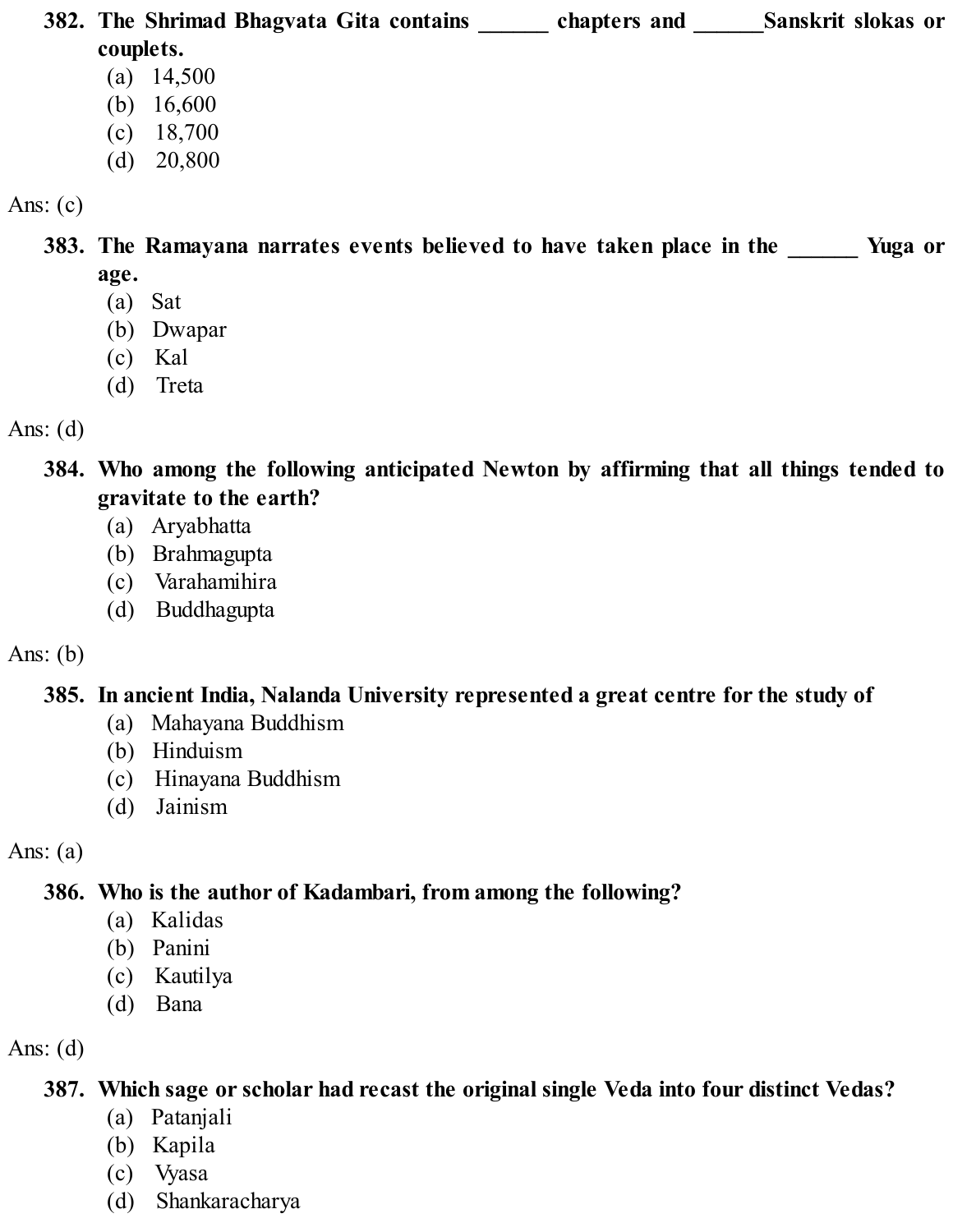Ans:  $(c)$ 

#### **388. To whom did the term 'Macedonia's madaman' refer?**

- (a) Alexander
- (b) Xersus
- (c) Darius
- (d) Phillip II

#### Ans:  $(a)$

- **389. The bronze coins of Natraja or Dancing Shiva during the Chola period invariably depicted the deity with \_\_\_\_\_ arms.**
	- (a) Eight
	- (b) Six
	- (c) Four
	- (d) Two

Ans:  $(b)$ 

### **390. The two colossal images of the Buddha at Bamiyan are an instance of the \_\_\_\_\_ art?**

- (a) Early Mathura
- (b) Maurya
- (c) Gupta
- (d) Gandhara

Ans:  $(c)$ 

## **391. Identify the temple, from among the Collowing, that was built by the Rashtrakutas?**

- (a) The Kailash temple, Mahabalipuram
- (b) The Surya Temple, Konark
- (c) The Channakeshava temple, Batur
- (d) The Shiva Temple, Ellora

### Ans:  $(d)$

**392. The earliest surviving extant, i.e. still standing, temples date from the \_\_\_\_\_\_ period?**

- (a) Gupta
- (b) Sunga
- (c) Vedic
- (d) Maurya

Ans:  $(a)$ 

## **393. Which of the following sets of books and authors has been incorrectly matched?**

- (a) Kadambari Banabhatta
- (b) Arthasastra Kalhana
- (c) Uttarramcharita Bhavabhuti
- (d) Mudrarakshasa Vishakhadatta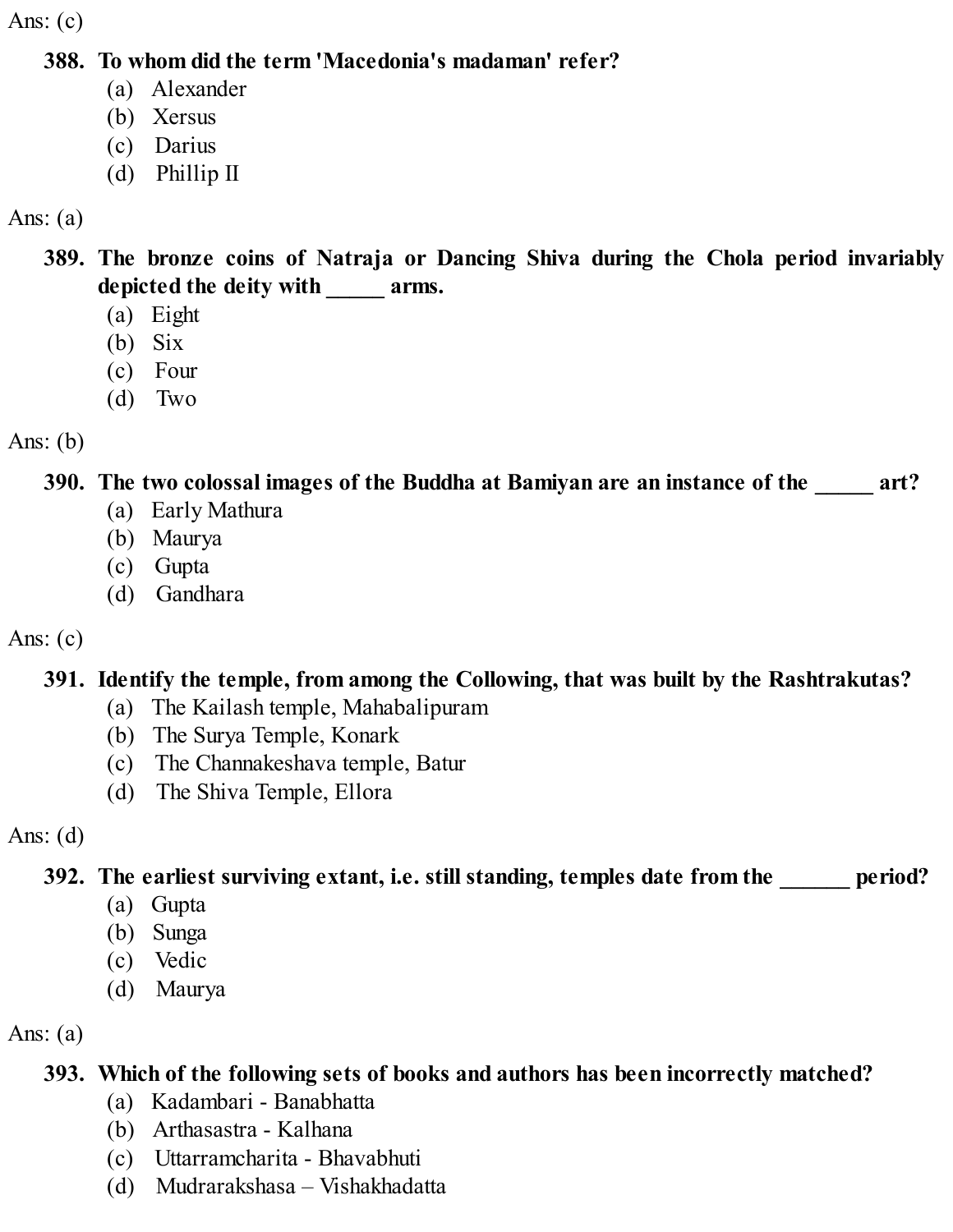Ans:  $(b)$ 

#### **394. An elaborate system of municipal administration had been established by**

- (a) Skanda Gupta
- (b) Chandragupta Maurya
- (c) Kanishka
- (d) Harshavardhana

Ans: (b)

- **395. During the period of Hiuen Tsang's visit, the city most famous for the production of cotton cloth was**
	- (a) Benaras
	- (b) Pataliptura
	- (c) Mathura
	- (d) Ujjain

Ans:  $(c)$ 

# **396. Foreigners were absorbed in a large number in the Indian society during the period?**

- (a) Rajput
- (b) Gupta
- (c) Mauryan
- (d) Kushan

# Ans:  $(c)$

- **397. Of the following books and their respective fields, which of the combinations is incorrect?**
	- (a) Charaka Samhita Architecture
	- (b) Malavikagnimitra Drama
	- (c) Surya Siddhanta Astronomy
	- (d) Mitakshara Law

Ans:  $(a)$ 

# **398. The chief impact of vedic culture on Indian history has been**

- (a) The growth of Sanskrit
- (b) The rise of an other-worldly outlook
- (c) The progress of philosophy
- (d) The consolidation of the caste system

Ans:  $(d)$ 

# **399. The original Buddhist religious texts had been written in**

- (a) Brahmi
- (b) Sanskrit
- (c) Pali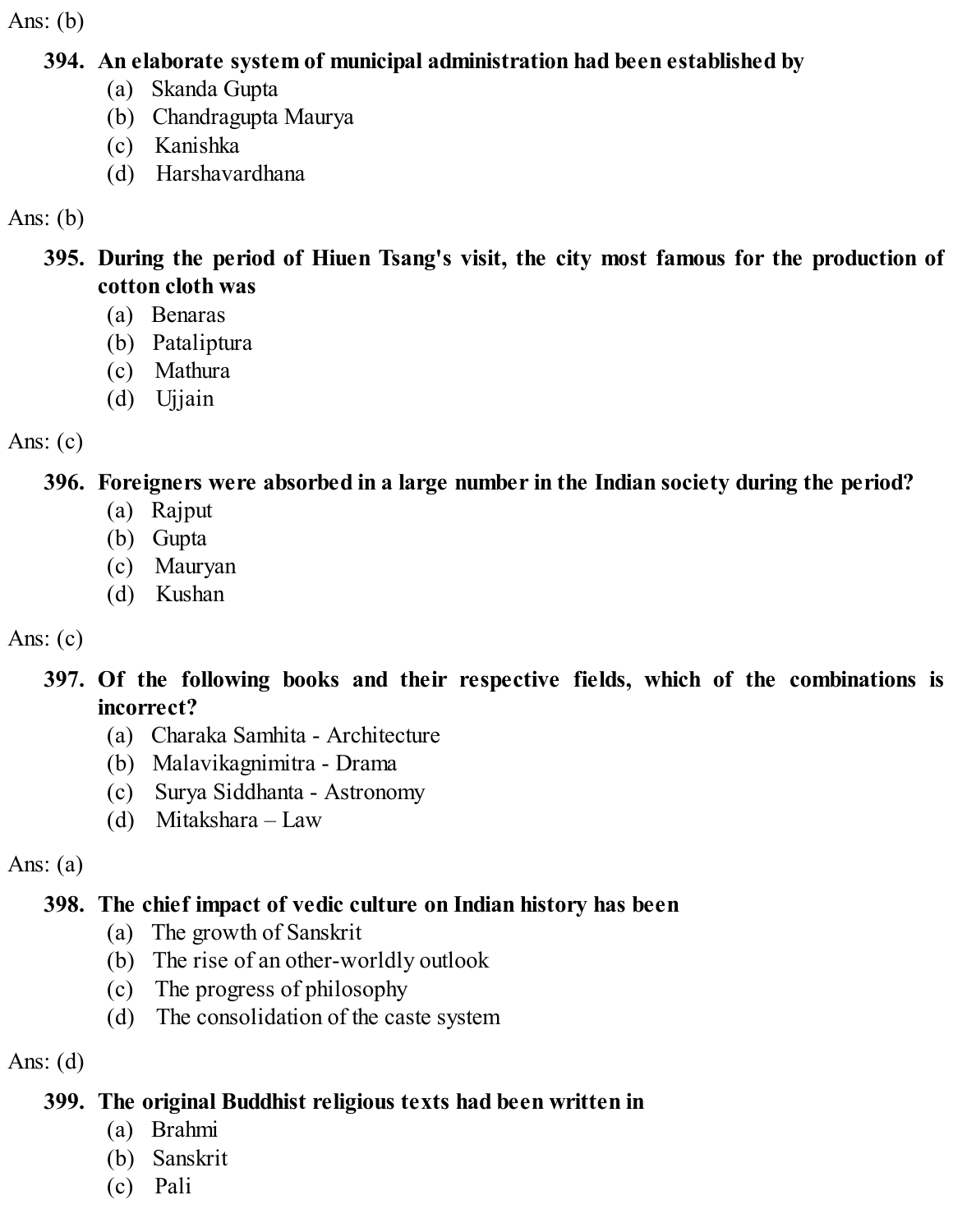(d) Magadhi

Ans:  $(c)$ 

#### **400. The greatest Buddhist commentator of the Buddhist canonical literature has been**

- (a) Nagarjuna
- (b) Ashvaghosha
- (c) Vasumitra
- (d) Buddhaghosha

#### Ans:  $(b)$

### **401. The Buddha has been eulogized as an ocean of wisdom and compassion in**

- (a) Buddha-Charita
- (b) Jataka tales
- (c) Amarakosa
- (d) The Light of Aisa

#### Ans:  $(c)$

### **402. Who among the following is referred to as the 'Sadhu from the west'?**

- (a) Thomas of Cannan
- (b) St Thomas
- (c) St Bartholomew
- (d) None of the above

### Ans:  $(b)$

- **403. Which of the following periods is referred to as the period of Hindu revival or renaissance?**
	- (a) Period of Harsha
	- (b) Kushan Period
	- (c) Gupta Period
	- (d) Mauryan Period

## Ans:  $(c)$

### **404. Who among the following had popularized the theory of the Arctic region as the original home of the Aryans?**

- (a) BG Tilak
- (b) Max Muller
- (c) GK Gokhale
- (d) Dr S Radhakrishnan

## Ans:  $(a)$

# **405. The famous vedic saying "war begins in the minds of men \_\_\_\_ " is contained in the**

- (a) Mundakopanishad
- (b) Mahabharata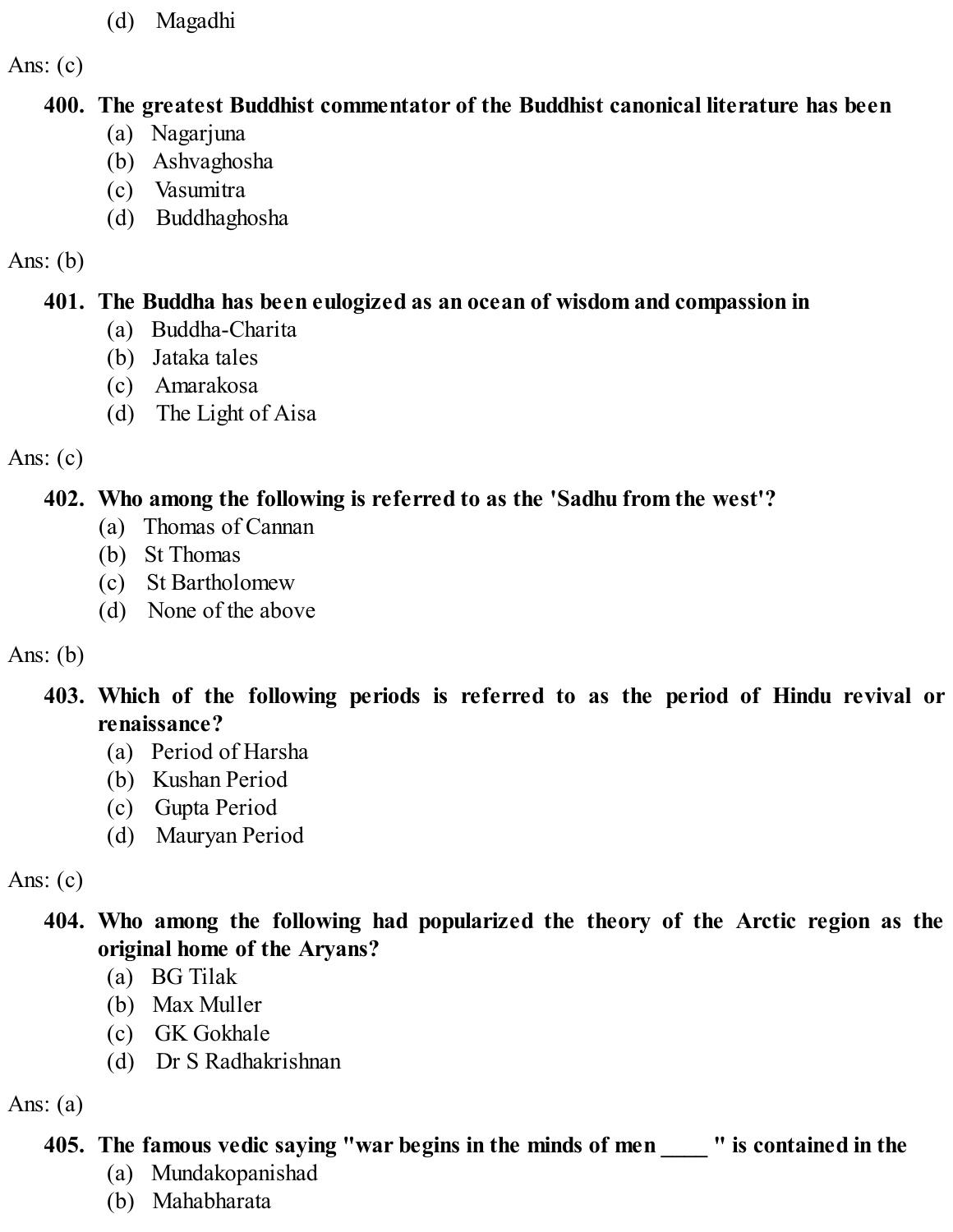- (c) Rig Veda
- (d) Atharva Veda

### **406. Which of the following rivers does not find frequent mention in Rigvedic Hymns?**

- (a) Ganges
- (b) Sindhu
- (c) Brahmaputra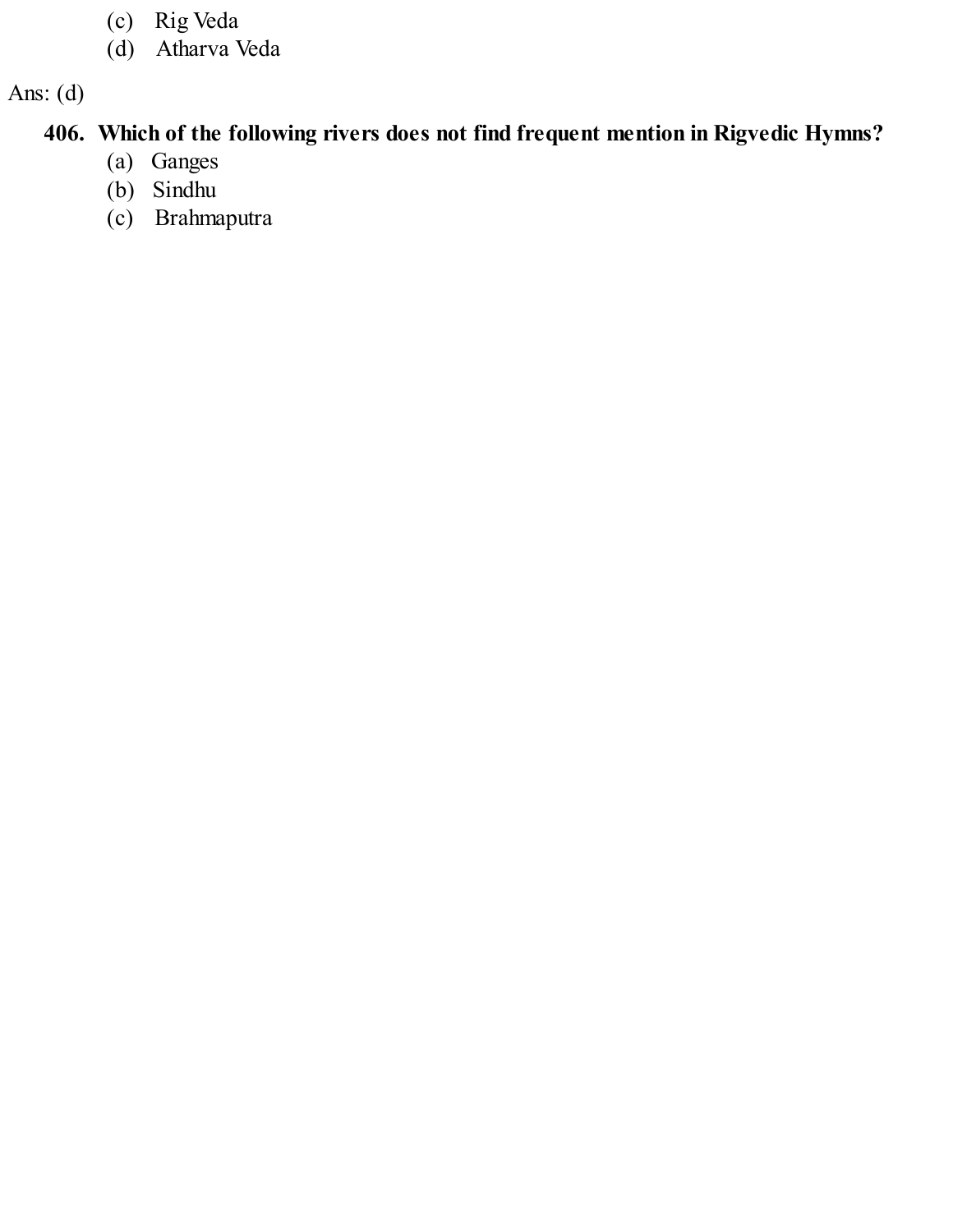(d) Saraswati

Ans:  $(c)$ 

**407. The philosophical essence, "The world is but God manifest and God is my own soul" may be traced to the**

- (a) Vedas
- (b) Upanishadas
- (c) Puranas
- (d) Manusmriti

Ans:  $(b)$ 

### **408. The most commonly used coin during the Mauryan period was**

- (a) Karashopana
- (b) Nishka
- (c) Suvarna
- (d) Kakini

Ans:  $(a)$ 

# **409. The Arab conquest of Sind in 712 AD had taken place under the leadership of**

- (a) Mohammed of Ghazni
- (b) Mohammed-bin-Qasim
- (c) Mohammed of Ghori
- (d) None of the above

# Ans:  $(b)$

# **410. The reverential title of 'The Liberator' had been earned by**

- (a) Alexander
- (b) Chandragupta Maurya
- (c) Ashoka
- (d) Chandragupta Vikramaditya

Ans:  $(c)$ 

# **411. Among the four works mentioned below which one is encyclopaedic in nature?**

- (a) Mamarakosa
- (b) Siddhantasiromani
- (c) Ashtangahridaya
- (d) Brihat Samhita

Ans:  $(d)$ 

# **412. Who was the Greek ambassador in the court of Chandragupta Maurya?**

- (a) Megasthanes
- (b) Seleucos
- (c) Menander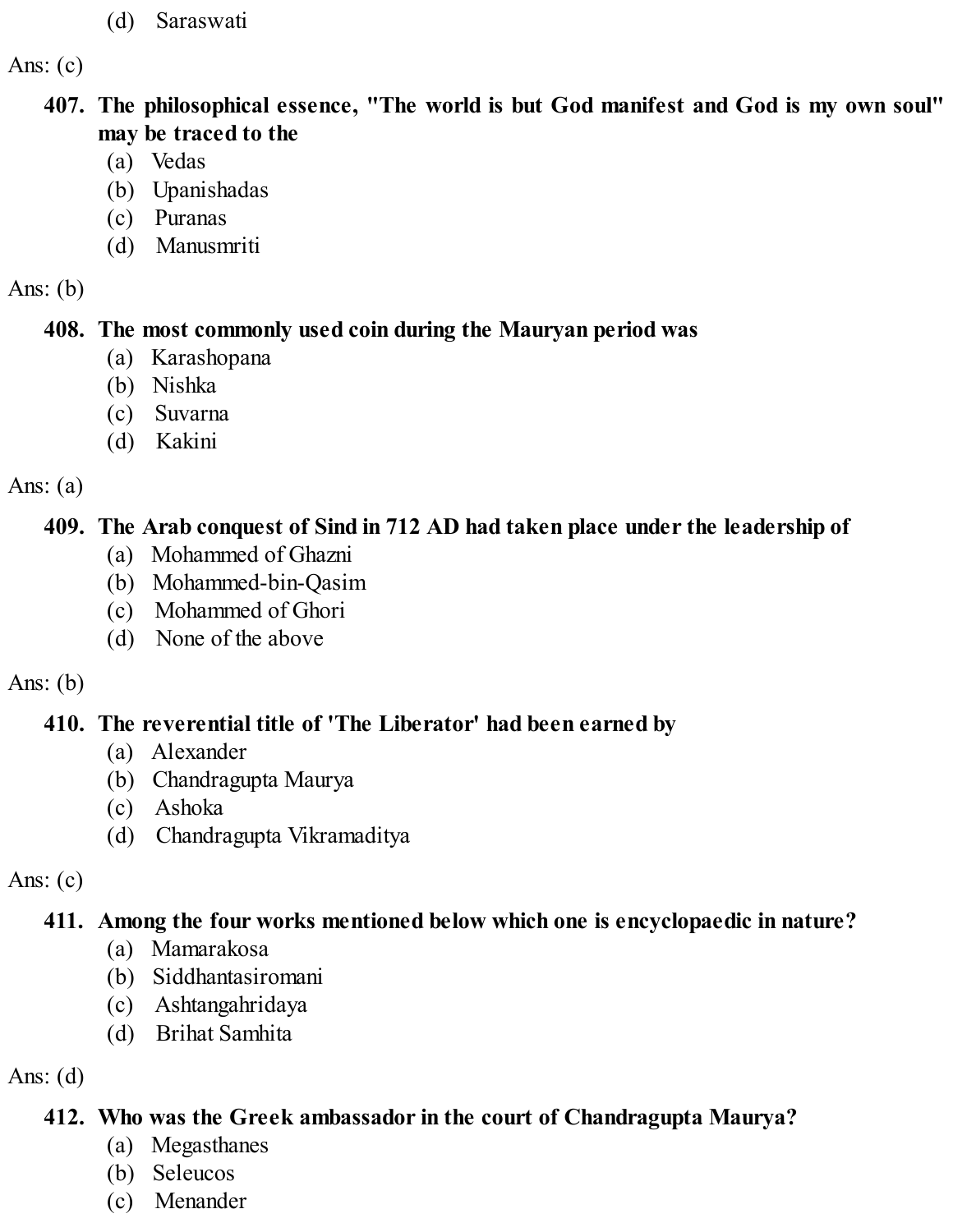(d) Demetrias

Ans:  $(a)$ 

#### **413. Which of the following pairs of various eras and the respective years they commenced from, is wrong?**

- (a) Saka Era; 78AD
- (b) Gupta Era; 320 AD
- (c) Vikram Era; 58 AD
- (d) Kali Era; 3102 BC

#### Ans:  $(c)$

## **414. The ritualistic precepts pertaining to the hymns of the Vedas are known as the**

- (a) Samhitas
- (b) Aranyakas
- (c) Brahmanas
- (d) Upanishads

# Ans:  $(c)$

# **415. The script of the Indus Valley Civilization was**

- (a) Dravidian
- (b) Persian
- (c) Sanskrit
- (d) Undecipherable

# Ans:  $(a)$

# **416. The god whose worship had not gained ground in the Rlgvedic period was**

- (a) Marut
- (b) Lord Shiva
- (c) Agni
- (d) Indra

# Ans:  $(b)$

# **417. The Digambaras and Shvetambaras differ primarily with regard to their**

- (a) Choice of god
- (b) Philosophical doctrines
- (c) Dress
- (d) Rituals

# Ans:  $(c)$

# **418. Ashoka expresses his faith in the Buddhist creed in the**

- (a) Rummindei inscription
- (b) Schism edict
- (c) Kandhar inscription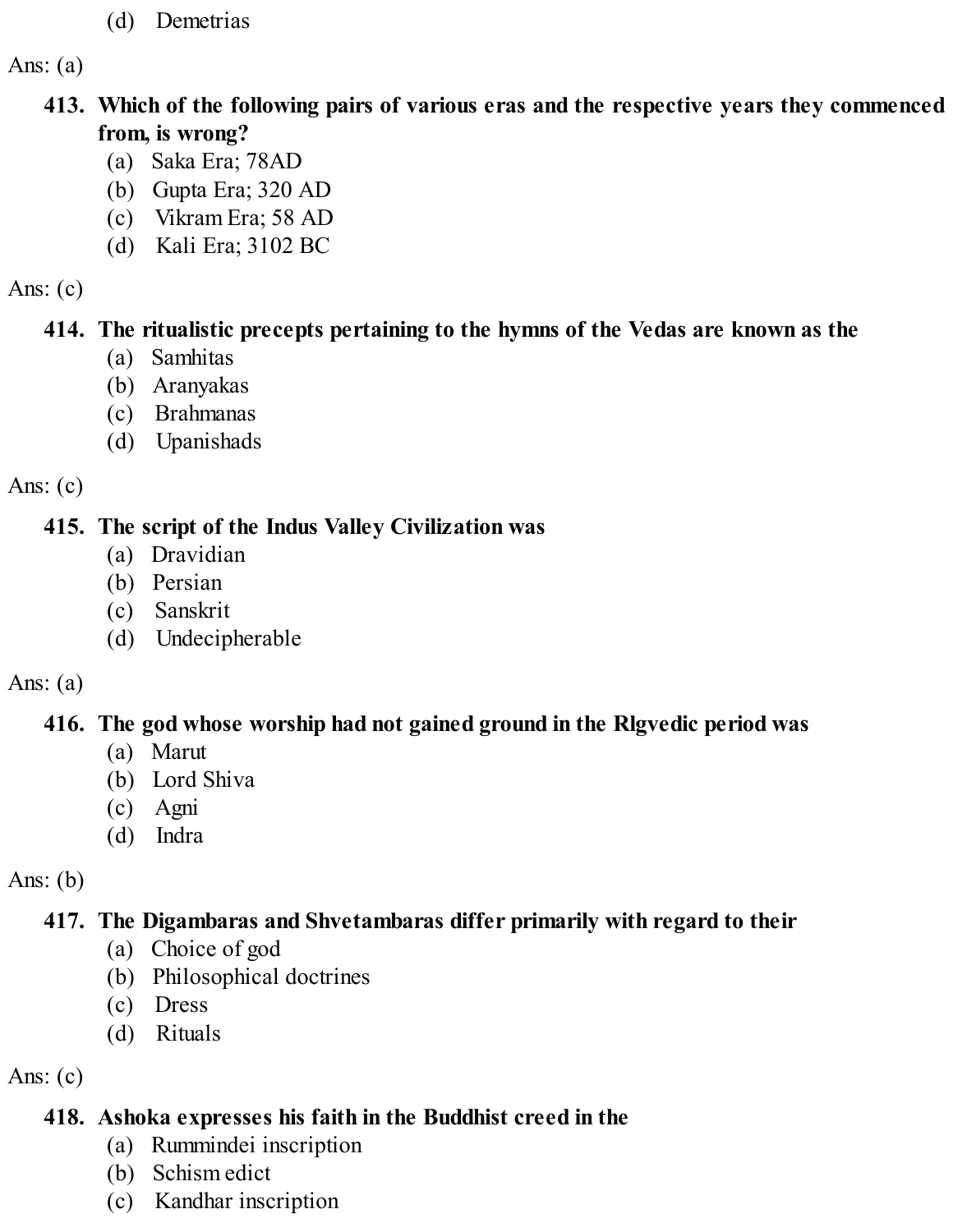(d) Bhabru edict

Ans:  $(d)$ 

#### **419. Which of the following was common to both the Harappan society and the Rigvedic society?**

- (a) Horse
- (b) Female deities
- (c) Urban centres
- (d) Iron implements

Ans:  $(a)$ 

### **420. The largest urban centre in ancient India had been**

- (a) Pataliputra
- (b) Kausambi
- (c) Taxila
- (d) Kannauj

Ans:  $(d)$ 

# **421. Ashoka's conquest of Kalinga has been described in the minor rock edict numbered**

- (a) I
- (b) IV
- $(c)$  VIII
- (d) XIII

# Ans:  $(d)$

# **422. The new element of Gopurm had been encouraged in temples of southern India by the**

- (a) Chalukyas
- (b) Pallavas
- (c) Cholas
- (d) Pandyas

# Ans:  $(d)$

# **423. The temples known as the Seven Pagodas had been built by the**

- (a) Pallavas
- (b) Cholas
- (c) Hoysalas
- (d) Chalukyas

# Ans:  $(a)$

# **424. A dominant majority of the images at Ajanta are those of**

- (a) Lord Shiva
- (b) The Buddha
- (c) Hanuman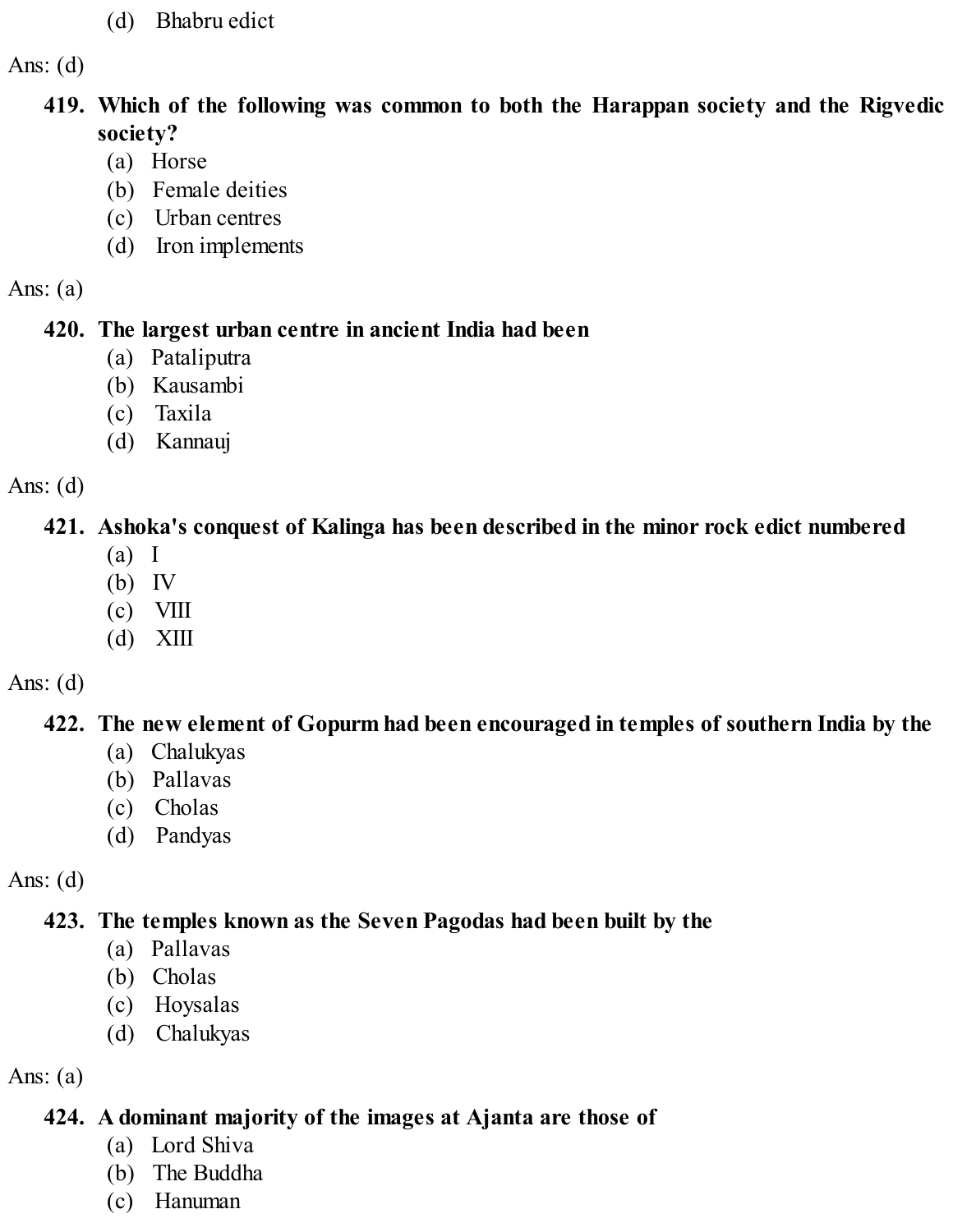(d) Parvati

Ans:  $(b)$ 

#### **425. The Modi script had been employed in the documents of the**

- (a) Hoysalas
- (b) Zamorins
- (c) Marathas
- (d) Wodeyaras

#### Ans: (c)

- **426. In which script were the Ashokan inscription were written in North West Frontier Province?**
	- (a) Prakrit
	- (b) Brahmi
	- (c) Sanskrit
	- (d) Kharoshti

Ans:  $(d)$ 

#### **427. The lowest unit of Chola administration was the**

- (a) Kottam
- (b) Mandalam
- (c) Kurram
- (d) Valanadu

### Ans:  $(c)$

### **428. Madurai had been the capital of the**

- (a) Cholas
- (b) Pallavas
- (c) Rashtrakuta
- (d) Pandyas

Ans:  $(d)$ 

- **429. Which one of the following ports handled the north Indian trade during the Gupta period?**
	- (a) Kalyan
	- (b) Cambay
	- (c) Tamralipti
	- (d) Broach

Ans:  $(c)$ 

## **430. Who among the following presided over the Buddhist council held during the reign of Kanishka at Kashmir?**

(a) Parsva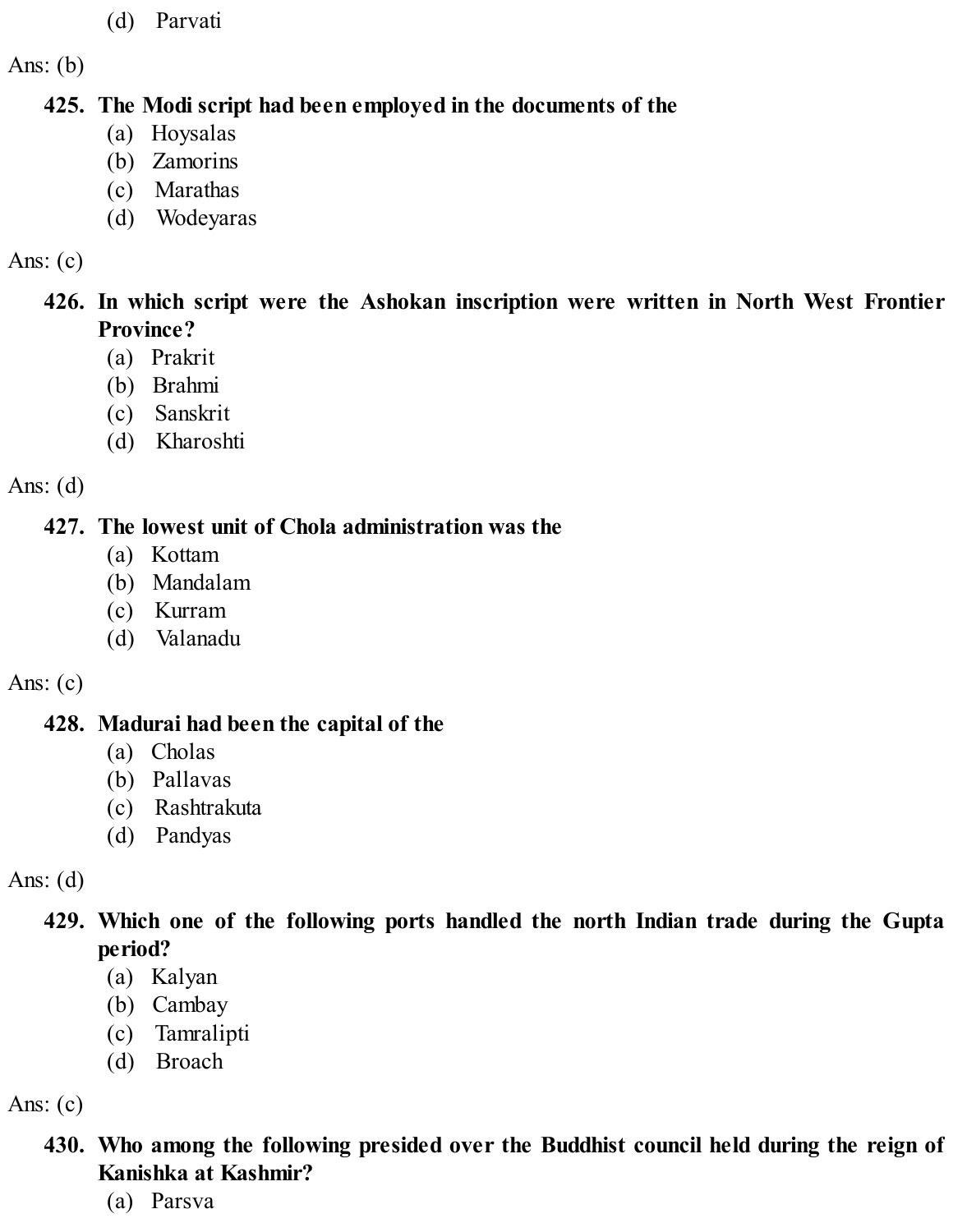- (b) Vasumitra
- (c) Nagarjuna
- (d) Sudraka

Ans:  $(b)$ 

- **431. What is the name of the preaching mudra of gesture, in which the Buddha is depicted delivering his first sermon, In the Gandhara Sculptures?**
	- (a) Abhaya
	- (b) Dharmachakra
	- (c) Dhyana
	- (d) Bhumisparsha

Ans:  $(c)$ 

#### **432. What was the original name of Euthydemia?**

- (a) Gondhara
- (b) Sakala
- (c) Kapisa
- (d) Purushapura

Ans:  $(b)$ 

#### **433. In whose coins was the wheel round?**

- (a) Menander
- (b) Demetrius
- (c) Kanishka
- (d) Nahapana

Ans:  $(a)$ 

# **434. In whose reign did the visit of Saint Thomas take place?**

- (a) Maues
- (b) Gondophernes
- (c) Kanishka
- (d) Menander

Ans:  $(b)$ 

# **435. One of them was not conquered by Kaniahka from China Identify.**

- (a) Khotan
- (b) Yarkand
- (c) Kashgar
- (d) Kapisa

Ans:  $(d)$ 

# **436. The Harappan town considered to be a town of the artists and craftsmen was**

(a) Mohenjo-Daro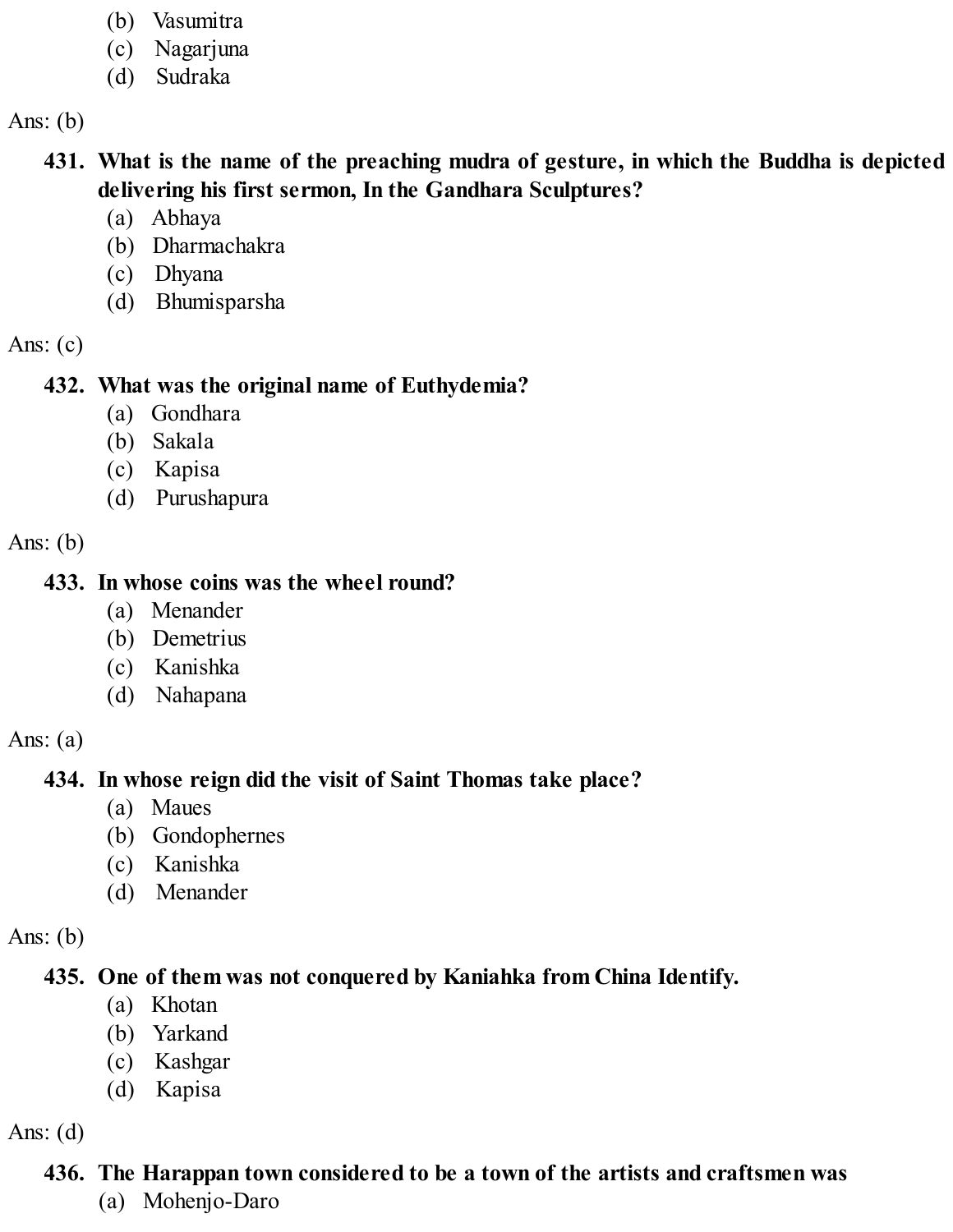- (b) Chanhudaro
- (c) Harappa
- (d) Lothalmenials

Ans:  $(b)$ 

# **437. In the Rigveda the term Dasas and Dasyus refers to**

- (a) robbers
- (b) tribals
- (c) non-Aryans
- (d) menials

Ans:  $(c)$ 

- **438. Two most important acts and rituals associated with the Vedic marriage system was/were**
	- (a) Pani-Grahana
	- (b) Sapta-Padi
	- (c) Both (a) and (b) above
	- (d) Marriage Vows

Ans:  $(c)$ 

# **439. The most important craftsman in the Vedic period was the**

- (a) blacksmith
- (b) goldsmith
- (c) carpenter
- (d) barber

Ans:  $(c)$ 

- **440. The ramous Vedic river which had long ago become extinct and now supposed to be flowing underground In Rajasthan is**
	- (a) Sindhu
	- (b) Sabastu
	- (c) Shatudri
	- (d) Saraswati

Ans:  $(d)$ 

# **441. The word Jina from which the Jain(ism) has originated stands for**

- (a) great
- (b) detached
- (c) non-violence
- (d) conqueror (of senses)

Ans:  $(d)$ 

# **442. India had a brisk foreign trade with the Roman world during the period**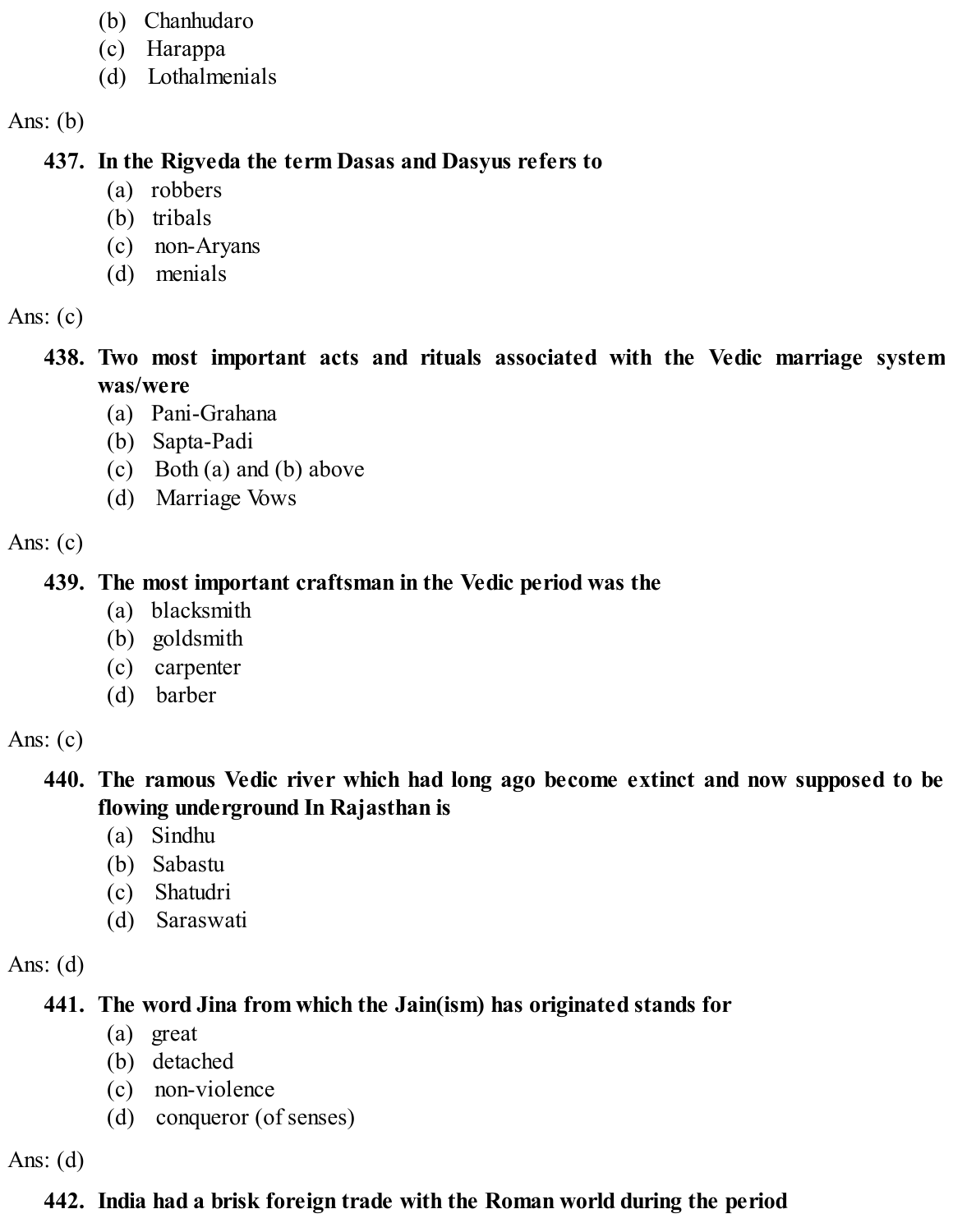- (a) Sangam
- (b) Pallava
- (c) Chola
- (d) Vijayanagar

Ans:  $(a)$ 

#### **443. The Sanskrit drama which triumph over the Nanda is**

- (a) Mrichhakatika
- (b) Mudrarakshasa
- (c) Devichandragupta
- (d) Prabodhchadrodaya

Ans:  $(b)$ 

### **444. The rulers of a dynasty of the Deccan who were supposed to be Brahmanas and staunch supporters of Brahmanism were**

- (a) Satavahanas
- (b) Vakatakas
- (c) Rashtrakutas
- (d) Chalukyas

Ans:  $(a)$ 

# **445. The successors of the Satavahanas in the Deccan were the**

- (a) Vakatakas
- (b) Kadambas
- (c) Rashtrakutas
- (d) Chalukyas of Badami

Ans:  $(a)$ 

## **446. The painting In the Ajanta Caves shows an Indian king receiving an embassy from the king or Persia. The king receiving the embassy has been identified with**

- (a) Pulakesin I
- (b) Pulakesin II
- (c) Rajendra Chola
- (d) Dhruva IV

Ans:  $(d)$ 

# **447. The last Nanda ruler of Magadha who was overthrown by Chandragupta Maurya with the help of Chanakya was**

- (a) Mahapadmananda
- (b) Dhanananda
- (c) Navananda
- (d) Not known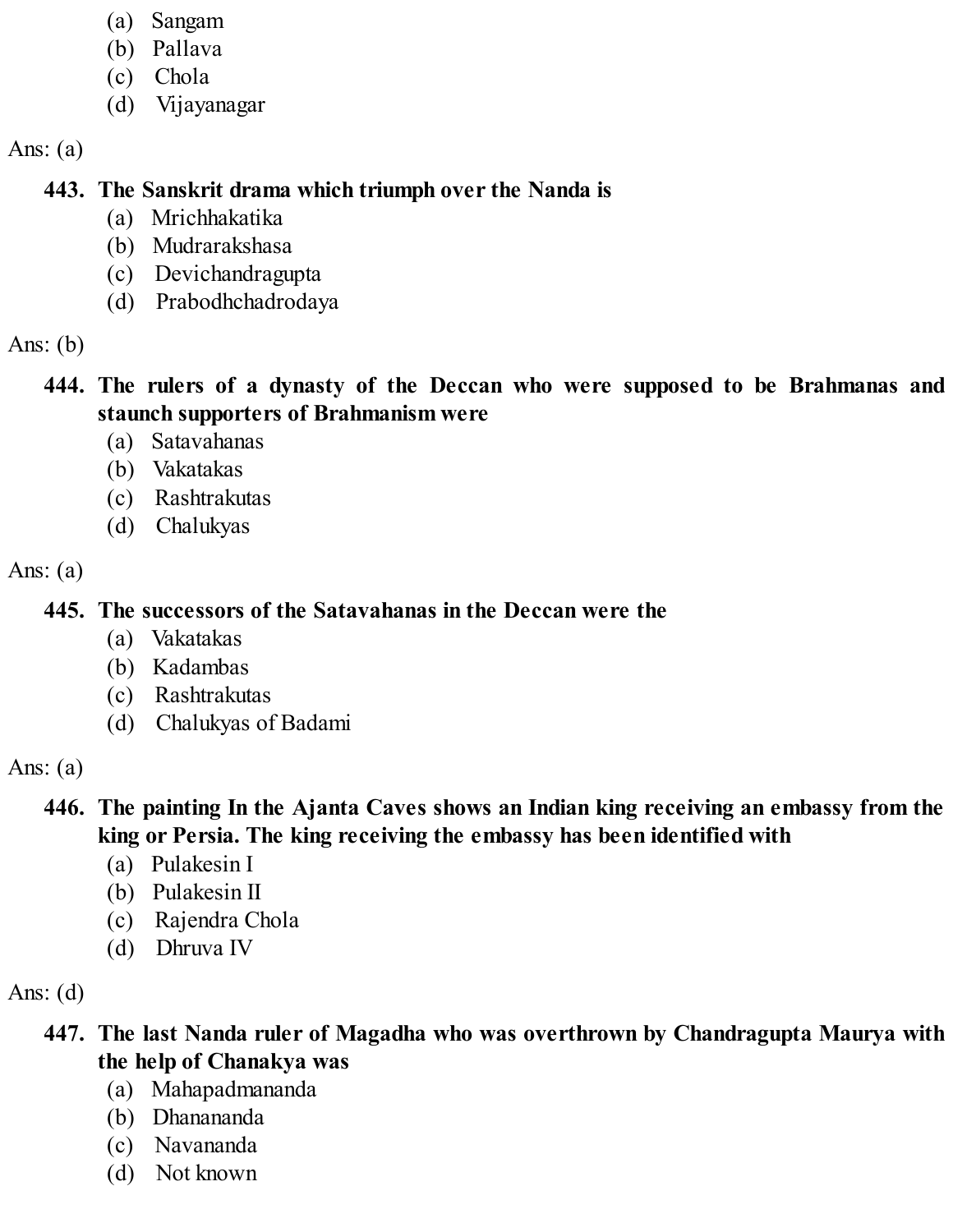Ans:  $(b)$ 

#### **448. The Pallava king who adopted the epithet of Vichitrachitta of curious minded was**

- (a) Mahendravarman I
- (b) Narasimhavarman I
- (c) Narasimhavarman II
- (d) Simhavishnu

## Ans:  $(a)$

### **449. River Chenab was known is ancient times as**

- (a) Parushni
- (b) Satudri
- (c) Himadri
- (d) Asikru

Ans:  $(d)$ 

# **450. According to Ancient Indian legendary sources, Surabhi was a/an**

- a) wish-fulfilling tree
- b) treasure in the form of a cow, churned from the cosmic ocean
- c) medicine prepared by Dhanvantri
- d) intoxicating drink consumed during religious ceremonies in ancient times

Ans:  $(b)$ 

# **451. Mahabharata was also known as**

- (a) Brihat Katha
- (b) Jaya Samhita
- (c) Rajatarangini
- (d) Purana

Ans:  $(c)$ 

# **452. Who, among the following rulers, organised the Second Buddhist Assembly?**

- (a) Ajatashatru
- (b) Kalasoka
- (c) Ashoka
- (d) Ananda

Ans: (b)

# **453. 'Abhijnanasakuntalam' has been reckoned as a masterpiece of**

- (a) Bhasa
- (b) Kalidasa
- (c) Asvaghosha
- (d) Sudraka

Ans:  $(b)$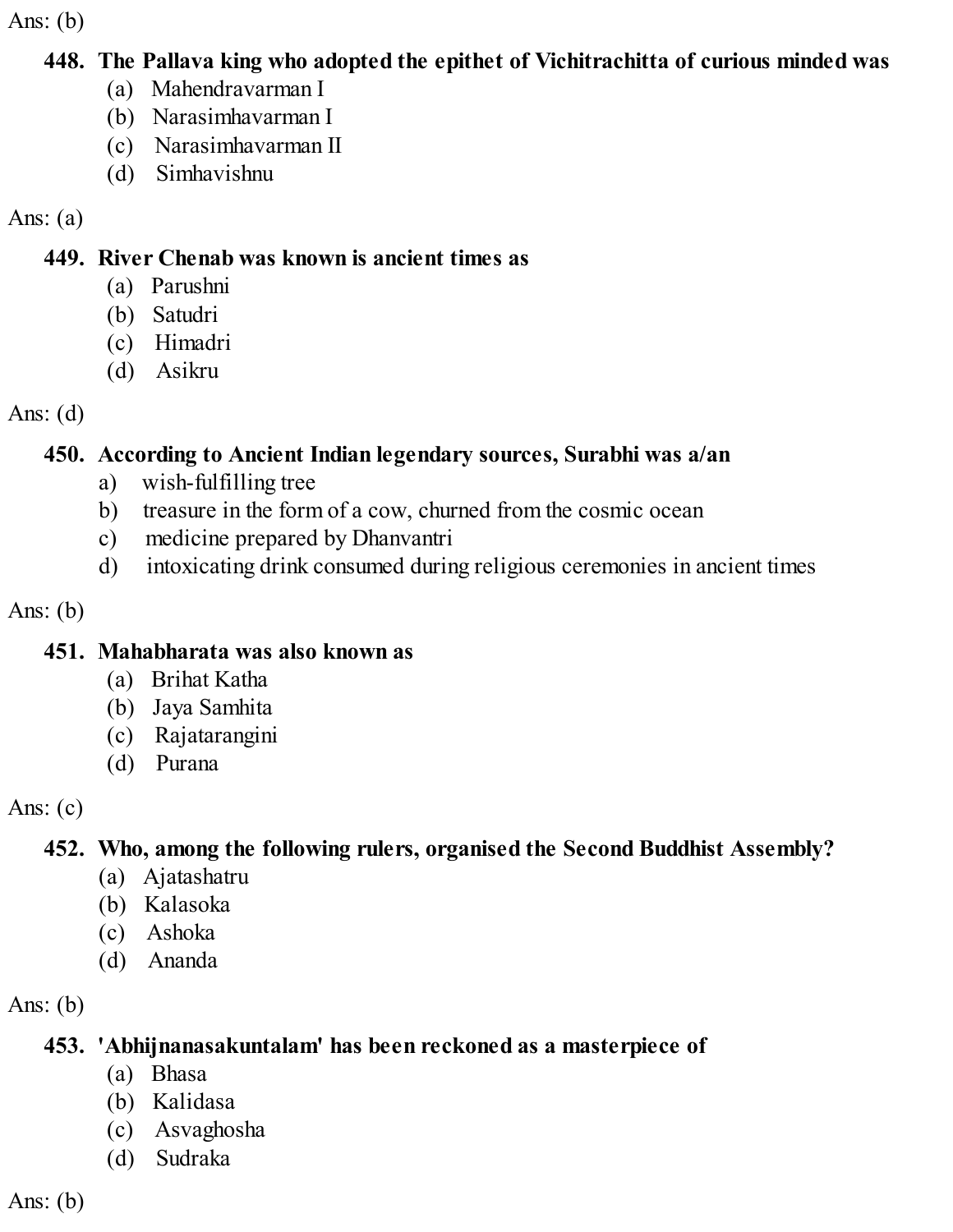#### **454. The worship of idols started in India in the \_\_\_ period.**

- (a) Pre-Aryan
- (b) Gupta
- (c) Maurya
- (d) Kushan

#### Ans:  $(b)$

### **455. Among the following four works, which one is encyclopaedic in nature?**

- (a) Amarakosa
- (b) Ashtangahrudaya
- (c) Brihat Samhita
- (d) Siddhanta Siromani

### Ans:  $(c)$

## **456. Which of the following was not the work of Kalidasa?**

- (a) Raghuvamsa
- (b) SakunUtiam
- (c) Kumarasambhavam
- (d) Kadambari

## Ans:  $(d)$

# **457. Kailasa Temple, one of the largest monolithic structures, is in**

- (a) Ajanta Caves
- (b) Elephanta Caves
- (c) Ellora Caves
- (d) Nalanda Caves

# Ans:  $(c)$

# **458. The term "Tirthankaras" is associated with**

- (a) Hinduism
- (b) Jainism
- (c) Buddhism
- (d) Zoroastrianism

# Ans:  $(b)$

# **459. Who possibly ruled the Indus people?**

- (a) an assembly of elders
- (b) merchants
- (c) kings
- (d) priests

Ans:  $(b)$ 

# **460. Which of the following metals was not known to the Indus Valley people?**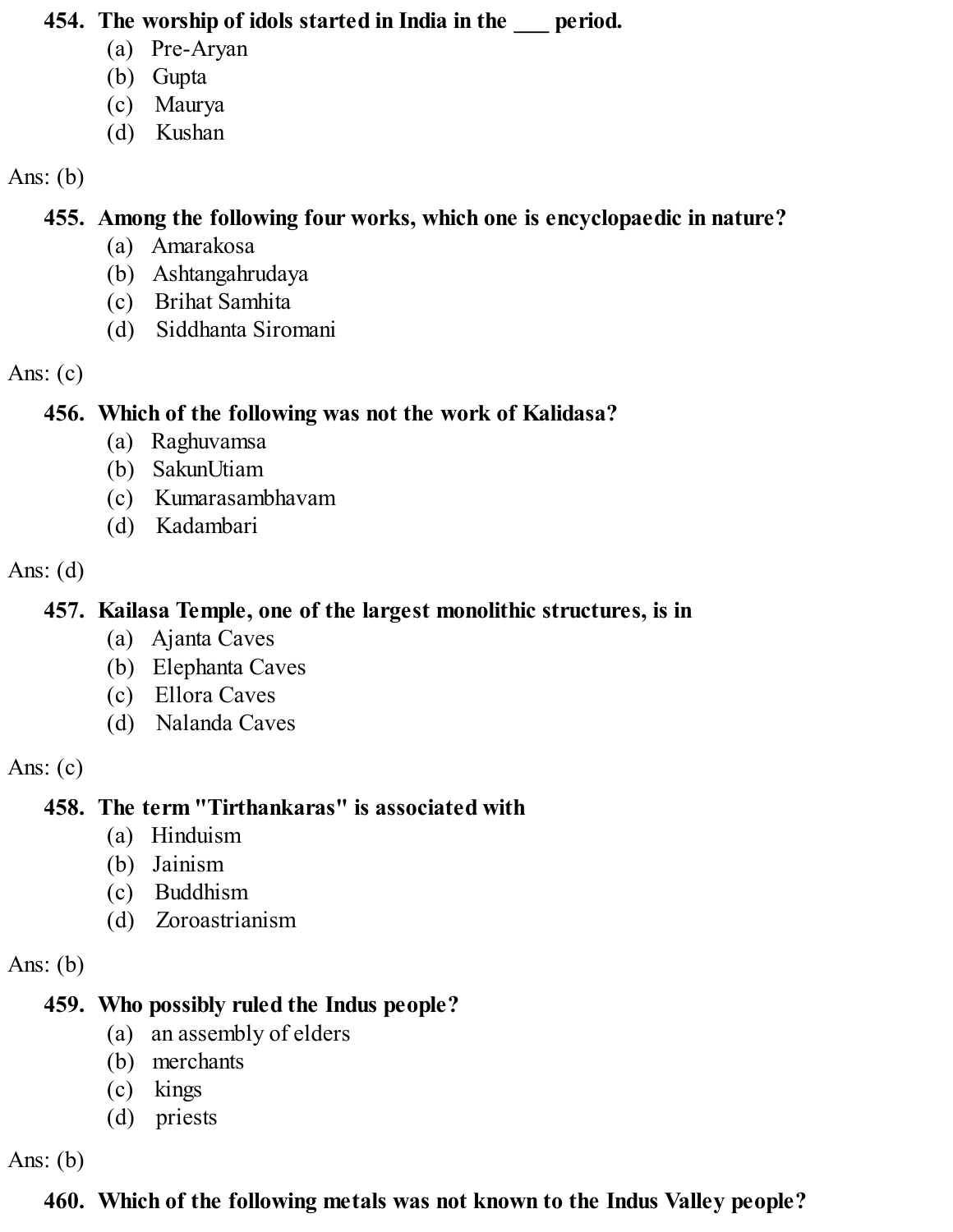- (a) tin
- (b) lead
- (c) iron
- (d) copper

Ans:  $(c)$ 

# **461. A 'Sabha' in the Vedic period was a/an**

- (a) Institution of professional men in villages
- (b) Royal Court
- (c) Mantri Parishad
- (d) National Assembly of all Citizens of the State.

Ans: (d)

# **462. The last in the succession of Jaina Tirthankaras was**

- (a) Parsvanatha
- (b) Rishabha
- (c) Mahavira
- (d) Manisubruta

Ans:  $(c)$ 

# **463. The Indus Valley Civilisation type was found in**

- (a) Sumer
- (b) Egypt
- (c) China
- (d) All the three

Ans:  $(d)$ 

# **464. In Jainism, 'perfect knowledge' is referred to as**

- (a) Jina
- (b) Ratna
- (c) Kaivalya
- (d) Nirvana

Ans:  $(c)$ 

# **465. The Buddhist sect Mahayana formally came into existence during the reign of**

- (a) Ajatashatru
- (b) Ashoka
- (c) Dharmapala
- (d) Kanishka

Ans:  $(d)$ 

# **466. Aryabhatta and Varahamihira lived during the**

(a) Maurya Period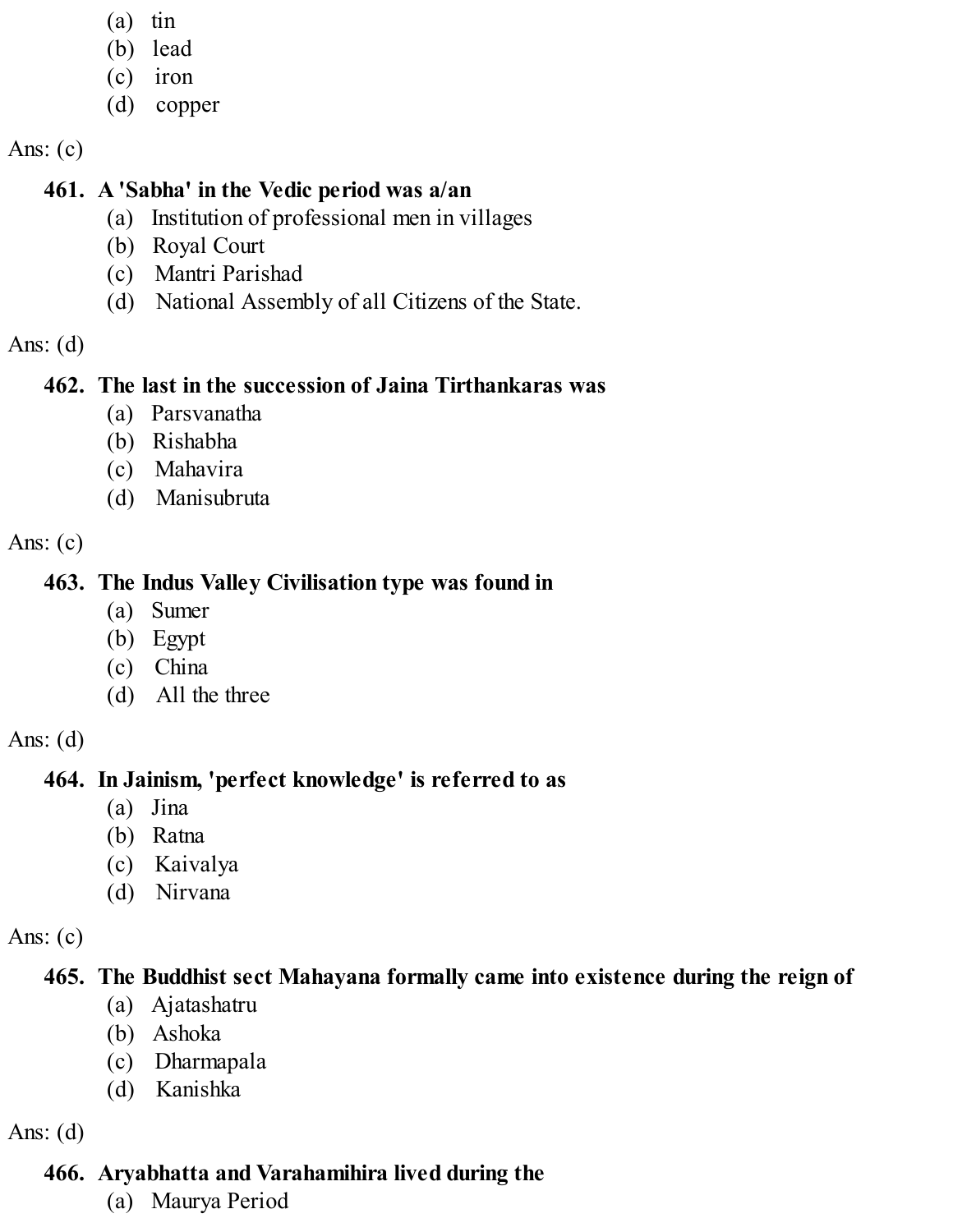- (b) Gupta Period
- (c) Nanda Period
- (d) Sunga Period

Ans:  $(b)$ 

**467. Earlier mathematicians (i.e. those who came before medieval Indian mathematicians)**

had taught that  $\frac{x}{0} = x$ ; who among the following proved that it was infinity?

- (a) Aryabhatta
- (b) Bhaskara
- (c) Brahmagupta
- (d) Mahavira

Ans:  $(b)$ 

**468. Who among the following is known for his work on medicine during the Gupta Period?**

- (a) Saumilla
- (b) Sudraka
- (c) Shaunaka
- (d) Susruta

Ans:  $(d)$ 

## **469. Kapilavasthu is associated with**

- (a) Emperor Ashoka
- (b) Sri Krishnadeva Roya
- (c) Lord Mahavira
- (d) Lord Buddha

Ans:  $(d)$ 

# **470. The ninth incarnation (Avtar) of Vishnu was**

- (a) Parasurama
- (b) Buddha
- (c) Krishna
- (d) Rama

Ans:  $(b)$ 

# **471. 'Ayurveda' has its origin in**

- (a) Rig Veda
- (b) Sama Veda
- (c) Yajur Veda
- (d) Atharva Veda

Ans:  $(d)$ 

# **472. Who wrote 'Kiratarjuniyam'?**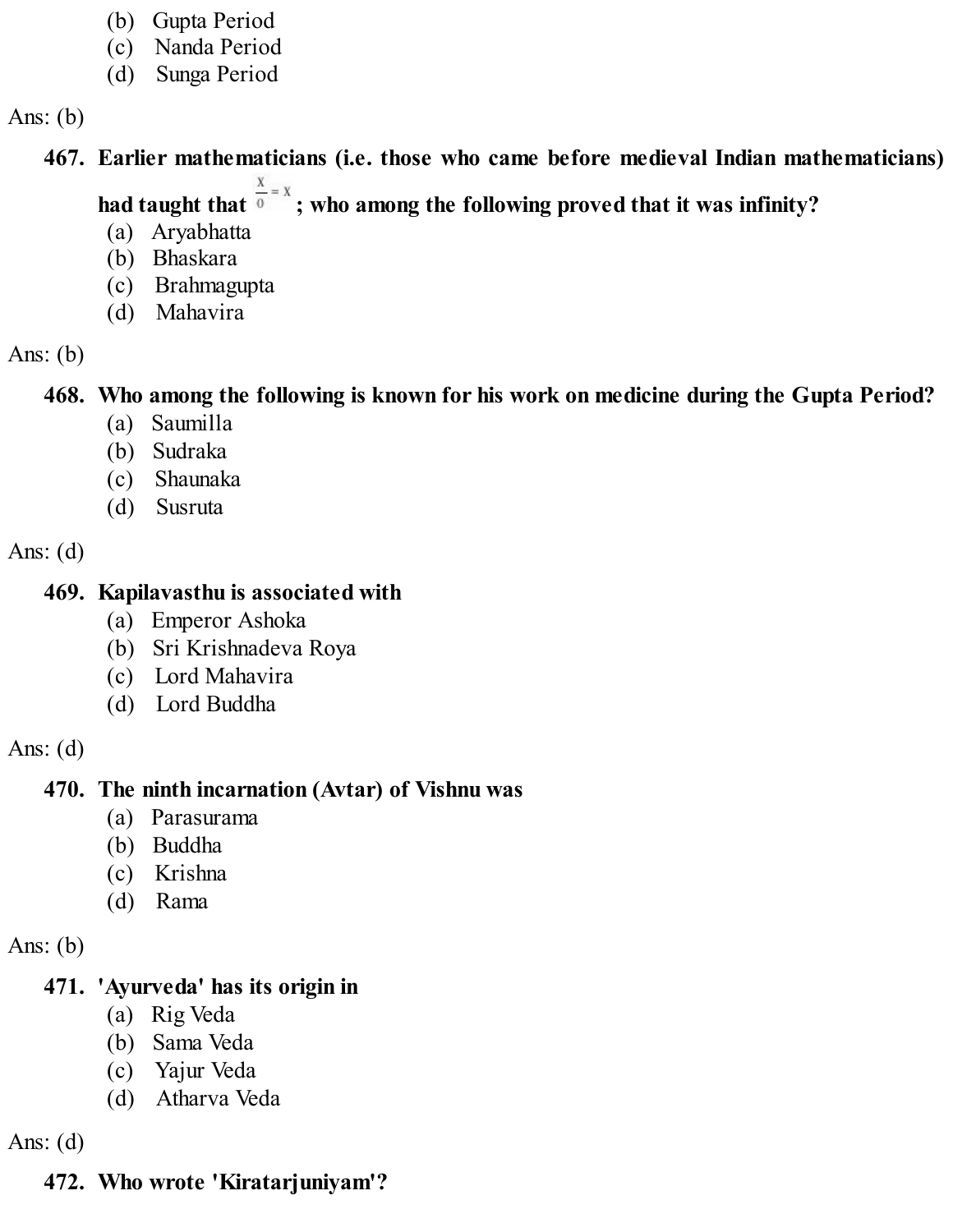- (a) Bhasa
- (b) Bhartruhari
- (c) Bhavabhuthi
- (d) Bharavi

### **473. The author of 'Sivaje-Chinthamani, considered to be a Tamil epic was a**

- (a) Buddhist
- (b) Hindu
- (c) Jaina
- (d) Muslim

Ans:  $(c)$ 

# **474. Who worte "Kiratarjuniyam"?**

- (a) Bhas
- (b) Bhavabhuti
- (c) Bhartruhari
- (d) Bharavi

Ans:  $(d)$ 

# **475. Who was the author of Amuktamalyada?**

- (a) Bhoja
- (b) Harshavardhana
- (c) Krishnadeva Roya
- (d) Amoghavarsha

Ans:  $(c)$ 

# **476. One of the founder kings of a ruling dynasty of North India elected by the people was**

- (a) Chandradeva of the Gahadavala dynasty
- (b) Gopala of the Pala dynasty
- (c) Ajayaraj of the Chauhan dynasty
- (d) Jeja or Jejja of the Chandeka dynasty

# Ans:  $(b)$

# **477. Two great Buddhist universities of Nalanda and Vikramshila were patronised by the**

- (a) Palas
- (b) Paramaras
- (c) Chandelas
- (d) All the above

Ans:  $(a)$ 

# **478. The Chahamana (or Chauhan) king who founded the city of Ajmer and made it his capital was**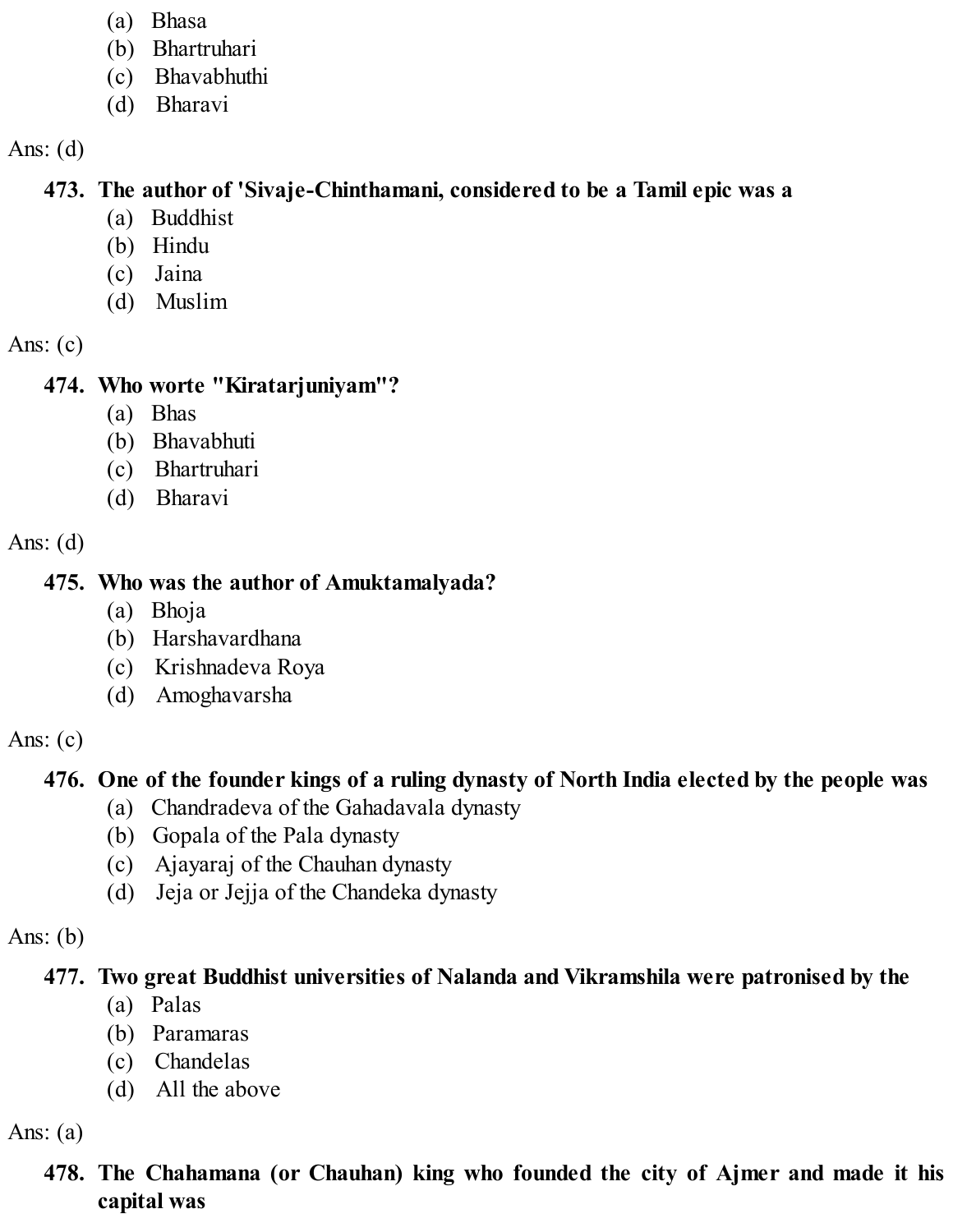- (a) Ajayaraj
- (b) Vigraharaj IV
- (c) Vigraharaj III
- (d) Prithviraj III

### Ans:  $(a)$

# **479. Three most important cities associated with the Chandelas were**

- (a) Khajuraho, Mahoba (or Mahotsvanagar) and Kalanjar
- (b) Dhara, Kalanjar, and Chhatarpur
- (c) Tripuri, Kalanjar and Khajuraho
- (d) Mahoba, Banda and Chhatarpur

### Ans:  $(a)$

## **480. The temples of Khajuraho built by Chandela kings in the 11 th century are?**

- (a) Shaiva temples
- (b) Jain temples
- (c) Both (a) and (b) above
- (d) Buddhist, Jain and Shaiva temples

### Ans:  $(c)$

## **481. Kalhana's Rajatarangini is a work on the history of**

- (a) Kashmir
- (b) Malwa
- (c) Bengal
- (d) Gujarat

Ans:  $(a)$ 

### **482. The single most important factor responsible for the transformation of Ancient Indian society into medieval society was the**

- (a) practice of land grants
- (b) decline of trade
- (c) proliferation of castes
- (d) rigidity of the caste system

### Ans:  $(a)$

# **483. India's earliest contact with Islam was established through**

- (a) Turkish invasions of the 11th-12th centuries
- (b) Arab invasion of Sindh in the 7th century
- (c) Sufi saints and Arab travellers
- (d) Arab merchants of Malabar coast

Ans:  $(d)$ 

# **484. Of the four main Chalukya dynasties of early medieval India Pulkesin II, who defeated**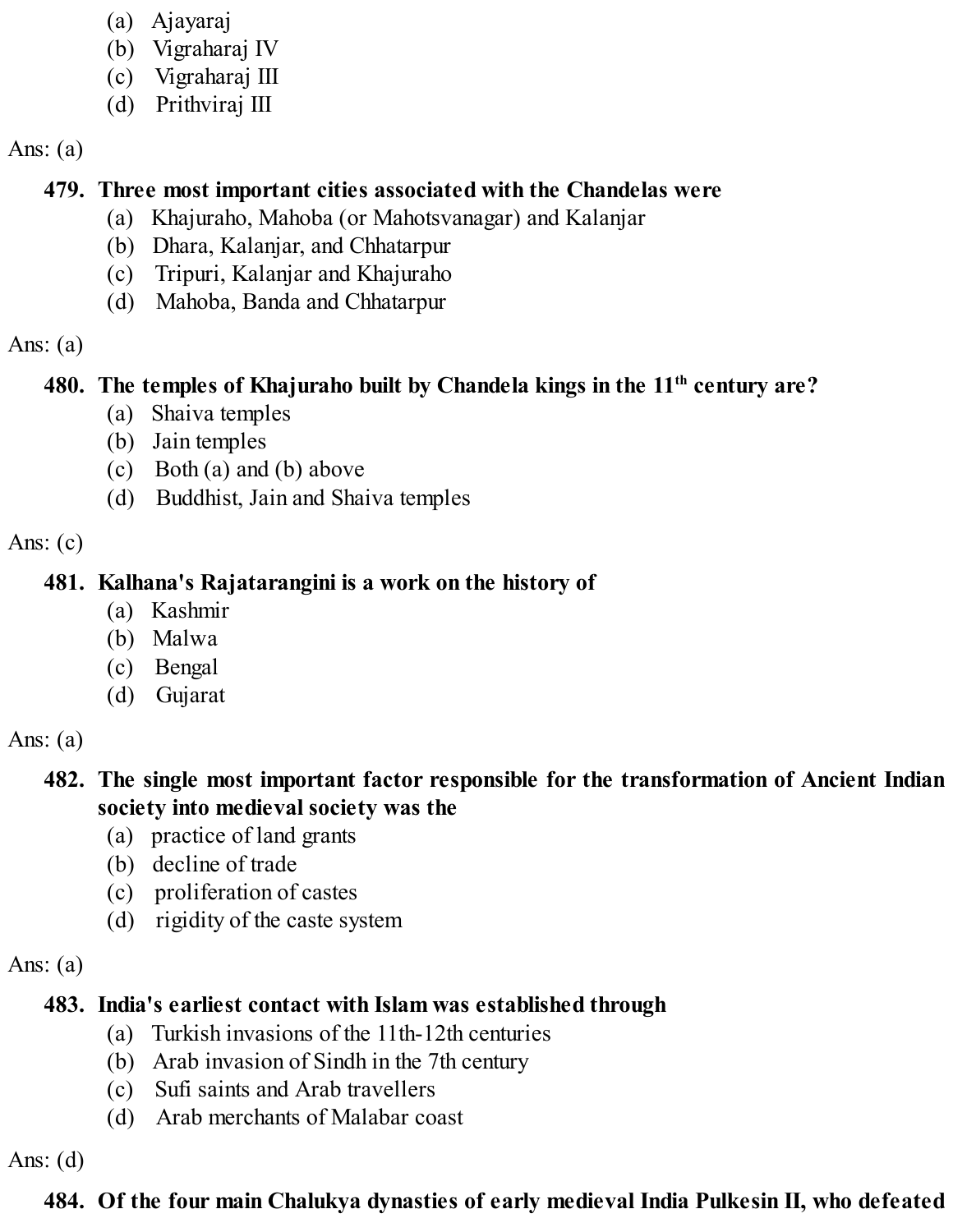#### **Harsha, belonged to Chalukya dynasty of**

- (a) Anhilwad (Gujarat)
- (b) Badami or Vatapi
- (c) Vengi
- (d) Kalyani

Ans:  $(b)$ 

- **485. Most of the rock-cut caves, chaityas , monasteries, temples, etc. at Ajanta and Ellora were built during the period of**
	- (a) Chalukyas of Badami
	- (b) Rastrakutas of Manyakheda
	- (c) Both (a) and (b) above
	- (d) Imperial Guptas

Ans:  $(c)$ 

### **486. The capital of the Pallavas was**

- (a) Madurai
- (b) Mahabalipuram
- (c) Kanchi or Conjeevaram
- (d) Thanjavur

Ans:  $(c)$ 

# **487. The foundation of the Dravidian style of architecture in South India was laid by**

- (a) Pandyas
- (b) Pallavas
- (c) Cholas
- (d) Chalukyas of Kalyani

Ans:  $(b)$ 

# **488. The Pallava king responsible for carving the Rathas of Mahaballpuram was**

- (a) Simhavarma
- (b) Mahendravarman-I
- (c) Nandivaraman-II
- (d) Narsimhavarman

Ans:  $(d)$ 

- **489. The Cholas were the only known rulers in the history of India to have undertaken successful overseas naval expeditions. Who of the following Chola rulers successfully invaded Laccadives, Maldives, Sri Lanka and Sumatra?**
	- (a) Parantaka-I
	- (b) Rajaraja-I
	- (c) Rajendra-I
	- (d) Both (b) and (c) above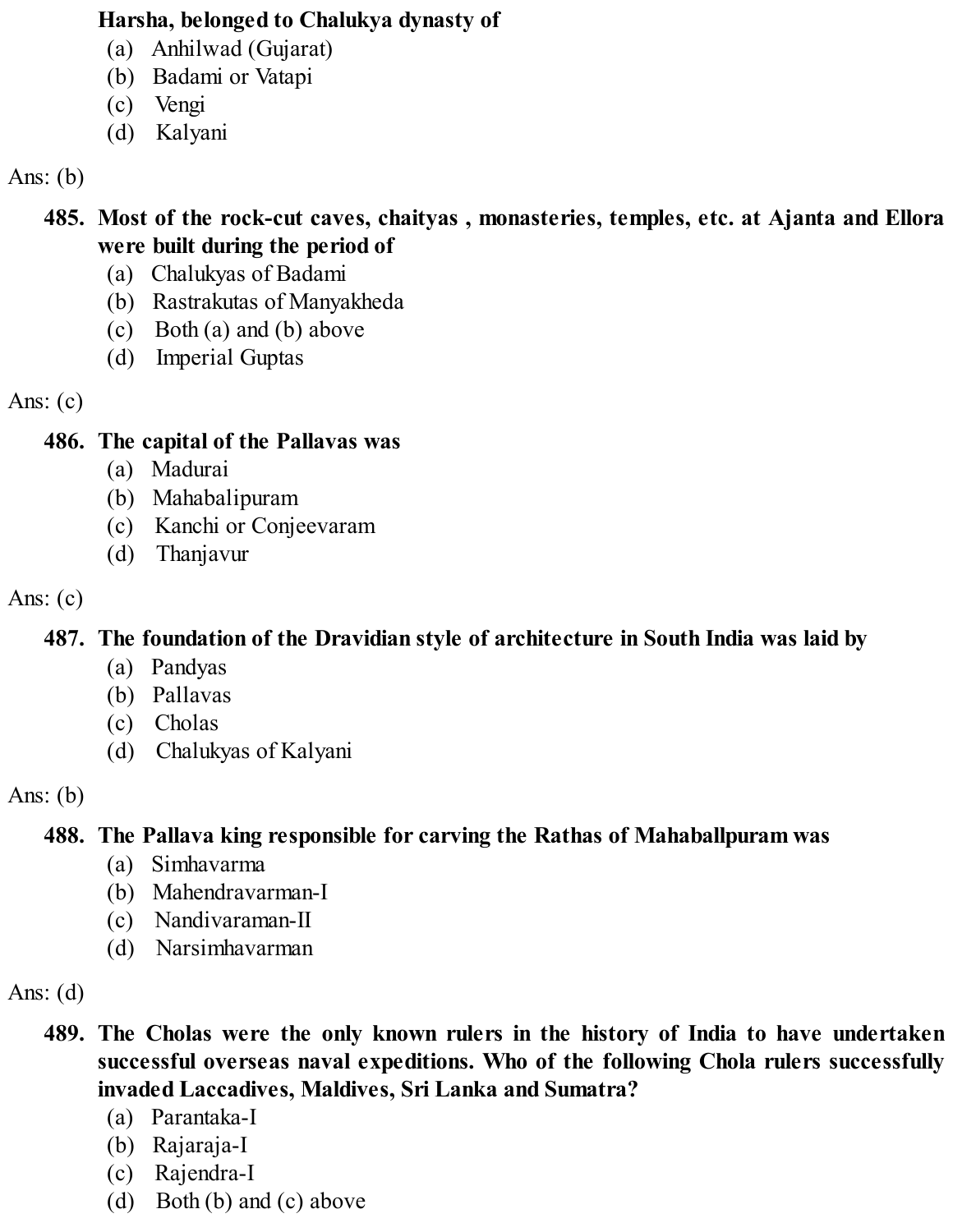Ans:  $(c)$ 

- **490. The Chola king, who after successfully raiding Bengal took the title of Gangaikonda and also founded a new capital (Gangaikonda Cholapuram) was**
	- (a) Rajaraja-I
	- (b) Rajendra-I
	- (c) Rajadhiraj-I
	- (d) Rajendra-II

### Ans:  $(b)$

# **491. The chief feature(s) of the Chola architecture was/were**

- (a) replacement of bricks by stone structure
- (b) massive vimanas or towers
- (c) temples became vast complexes
- (d) spacious courtyards

Ans:  $(b)$ 

- **492. The masterpiece of Chola sculpture is the famous Nataraja or the Dancing Shiva image at**
	- (a) Thanjavur
	- (b) Chidambaram
	- (c) Kalahasti
	- (d) Sri Sailam

# Ans:  $(b)$

# **493. A contemporary rival dynasty of the Cholas in South India was**

- (a) Chalukyas of Vengi
- (b) Pandyas of Madurai
- (c) Chalukyas of Kalyani
- (d) Cheras

Ans:  $(c)$ 

**494. After the decline of the Chalukya kingdom of Kalyani at the close of the 12th and of the Chola kingdom at the beginning of the 13th century, the new kingdoms which arose in South India were**

- (a) Yadavas of Devagiri and Kakatiyas of Warangal
- (b) Hoysalas of Dwarsamudra and Pandyas of Madurai
- (c) Both (a) and (b) above
- (d) Vijayanagar and Bahamani kingdoms

Ans:  $(c)$ 

# **495. The moat important current(a) in the social life of early medieval India was/were**

(a) assimilation of foreigners into the Hindu society as Rajputs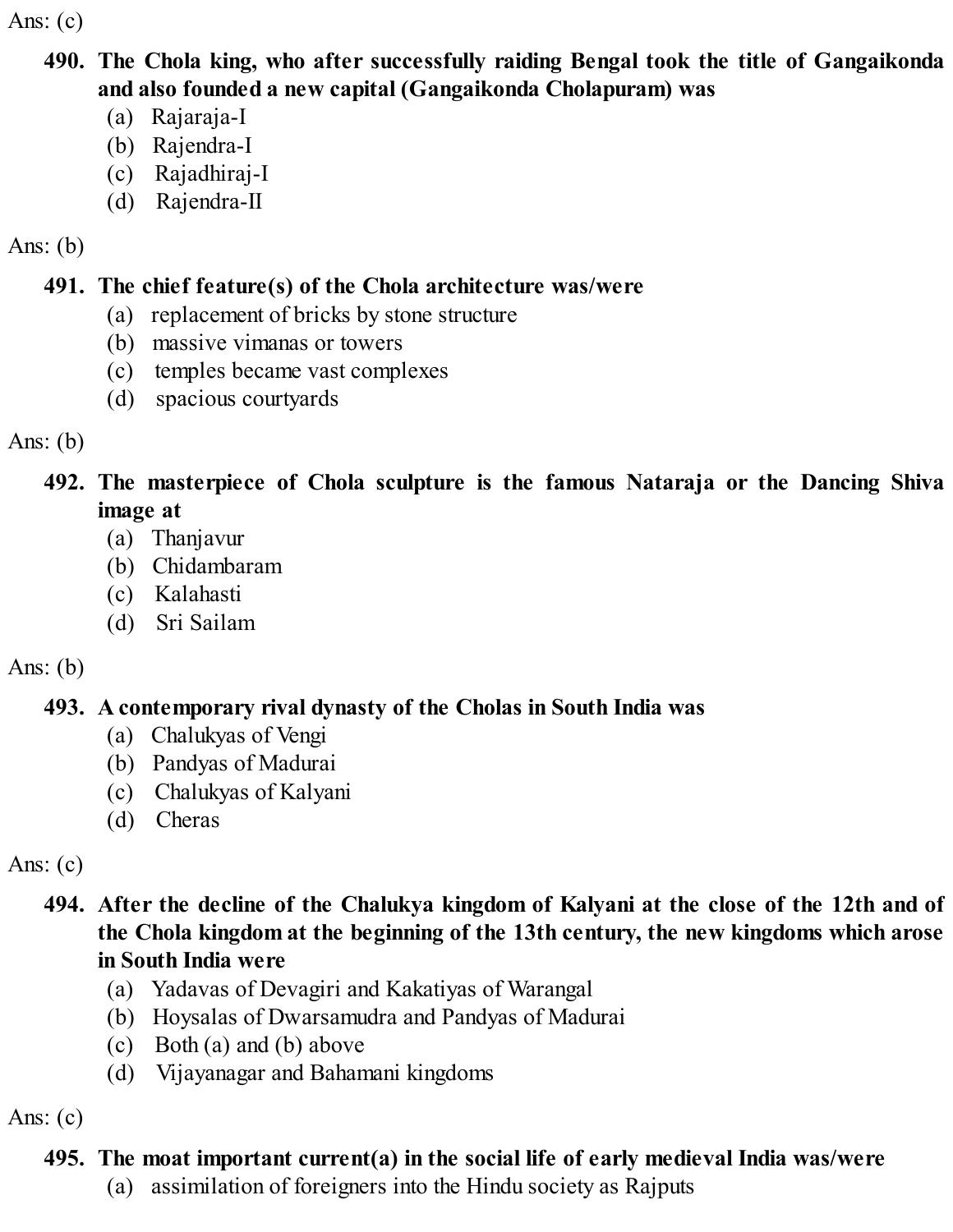- (b) rigidity of the caste system
- (c) birth, occupation or profession and place of residence as new determinants of caste
- (d) All the above

#### **496. The first one, among the following, to deal with music was**

- (a) Rig Veda
- (b) Yajur Veda
- (c) Sama Veda
- (d) Atharva Veda

Ans:  $(c)$ 

- **497. The name of the Indian Astronomer (who knew five astronomical systems), who lived in the 6th century was**
	- (a) Varahamihira
	- (b) Bhandarkar
	- (c) Pujyapada
	- (d) Prasastapada

Ans:  $(a)$ 

#### **498. Banabhatta, a great scholar, lived during the reign of**

- (a) Ashoka
- (b) Harsha
- (c) Kanishka
- (d) Chandragupta II

Ans: (b)

# **499. Which Avtar of Vishnu tricked Mahabali and claimed earth and heaven from him?**

- (a) Vaman
- (b) Narasimha
- (c) Matsya
- (d) Kurma

Ans:  $(a)$ 

### **500. The official language of the Mauryan Court was**

- (a) Magadhi
- (b) Prakrit
- (c) Mythili
- (d) Sanskrit

Ans:  $(a)$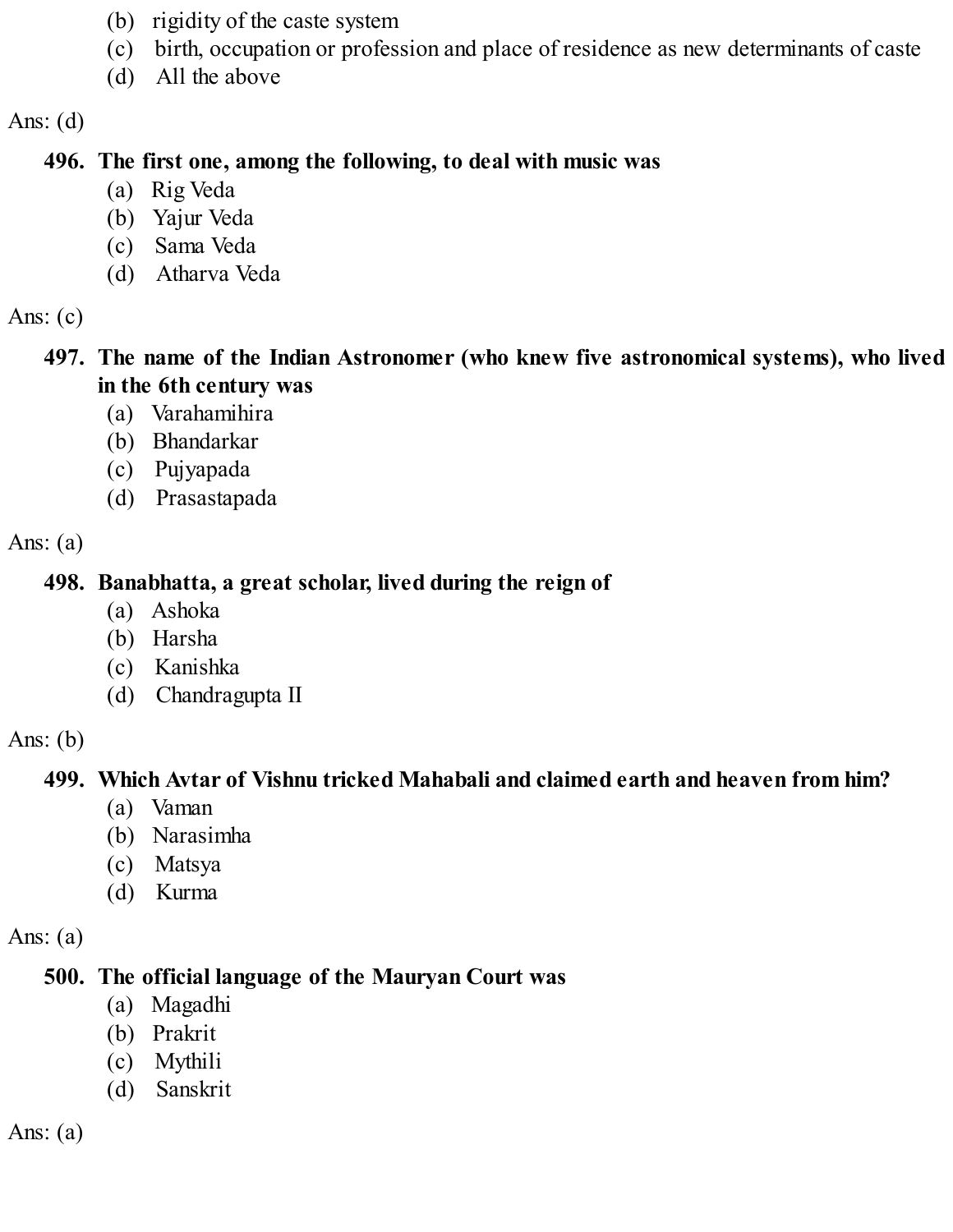#### **MEDIEVAL INDIA : QUESTIONS WITH ANSWERS**

**\_\_\_\_\_\_\_\_\_\_\_\_\_\_\_\_\_\_\_\_\_\_\_\_\_\_\_\_\_\_\_\_\_\_\_\_\_\_\_\_\_\_**

**\_\_\_\_\_\_\_\_\_\_\_\_\_\_\_\_\_\_\_\_\_\_\_\_\_\_\_\_\_\_\_\_\_\_\_\_\_\_\_\_\_\_**

- **1. Todarmal is associated with the revenue system known as**
	- (a) Kankut
	- (b) Ghalla Bakshi
	- (c) Zabti or Zabt
	- (d) Nasaq

Ans:  $(c)$ 

#### **2. The original name of Tansen, the greatest musician of the court of Akbar, was**

- (a) Makaranda Pandey
- (b) Ramatanu Pande
- (c) Haridas
- (d) Lal Kalawant

Ans:  $(b)$ 

- **3. Of the so-called 'Nine Gems of the Court of Akbar' the one who was a reputed poet of Hindi, was**
	- (a) Abul Fazl
	- (b) Faizi
	- (c) Abdur Rahim Khan-i-Khana
	- (d) Birbal

Ans:  $(c)$ 

#### **4. The greatest historian of the reign of Akbar, who wrote Akbarnama and Ain-i-Akbari, was**

- (a) Nizamuddin Ahmad
- (b) Abdur Qadir Badauni
- (c) Abul Fazl
- (d) Abdas Khan Arwani

Ans:  $(c)$ 

### **5. Akbar granted the present site of Amritsar to the Sikh Guru**

- (a) Amar Das
- (b) Angad
- (c) Ram Das
- (d) Arjan

Ans:  $(a)$ 

### **6. Mansabdari System was founded by Akbar. The Mansabdars were**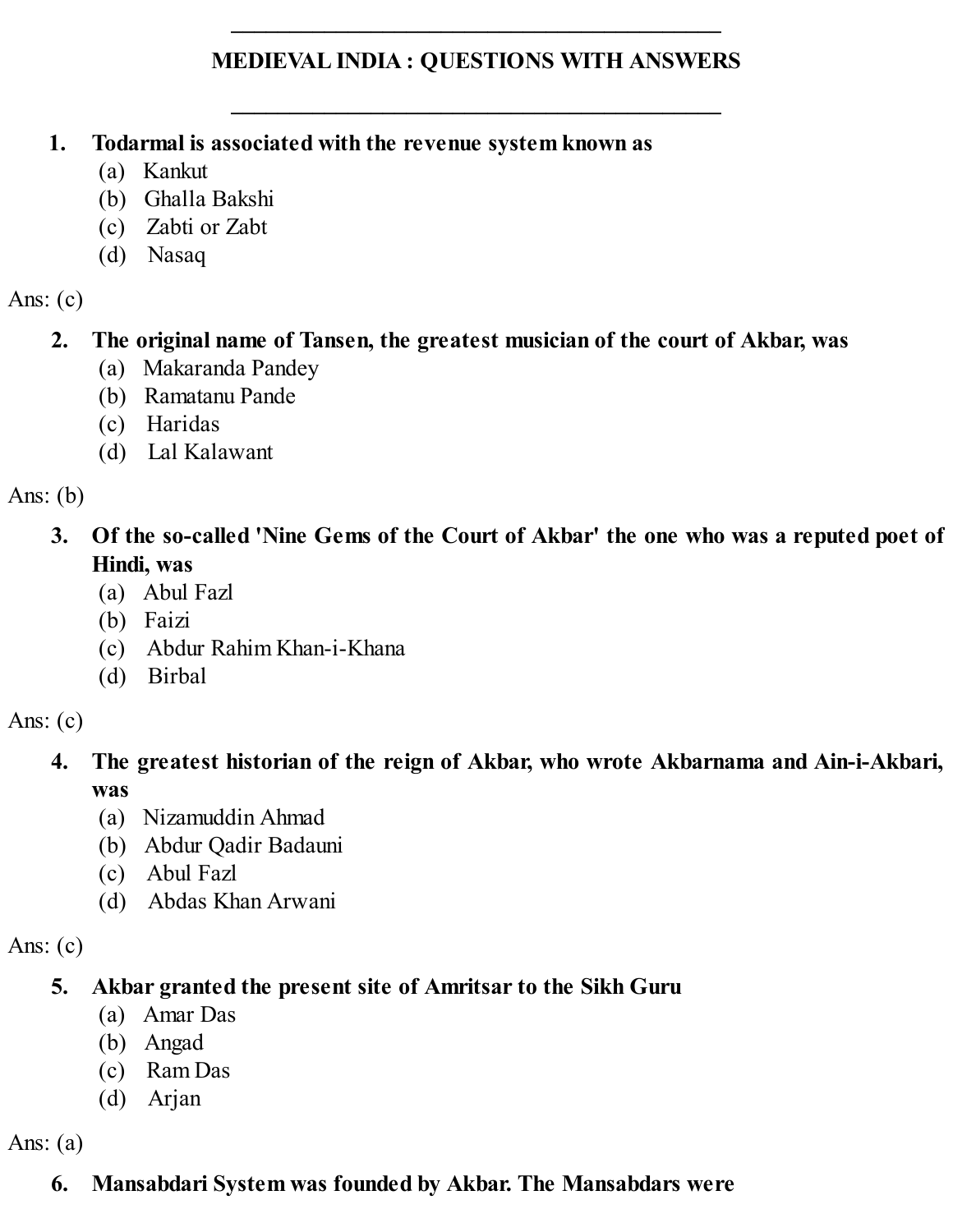- (a) military commanders
- (b) provincial governors
- (c) high civil and military officers
- (d) all of the above

- **7. The most important poet at the court of Mahmud of Ghazni, who wrote Shahnama and is regarded as the "Immortal Homer of the East" was**
	- (a) Utbi
	- (b) Firdausi
	- (c) Alberuni
	- (d) Baihaqi

Ans:  $(b)$ 

- **8. During the course of his numerous invasions, Muhammad Ghori (Before his conquest in the Second Battle of Tarain) was defeated by**
	- (a) Chalukya king Bhima II of Gujarat
	- (b) Prithviraja Chauhan III of Ajmer
	- (c) Both (a) and (b) above
	- (d) (b) and the Chandela king Paramardi

Ans:  $(c)$ 

# **9. Muhammad Ghori laid the foundation of the Turkish Empire in India by defeating**

- (a) Prithviraj Chauhan in Second Battle of Tarain
- (b) Jayachanda in the Battle of Chandawar
- (c) The Chandelas
- (d) Both (a) and (b) above

Ans:  $(d)$ 

- **10. It is said that Muhammad-bin-Bakhtiyar Khalji, one of the commanders of Muhammad Ghuri, conquered Nadia (one of the capitals of Bengal) with only 18 horsemen. The king of Bengal who then fled barefoot from his palace was**
	- (a) Samantasena
	- (b) Hemantasena
	- (c) Ballalasena
	- (d) Lakshamanasena

Ans:  $(d)$ 

- **11. The Buddhist universities of Nalanda and Vikramshila in Bihar were destroyed during the invasions of**
	- (a) Mahmud of Ghazni
	- (b) Muhammad Ghori
	- (c) Bakhtiyar Khalji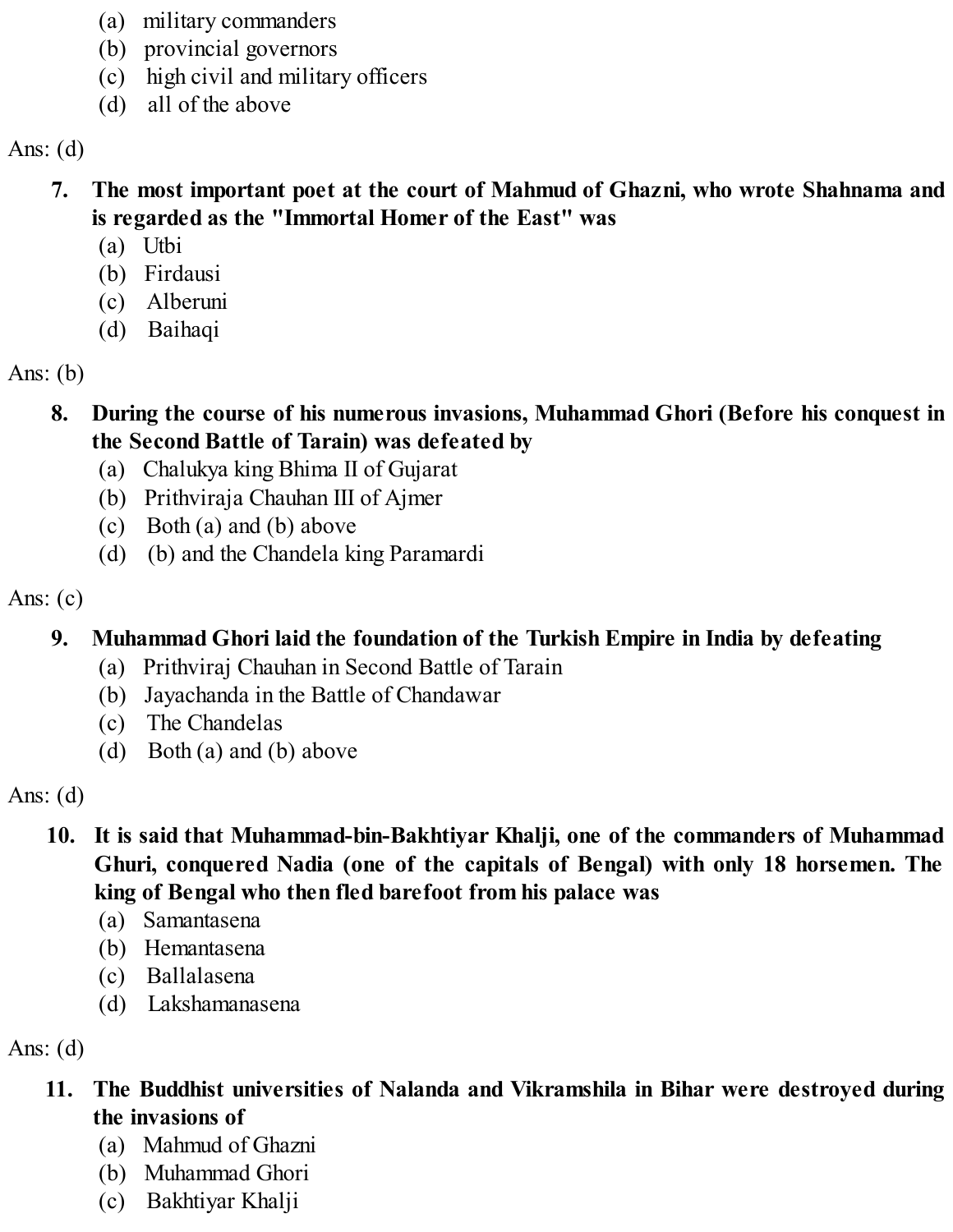(d) All Mardan Khalji

Ans:  $(c)$ 

## **12. The real founder of the Sultanate of Delhi and its first dynasty was**

- (a) Muhammad Ghuri
- (b) Qutub-ud-din-Aibak
- (c) Iltutmish
- (d) Balban

## Ans: (c)

- **13. From the point of view of the Turkish rule, the most important contribution of IItutmish was**
	- (a) Establishment of dynastic rule
	- (b) He was the first Muslim ruler in India to issue coins
	- (c) He made Delhi the capital of the Sultanate
	- (d) He organised the Iqta System

Ans:  $(d)$ 

# **14. Haziya (the daughter of IItutmish) the only woman ruler in the history of Medieval India ascended the throne with the support of**

- (a) the army
- (b) the nobility
- (c) the people of Delhi
- (d) All the above

# Ans:  $(d)$

# **15. The first medieval ruler to propound the divine theory of Kingship was**

- (a) Iltutmish
- (b) Raziya
- (c) Balban
- (d) Alauddin Khalji

Ans:  $(c)$ 

# **16. The firat Sultan of Delhi to cross the Narmada and move to the south was**

- (a) Iltutmish
- (b) Balban
- (c) Alauddin Khalji
- (d) Muhammad-bin-Tughluq

Ans:  $(c)$ 

**17. The only known ruler in the history of India to have fixed the prices of different commodities, rigidly enforced quality control and ensured easy availability of essential commodities was**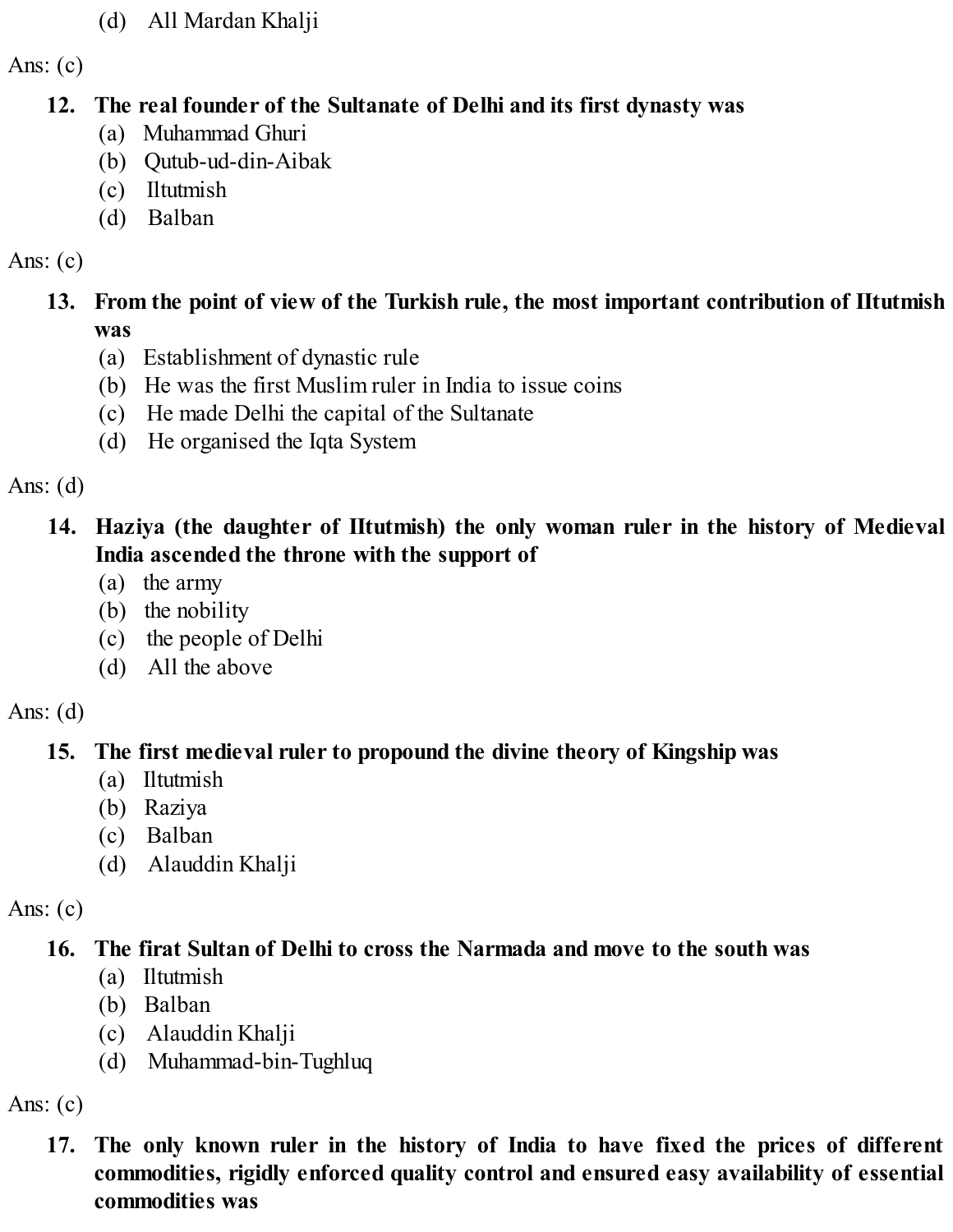- (a) Iltutmish
- (b) Alauddin Khalji
- (c) Raziya
- (d) Ghiyasuddin Tughluq

# Ans:  $(b)$

# **18. Alauddin Khalji rigidly enforced 'market control' or economic regulations for**

- (a) building up a large and contented army with small salaries
- (b) the general welfare of the people
- (c) both (a) and (b) above
- (d) curbing dishonest merchants and traders

# Ans:  $(c)$

- **19. Muhammad-bin Tughluq transferred his capital from Delhi to Devagiri (which he named Daulatabad) because**
	- (a) Delhi was insecure on account of Mongol invasions
	- (b) Devagiri was more centrally located
	- (c) from Devagiri he wanted to complete the conquest of the South
	- (d) All the above

# Ans:  $(d)$

# **20. The Sultan who completed the conquest of the South and broke the political barriers between the North and the South was**

- (a) Alauddin Khalji
- (b) Ghiyasuddin Tughluq
- (c) Muhammad-bin-Tughluq
- (d) Firuz Tughluq

# Ans:  $(c)$

### **21. The famous Moorish (from Morocco) traveller Ibn Batuta, who visited India recorded his experiences in a book entitled Safarnama or Rehla, was appointed Qazi of Delhi by Sultan**

- (a) Mubarak Shah Khalji
- (b) Ghiyasuddin Tughluq
- (c) Mohammad-bin-Tughluq
- (d) Firuz Tughluq

Ans:  $(c)$ 

# **22. The most important aspect of Sultan Flruz Tughluq's constructive policy was**

- (a) opening of a large number of Karkhanas
- (b) the digging of canals and wells
- (c) foundation of cities and construction of colleges, mosques, hospitals, etc.
- (d) promotion of horticulture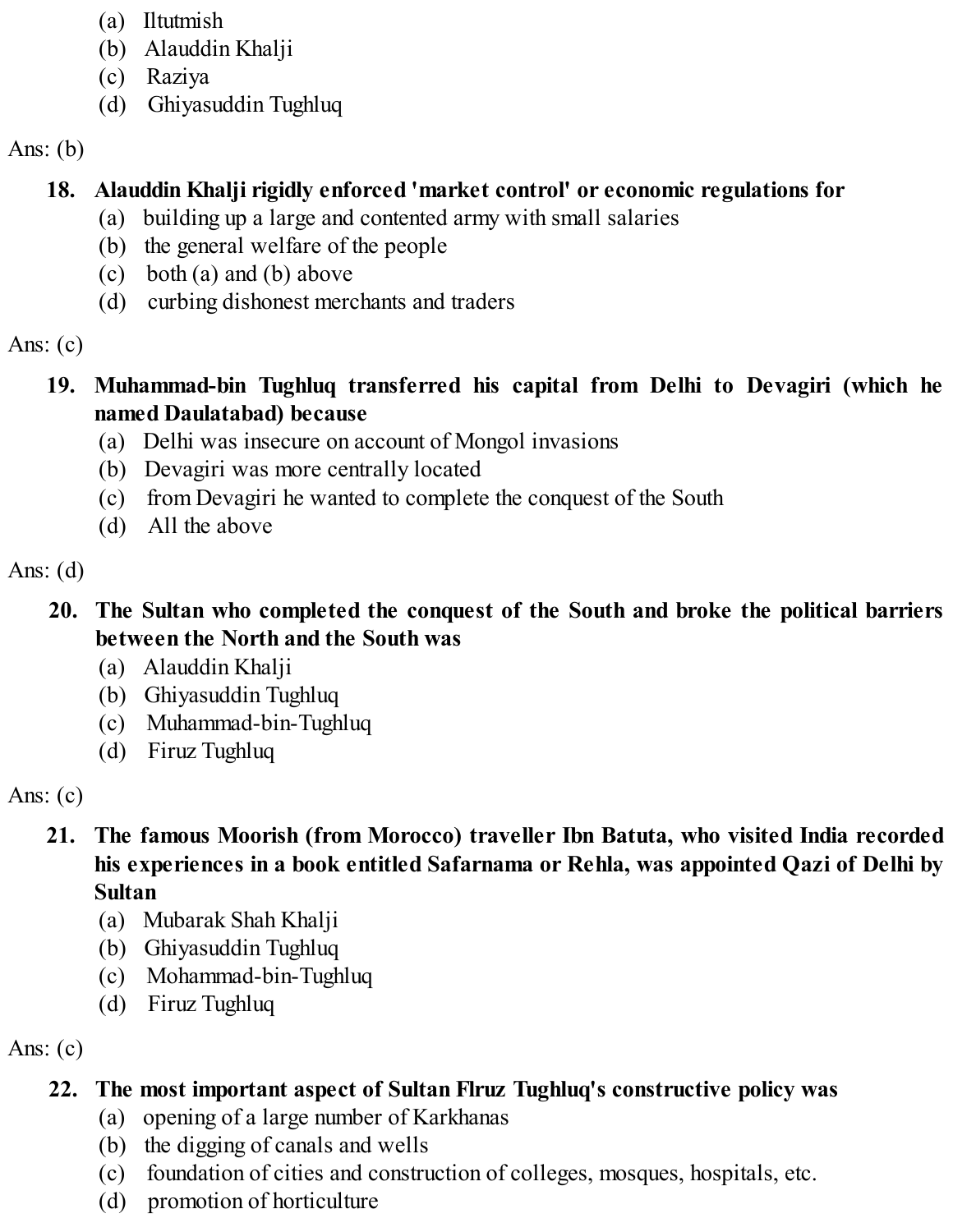Ans: (b)

### **23. Match the respective cities founded by the following Sultana of Delhi:**

| List-I                  | $List-II$      |
|-------------------------|----------------|
| (Sultans)               | (Cities)       |
| A. Alauddin Khalji      | 1. Firuzabad   |
| B. Ghiyasuddin Tughluq  | 2. Jaunpur     |
| C. Muhammad-bin-Tughluq | 3. Tughluqabad |
| D. Firuz Tughluq        | 4. Daulatabad  |
|                         | 5. Siri        |
| <b>Codes:</b>           |                |

# A B C D (a)  $5 \t 3 \t 4 \t 1 \& 2$ (b) 2 1 3 4 & 5 (c) 2 3 1 4 & 5 (d)  $5$  2 3 1 & 4

Ans:  $(a)$ 

- **24. The Sultan of Delhi who transferred two monolithic Mauryan pillars to Delhi to beautify his capital, was**
	- (a) Iltutmish
	- (b) Alauddin Khalji
	- (c) Firuz Tughluq
	- (d) Muhammad-bin-Tughluq

Ans:  $(c)$ 

### **25. Timur invaded India and ordered a general massacre of the people of Delhi during the reign of**

- (a) Nasir-ud-din Mahmud
- (b) Ghiyasuddin II
- (c) Abu Bakr
- (d) Alauddin Sikandar

Ans:  $(a)$ 

# **26. A ruling dynasty established in India at the instance of Timur was**

- (a) Saiyad
- (b) Lodi
- (c) Shahmir
- (d) Khalji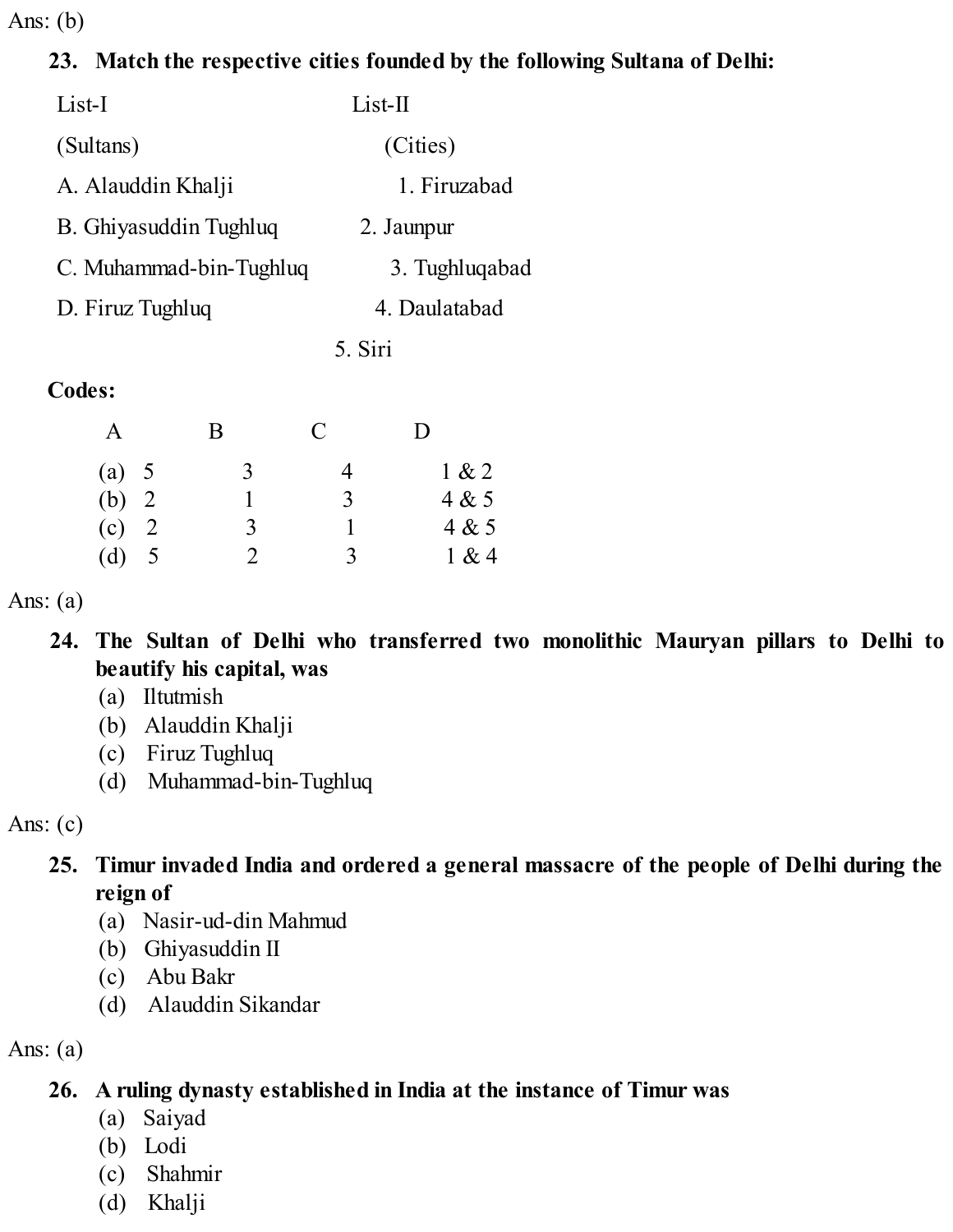Ans:  $(a)$ 

- **27. The Akbar of Kashmir who reconstructed and rehabilitated all the temples and asked Jonaraja to continue further Kalhana's Rajatarangini was**
	- (a) Sikandar
	- (b) Shah Mir Samsuddin
	- (c) Zain-ul-Abidin
	- (d) Saifuddin

Ans:  $(c)$ 

- **28. The most decisive battle between the forces of Dara and Aurangzeb (in the war of Succession) was fought at**
	- (a) Dharmat
	- (b) Samugarh
	- (c) Deorai
	- (d) Khajwa

Ans:  $(b)$ 

**29. Assuming the title of Alamgir, Aurangzeb crowned himself as Emperor on July 21, 1658 at**

- (a) Agra
- (b) Aurangabad
- (c) Fatehpur Sikri
- (d) Delhi

Ans:  $(d)$ 

**30. The famous Mughal General who conquered Assam, Chittagong, etc. in the north-east was**

- (a) Shaista Khan
- (b) Mir Jumla
- (c) Mirza Raja Jai Singh
- (d) Jaswant Singh

Ans:  $(b)$ 

- **31. Aurangzeb, in his attempt to annex Marwar to the Mughal empire, was involved in a 30-year war. During these long years the most valiant struggle from the aide of Marwar was fought by**
	- (a) Ajit Singh
	- (b) Durgadas
	- (c) Hadas of Bundi
	- (d) Indra Singh

Ans:  $(b)$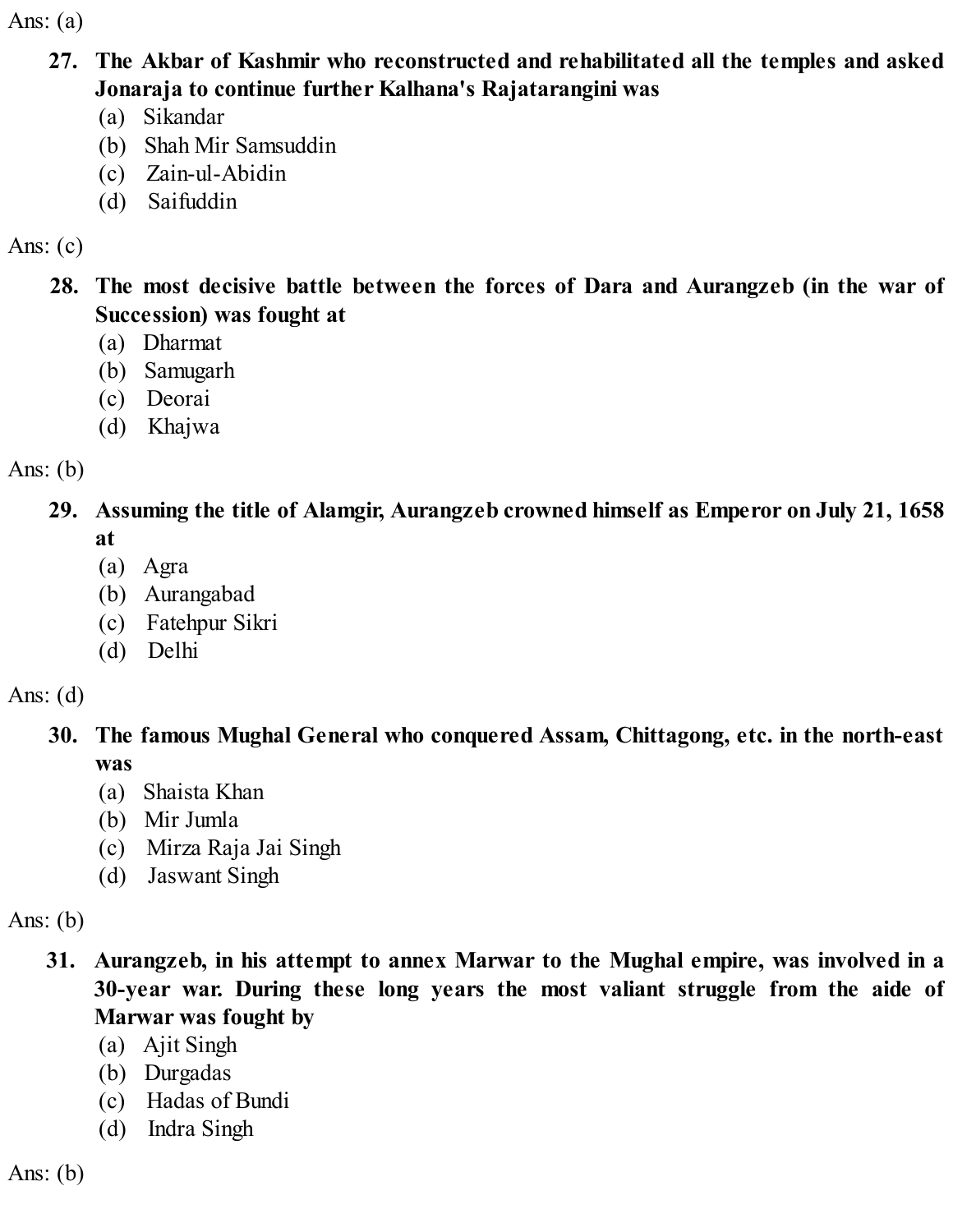#### **32. The Sikh Guru executed by Aurangzeb after cruel torture was**

- (a) Har Rai
- (b) Har Krishan
- (c) Hargobind
- (d) Tegh Bahadur

Ans:  $(d)$ 

- **33. During the last 25 years of his reign, Aurangzeb was mainly involved in long-drawn wars against**
	- (a) Bijapur
	- (b) Golcunda
	- (c) Marathas
	- (d) All the above

Ans:  $(c)$ 

**34. Shivaji founded the Maratha kingdom by annexing the territories of**

- (a) Bijapur
- (b) Mughals
- (c) Both (a) and (b) above
- (d) Bijapur, Golcunda and the Mughals

Ans:  $(c)$ 

- **35. The liberal religion preached by the saints of Maharashtra and rigidly followed by Shivaji is known as**
	- (a) Desh Dharma
	- (b) Maharashtra Dharma
	- (c) Rashtra Dharma
	- (d) Hindu Dharma

Ans:  $(b)$ 

- **36. The Mughal General, who decisively defeated Shivaji and forced him to conclude the Treaty of Purandar, was**
	- (a) Shaista Khan
	- (b) Mirza Raja Jai Singh
	- (c) Prince Muazzam
	- (d) Dilir Khan

Ans:  $(b)$ 

# **37. The Maratha dominion of Shivaji was known as**

- (a) Swaraj
- (b) Mulk-i-qadim
- (c) Maharajya
- (d) Maratha Rastra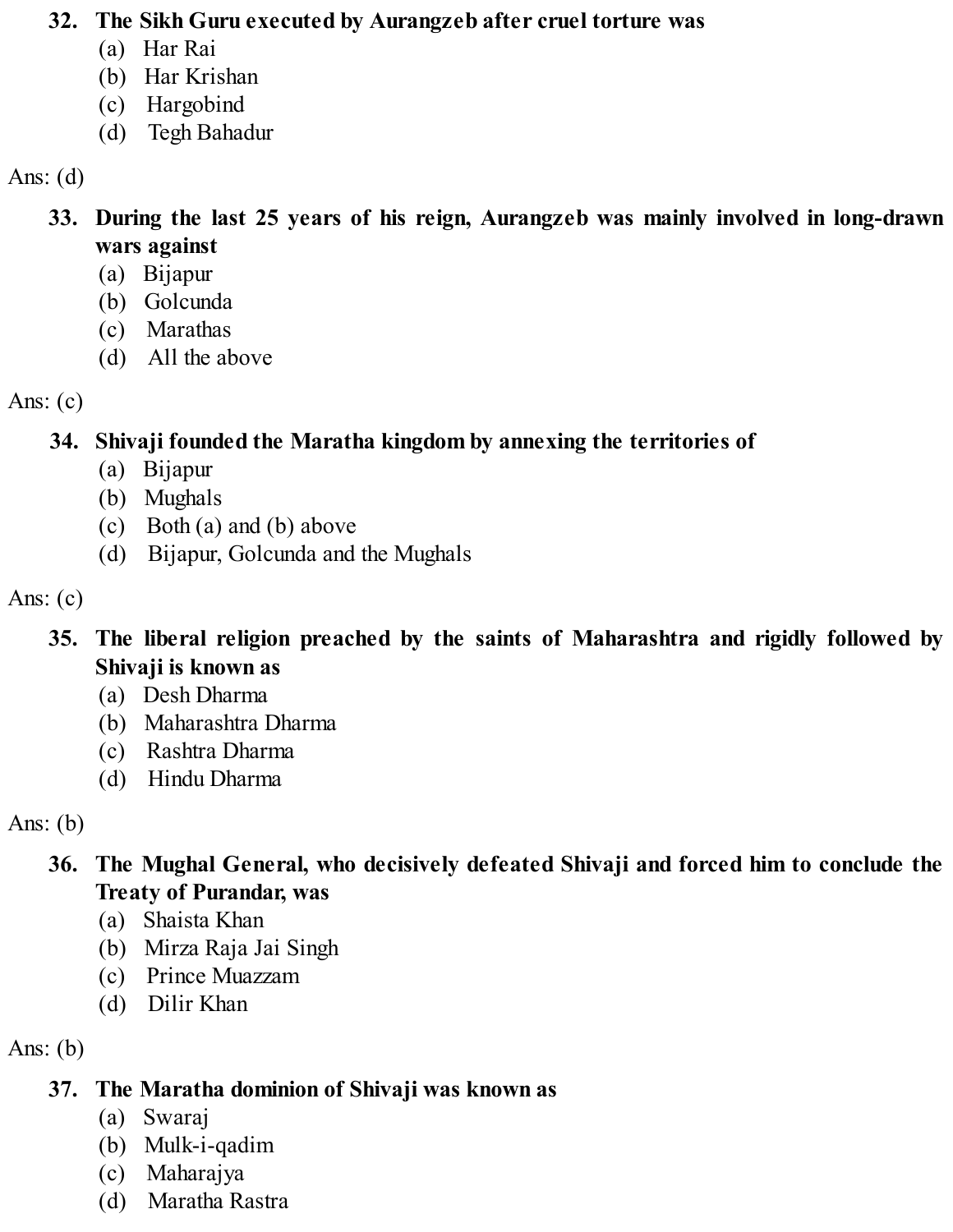Ans:  $(a)$ 

#### **38. The Administrative Council of Shivaji was known as,**

- (a) Parishad
- (b) Mantriparishad
- (c) Ashtapradhan
- (d) Rajyaparishad

## Ans:  $(c)$

### **39. Tarabai, who conducted the affairs of the Maratha government from 1700 to 1707 AD, was the widow of the Maratha King**

- (a) Shambhaji
- (b) Shivaji II
- (c) Raja Ram
- (d) Shivaji III

Ans:  $(c)$ 

## **40. The Mughal government can be described as an/a**

- (a) Autocracy
- (b) Liberal monarchy
- (c) Centralised despotism
- (d) Absolute monarchy

Ans:  $(c)$ 

# **41. The Mughal troops were largely drawn from**

- (a) The Rajput Chiefs
- (b) Tributary Chiefs
- (c) Mansabdars
- (d) Central Contingents

Ans:  $(c)$ 

# **42. The Jagirdars during the Muhgal period were**

- (a) Mansabdars
- (b) Zamindars
- (c) All assignees of Jagirs
- (d) All the above

Ans:  $(c)$ 

- **43. Which of the following buildings at Fatehpur Sikri is known as Ibadatkhana where Akbar used to hold religious discussions?**
	- (a) Diwan-i-Aam
	- (b) Diwan-i-Khas
	- (c) Panch Mahal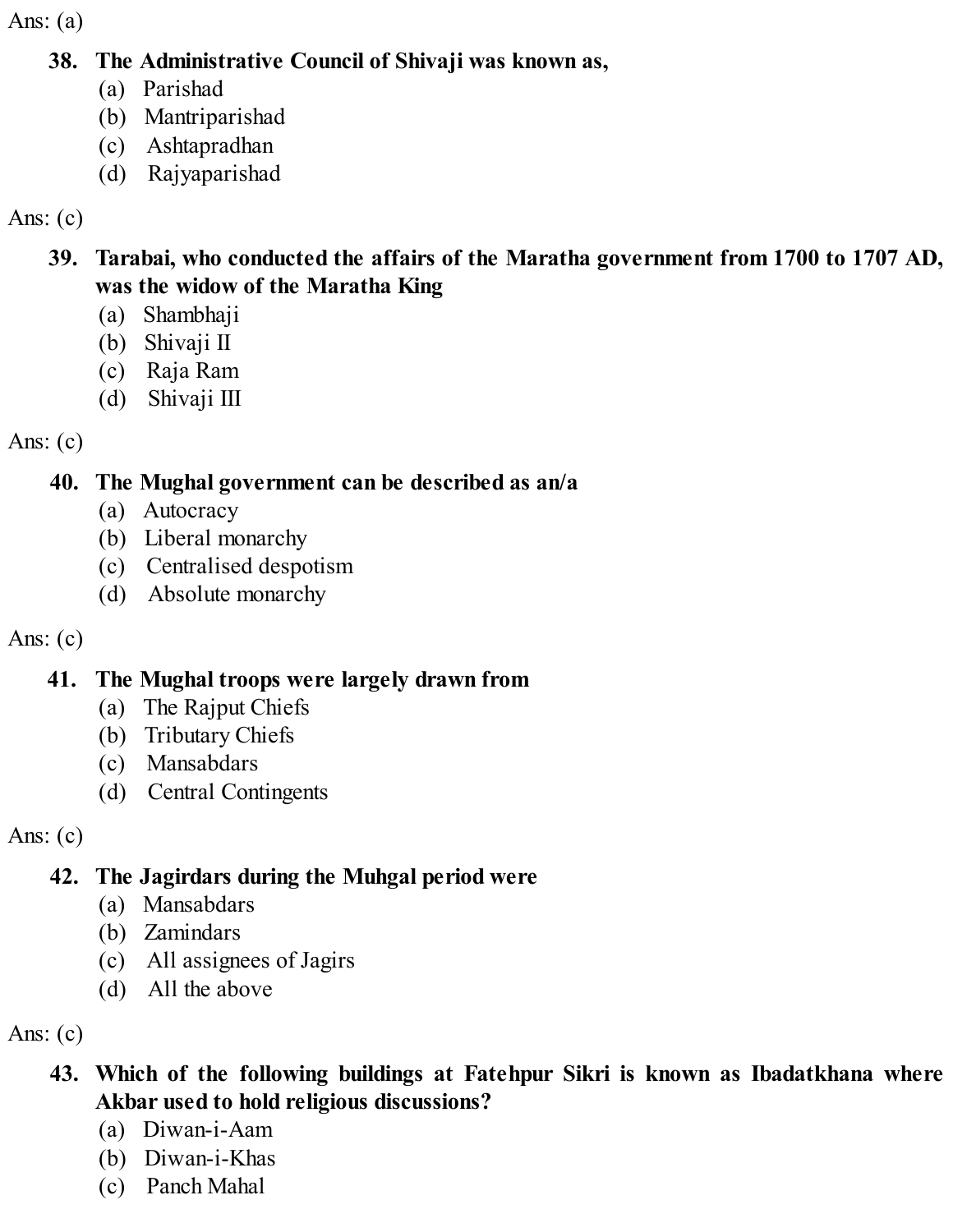- (d) Jami Masjid
- Ans:  $(b)$

## **44. Nur Jehan is associated with the construction of**

- (a) Her husband's tomb at Shahdara (Lahore)
- (b) Her father ltimad-ud-Daulah's tomb at Agra
- (c) Akbar's tomb at Sikandra (Agra)
- (d) Both (a) and (b)

# Ans:  $(d)$

# **45. Two marble masterpieces of the reign of Shah Jahan were**

- (a) Diwan-i-Khas and Musamman BuIj (Jasmine Palace at Agra)
- (b) Pearl Mosque (Moti Masjid) and Taj Mahal (at Agra)
- (c) Diwan-i-Aam and Shish Mahal (at Agra)
- (d) Jami Masjid and Diwan-i-Khas (Shahjahanabad, Delhi)

Ans:  $(b)$ 

# **46. On the wall of which building built by Shah Jahan, is the following Persian couplet inscribed "if there is paradise on earth, it is this, it is this, it is this"?**

- (a) Jasmine Palace
- (b) Moti Masjid
- (c) Diwan-i-Aam, Delhi
- (d) Diwan-i-Khas, Delhi

# Ans:  $(d)$

# **47. The later Mughal King, popularly known as Shah-i-Bekhabar (the Heedless King), was**

- (a) Bahadur Shah
- (b) Jahandar Shah
- (c) Muhammad Shah
- (d) Shah Alam I

Ans:  $(a)$ 

- **48. Two Sayid brothers Sayid Abdullah Khan and Sayid Hussan Ali Khan (who rose to become the king makers during the later Mughal period) met their downfall during the reign of**
	- (a) Farrukhsiyar
	- (b) Rafi-ud-DaIjat
	- (c) Rafi-ud-Daula
	- (d) Muhammad Shah

Ans:  $(d)$ 

## **49. The famous Sikh leader Banda Bahadur was captured and executed during the reign of the Mughal emperor?**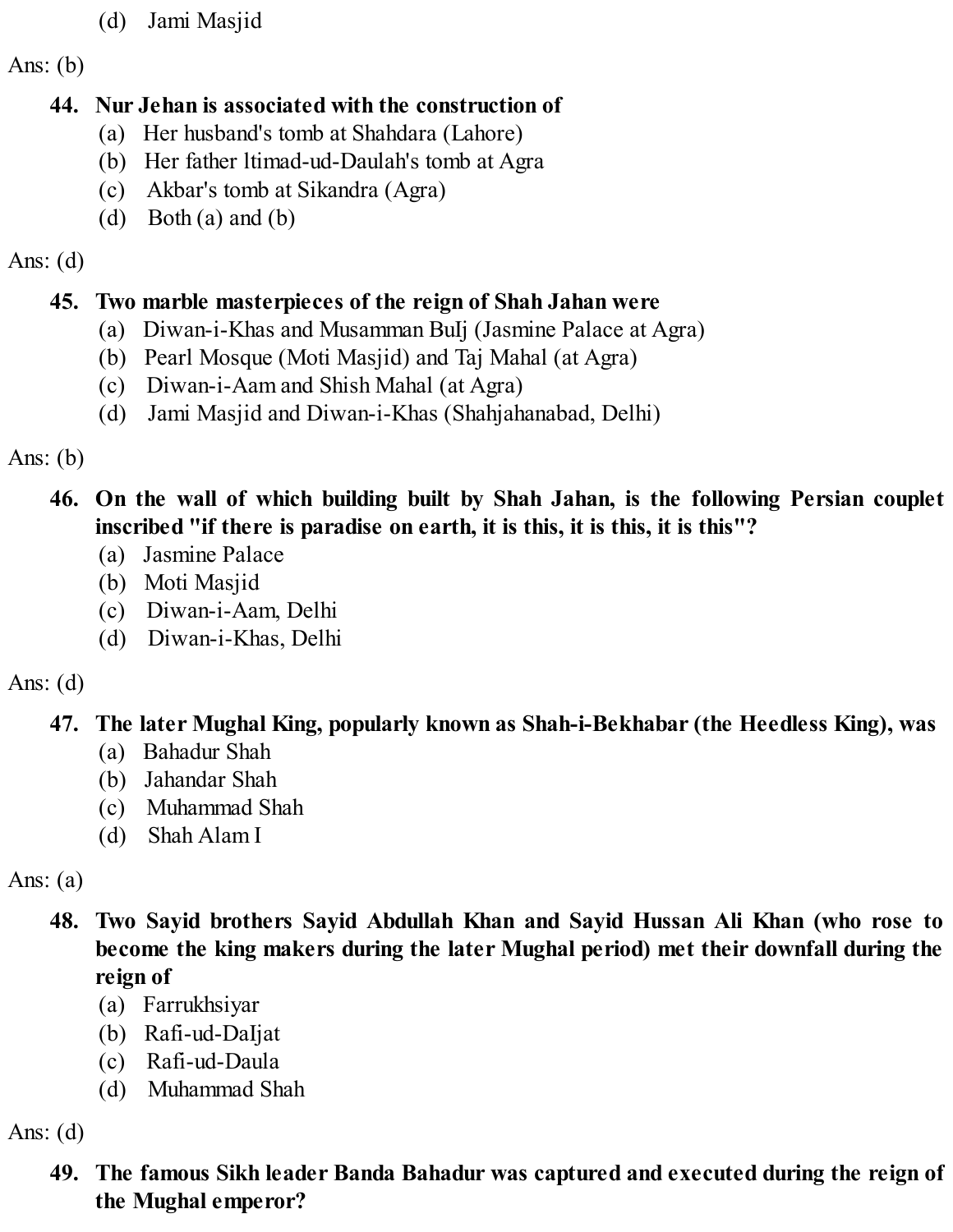- (a) Aurangzeb
- (b) Bahadur Shah I
- (c) Jahandar Shah
- (d) Farrukhsiyar

Ans:  $(c)$ 

- **50. Which Mugal emperor was a great musician, a great patron of Hindustani Music and was popularly known as Rangila?**
	- (a) Bahdur Shah I
	- (b) Bahadur Shah II
	- (c) Muhammad Shah
	- (d) Ahmad Shah

Ans:  $(c)$ 

- **51. During the second decade of the 18th century numerous independent dynasties were founded in different parts of India. The dynasty founded by Chin Qulich Khan (popularly known as Nizam-u1-mulk) in the Deccan was known as**
	- (a) Qutb Shahi
	- (b) Asafjahi
	- (c) Adil Shahi
	- (d) Muhajamjahi

Ans:  $(b)$ 

**52. The independent kingdom of Awadh 'was founded by**

- (a) Saadat Khan
- (b) Safdar Jang
- (c) Shuja-ud-Daulah
- (d) Asaf-ud-Daulah

Ans:  $(a)$ 

# **53. The founder of the independent state of Bengal was**

- (a) Murshid Quli Khan
- (b) Alivardi Khan
- (c) Shuja-ud-Din
- (d) Sarfaraz Khan

Ans:  $(a)$ 

- **54. The Jat king of Bharatpur who is known as the 'Plato of the Jat tribe' and the 'Jat Ulysses' was**
	- (a) Churaman
	- (b) Gokula
	- (c) Badan Singh
	- (d) Suraj Mal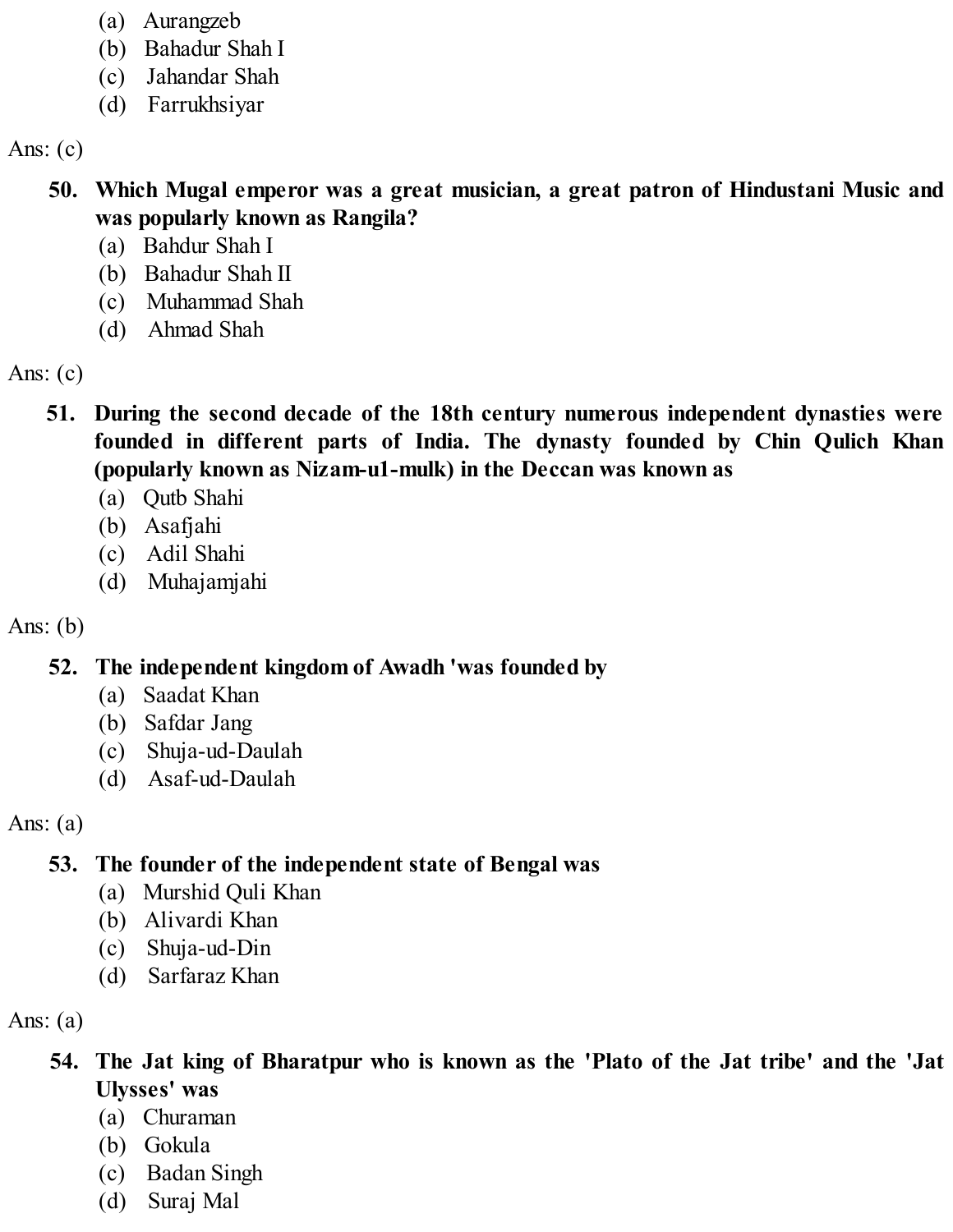#### **55. Before the rise of Ranjit Singh to power, the Punjab was under the control of various**

- (a) Chiefs of Abmad Shah Abdali
- (b) Sikh Misls (military brotherhoods)
- (c) Maratha commanders
- (d) Sikh Sardars

Ans:  $(b)$ 

### **56. The Maratha Kingdom under the Peshwas was**

- (a) a loose federation
- (b) a military State
- (c) a confederacy (Mandala or Sangha)
- (d) a regency of the Peshwa

Ans:  $(c)$ 

#### **57. The Peshwa's Secretariat at Pune (Poona), the pivot of the Maratha government was known as**

- (a) Huzur Daftar
- (b) El Beriz Daftar
- (c) Chalte Dafter
- (d) Peshwa Dafter

Ans:  $(a)$ 

# **58. Who completed the Qutub Minar?**

- (a) Rajiya
- (b) Qutub-ud-din-Aibak
- (c) Iltutmish
- (d) Babar

Ans:  $(c)$ 

# **59. Which of the following are true about Shivaji?**

- 1. He was a disciple of Ramdas Samarth.
- 2. He levied Chauth and Sardeshmukhi.
- 3. He became the Peshwa.
- (a) I, II and III
- (b) II and III
- (c) I and II
- (d) III and I

Ans:  $(c)$ 

**60. Defeated Humayun in the Battle of Kannauj (1540) also constructed the Purana Qila of New Delhi**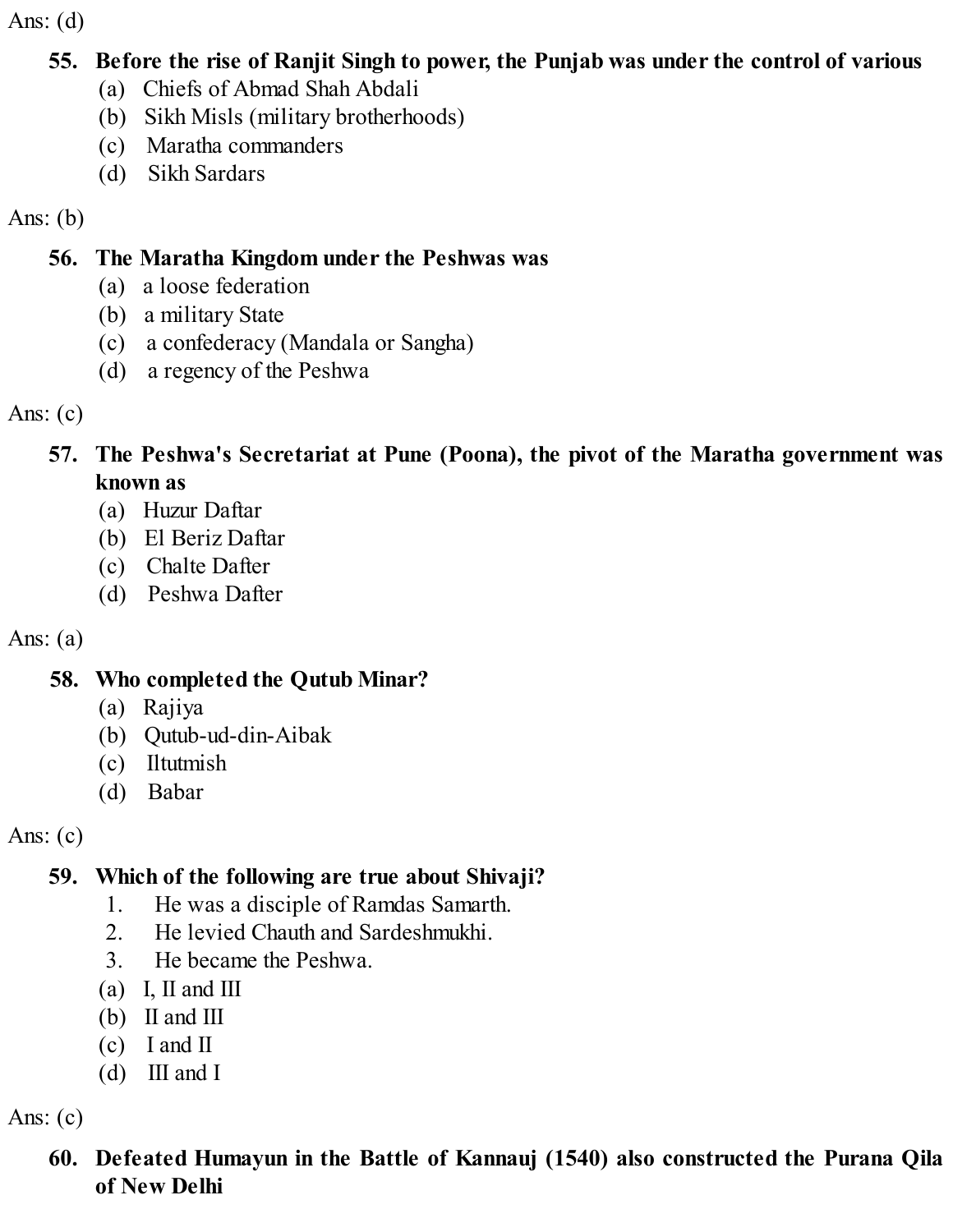- (a) Adil Shah
- (b) Malik Kafur
- (c) Bin-Kasim
- (d) Sher Shah Suri

#### **61. The First Battle of Panipat (1526) was fought between**

- (a) Babar and Daulat Khan
- (b) Babar and Ibrahim Lodi
- (c) Babar and Alam Khan
- (d) Babar and Rana Sanga
- Ans: (b)

### **62. Akbar founded the Din-i-Ilahi primarily to**

- (a) Establish a national religion which would be acceptable to the Muslims and the Hindus
- (b) Ensure racial and communal harmony
- (c) Found a religious institution
- (d) Put an end to differences between Hindus and Muslims

#### Ans:  $(a)$

## **63. Match the following:**

| $List-1$          | $List-II$             |
|-------------------|-----------------------|
| A. Qutub Minar    | 1. Muhammad Adil Shah |
| B. Gol Gumbj      | 2. Iltutmish          |
| C. Buland Darwaja | 3. Aurangzeb          |
| D. Moti Masjid    | 4. Jahangir           |
|                   | 5. Akbar              |
|                   |                       |

# **Codes:**

| $\mathbf{A}$ | B | $\mathbf C$    | D |
|--------------|---|----------------|---|
| (a) 5        |   | 3              |   |
| (b) $2$      | 4 | 5              |   |
| $(c)$ 4      | 3 | $\overline{2}$ |   |
| $(d)$ 2      |   | 5              | 3 |

Ans: (d)

- **64. The Battle of Haldighati (1576) was a fight between Rajput and Mughal forces. Who led the Mughal forces?**
	- (a) Man Singh
	- (b) Jai Singh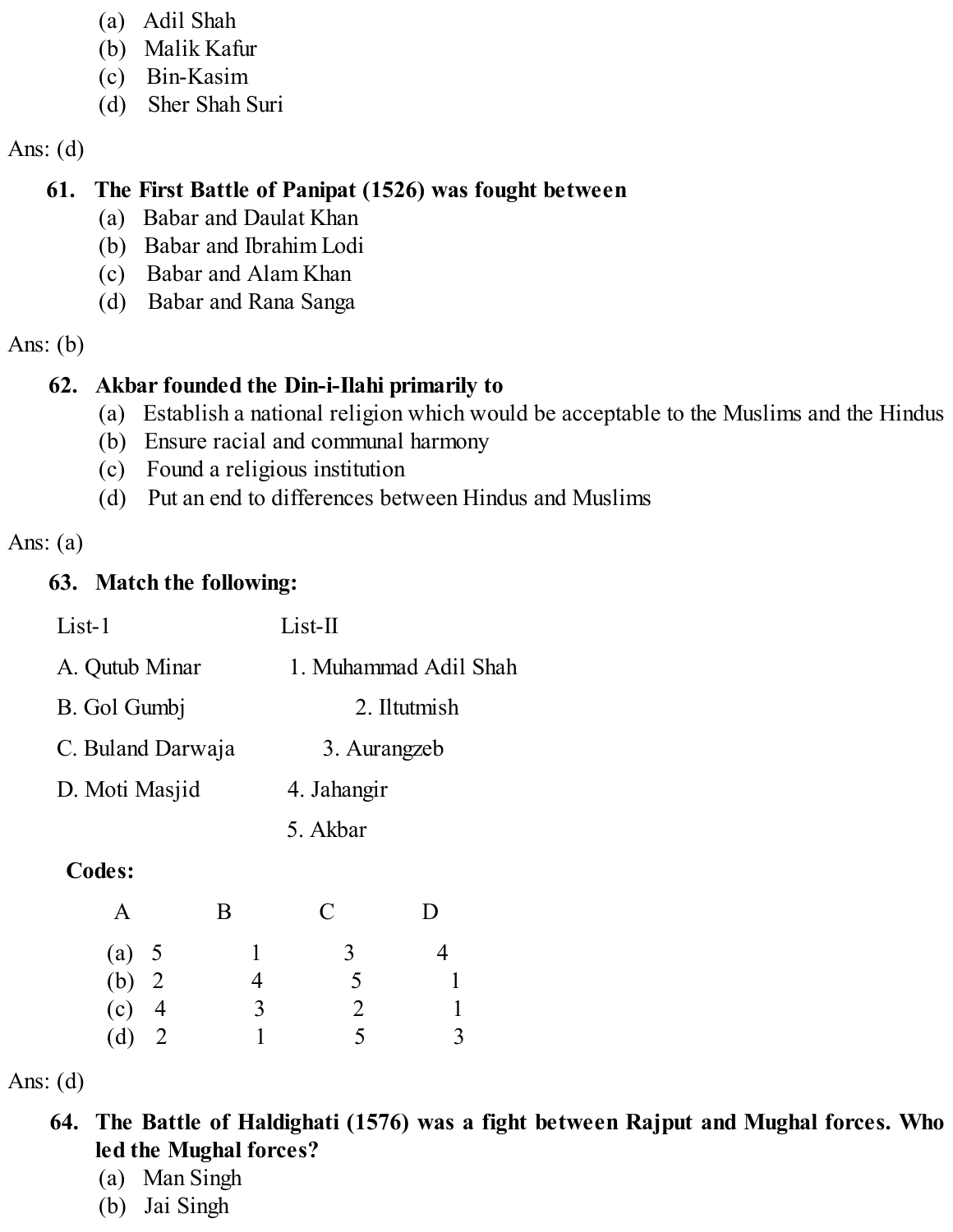- (c) Khurram
- (d) Akbar

- **65. Name the Rajput General who bravely fought the Battle of Khanwa before losing to Babar.**
	- (a) Rana Man Singh
	- (b) Raja Jai Singh
	- (c) Rana Sanga
	- (d) Rana Pratap

Ans:  $(c)$ 

### **66. Defeat in the Battle of Talikota saw the downfall of which empire**

- (a) Ahmednagar
- (b) Vijaynagar
- (c) Chola
- (d) Rashtrakuta

Ans:  $(b)$ 

#### **67. Babar came to India originally from**

- (a) Khiva
- (b) Ferghana
- (c) Khorasan
- (d) Seistan

Ans:  $(b)$ 

# **68. The medieval ruler who was the first to establish a ministry of agriculture was**

- (a) Alatiddin Khalji
- (b) Mohammad-bin Tughluq
- (c) Sher Shah
- (d) Akbar

Ans:  $(c)$ 

# **69. At the time, when Nadir Shah attacked Delhi, the Mughal Emperor was**

- (a) Ahmad Shah
- (b) Muhammad Shah
- (c) Bahadur Shah
- (d) Shah Alam

Ans:  $(b)$ 

# **70. Consider the following statements regarding the Vijayanagar empire:**

- 1. It was named after the city of Vijayanagara.
- 2. Krishnadeva Raya was the greatest of all the Vijayanagar rulers.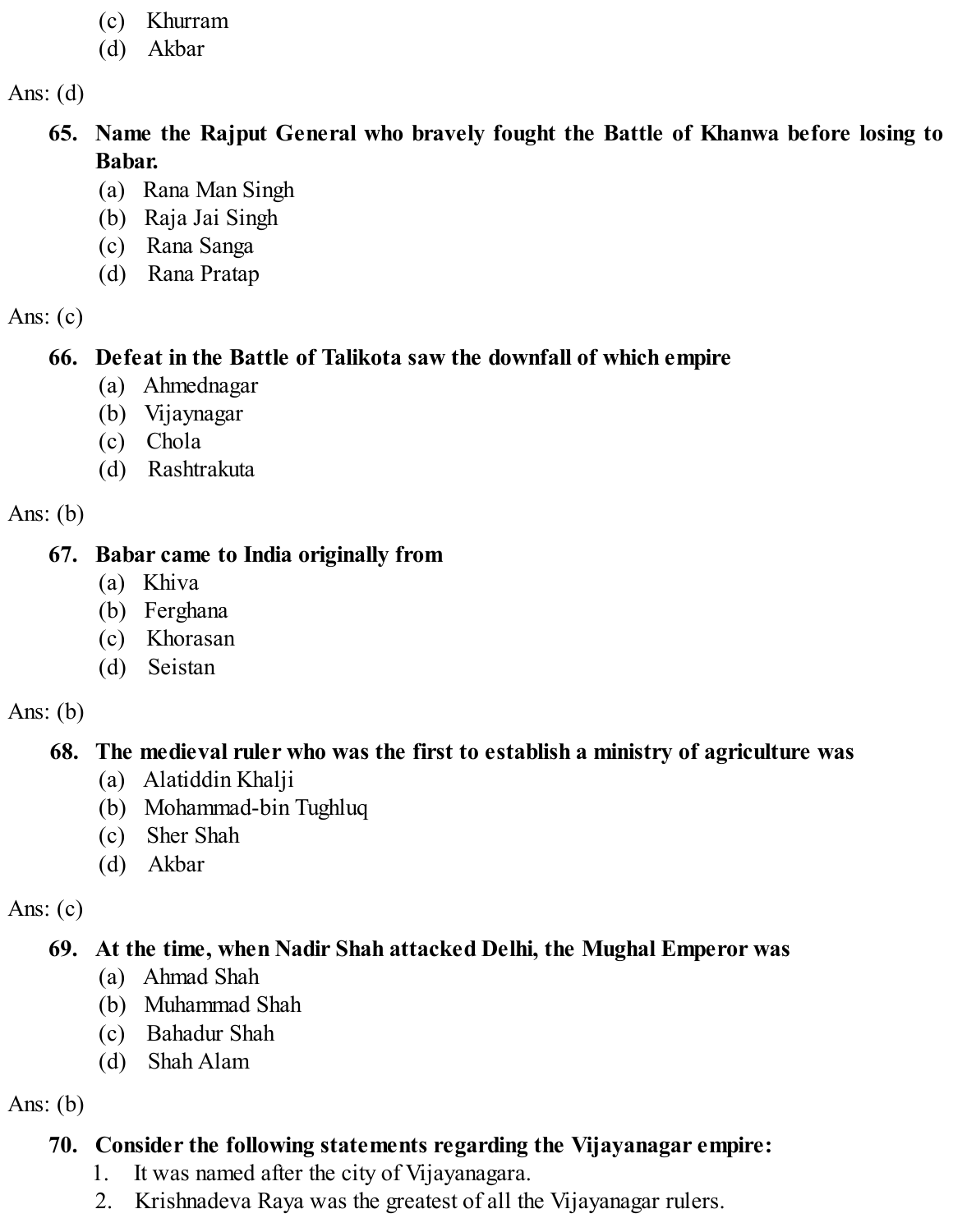3. Kings of Vijayanagar ruled on behalf of Shaivite deity Virupaksha.

4. Vijayanagar empire successfully resisted the march of the Delhi Sultans to the south. Which of these statements are correct?

- (a) 1 and 3
- (b) 1, 2 and 3
- $(c)$  1, 2 and 4
- (d) 2, 3 and 4

# Ans:  $(b)$

# **71. The founder of the Pala dynasty of Bengal was**

- (a) Gopala
- (b) Dharmapala
- (c) Devapala
- (d) Mahipala

# Ans:  $(a)$

# **72. The first Muslim ruler to introduce the system of price control was**

- (a) Alauddin Khalji
- (b) Jalaluddin Khalji
- (c) Balban
- (d) Muhammad-bin-Tughluq

# Ans:  $(a)$

# **73. Alberuni came to India along with**

- (a) Mahmud Ghazni
- (b) Muhammad-bin-Qasim
- (c) Muhammad Ghuri
- (d) Timur

Ans:  $(a)$ 

# **74. Which one of the following pairs is correctly matched?**

- (a) Ziauddin Barni Tarikh-i-Muhammadi
- (b) Amir Khusrao Tabqt-i-Nasiri
- (c) Ibn Batuta Fatwa-i-Jahandari
- (d) Shams-i-Siraj Afif Tarikh-i-Feroze Shahi

Ans:  $(d)$ 

# **75. Consider the following statements: In the reign of Jahangir, Kandahar could not be recaptured due to**

- 1. Inefficiency of Mughal Army
- 2. Refusal of Khurram to proceed to that place
- 3. Difficulties in organising an expedition
- 4. Severe cold in Afghanistan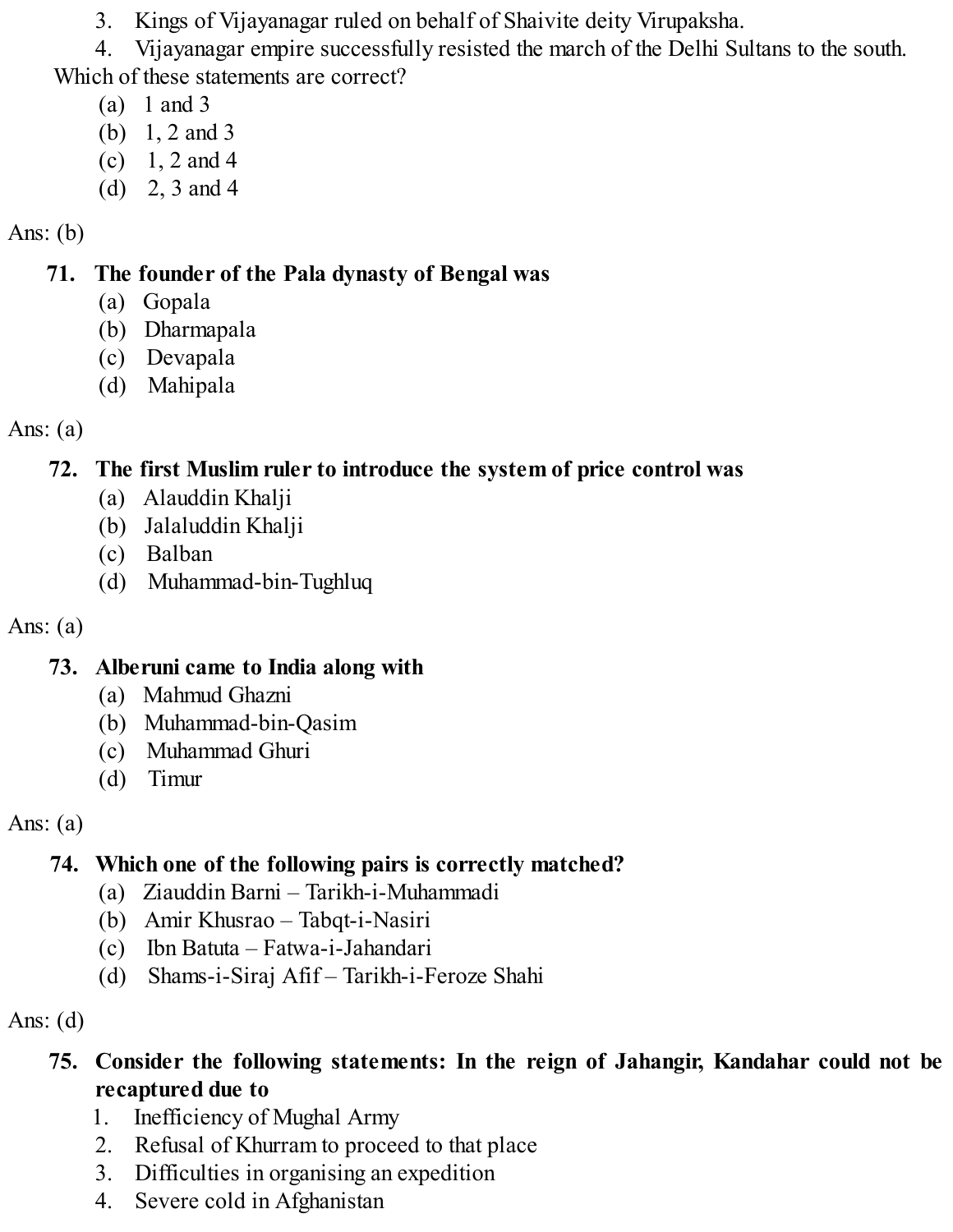Which of these statements are correct?

- (a) 1, 2, and 3
- (b) 2, 3 and 4
- (c) 1 and 4
- (d)  $1, 2, 3$  and 4

#### Ans: (b)

- **76. Who among the following Sultana wall advised by Qazi Mughiauddin to act according to the laws of Shariat, but the Sultan rejected his advice?**
	- (a) Jalaluddin Khalji
	- (b) Alauddin Khalji
	- (c) Muhammad-bin-Tughluq
	- (d) Firuz Tughluq

#### Ans: (b)

#### **77. Match List-1 with List-2 and select the correct answer using the codes given below the lists:**

| $List-1$              | $List-2$                |
|-----------------------|-------------------------|
| (Name)                | (Work)                  |
| A. Abdul Hamid        | 1. Akbar Nama           |
| <b>B.</b> Abul Fazl   | 2. Muntakhabut Tawarikh |
| C. Badauni            | 3. Tabaqat-i-Akbari     |
| D. Nizamuddin Ahmad   | 4. Badshahnama          |
| $\sum_{n=1}^{\infty}$ |                         |

#### **Codes:**

| A       |                | B | $\mathbf C$ | D              |
|---------|----------------|---|-------------|----------------|
| $(a)$ 4 |                |   | 3           | 2              |
| $(b)$ 1 |                | 4 | 2           | $\mathfrak{Z}$ |
| $(c)$ 1 |                | 4 | 3           | 2              |
| (d)     | $\overline{4}$ |   | 2           | 3              |

#### Ans:  $(a)$

### **78. Dhrupad Dhamar style of singing was started by**

- (a) Vishnu Digambar Paluskar
- (b) Tansen
- (c) Amir Khusrau
- (d) Raja Man Singh Tomar

Ans:  $(a)$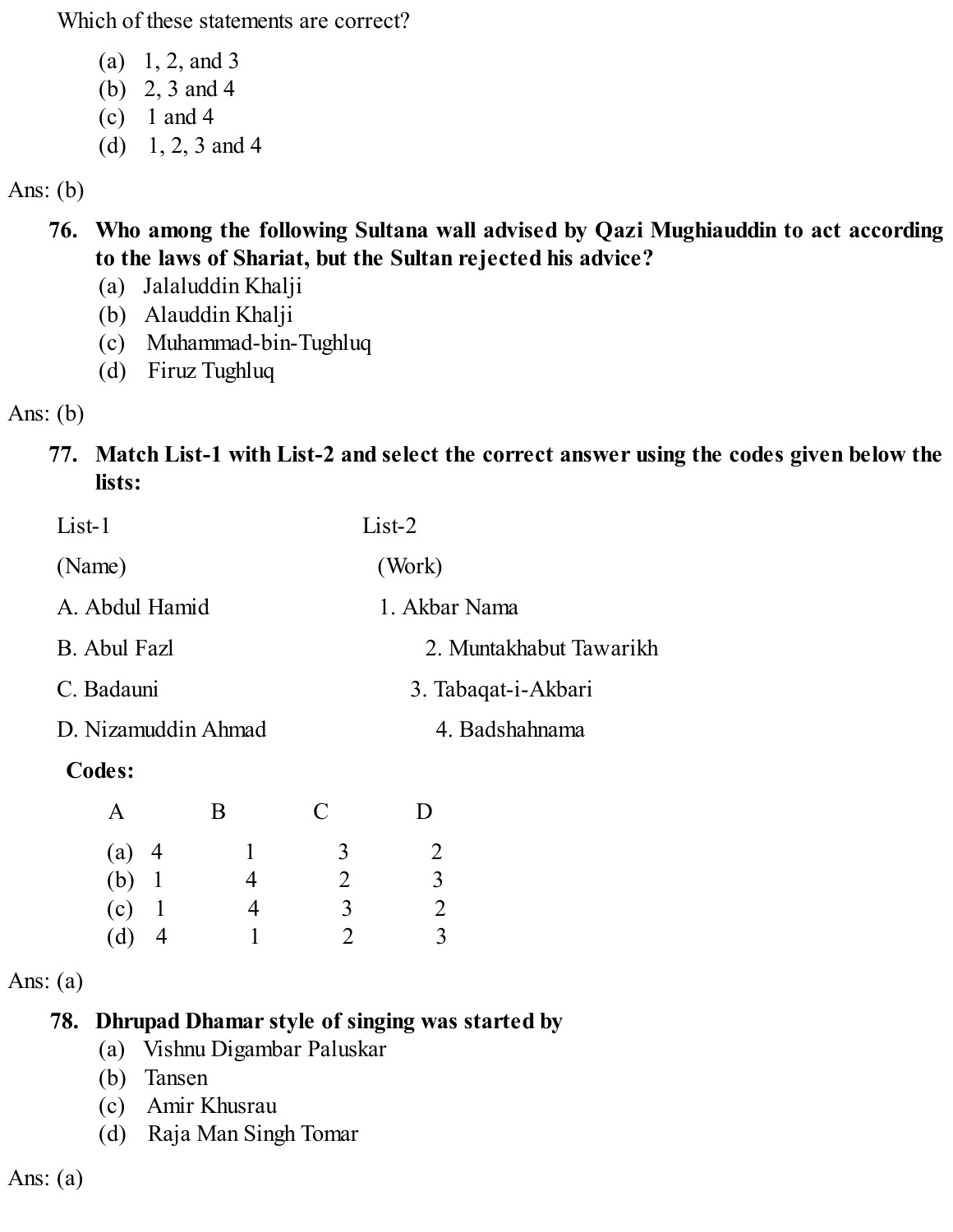#### **79. Match List-I with List-II and select the correct answer using the codes given below the lists:**

| List-I                      | $List-II$             |
|-----------------------------|-----------------------|
| A. Ibadatkhana              | 1. Kutub-ud-din Aibak |
| B. Jama Masjid of Delhi     | 2. Rana Kumbha        |
| C. Adhai Din Ka Jhompada    | 3. Shah Jahan         |
| D. Vijay Stambha of Chittor | 4. Mehmud Begda       |
|                             | 5. Akbar              |

#### **Codes:**

| A       | B              | $\mathcal{C}$ | D |
|---------|----------------|---------------|---|
| (a) 5   | $\mathfrak{Z}$ |               | 2 |
| (b) 5   | 3              | 4             | 2 |
| $(c)$ 2 | 4              | 5             |   |
| (d) 3   | 5              |               | 4 |

#### Ans:  $(a)$

#### **80. The rockcut temples of Mahabalipuram were built under the patronage of the**

- (a) Chola Kings
- (b) Pallava Kings
- (c) Pandya Kings
- (d) Satavahana Kings

Ans:  $(b)$ 

### **81. 'Sufi Sect' originated and developed in**

- (a) Islam
- (b) Christianity
- (c) Hinduism
- (d) Zoroastrianism

#### Ans:  $(a)$

# **82. The earnings of the kings in the Medieval age were mostly derived from**

- (a) Offerings made at the temples
- (b) Trade
- (c) Land revenue
- (d) Industrial production

Ans:  $(c)$ 

### **83. "Mansabdars" in Mughal period were**

(a) Landlords and zamindars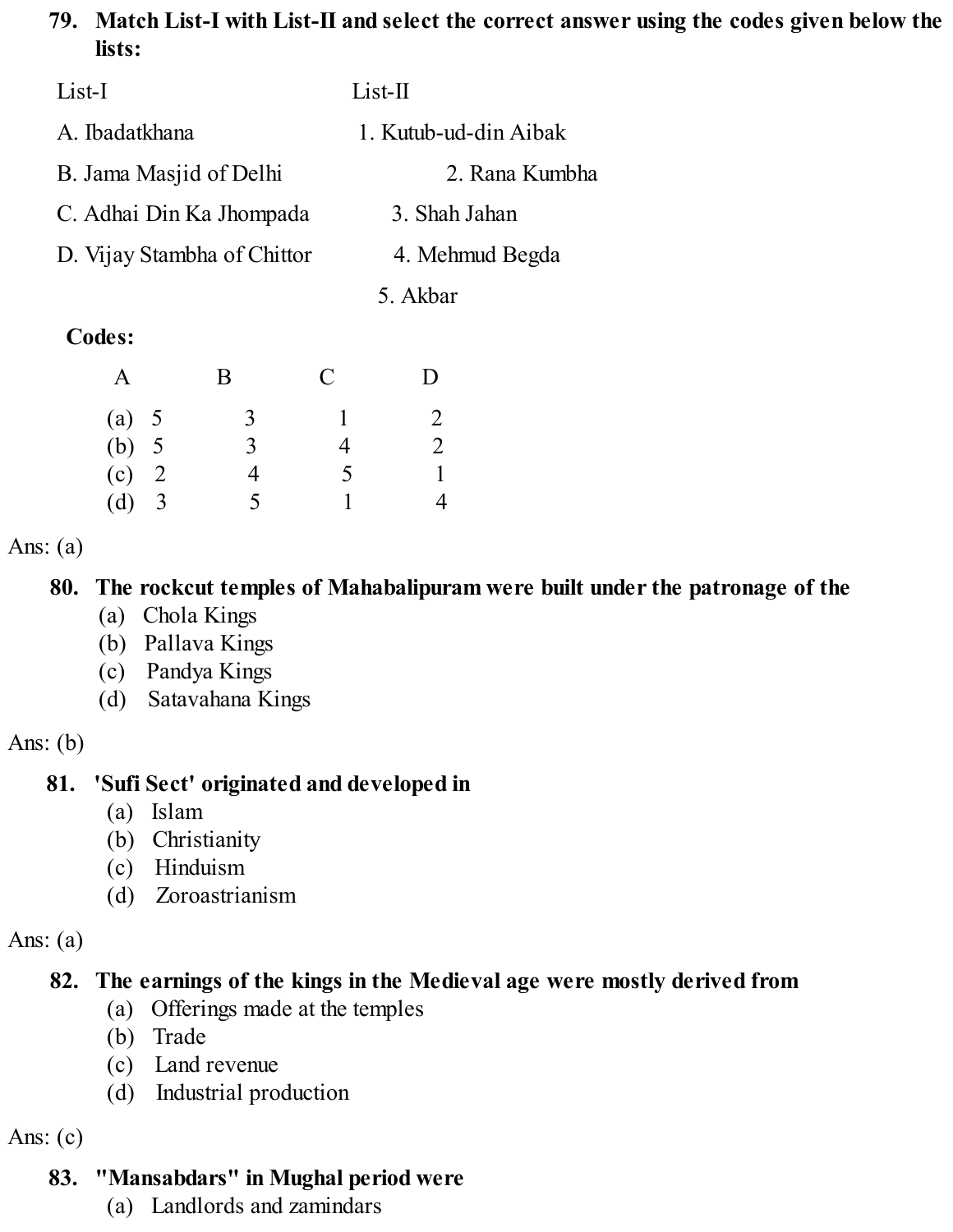- (b) Officials of the state
- (c) Those who had to give revenue
- (d) Revenue collectors

#### Ans:  $(a)$

### **84. The purpose of Mahmud Ghaznavi's attack on India was**

- (a) to plunder the wealth of India
- (b) to spread Islam in India
- (c) to rule over the territories of India
- (d) None of these

### Ans:  $(a)$

- **85. The sculpture with the three faces of Brahma, Vishnu and Mahesh known as "Trimurti" appears in**
	- (a) Ajanta Caves
	- (b) Elephanta Caves
	- (c) Ellora Caves
	- (d) Kalva Caves

## Ans:  $(b)$

- **86. During the Aurangzeb's reign, which of the following were not included in his government?**
	- (a) Rajputs
	- (b) Marathas
	- (c) Pathans
	- (d) All of these

# Ans:  $(b)$

# **87. What was the important reason for fall of Vijayanagar Empire?**

- (a) Unity among the Muslim rulers
- (b) Internal instability and weakness of Princes
- (c) Moplah's rebellion
- (d) Economic bankruptcy

# Ans:  $(a)$

# **88. Who was the famous Deccan Hindu king whose fleet crossed the Bay of Bengal with an army and conquered a number of states in Sumatra, Java and Malaysia?**

- (a) Rajendra Chola
- (b) Rajaraja I
- (c) Pulakesin
- (d) Mahipala II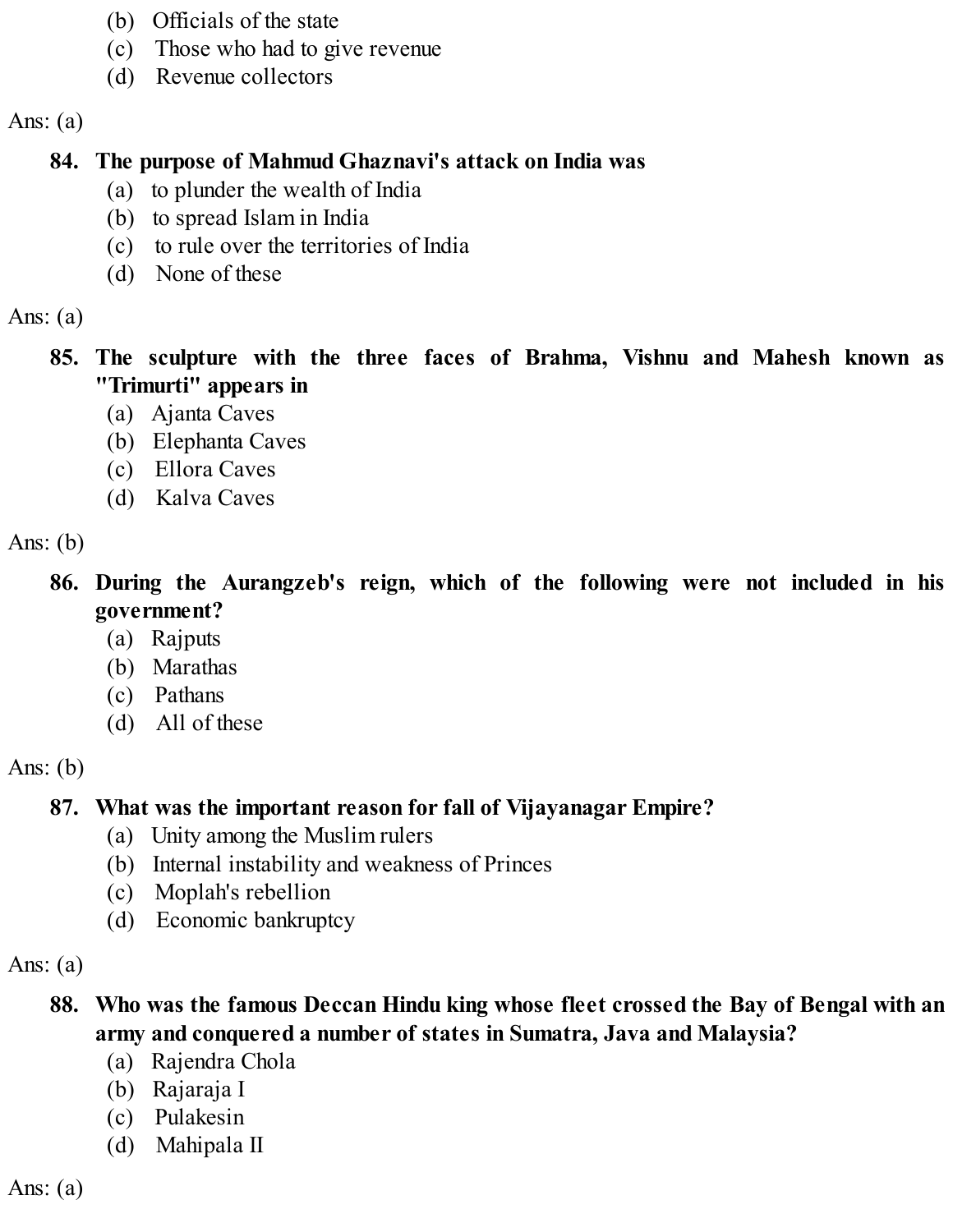#### **89. Which one of the following was the cause of disintegration of the Mughal Empire?**

- (a) War of succession among sons of Aurangzeb
- (b) Attacks of Nadir Shah and Ahmad Shah Abdali
- (c) Revolts of various communities like Jats, Sikhs, Rajputs etc.
- (d) All of the above mentioned factors contributed to the downfall of the Mughal Empire.

Ans:  $(d)$ 

- **90. Sultanates of Delhi have taken which of the following in their buildings from the ancient architecture?**
	- (a) Mehrab
	- (b) Arched openings
	- (c) Decoration figures
	- (d) Gumbaj

Ans:  $(b)$ 

#### **91. Who were 'Jagirdars' during the reign of Akbar?**

- (a) Large estate owners
- (b) Officials of state who were given jagir' in place of cash pay
- (c) Revenue collectors
- (d) Autonomous rulers under Akbar

Ans:  $(a)$ 

### **92. Which statement about Amir Khusrao is not true?**

- (a) He was a great poet.
- (b) He was a great historian.
- (c) He wrote poetry in Hindi and Urdu.
- (d) He worked for the Hindu-Muslim unity

Ans:  $(d)$ 

## **93. Which of the following features are associated with the architecture of Tughluq period? Select the correct answer using the codes given below the features.**

- 1. Sloping walls
- 2. Deliberate attempt to combine the principles of the arch, the lintel and the beam in the buildings.
- 3. Placing the buildings especially the tombs on a high platform.
- (a) 1 only
- (b) 1 and 2
- (c) 1 and 3
- (d) 2 and 3

Ans:  $(b)$ 

# **94. Who among the following was known as a "Nirguna" reformer?**

a) Chaitanya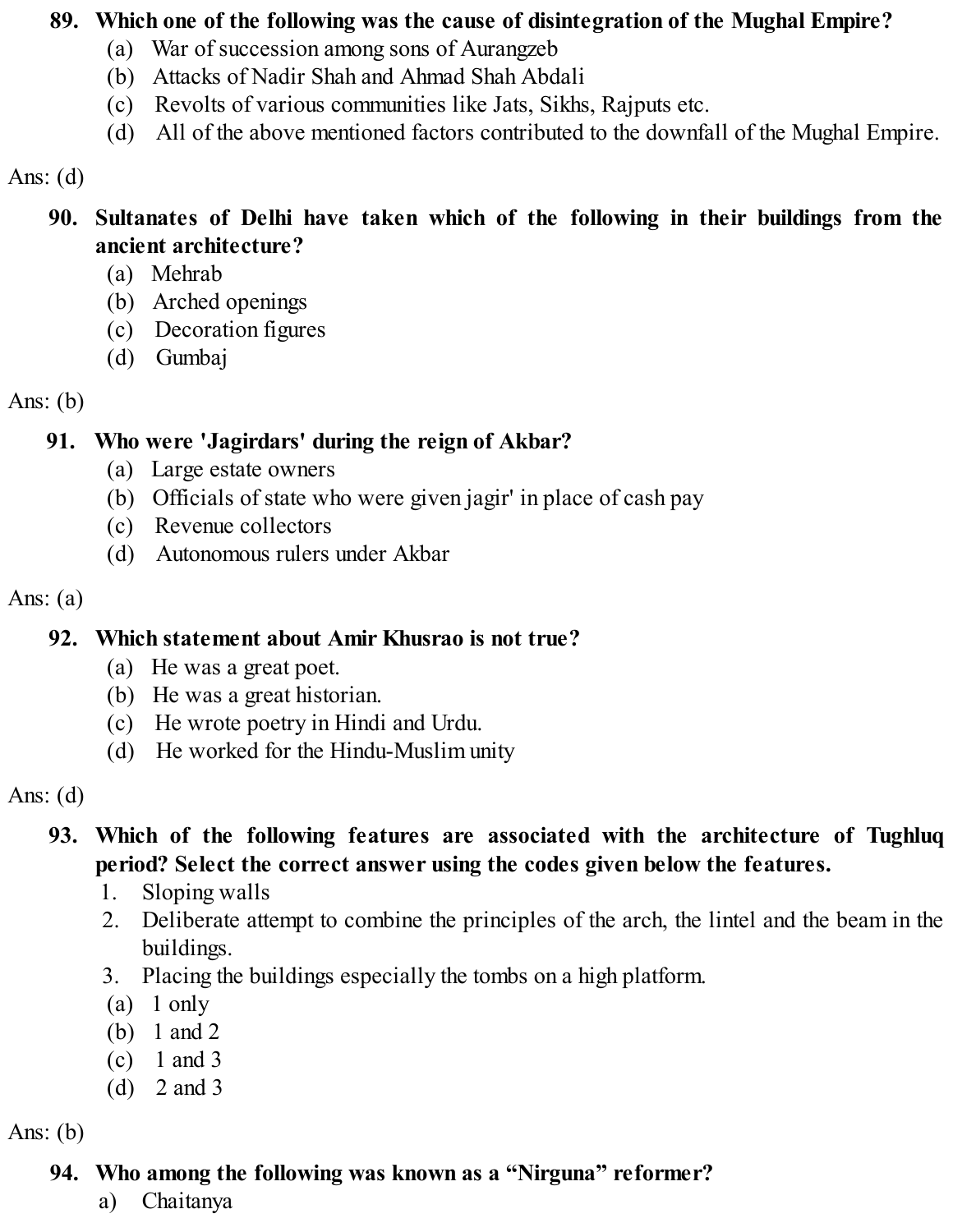- b) Surdas
- c) Kabir
- d) Tulsidas

Ans:  $(c)$ 

# **95. When Mahmud was Ghazni invaded Somnath, the ruler of Gujarata was**

- (a) Mularaja
- (b) Bhima I
- (c) Jayasimha Siddharaja
- (d) Bhima II

Ans:  $(d)$ 

- **96. Malik Muhammad Jayasi has written an epic, Padmavat, relating to king Ratan Singh and his queen Padmini of**
	- (a) Marwar
	- (b) Malwa
	- (c) Ranathambhor
	- (d) Mewar

Ans:  $(d)$ 

# **97. Alauddin Khalji's commander who led the campaign to South India was**

- (a) Alpkhan
- (b) Ulugh Khan
- (c) Nusarat Khan
- (d) Malik Kafur

Ans:  $(d)$ 

# **98. The medieval Indian Sultan who has been called the "Prince of 'Moneyera" is**

- (a) Akbar
- (b) Sher Shah Suri
- (c) Muhammad-bin-Tughluq
- (d) Alauddin Khalji

Ans:  $(c)$ 

- **99. The medieval Hindu ruler who was a contemporary of Akbar, and took the title of Vikramaditya was**
	- (a) Rana Pratap (of Mewar)
	- (b) Sadasiva Raya (of Vijayanagar)
	- (c) Raja Man Singh (of Amber)
	- (d) Hemachandra (Hemu)

Ans:  $(d)$ 

# **100. The only Sultan of Delhi to conquer Chittor, the capital of Mewar was**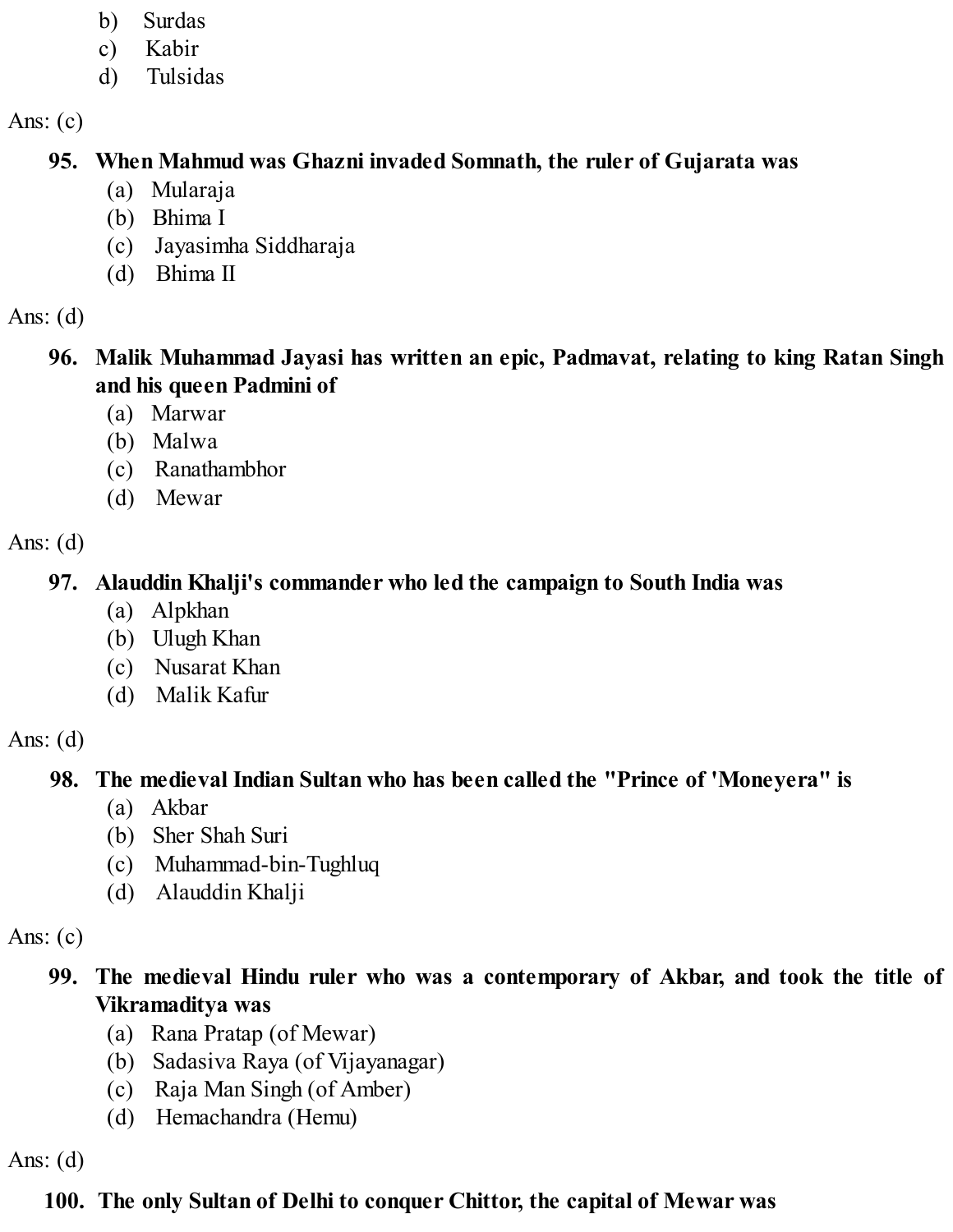- (a) Iltutmish
- (b) Balban
- (c) Alauddin Khalji
- (d) Sikandar Lodhi

#### **101. The first known ruler to introduce canal irrigation in India was**

- (a) Krishnadevaraya
- (b) Firuz Tughluq
- (c) Akbar
- (d) Tipu Sultan

Ans:  $(b)$ 

## **102. The diary of Athanasius (Afanasi) Nikitin, the first Russian traveller to India, is entitled**

- (a) A passage to India
- (b) The land of miracles
- (c) The journey beyond the three seas
- (d) Travel to the land of honey and gold

Ans:  $(c)$ 

## **103. Two major crops introduced in India during the Mughal period were**

- (a) Millet and Groundnut
- (b) Potato and Mustard
- (c) Tobacco and Maize
- (d) Indigo and Maize

Ans:  $(c)$ 

## **104. The medieval Indian Muslim poet, historian and musician who called himself 'a parrot of India' was**

- (a) Mulla Daud
- (b) Malik Muhammad Jayasi
- (c) Tansen
- (d) Amir Khusrau

Ans:  $(d)$ 

## **105. The Mughal empire reached its maximum territorial extent during the reign of**

- (a) Akbar
- (b) Shah Jahan
- (c) Aurangzeb
- (d) Bahadur Shah I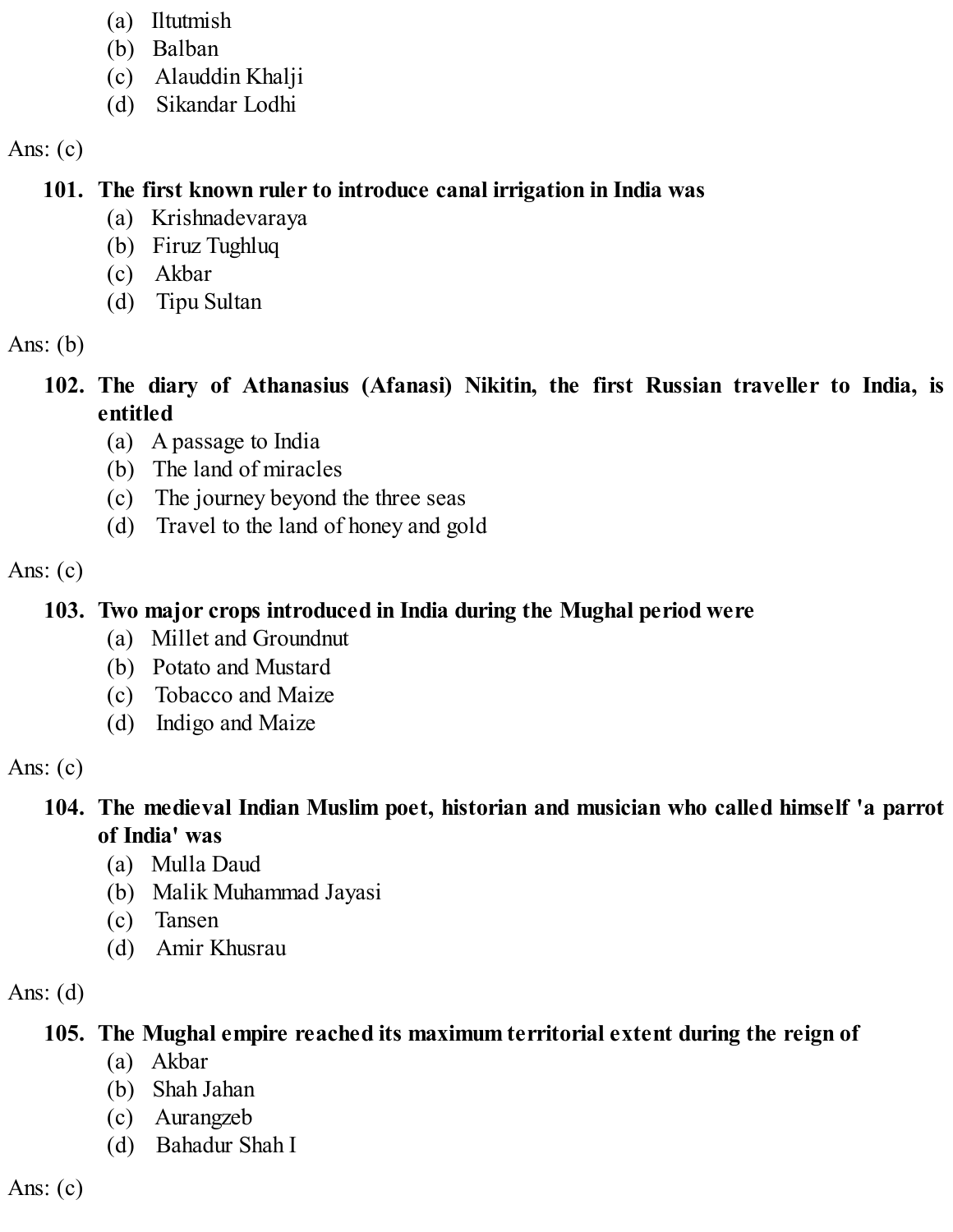#### **106. The second founder of the Maratha Kingdom was**

- (a) Tarabai
- (b) Peshwa Balaji Vishwanath
- (c) Peshwa Bajirao
- (d) Shahu

Ans: (b)

- **107. The Nawab of Awadh who permanently transferred his capital from Faizabad to Lucknow was**
	- (a) Safdar Jang
	- (b) Shuja-ud-Daula
	- (c) Asaf-ud-Daula
	- (d) Saadat Khan

Ans:  $(c)$ 

**108. Though endowed with extraordinary intellect and industry, he lacked practical judgement and common sense. Who is referred to in the above statement.**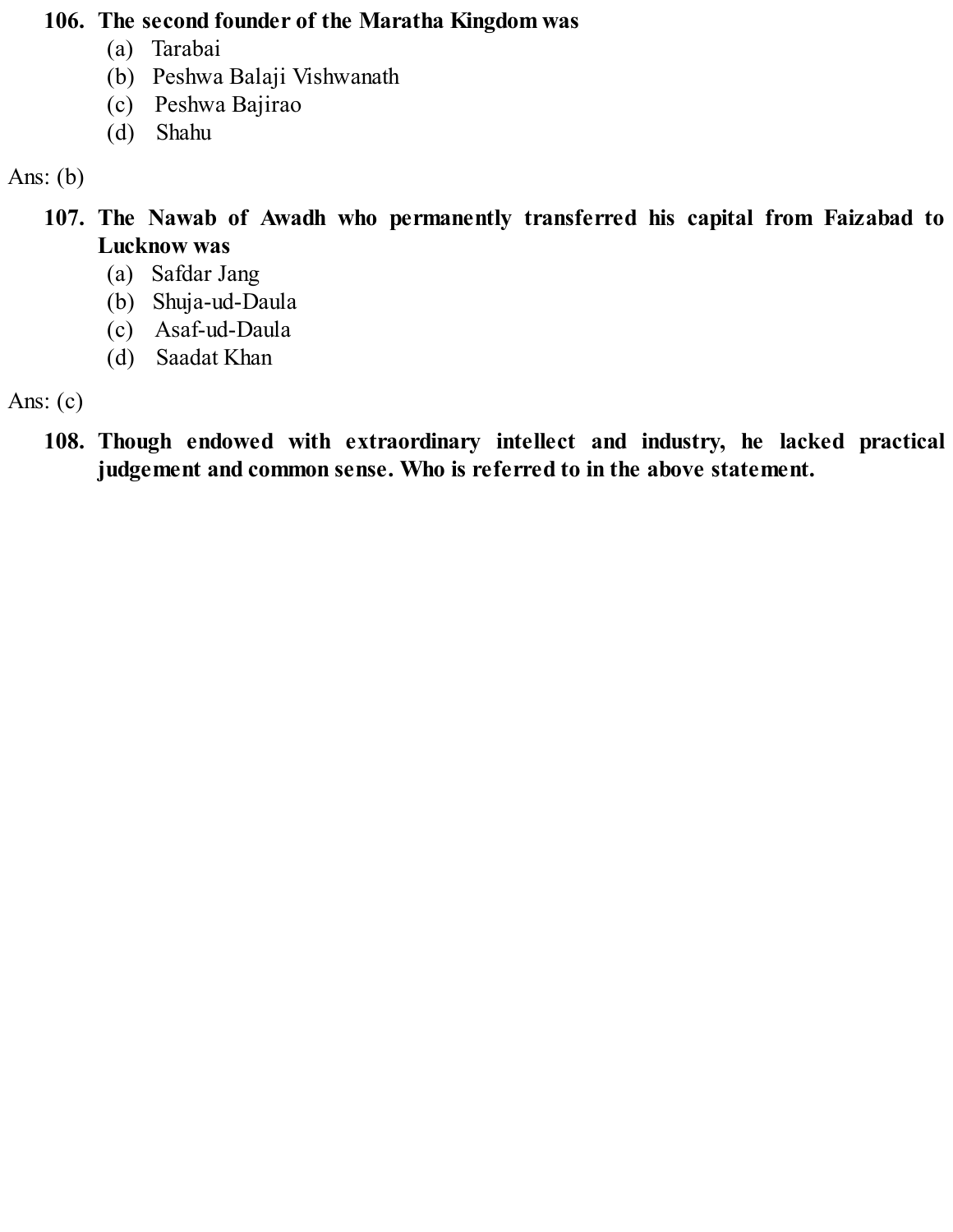- (a) Babar
- (b) Muhammad-bin-Tughluq
- (c) Ibrahim Lodi
- (d) Balban

#### Ans:  $(b)$

## **109. The Sultanate of Delhi reached the height of its power during the reign of**

- (a) Balban
- (b) Alauddin Khalji
- (c) Firuz Tughluq
- (d) Raziya

Ans:  $(b)$ 

- **110. The Brahmin minister of Shambhaji (Son and Successor of Shivaji) upon whom he invested the title of 'Pinnacle of Poets' was**
	- (a) Kavi Kalash
	- (b) Kavindra Acharya
	- (c) Kavi Bhusan
	- (d) Kavi Martanda

Ans:  $(a)$ 

#### **111. The. voluminous compositions attributed to Guru Gobind Singh (the last Sikh Guru) are collectively known as**

- (a) Dasam (Padshah Ka) Granth
- (b) Apni Katha
- (c) Baichitra Natak
- (d) Gyan Prabodh

Ans:  $(c)$ 

# **112. Sundar Vilas is the work of a famous Bhakti Saint**

- (a) Ramananda
- (b) Guru Nanak
- (c) Dadu
- (d) Tukaram

Ans:  $(c)$ 

**113. The ruler of Gujarat, who formed an alliance with Egypt and Turkey against the Portuguese in India, was**

- (a) Ahmad Shah I
- (b) Mahmud (Shah I) Begarha
- (c) Muzaffar Shah II
- (d) Bahadur Shah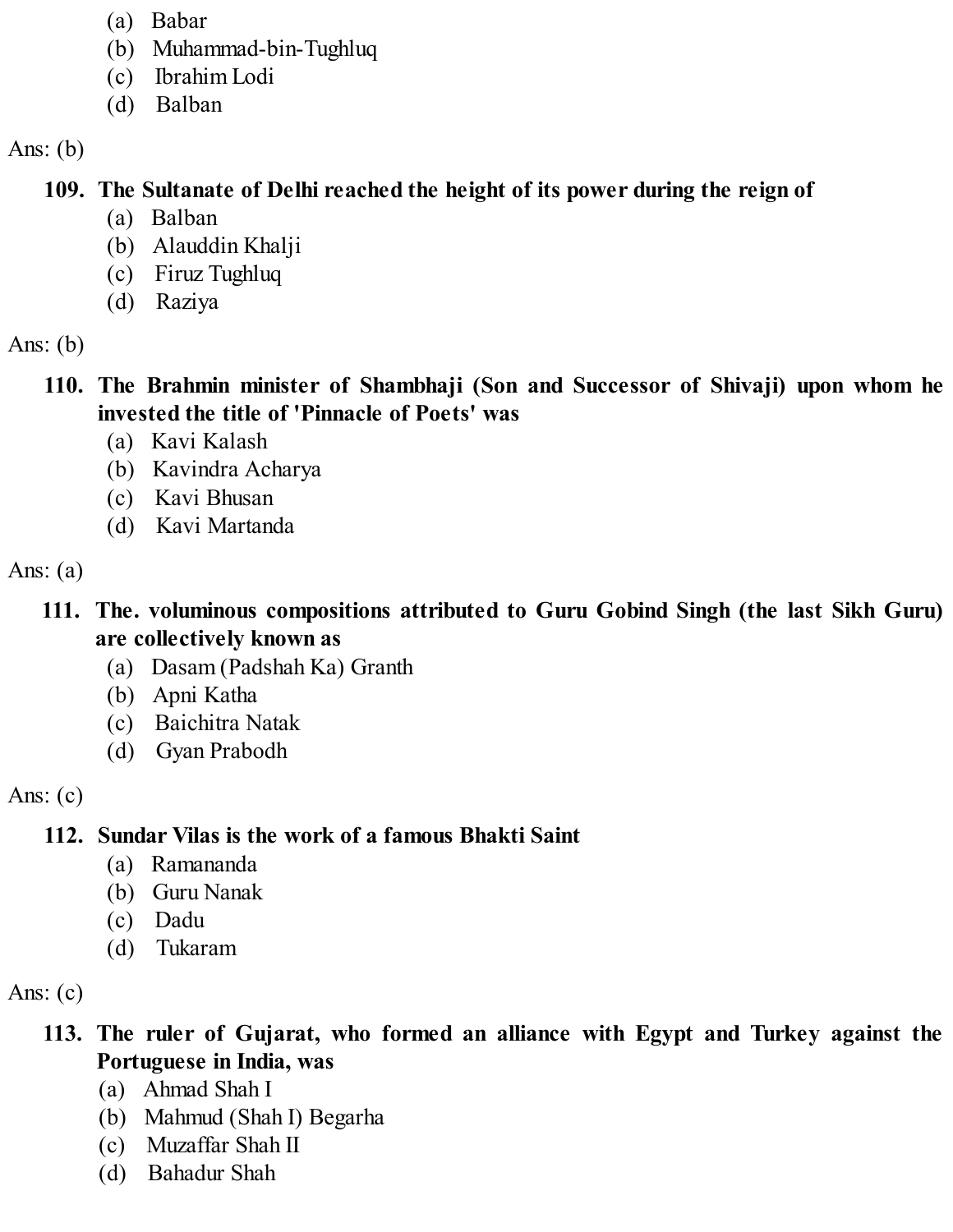Ans:  $(b)$ 

#### **114. Rana Kumbha built the famous 'Tower of Victory' or Kirtistambha at Chittoor in commemoration of his victory against**

- (a) Gujarat
- (b) Malwa
- (c) Marwarj
- (d) Nagaur

#### Ans:  $(b)$

## **115. In medieval India the state derived the highest income from?**

- (a) Jeziah
- (b) Land Revenue
- (c) Trade and Transit Duties
- (d) War Booty

Ans:  $(b)$ 

- **116. The Sultan of the Sultanate of Delhi, who transferred his capital from Delhi to Agra, was**
	- (a) Khizr Khan
	- (b) Bahlul Lodi
	- (c) Sikandar Lodi
	- (d) Ibrahim Lodi

# Ans:  $(c)$

## **117. The oldest specimens of poetry in the Punjabi language are devotional compositions attributed to**

- (a) Guru Nanak
- (b) Baba Farid
- (c) Guru Angad
- (d) Guru Tegh Bahadur

# Ans:  $(b)$

# **118. Sufism the liberal and mystic movement of Islam, reached India in the \_\_\_\_ century?**

- (a) 11th
- (b) 12th
- (c) 14th
- (d)  $13^{th}$

# Ans:  $(a)$

# **119. The Sufi Saint, contemporary of Prithviraj Chauhan, was**

- (a) Khwaja Muinuddin Chisti
- (b) Sheikh Salim Chisti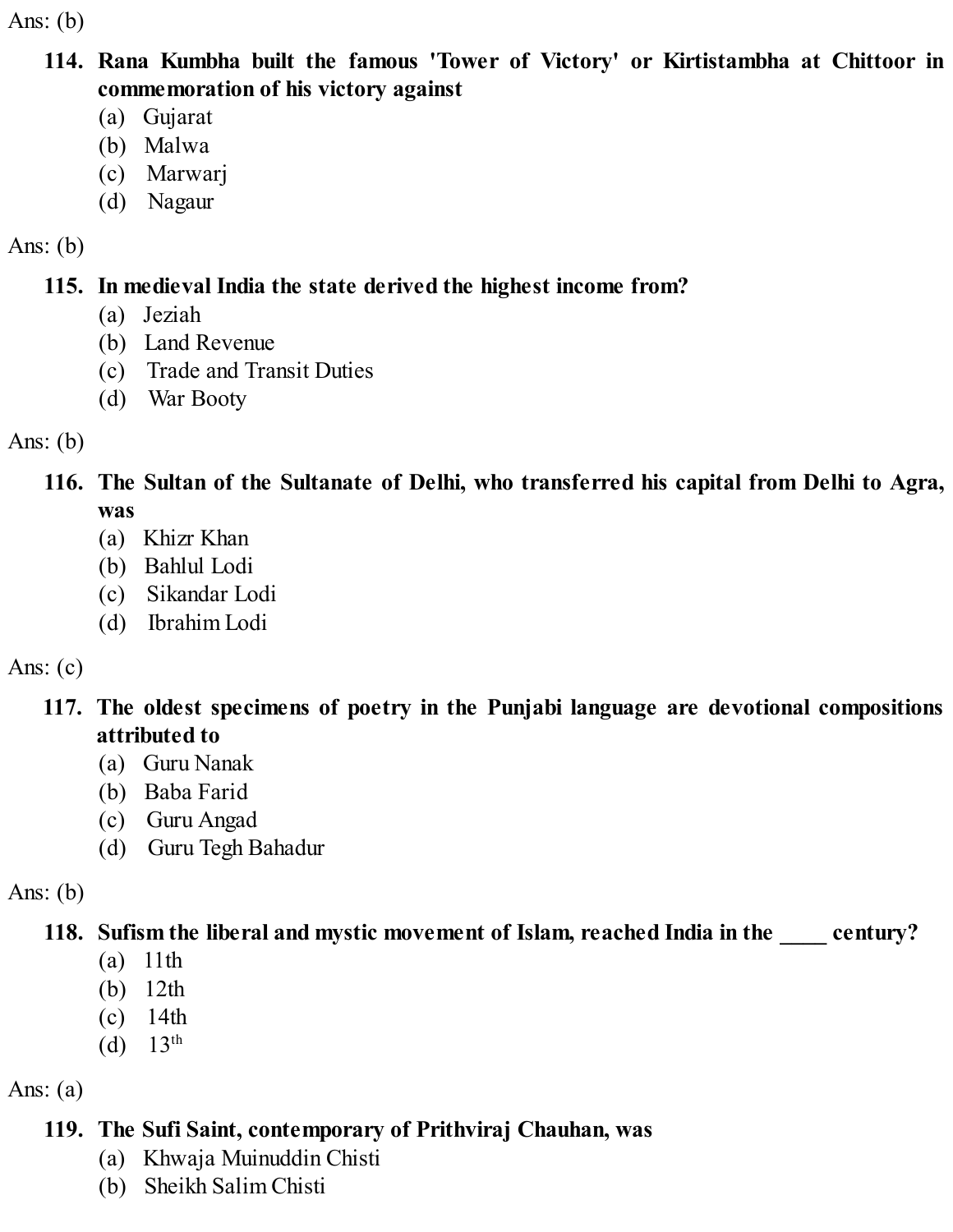- (c) Sheikh Nizamuddin Auliya
- (d) Baba Farid

#### **120. Different Sufi schools or orders in India were known as**

- (a) Khangahs
- (b) Qalandars
- (c) Silsilahs
- (d) Darveshs

#### Ans:  $(c)$

#### **121. The earliest Sufi order to arrive in India was**

- (a) Chisti
- (b) Suhrawardy
- (c) Qadiri
- (d) Naqshbandi

## Ans:  $(a)$

## **122. Sankardeva was a great bhakti saint of**

- (a) Bengal
- (b) Maharashtra
- (c) Gujarat
- (d) Assam

## Ans:  $(d)$

# **123. The Pandharpur Movement is associated with the Bhakti Movement of**

- (a) Assam
- (b) Maharashtra
- (c) Bengal
- (d) Both (a) and (c)

# Ans:  $(b)$

## **124. The most important saint of the Bhakti Movement in Maharashtra who was born at Satara and is said to have died in Punjab, was**

- (a) Jnanesvar
- (b) Namadeva
- (c) Tukaram
- (d) Guru Ramdas

## Ans:  $(b)$

# **125. Kabir was contemporary of**

- (a) Guru Nanak
- (b) Sultan Sikandar Lodhi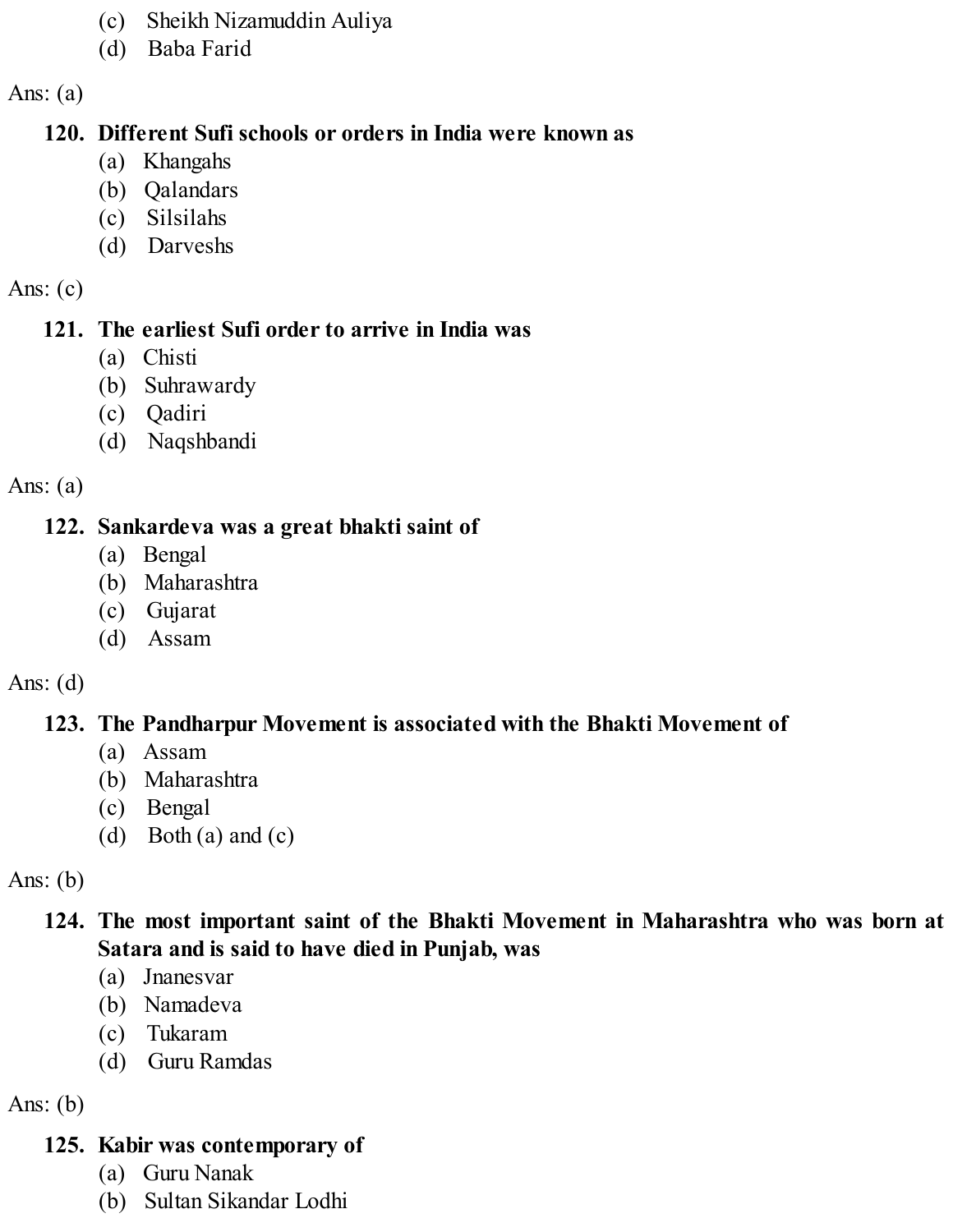- (c) Both (a) and (b) above
- (d) Babar

**126. Harihara and Bukka, the founders of the empire of Vijayanagar, named their dynasty as**

- (a) Sangama
- (b) Saluva
- (c) Tuluva
- (d) Aravidu

Ans:  $(a)$ 

#### **127. The founder of the Bahamani Kingdom was**

- (a) Alauddin Hasan Bahaman Shah
- (b) Mohammad Shah I
- (c) Ahmad Shah
- (d) Firuz Shah

Ans:  $(a)$ 

#### **128. The first capital of the Bahamani Kingdom was**

- (a) Gulbarga
- (b) Bidar
- (c) Daulatabad
- (d) Golcunda

Ans:  $(a)$ 

#### **129. The Vijayanagar and the Bahamani Kingdoms fought relentlessly throughout the period of their existence for the possession of**

- (a) Goa
- (b) Goa, Dabhol and Chaul
- (c) Telengana
- (d) Raichur Doab

Ans:  $(d)$ 

#### **130. The city of Vijayanagar (Now known as Hampi) was situated on the northern bank of the river**

- (a) Krishna
- (b) Tungabhadra
- (c) Kaveri
- (d) Godavari

Ans:  $(b)$ 

## **131. The greatest ruler in the history of Vijayanagar was?**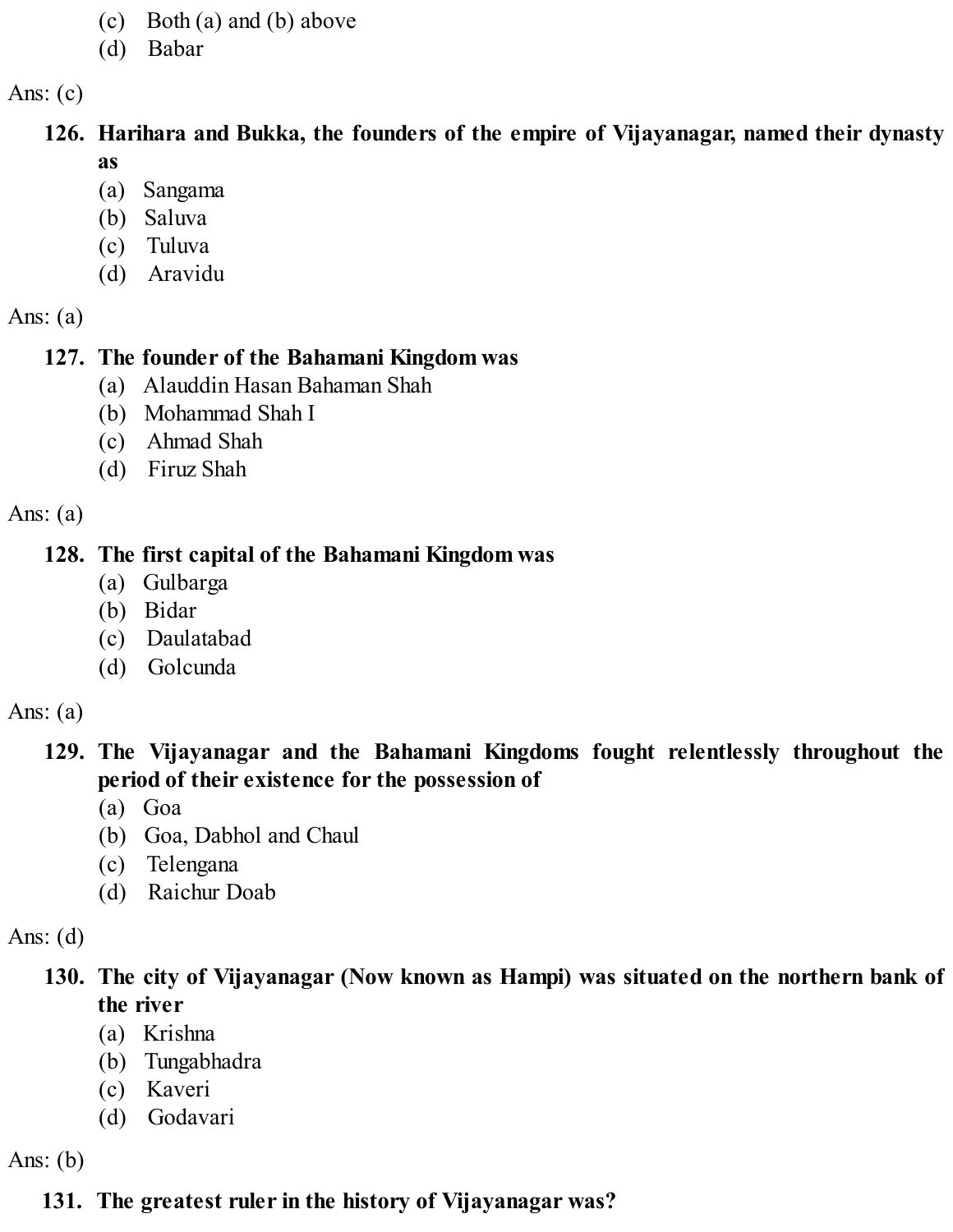- (a) Deva Raya II
- (b) Saluva Narsimha
- (c) Krishnadeva Raya
- (d) Achyutdeva Raya

- **132. The Vijayanagar king who wrote a work 'Amuktamalayada' on the lines of kautilya's Arthashastra, was**
	- (a) Deva Raya II
	- (b) Vira Narsimha
	- (c) Sri Ranga II
	- (d) Krishnadeva Raya

Ans:  $(d)$ 

## **133. The Ashtadiggajas at the court of Krishnadeva Raya were**

- (a) eight great ministers like the Maratha Astapradhans
- (b) eight great musicians
- (c) eight great scholars of Telugu literature
- (d) eight great Nayaks of the Empire of Vijayanagar

Ans:  $(c)$ 

- **134. Babar's autobiography, called Tuzuk-i-Baburi or Baburnaman, which is reckoned among "the most enthralling and romantic works in the literature of all times" is written in**
	- (a) Arabic
	- (b) Persian
	- (c) Turki
	- (d) Urdu

Ans:  $(c)$ 

# **135. Humayun lost the Mughal Empire to Sher Shah Suri finally In the battle of**

- (a) Chunar
- (b) Chausa
- (c) Ghagra
- (d) Kannauj

Ans:  $(d)$ 

## **136. Which of the following measures of Sher Shah Suri greatly helped in the promotion of trade and commerce?**

- (a) He got many important roads built
- (b) The roads were very safe

(c) He abolished all internal duties and taxes were levied only at the points of import and sales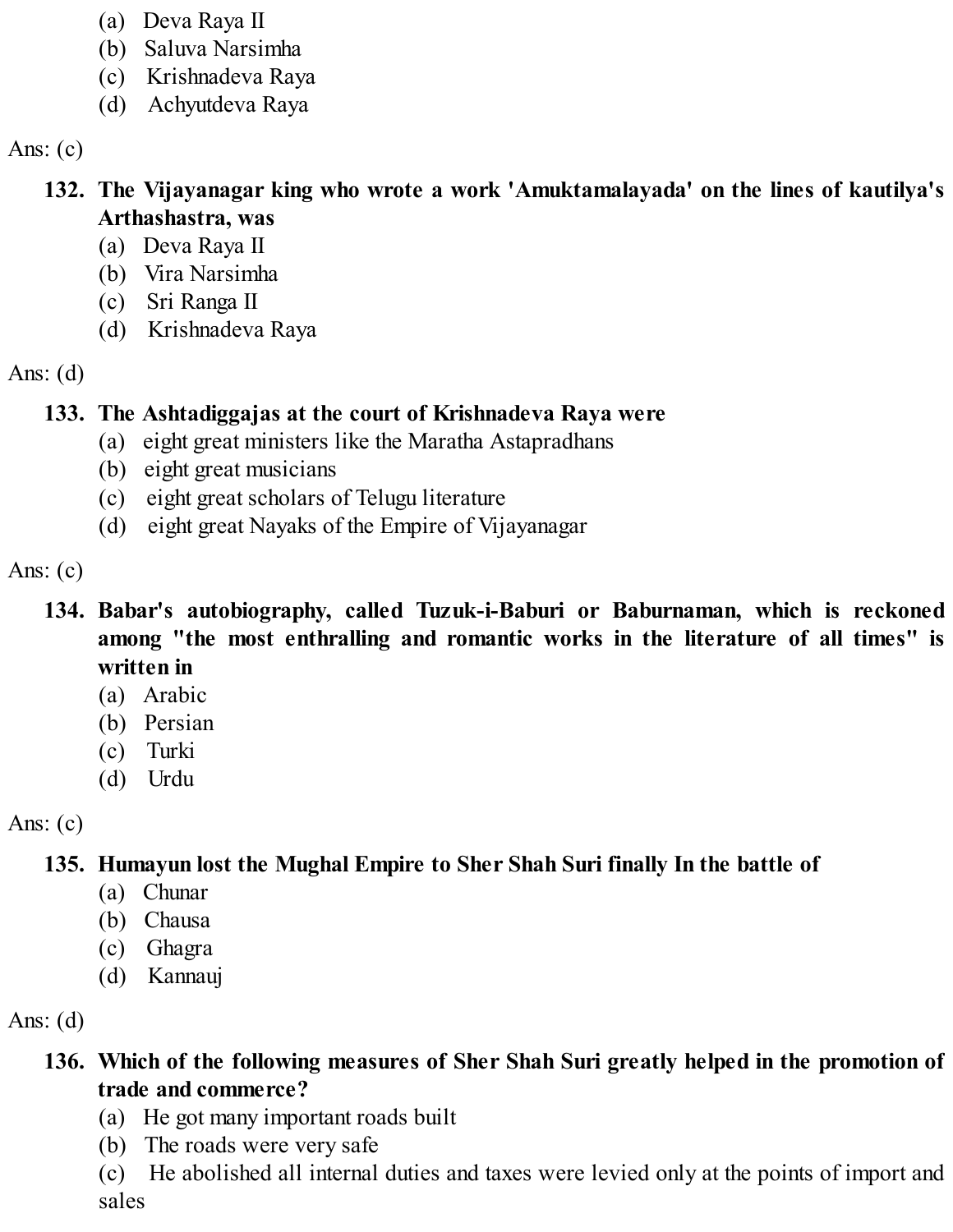(d) He built several sarais on the highways

Ans:  $(c)$ 

- **137. The longest road built by Sher Shah, known as Sarak-I-Azam (currently known as GT Road or Sher Shah Suri Road) ran from the Indus in the North-West to**
	- (a) Calcutta
	- (b) Dacca
	- (c) Malda
	- (d) Sonargaon

Ans:  $(d)$ 

#### **138. Sher Shah's mausoleum is at Sahaaaram in Blhar but he died at**

- (a) Delhi
- (b) Agra
- (c) Chunar
- (d) Kalanjar

Ans:  $(d)$ 

#### **139. Hemu, whom Akbar defeated In the Second Battle of Panipat (1556), was**

- (a) Minister of Sikandar Shah Suri
- (b) Minister of Muhammad Adil Shah
- (c) Ruler of Rewari
- (d) Prime Minister of Rana Udai Singh of Mewar

Ans:  $(b)$ 

## **140. After the devastation of the city of Vljayanagar In 1565, the capital of the empire was shifted to**

- (a) Penukonda
- (b) Chandragiri
- (c) Mysore
- (d) Gingee

Ans:  $(a)$ 

# **141. The Portuguese under the leadership of Vasco da Gama in 1498 first landed at**

- (a) Cochin
- (b) Calicut
- (c) Quilon
- (d) Pulicut

Ans:  $(b)$ 

#### **142. The Portuguese gained a stronghold in India after defeating the Zamorln of Calicut. The word Zamorin stands for**

(a) King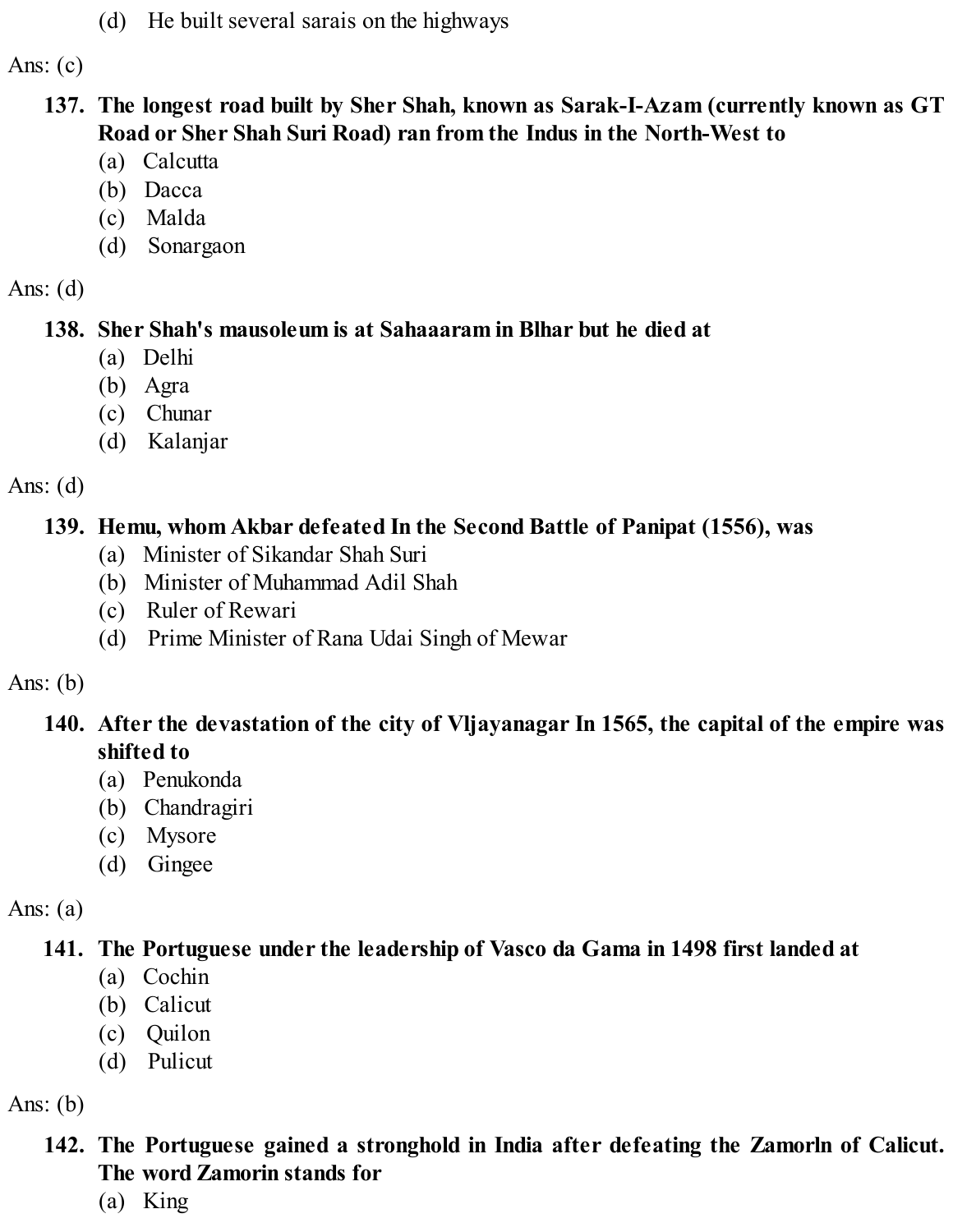- (b) Warlord
- (c) Sealord
- (d) Admiral

- **143. Who of the following Portuguese Is regarded as a 'monster in human disguise' and the one who had no bowels of compassion?**
	- (a) Vasco da Gama
	- (b) Albuquerque
	- (c) Almeida
	- (d) Joao de Castro

Ans:  $(a)$ 

- **144. Who of the following Portuguese Viceroys in India captured Goa (1510) from the Adil Shahi Sultan of Bijapur and made it the headquarters of the Protuguese government in India?**
	- (a) Albuquerque
	- (b) Almeida
	- (c) Joao De Castro
	- (d) Dom Luiz De Atayde

Ans:  $(a)$ 

# **145. The Portuguese naval monopoly In the Indian waters was shattered by the**

- (a) Dutch
- (b) English
- (c) French
- (d) Both (a) and (b) above

Ans:  $(a)$ 

# **146. When Chittor was captured by Akbar (1558), the Rana of Mewar was**

- (a) Rana Udai Singh
- (b) Rana Pratap
- (c) Rana Kumbha
- (d) Rana Amar Singh

Ans:  $(a)$ 

# **147. In the Battle of Haldighati the Mughal troops were commanded by**

- (a) Asaf khan
- (b) Raja Man Singh of Amber
- (c) Qazi Khan
- (d) Todar Mal

Ans:  $(b)$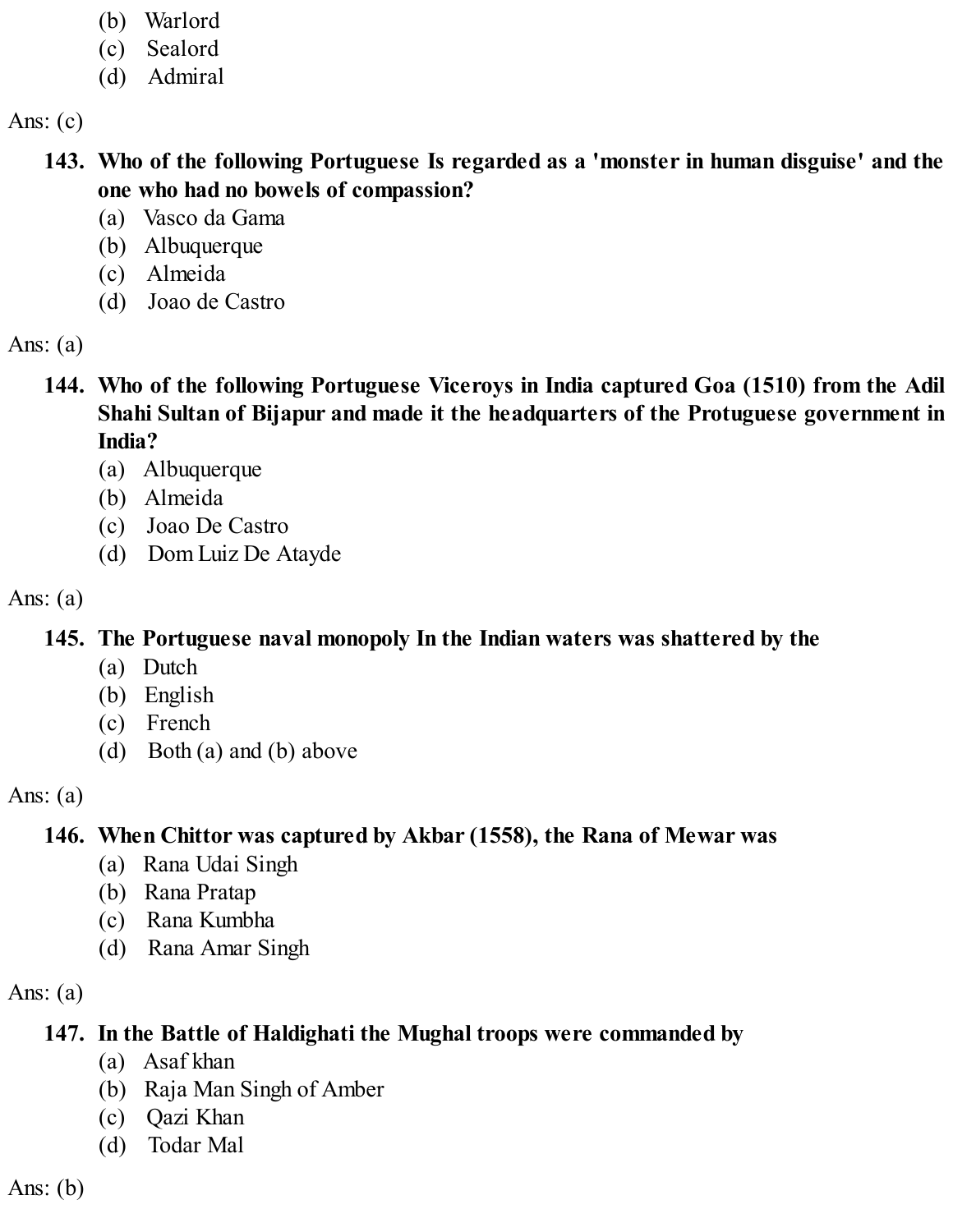#### **148. After the Call of Chittor, the city which became the capital of Mewar was**

- (a) Merta
- (b) Kumbhalgarh
- (c) Mandalgarh
- (d) Udaipur

## Ans:  $(d)$

## **149. Two women who, while conducting the affairs of their states faced Akbar's wars of conquest were Rani Durgawati and Chand Bibi (or Sultana), respectively of**

- (a) Jaisalmer and Khandesh
- (b) Malwa and Gujarat
- (c) Gondwana and Ahmadnagar
- (d) Ranathambhor and Khandesh

Ans:  $(c)$ 

# **150. Akbar's concept of Sulh-i-kul (or Qul) means**

- (a) friendship and goodwill to all
- (b) common brotherhood
- (c) fraternity and friendship
- (d) harmony and peace to all

## Ans:  $(d)$

# **151. Which of the following statements correctly describes the real spirit of Din-i-illahi?**

- (a) It was an attempt towards founding a universal religion
- (b) It possessed the excellence of all the existing creeds but defects of none
- (c) It was a concept of common citizenship of the people of common faith
- (d) It was founded to instil intense loyalty to the emperor

Ans:  $(b)$ 

## **152. Akbar had incorporated some principles of social reforms in the Din-i-illahi. Which of the following social reforms did not form part of Din-i- illahi?**

- (a) Remarriage of widows
- (b) Prohibition of child marriage
- (c) Monogamy
- (d) Rejection of seclusion of women

Ans:  $(d)$ 

# **153. Akbar'a son and successor Salim, on becoming the emperor, assumed the name of**

- (a) Jahangir
- (b) Jahangir Alampanah
- (c) Jahangir Alamgir
- (d) Nuruddin Muhammad Jahangir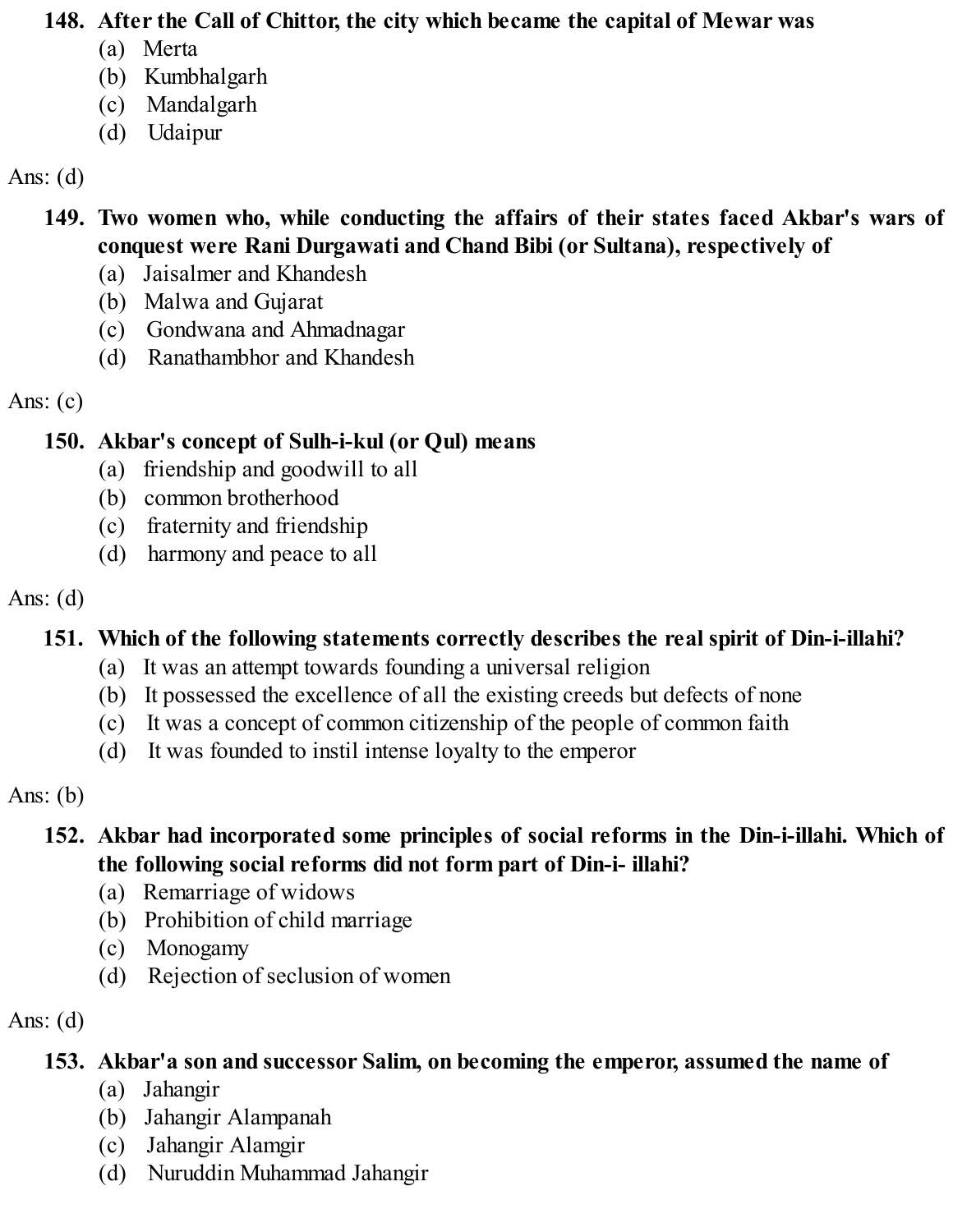Ans:  $(d)$ 

- **154. The Mughal queen, whose name was inscribed on the coins and on all royal farmans as well as attached to the imperial signature was**
	- (a) Jodha Bai
	- (b) Nur Jahan
	- (c) Mumtaz Mahal
	- (d) Ladli Begum

#### Ans: (b)

## **155. The first martyrdom in Sikh history in the reign of Jahangir was of**

- (a) Guru Ram Das
- (b) Guru Tegh Bahadur
- (c) Guru Angad
- (d) Guru Arjan

Ans:  $(d)$ 

**156. An ambassador of the British King James I, who secured favourable privileges for the East India Company from Emperor Jahangir, was**

- (a) Hawkins
- (b) Henry Middleton
- (c) Thomas Roe
- (d) Josiah Child

# Ans:  $(c)$

# **157. Mughal painting reached its zenith during the reign of**

- (a) Akbar
- (b) Jahangir
- (c) Both (a) and (b) above
- (d) Shah Jahan

Ans:  $(b)$ 

# **158. The most important political gain to the Mughals during the reign of Shah Jahan was**

- (a) annexation of Ahmadnagar
- (b) treaties with Bijapur and Golcunda
- (c) both (a) and (b) above
- (d) expulsion of the Portuguese from Hughli

Ans:  $(c)$ 

## **159. The son of Shah Jahan , who studied the New Testament, the writings of the Muslim suns, the Vedanta philosophy, Upaniahadas, etc. and sought to find a meeting point between Hinduism and Islam, was**

(a) Dara Shukoh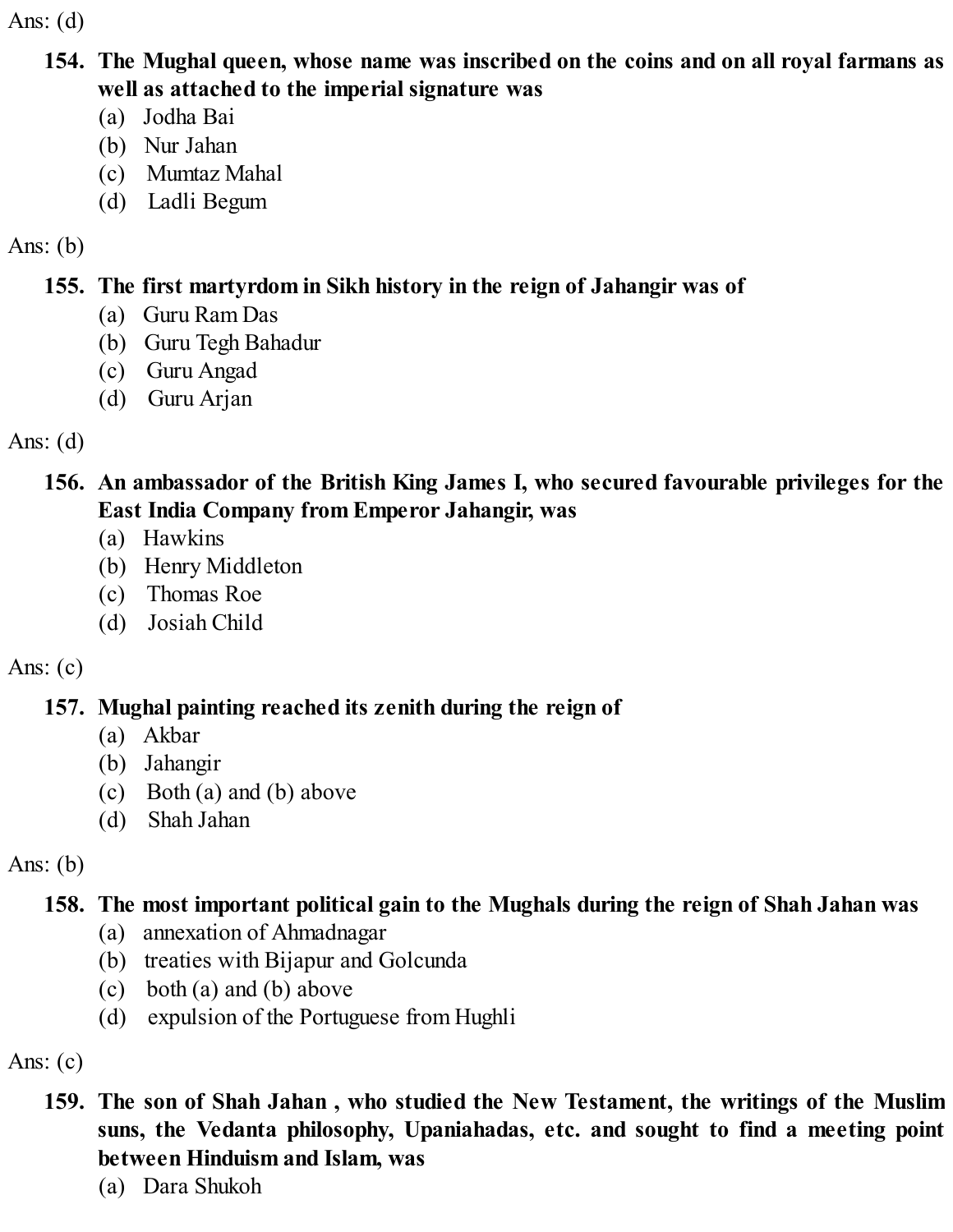- (b) Murad
- (c) Aurangzeb
- (d) Shuja

#### **160. The only Hindu noble at the court of Akbar to accept the Din-illahi was**

- (a) Man Singh
- (b) Todar Mal
- (c) Birbal
- (d) Bhagwan Das

Ans:  $(c)$ 

# **161. The last great royal patrons of Buddhism in India were the**

- (a) Palas
- (b) Gurjar Pratiharas
- (c) Paramaras
- (d) Senas

Ans:  $(a)$ 

#### **162. The Pallava ruler who built the famous Kailash temple at Kanchi and the Shore temple at Mahabalipuram was**

- (a) Narsimhavarman II
- (b) Parmesvarvarman I
- (c) Mahendra Varman I
- (d) Narsimhavarman

Ans:  $(a)$ 

# **163. The great religious thinker and philosopher Shankaracharya was born in Kerala at**

- (a) Keladi
- (b) Quilon
- (c) Trivandrum
- (d) Calicut

Ans:  $(a)$ 

# **164. Which of the following was defended by Chand Bibi against the Mughals?**

- (a) Bijapur
- (b) Berar
- (c) Ahmednagar
- (d) Bedar

Ans:  $(c)$ 

# **165. Who was the Mughal Prince who was well-versed in Arabic, Persian and Sanakrit?**

(a) Prince Akbar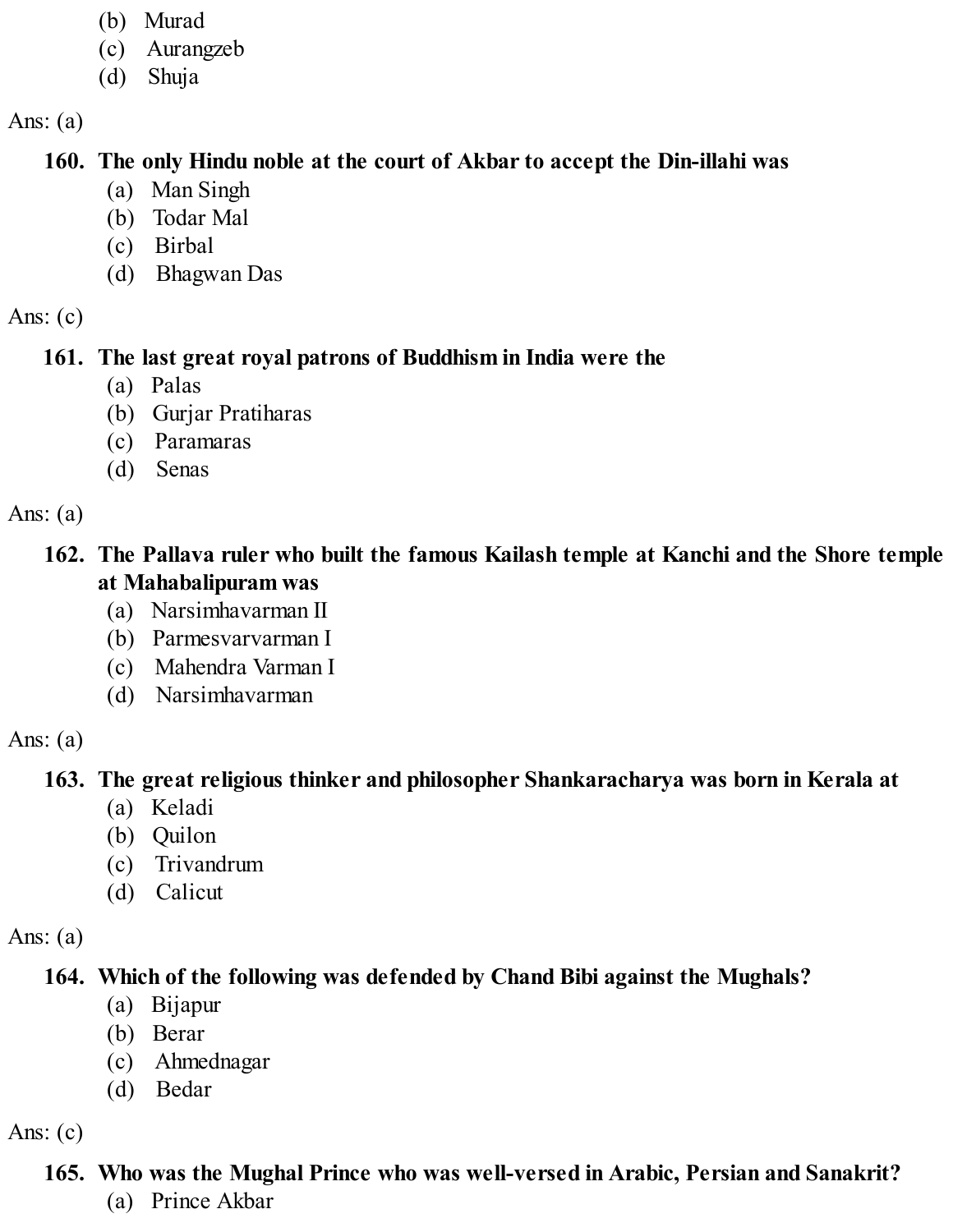- (b) Prince Salim
- (c) Prince Sulaiman Shukoh
- (d) Prince Dara Shukoh

Ans:  $(d)$ 

### **166. In whose reign did the Mughal painting reach its zenith?**

- (a) Jahangir
- (b) Akbar
- (c) Shah Jahan
- (d) Humayun

#### Ans:  $(a)$

# **167. What is the correct chronological sequence of the later Mughal emperors?**

- 1. Bahadur Shah-I
- 2. Farrukhsiyar
- 3. Muhammad Shah
- 4. Jahandar Shah

Choose the correct answer from the codes given below:

- (a)  $1. 2; 3, 4$
- (b) 1, 4, 2, 3
- $(c)$  1, 3, 4, 2
- (d)  $4, 1, 2, 3$

## Ans:  $(b)$

## **168. The well-known painting showing the arrival at the Mughal Court of the great singer Tansen exhibits**

- (a) The Persian Style
- (b) Gandhara Style
- (c) Hindu Style
- (d) The fusion of the Mughal and Hindu Styles

Ans:  $(d)$ 

# **169. The original name of Balban was**

- (a) Zia-ud-Din
- (b) Ala-ud-Din
- (c) Muhammad
- (d) Ulugh Khan

Ans:  $(d)$ 

# **170. Ghazni was a small principality in**

- (a) Mongolia
- (b) Turkey
- (c) Persia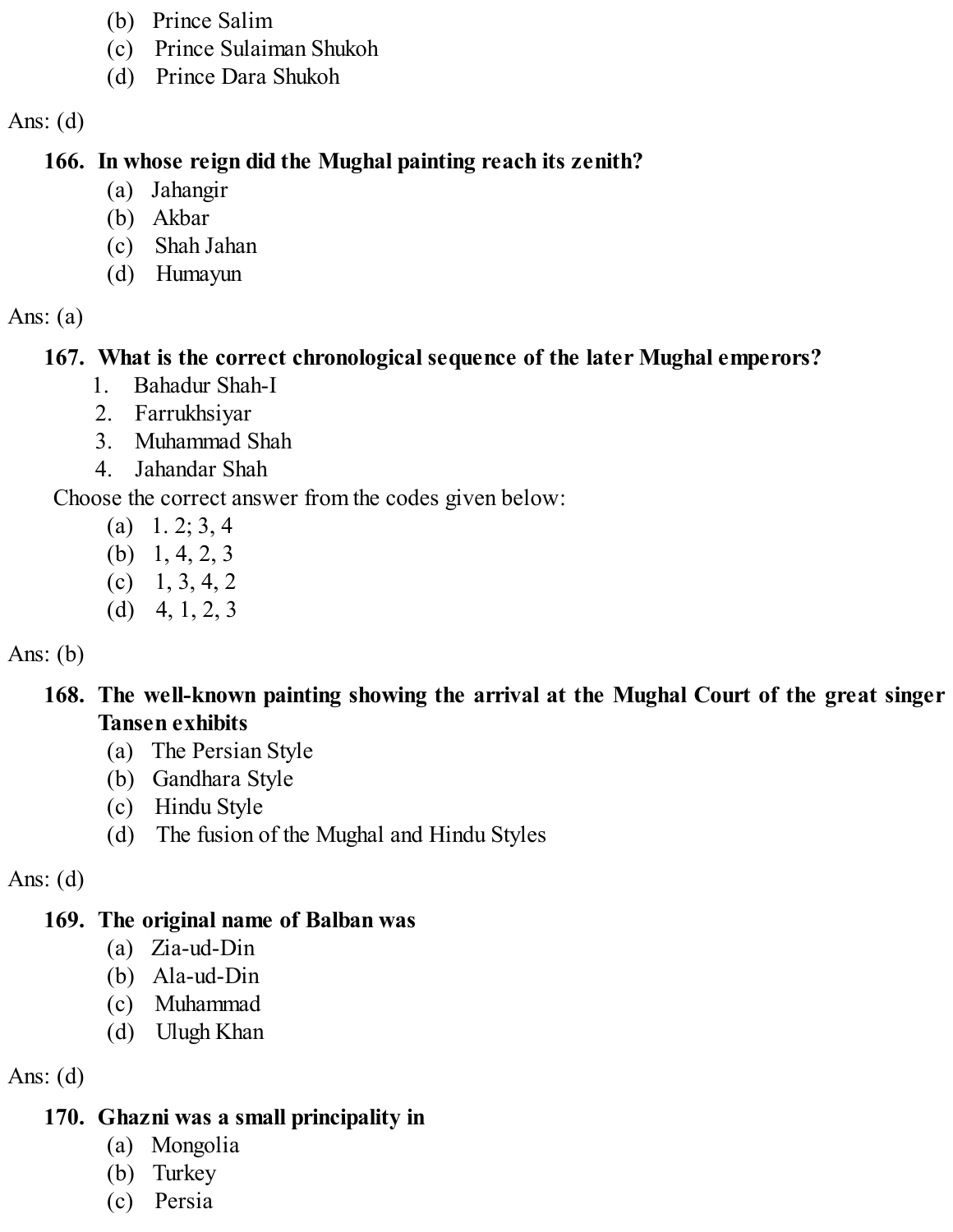#### (d) Afghanistan

Ans:  $(d)$ 

#### **171. Who was the author of Kitab-ul-Hind?**

- (a) Abu Said
- (b) Abul Fazl
- (c) Firadausi
- (d) AI-Beruni

#### Ans: (d)

## **172. In 1206 AD Muhammad of Ghuri was killed at**

- (a) Kabul
- (b) Damayak
- (c) Ajmer
- (d) Tarain

#### Ans: (b)

## **173. Who is known as the "Slave of a slave"?**

- (a) MUhammad-bin-Qasim
- (b) Mahmud of Ghazni
- (c) Iltutmish
- (d) Qutub-ud-din-Aibak

## Ans:  $(c)$

## **174. Who was the first Sultan of Delhi to issue regular currency and to declare Delhi as the capital of his empire?**

- (a) Balban
- (b) Aram Shah
- (c) Nasiruddin Mahmood
- (d) Iltutmish

# Ans:  $(d)$

# **175. Who among the following came to India at the instance of Sultan Mahmud of Ghazni?**

- (a) Al-Masudi
- (b) Al-Beruni
- (c) SuIaiman
- (d) Abdul Haq

# Ans:  $(b)$

# **176. Timur's invasion has taken place during the reign of**

- (a) Abu Bakr Tughluq
- (b) Ghiyasuddin Tughluq
- (c) Muhammad-Bin-Tughluq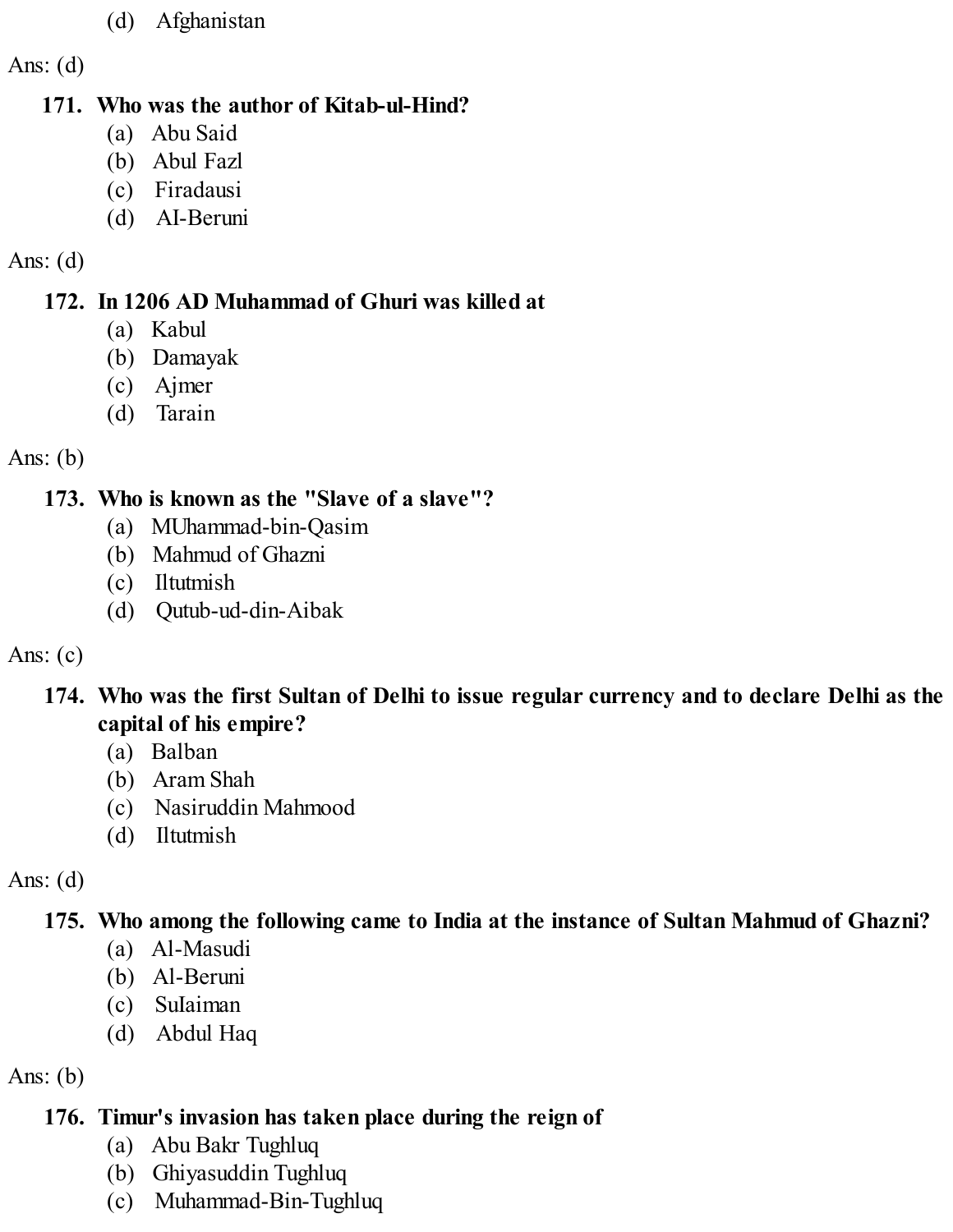(d) Nasiruddin Mahmud Tughluq

Ans:  $(d)$ 

## **177. Which Sultan of Delhi died while playing the chaugon (Polo)?**

- (a) Qutub-ud-din Aibak
- (b) Ghiyasuddin Balban
- (c) Samsuddin Iltutmish
- (d) Nasiruddin Mahmood

## Ans:  $(a)$

# **178. Ayagara in Vijayanagar were**

- (a) Adiministrators of Nadus
- (b) Governors of Provinces
- (c) Administrators of Kottams
- (d) Village functionaries

Ans: (d)

# **179. Who was the author of Amuktamalyada?**

- (a) Bhoja
- (b) Harshavardhana
- (c) Krishnadeva Raya
- (d) Amoghavarsha

# Ans:  $(c)$

# **180. Which monarch called himself as the second Alexander?**

- (a) Akbar
- (b) Samudra Gupta
- (c) Alauddin Khalji
- (d) Chandra Gupta II

Ans: (c)

# **181. The state-promoted canal irrigation system was initiated by**

- (a) Alauddin Khalji
- (b) Ghiyasuddin Tughluq
- (c) Muhammad-bin-Tughluq
- (d) Firuz Tughluq

Ans:  $(b)$ 

## **182. The most learned medieval Muslim ruler who was well versed in various, branches of learning including astronomy, mathematics and medicine was**

- (a) Sikandar Lodhi
- (b) IItutmish
- (c) Muhammad-bin-Tughluq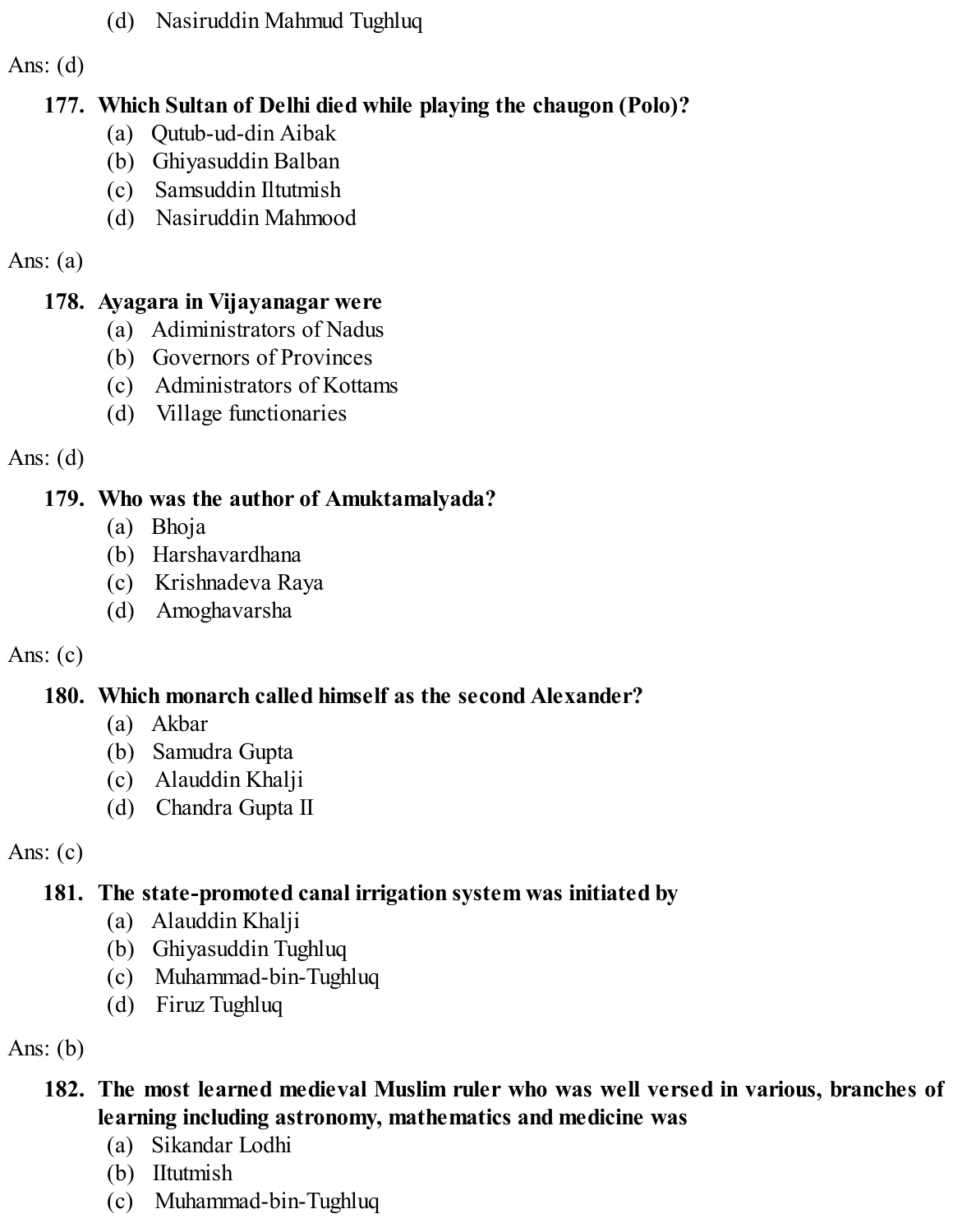#### (d) Alauddin Khalji

Ans:  $(c)$ 

#### **183. The largest administrative division in the Vijayanagar empire was**

- (a) Nadu
- (b) Mandalam
- (c) Rajya
- (d) Kottam

#### Ans: (b)

## **184. The term Iqta means**

- (a) assignments of land as reward of pension
- (b) revenue assignment of a particular area in lieu of cash salary
- (c) an administrative grant or relief
- (d) a unit of local government

## Ans: (b)

**185. The first Sultan to adopt the principle of measurement of cultivable land for determining the land revenue was**

- (a) Ghiyasuddin Tughluq
- (b) Iltutmish
- (c) Alauddin Khalji
- (d) Balban

# Ans:  $(c)$

# **186. Who from among the following was the founder of Bahmani kingdom in the Deccan?**

- (a) Mahmud Gawan
- (b) Hasan Gangu
- (c) Sikandar Shah
- (d) Malik Ambar

# Ans:  $(b)$

# **187. The rulers of the Lodhi dynasty were**

- (a) Turks settled in Afghanistan
- (b) Pure Turks
- (c) Pure Afghan
- (d) Timurid Turks

# Ans:  $(c)$

# **188. The Nobility of the Delhi Sultanate was largely composed of**

- (a) Afghans
- (b) Arabs
- (c) Turks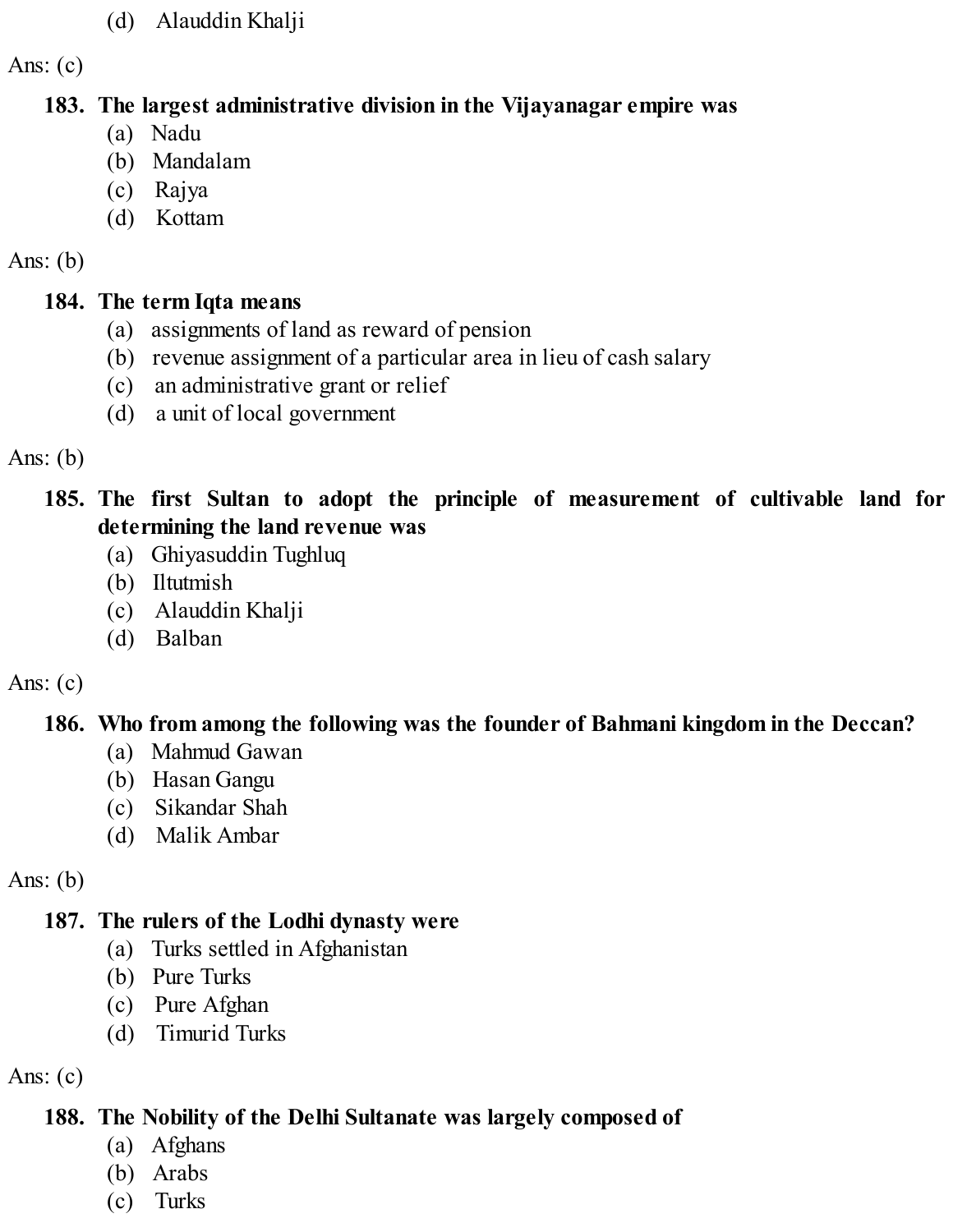(d) Composite elements

Ans:  $(c)$ 

- **189. The largest standing army of the Delhi Sultanate directly paid by the State was created by**
	- (a) Balban
	- (b) Iltutmish
	- (c) Muhammad-bin-Tughluq
	- (d) Alauddin Khalji

#### Ans:  $(d)$

## **190. The Mongols appeared for the first time on the banks of the Indus during the rule of**

- (a) Raziya
- (b) Balban
- (c) Iltutmish
- (d) Qutub-ud-din Aibak

#### Ans:  $(c)$

## **191. The main aim of the attacks of Muhammad-bin-Tughluq in south India was**

- (a) extension of the empire
- (b) plunder of wealth
- (c) propagation of the Muslim culture in South India
- (d) to compel the rulers of South India to accept the sovereignty of the Delhi Sultanate

#### Ans:  $(a)$

## **192. Who among the following founded the city of Ahmedabad?**

- (a) Muzaffar Shah II
- (b) Ahmad Shah
- (c) Qutub-ud-din Ahmad Shah
- (d) Muhammad I Begarha

## Ans:  $(b)$

# **193. Vljayanagar was founded on the southern bank of the river**

- (a) Godavari
- (b) Krishna
- (c) Narmada
- (d) Tungabhadra

# Ans:  $(d)$

# **194. Who was the founder of Aravidu dynasty of the Vijayanagar Empire?**

- (a) Tirumala
- (b) Sadasiva Raya
- (c) Rama Raya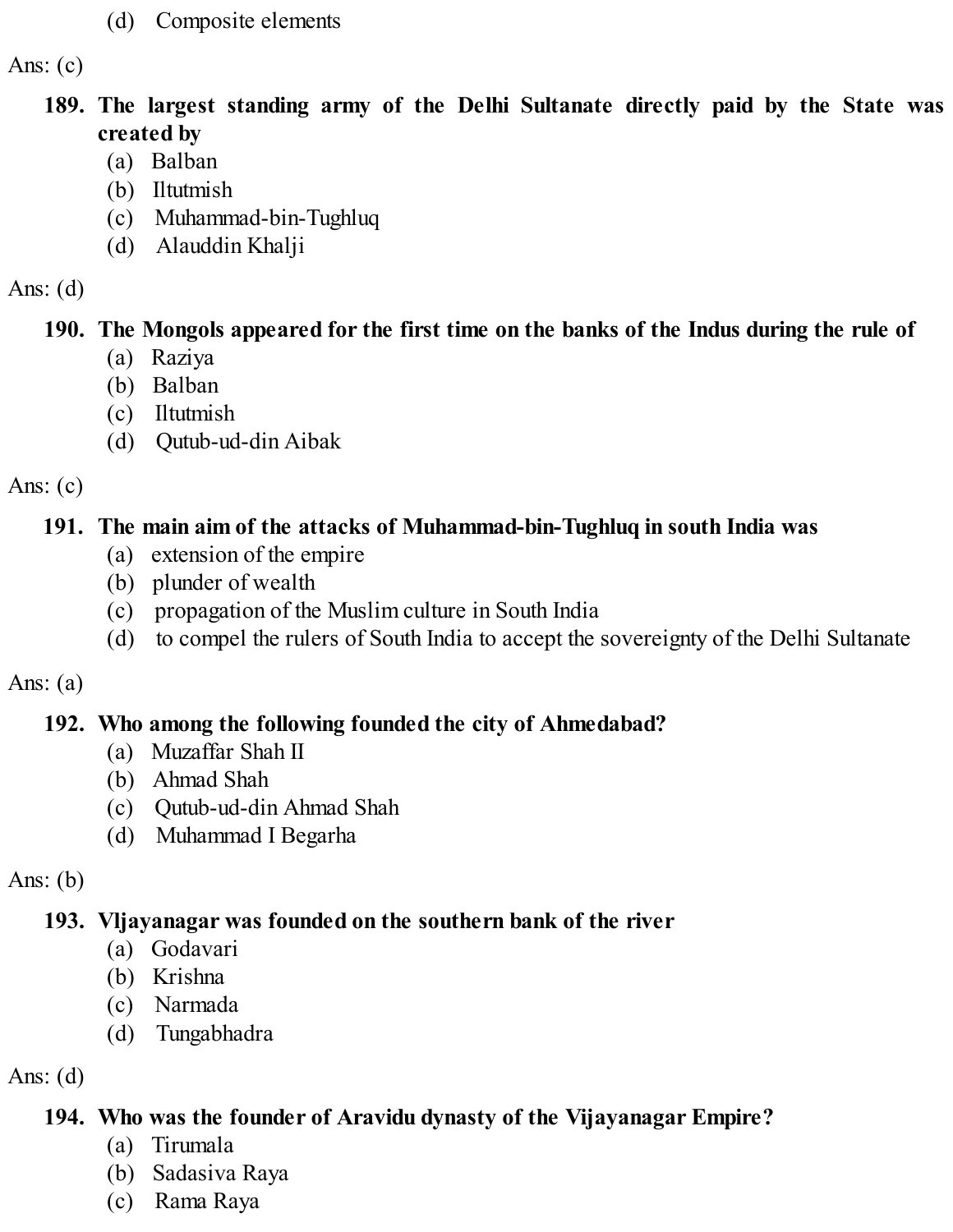- (d) Bukka
- Ans:  $(a)$

## **195. What was the capital of Bahmani Kingdom?**

- (a) Warangal
- (b) Gulbarga
- (c) Devagiri
- (d) Ellichpur

## Ans:  $(b)$

## **196. Minhaj-ua-Siraj was a**

- (a) poet
- (b) musician
- (c) historian
- (d) merchant

# Ans:  $(c)$

# **197. The city of Ajmer was founded by**

- (a) Sindhuraja
- (b) Ajayaraja
- (c) Bhoja
- (d) Vigraharaja

# Ans: (b)

# **198. Who was the patron deity of Vijayanagar?**

- (a) Virupaksha
- (b) Narasimha
- (c) Vittalaswamy
- (d) Venugoplal swamy

# Ans:  $(a)$

# **199. What was the bone of contention between Vijayanagar and the Bahmani Kingdoms?**

- (a) Krishna Delta
- (b) Raichur Doab
- (c) Godavari Delta
- (d) Telangana

# Ans:  $(b)$

# **200. Which among the following was the most appropriate cause for the failure of Raziya?**

- (a) Her sex
- (b) Her intention to be the ruler not only in name but also in fact
- (c) Her unpopularity with the people of Delhi
- (d) Her incompetence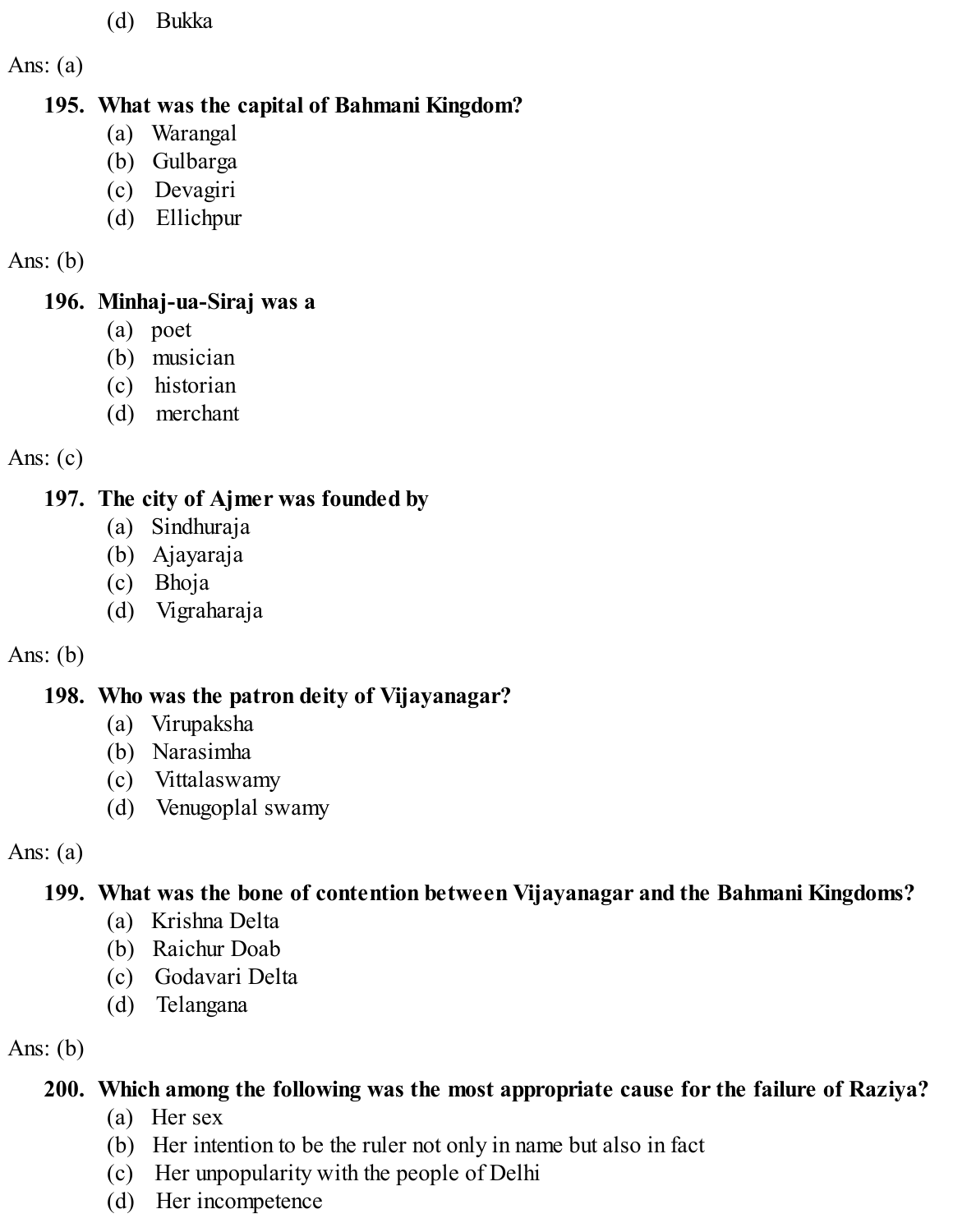Ans:  $(b)$ 

#### **201. Who were the Yaminis?**

- (a) Khaljis
- (b) Ghurids
- (c) Ghaznavids
- (d) Tughluqs

#### Ans:  $(c)$

## **202. What is meant by "The Forty" or "Chalisa"?**

- (a) The cream of Afghan nobles
- (b) The pick of the intellectuals among the Khaljis
- (c) The select body of the Turkish Aristocracy
- (d) The ulema or the Muslim divines

Ans:  $(c)$ 

#### **203. Who were called the New Muslims?**

- (a) Hindu converts to Islam
- (b) Mongol converts to Islam
- (c) Turkish converts to Islam
- (d) Persian converts to Islam

Ans:  $(b)$ 

## **204. Who was the founder of Srivaishnava sect?**

- (a) Nathamuni
- (b) Uyyakondar
- (c) Yamunacharya
- (d) Ramanuja

Ans:  $(d)$ 

## **205. What do you consider to be the least important cause for Alauddin's south Indian campaigns?**

- (a) Political condition of South India
- (b) Imperialism
- (c) Fabulous wealth
- (d) Religion

Ans:  $(d)$ 

# **206. What was the religion of Malik Kafur before he entered the service of Alauddin?**

- (a) Zoroastrianism
- (b) Hinduism
- (c) Buddhism
- (d) Jainism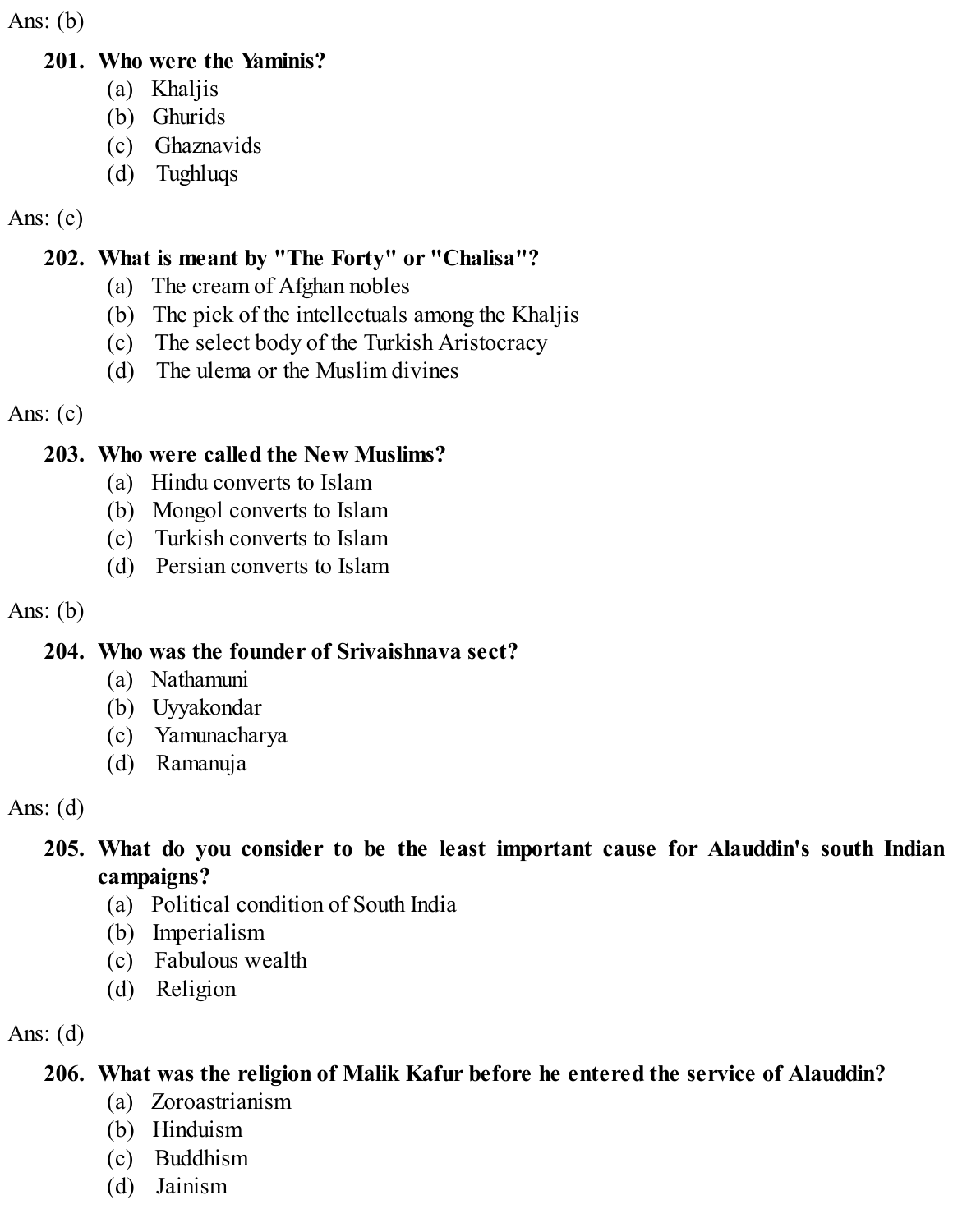Ans: (b)

#### **207. What was the most important cause of the invasion of Ghazni Mahmud?**

- (a) To destroy idolatory
- (b) To gain possession of the wealth of India
- (c) To spread Islam into India
- (d) To establish a Muslim state in India

## Ans:  $(b)$

# **208. To which race did Mahmud of Ghazni belong?**

- (a) Arab
- (b) Afghan
- (c) Mongol
- (d) Turk

# Ans:  $(b)$

# **209. Under the Mughala the Governor was popularly known as**

- a) Subahdar
- b) Wazir
- c) Vakil
- d) Faujdar

# Ans:  $(a)$

# **210. In the Mughal period the registers of the agricultural lands were maintained by**

- (a) Kotwal
- (b) Qanungo
- (c) Amin
- (d) Krori

Ans: (b)

# **211. The Jizya was**

- (a) A customs duty
- (b) Tax on silk products
- (c) Poll-tax
- (d) Tax on salt

Ans:  $(c)$ 

# **212. Under the Mughals the jizya was collected from**

- (a) Persians
- (b) Muhammadans
- (c) Hindus
- (d) Foreign visitors

Ans:  $(c)$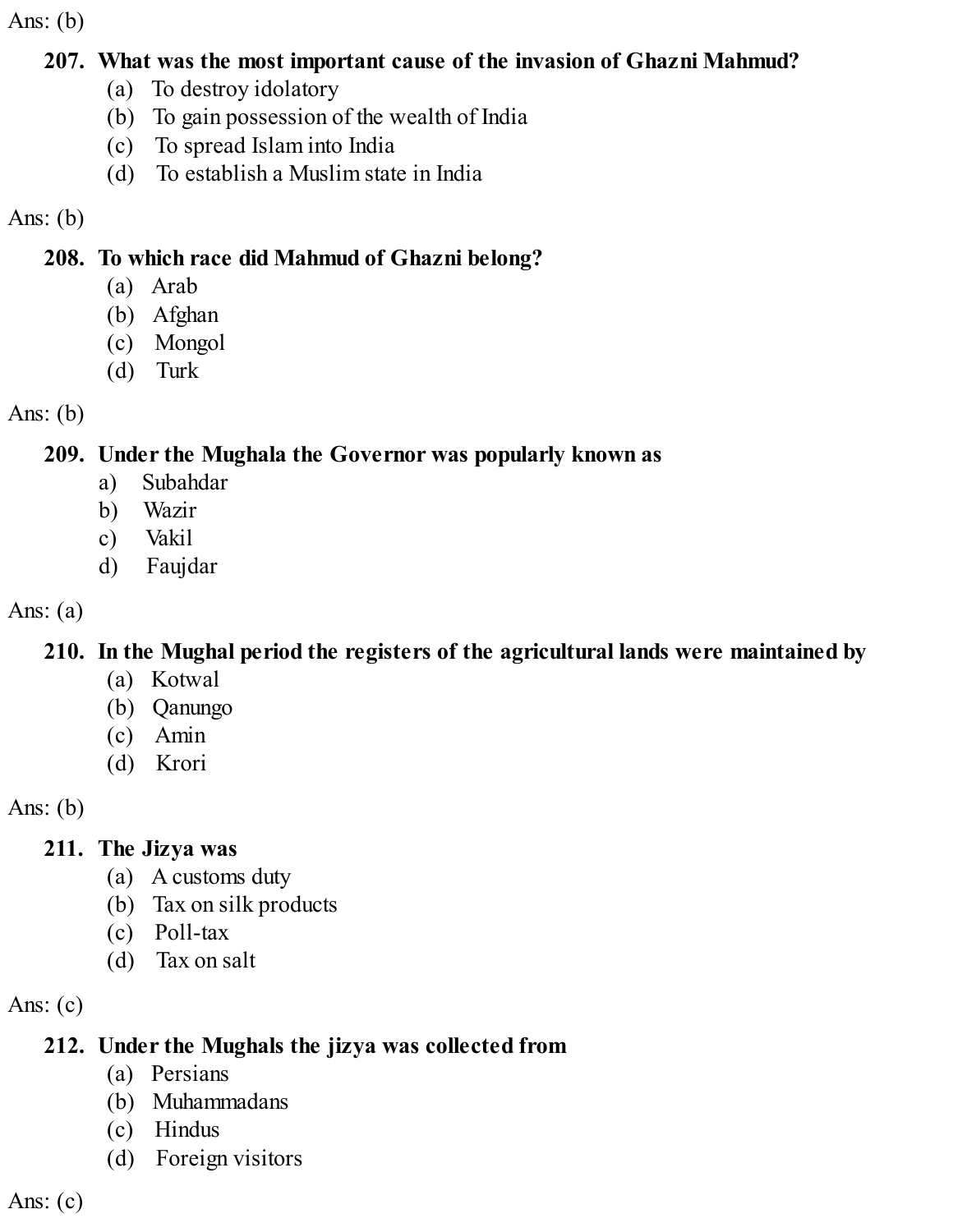#### **213. During the Mughal period Polaj was the**

- (a) land annually cultivated
- (b) land left fallow
- (c) land uncultivated
- (d) barren land

#### Ans:  $(a)$

**214. Under the Mughal rule the judicial service was formed by**

- (a) Vakil
- (b) Diwan
- (c) Kazis
- (d) Mansabdars

#### Ans:  $(c)$

**215. Under the Mughala, in urban area the judicial powers were exercised by**

- (a) Kazis
- (b) Faujdar
- (c) Kotwal
- (d) Wazir

#### Ans:  $(c)$

# **216. Under the Mughals the Commander-in-Chief of the Army was**

- (a) The crown prince
- (b) Mansabdar
- (c) Emperor
- (d) Zamindar

## Ans:  $(c)$

# **217. The troops provided by the Mansabdars was chiefly**

- (a) cavalry
- (b) infantry
- (c) artillery
- (d) navy

## Ans:  $(a)$

# **218. Under the Mughals \_\_\_\_ was administered as a department of the household.**

- (a) infantry
- (b) cavalry
- (c) artillery
- (d) navy

Ans: (c)

# **219. In India artillery was first used in the battle of**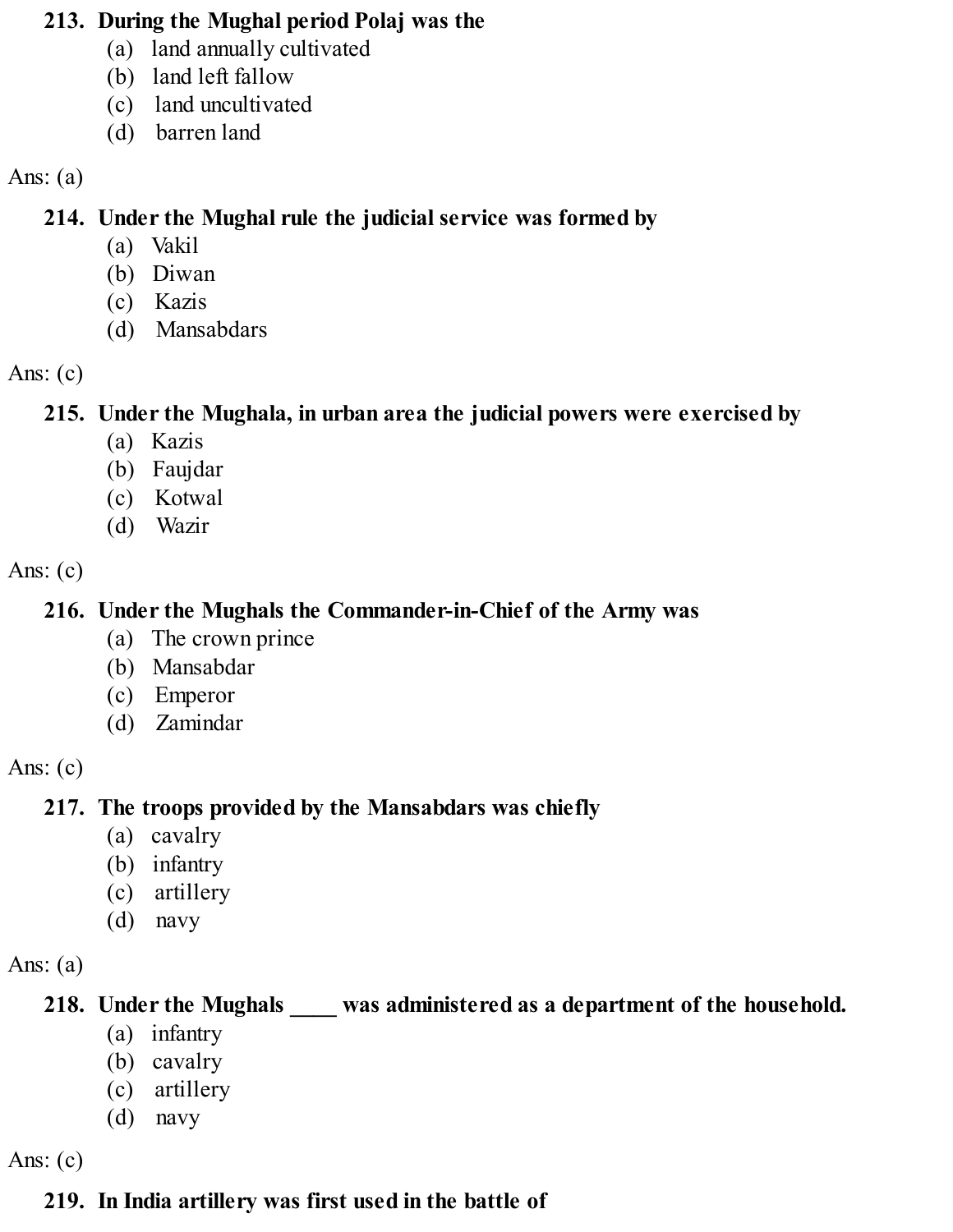- (a) Panipat in 1526
- (b) Talikot
- (c) Sialkot
- (d) Khanwa

#### **220. In India artillery was first used by**

- (a) Balban
- (b) Babar
- (c) Humayun
- (d) Akbar

Ans: (b)

# **221. In Mansabdari system the Commander-in-Chief of the Army was**

- (a) Mansabdar
- (b) Emperor
- (c) Prince
- (d) Dah Hazari

Ans: (b)

# **222. During the Mughal rule in India tobacco was first cultivated in**

- (a) Madras
- (b) Gujarat
- (c) Delhi
- (d) Calcutta

Ans:  $(b)$ 

# **223. Tobacco was introduced in India by the**

- (a) French
- (b) Portuguese
- (c) English
- (d) Arabs

Ans:  $(b)$ 

## **224. The Mughals imported fruits from**

- (a) Samarkand
- (b) Arabia
- (c) Kabul
- (d) Portugal

Ans:  $(a)$ 

## **225. During Mughal rule, excellent cotton goods were woven in which one of the following centres?**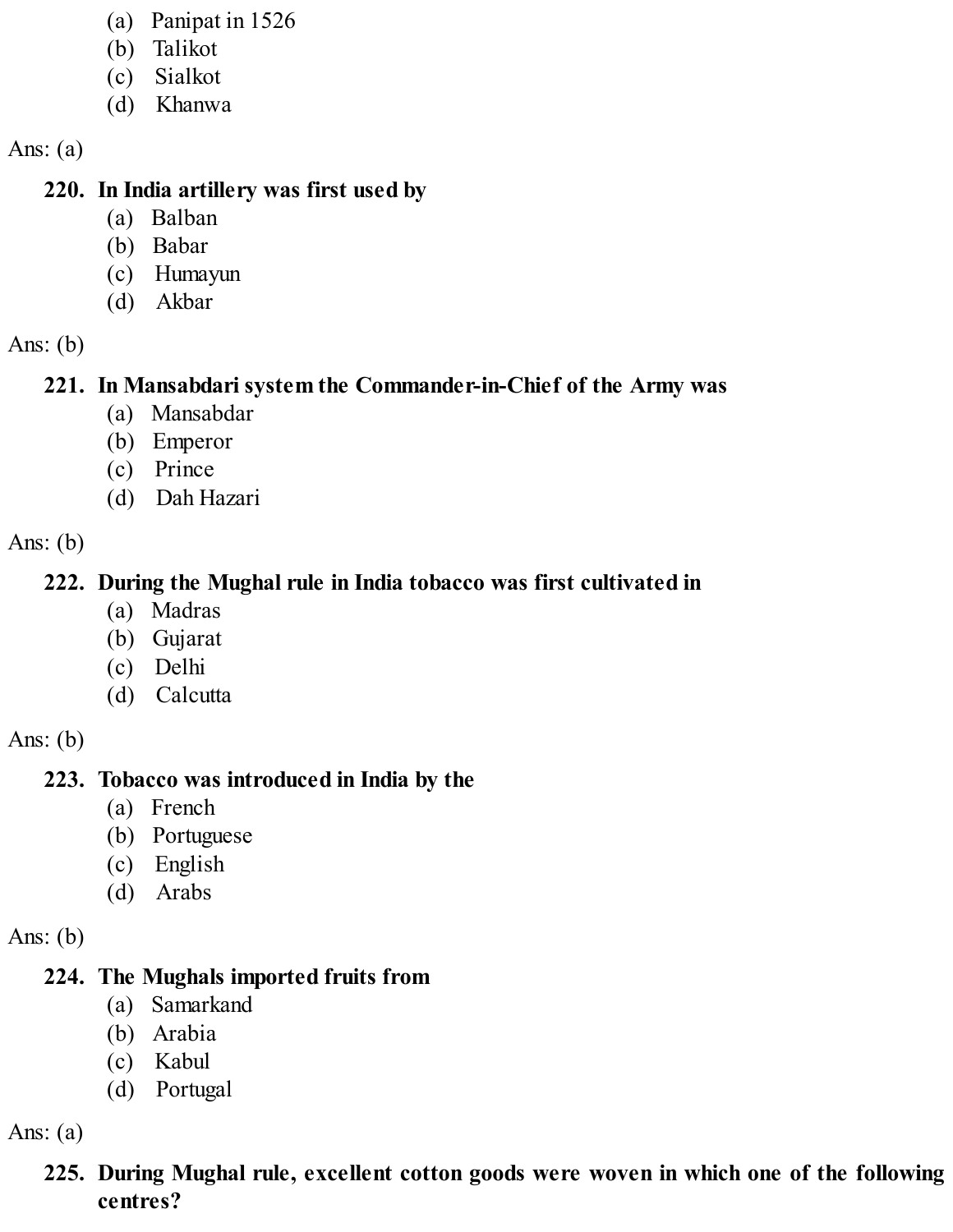- (a) Agra
- (b) Surat
- (c) Delhi
- (d) Calcutta

#### **226. The main outlet for foreign trade during Akbar's reign was the port of**

- (a) Karachi
- (b) Calcutta
- (c) Surat
- (d) Bombay

Ans: (c)

## **227. Under the Mughals one of the main imports was**

- (a) pepper
- (b) raw silk
- (c) cotton
- (d) opium

Ans: (b)

## **228. To bring Hindu-Muslim unity, Akbar**

- (a) encouraged cow-killing
- (b) prohibited cow-killing
- (c) taxed cow-killing
- (d) remained silent to cow-killing

Ans: (b)

#### **229. Babarnama was written by**

- (a) Humayun
- (b) Babar
- (c) Abul Fazl
- (d) Akbar

Ans:  $(b)$ 

## **230. The Upanishadas were translated into Persian by**

- (a) Prince Shuja
- (b) Prince Murad
- (c) Prince Dara Shukoh
- (d) Prince Khusru

Ans:  $(c)$ 

# **231. Humayunnama was written by**

(a) Princess Gulbadan Begum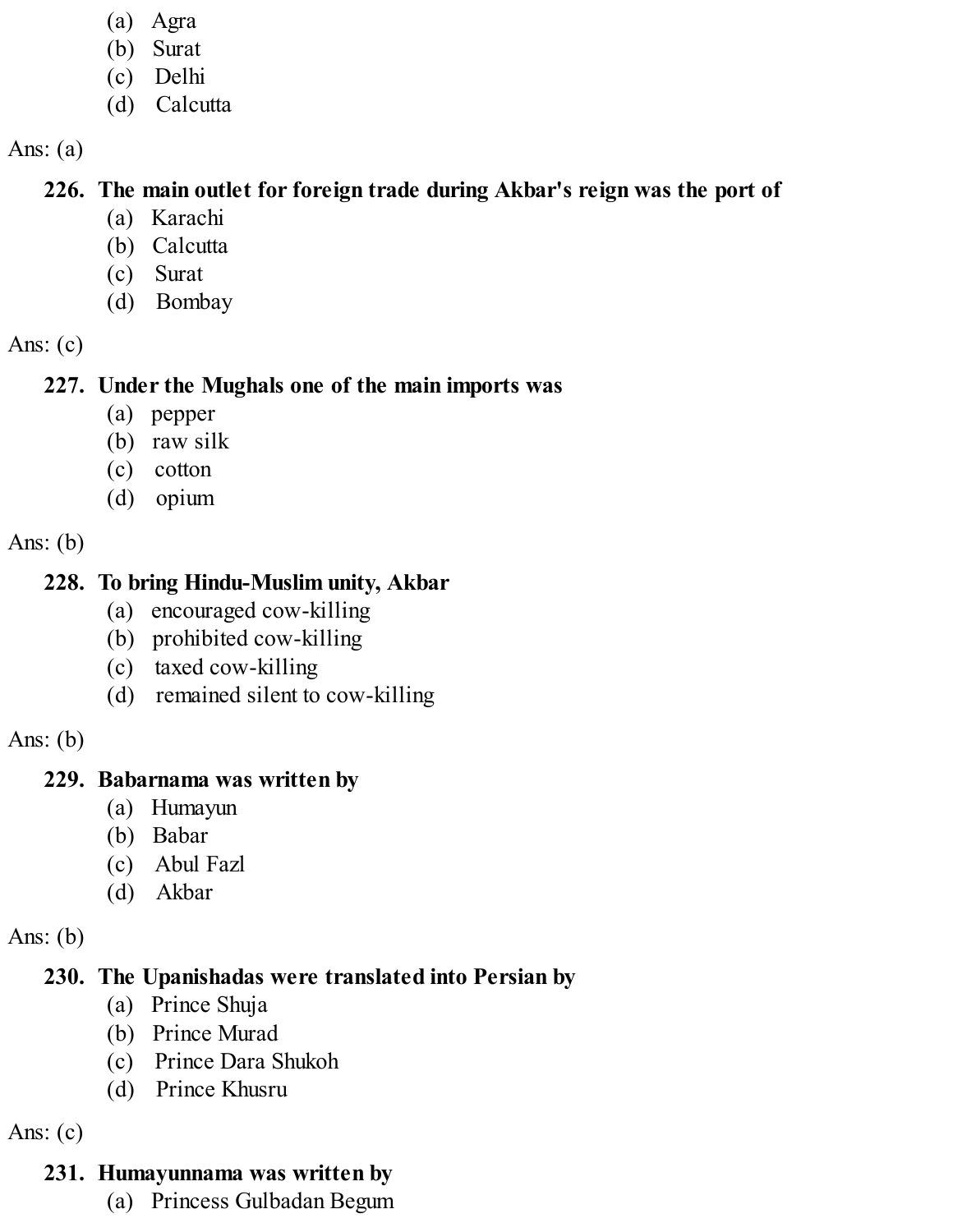- (b) Salima Sultan
- (c) Jahangir
- (d) Jahanara Begum

#### **232. Prince Dara Shukoh was the son of**

- (a) Humayun
- (b) Akbar
- (c) Jahangir
- (d) Shah Jahan
- Ans:  $(d)$

## **233. The art of painting in the Mughal age was \_\_\_ in origin.**

- (a) Persian
- (b) Hindu
- (c) French
- (d) Afghan

Ans:  $(a)$ 

## **234. The Mughal School of Painting was interested in portraying**

- (a) Mughal court
- (b) Domestic subjects
- (c) Scenes from the Indian classics
- (d) The scenes of their motherland

#### Ans:  $(a)$

# **235. The Jahangir Mahal at Agra was bunt by**

- (a) Jahangir
- (b) Shah Jahan
- (c) Akbar
- (d) Aurangzeb

Ans:  $(c)$ 

## **236. Jama Masjid at Delhi was bunt by**

- (a) Humayun
- (b) Sher Shah
- (c) Shah Jahan
- (d) Aurangzeb

Ans:  $(c)$ 

# **237. \_\_\_\_\_built by Shah Jahan is one of the unrivalled beauties of the world.**

- (a) Pearl Mosque
- (b) Jama Masjid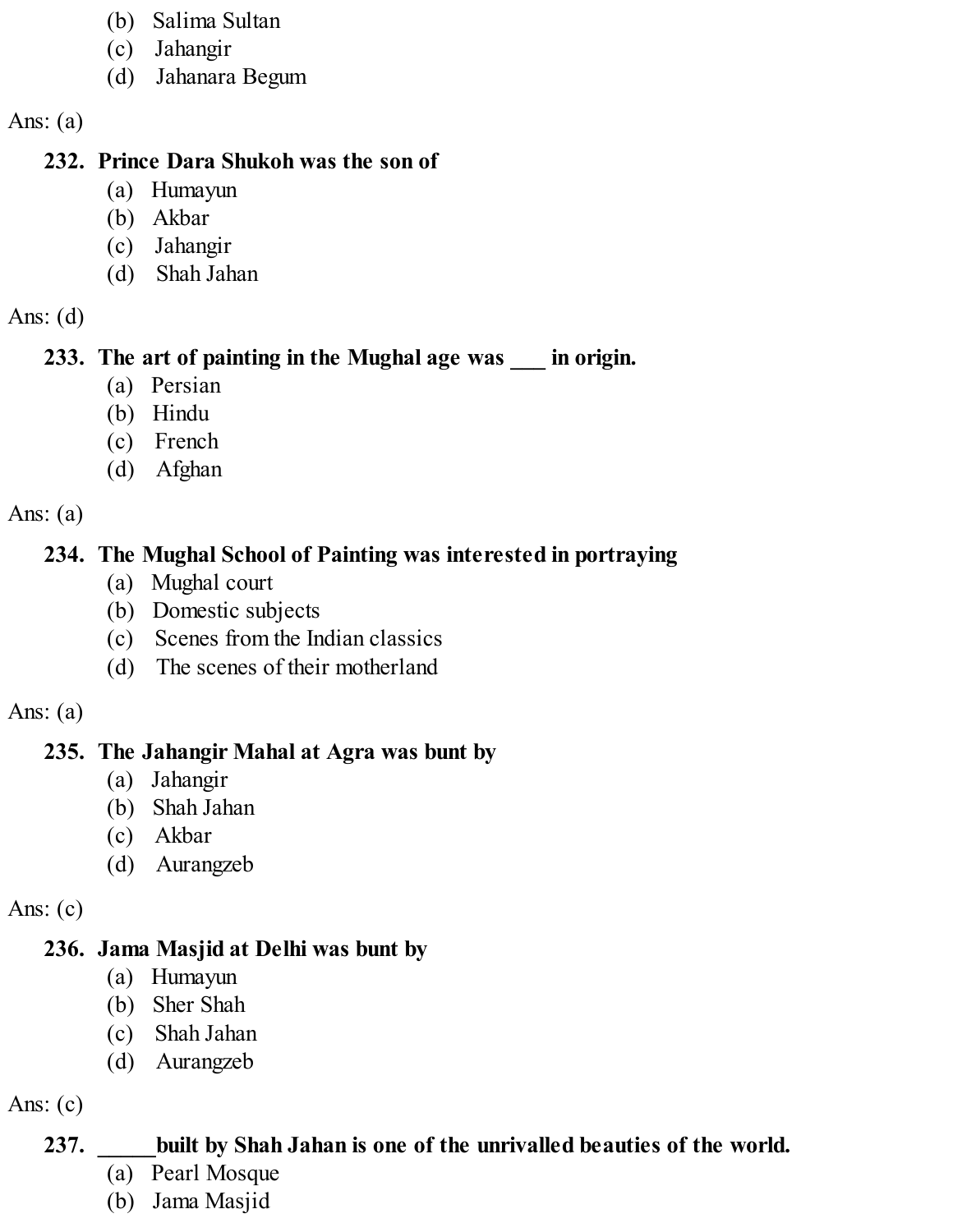- (c) Taj Mahal
- (d) The Palace at Kabul

#### **238. \_\_\_\_\_was the first Mughal Emperor to acquire Koh-i-noor diamond**

- (a) Humayun
- (b) Akbar
- (c) Jahangir
- (d) Shah Jahan

Ans:  $(a)$ 

#### **239. The Peacock throne was bunt by**

- (a) Babar
- (b) Humayun
- (c) Akbar
- (d) Shah Jahan

Ans:  $(d)$ 

## **240. Koh-i-noor diamond was presented to Aurangzeb by**

- (a) Mirkasim
- (b) Mir Jumla
- (c) Shivaji
- (d) Shah Jahan

## Ans:  $(b)$

# **241. Baz Bahadur was a in the court of Akbar**

- (a) Musician
- (b) Painter
- (c) Architect
- (d) Soldier

Ans:  $(a)$ 

# **242. Tansen was originally in the service of**

- (a) Raja of Rewa
- (b) Krishnadeva Raya
- (c) Akbar
- (d) Sher Shah

Ans:  $(a)$ 

# **243. The Mongols attacked India, for the first time, during the period of**

- (a) Balban
- (b) Iltutmish
- (c) Qutub-ud-din Aibak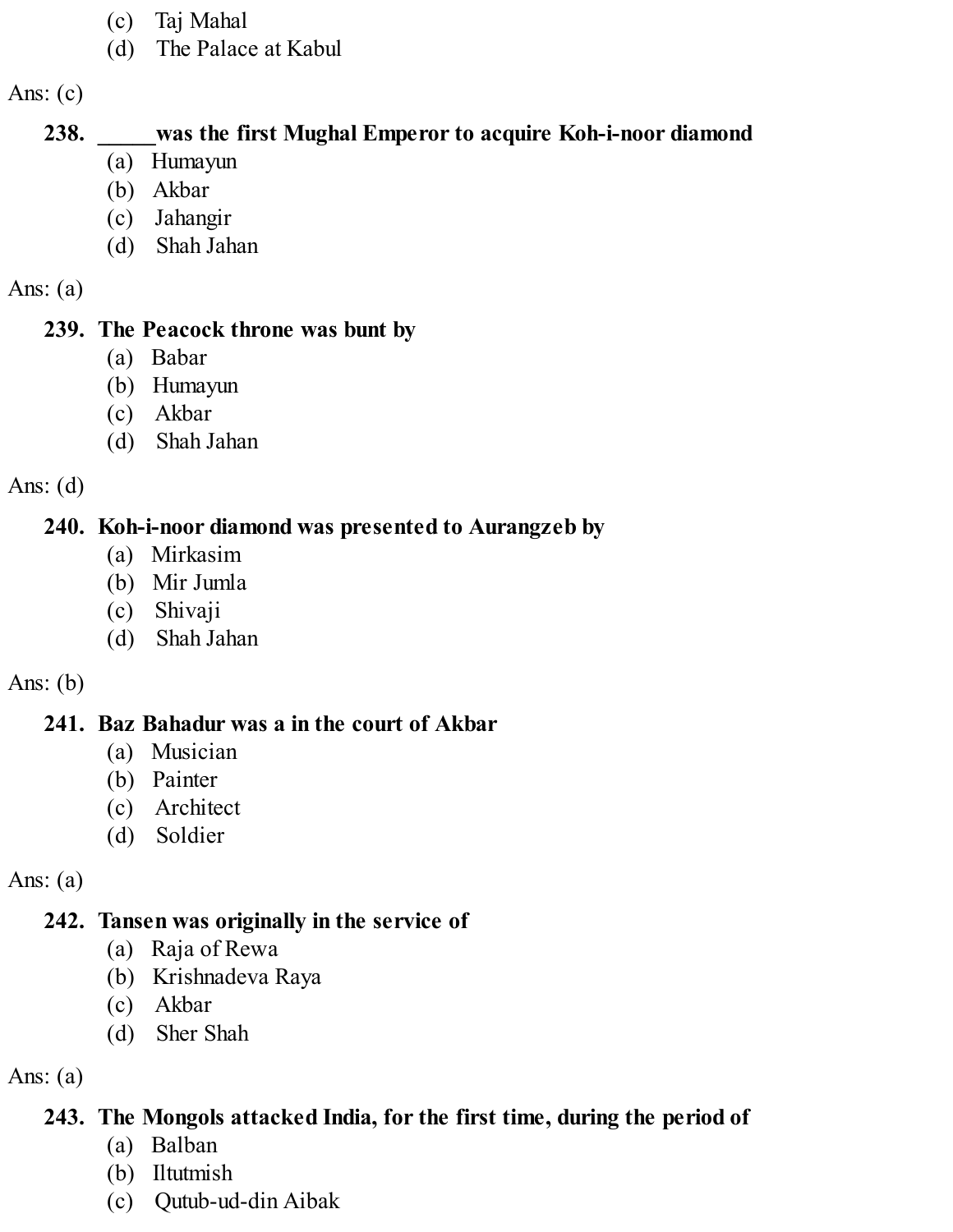(d) Alauddin

Ans:  $(b)$ 

**244. Under the Mughals, the Police duties in urban areas were entrusted to the officers known as**

- (a) Kotwal
- (b) Kazi
- (c) Vakil
- (d) Amin

Ans:  $(a)$ 

**245. During the Mughal rule, the police duties in the districts were entrusted to the officials known as?**

- (a) Faujdar
- (b) Mansabdar
- (c) Kotwal
- (d) Amin

Ans:  $(a)$ 

#### **246. The Adi Granth was compiled by**

- (a) Guru Arjan Dev
- (b) Guru Gobind Singh
- (c) Guru Harkishan
- (d) Guru Tegh Bahadur

#### Ans:  $(a)$

## **247. Guru Arjan Dev transferred the headquarters to**

- (a) Agra
- (b) Amritsar
- (c) Karachi
- (d) Allahabad

Ans: (b)

## **248. The Sikh Guru who fought in the Mughal ranks during the reign of Aurangazeb was**

- (a) Tegh Bahadur
- (b) Har Rai
- (c) Amar Das
- (d) Angad

Ans:  $(a)$ 

#### **249. Guru Gobind Singh was the son of**

- (a) Tegh Bahadur
- (b) Arjan Dev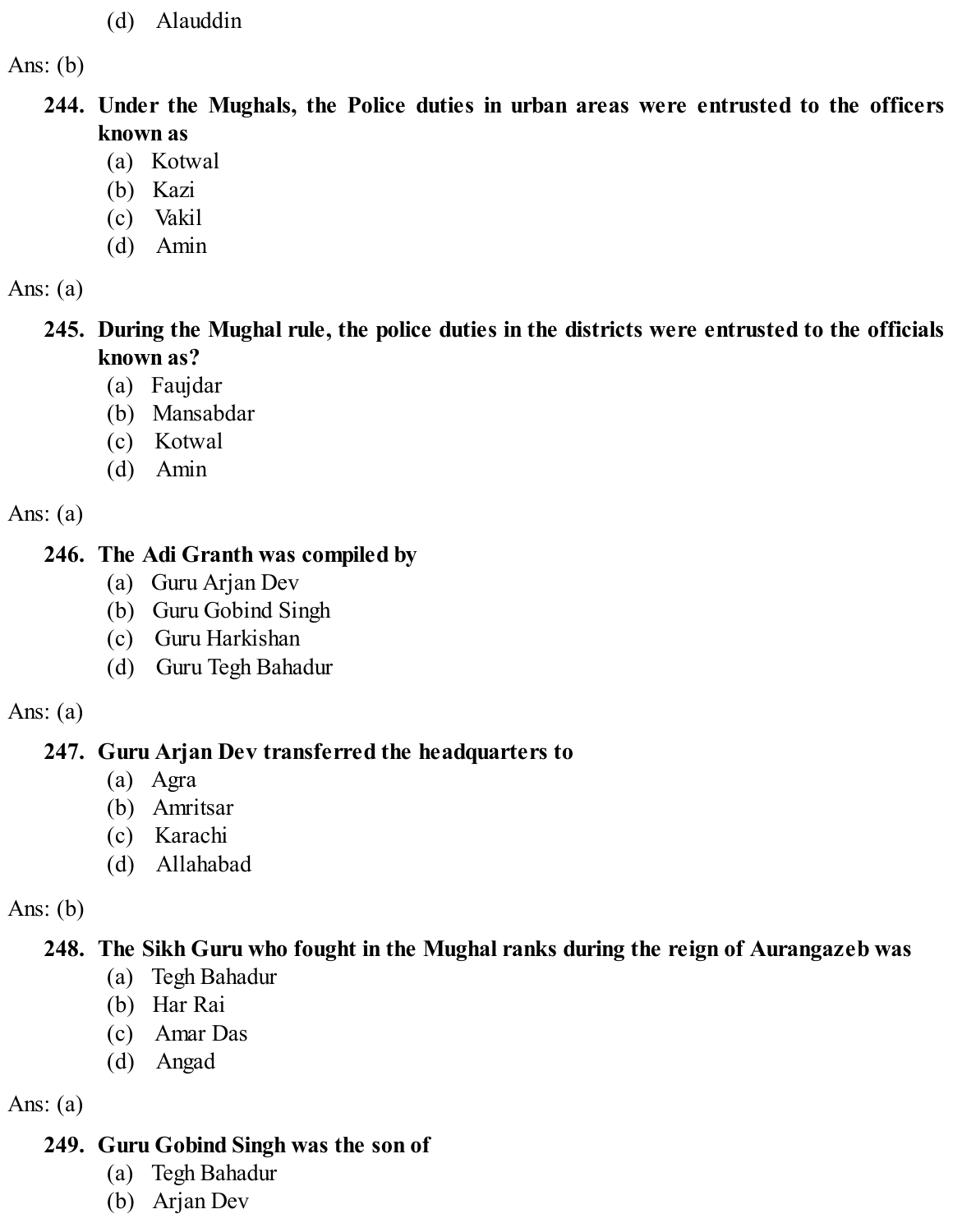- (c) Har Gobind
- (d) Nanak

- **250. The English and the Dutch were firmly established in all the parts of the Coast from Sind to Bengal by the middle of the**
	- (a) 17th Century
	- (b) 18th Century
	- (c) 16th Century
	- (d) 15th Century

Ans:  $(a)$ 

## **251. Dadaji was the guardian of**

- (a) Shivaji
- (b) Shaji Bhonsle
- (c) Sambaji
- (d) Shahu

Ans:  $(a)$ 

#### **252. In his early days Shivaji moved with**

- (a) Jat leaders
- (b) Mawali leaders
- (c) Santhals
- (d) Bhils

Ans:  $(b)$ 

# **253. Shivaji started his public career at the age of**

- (a) 18
- (b) 21
- (c) 23
- (d) 24

Ans:  $(a)$ 

## **254. The estate of Shivaji's father was**

- (a) Konkan
- (b) Poona
- (c) Torna
- (d) Rajgarh

Ans:  $(b)$ 

# **255. Shivaji's administration owed its origin to the principles laid down by**

- (a) Kautilya
- (b) Sher Shah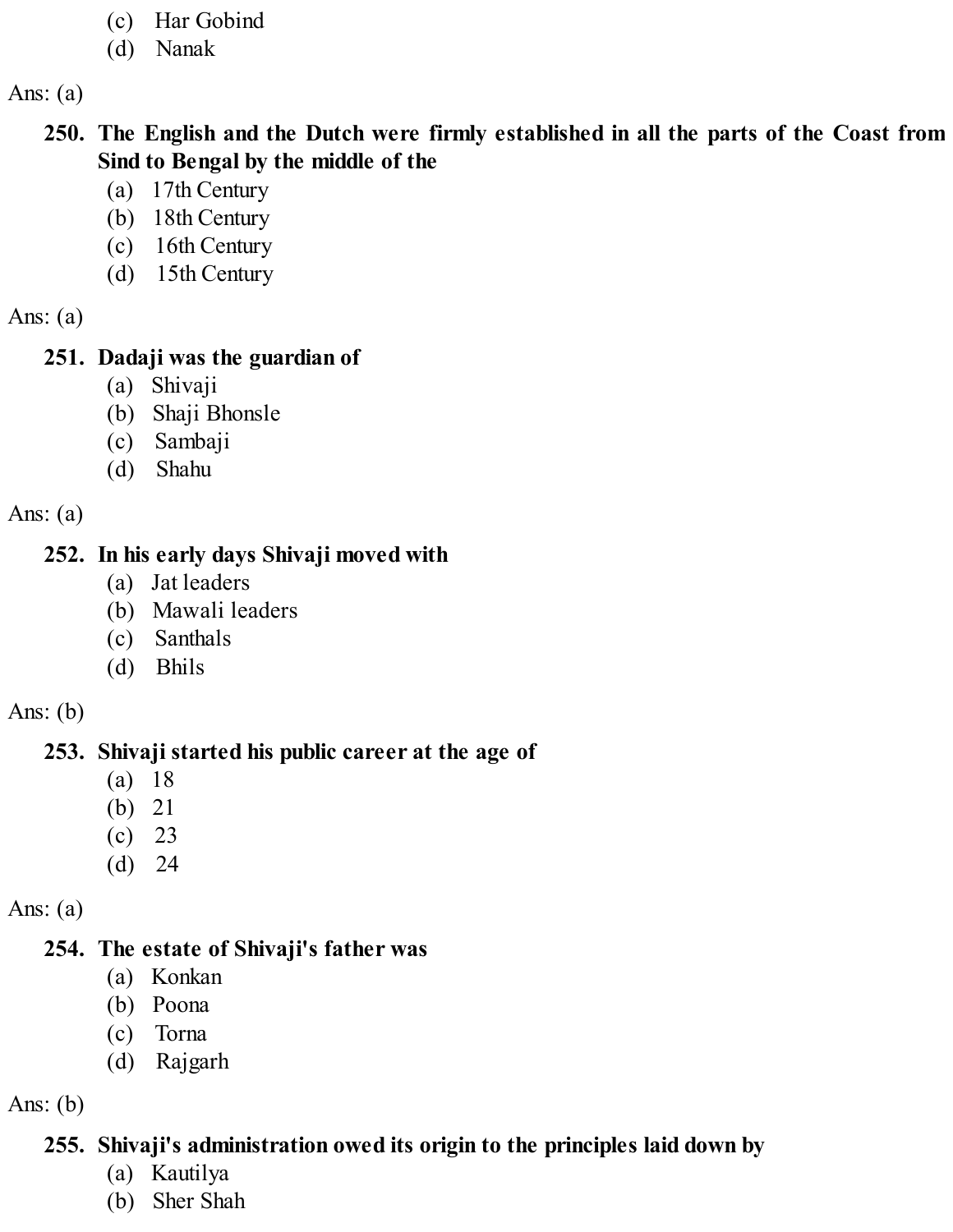- (c) Akbar
- (d) Adi Granth

#### **256. During Shivaji's rule the Council of the State consisted of**

- (a) Eight Ministers
- (b) Eighteen Ministers
- (c) Twelve Ministers
- (d) Fifteen Ministers

#### Ans:  $(a)$

#### **257. Under Shivaji each province was under a**

- (a) Viceroy
- (b) Governor
- (c) Diwan
- (d) Zamindar

#### Ans:  $(a)$

## **258. Chauth and Sardeshmukhi were paid by**

- (a) Mughlai
- (b) Pilgrims
- (c) Foreign visitors
- (d) Mansabdars

## Ans:  $(a)$

## **259. Under Shivaji's rule, the head of a unit of 25 in the Cavalry was known as**

- (a) Jumadar
- (b) Havaldar
- (c) Faujdar
- (d) Hazari

# Ans:  $(b)$

# **260. Shivaji maintained a fleet at**

- (a) Surat
- (b) Calicut
- (c) Bombay
- (d) Kolaba

# Ans:  $(d)$

# **261. Sambhaji was the successor of**

- (a) Shaji Bhonsle
- (b) Shahu
- (c) Shivaji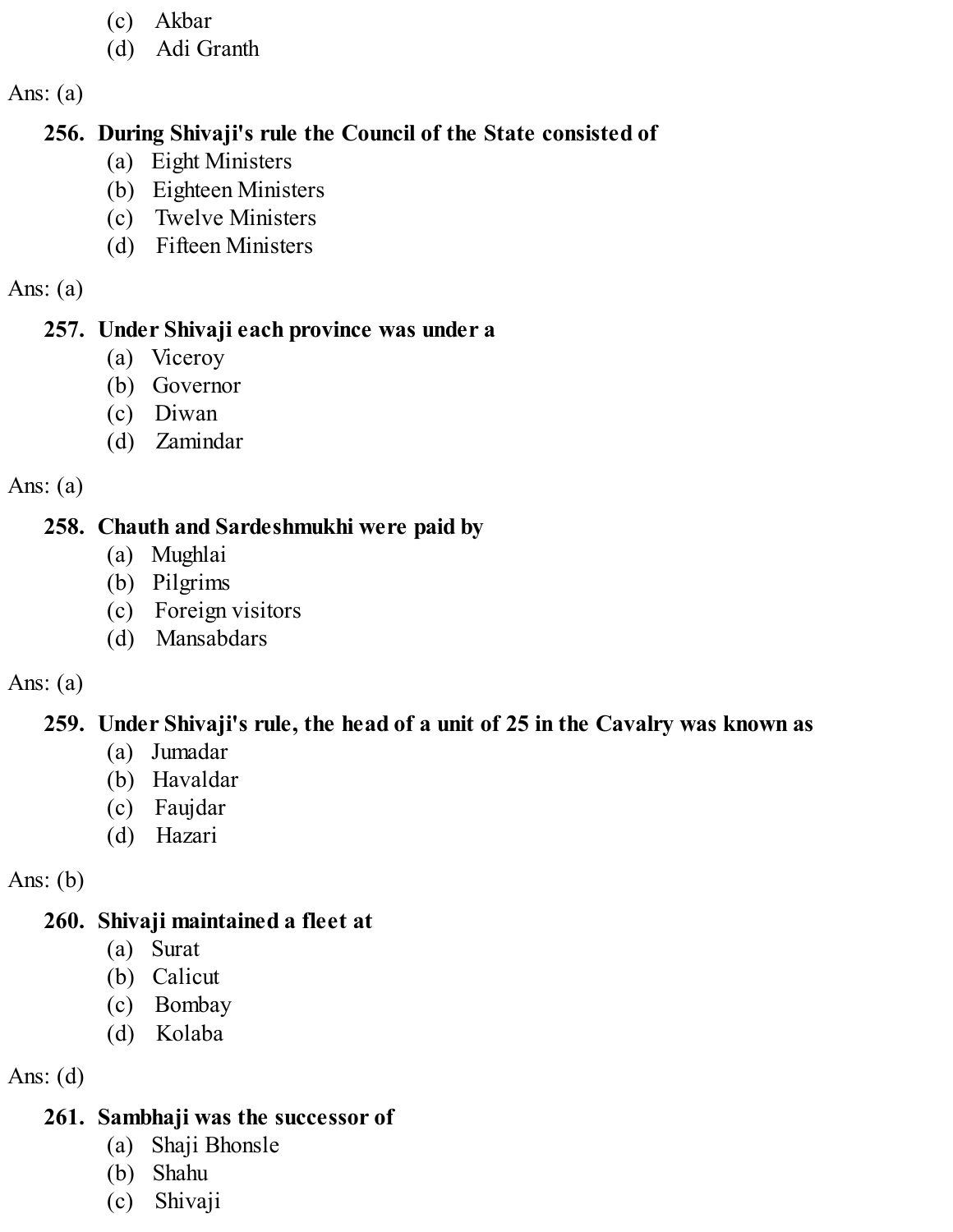(d) Dadaji

Ans: (c)

#### **262. Aurangzeb sent Mukarrab Khan against**

- (a) Shaji Bhonsle
- (b) Shivaji
- (c) Sambaji
- (d) Shahu

#### Ans:  $(c)$

# **263. The Marathas first served the rulers of**

- (a) Muhammadan kingdoms of the south
- (b) Mughal empire
- (c) Vijayanagar
- (d) Afghanistan

## Ans: (a)

# **264. Under the Mughal rule the Chief Minister was known as**

- (a) Diwan
- (b) Vakil
- (c) Kazi
- (d) Mansabdar

# Ans: (b)

# **265. During the Mughal rule the finance minister was known as**

- (a) Vakil
- (b) Diwan
- (c) Kotwal
- (d) Amin

Ans: (b)

# **266. With the help of Baghnuk (Tiger-claws) Shivaji killed**

- (a) Afzalkhan
- (b) Shayistakhan
- (c) Muhamad Khan
- (d) Aurangzeb

Ans: (a)

# **267. Shahu defeated Tara Bai at \_\_\_\_\_ in 1707.**

- (a) Malvan
- (b) Khed
- (c) Kolhapur
- (d) Agra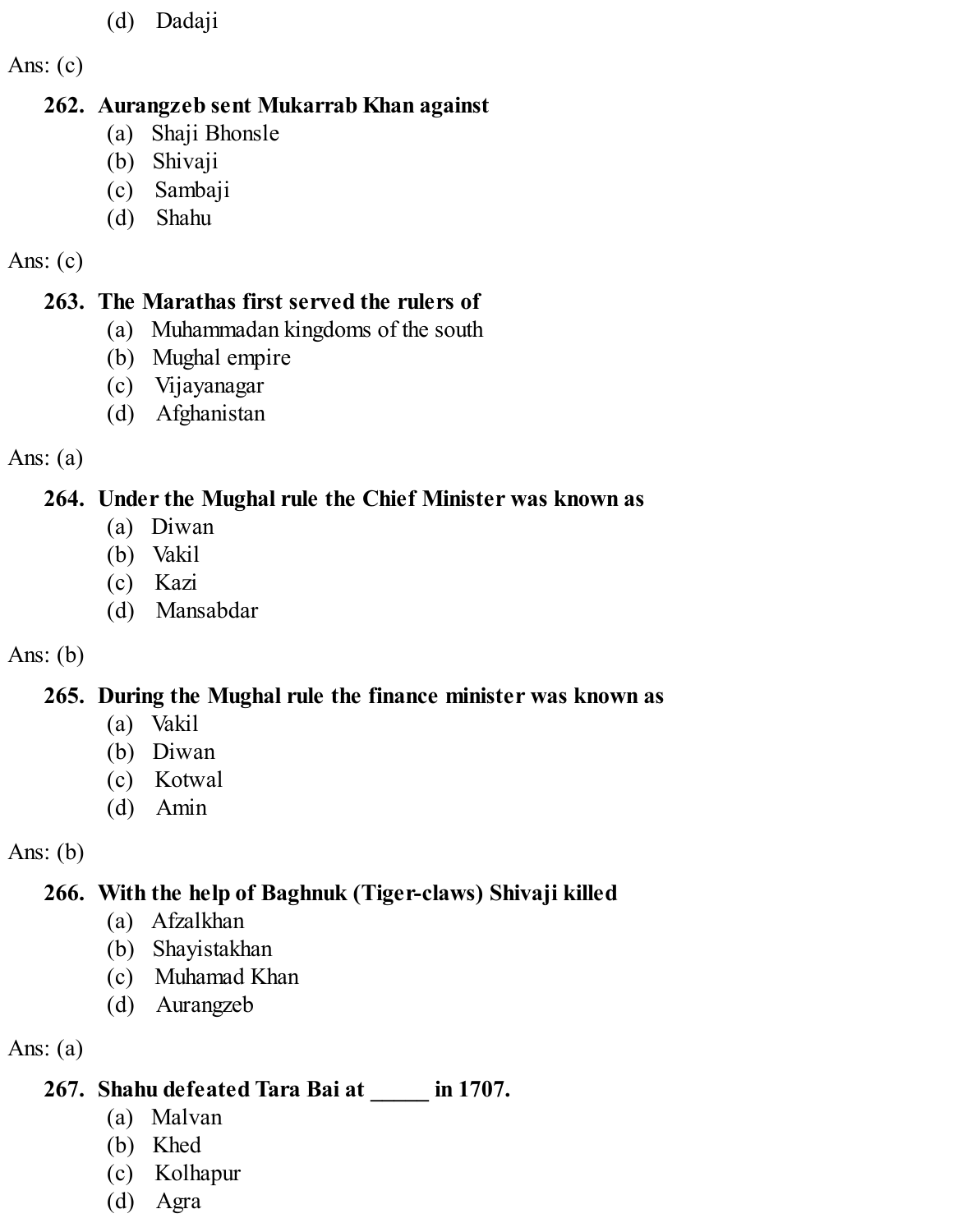Ans: (b)

#### **268. During the Mughal rule in the field of agriculture Parauti was the land**

- (a) annually cultivated
- (b) left fallow
- (c) uncultivated
- (d) barren land

#### Ans: (b)

## **269. Match the following:**

| List-I     | $List-II$                          |
|------------|------------------------------------|
| A. Polaj   | 1. Uncultivated                    |
| B. Parauti | 2. Left fallow for 3 or 4 years    |
| C. Chachar | 3. Left fallow to recover strength |
| D. Banjar  | 4. Annually cultivated             |
|            |                                    |

#### **Codes:**

| A       | Β | $\mathcal{C}$  | I) |
|---------|---|----------------|----|
| (a) 1   | 2 | $\overline{3}$ | 4  |
| (b) $3$ | 4 |                | 2  |
| $(c)$ 4 | 3 | 2              |    |
| $(d)$ 2 |   | 4              | 3  |

#### Ans:  $(c)$

## **270. Under the Mughals the cotton goods were exported to**

- (a) Africa
- (b) Sumatra
- (c) Japan
- (d) England

#### Ans:  $(a)$

# **271. During the Mughal period the main source of Imperial revenue was**

- (a) Agriculture
- (b) Customs duties
- (c) Industry
- (d) Foreign trade

#### Ans:  $(a)$

# **272. Under the Mughal rule the main occupation of the people was**

- (a) Sea faring
- (b) Agriculture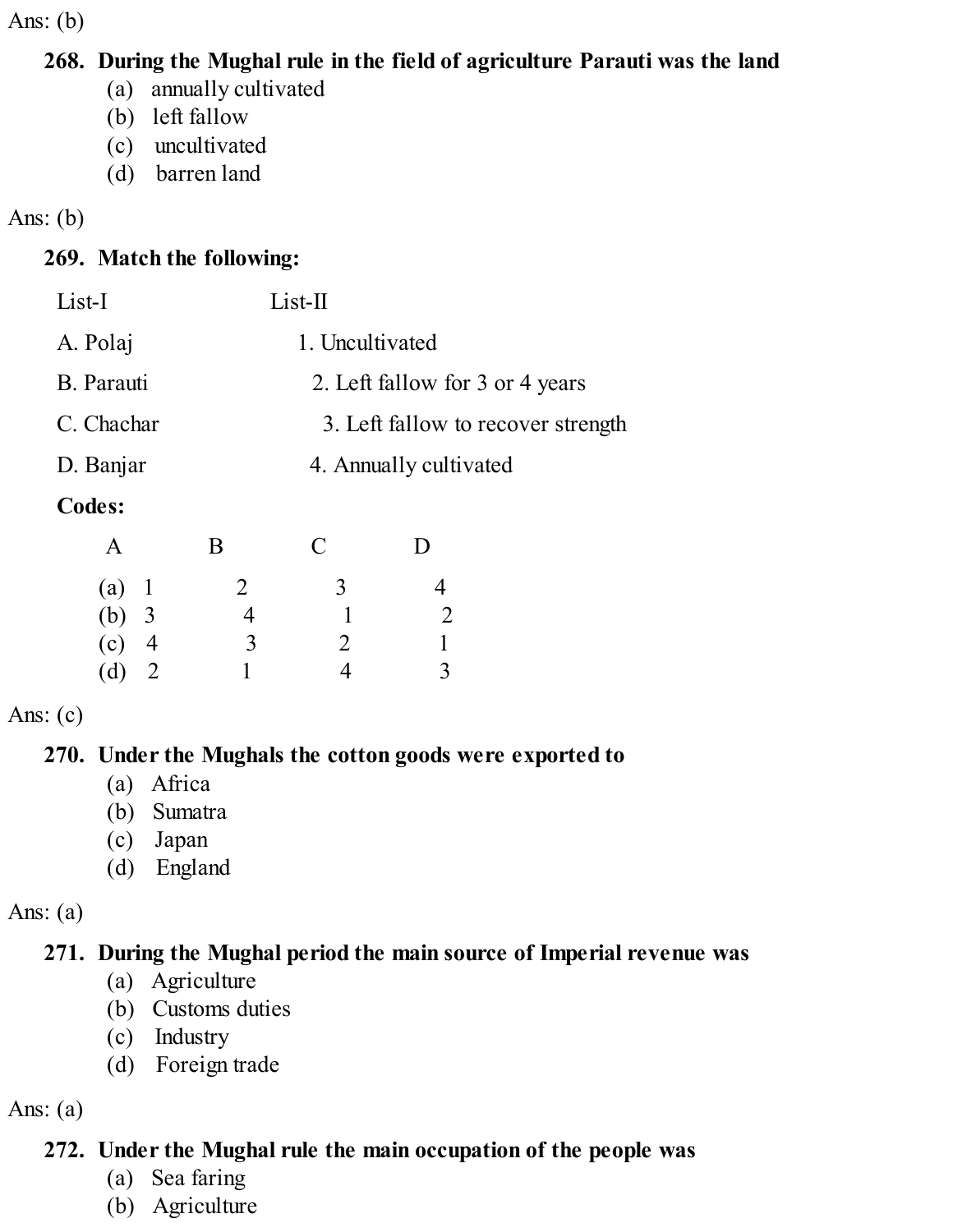- (c) Working in mines
- (d) Service in the army

Ans:  $(b)$ 

#### **273. Slaves who were in great demand under the Mughals were**

- (a) Abyssinians
- (b) Persians
- (c) Africans
- (d) Afghans

#### Ans:  $(a)$

#### **274. The Mughals have been made immortal by their achievements in the field.**

- (a) Political
- (b) Architectural
- (c) Military
- (d) Social

#### Ans:  $(b)$

#### **275. The most important feature of the Mughal building was the**

- (a) Dome
- (b) Arch
- (c) The narrow columns
- (d) Corbel brackets

#### Ans:  $(a)$

#### **276. All the early Mughal Emperors except \_\_\_ were great builders**

- (a) Babar
- (b) Humayun
- (c) Jahangir
- (d) Aurangzeb\

#### Ans:  $(d)$

#### **277. Babar summoned the pupils of the famous architect Sinan from**

- (a) Constantinople
- (b) Kabul
- (c) Syria
- (d) Egypt

## Ans:  $(a)$

#### **278. Jammi Mosque was built at**

- (a) Sambhal
- (b) Delhi
- (c) Agra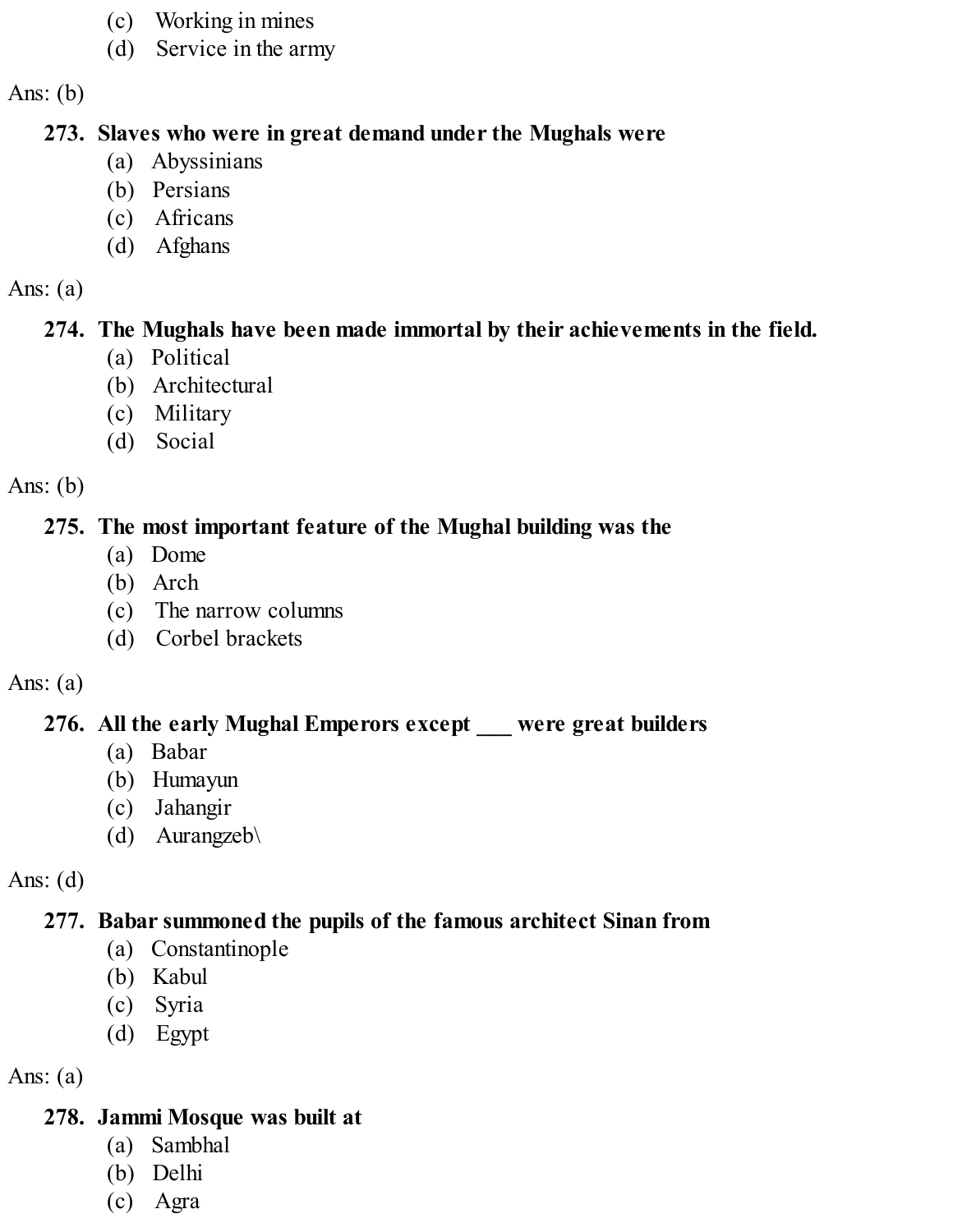(d) Lahore

Ans:  $(a)$ 

### **279. The Mughal architecture attained unrivalled magnificence during the reign of**

- (a) Babar
- (b) Akbar
- (c) Jahangir
- (d) Shah Jahan

## Ans:  $(d)$

# **280. Indo-Persian style of architecture attained its supreme beauty in the reign of**

- (a) Babar
- (b) Akbar
- (c) Jahangir
- (d) Shah Jahan

## Ans:  $(d)$

# **281. The Pearl Mosque was built by**

- (a) Shah Jahan
- (b) Aurangzeb
- (c) Humayun
- (d) Akbar

# Ans:  $(a)$

# **282. The Hindu painting was closely connected with pictorial art of the**

- (a) Buddhist priests
- (b) Jain monks
- (c) Artistic schools of the Far East
- (d) The Mughal school

# Ans:  $(a)$

# **283. When Humayun was in exile Koh-i-noor Diamond was with**

- (a) The Raja Bikramajid
- (b) Shah Tahmasp of Persia
- (c) Sultan of Bijapur
- (d) Sher Shah

# Ans:  $(b)$

# **284. The Peacock Throne of Shah Jahan was made of**

- (a) Pure Silver
- (b) Pure Gold and Pure Silver
- (c) Pure Gold studded with gems
- (d) Silver, copper and gold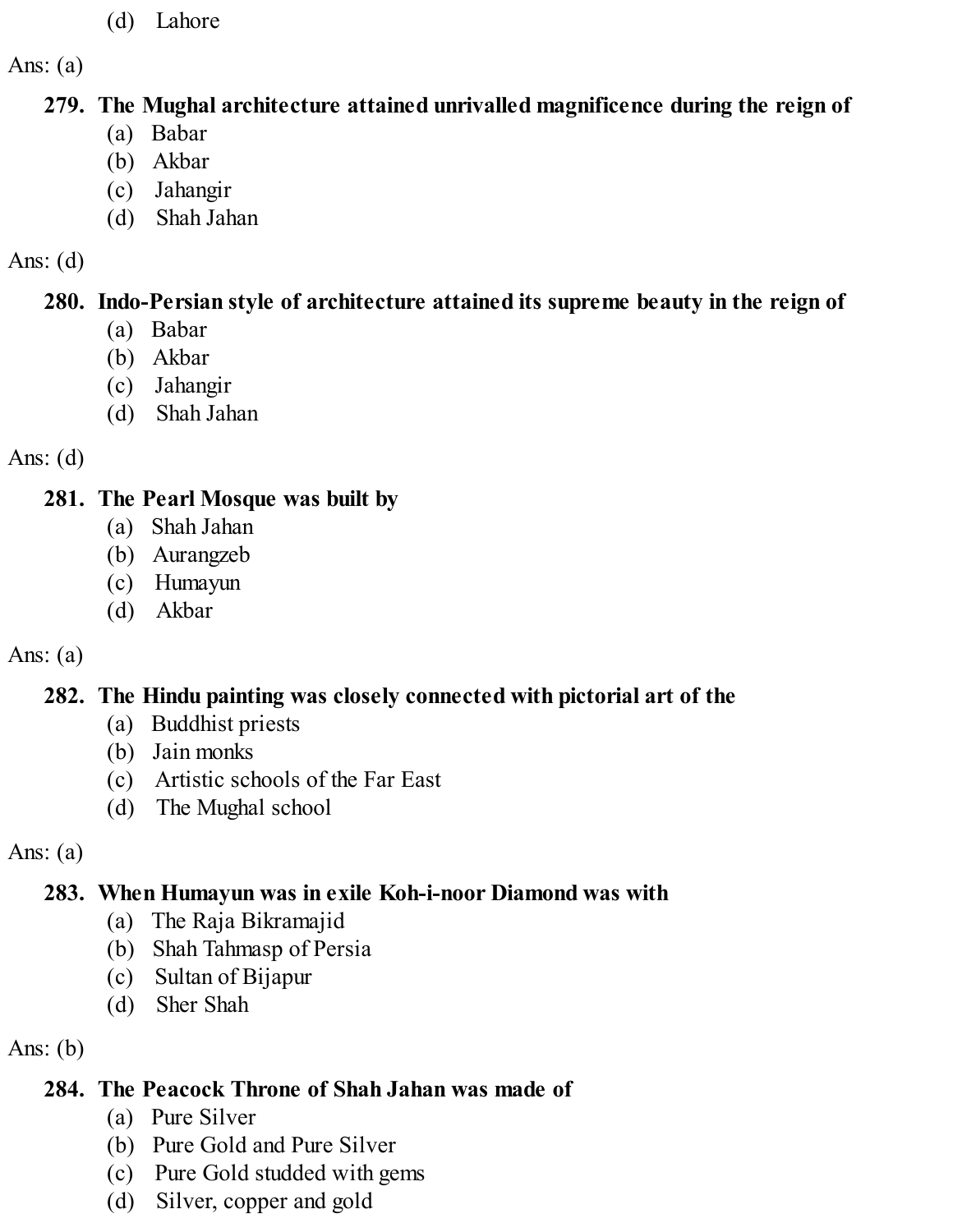**285. There were jewelled steps leading to the Emperor's seat, in the Peacock Throne.**

- (a) Four
- (b) Three
- (c) Two
- (d) Six

## Ans:  $(b)$

**286. The huge wealth of the Mughals Cell into the hands of \_\_\_\_\_\_\_ after the capture of Delhi in 1739.**

- (a) Nadir Shah
- (b) The English
- (c) The French
- (d) The Portuguese

Ans:  $(a)$ 

## **287. The Lilavati was a treatise on**

- (a) Arithmetic
- (b) Astronomy
- (c) Philosophy
- (d) Medicine

# Ans:  $(a)$

# **288. Khan Khanan rendered Babur's Memoires into**

- (a) Sanskrit
- (b) Persian
- (c) Urdu
- (d) Hindi

Ans:  $(b)$ 

# **289. Kondana was renamed Singarh by**

- (a) Shaji
- (b) Jijabai
- (c) Shivaji
- (d) Sambaji

Ans:  $(c)$ 

# **290. Under Shivajl's rule of the produce were to be given by the peasant to the state.**

- (a) Three-fifths
- (b) Two-fifths
- (c) One-fifth
- (d) Four-fifths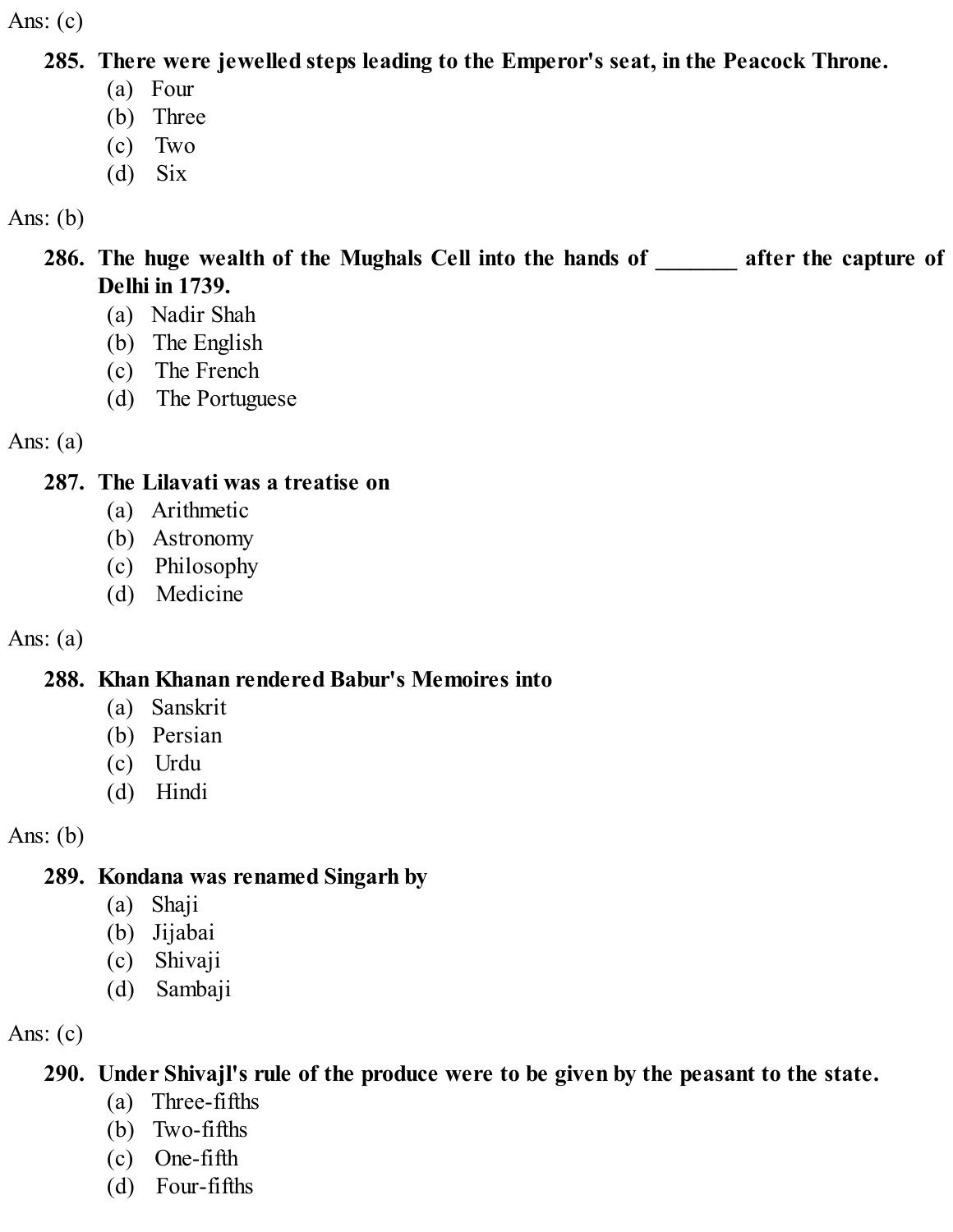Ans:  $(b)$ 

#### **291. Sambaji plundered the Mughal territories in**

- (a) Deccan
- (b) Gujarat
- (c) Punjab
- (d) Bengal

## Ans:  $(a)$

## **292. Guru Nanak was born at**

- (a) Talwandi
- (b) Purandhar
- (c) Amritsar
- (d) Poona

# Ans:  $(a)$

# **293. According to Guru Nanak Salvation could be obtained**

- (a) In the service of God
- (b) Taking the Brahmans and Mullahs as their guides
- (c) In fighting for the country
- (d) In fighting against Islam

# Ans:  $(a)$

# **294. The Apostolate of the Sikhs consisted of leaders.**

- (a) Eighteen
- (b) Ten
- (c) Only Two
- (d) Seven

# Ans: (b)

# **295. The stone railing which Aurangzeb ordered to remove was presented to Keshav Rai Temple by**

- (a) Shah Jahan
- (b) Shivaji
- (c) Dara Shukoh
- (d) Dadaji

# Ans:  $(c)$

# **296. Guru Gobind Singh was assassinated by a**

- (a) Mughal
- (b) Hindu
- (c) Afghan Pathan
- (d) Sikh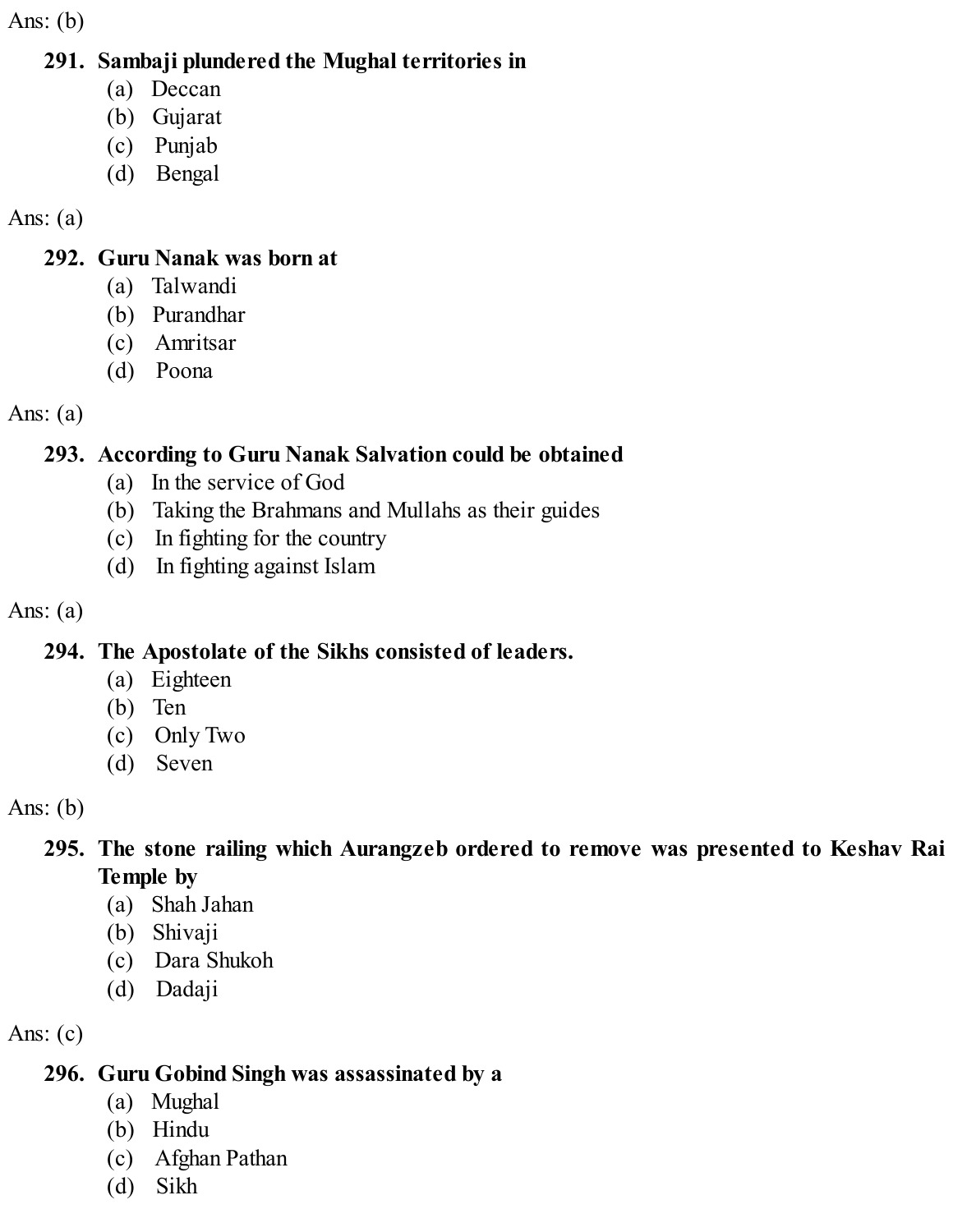#### **297. During the reign of Aurangzeb, Rajaram was a**

- (a) Jat Leader
- (b) Mughal Leader
- (c) Maratha Leader
- (d) Sikh Leader

#### Ans:  $(c)$

#### **298. During the Mughal period there was continuous emigration of the \_\_\_\_ to places ruled by Hindu Rajas.**

- (a) Nobles
- (b) Poor
- (c) Middle Class
- (d) Foreign residents

Ans: (b)

#### **299. Babar was originally the ruler of**

- (a) Kabul
- (b) Persia
- (c) Fargana
- (d) Khandahar

## Ans:  $(c)$

## **300. When Babar invaded India in 1525, Humayun was the Governor of**

- (a) Kabul
- (b) Fargana
- (c) Badakhshan
- (d) Herat

Ans:  $(c)$ 

## **301. Rana Sanga was the ruler of**

- (a) Bijapur
- (b) Mewar
- (c) Marwar
- (d) Punjab

Ans:  $(b)$ 

## **302. The battle between Babar and Rana Sanga was fought at**

- (a) Panipat
- (b) Chunar
- (c) Khanwa
- (d) Jaunpur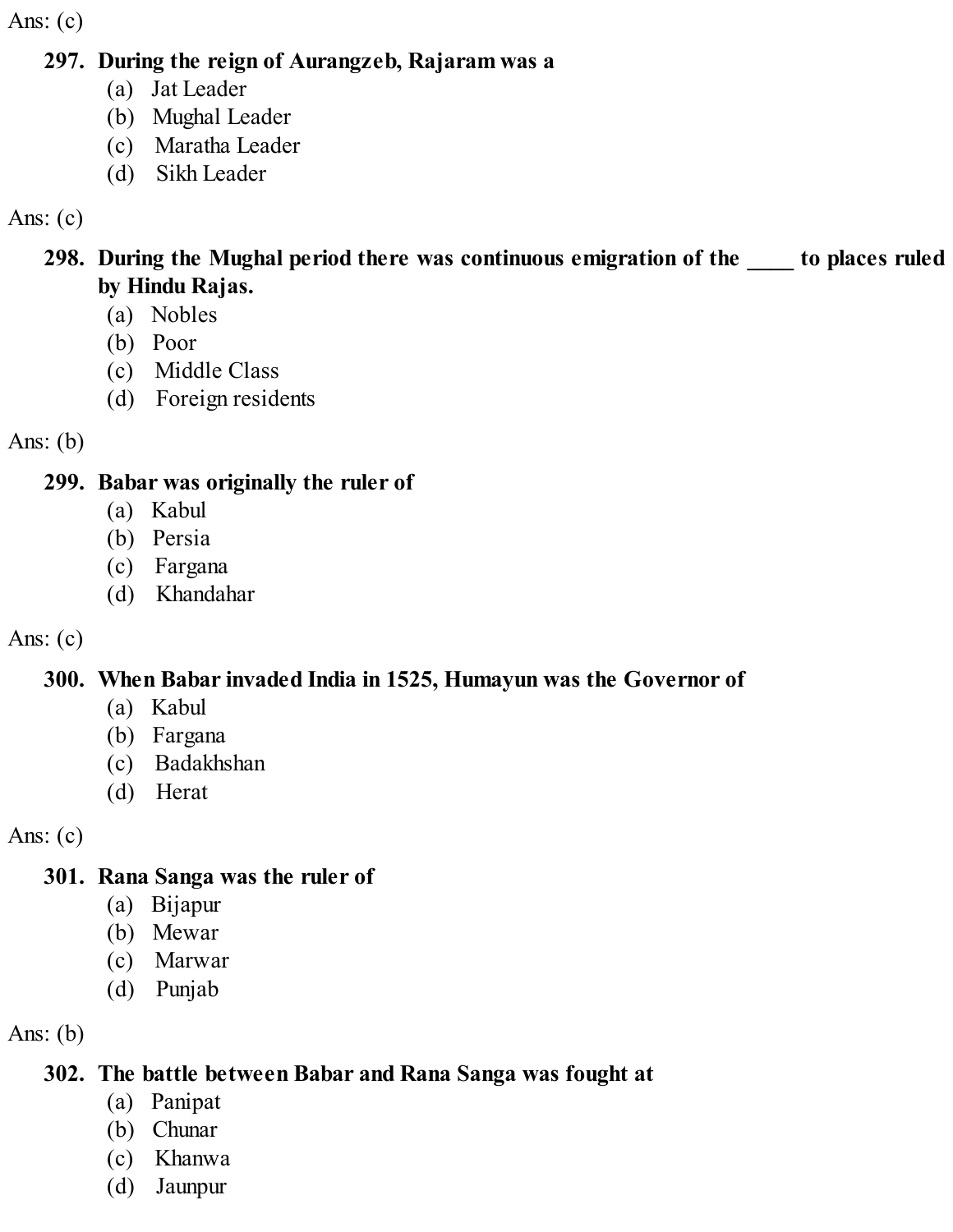#### **303. In 1542 Akbar was born at**

- (a) Agra
- (b) Herat
- (c) Amarkot
- (d) Kabul

#### **304. Humayun died in the year**

- (a) 1536
- (b) 1546
- (c) 1556
- (d) 1566

Ans:  $(c)$ 

#### **305. The original name of Sher Shah was**

- (a) Sikandar
- (b) Akbar
- (c) Farid
- (d) Tahmasp

Ans:  $(c)$ 

#### **306. Sher Shah defeated Humayun at**

- (a) Gaur
- (b) Chunar
- (c) Chausa
- (d) Agra

Ans:  $(c)$ 

#### **307. Maldeva was the ruler of**

- (a) Jodhpur
- (b) Jaunpur
- (c) Udaipur
- (d) Kannauj

Ans:  $(a)$ 

#### **308. Sher Shah's last campaign was against**

- (a) Mount Abu
- (b) Kalinjar
- (c) Surat
- (d) Chittor

Ans:  $(b)$ 

## **309. Sher Shah was succeeded by**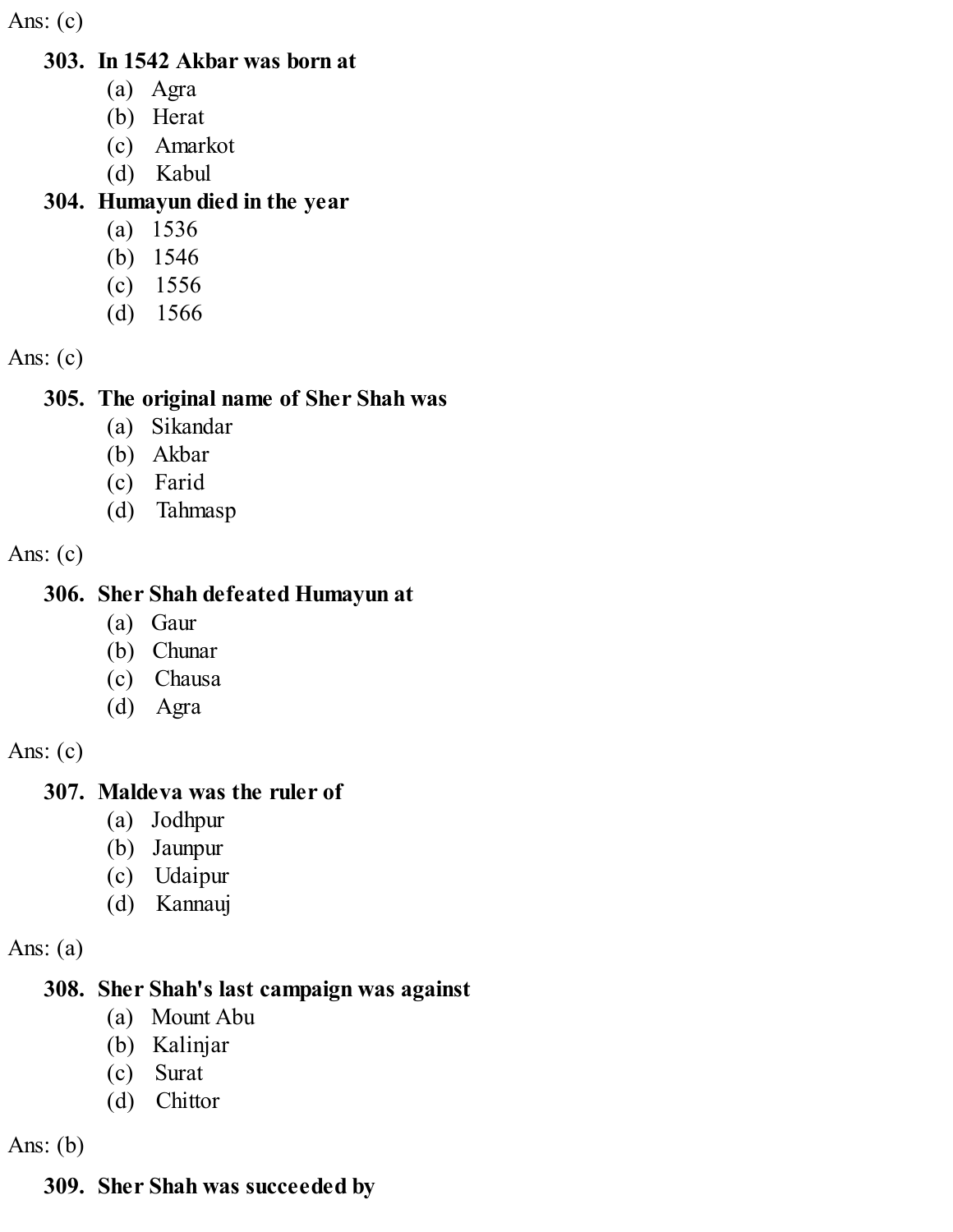- (a) Sikandar
- (b) Islam Shah
- (c) Alam Shah
- (d) Hasan

Ans: (b)

### **310. Under Sher Shah the largest administrative unit was administered by a Chief namely**

- (a) Shikadar
- (b) Mansabdar
- (c) Kasi
- (d) Faujdar

Ans:  $(a)$ 

### **311. The revenue system initiated by Sher Shah influenced the revenue system of**

- (a) Alauddin Khalji
- (b) Babar
- (c) Akbar
- (d) Aurangzeb

Ans:  $(c)$ 

#### **312. Akbar was enthroned in a garden at**

- (a) Kalanaur
- (b) Ajmer
- (c) Gaur
- (d) Kabul

Ans:  $(a)$ 

### **313. The second Battle of Panipat was fought between Hemu and**

- (a) Babar
- (b) Humayun
- (c) Akbar
- (d) Ibrahim Lodhi

Ans:  $(c)$ 

### **314. Hemu was captured and brought before Akbar by\_\_\_\_.**

- (a) Bairam Khan
- (b) Salim
- (c) Shah Qulihan Mehran
- (d) Farid

Ans:  $(c)$ 

# **315. Akbar's teacher was**

(a) Abul Fazl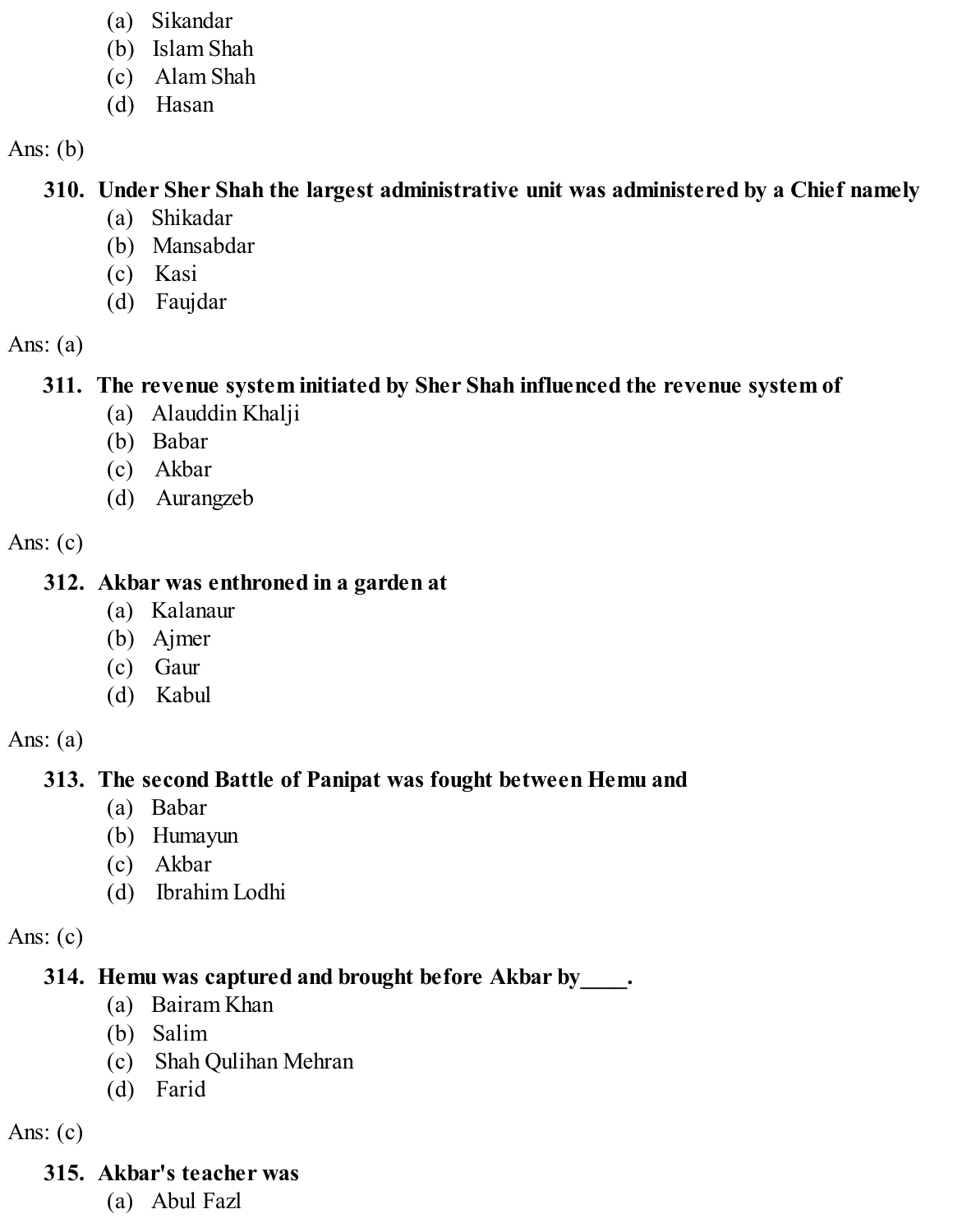- (b) Bairam Khan
- (c) Abdul Latif
- (d) Kabir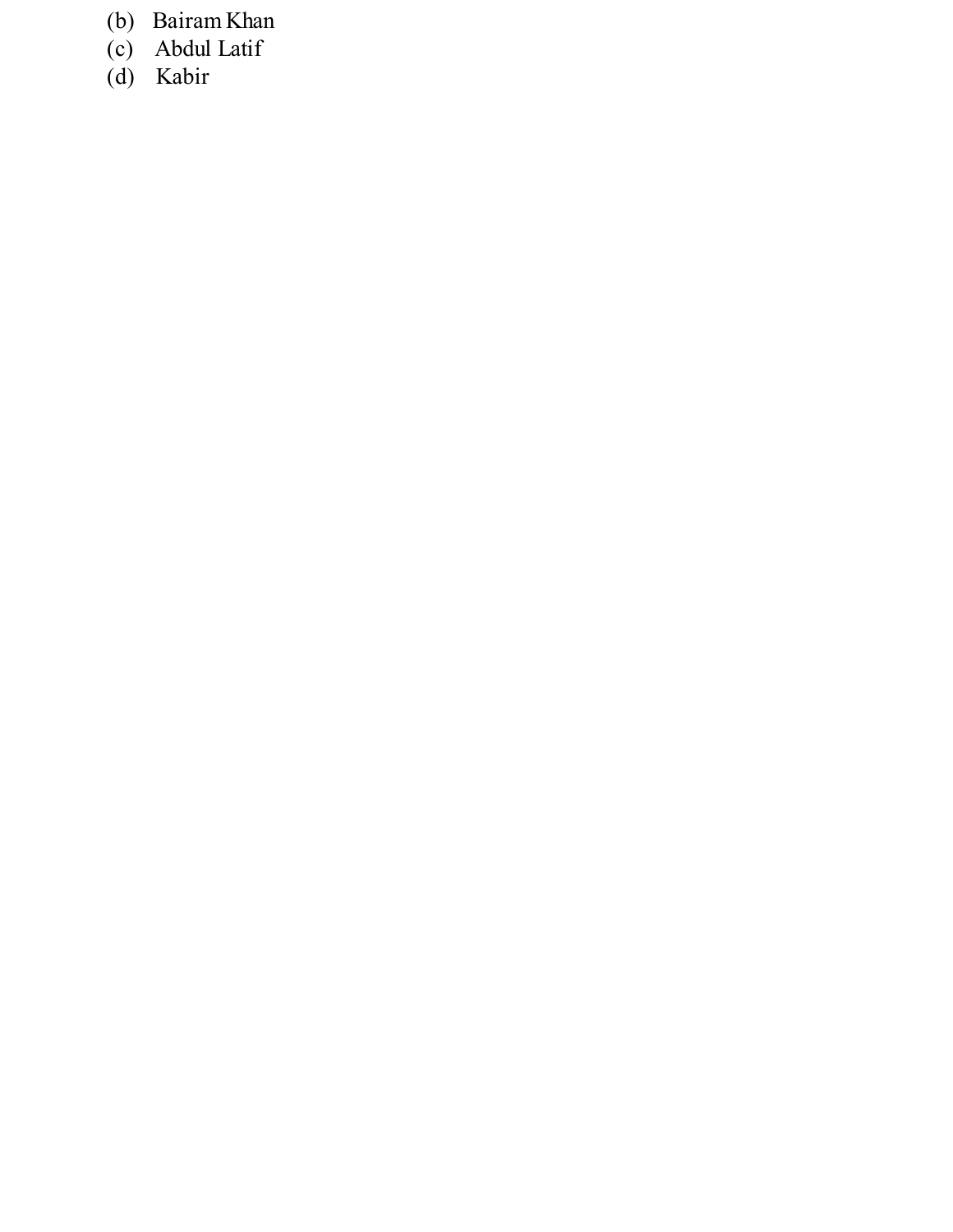#### **316. Akbar's nurse-in-chief was**

- (a) Mumtaj
- (b) Hamida Begum
- (c) Jahanara
- (d) Maham Anaga

## Ans: (d)

### **317. Balram Khan was murdered at**

- (a) Sirhind
- (b) Anhilvad
- (c) Panipat
- (d) Chausa

Ans: (b)

# **318. Jizya was abolished by the Mughal ruler**

- (a) Babar
- (b) Humayun
- (c) Akbar
- (d) Aurangzeb

Ans:  $(c)$ 

# **319. Akbar defeated Durgawati and captured**

- (a) Bijapur
- (b) Jhansi
- (c) Gondwana
- (d) Surat

Ans:  $(c)$ 

# **320. Akbar suppressed the rebellion of Abdullah Khan, the Governor of**

- (a) Mewar
- (b) Malwa
- (c) Meerut
- (d) Mankat

Ans: (b)

# **321. Udai Singh was ruler of**

- (a) Bijapur
- (b) Golkonda
- (c) Mewar
- (d) Malwa

Ans:  $(c)$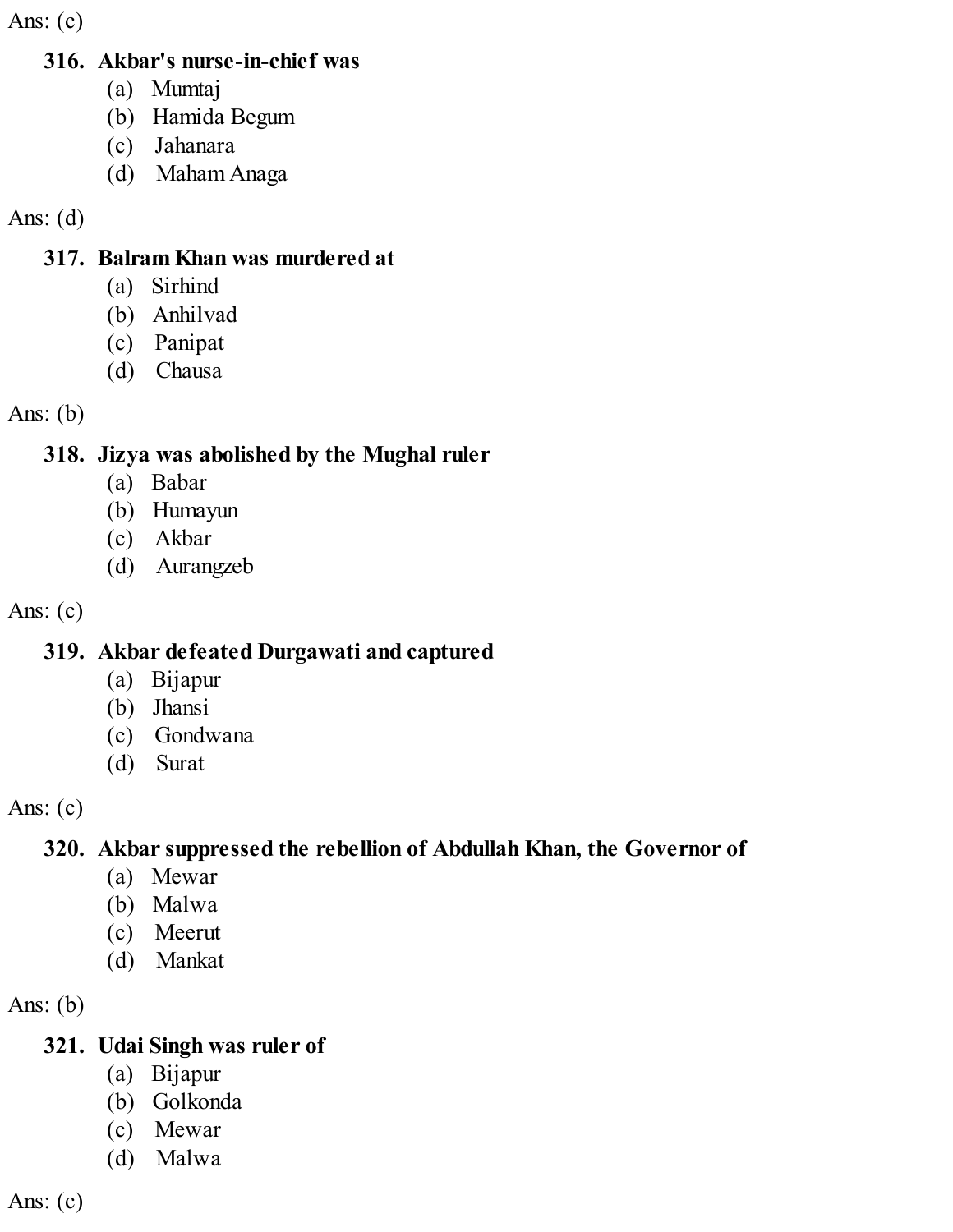#### **322. Akbar saw the sea for the first time in his life at**

- (a) Calcutta
- (b) Surat
- (c) Cambay
- (d) Madras

#### Ans:  $(c)$

### **323. Akbar married a bride from**

- (a) Bikaner
- (b) Jaisalmer
- (c) Jaipur
- (d) Udaipur

### Ans:  $(d)$

# **324. Hakim Mirza, the younger brother of Akbar was the viceroy of**

- (a) Kabul
- (b) Herat
- (c) Agra
- (d) Bengal

### Ans:  $(a)$

# **325. Of the following, with whom Akbar did not come into contact?**

- (a) Jains
- (b) Parsis
- (c) Buddhists
- (d) Christians

### Ans:  $(c)$

# **326. Srinagar was captured in 1586 by the General**

- (a) Raja Bhagvan Das
- (b) Khan Khanan
- (c) Raja Man Singh
- (d) Malik Amber

### Ans: (a)

# **327. The fortress of Asirgarh was under the rule of \_\_\_ when Akbar besieged it**

- (a) Mansingh
- (b) Raja Bhagvan Das
- (c) Bahadur Shah
- (d) Hemu

Ans: (c)

# **328. Chand Bibi was the ruler of**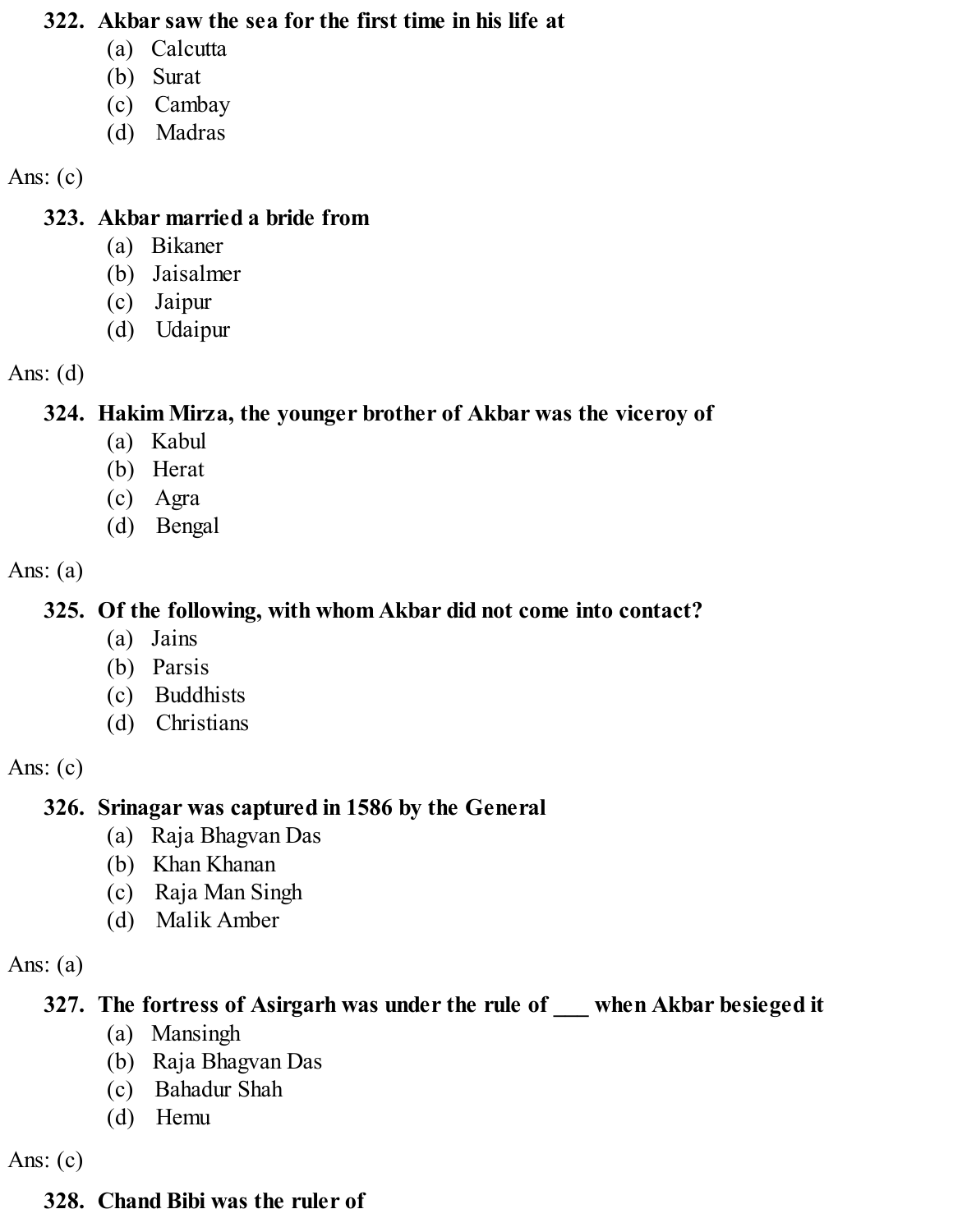- (a) Bijapur
- (b) Kashmir
- (c) Ahmadnagar
- (d) Mewar

### **329. Which of the following is not correctly matched?**

- (a) Birbal Mahesh Das
- (b) Asirgarh Fortress
- (c) Prince Daniyal Viceroy
- (d) Ibadat Khana Tomb

Ans: (d)

### **330. Todar Mal hailed from**

- (a) Kabul
- (b) Bengal
- (c) Berar
- (d) Oudh

Ans:  $(d)$ 

# **331. Vasco-da-Gama arrived at \_\_\_\_\_ in 1498.**

- (a) Surat
- (b) Madras
- (c) Calicut
- (d) Bombay

Ans:  $(c)$ 

# **332. First Portuguese factory was established in**

- (a) Goa
- (b) Mangalore
- (c) Calicut
- (d) Calcutta

Ans:  $(c)$ 

# **333. First Portuguese factory was established by**

- (a) Vasco-da-Gama
- (b) Albuquerque
- (c) Cabral
- (d) d'Almeida

Ans:  $(c)$ 

# **334. During his second voyage, Vasco-da-Gama strengthened the defence of**

(a) Calicut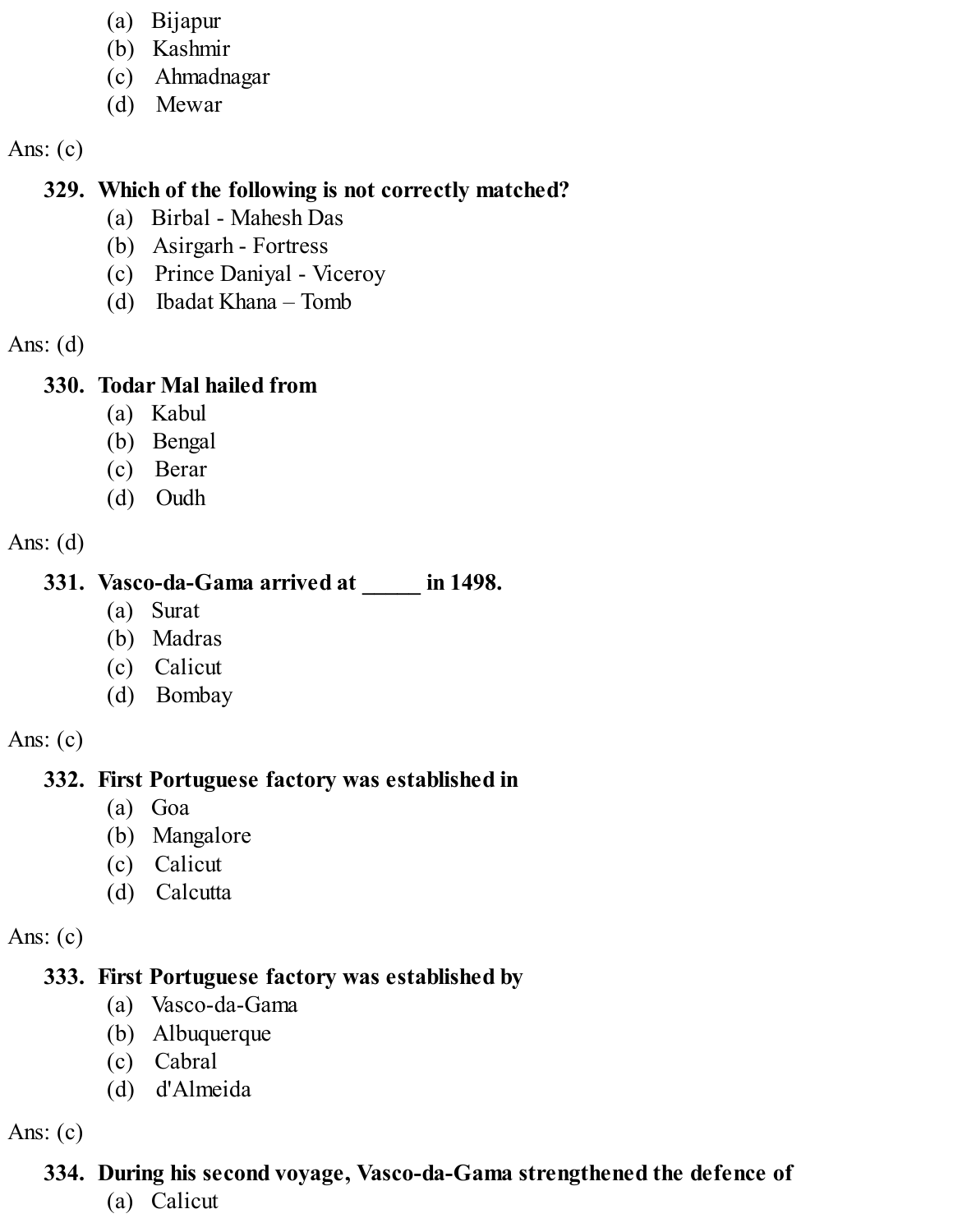- (b) Cochin
- (c) Surat
- (d) Connanore

#### **335. The Zamorin's neet was destroyed by the Protuguese Viceroy**

- (a) Albuquerque
- (b) Cabral
- (c) d'Almeida
- (d) Vasco-da-Gama

Ans:  $(c)$ 

### **336. Goa was captured by**

- (a) Albuquerque
- (b) d'Almedia
- (c) Cabral
- (d) Mildenhall

Ans:  $(a)$ 

### **337. Persian horses were obtained by Vijaya-nagar with the help of**

- (a) Dutch
- (b) Portuguese
- (c) Mughals
- (d) English

Ans:  $(c)$ 

### **338. Which of the following was not introduced by the Portuguese to India**

- (a) Tobacco
- (b) Potato
- (c) Maize
- (d) Cashew

Ans: (d)

# **339. The Mughal Emperor who caused the murder of Guru Arjan was**

- (a) Babar
- (b) Akbar
- (c) Shah Jahan
- (d) Jahangir

Ans:  $(d)$ 

# **340. Original name of Mumtaj Mahal was**

- (a) Mihr-un-Nisa
- (b) Jagat Gosami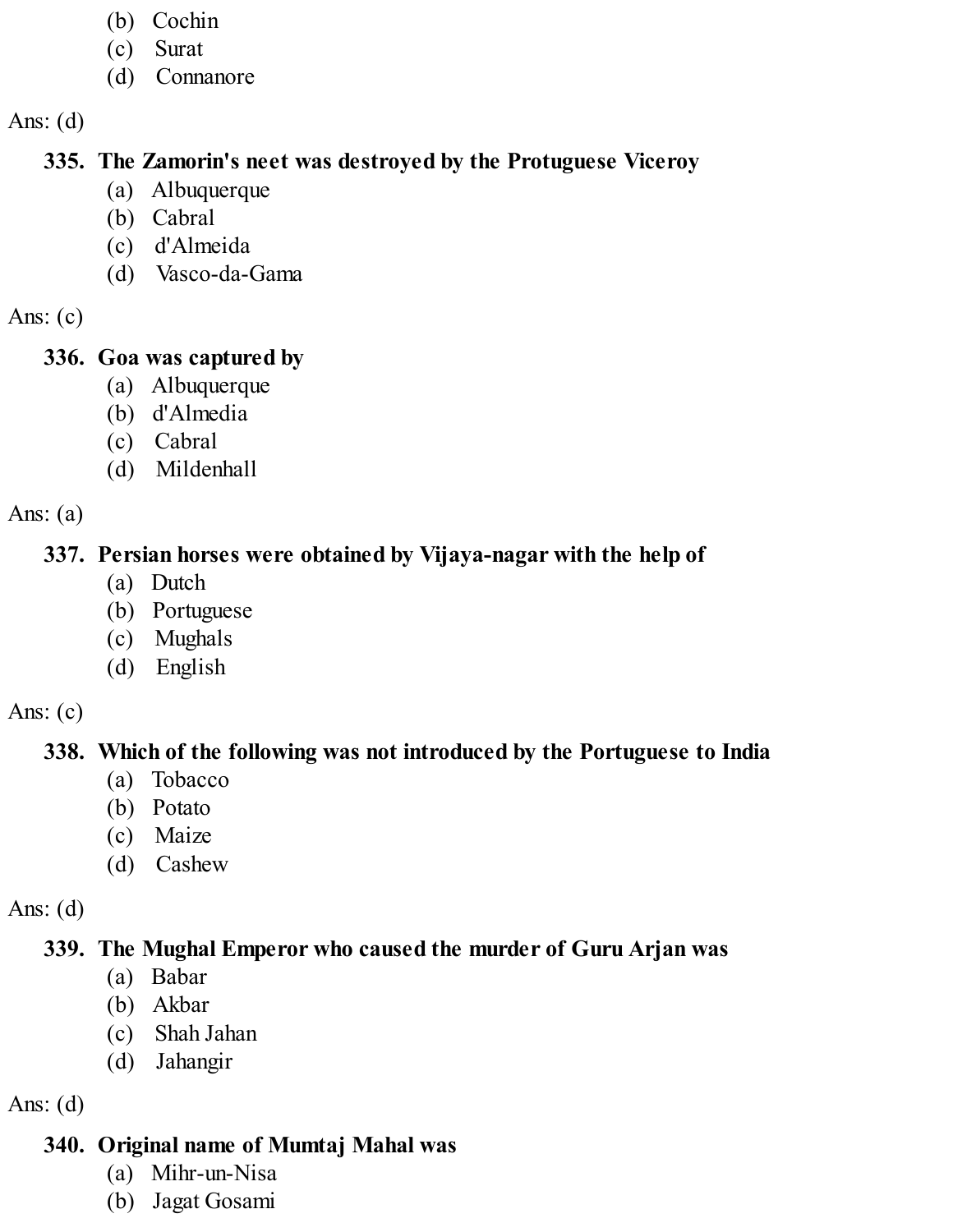- (c) Arzumand Banu
- (d) Man Bai

#### **341. Amar Singh was ruler of**

- (a) Mewar
- (b) Malwa
- (c) Mankat
- (d) Meerut

Ans:  $(a)$ 

### **342. Mumtaj Mahal was the daughter of**

- (a) Gheyas Beg
- (b) Abul Hasan
- (c) Sher Afghan
- (d) Daniyal

Ans:  $(b)$ 

# **343. Malik Amber, Commander of forces of Ahmadnagar was a/an**

- (a) Iranian
- (b) Abyssinian
- (c) Afghan
- (d) Persian

### Ans:  $(b)$

# **344. Prince Khurram was given the title of**

- (a) Sher Khan
- (b) Sher Afghan
- (c) Shah Jahan
- (d) Kavi Rai

Ans:  $(c)$ 

- **345. A hearty welcome was extended to the English captain Hawkins by the Mughal Emperor**
	- (a) Babar
	- (b) Humayun
	- (c) Akbar
	- (d) Jahangir

Ans:  $(d)$ 

# **346. Sir Thomas Roe came to India with a letter from the British Monarch**

- (a) Queen Mary
- (b) Queen Elizabeth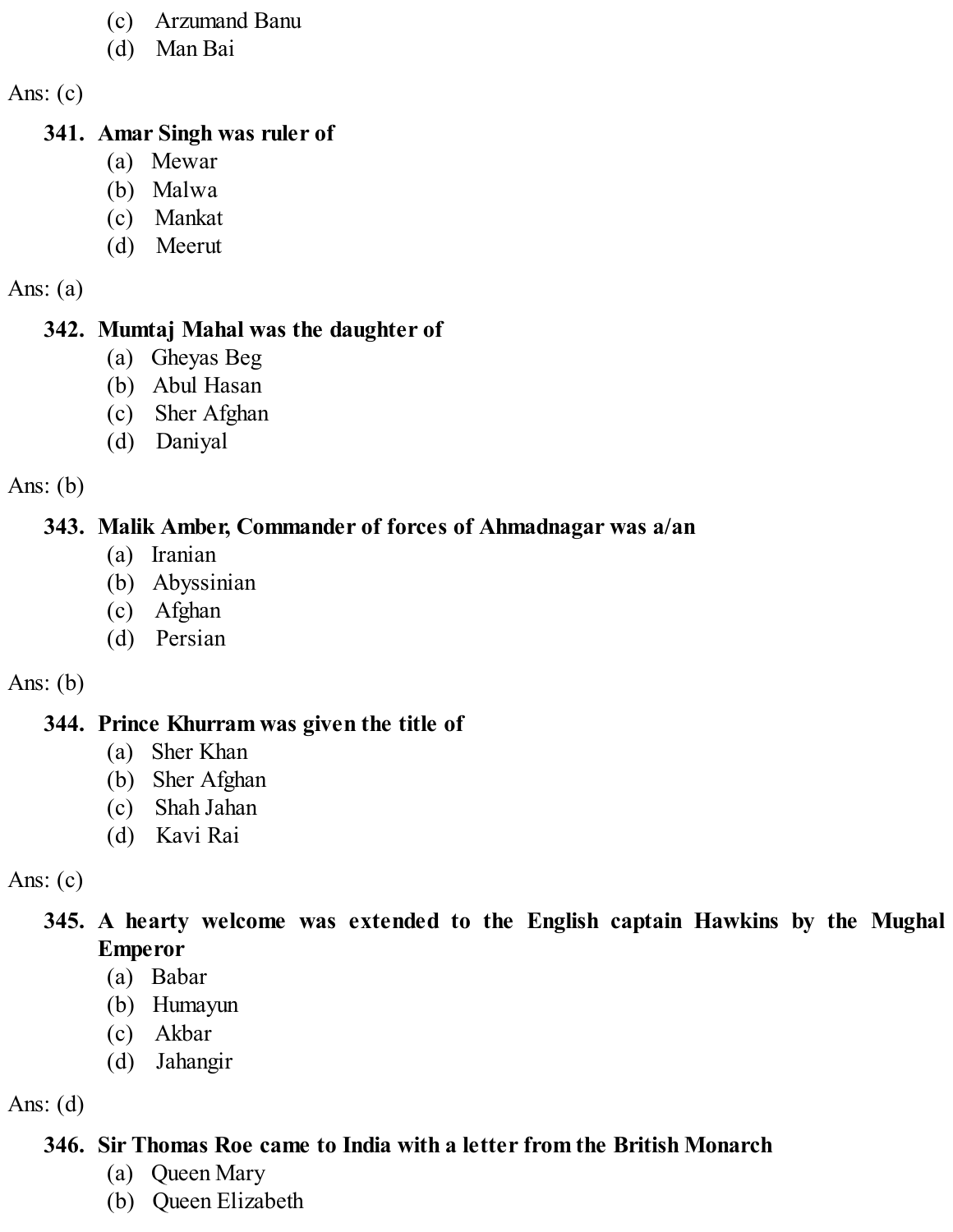- (c) James I
- (d) Queen Anne

#### **347. The peacock throne was constructed by the Mughal Emperor**

- (a) Akbar
- (b) Shah Jahan
- (c) Jahangir
- (d) Aurangzeb

Ans:  $(b)$ 

# **348. Mumtaj Mahal died at**

- (a) Agra
- (b) Delhi
- (c) Ajmer
- (d) Burhanpur

Ans:  $(d)$ 

# **349. Which of the following is not correctly matched?**

- (a) Dara Governor of Kabul
- (b) Shuja Governor of Bengal
- (c) Aurangzeb Governor of Deccan
- (d) Murad Governor of Gujarat

# Ans:  $(a)$

# **350. The title of Alamgir was assumed by**

- (a) Akbar
- (b) Sher Shah
- (c) Jahangir
- (d) Aurangzeb

Ans:  $(d)$ 

# **351. Shah Jahan was kept in prison by Aurangzeb at**

- (a) Ajmer
- (b) Agra
- (c) Delhi
- (d) Daulatabad

Ans:  $(b)$ 

# **352. Of the following which was not built by Shah Jahan?**

- (a) Moti Masjid
- (b) Jami Masjid
- (c) Taj Mahal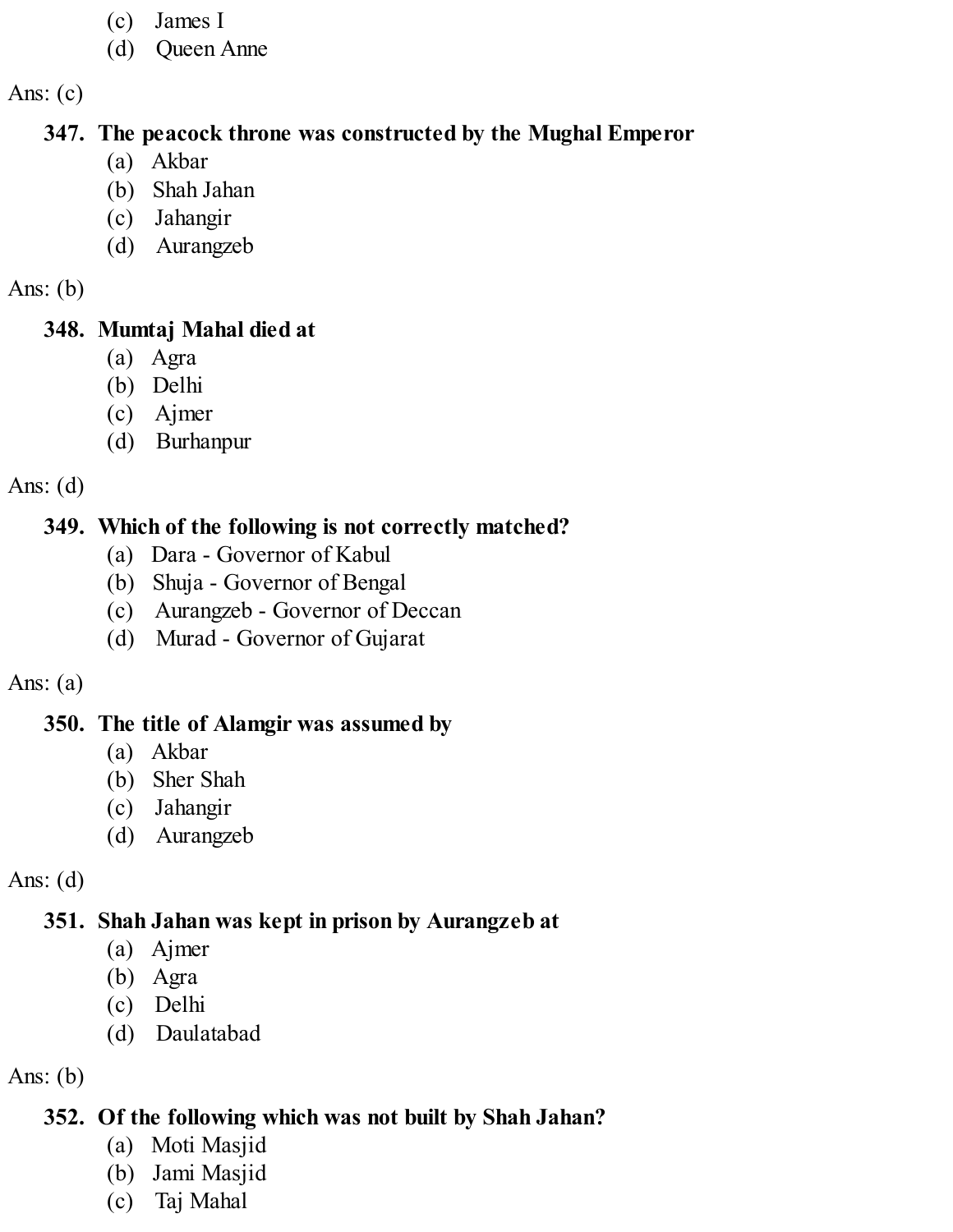(d) Fatehpur Sikri

Ans: (d)

### **353. The construction of Taj Mahal was directed by**

- (a) Ustad Isa
- (b) Asaf Khan
- (c) Dara
- (d) Aurangzeb

### Ans:  $(a)$

# **354. The title of Mahakavi Rai was given by Shah Jahan to**

- (a) Todar Mal
- (b) Birbal
- (c) Jagannath
- (d) Tansen

# Ans:  $(c)$

# **355. The Ahoms were of \_\_\_\_ origin.**

- (a) Afghan
- (b) Mongol
- (c) Assam
- (d) Nepal

# Ans: (b)

# **356. On behalf of Aurangzeb Cooch Behar was seized by**

- (a) Mir Jumla
- (b) Prince Akbar
- (c) Shayista Khan
- (d) Jai Singh

Ans: (a)

# **357. Mir Jumla was a/an**

- (a) Soldier
- (b) Amir
- (c) Diamond Merchant
- (d) Prince

Ans:  $(c)$ 

# **358. The leader of the Yusufzai Pathans was**

- (a) Bhagu
- (b) Khan Jahan
- (c) Farid
- (d) Chingis Khan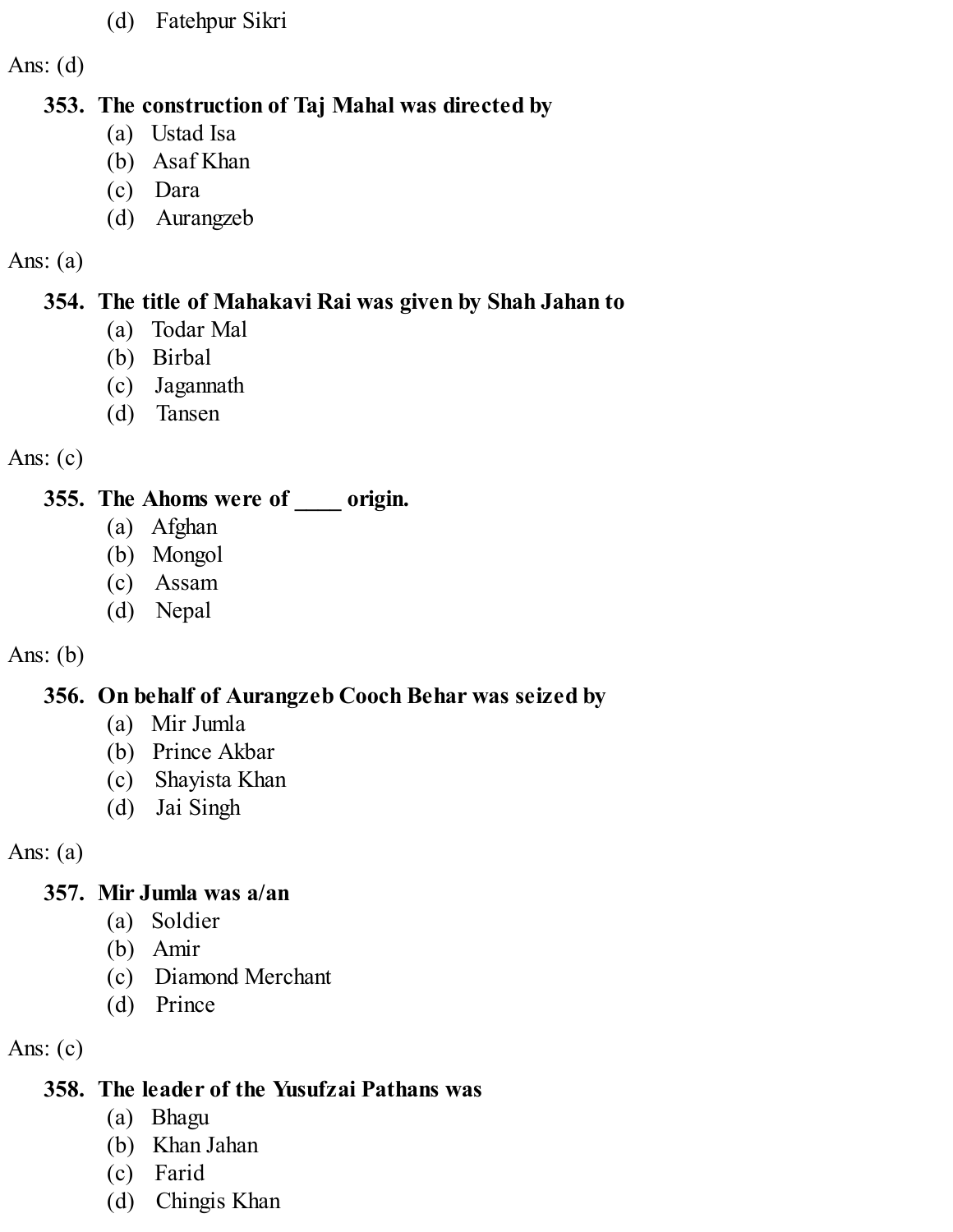Ans:  $(a)$ 

#### **359. The leader of the Afridis clan was**

- (a) Bhagu
- (b) Ajmal Khan
- (c) Sher Khan
- (d) Afzul Khan

### Ans: (b)

## **360. The Mughala aubdued the Pathans by following the policy of**

- (a) Annexation
- (b) Association
- (c) Divide and rule
- (d) Co-existence

### Ans:  $(c)$

# **361. Maharaja Jaswant Singh was the ruler of**

- (a) Marwar
- (b) Mewar
- (c) Golcunda
- (d) Malwa

Ans:  $(a)$ 

# **362. Maharaja Jaswant Singh died at**

- (a) Jaunpur
- (b) Behrampur
- (c) Jamrud
- (d) Ajmer

Ans:  $(c)$ 

# **363. Of the following sons or Aurangzeb who rebelled against Aurangzeb?**

- (a) Akbar
- (b) Kam Baksh
- (c) Muazzam
- (d) Azam

Ans:  $(a)$ 

# **364. On behalf of Aurangzeb Shivaji attacked**

- (a) Gujarat
- (b) Konkan
- (c) Surat
- (d) Poena

Ans:  $(b)$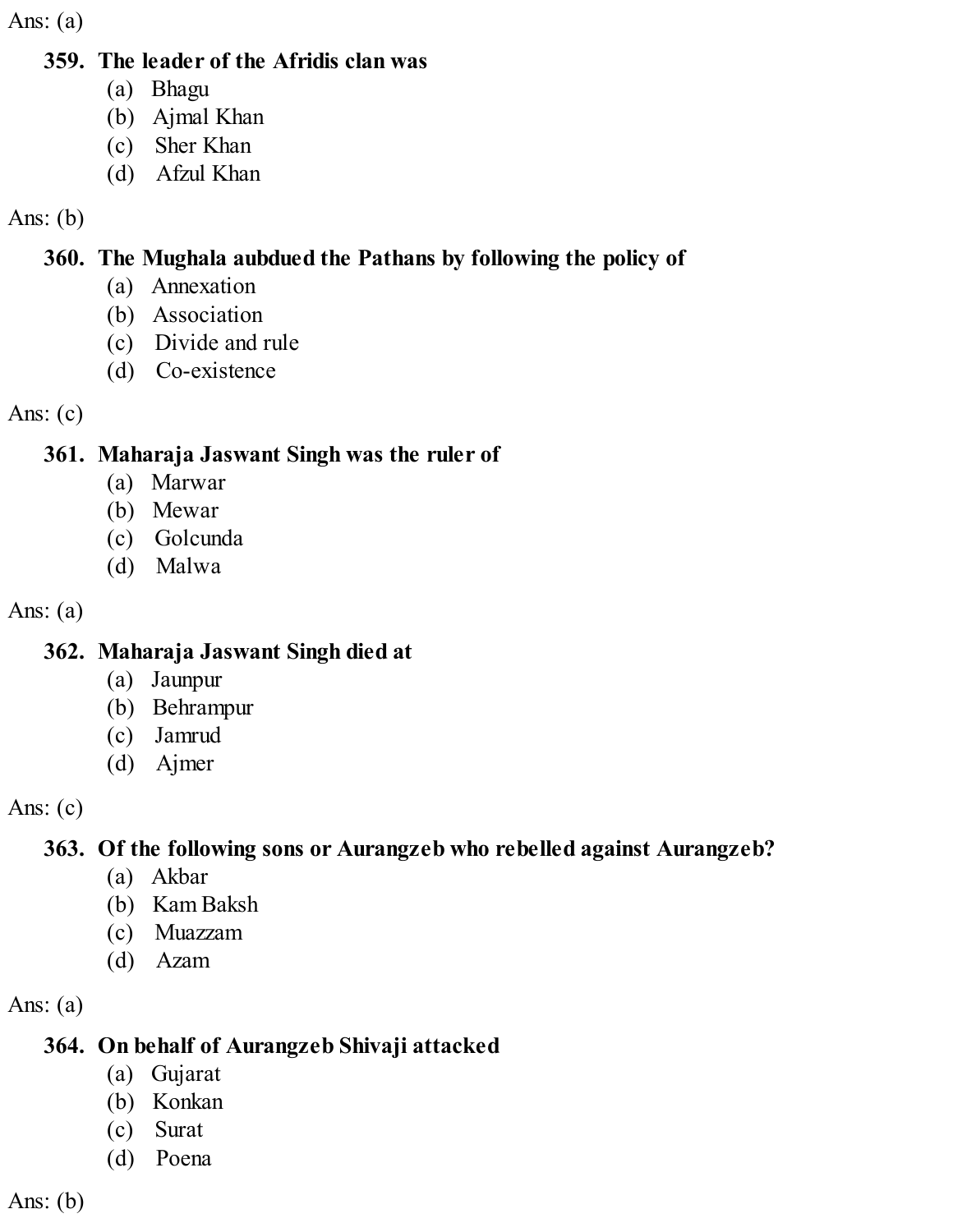#### **365. Mzal Khan who fought with Shivaji was the ruler of**

- (a) Bijapur
- (b) Mewar
- (c) Gujarat
- (d) Bengal

#### Ans: (a)

### **366. Aurangzeb appointed his uncle Shayista Khan as Governor of**

- (a) Kashmir
- (b) Bengal
- (c) Punjab
- (d) Deccan

## Ans:  $(d)$

# **367. Shayista Khan escaped with the loss of three fingers from**

- (a) Aurangzeb
- (b) Shivaji
- (c) Afzalkhan
- (d) Sambhaji

## Ans:  $(b)$

# **368. Shivaji attacked Shayista Khan in the night at**

- (a) Agra
- (b) Konkan
- (c) Bijapur
- (d) Poona

# Ans:  $(d)$

# **369. Shayista Khan was succeeded by as \_\_\_\_\_ Governor of Deccan.**

- (a) Prince Muazzam
- (b) Prince Akbar
- (c) Mir Jumla
- (d) Asaf Khan

### Ans:  $(b)$

# **370. Shivaji sacked \_\_\_\_\_\_ and secured a large booty.**

- (a) Bijapur
- (b) Poona
- (c) Konkan
- (d) Surat

Ans:  $(d)$ 

# **371. Shivaji submitted to Jai Singh and signed the treaty of**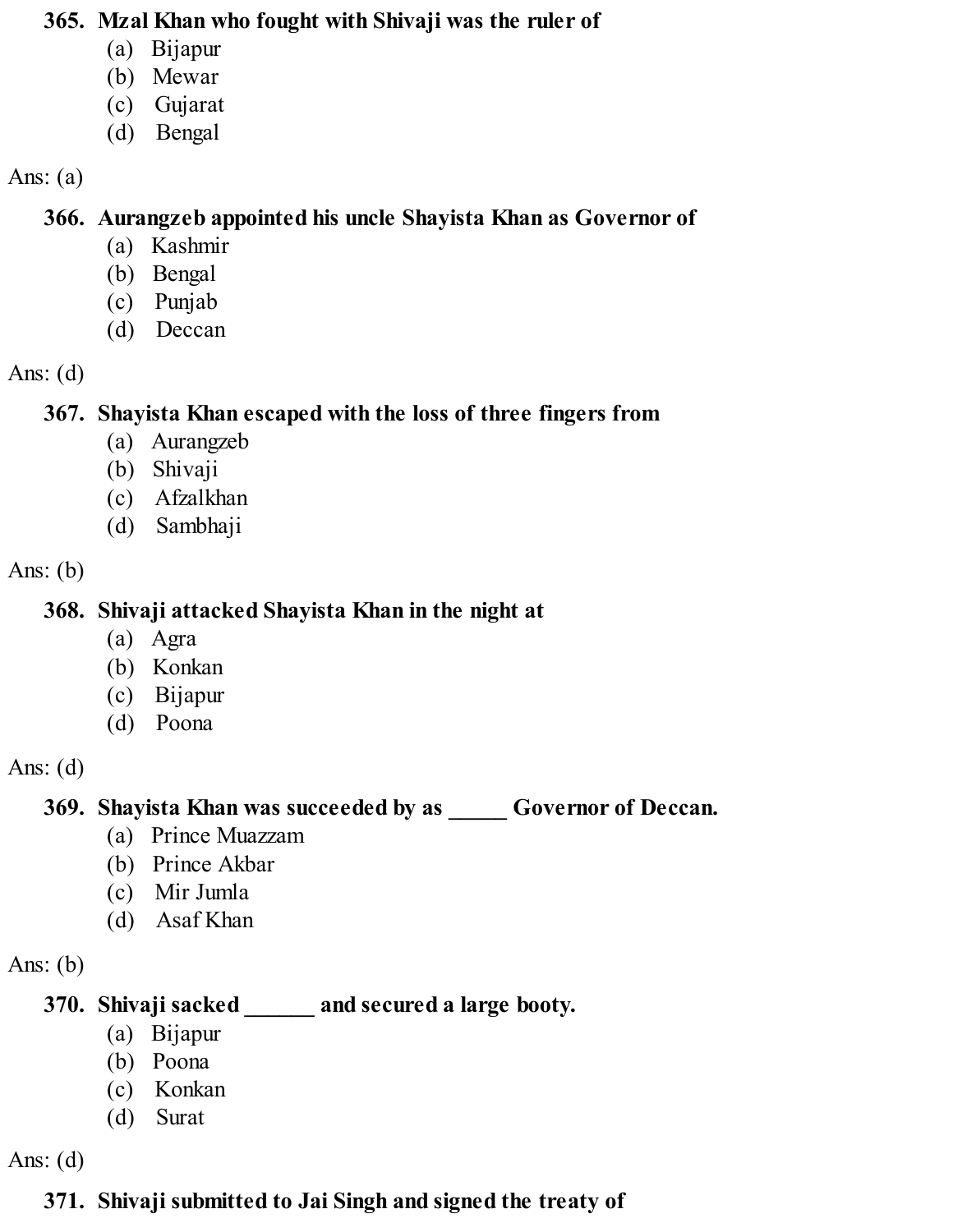- (a) Poona
- (b) Purandhar
- (c) Konkan
- (d) Surat

Ans: (b)

## **372. Shivaji's Agra Adventure was planned by**

- (a) Afzal Khan
- (b) Shayista Khan
- (c) Jai Singh
- (d) Mir Jumla

Ans: (c)

## **373. Jai Singh of Amber died at**

- (a) Agra
- (b) Burhanpur
- (c) Delhi
- (d) Amber

Ans: (b)

# **374. Shivaji crowned himself at**

- (a) Poona
- (b) Konkan
- (c) Bijapur
- (d) Rajgarh

Ans: (d)

# **375. Shivaji crowned himself as King in the year**

- (a) 1664
- (b) 1674
- (c) 1670
- (d) 1660

Ans: (b)

# **376. When Aurangzeb proceeded against Golcunda it was ruled by**

- (a) Sikandar
- (b) Durga Devi
- (c) Abul Hasan
- (d) Afzal Khan

Ans: (c)

# **377. The Sikh Guru who was executed by Aurangzeb was**

(a) Guru Nanak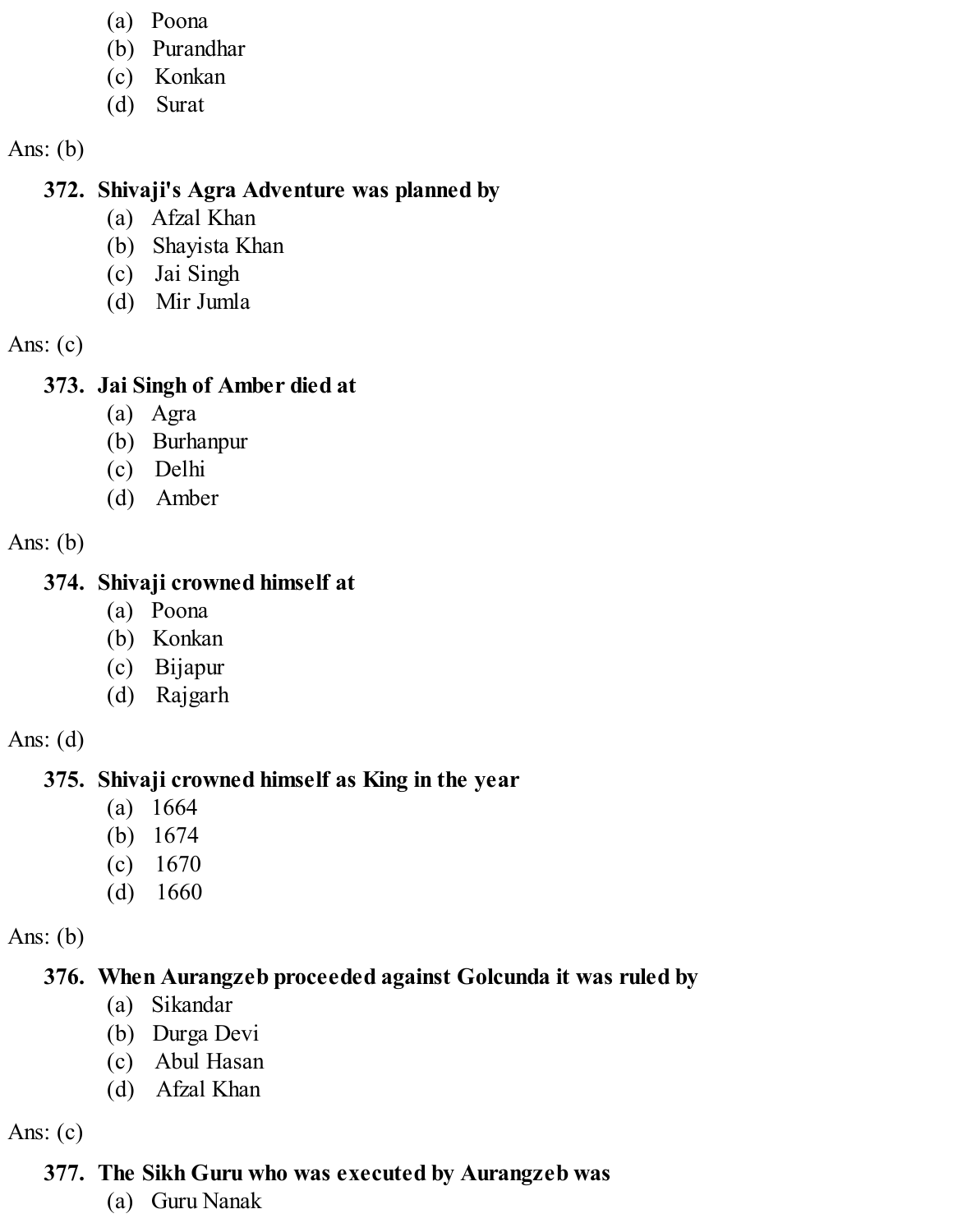- (b) Guru Arjan
- (c) Guru Gobind
- (d) Guru Tegh Bahadur

#### **378. Of the following who did not revolt against Aurangzeb?**

- (a) Jats
- (b) Satnamis
- (c) Prince Akbar
- (d) Shayista Khan

Ans:  $(d)$ 

# **379. Aurangzeb died in the year**

- (a) 1760
- (b) 1764
- (c) 1707
- (d) 1700

Ans:  $(c)$ 

# **380. The scholar who had accompanied Mohammed of Ghazni to India was**

- (a) Al-Raza
- (b) Ibn-Batuta
- (c) Al-Beruni
- (d) Al-Firdausi

Ans:  $(b)$ 

# **381. In which town is the mausoleum of Sher Shah located?**

- (a) Lahore
- (b) Fatehpur Sikri
- (c) Sahasaram
- (d) Agra

Ans:  $(c)$ 

# **382. Which art did Jahangir patronise in particular?**

- (a) Architecture
- (b) Painting
- (c) Music
- (d) Sculpture

Ans:  $(b)$ 

# **383. To whom does the Lingayat Movement owe its origin?**

- (a) Vidyaranya
- (b) Meerabai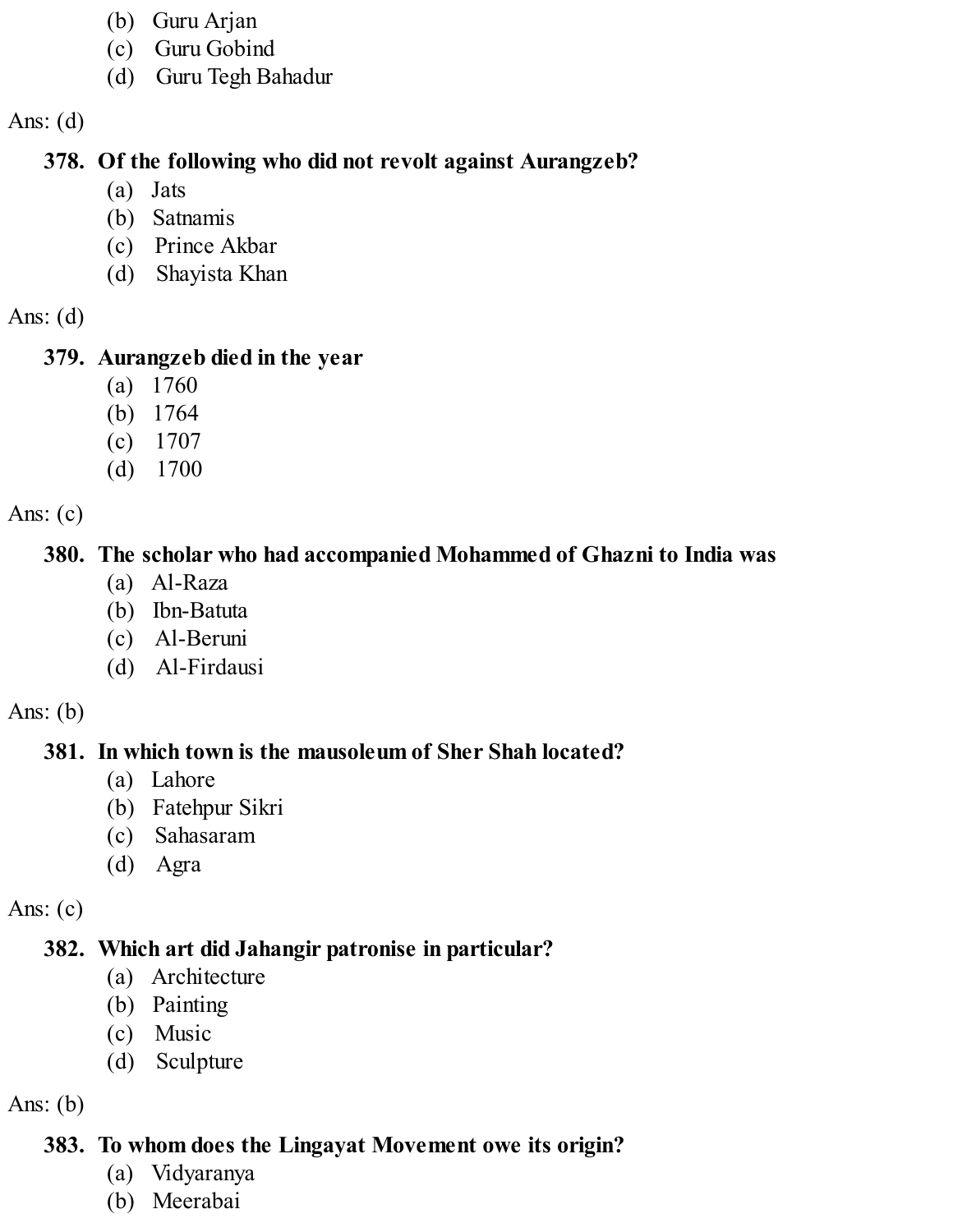- (c) Chaitanya Mahaprabhu
- (d) Basava

- **384. Which was the language adopted by the Bhakti saints to preach their ideas to the masses?**
	- (a) Hindi
	- (b) Sanskrit
	- (c) Ardh-Magadhi
	- (d) Regional vernacular languages

Ans:  $(d)$ 

#### **385. A standing army had been introduced by**

- (a) Firuz Tughluq
- (b) Iltutmish
- (c) Alauddin Khalji
- (d) Balban

Ans:  $(b)$ 

#### **386. In the year 1528, Akbar took the momentous step of**

- (a) Banning Sati
- (b) Removing Jaziya
- (c) Forming an army of jackals
- (d) Propounding a new religion Din-i-Ilahi

#### Ans:  $(d)$

### **387. Which Mughal emperor is credited with having composed secular Hindi songs?**

- (a) Jahangir
- (b) Shah Jahan
- (c) Humayun
- (d) Babar

Ans:  $(a)$ 

### **388. What does the Sangam age owe its name to?**

- (a) Village assembly
- (b) Jain Influence
- (c) Confluence of rivers
- (d) A literary guild

Ans:  $(d)$ 

#### **389. The Shahnama had been written by**

- (a) Alberuni
- (b) Amir Khusrao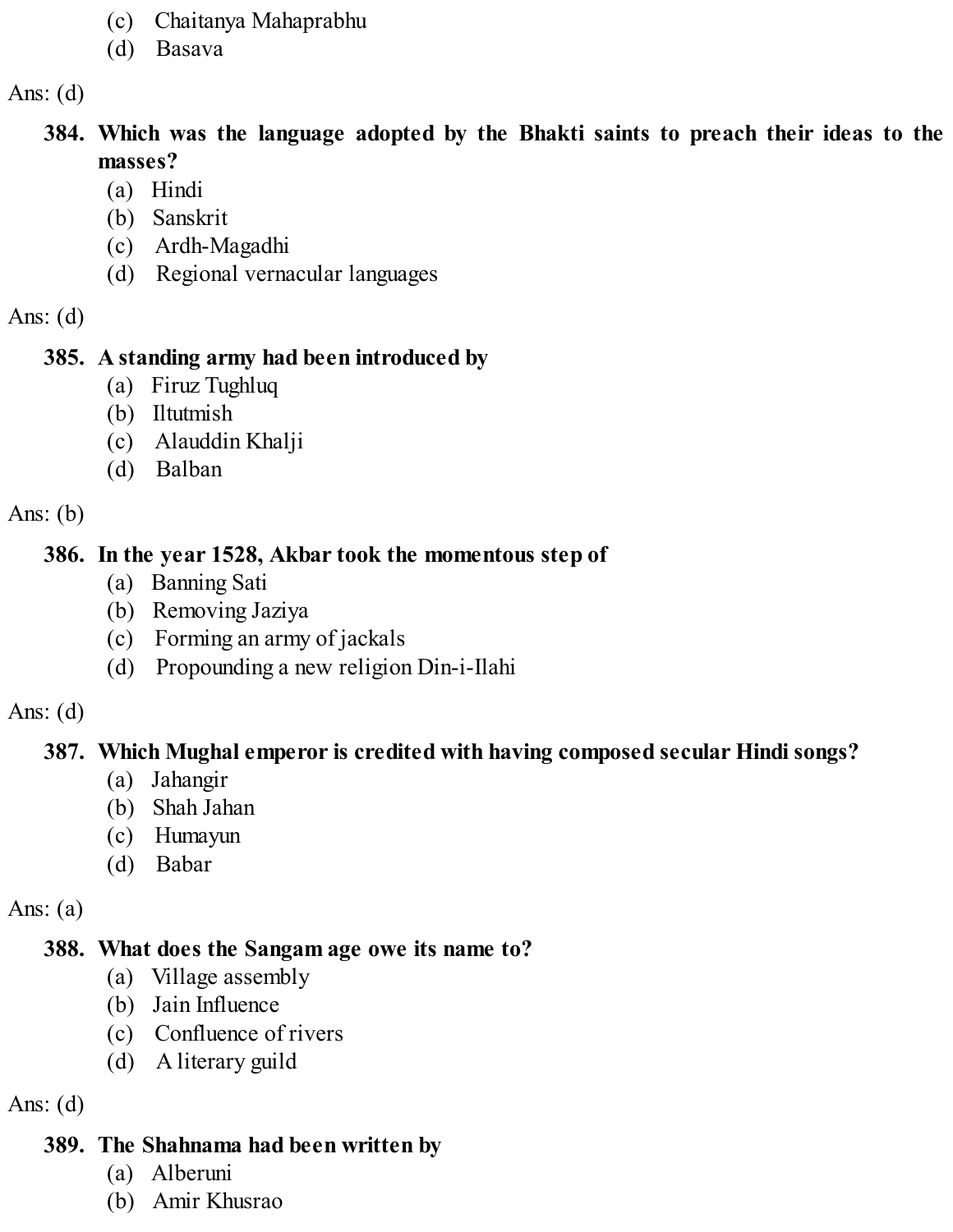- (c) Firdausi
- (d) Abul Fazl

#### **390. What did Ramanuja preach?**

- (a) The nearing apocalypse
- (b) Gyan Marga
- (c) The Bhakti Cult
- (d) Ahimsa

Ans:  $(c)$ 

## **391. What are the sculptures of the Mathura School of Art made out of?**

- (a) Marble
- (b) Wood
- (c) Granite
- (d) Red Sandstone

Ans:  $(d)$ 

# **392. Who had preached "Rama and Rahim are two different names of the same God"?**

- (a) Chaitanya
- (b) Sant Kabir
- (c) Ramanuja
- (d) Ramananda

# Ans:  $(b)$

**393. Which Sultan's reign witnessed as much as half of the produce being charged as revenue from certain provinces?**

- (a) Muhammad-bin-Tughluq
- (b) Ghiyasuddin Tughluq
- (c) Alauddin Khalji
- (d) Firuz Shah Tughluq

Ans:  $(c)$ 

**394. During the period 1000-1026 AD, how many plundering raids did Mahmud of Ghaznavi carry out in India?**

- (a) 8
- (b) 12
- (c) 17
- (d) 26

Ans:  $(c)$ 

# **395. In which year did Mahmud of Ghaznavi perform the infamous plunder of the Somnath temple?**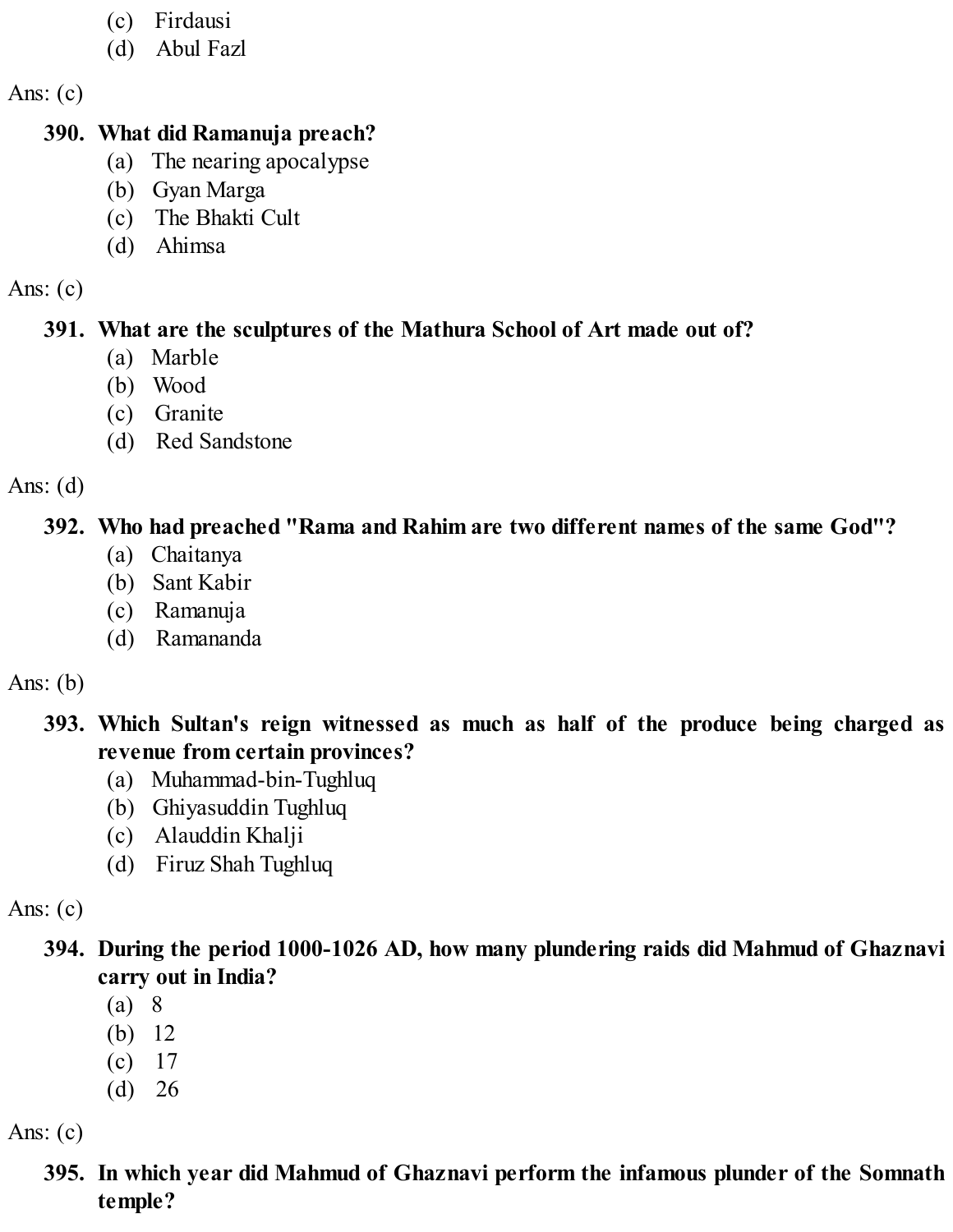- (a) 1008
- (b) 1017
- (c) 1022
- (d) 1026

#### **396. The Purana Qila (at Delhi) was constructed in the reign of**

- (a) Akbar
- (b) Humayun
- (c) Sher Shah
- (d) Jahangir

Ans:  $(c)$ 

### **397. The mausoleum of Jahangir had been built by \_\_\_\_\_ at \_\_\_\_\_.**

- (a) Shah Jahan : Delhi
- (b) Noorjahan : Lahore
- (c) Shah Jahan : Fatehpur Sikri
- (d) NooIjahan : Agra

Ans:  $(b)$ 

### **398. The architectural structures constructed by Shah Jahan did not include**

- (a) Jama Masjid in Delhi
- (b) Jahangir's mausoleum in Lahore
- (c) Moti Masjid in Agra
- (d) Red Fort in Delhi

Ans:  $(b)$ 

### **399. Which Mughal ruler's reign has been described as the golden age of medieval art and architecture?**

- (a) Jahangir's
- (b) Babar's
- (c) Humayun's
- (d) Shah Jahan's

Ans:  $(d)$ 

### **400. Who is the author of the famous literary work Tahqiq-i-Hind?**

- (a) Dandin
- (b) Badauni
- (c) Bhavabhuti
- (d) Alberuni

Ans:  $(d)$ 

# **401. The Char Minar had been constructed by**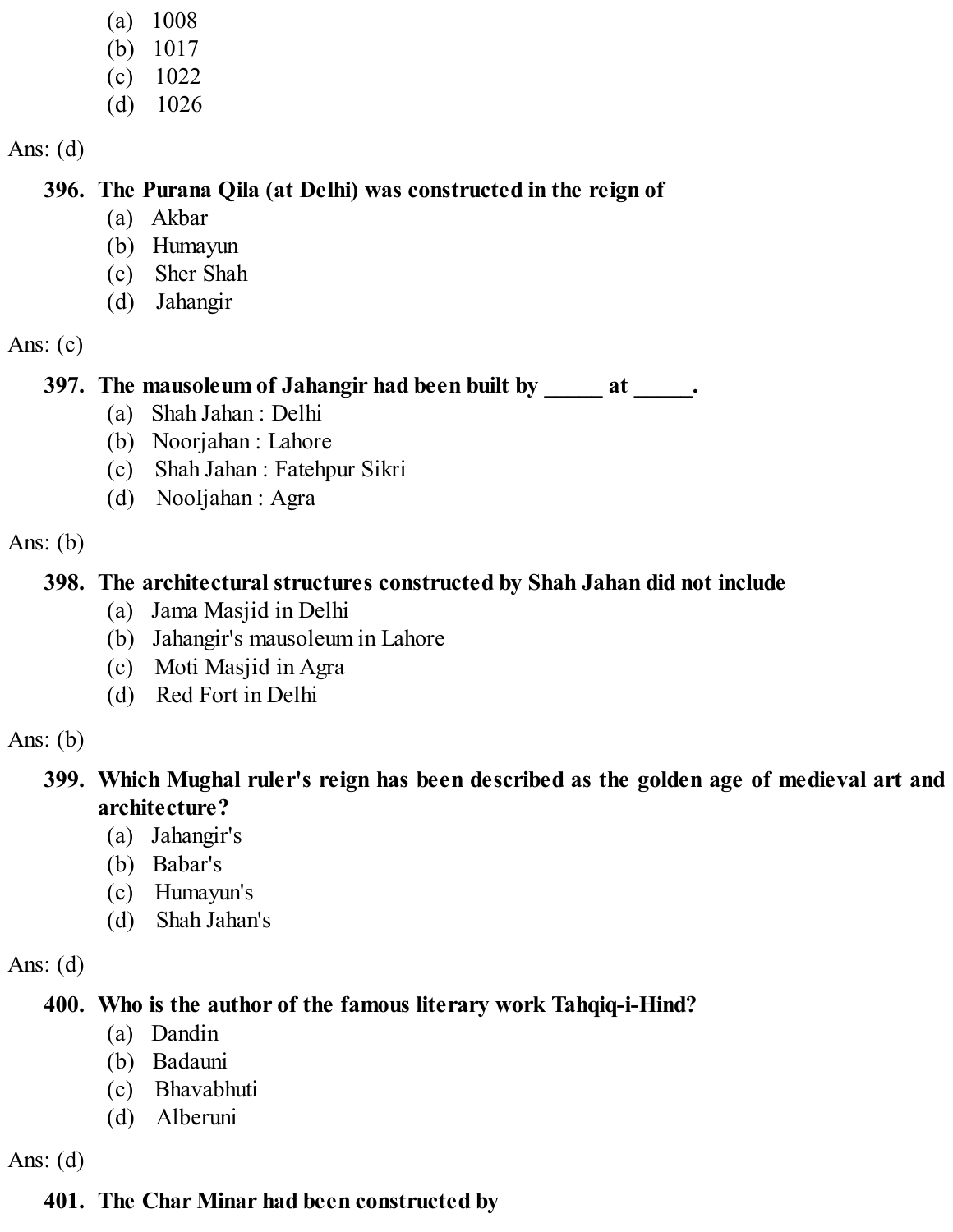- (a) Ali Adil Shah
- (b) Kanishka
- (c) Quli Qutb Shah
- (d) Jahangir

**402. Of the following European nations, only the \_\_\_\_\_\_ did not attempt to establish trading centres in India.**

- (a) Britishers
- (b) Dutch
- (c) French
- (d) Italians

Ans:  $(d)$ 

**403. Akbar had constructed several forts, which did not include the one of**

- (a) Lahore
- (b) Agra
- (c) Allahabad
- (d) Delhi Red Fort

Ans:  $(d)$ 

## **404. Name the religious personality who exercised a great influence over Shivaji**

- (a) Tukaram
- (b) Guru Nanak Dev
- (c) Mirabai
- (d) Guru Ram Das

Ans:  $(d)$ 

# **405. Whom did the Lingayats worship?**

- (a) Ganesha
- (b) Surya
- (c) Vishnu
- (d) Shiva

Ans:  $(d)$ 

# **406. In whose reign had Islam been abolished as the state religion?**

- (a) Balban
- (b) Ibrahim Lodi
- (c) Akbar
- (d) Firuz Shah Tughluq

Ans:  $(c)$ 

# **407. Name the famous Sufi saint whose mausoleum was erected at Fatehpur Sikri.**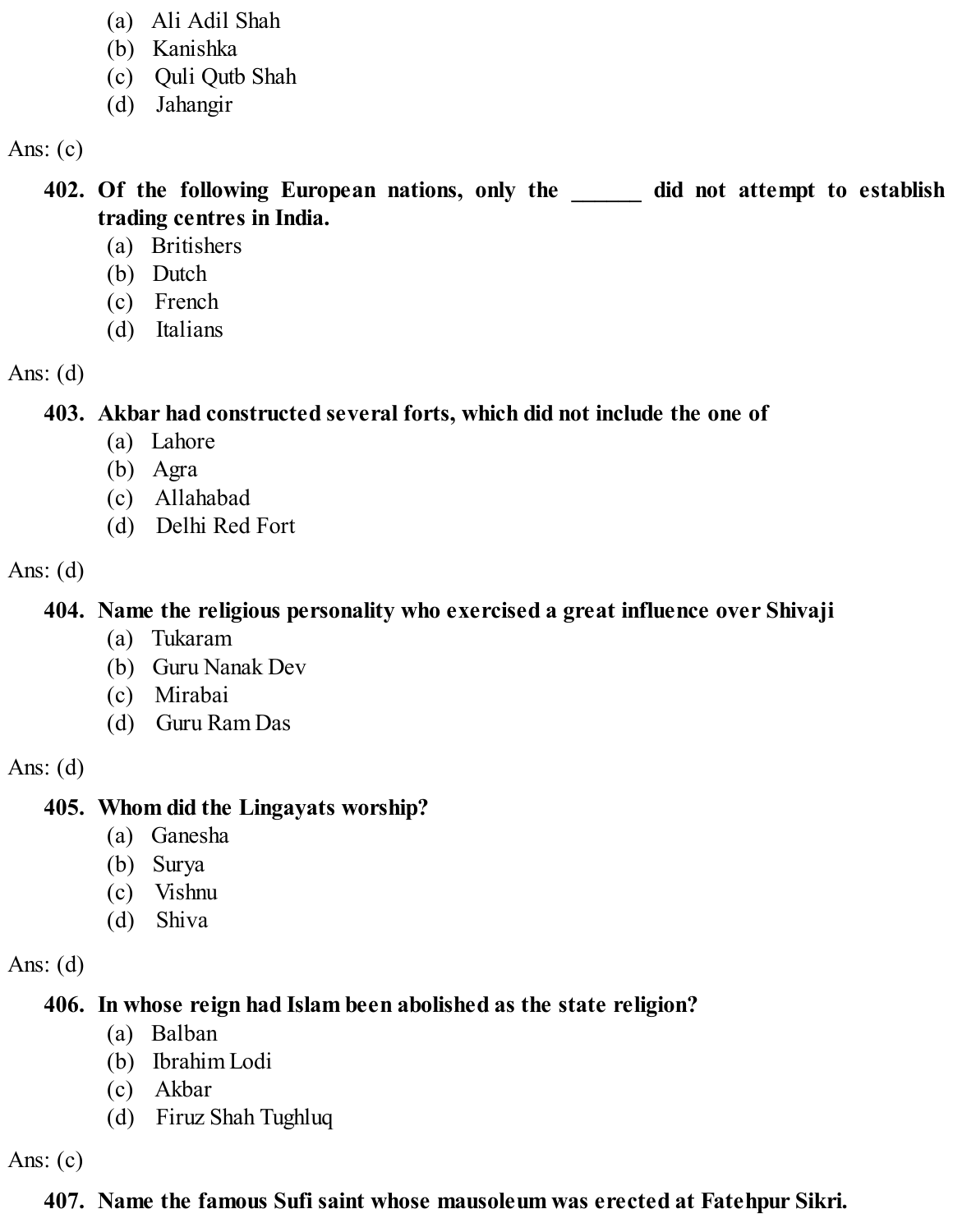- (a) Nizamuddin Auliya
- (b) Sheikh Muin-ud-din Chisti
- (c) Baba Farid-ud-din
- (d) Sheikh Salim Chisti

## **408. Permission to the British to establish their trading centre at Surat had been given by the Mughal emperor**

- (a) Babar
- (b) Akbar
- (c) Jahangir
- (d) Humayun

Ans:  $(c)$ 

**409. Who was the ruler of Chittor, when Alauddin Khalji attacked and conquered it in 1303 AD?**

- (a) Rana Kumbha
- (b) Rana Ratan Singh
- (c) Rana Hammir
- (d) Rana Sanga

Ans:  $(b)$ 

**410. Market control had been first introduced in Medieval India by**

- (a) Iltutmish
- (b) Ghiyasuddin Balban
- (c) Alauddin Khalji
- (d) Firuz Shah Tughluq

Ans:  $(c)$ 

# **411. The two principal monuments of Alauddin Khalji reign – the Alai Darwaza and Jama at Khana Masjid – were constructed at**

- (a) Agra
- (b) Delhi
- (c) Fatehpur Sikri
- (d) Gulbarga

Ans:  $(b)$ 

# **412. Token currency had been introduced for the first time in India by**

- (a) Ghiyasuddin Tughluq
- (b) Firuz Shah Tughluq
- (c) Alauddin Khalji
- (d) Muhammad-bin-Tughluq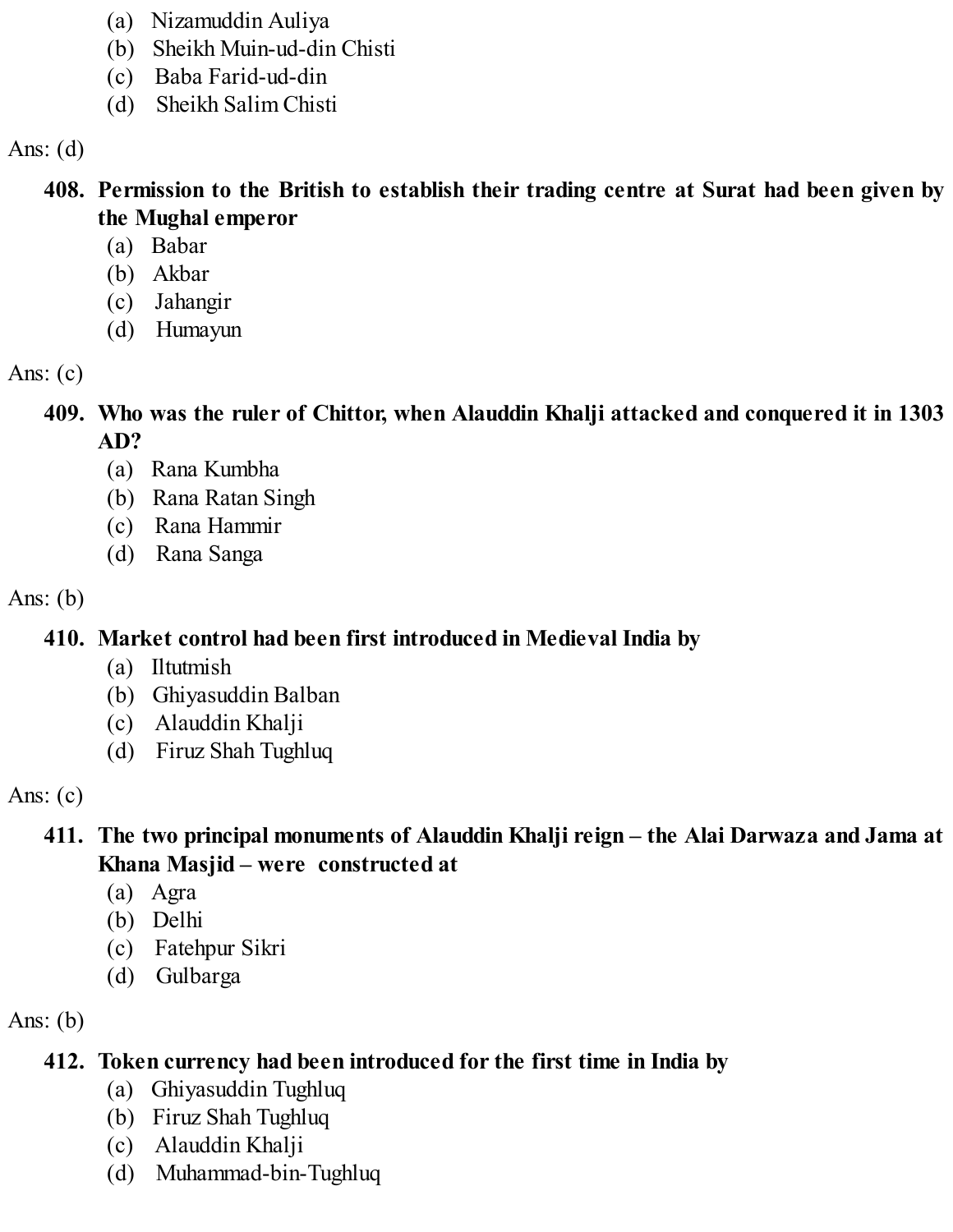#### **413. To whom had Mohammad Ghuri assigned the first Iqta in India?**

- (a) Qutub-ud-din Aibak
- (b) Shamsuddin Iltutmish
- (c) Nasiruddin Qubacha
- (d) Tajuddin Yalduz

Ans:  $(a)$ 

# **414. Sri Perumbudur, a temple town in southern India, is the birthplace of**

- (a) Ramanuja
- (b) Adi Shankaracharya
- (c) Vidyaranya
- (d) Madhavacharya

Ans:  $(a)$ 

# **415. The special feature of the financial system of Vijayanagara was**

- (a) Land Tax
- (b) Currency System
- (c) Surplus Revenue
- (d) Revenue from Seaports

Ans:  $(d)$ 

# **416. Which Rajput dynasty had not surrendered to Akbar?**

- (a) Pratihara
- (b) Sisodiya
- (c) Rathor
- (d) Parmar

Ans:  $(b)$ 

# **417. The Mansabdari system introduced by Akbar was borrowed from the system prevalent in**

- (a) Persia
- (b) Mongolia
- (c) Afghanistan
- (d) Turkey

Ans:  $(b)$ 

# **418. The East India Company was founded in India during the reign of**

- (a) Shah Jahan
- (b) Jahangir
- (c) Akbar
- (d) Aurangzeb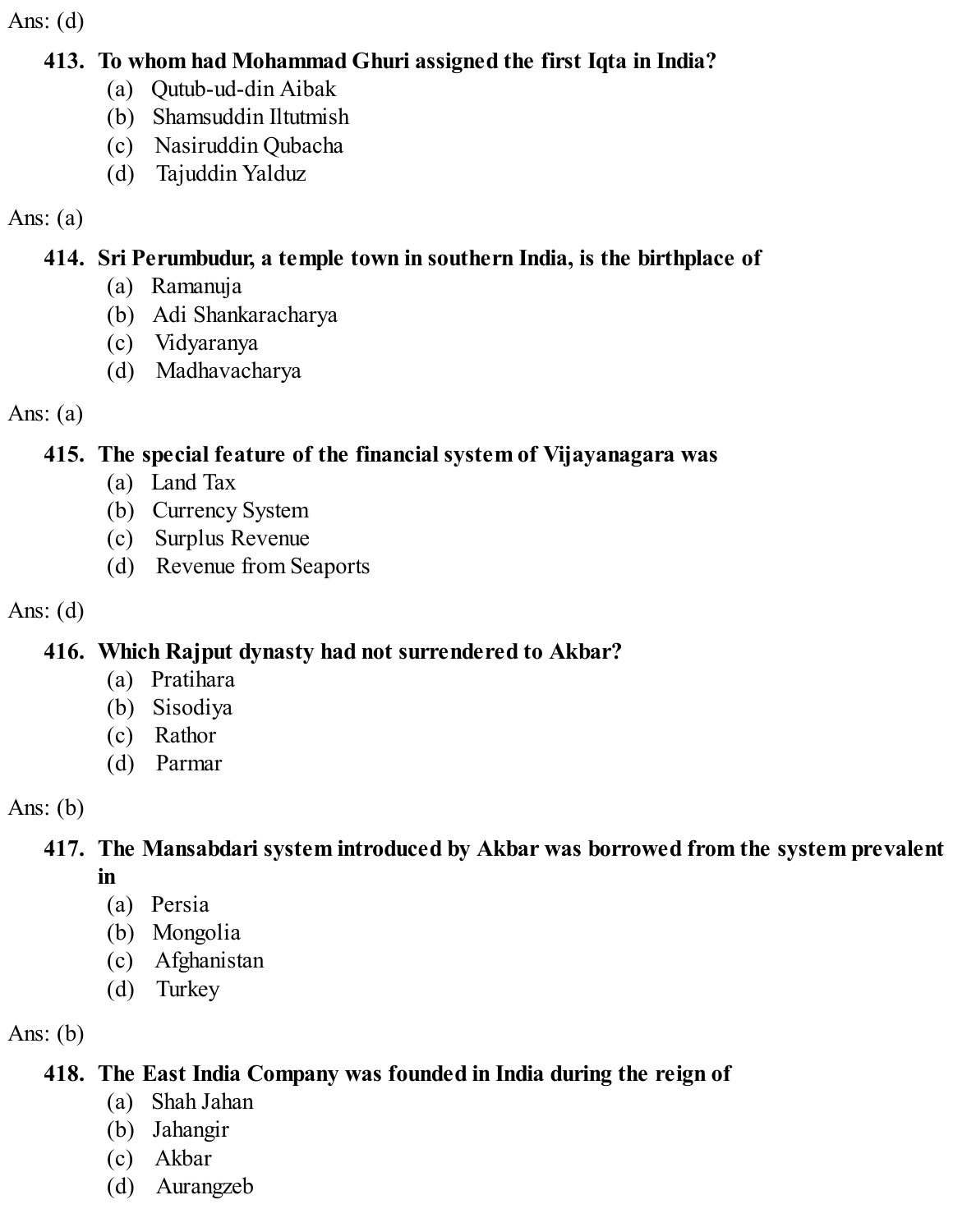#### **419. The discriminatory Jizya tax was abolished by**

- (a) Akbar
- (b) Babar
- (c) Sher Shah
- (d) Muhammad-bin-Tughluq

#### Ans:  $(a)$

## **420. Vasco-da-Gama came to India in \_\_\_\_\_ and landed at \_\_\_\_\_.**

- (a) 1498, Cochin
- (b) 1496, Goa
- (c) 1498, Calicut
- (d) 1492, Goa

#### Ans:  $(c)$

### **421. What was the capital of Shivaji's Kingdom?**

- (a) Pune
- (b) Raigarh
- (c) Karwar
- (d) Purandhar

#### Ans:  $(b)$

### **422. The island of Bombay had been given to the British Prince Charles II as dowry by the**

- (a) Dutch
- (b) Portuguese
- (c) Danish
- (d) French

### Ans:  $(b)$

# **423. The Dutch first established their hold in India in the year 1605 at**

- (a) Masulipatanam
- (b) Surat
- (c) Bombay
- (d) Goa

### Ans:  $(a)$

# **424. Which Indian ruler had requested Napoleon for help in driving the British away from India?**

- (a) Shivaji
- (b) Jai Singh
- (c) Tipu Sultan
- (d) Rani of Jhansi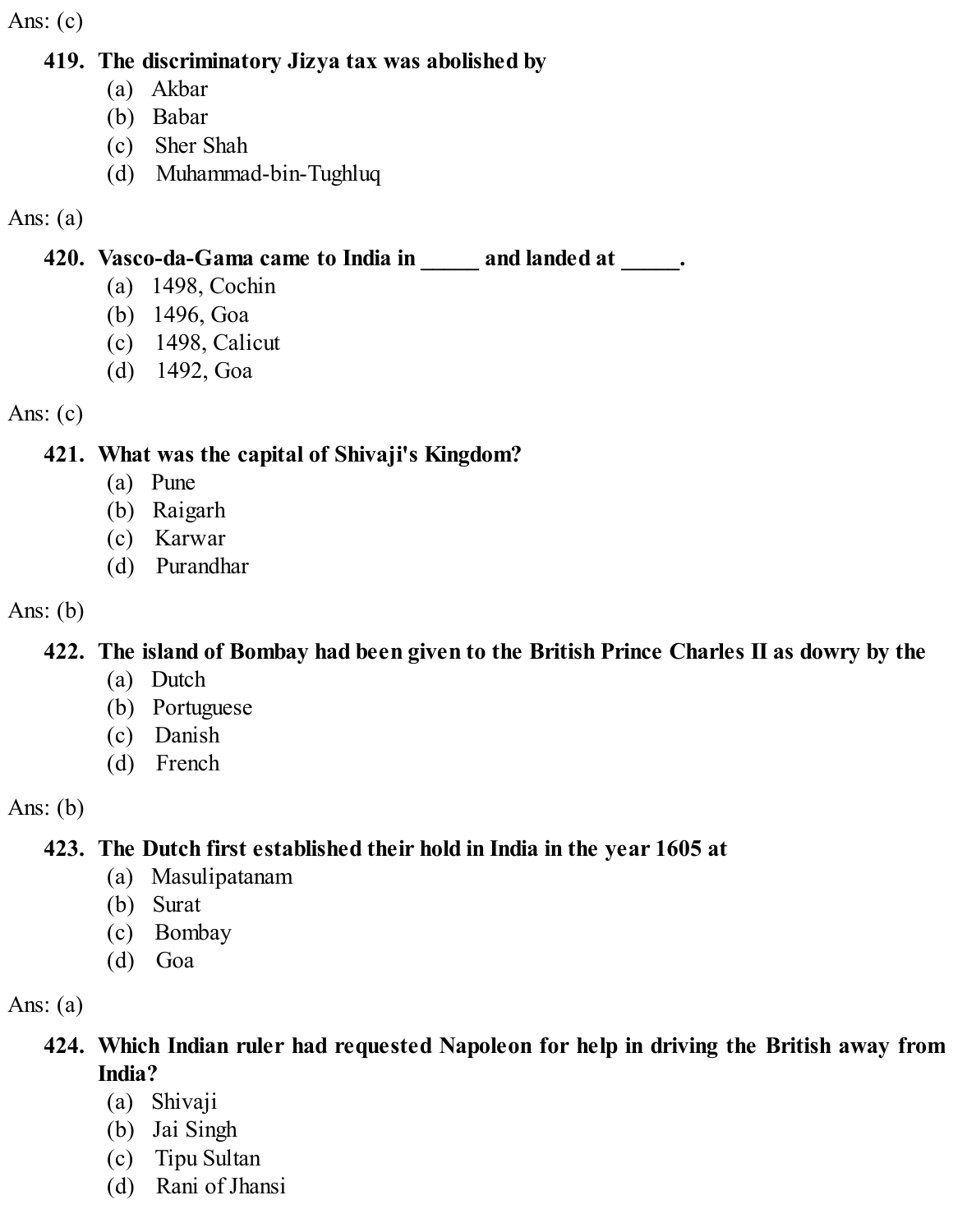#### **425. Amir Khusrau's name is associated with the invention of the**

- (a) Sarod
- (b) Sitar
- (c) Shehnai
- (d) Tabla

## Ans:  $(b)$

### **426. Fatehpur Sikri had been founded by**

- (a) Akbar
- (b) Jahangir
- (c) Babar
- (d) Humayun

Ans:  $(a)$ 

# **427. The Khajuraho shrines built by the Chandella rulers are dedicated to**

- (a) Brahma and Vishnu
- (b) Vishnu and Laxmi
- (c) Shiva and Surya
- (d) Shiva and Parvati

Ans:  $(d)$ 

## **428. Who is the only women historian to have written a historical account of Mughal Period?**

- (a) Noorjahan Begum
- (b) Zebun-nissa Begum
- (c) Gulbadan Begum
- (d) Jahanara Begum

Ans:  $(c)$ 

# **429. Who is the author of the famous book Gita Gobinda?**

- (a) Kalidas
- (b) Jaydev
- (c) Mirabai
- (d) Kautilya

Ans:  $(b)$ 

# **430. The authoritative treatise on Hindu law, Mitakshara, was written by**

- (a) Manu
- (b) Jimutavahana
- (c) Vigneswara
- (d) Hemadri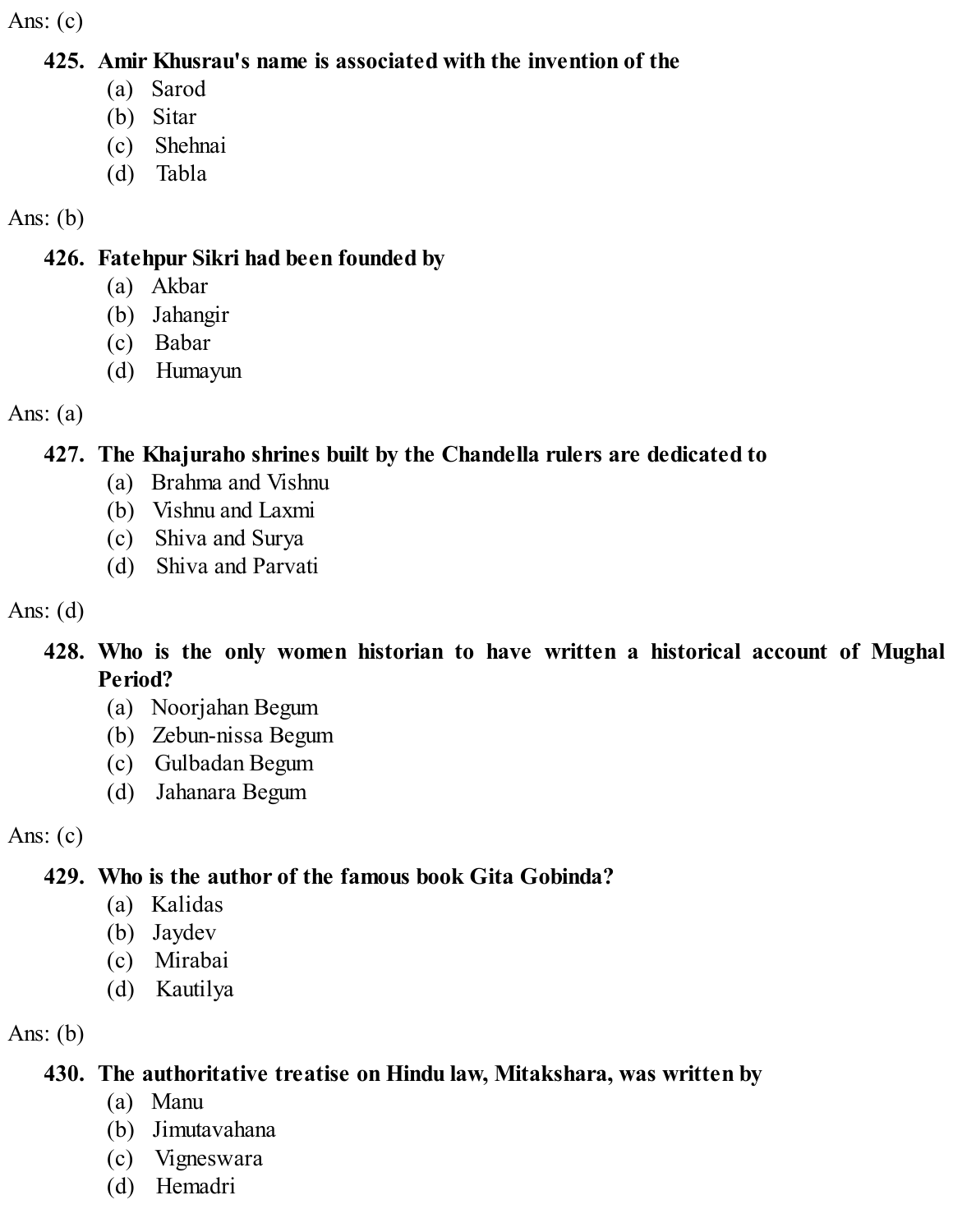#### **431. Rajatarangini by Kalhan is a history of**

- (a) Harsha's reign
- (b) Delhi
- (c) Chandragupta's reign
- (d) Kashmir

## Ans: (d)

- **432. During whose reign did Malik Mohammad Jaisi complete the notable work in Hindi, Padmavat?**
	- (a) Babar
	- (b) Sher Shah
	- (c) Humayun
	- (d) Akbar

Ans:  $(b)$ 

# **433. The famous literary work Tahqiq-i-Hind was written by**

- (a) Alberuni
- (b) Zia-ud-din Barni
- (c) Balban
- (d) Raziya Sultan

# Ans:  $(a)$

# **434. Which of the following invaders is wrongly paired with the year of his invasion?**

- (a) Timurlane, 1398 AD
- (b) Mahmud of Ghaznavi, 1000 AD
- (c) Ahmad Shah Abdali, 1716 AD
- (d) Nadir Shah, 1738 AD

Ans:  $(c)$ 

# **435. During whose reign did William Hawkins visit the Mughal court to secure a right. to trade in Mughal ports?**

- (a) Aurangzeb
- (b) Shah Jahan
- (c) Akbar
- (d) Jahangir

Ans:  $(d)$ 

- **436. The Zamindars were known by several names in different parts of India, which did not include being called a**
	- (a) Patil
	- (b) Deshmukh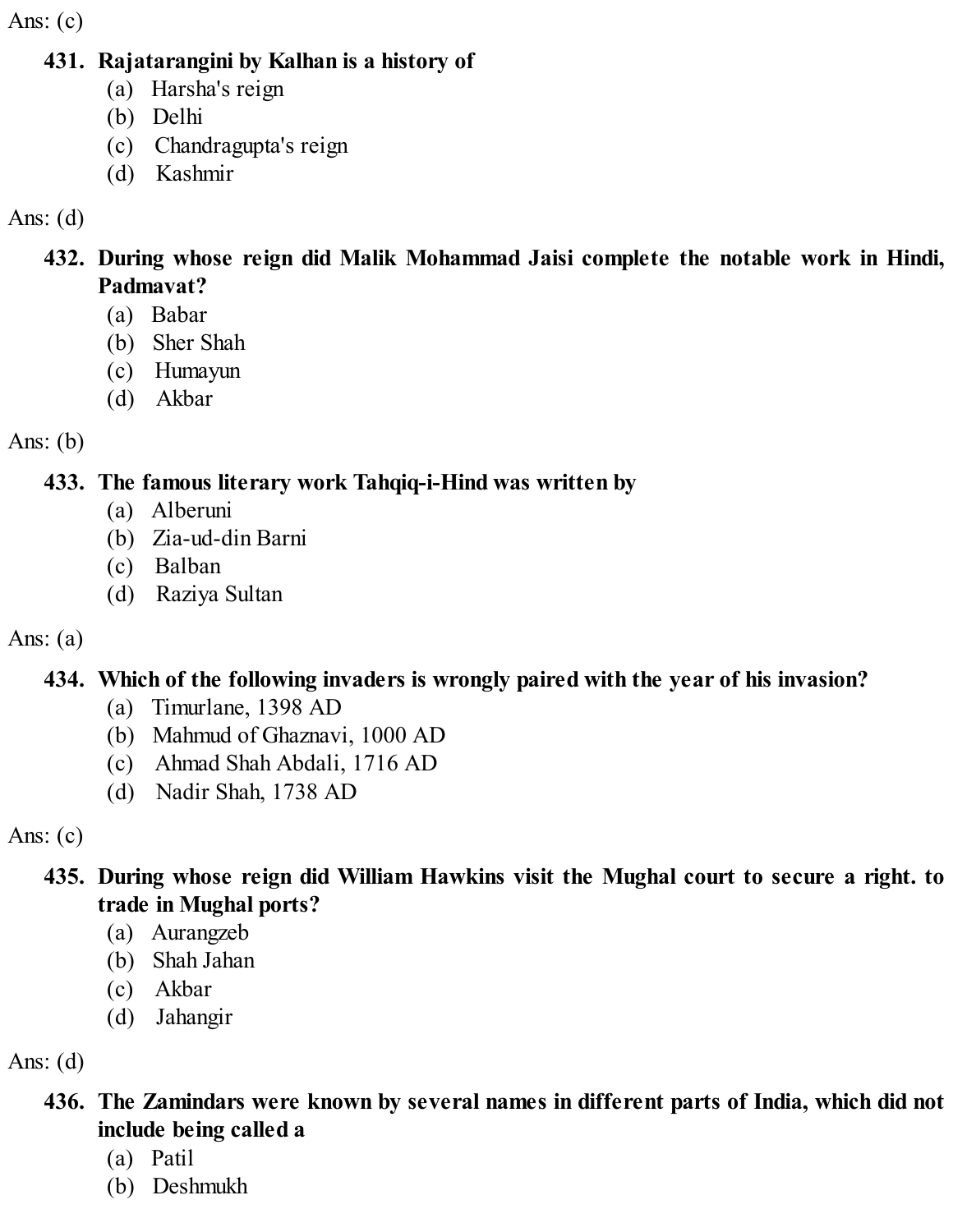- (c) Nayak
- (d) Rajuka

Ans:  $(b)$ 

#### **437. The first woman ruler of India was**

- (a) Rani of Jhansi
- (b) Razia Sultan
- (c) Indira Gandhi
- (d) Noorjahan

#### Ans:  $(b)$

#### **438. Who among the following was known as a Nirguna saint and reformer?**

- (a) Sant Kabir
- (b) Surdas
- (c) Chaitanya Mahaprabhu
- (d) Tulsidas

#### Ans:  $(a)$

### **439. The Indian ruler who had issued a royal edict forbidding anyone to laugh in his court was**

- (a) Balban
- (b) Aurangzeb
- (c) Iltutmish
- (d) Muhammad-bin-Tughluq

#### Ans:  $(a)$

# **440. The first Mughal Garden in India had been laid out by**

- (a) Babur
- (b) Shah Jahan
- (c) Akbar
- (d) Jahangir

### Ans:  $(a)$

- **441. The first time in India that land was divided into different categories for the purpose of revenue, taking into account the quality of land and its productive capacity, was during the reign of**
	- (a) Alauddin Khalji
	- (b) Sher Shah Suri
	- (c) Firuz Shah Tughluq
	- (d) Akbar

Ans:  $(b)$ 

# **442. The first Muslim ruler to conquer southern India was**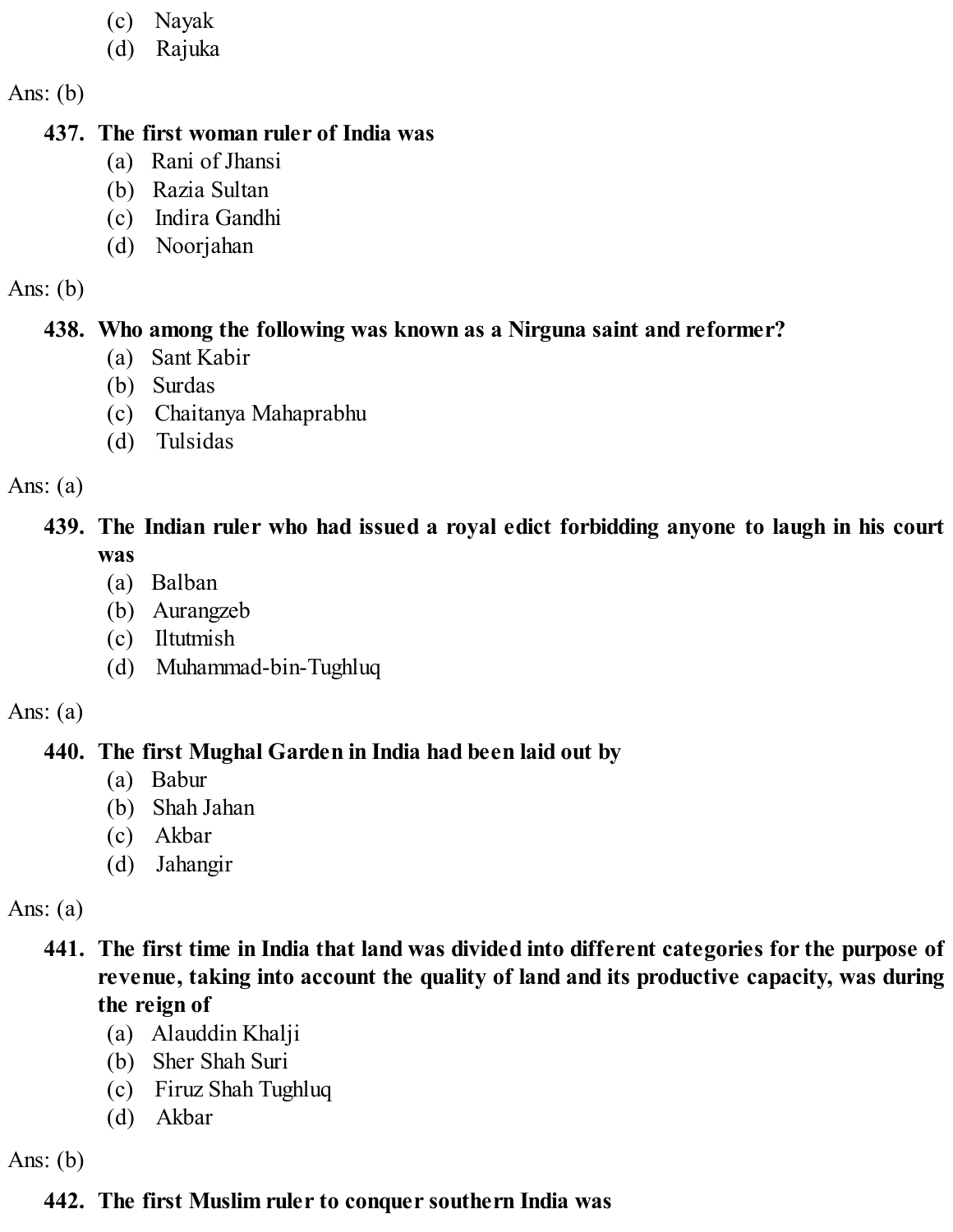- (a) Babar
- (b) Mohammad Ghuri
- (c) Aurangzeb
- (d) Alaudd'in Khalji

### **443. The famous poet Amir Khusrau, known as the 'parrot of India' was a contemporary of all of the following with the exception of**

- (a) Iltutmish
- (b) Alauddin Khalji
- (c) Ghiyasuddin Balban
- (d) Ghiyasuddin Tughluq

Ans:  $(a)$ 

**444. Bibi Ka Maqbara was erected by \_\_\_\_\_ at Aurangabad and is a replica of the Taj Mahal.**

- (a) Jahangir
- (b) Bahadur Shah Zafar
- (c) Aurangzeb
- (d) None of the above

Ans:  $(c)$ 

- **445. The Sultan who had truly mixed religion with politics by calling himself Naib-i-Khudai or 'the deputy of God' was**
	- (a) Ghiyasuddin Tughluq
	- (b) Balban
	- (c) Alauddin Khalji
	- (d) Iltutmish

Ans:  $(b)$ 

# **446. Which Sultan had been named Lakh Baksh, or the giver of lakhs, for his unbounded generosity?**

- (a) Balban
- (b) Qutub-ud-din Aibak
- (c) Iltutmish
- (d) Nasiruddin Mahmud

Ans:  $(b)$ 

# **447. Identify, among the following, the saint who had preached non-sectarianism in Medieval times**

- (a) Tukaram
- (b) Ramananda
- (c) Dadu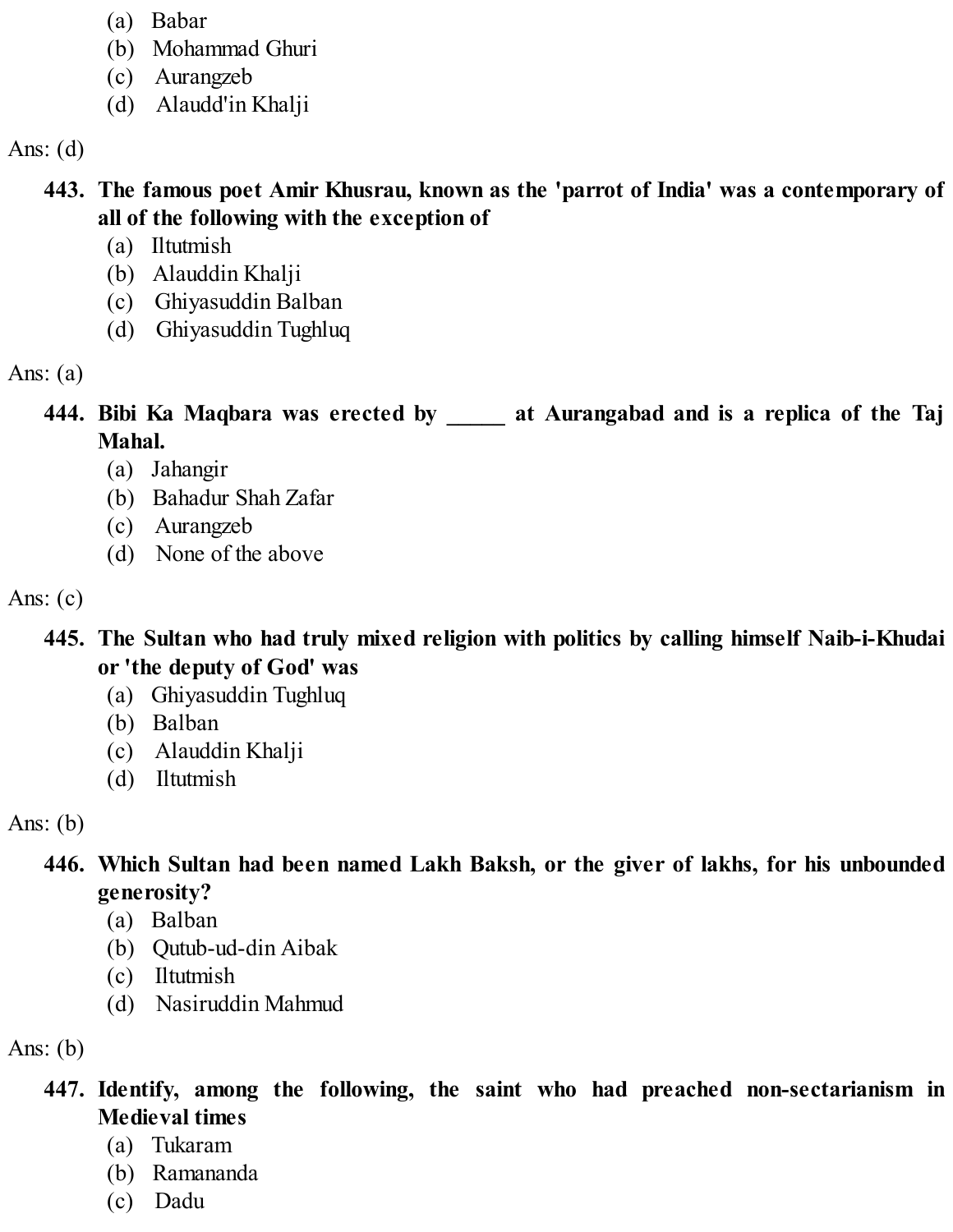(d) Raghunandan

Ans:  $(c)$ 

- **448. Who among the following had shifted the capital of the Mughal empire from Agra to Delhi?**
	- (a) Shah Jahan
	- (b) Aurangzeb
	- (c) Jahangir
	- (d) Humayun

Ans:  $(a)$ 

### **449. In the Mughal administration, military recruitment had been looked after by the**

- (a) Kotwal
- (b) Bakhshi
- (c) Wazir
- (d) Diwan

Ans:  $(b)$ 

# **450. Goa had been first colonized by the**

- (a) British
- (b) Dutch
- (c) Portuguese
- (d) French

# Ans:  $(c)$

# **451. The Gandhara School of Art had been established in \_\_\_\_\_\_India.**

- (a) Central
- (b) North-eastern
- (c) Southern
- (d) North-western

Ans:  $(d)$ 

# **452. The architectural raw material generally used in Akbar's period was**

- (a) Marble
- (b) Brick
- (c) Limestone
- (d) Redstone

Ans:  $(d)$ 

- **453. Where had Qutub-ud-din Aibak eot conatructed the Adhai-din-ka Jhonpra (Hut of Two-and-a-half- Days)?**
	- (a) Agra
	- (b) Ajmer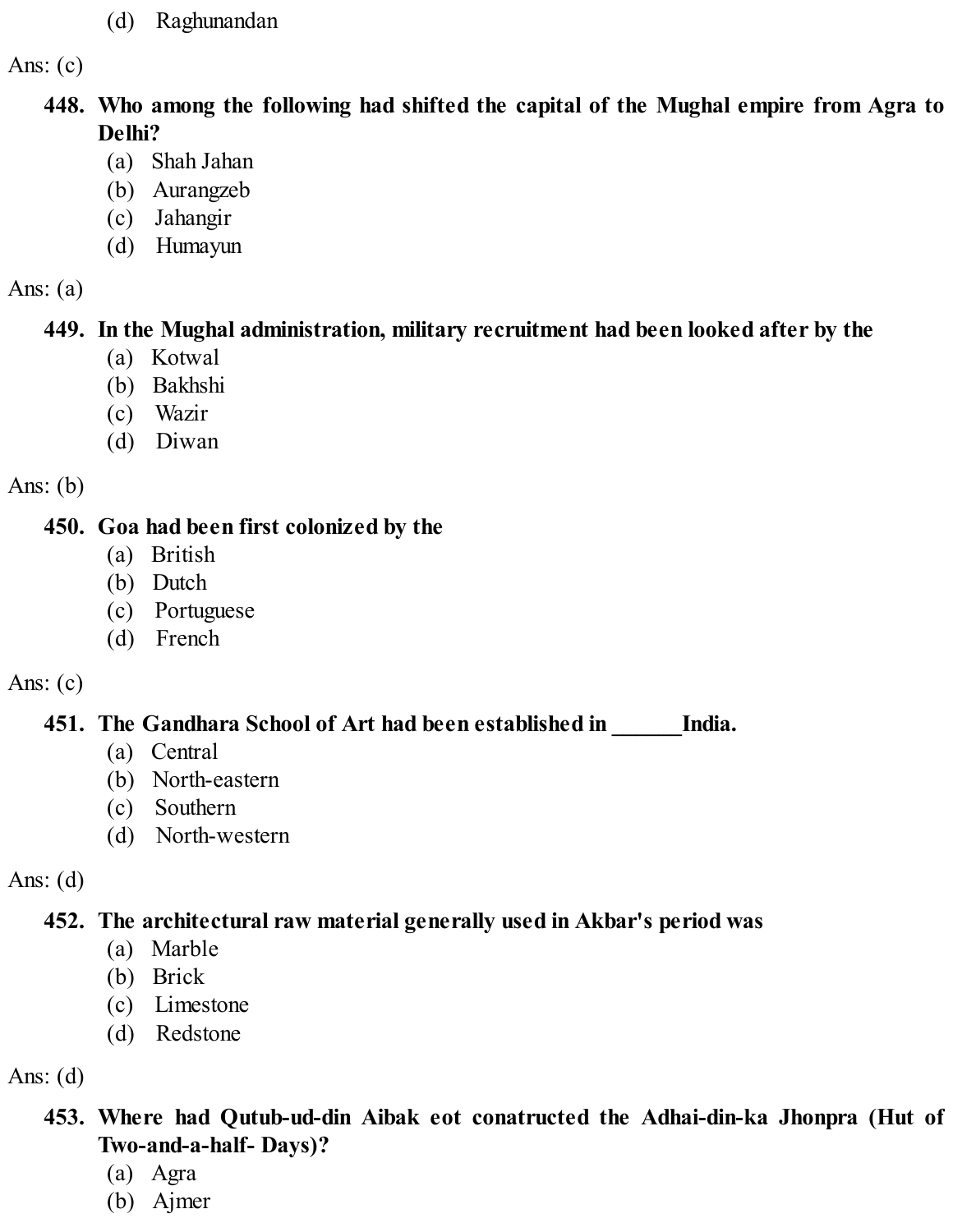- (c) Delhi
- (d) Fatehpur Sikri

Ans:  $(b)$ 

#### **454. Who is the author of Padmawat?**

- (a) Faizi
- (b) Abul Fazl
- (c) Malik Mohammad Jaysai
- (d) Amir Khusrau

Ans:  $(c)$ 

- **455. The world's greatest traveller of pre-modern times, believed to have put behind him a distance of over 73000 miles and visited territories the equivalent of about 44 modern countries, is**
	- (a) Marco Polo
	- (b) Fahien
	- (c) Ibn-Batuta
	- (d) Hiuen Tsang

Ans:  $(a)$ 

# **456. The first Sultan of Delhi who had introduced the Practice of Sijda was**

- (a) Balban
- (b) Alauddin Khalji
- (c) Iltutmish
- (d) Muhammad-bin-Tughluq

Ans:  $(a)$ 

# **457. The Mughal emperor who had died owing to a sudden call from the staircase was**

- (a) Babar
- (b) Shah Jahan
- (c) Humayun
- (d) Aurangzeb

Ans:  $(c)$ 

# **458. Who among the following had got the Upanishads translated into Persian?**

- (a) Akbar
- (b) Abul Fazl
- (c) Jahangir
- (d) Dara Shukoh

Ans:  $(d)$ 

# **459. Who is the saint to have written the famous Bijak?**

(a) Sant Kabir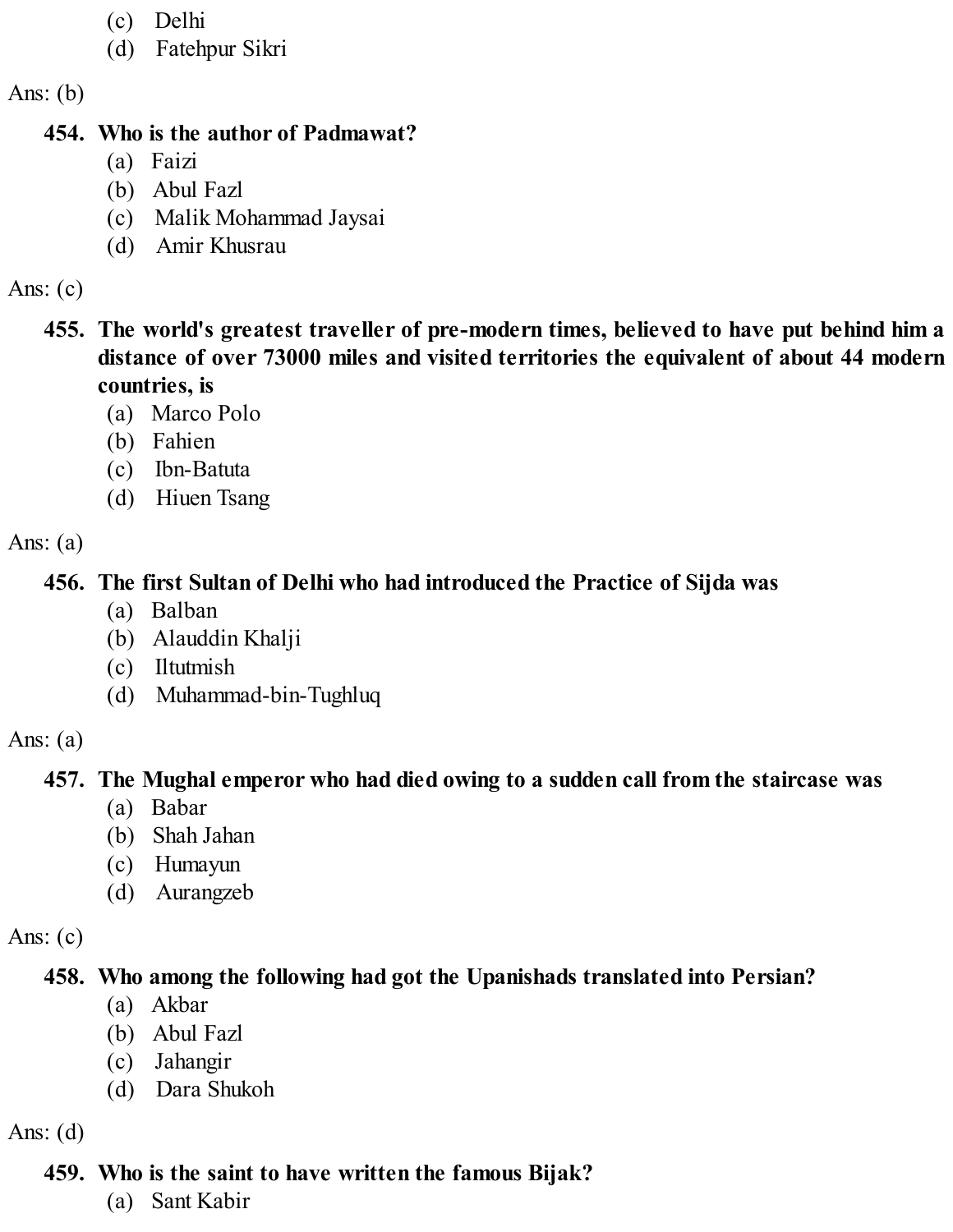- (b) Kalidasa
- (c) Harisena
- (d) Tulsidas

Ans:  $(a)$ 

# **460. Which literary figure of the Gupta period is referred to as the Indian Shakespeare?**

- (a) Vishakhadatta
- (b) Harisena
- (c) Kalidasa
- (d) None of the above

Ans:  $(b)$ 

# **461. Between whom among the following had the battle of Kanwah been fought?**

- (a) Babar and Hemu
- (b) Akbar and Rana Pratap
- (c) Babar and Rana Sanga
- (d) Akbar and Rana Shngram Singh

Ans:  $(c)$ 

# **462. During whose reign had the Mongols intruded into India for the first time?**

- (a) Balban
- (b) Alauddin Khalji
- (c) Firuz Shah Tughluq
- (d) Iltutmish

Ans:  $(d)$ 

# **463. In which year was the Battle of PIassey fought?**

- (a) 1778
- (b) 1764
- (c) 1757
- (d) 1426

Ans:  $(c)$ 

**464. Who was the spiritual leader associated with the founding of the Vijayanagara Kingdom?**

- (a) Ramdas
- (b) Vidyaranya
- (c) Purandaradas
- (d) Appayya Dikshitar

Ans:  $(b)$ 

# **465. The Sikh guru who had fought the Mughals was**

(a) Guru Nanak Dev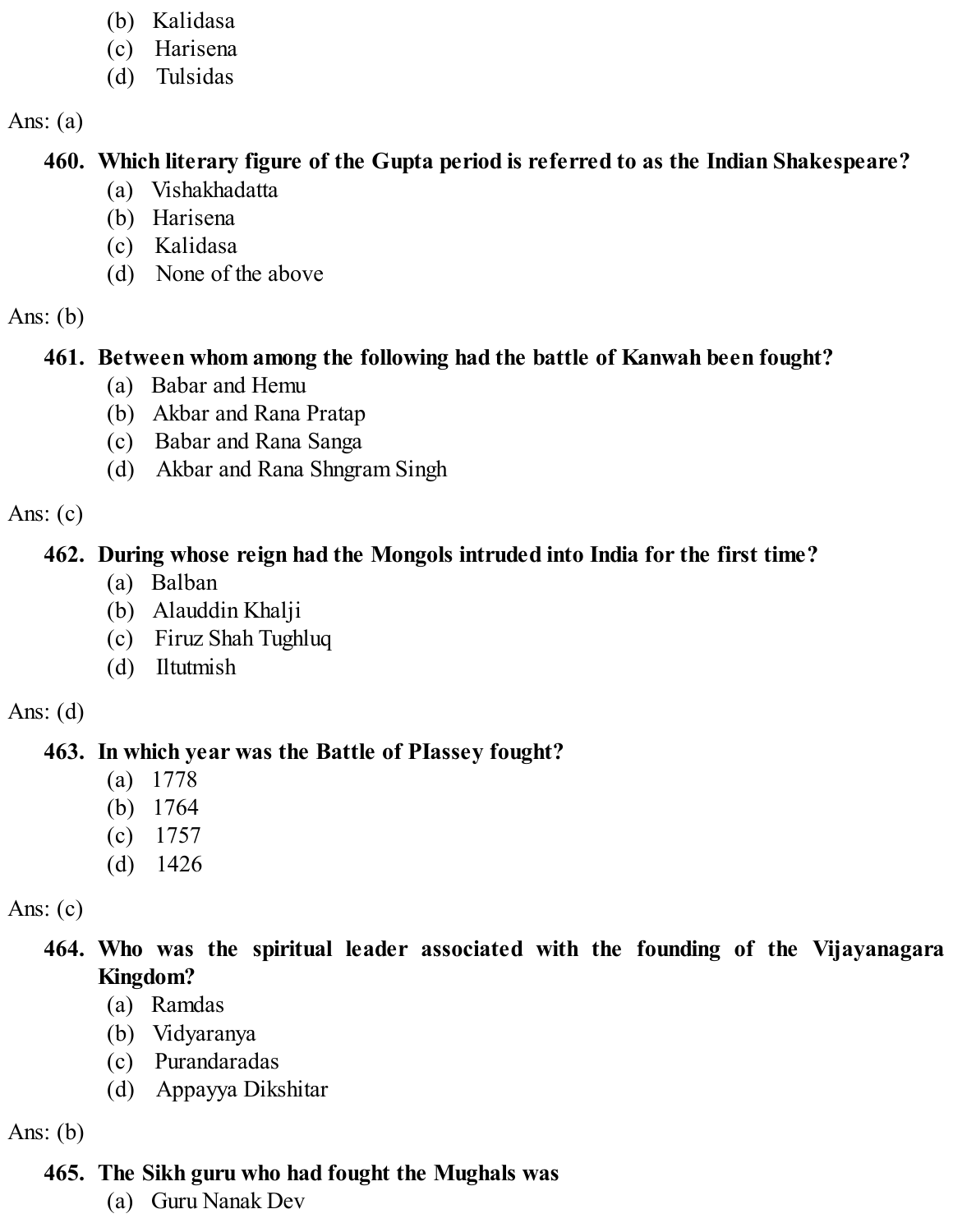- (b) Guru Hargobind
- (c) Guru Tegh Bahadur
- (d) Guru Gobind Singh

### **466. The Sikh Guru who had been killed at the instance of Aurangzeb was**

- (a) Guru Atjan Dev
- (b) Guru Hargobind
- (c) Guru Tegh Bahadur
- (d) Guru Gobind Singh

Ans:  $(c)$ 

# **467. The Mughal ruler, Bahadur Shah II had been exiled by the British and sent to**

- (a) Andman and Nicobar
- (b) Fatehpur Sikri
- (c) Mandalay
- (d) Rangoon

Ans:  $(d)$ 

# **468. The designation 'amil' during Akbar's reign denoted a**

- (a) Policeman
- (b) Retail trader
- (c) Postman
- (d) Revenue official

# Ans:  $(d)$

# **469. Guru Gobind Singh had sent Banda Bahadur to Punjab**

- (a) To propagate the Sikh religion
- (b) To show off his strength and valour
- (c) To crush the enemies of Khalsa
- (d) To establish a Sikh empire

Ans:  $(c)$ 

# **470. Akbar had got constructed the Buland Darwaza to commemorate his victory of**

- (a) Gujarat
- (b) Delhi
- (c) Bengal
- (d) Odisha

Ans:  $(a)$ 

# **471. Who, among the following Muslim scholars, contributed most significantly to Hindi Literature?**

(a) Abul Fazl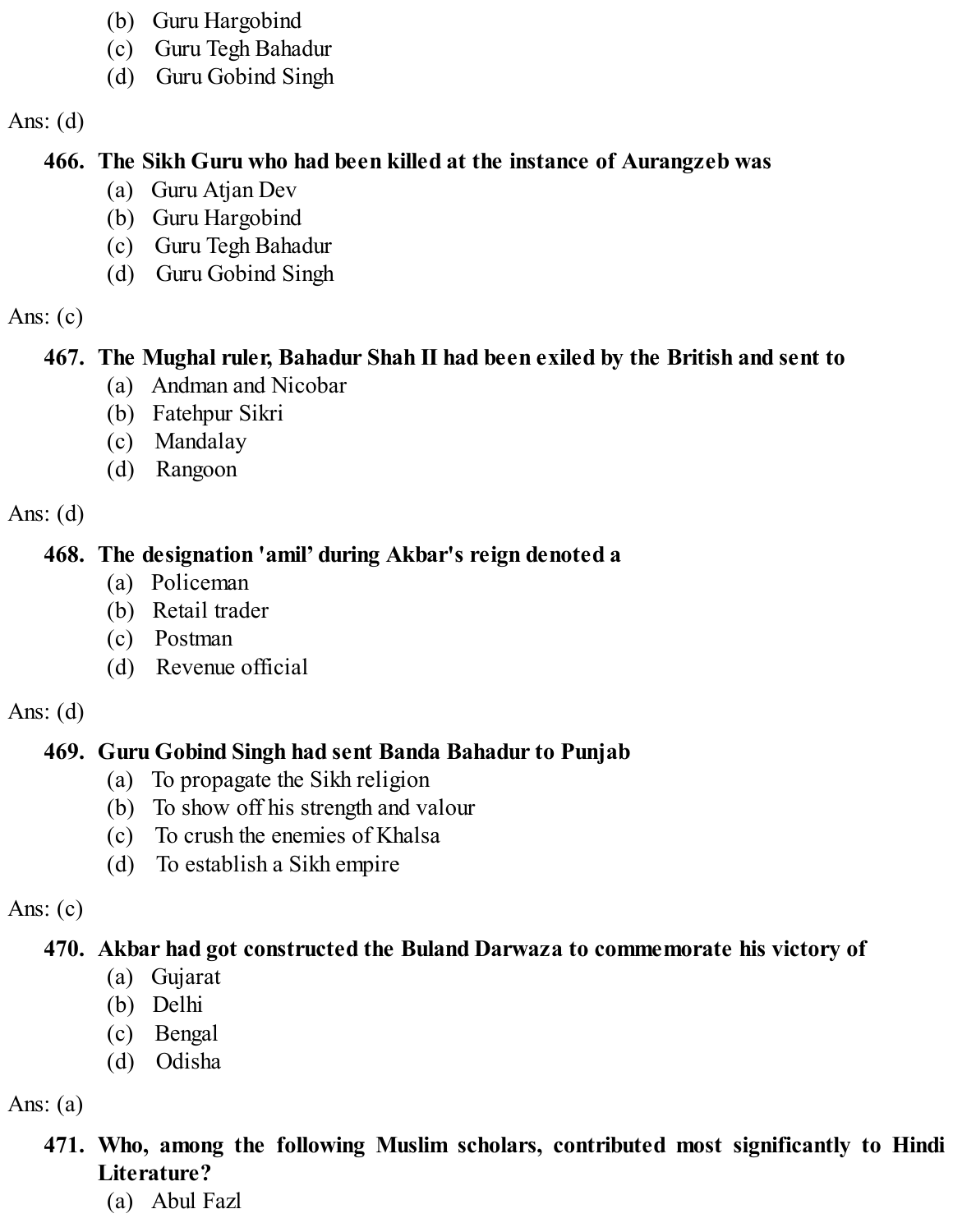- (b) Faizi Namaz
- (c) Abdur-Rahim Khan-i-Khanah
- (d) Abdul Qadir Bandaoni

- **472. Many details regarding the village administration under the Cholas is provided by the inscriptions at**
	- (a) Kanchipuram
	- (b) Thanjavur
	- (c) Uttiramerur
	- (d) Woriyur

Ans:  $(c)$ 

**473. 'Gita Govinda' as written in the 12th century by**

- (a) Bana
- (b) Bhartruhari
- (c) Jayadeva
- (d) Ramanuja

Ans:  $(c)$ 

**474. Who, among the following is remembered to this day by the Rajputas as a model of chivalry and courage and is he hero of many folk ballads?**

- (a) Jaichand
- (b) Prithviraj
- (c) Vidyadhara
- (d) Parmal

Ans:  $(b)$ 

# **475. The term 'Apabhramsa' was used in Medieval Sanskrit texts to denote**

- (a) outcastes among the Rajputs
- (b) deviations from Vedic rituals
- (c) early forms of some of the modern Indian languages
- (d) non-Sanskrit verse metres

Ans:  $(c)$ 

# **476. The first Indian ruler to organise Haj Pilgrimage at State expense was**

- (a) Aurangzeb
- (b) Akbar
- (c) Firuz Shah Tughluq
- (d) Alauddin Khalji

Ans:  $(b)$ 

**477. "Nitivakymitra" (nectar of Aphorisms on Politics) was written by a Jains writer of the**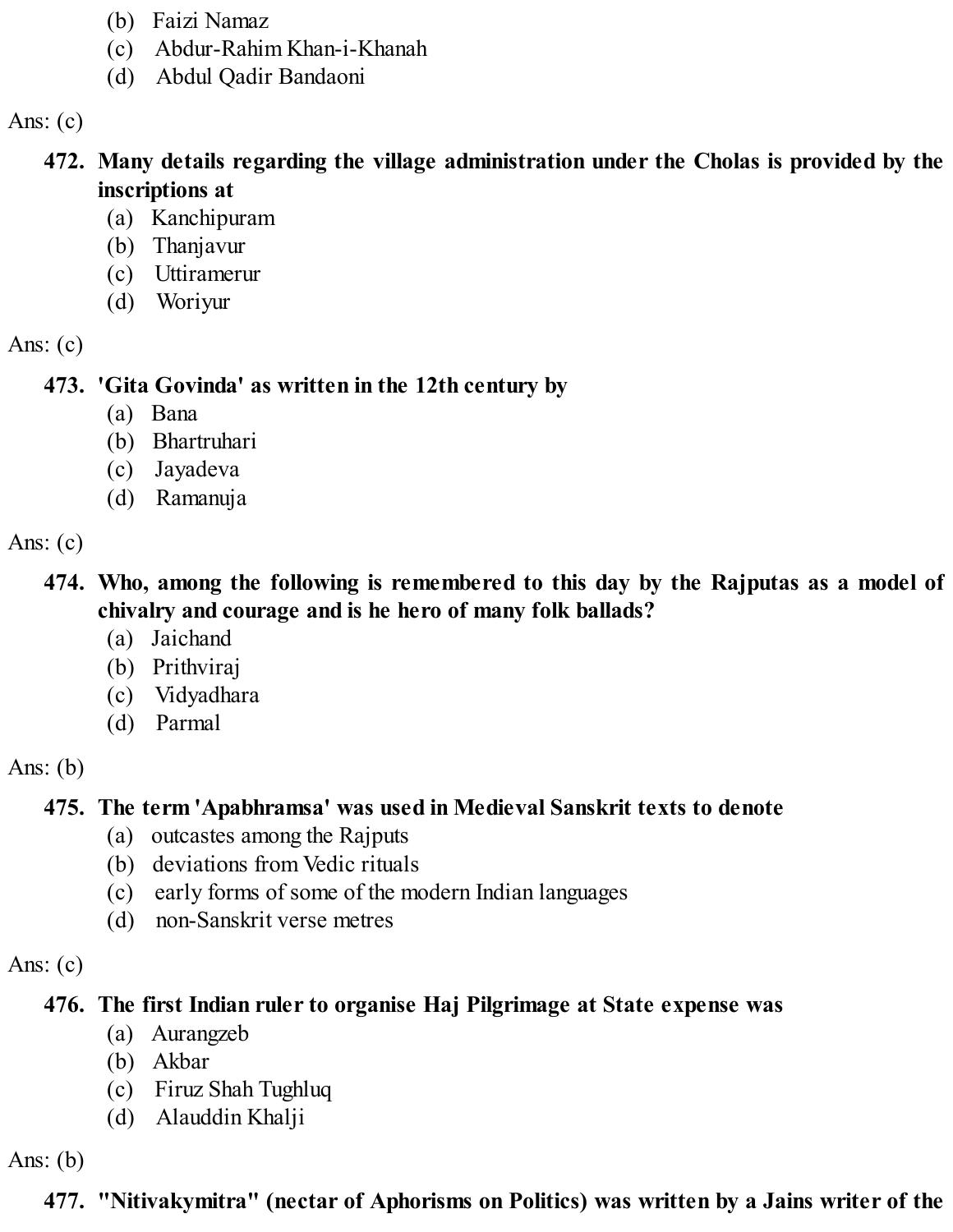#### **10th century His name?**

- (a) Charudutta
- (b) Sukra
- (c) Kamandaka
- (d) Somadeva Suri

### Ans:  $(b)$

## **478. "Manisha Panchakam" was composed by**

- (a) Sri Ramanuja
- (b) Swami Chinmayananda
- (c) Adi Sankara
- (d) Swami Tejomayananda

### Ans:  $(c)$

# **479. Who was the author of Kitab-ul-Hind?**

- (a) Abu Said
- (b) Abul Fazl
- (c) Firadausi
- (d) Al-Beruni

### Ans:  $(d)$

# **480. 'Mattavllasa-Pradhasana' was written by**

- (a) Mahendra Varman I
- (b) Narasimha Varman I
- (c) Narasimha Varman II
- (d) Simhavishnu

### Ans:  $(a)$

## **481. Zafarnama was letter written to a Mughal emperor by which of the following Sikh Gurus?**

- (a) Hari Rai
- (b) Arjan Dev
- (c) Tegh Bahadur
- (d) Gobind Singh

# Ans:  $(d)$

# **482. The Mongols under Chengez Khan invaded India during the reign of**

- (a) Balban
- (b) Firuz Tughluq
- (c) Iltutmish
- (d) Muhammad-bin-Tughluq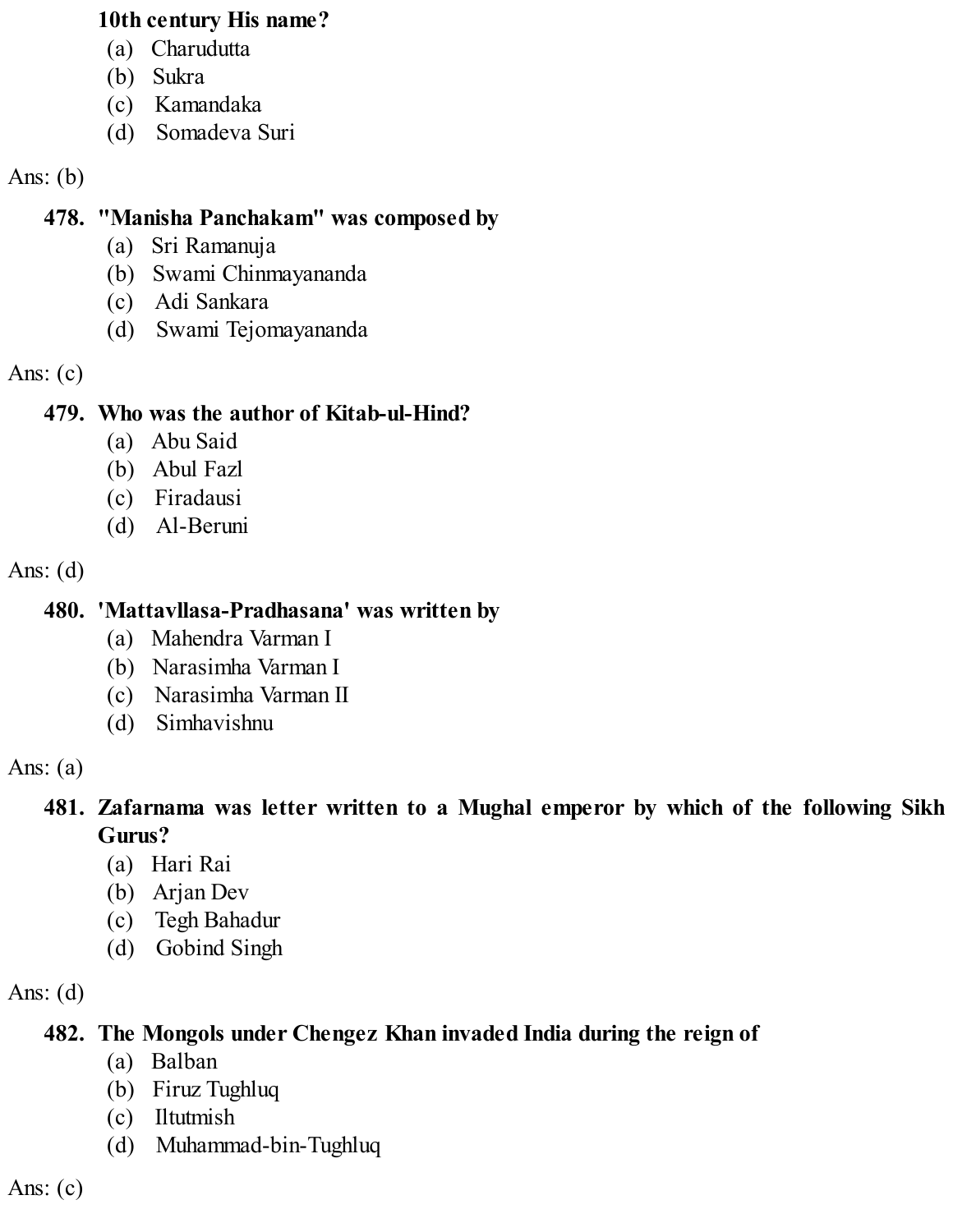#### **483. Which of the following pairs is correctly matched?**

- (a) Dewan-i-Bandagani : Tughluq
- (b) Dewan-i-Mustakhraj : Balban
- (c) Dewan-i-Kohi : Alauddin Khalji
- (d) Dewan-i-Arz : Muhammad-bin-Tughluq

Ans:  $(a)$ 

**484. Consider the following events:**

- **1. Reign of Krishna Deva Raya of Vijayanagara**
- **2. Construction of Qutub Minar**
- **3. Arrival of Portugese in India**
- **4. Death of Firuz Tughluq**

The correct chronological sequence of these events is:

- (a) 2, 4, 3, 1
- (b) 2, 4, 1, 3
- $(c)$  4, 2, 1, 3
- (d) 4, 2, 3, 1

Ans:  $(a)$ 

**485. The king was freed from his people and they from their king. On whose death did Badauni comment thus?**

- (a) Balban
- (b) Alauddin Khalji
- (c) Muhammand-bin-Tughluq
- (d) Firuz Shah Tughluq

Ans:  $(c)$ 

# **486. Fawazil in the Sultanate period meant**

- (a) Extra payment made to the nobles
- (b) Revenue assigned in lieu of salary
- (c) Excess amount paid to the exchequer by the iqtadars
- (d) Illegal exactions extracted from the peasants

### Ans:  $(c)$

## **487. The Sultan of Delhi who is reputed to have built the biggest network of canals in India was**

- (a) Iltutmish
- (b) Ghiyasuddin Tughluq
- (c) Firuz Shah Tughluq
- (d) Sikandar Lodhi

Ans:  $(c)$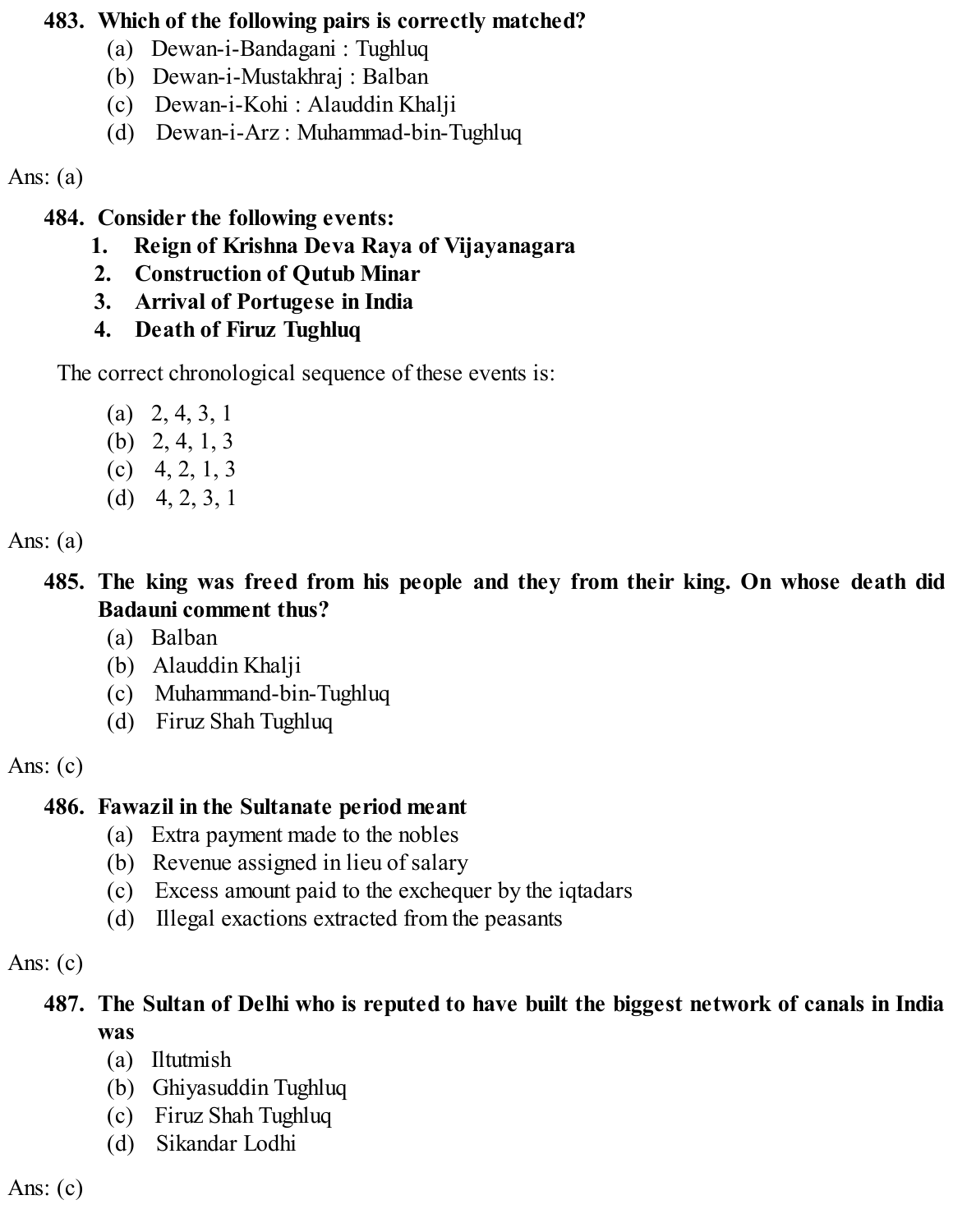#### **488. Who among the following was the first Bhakti saint to use Hindi for the propagation of his message?**

- (a) Dadu
- (b) Kabir
- (c) Ramananda
- (d) Tulsidas

### Ans:  $(c)$

#### **489. Match List-I with List-U and select the correct answer using the codes given below the lists:**

| List-I                |                | List-II       |   |
|-----------------------|----------------|---------------|---|
| (Bhakti Saint)        | (Profession)   |               |   |
| A. Namdev             | 1. Barber      |               |   |
| B. Kabir              | 2. Weaver      |               |   |
| C. Ravidas            | 3. Tailor      |               |   |
| D. Sena               | 4. Cobbler     |               |   |
| Codes:                |                |               |   |
| A                     | B              | $\mathcal{C}$ | D |
| (a)<br>$\overline{2}$ | 3              | 1             | 4 |
| (b)<br>$\overline{3}$ | $\overline{2}$ | 4             | 1 |
| $(c)$ 3               | $\overline{2}$ | 1             | 4 |
| $\overline{2}$<br>(d) | 3              | 4             |   |

#### Ans:  $(b)$

### **490. The first writer to use Urdu as the medium of poetic expression was**

- (a) Amir Khusrau
- (b) Mirza Ghalib
- (c) Bahadur Shah Zafar
- (d) Faiz

Ans:  $(a)$ 

- **491. Consider the following:**
	- **1. Tughluqabad Fort**
	- **2. Lodhi Garden**
	- **3. Qutub Minar**
	- **4. Fatehpur Sikri**

The correct chronological order in which they were built is:

 $(a)$  3, 1, 4, 2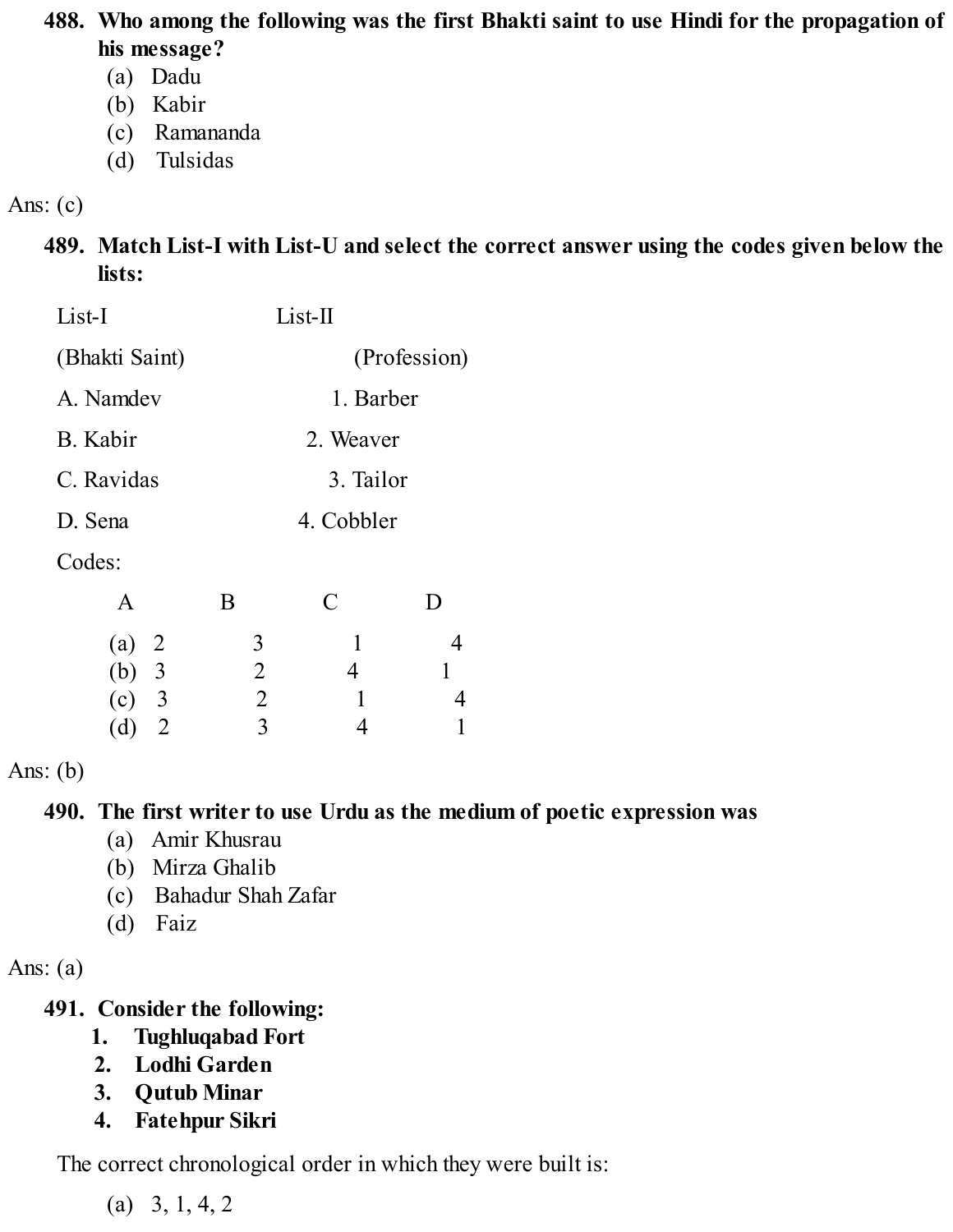(b) 3, 1, 2, 4  $(c)$  1, 3, 2, 4  $(d)$  1, 3, 4, 2

Ans:  $(b)$ 

#### **492. After consolidating his power, Balban assumed the grand title of**

- (a) Tuti-e-Hind
- (b) Kaiser-i-Hind
- (c) Zil-i-IIahi
- (d) Din-i-IIahi

Ans:  $(c)$ 

## **493. Prem Vatika, poems on the life of Krishna, was composed by**

- (a) Bihari
- (b) Surdas
- (c) Raskhan
- (d) Kabir

```
Ans: (c)
```
# **494. The term apabhramsa was used in medieval Sanskrit texts to denote**

- (a) outcastes among the Rajputas
- (b) deviations from Vedic rituals
- (c) early forms of some of the modern Indian languages
- (d) non-Sanskrit verse metres

# Ans:  $(c)$

## **495. The sun saint who maintained that devotional music was one way of coming close to God was**

- (a) Muin-ud-din Chishti
- (b) Baba Farid
- (c) Saiyid Muhammad Gesudaraz
- (d) Shah Alam Bukhari

# Ans:  $(a)$

# **496. Nastaliq was**

- (a) a Persian script used in Medieval India
- (b) a raga composed by Tansen
- (c) a cess levied by the Mughal rulers
- (d) a manual of code of conduct for the Ulemas

# Ans:  $(a)$

# **497. Who among the following were famous jurists of medieval India?**

1. Vijanesvara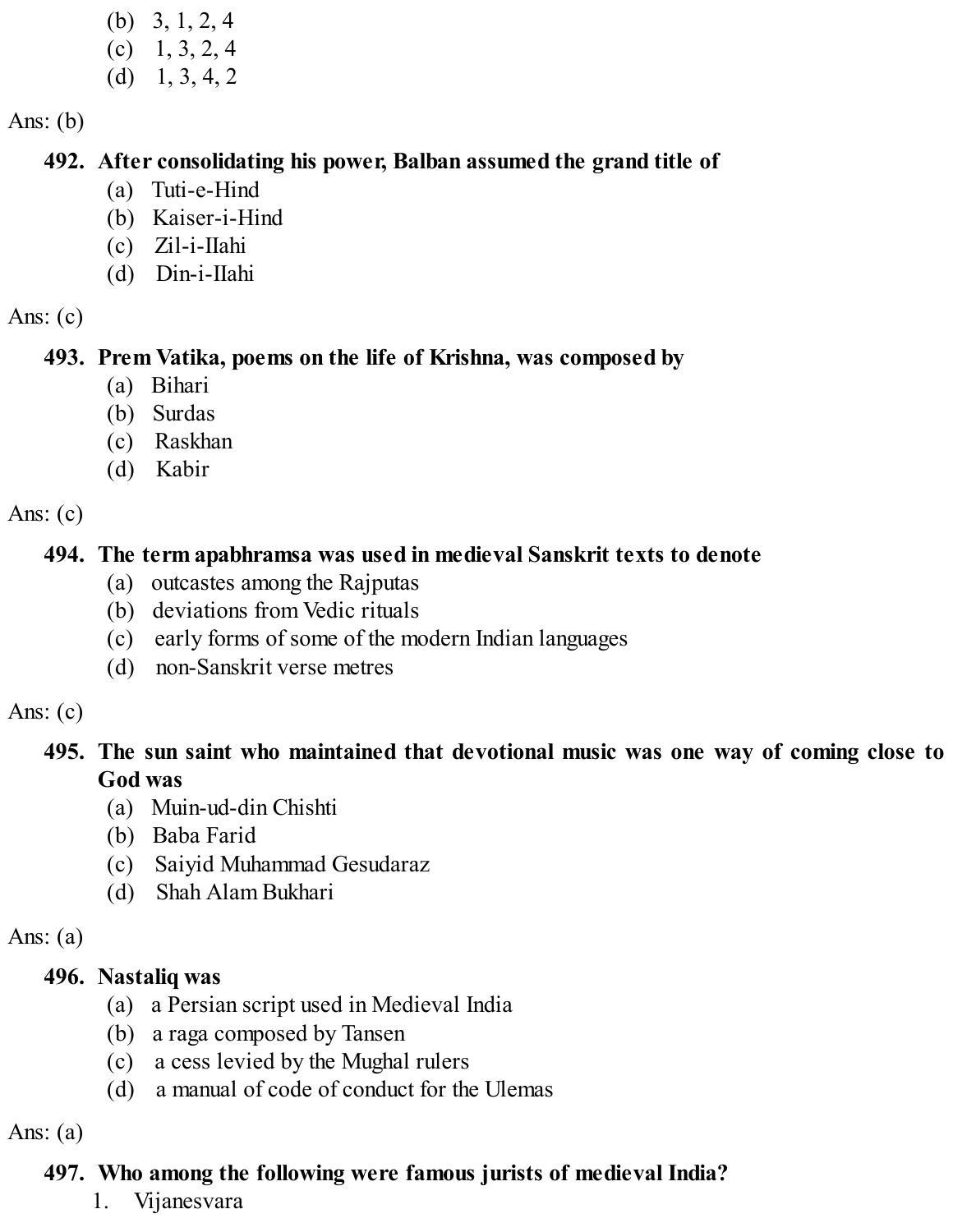- 2. Hemadri
- 3. Rajasekhara
- 4. Jiroutavahana

Choose the correct answer from the codes given below:

Codes:

- (a) 1, 2 and 3
- (b) 2, 3 and 4
- (c)  $1, 2$  and 4
- (d) 1 and 4

Ans:  $(c)$ 

# **498. Who among the following is said to have witnessed the reigns of eight Delhi Sultans?**

- (a) Ziauddin Barani
- (b) Shams-I-Siraj Afif
- (c) Minhaj-us-Siraj
- (d) Amir Khusrau

Ans:  $(d)$ 

# **499. Which of the following is correctly matched?**

- (a) Krishandevaraya : Samaranganasutradhara
- (b) Mahendravarman : Mattavilasaprahasana
- (c) Bhojadeva : Manasollasa
- (d) Somesvara : Amuktyamalyada

# Ans:  $(b)$

# **500. Who among the following introduced the famous Persian festival of NAUROJ in India?**

- (a) Balban
- (b) Iltutmish
- (c) Firuz Tughluq
- (d) Alauddin Khalji

Ans:  $(a)$ 

# **MODERN INDIA : QUESTIONS WITH ANSWERS**

**\_\_\_\_\_\_\_\_\_\_\_\_\_\_\_\_\_\_\_\_\_\_\_\_\_\_\_\_\_\_\_\_\_\_\_\_\_\_\_\_**

**\_\_\_\_\_\_\_\_\_\_\_\_\_\_\_\_\_\_\_\_\_\_\_\_\_\_\_\_\_\_\_\_\_\_\_\_\_\_\_\_**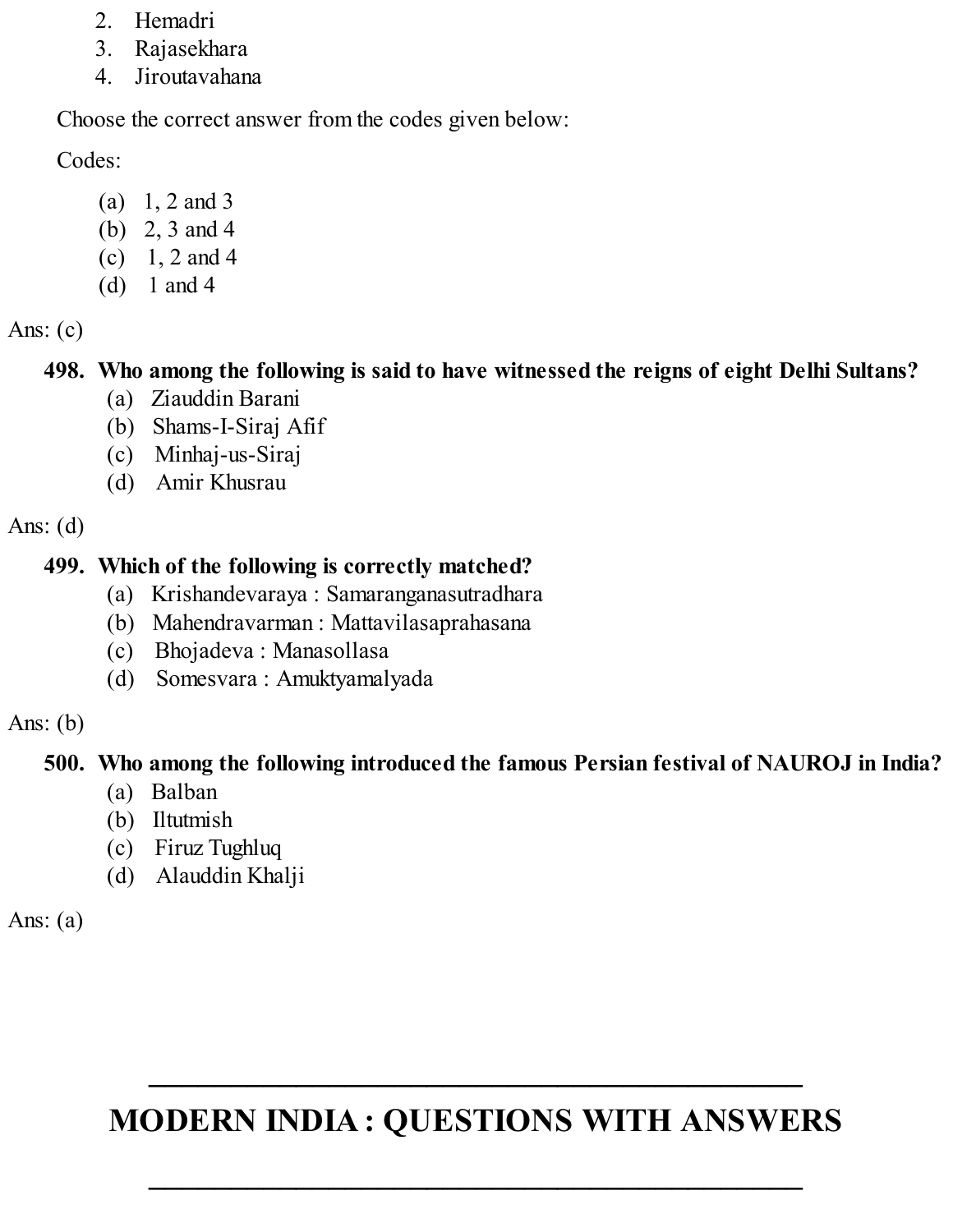# **1. Gandhi-Irwin Pact was signed on 15th March \_\_\_\_\_\_.**

- (a) 1928
- (b) 1930
- (c) 1931
- (d) 1935

# Ans: (c)

- **2. The famous resolution on Non-Cooperation under the inspiration of Mahatma Gandhi was adopted in a special session of Congress held at Calcutta in**
	- (a) September 1920
	- (b) December 1922
	- (c) October 1924
	- (d) November 1925

# Ans: (a)

# **3. The Swaraj Party was organised by**

- (a) Lala Lajapat Rai and Feroze Shah Mehta
- (b) Sarojini Naidu and Annie Besant
- (c) CR Das and Motilal Nehru
- (d) C Rajagopalachari and CY Chintamani

Ans: (c)

# **4. In what session did Congress declared complete Independence (Poorna Swaraj) as its goal?**

- (a) Lahore session held in 1929
- (b) Madras session held in 1927
- (c) Ahmadabad session held in 1921
- (d) Gaya session held in 1922

Ans: (a)

# **5. When was the first Independence day unofficially celebrated**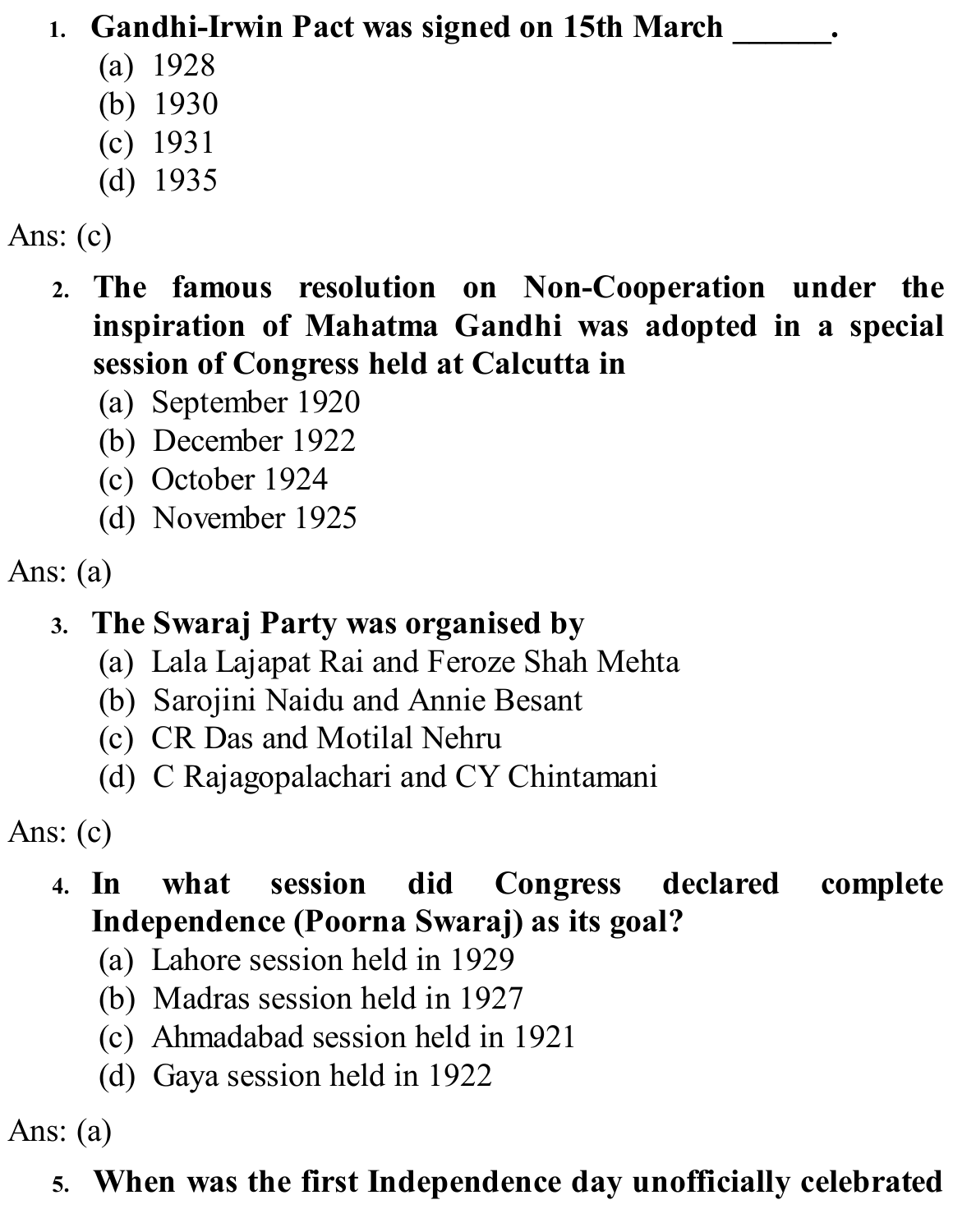# **before Independence?**

- (a) On 26th January 1929
- (b) On 26th January 1931
- (c) On 26th January 1935
- (d) On 26th January 1930

# Ans: (d)

# **6. Who was the British Prime Minister who convened the First Round Table Conference in London?**

- (a) Churchill
- (b) Ramsay McDonald
- (c) Chamberlain
- (d) Disraeli

# Ans: (b)

- **7. Who among the following did not attend the First Round Table Conference?**
	- (a) MK Gandhi
	- (b) Sir Tej Bahadur Sapru
	- (c) Dr Ambedkar
	- (d) C V Chintamani

Ans: (a)

# **8. Who opened the First Round Table Conference?**

- (a) King George V
- (b) MK Gandhi
- (c) Lord Irwin
- (d) Ramsay McDonald

Ans: (a)

# **9. The historic fait by Gandhi came to an end as a result of the**

(a) Poona Pact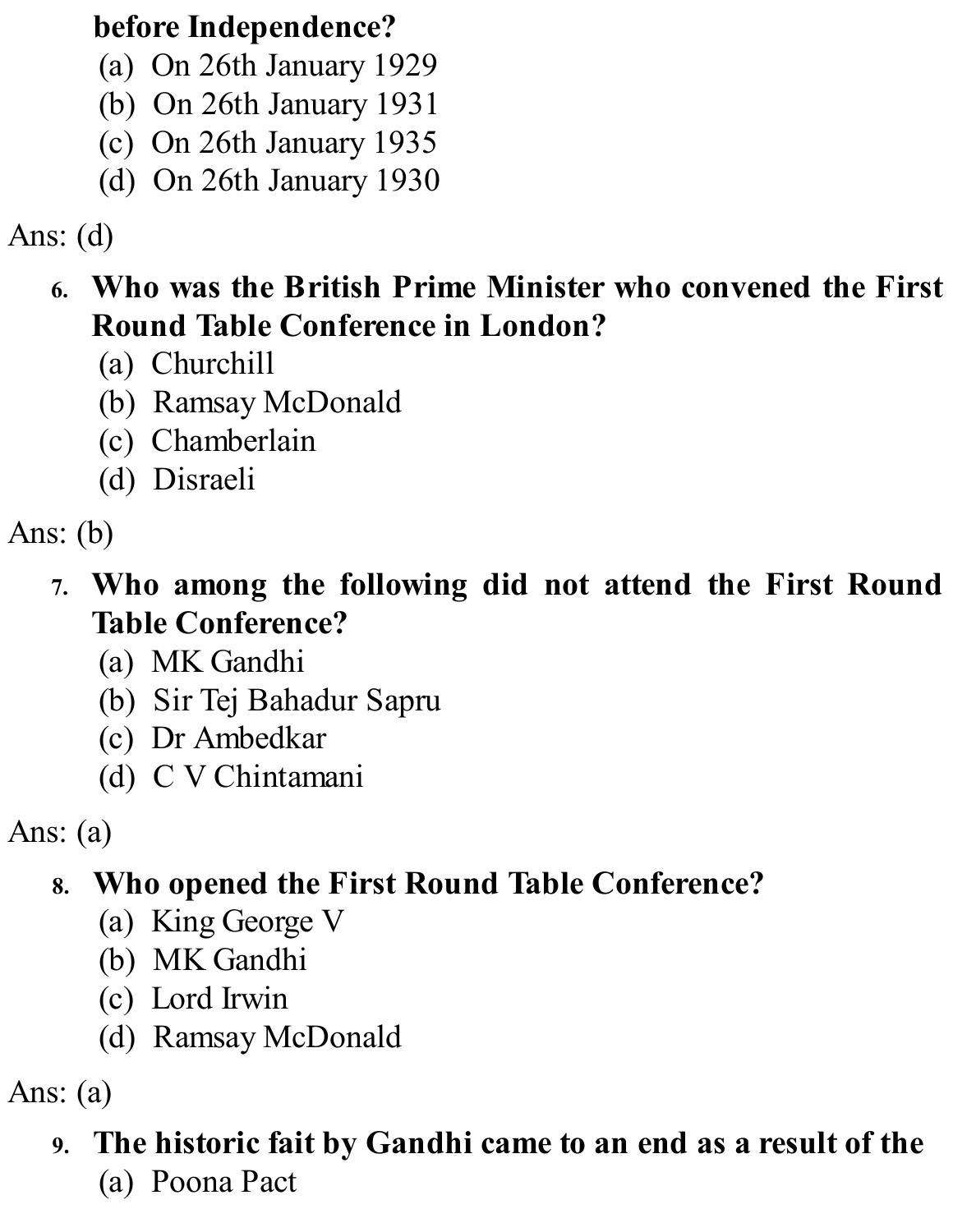- (b) Issue of White Paper
- (c) Gandhi-Irwin Pact
- (d) Arrival of Simon Commission

Ans: (a)

- **10. 'My strongest bulwark is gone' lamented Gandhiji on the death of**
	- (a) Gopalakrishna Gokhale
	- (b) Motilal Nehru
	- (c) Pheroze Shah Mehta
	- (d) Bal Gangadhar Tilak

Ans: (d)

# **11. When was the First Round Table Conference held?**

- (a) 1933
- (b) 1931
- (c) 1930
- (d) 1903

Ans: (c)

- **12. Mahatma Gandhi participated In the Second Round Table conference after**
	- (a) signing the Gandhi-Irwin Pact of March 1931
	- (b) refusing to hold direct talks with the Muslim League
	- (c) being permitted by the Congress
	- (d) receiving assurance that independence was fast coming

Ans: (a)

- **13. In 1930, Mahatma Gandhi started the Civil Disobedience Movement from**
	- (a) Wardha
	- (b) Sevagram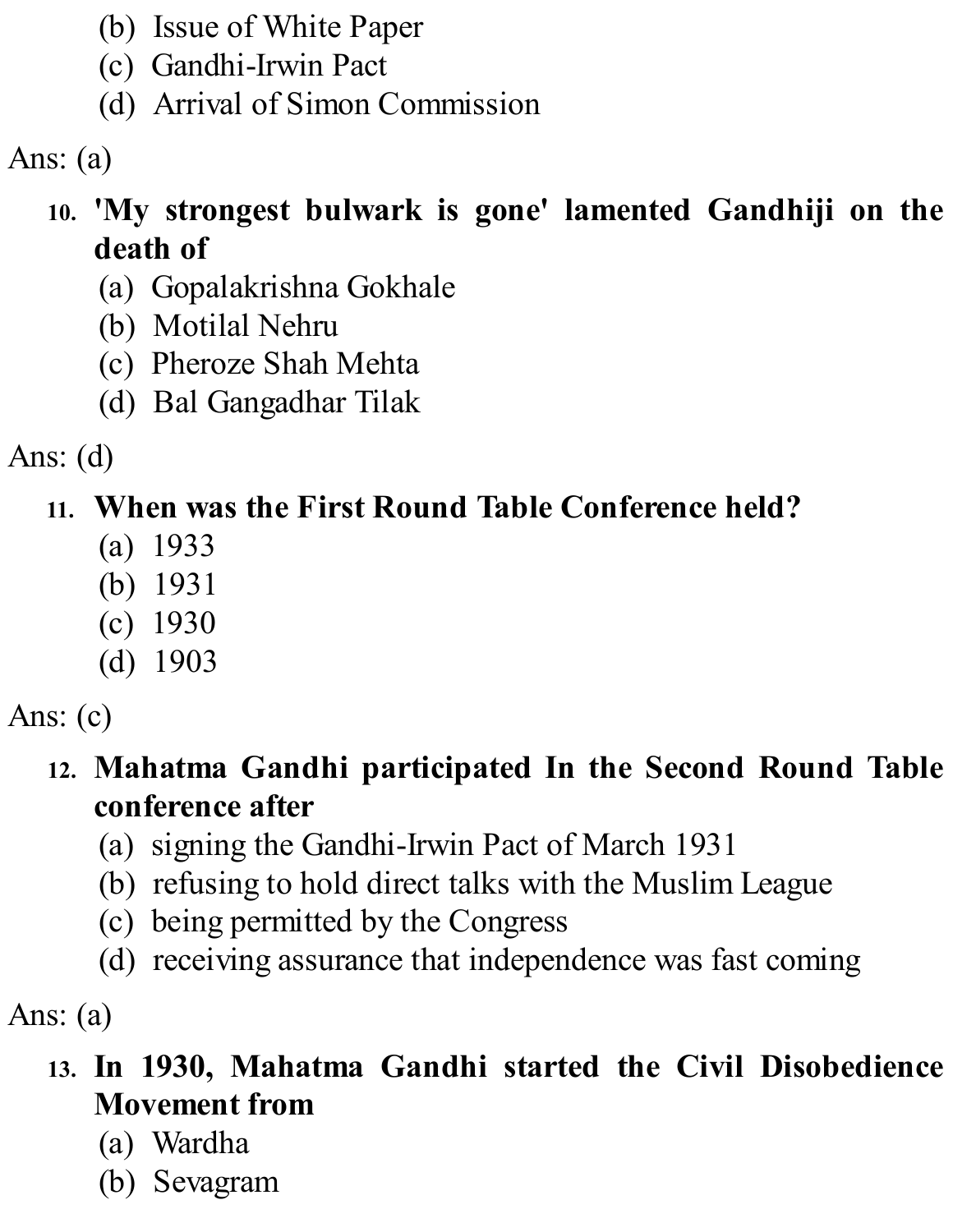- (c) Sabarmati
- (d) Dandi

Ans: (c)

## **14. The idea of incorporating, safeguards In the Indian Constitution was inspired by the**

- (a) Third Round Table Conference
- (b) Gandhi-Irwin Pact
- (c) Visit of Simon Commission
- (d) Poona Pact

Ans: (c)

## **15. Match List-I with List-U and select the correct answer using the codes given below the lists:**

| List-I                 |                                              | $List-II$      |                                       |                                  |  |
|------------------------|----------------------------------------------|----------------|---------------------------------------|----------------------------------|--|
| A. Dadabhai Naoroji    |                                              |                | 1. Home Rule                          |                                  |  |
| <b>B.</b> Annie Besant |                                              |                | 2. Servants of India Society          |                                  |  |
|                        | C. Gopalakrishna<br><b>National Congress</b> |                | 3. Thrice President Gokhale of Indian |                                  |  |
| D. Sri Aurobindo       |                                              |                |                                       | 4. Extremist Turned Spiritualist |  |
| Codes:                 |                                              |                |                                       |                                  |  |
| $\bf{A}$               | B                                            | $\mathcal C$   | $\mathsf{I}$                          |                                  |  |
| (a)                    | 3                                            | 4              | $\overline{2}$                        |                                  |  |
| (b)                    | 3                                            | $\overline{2}$ | $\overline{4}$                        |                                  |  |
| $(c)$ 3                | 1                                            | $\overline{2}$ |                                       |                                  |  |
| (d)                    |                                              |                |                                       |                                  |  |

Ans: (c)

# **16. Who founded the 'All India Harijan Samaj' in 1932?**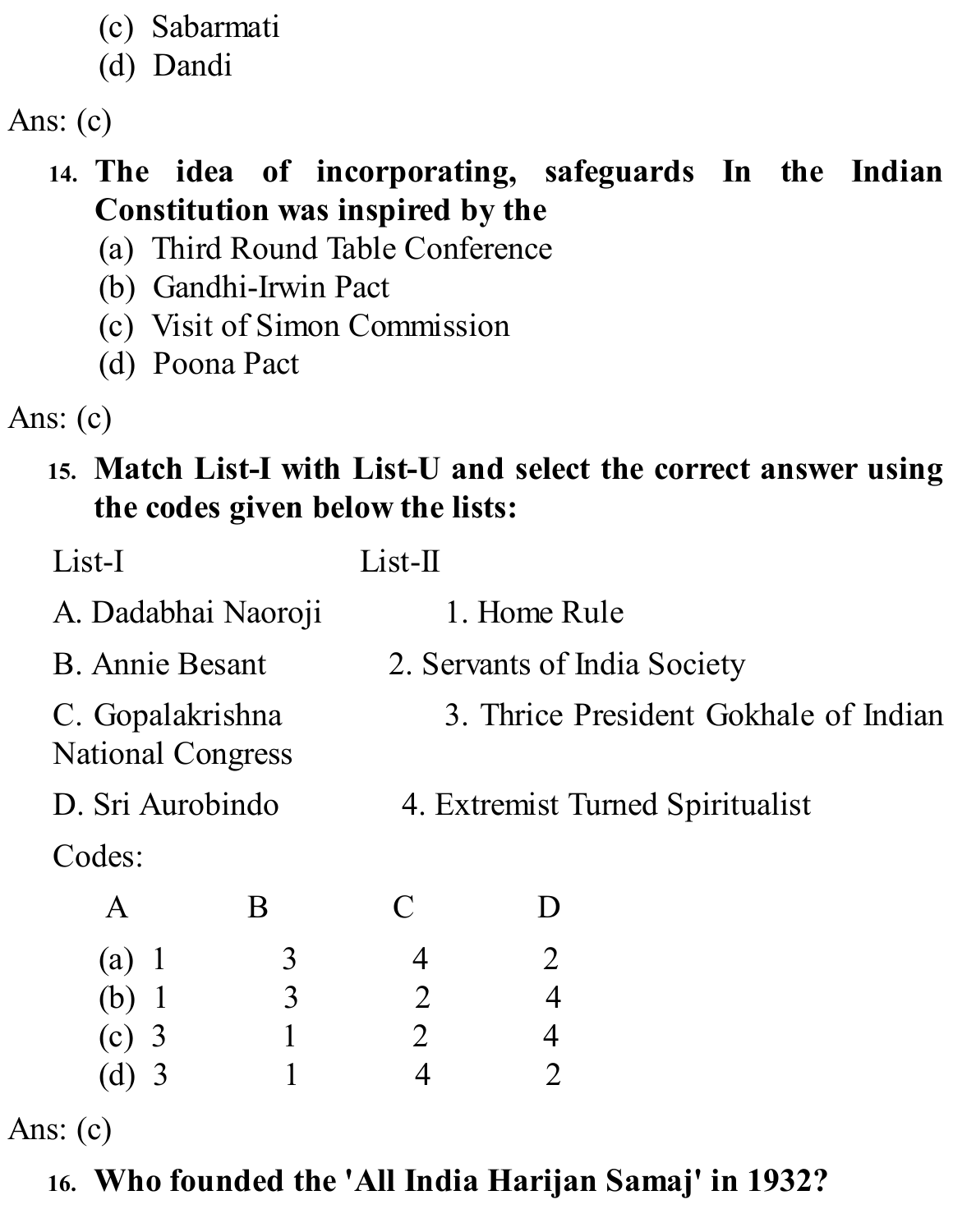- (a) B R Ambedkar
- (b) Acharya Narendra Dev
- (c) Mahatma Gandhi
- (d) Jagjivan Ram

Ans: (c)

- **17. To which personality Gandhiji gave the title "Deen Bandhu"?**
	- (a) Sri Aurobindo
	- (b) CF Andrews
	- (c) Vinoba Bhave
	- (d) CR Das

Ans: (b)

- **18. Which of the following leaders died as a result of Injuries sustained during a protest demonstration against Simon Commission?**
	- (a) Bal Gangadhar Tilak
	- (b) Dadabhai Naoroji
	- (c) Goplakrishna Gokhale
	- (d) LaIa Lajpat Rai

Ans: (d)

# **19. Who gave the slogan 'Inquilab Zindabad'?**

- (a) Bhagat Singh
- (b) Subhash Chandra Bose
- (c) Md Iqbal
- (d) Chandra Shekhar Azad

Ans: (a)

**20. Who said that the exploitative nature of British rule was 'Bleeding India White'?**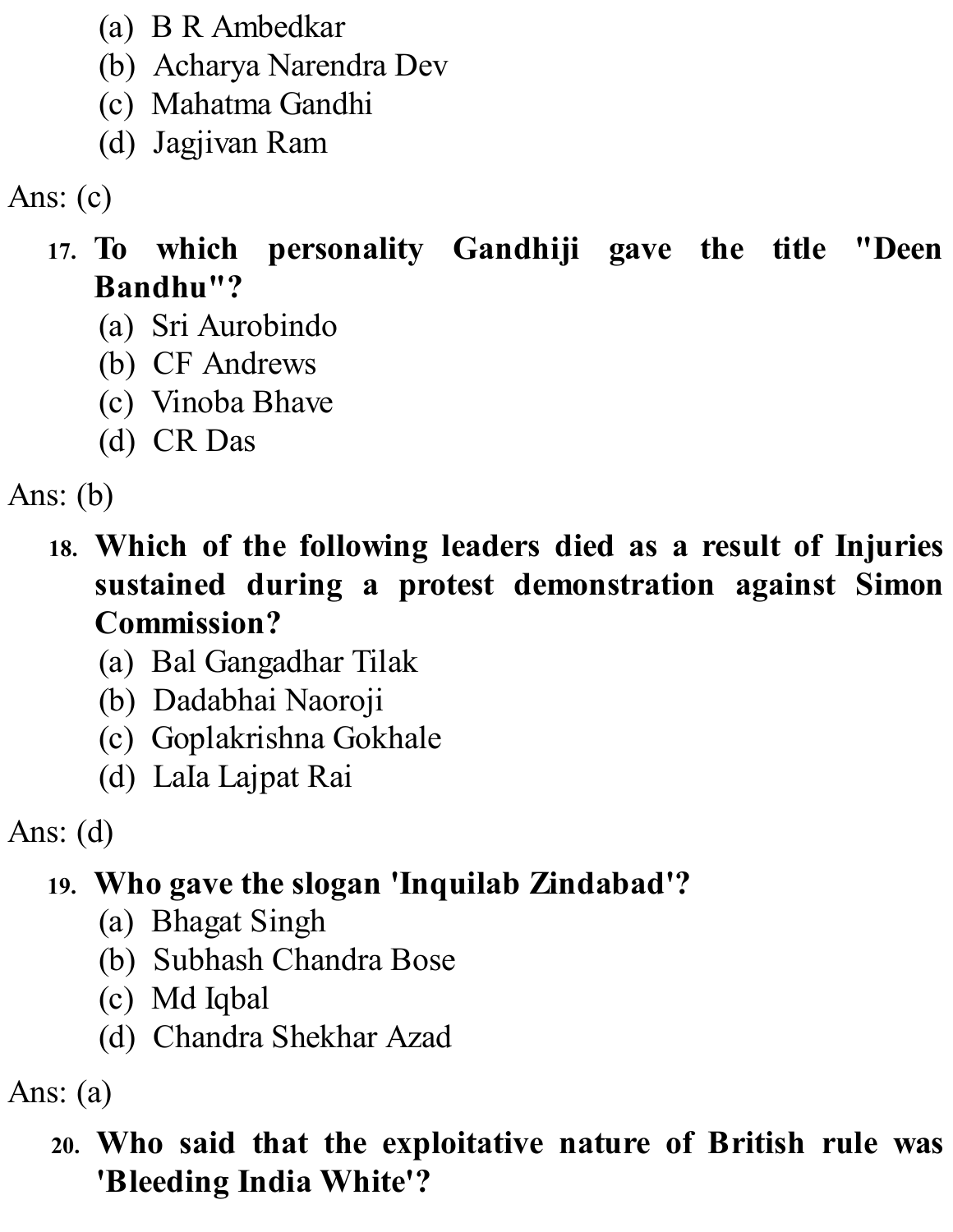(a) Tilak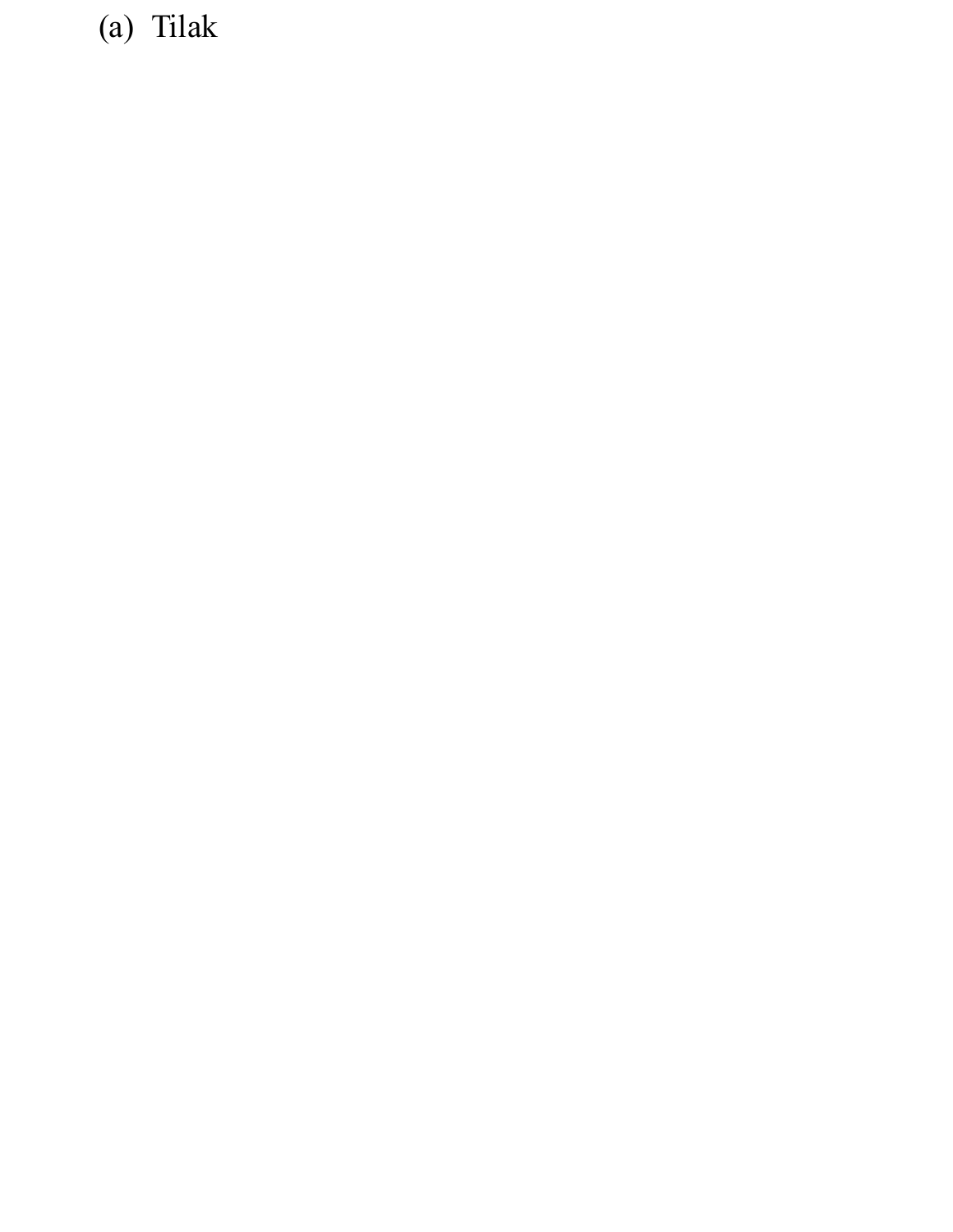- (b) Dadabhai Naoroji
- (c) Hume
- (d) Annie Besant

Ans: (b)

# **21. "India for the Indiana" was the political message of**

- (a) D E Wacha
- (b) Vivekanand
- (c) Dayanand
- (d) Hume
- Ans: (c)
	- **22. Which of the following was the 'Newspaper' of Annie Besant?**
		- (a) The Hindu
		- (b) Indian Express
		- (c) The Times of India
		- (d) New India
- Ans: (d)

# **23. Aligarh Muslim University was founded by**

- (a) Jinnah
- (b) Syed Ahmed Khan
- (c) Abul Kalam Azad
- (d) Bhutto
- Ans: (b)

# **24. Match the following:**

List-I List-II

- A. Swaraj is my birth right 1. Moderates
- B. It is not reforms but re-form 2. Lajpat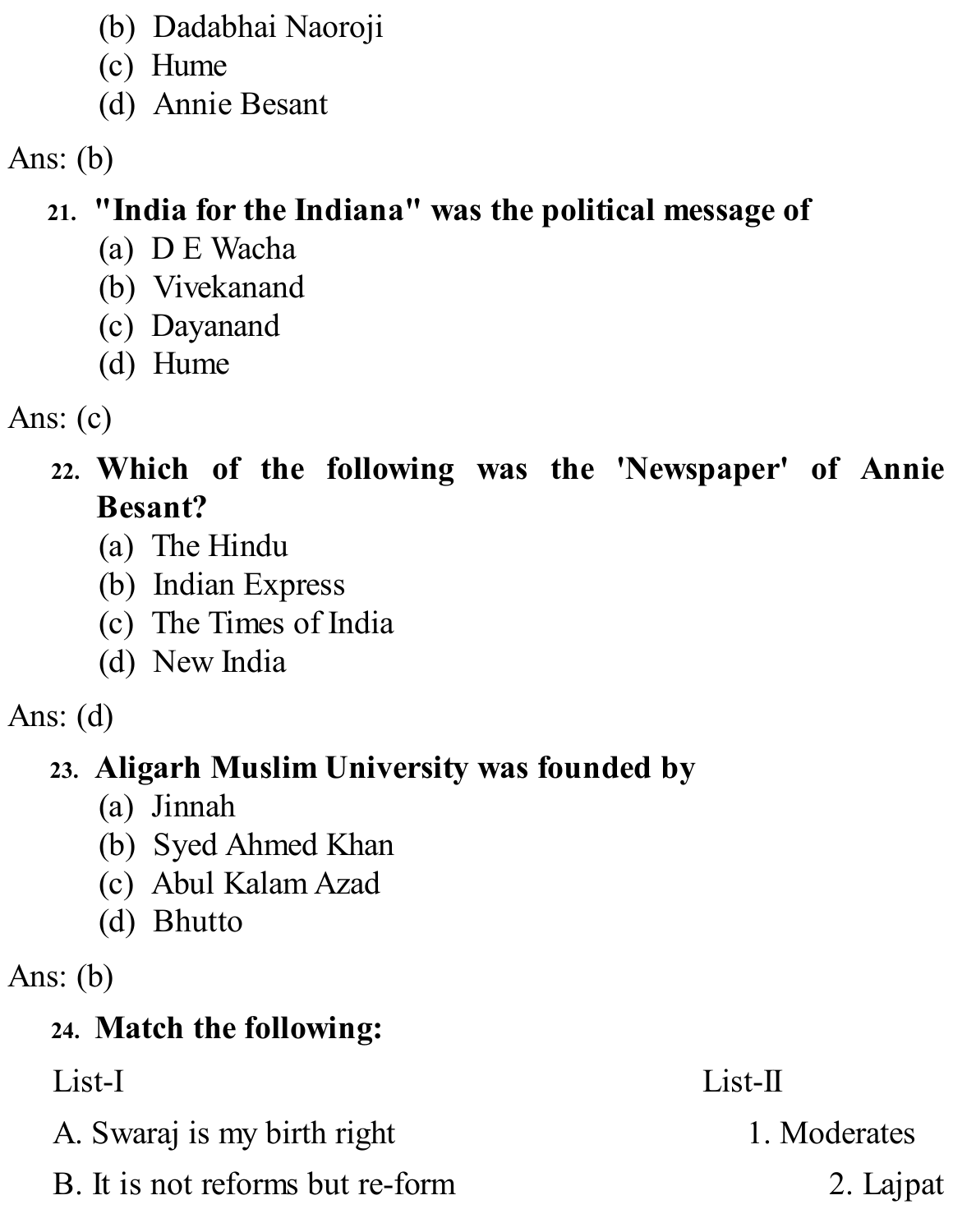Rai

C. A subject people has no soul 3. BC Pal

D. Policy of petitions, prayers and protests 4. Tilak

Choose the correct answer from the codes given below:

Codes:

|         | B              | C              | $\Box$ |
|---------|----------------|----------------|--------|
| (a) 1   | $\overline{2}$ | 3              |        |
| $(b)$ 4 | 3              | $\overline{2}$ |        |
| $(c)$ 3 | 4              | $\overline{2}$ |        |
| (d) $2$ |                | $\mathcal{R}$  |        |

Ans: (b)

- **25. Who said that the constant 'drain of wealth' from India was responsible for Indla's economic miseries?**
	- (a) BC Pal
	- (b) BP Wadia
	- (c) Dadabhai Naoroji
	- (d) GS Arundale

Ans: (c)

## **26. As per the Act of 1919 which of the following statements was not correct?**

(a) British India must remain an integral part of the British Empire.

(b) Responsible Government would be realised only by the progressive stages.

(c) Provincial subjects were classified into Reserved subjects and Transferred subjects.

(d) The salary of the Secretary of State for India was not to be paid by Parliament.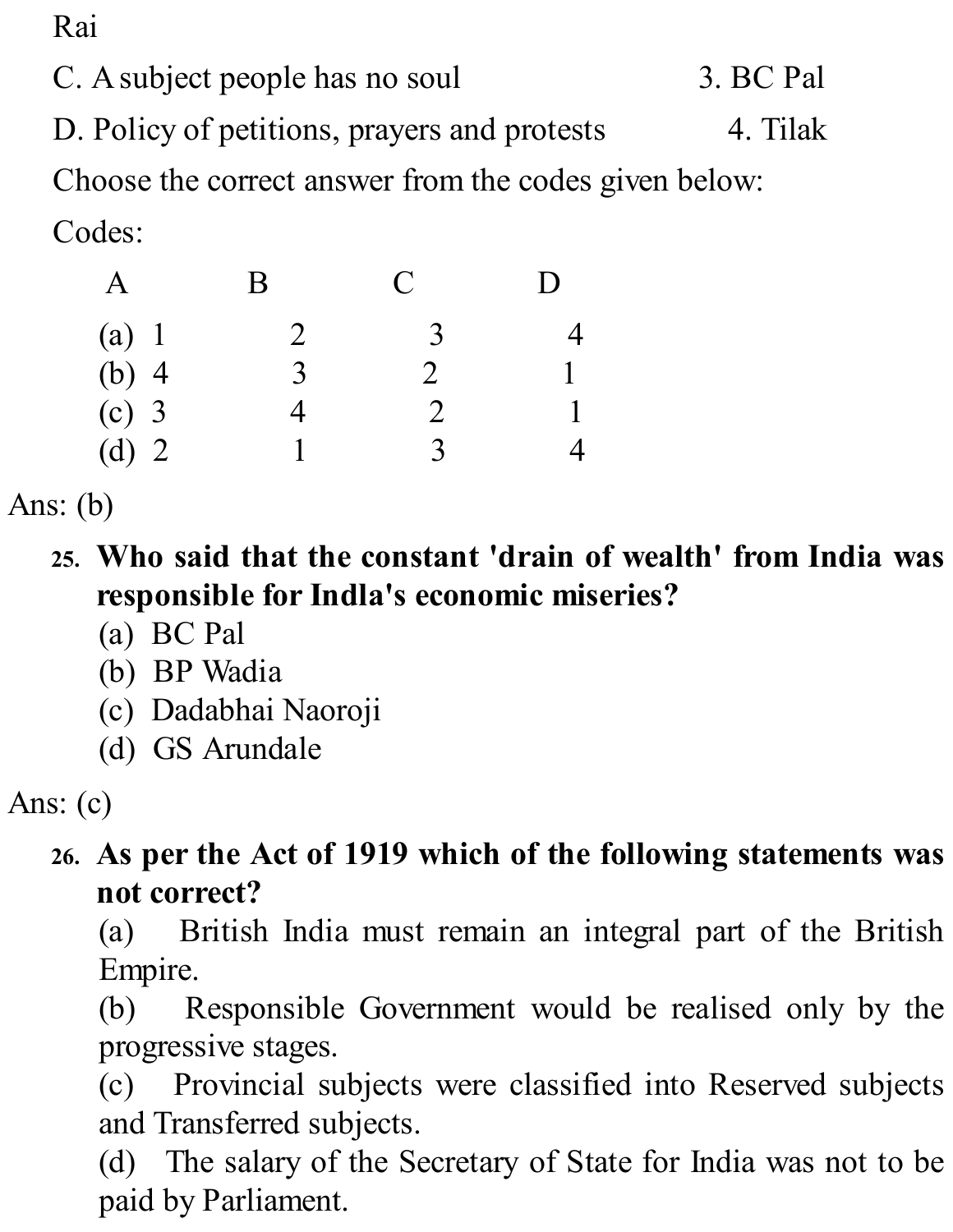Ans: (d)

#### **27. As per the Act of 1919 which of the following was not a Transferred subject?**

- (a) Education
- (b) Museum
- (c) Medical Relief
- (d) Land Revenue
- Ans: (d)

#### **28. The Dyarchy which was introduced on 1921 In province a was in force till the year**

- (a) 1927
- (b) 1935
- (c) 1937
- (d) 1947
- Ans: (c)

## **29. The Home Rule League was formed during the**

- (a) First World War
- (b) Partition of Bengal
- (c) Struggle following the Jallianwala Bagh Massacre
- (d) Implementation of Minto-Morley Reforms

Ans: (a)

## **30. The Secretary of State for India was given powers by**

- (a) The Act of 1909
- (b) The Act of 1919
- (c) The Act of 1858
- (d) The Act of 1861

Ans: (b)

## **31. Of the following who was not the leader of the Extremists?**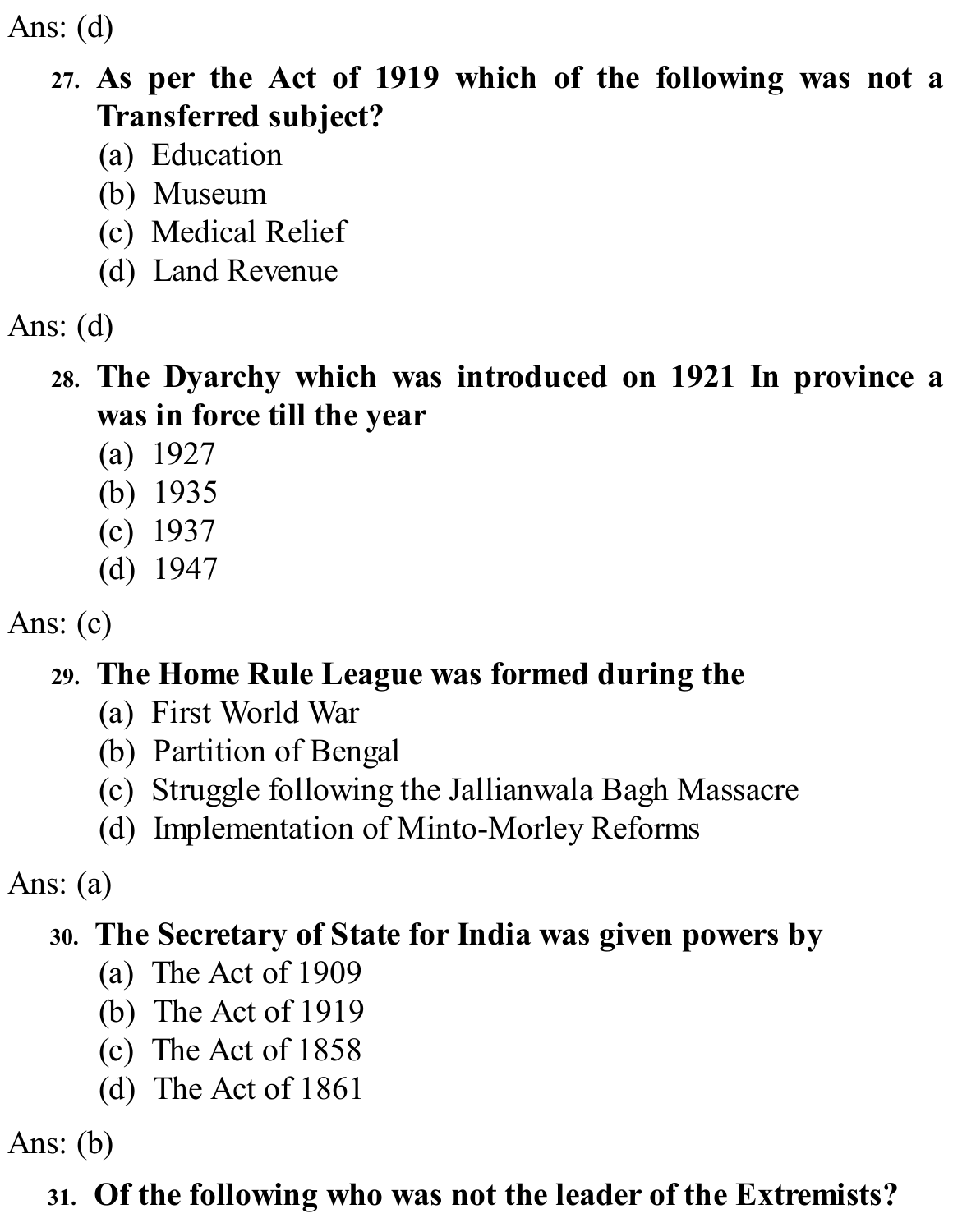- (a) Lokamanya Tilak
- (b) Aurobindo Ghose
- (c) Lala Lajpat Rai
- (d) Hume

Ans: (d)

# **32. Satyagraha Sabha was formed by Gandhi at**

- (a) Bombay
- (b) Calcutta
- (c) Gujarat
- (d) Poona

Ans: (a)

- **33. Gandhi called for an all India Hartal (strike) to protest against Rowlatt Act on 6th April \_\_\_\_\_\_.**
	- (a) 1918
	- (b) 1919
	- (c) 1926
	- (d) 1925

Ans: (b)

**34. At Jallianwaia Bagh meeting \_\_\_\_\_\_ ordered the troops to open fire.**

- (a) Benn
- (b) Irwin
- (c) Dyer
- (d) Montagu

Ans: (c)

**35. The enquiry Committee on Jallianwaia Bagh incident was headed by**

(a) Dyer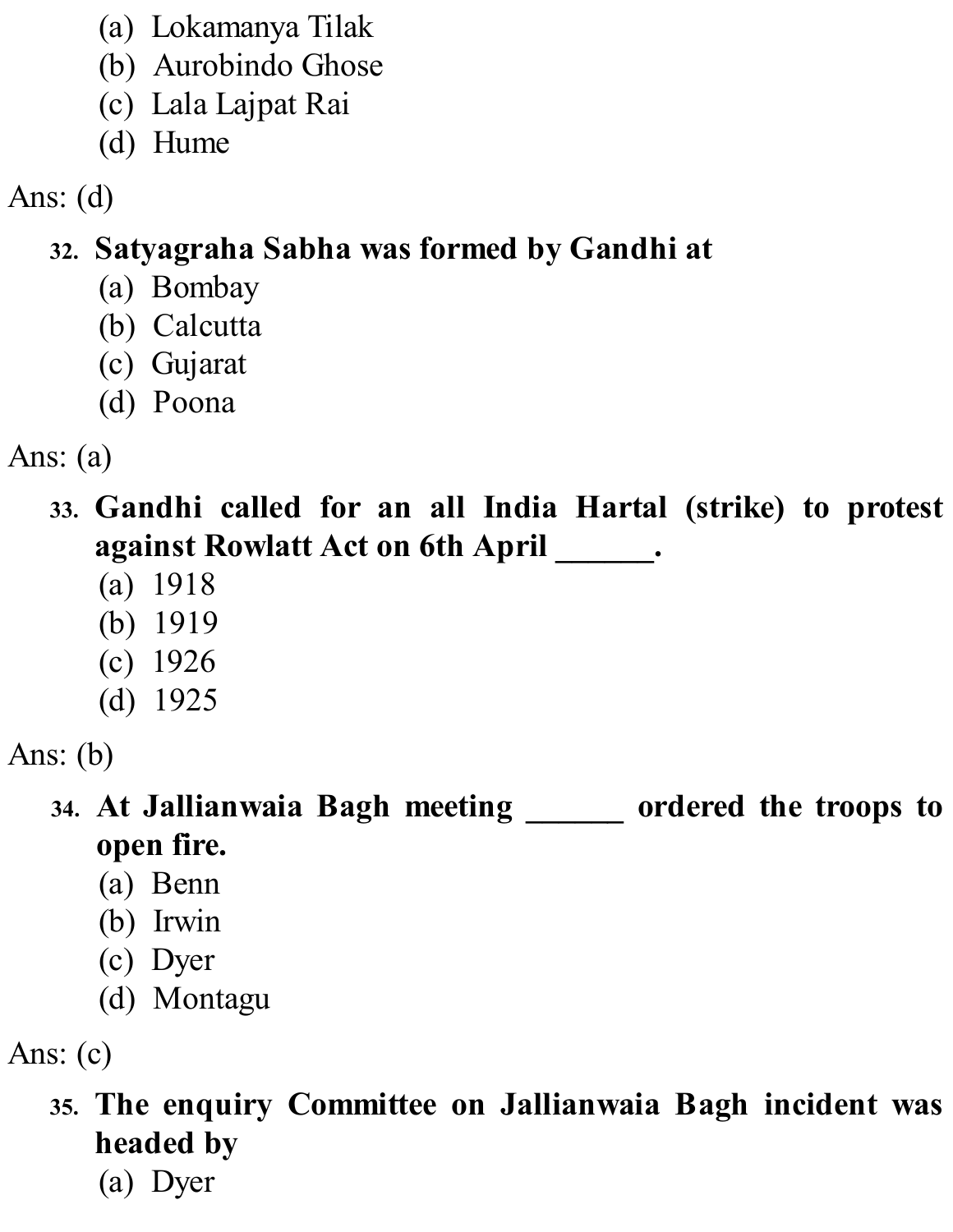- (b) Irwin
- (c) Hunter
- (d) Simon

# Ans: (c)

# **36. Dyer was \_\_\_\_\_\_ by the Government of Britain.**

- (a) sentenced for life
- (b) sentenced to death
- (c) rewarded with honour
- (d) relieved of his service

Ans: (d)

# **37. Khilafat Movement was organised by**

- (a) Jinnah
- (b) Maulana Abul Kalam Azad
- (c) Ali Brothers
- (d) Agha Khan

## Ans: (c)

**38. Khilafat Movement was organised to protest against the injustice done to**

- (a) Persia
- (b) Turkey
- (c) Arabia
- (d) Egypt

## **39. The Special Congress Session held in 1920 at Calcutta was presided over by**

- (a) Nehru
- (b) LaIa Lajpat Rai
- (c) Bose

Ans: (b)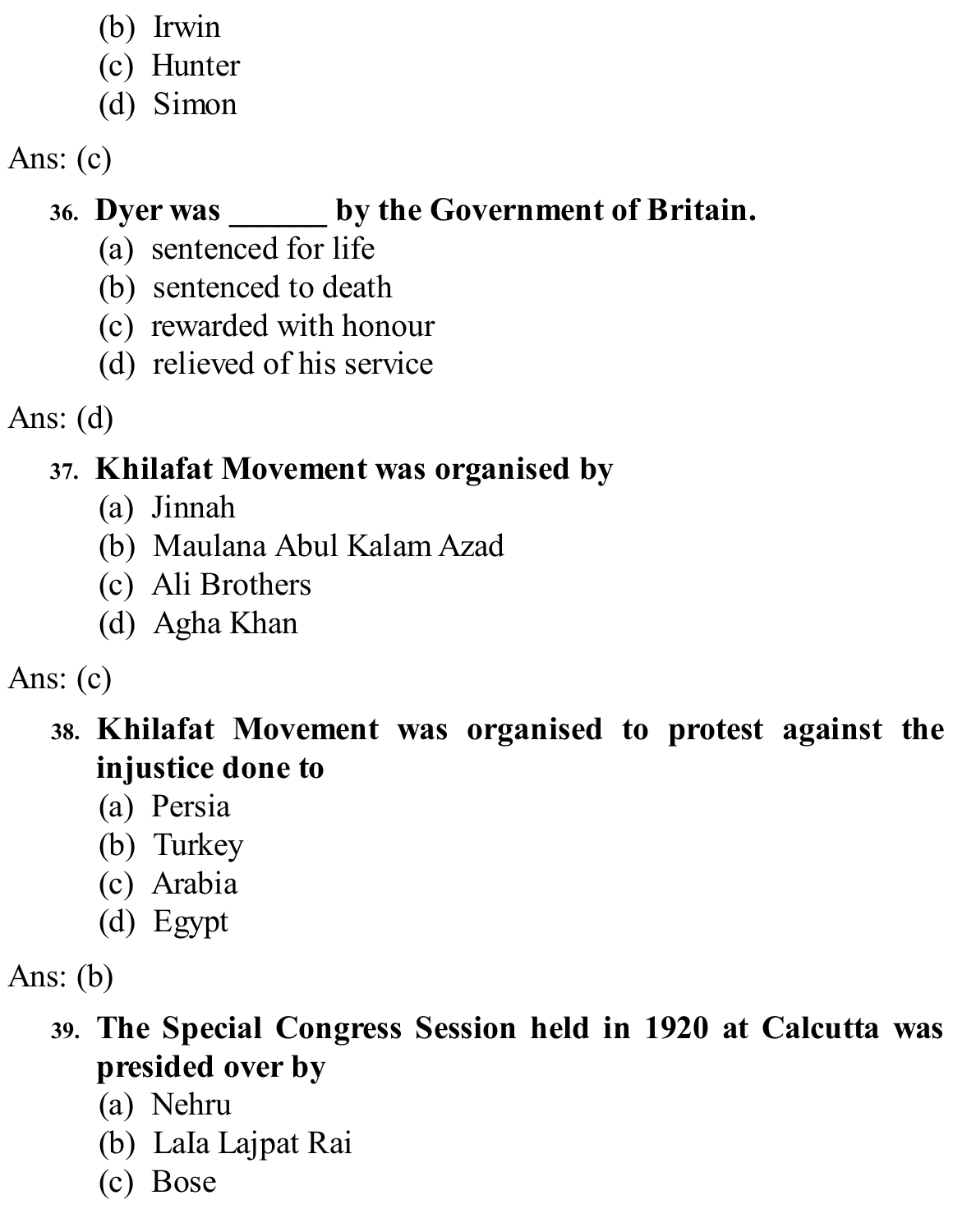(d) Gandhi

Ans: (b)

- **40. Of the following who did not oppose the Non-cooperation resolution?**
	- (a) C R Das
	- (b) Madan Mohan Malaviya
	- (c) Mrs Besant
	- (d) Nehru
- Ans: (d)

## **41. Match the following:**

| List-I               |                | $List-II$      |                |  |
|----------------------|----------------|----------------|----------------|--|
| A. Moplah            |                |                | 1. Turkey      |  |
| B. Akali Movement    |                |                | 2. Education   |  |
| C. Kashi Vidya Peeth |                | 3. Punjab      |                |  |
| D. Khilafat Movement |                |                | 4. Malabar     |  |
| Codes:               |                |                |                |  |
| $\mathbf{A}$         | B              | C              | $\Box$         |  |
| $(a)$ 4              | 3              | $\overline{2}$ | $\mathbf{1}$   |  |
| $(b)$ 1              | $\overline{2}$ | 3              | $\overline{4}$ |  |
| $(c)$ 3              | $\overline{2}$ | 1              | 4              |  |
| (d)                  |                | 3              |                |  |

Ans: (a)

- **42. Where did Gandhi call the Congress Working Committee to announce the suspension of Non-Cooperation movement?**
	- (a) Bardoli
	- (b) Poona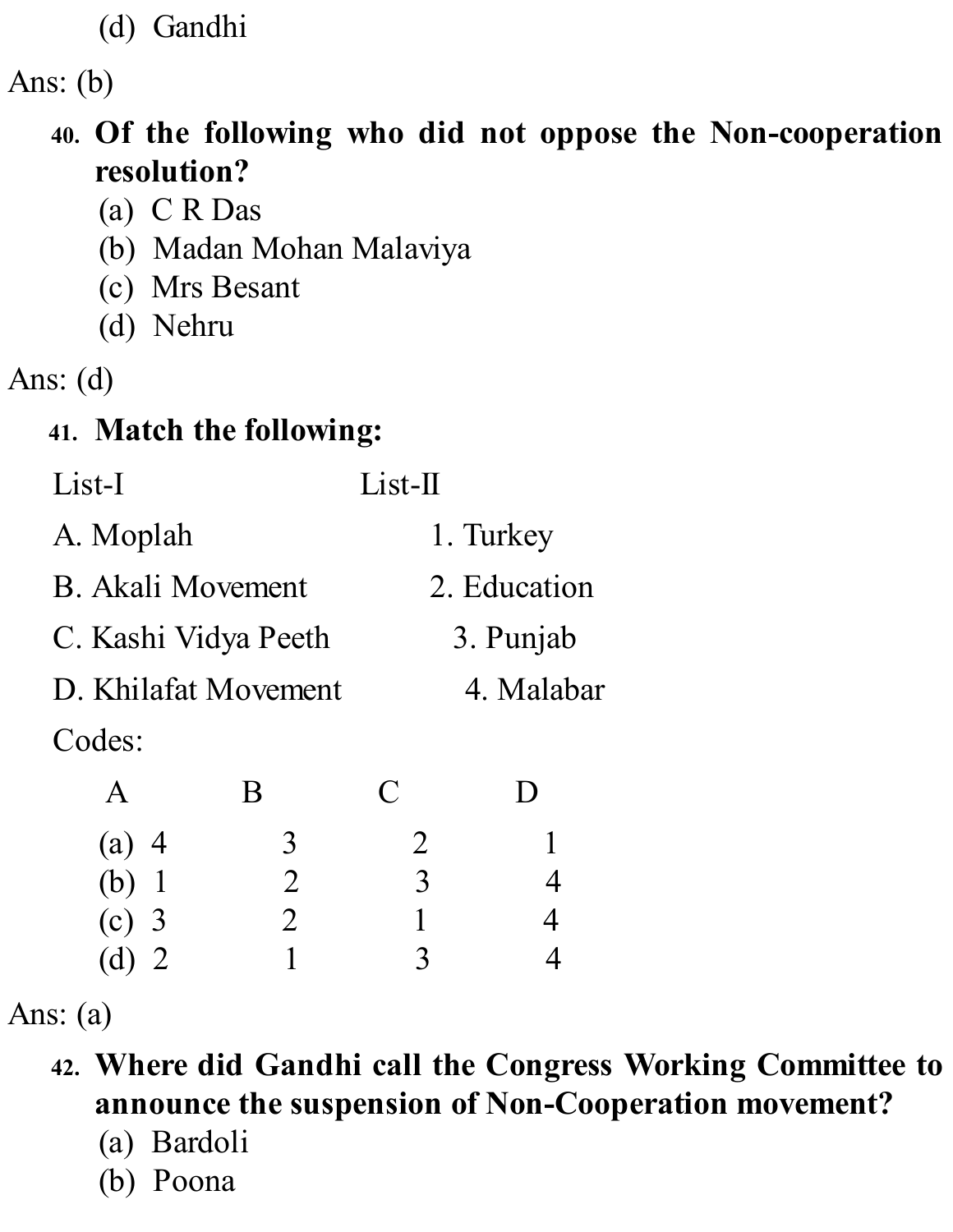- (c) Calcutta
- (d) Madras

Ans: (a)

## **43. The first Swarajist Conference was held at**

- (a) Ahmedabad
- (b) Allahabad
- (c) Madras
- (d) Bardoli
- Ans: (b)

## **44. When the Simon Commission visited India the Viceroy was**

- (a) Lloyd George
- (b) Lord Irwin
- (c) Lord Reading
- (d) Lord Ripon

## Ans: (b)

## **45. The number of members in the Simon Commission/was**

- **\_\_\_\_\_.** (a) 10
- (b) 20
- (c) 7
- (d) 12

Ans: (c)

# **46. Of the following who died as political prisoner in Lahore prison?**

- (a) Bhagat Singh
- (b) Batukeshwar Dutt
- (c) Jatin Das
- (d) Sukh Dev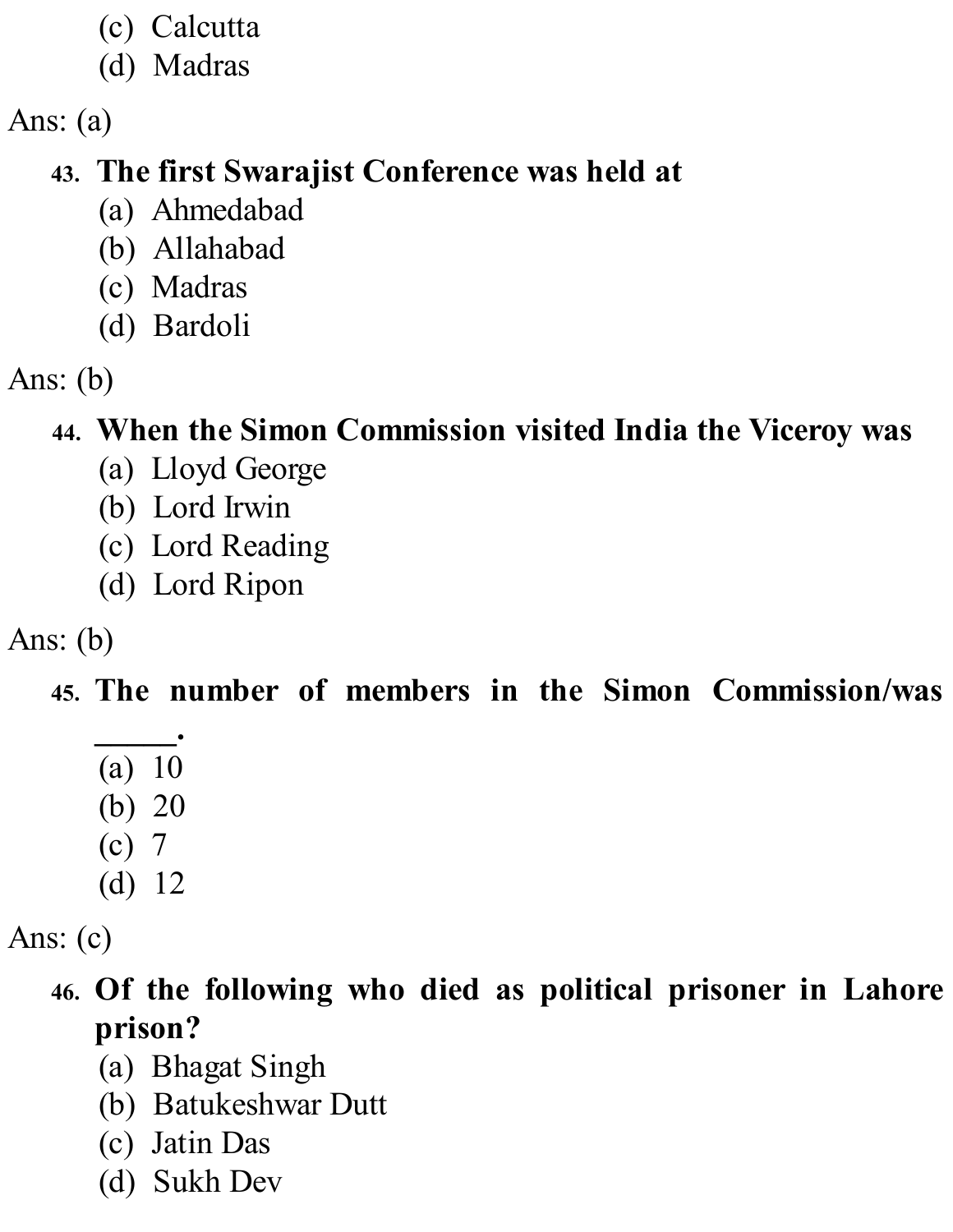Ans: (c)

#### **47. Purna Swaraj was declared as the goal of the Congress in the Congress session held at Lahore under the Presidentship of**

- (a) Jawaharala Nehru
- (b) CR Das
- (c) Maulana Abul Kalam Azad
- (d) Gokhale
- Ans: (a)

## **48. Dandi March started on \_\_\_\_\_ 1930.**

- (a) 12th March
- (b) 12th April
- (c) 12th February
- (d) 12th May
- Ans: (a)

## **49. Dandi March Started from \_\_\_\_\_ in 1930.**

- (a) Surat
- (b) Sabarmati Ashram
- (c) Delhi Durbar Hall
- (d) Vedaranyan

Ans: (b)

**50. When Gandhi-Irwin Pact was signed, the Secretary of State for India was**

- (a) Salisbury
- (b) Curzon
- (c) Wedgwood Benn
- (d) Montagu

Ans: (c)

## **51. Which of the following was not one of the cardinal principles**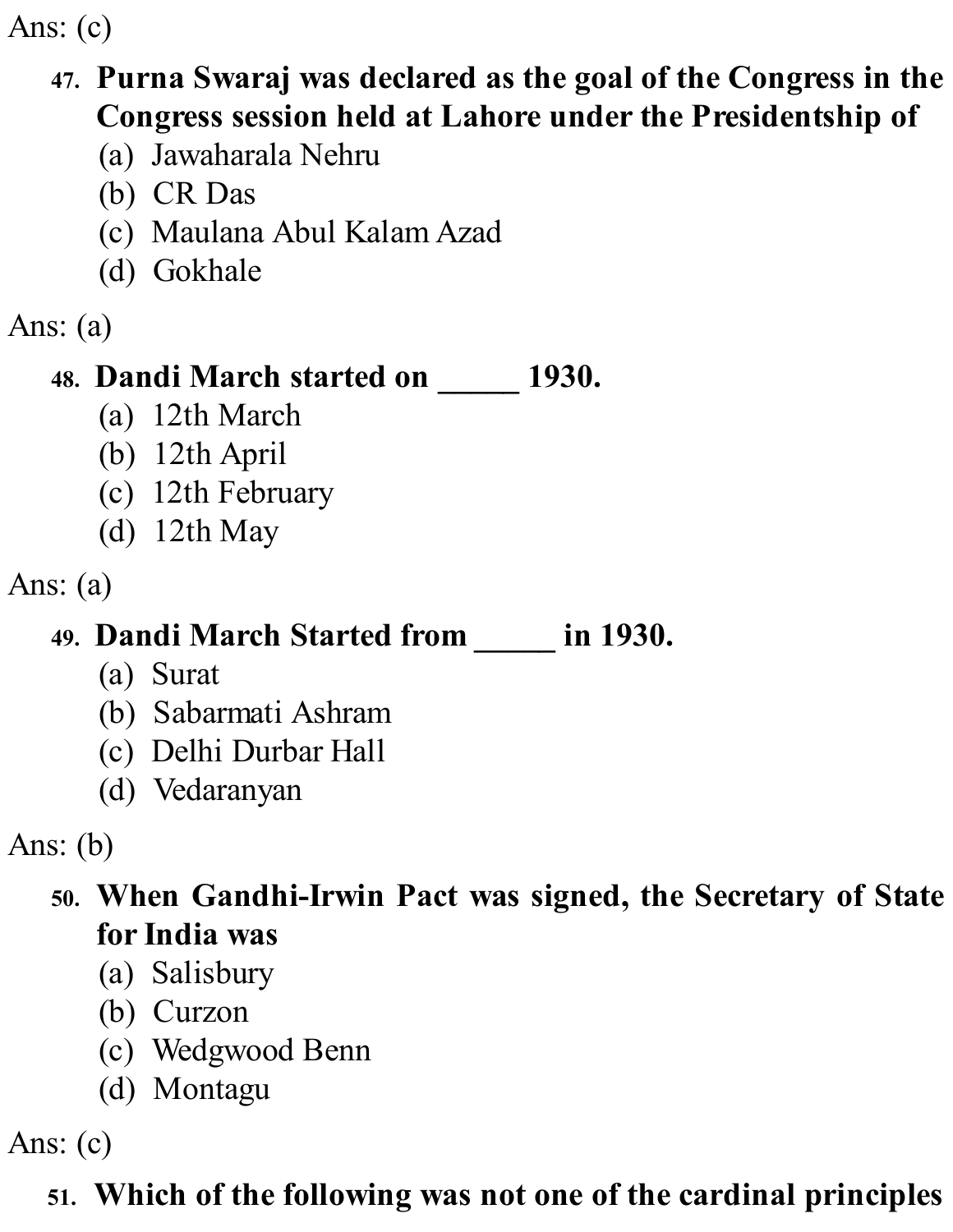## **of Mahatma Gandhiji doctrine of Satyacraha?**

- (a) Truthfulness
- (b) Non-Violence
- (c) Fearlessness
- (d) Abstinence

## Ans: (d)

#### **52. After the failure of the Civil Disobedience Movement, Gandhiji laid emphasis on**

- (a) compromise with the British
- (b) limited use of Violence
- (c) constructive programme
- (d) None of the above

## Ans: (c)

#### **53. With whom is the slogan "Do or Die" associated?**

- (a) Subhas Chandra Bose
- (b) Lala Lajpat Rai
- (c) Bal Gangadhar Tilak
- (d) Mahatma Gandhi

Ans: (d)

## **54. In which of the following Satyagraha campaigns, Gandhiji did not participate directly?**

- (a) Rajkot Satyagraha
- (b) Non-Cooperation Movement
- (c) Kheda Satyagraha
- (d) Vaikom Satyagraha

Ans: (a)

## **55. The Bardoli Satyagraha was led by**

(a) Rajendra Prasad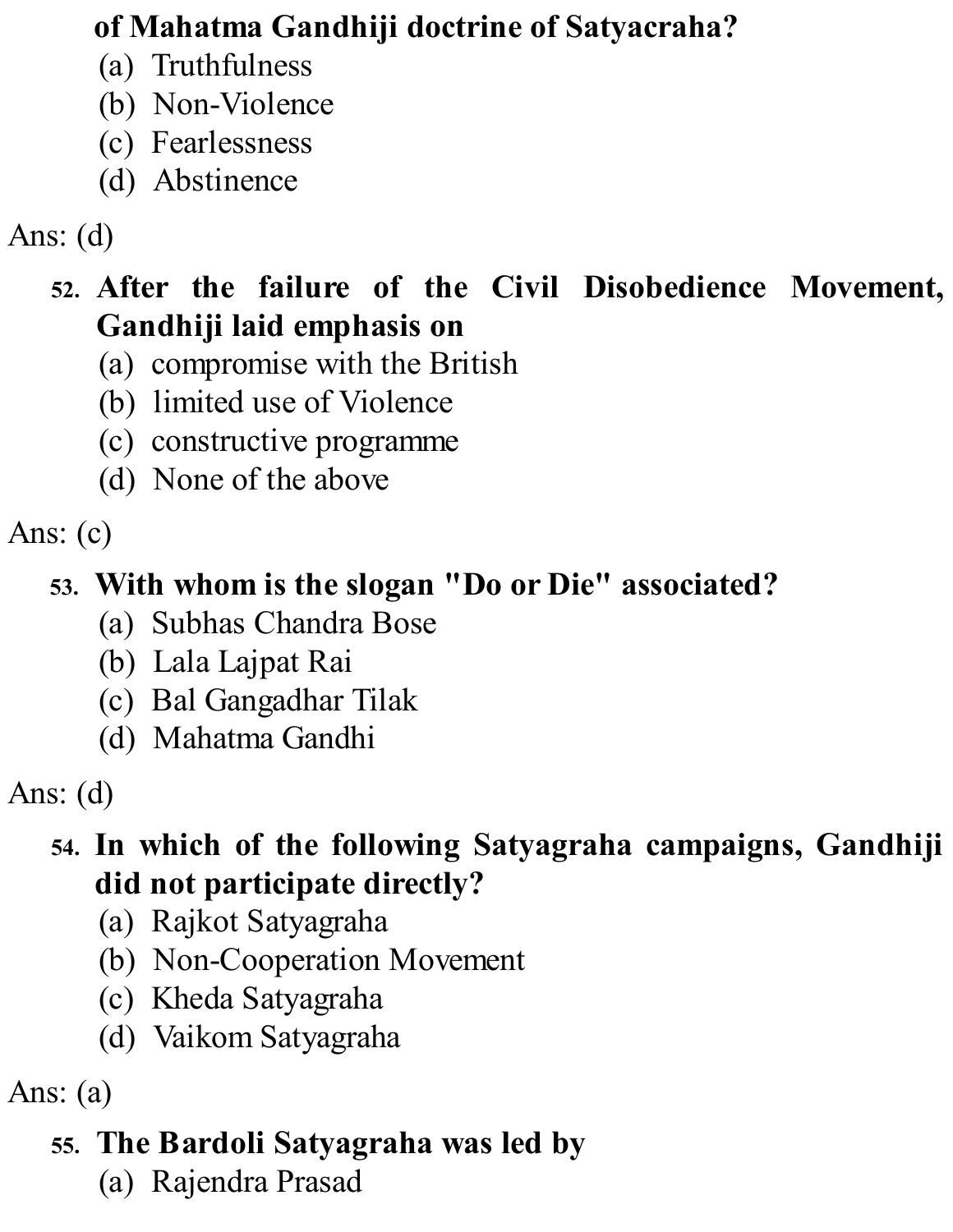- (b) Mahatma Gandhi
- (c) Vallabhbhai Patel
- (d) Morarji Desai

Ans: (c)

#### **56. The Second Round Table Conference failed over the question of**

- (a) communal representation
- (b) suspension of Civil Disobedience Movement
- (c) grant of dominion status
- (d) date of transfer of power

Ans: (a)

- **57. The sole representative of the Congress in the Second Round Table Conference was**
	- (a) Subhas Chandra Bose
	- (b) Sir Tej Bahadur Sapru
	- (c) Mahatma Gandhi
	- (d) Jawaharlal Nehru

- **58. The Permanent settlement Introduced by Cornwallis is in Bengal is known as**
	- (a) Roytwari System
	- (b) Mahalwari System
	- (c) Zamindari System
	- (d) Iqtadari System

Ans: (c)

**59. Who was the first Indian ruler to apply the western methods to his administration?**

(a) Haider Ali

Ans: (c)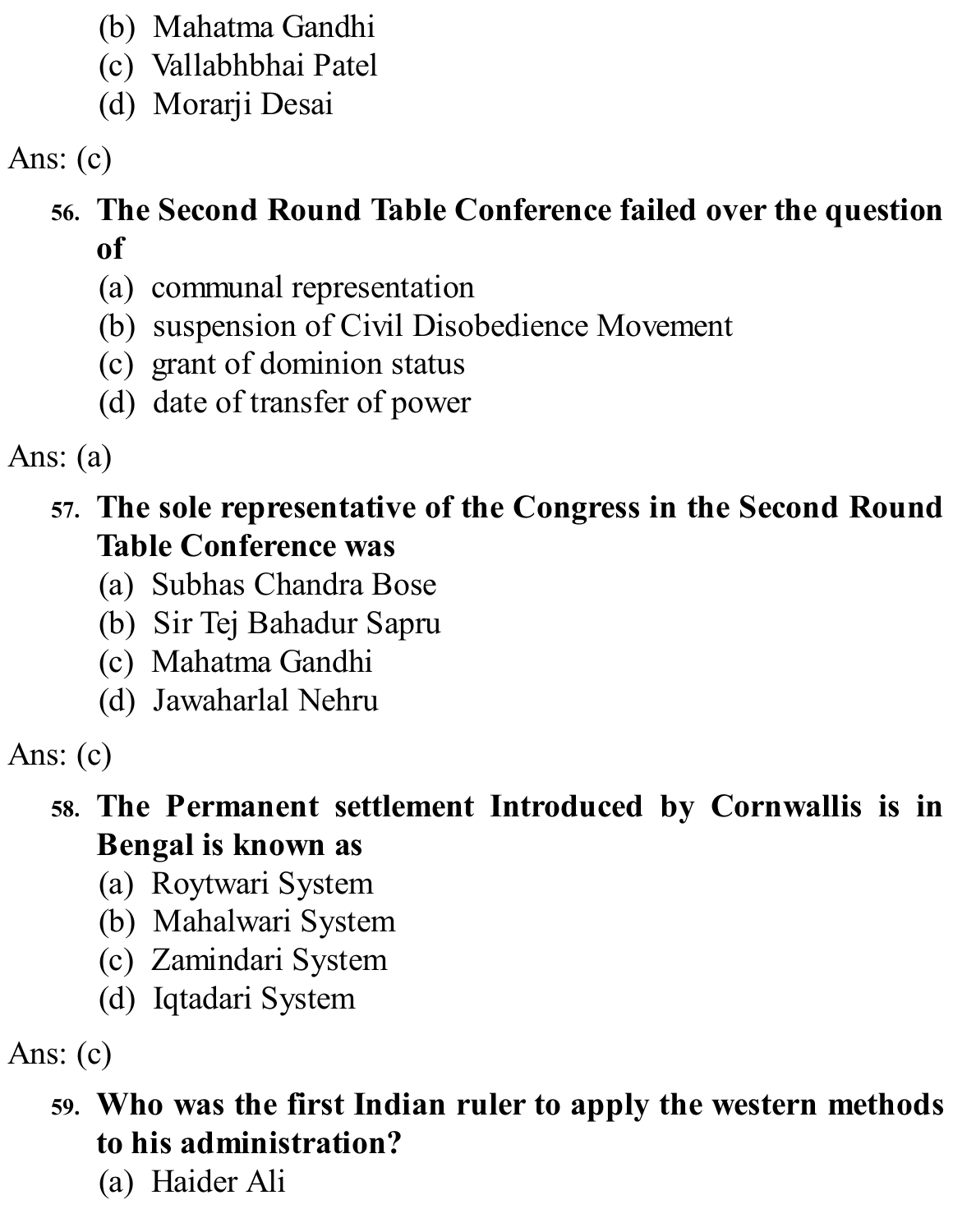- (b) Tipu Sultan
- (c) Murshid Quli Khan
- (d) Malhar Rao Holkar

Ans: (b)

#### **60. The capital of Tipu Sultan, where he died while fighting the Fourth Anglo-Mysore war in 1799, was**

- (a) Bangalore
- (b) Mysore
- (c) Seringapatam
- (d) Hellebid or Halebid

Ans: (c)

- **61. Who of the following was for the first time designated as the Governor of India**
	- (a) Clive
	- (b) Comwallis
	- (c) Warren Hastings
	- (d) Wellesley

#### **62. The master stroke of Lord Wellesley to establish British paramountcy in India was**

- (a) Doctrine of Lapse
- (b) Subsidiary Alliance
- (c) Mediatisation
- (d) Annexation of Indian States

Ans: (b)

## **63. The death of millions of Indiana In frequent famines which visited India during the 19th century, were mainly due to**

(a) overall shortage of food and its improper distribution

Ans: (c)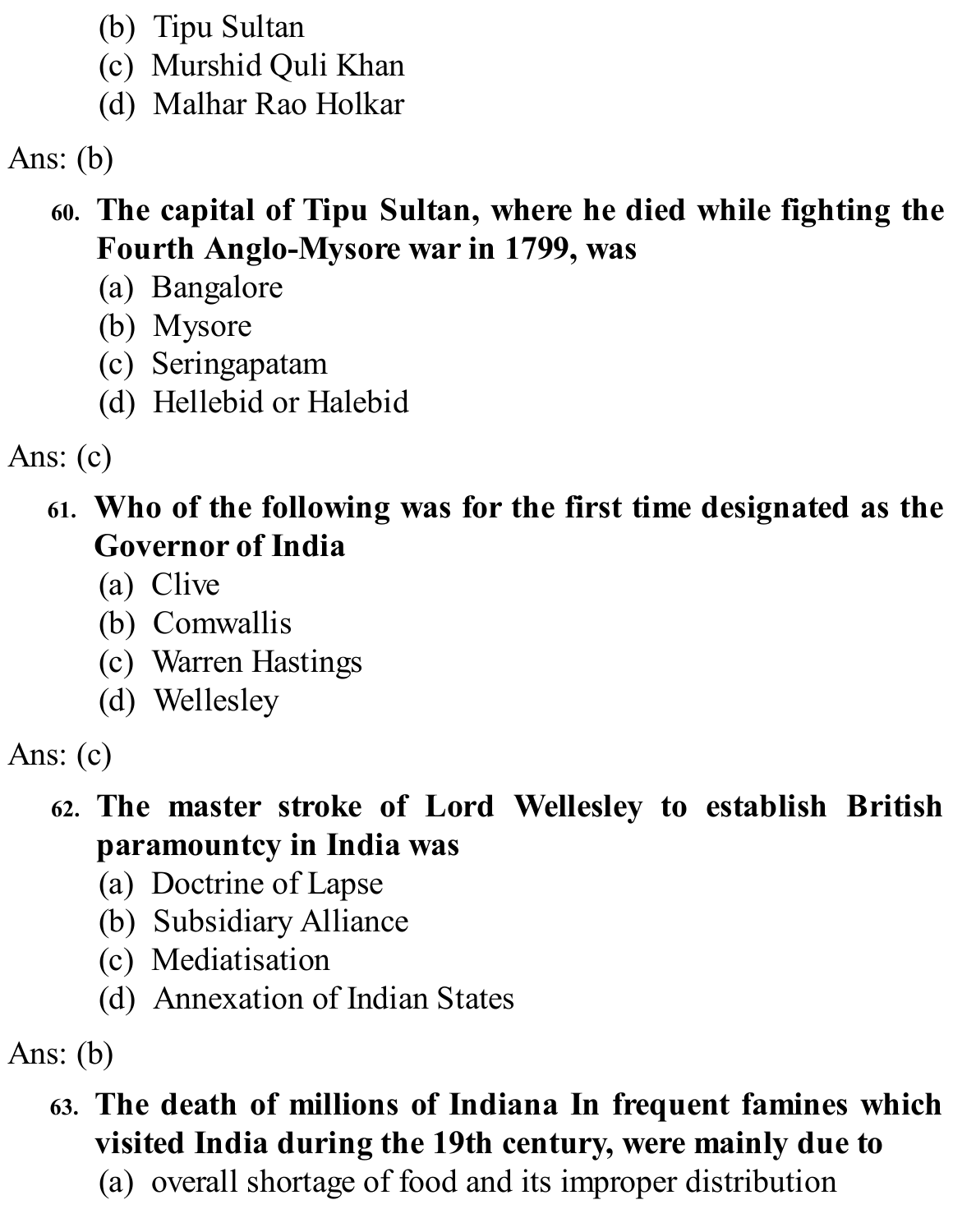(b) commercialisation of agriculture

(c) poor purchasing power of the people due to their extreme poverty and rise in prices

(d) unremunerative agriculture and fall in agricultural production

Ans: (c)

## **64. Har Bilas Sarda was Instrumental in the passage of the famous Sarda Act of 1930, which provided for**

- (a) enforcing monogamy
- (b) removal of restrictions on intercaste marriages

(c) penalisation of parties to a marriage in which the girl was

below 14 or the boy was below 18 years of age

(d) civil marriages

Ans: (c)

## **65. The Nawab of Awadh who permanently transferred his capital from Faizabad to Lucknow was**

- (a) Safdarjang
- (b) Shuja-ud-Daulah
- (c) Asaf-ud-daula
- (d) Saadat Khan

Ans: (c)

# **66. The Revolt of 1857 in Awadh and Lucknow was led by**

- (a) Wajid Ali Shah
- (b) Begum Hazrat Mahal
- (c) Asaf-ud-daula
- (d) Begum Zeenat Mahal

Ans: (b)

**67. Queen Victoria's famous proclamation, transferring authority from the East India Company to the Crown , was**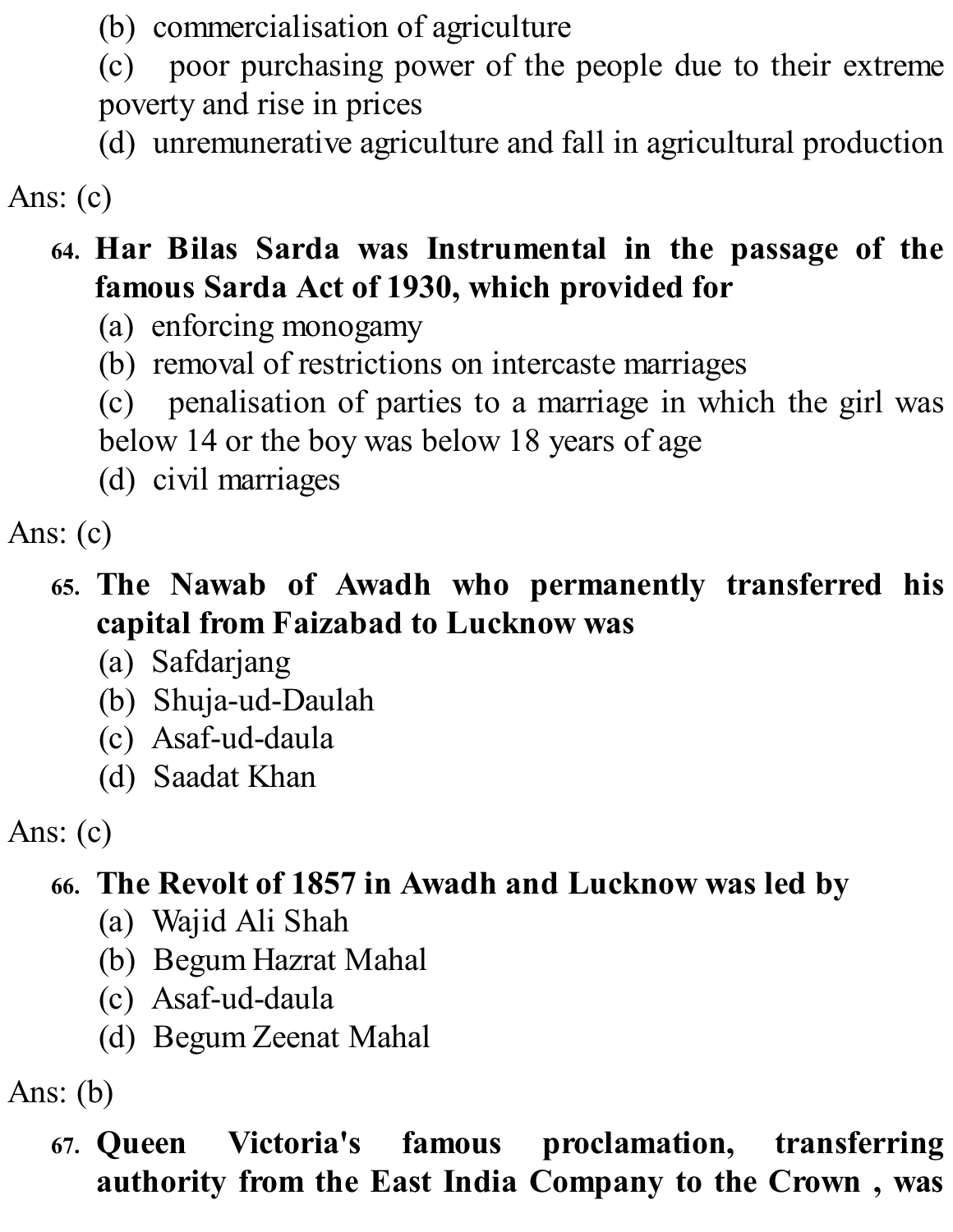#### **made from**

- (a) London
- (b) Calcutta
- (c) Delhi
- (d) Allahabad

# Ans: (d)

- **68. Govind Dhondu Pant, popularly known was Nanasaheb, and one of the principal leaders of the Revolt of 1857, was the adopted heir and successor of**
	- (a) Peshwa Baji Rao II
	- (b) King of Jhansi
	- (c) Madhav Rao Sindhia
	- (d) Malhar Rao Holkar

Ans: (a)

- **69. During the first hundred years of the British rule In India, people's resentment and Opposition to the British policies mainly surfaced In the form of**
	- (a) Tribal uprisings
	- (b) Peasant uprisings
	- (c) Civil uprisings
	- (d) Both (a) and (b) above

#### Ans: (d)

#### **70. The peasant movements, revolts, riots, struggles, etc. in 19th century, India remained mainly localised because**

(a) they were mainly directed against enhancement in rent, evictions, usurious practices of moneylenders, etc.

- (b) the peasants had no leadership and organisation
- (c) they grew out of local grievances
- (d) the big landlords were allies of the British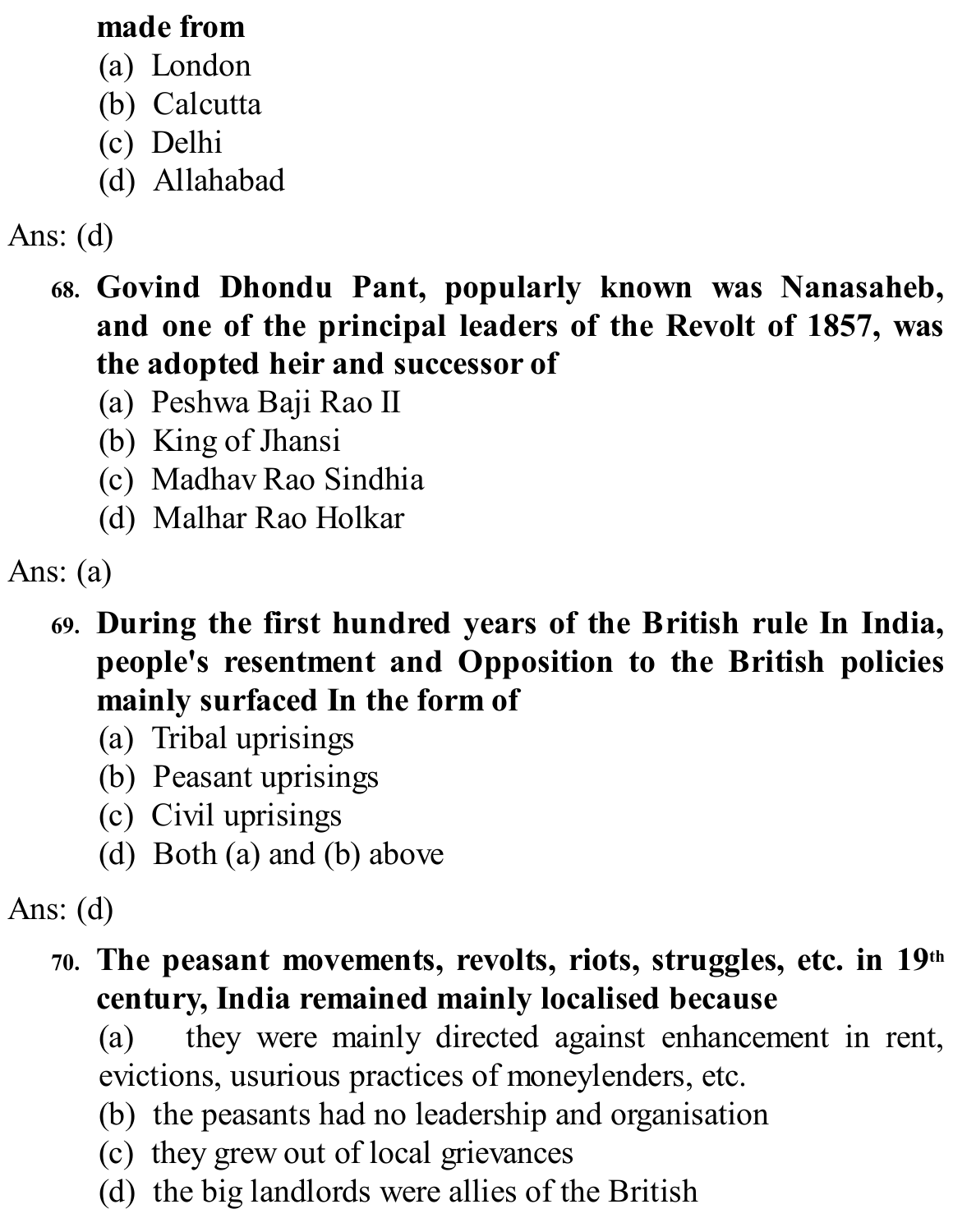Ans: (c)

## **71. The Deccan Riots of 1874-75 in Maharashtra were directed against**

- (a) Big landlords
- (b) Moneylenders
- (c) Revenue collectors
- (d) British opium planters
- Ans: (b)

## **72. The main cause of the tribal uprisings of the 19th century was**

(a) the British land settlements and land laws had created tension in the tribal society

- (b) Christian Missionary activities in the tribal areas
- (c) the British Forest Laws
- (d) new excise regulations and police exactions

Ans: (c)

- **73. One of the best known tribal rebellions In Bihar, known as Ulgulan (meaning Great Tumult), was launched by the Mundas under the leadership of**
	- (a) Kanhu
	- (b) Sidhu
	- (c) Birsa Munda
	- (d) Rampa Munda

Ans: (c)

- **74. In which of the following tribal rebellions did two tribal brothers, Kanhu and Sidhu, proclaim the end of the Company's rule in their region, and to supress their rebellion the government had to use military force?**
	- (a) Khasi Rebellion in Assam (1855)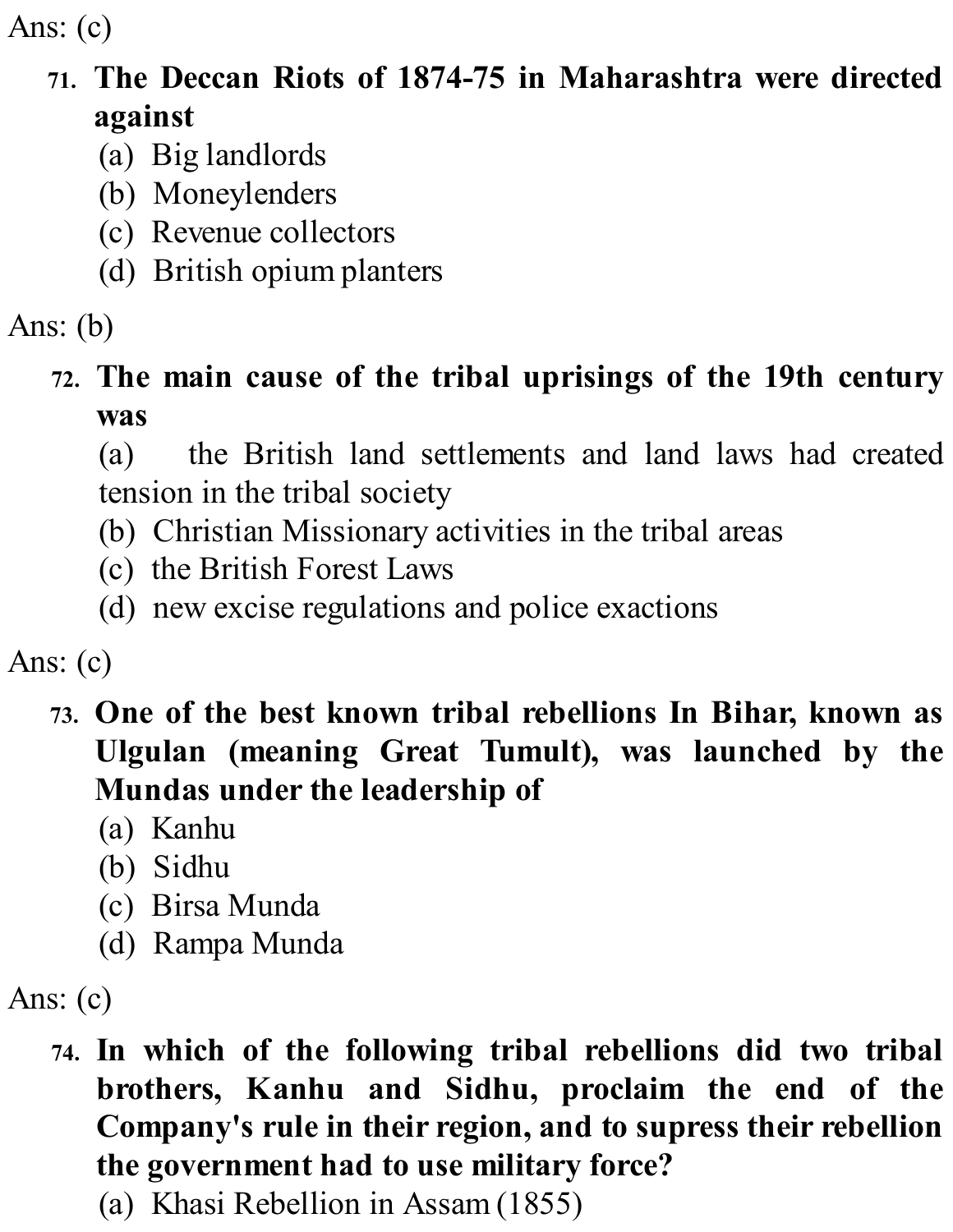- (b) Naika Tribal Uprising in Gujarat (1868)
- (c) Munda Rebellion in Ranchi (1899)
- (d) Santhal Rebellion in Bihar (1855-56)

Ans: (d)

## **75. One of the earliest and the best known mutinies before the Revolt of 1857 was**

- (a) the Native Infantry Mutiny (1824)
- (b) Indian Soldiers Mutiny at Vellore (1806)
- (c) Sholapur Mutiny (1838)
- (d) Assam Soldiers Mutiny (1824)

Ans: (b)

## **76. The first political association of India founded in 1891 was the**

- (a) Landholders Society of Calcutta
- (b) Indian Association
- (c) British Indian Association
- (d) Madras Native Association

Ans: (a)

## **77. Match the persons/leaders of the Revolt of 1857 and the places and events with which they were associated:**

List-I List-II

A. Mangal Pandey (i) proclaimed him-self Peshwa at Kanpur and was joined by his able General Tatya Tope

B. Bahadur Shah II (ii) proclaimed the ruler at Jhansi

C. Nana Saheb (iii) at Barrackpore, he refused to use the greased cartridges and killed the Adjutant

D. Rani Lakshmi Bai (iv) declared the Nawab of Awadh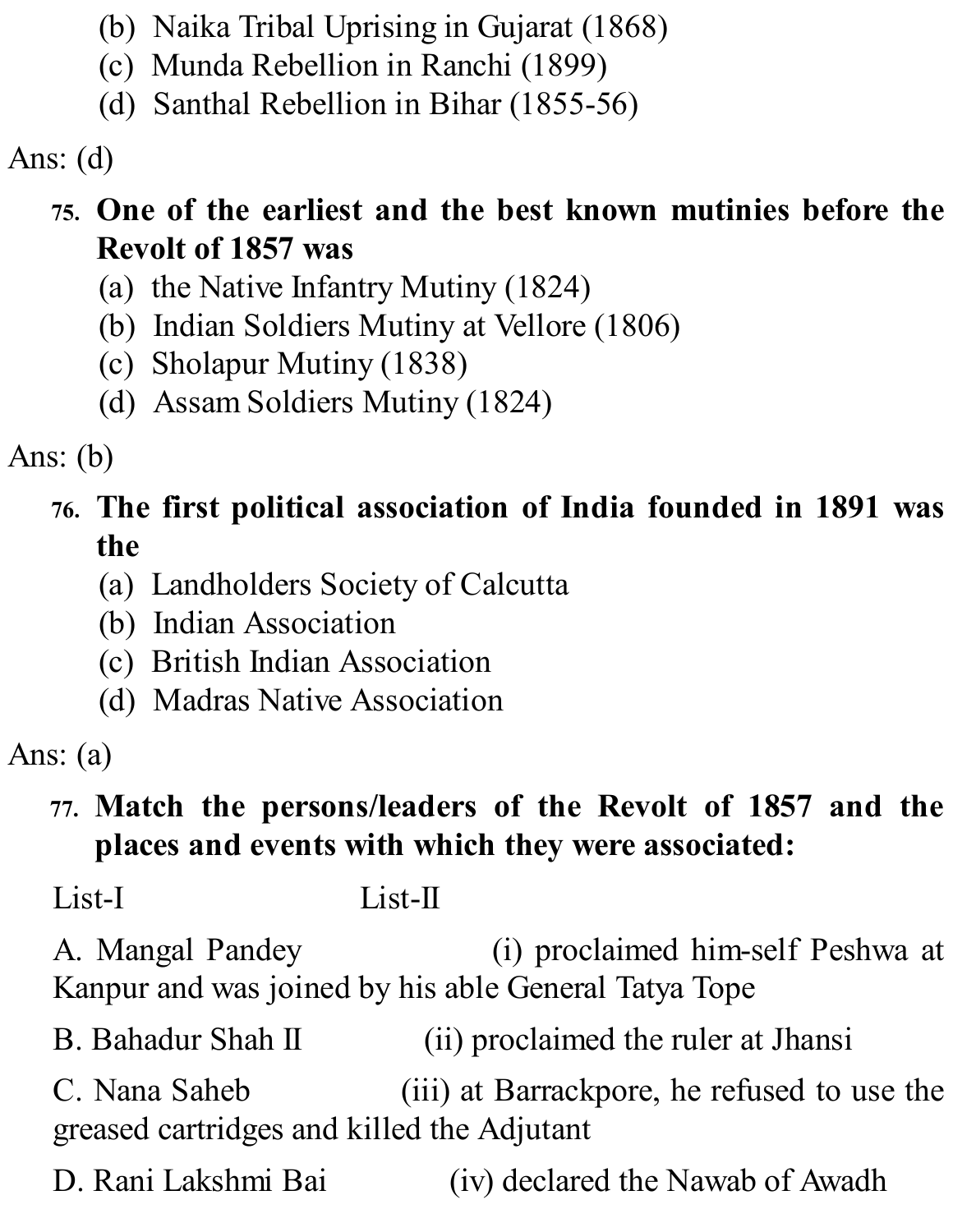E. Birjis Kader (v) proclaimed the King emperor of India in Delhi

Codes:

|                        |     |                                              | $\mathbf C$ |                                                                                 | E               |
|------------------------|-----|----------------------------------------------|-------------|---------------------------------------------------------------------------------|-----------------|
| $(a)$ ii               |     |                                              |             | 111                                                                             | 1V              |
| $\overrightarrow{b}$ i |     |                                              | 11          | $\bullet\hspace{0.1cm}\bullet\hspace{0.1cm}\bullet\hspace{0.1cm}\bullet$<br>111 | 1V              |
| $(c)$ iii              |     |                                              |             | $\ddot{\phantom{0}}$<br>11                                                      | $\bullet$<br>1V |
| (d)                    | iii | $\bullet\hspace{0.4mm}\bullet\hspace{0.4mm}$ | 1V          |                                                                                 |                 |

Ans: (c)

- **78. After the initial success of the Revolt of 1857, the objective for which the leaders of the Revolt worked was**
	- (a) to restore the former glory to the Mughal empire

(b) to form a Federation of Indian States under the aegis of Bhadur Shah II

(c) elimination of foreign rule and return of the old order

(d) each leader wanted to establish his own power in his respective region

Ans: (c)

## **79. The Revolt of 1857 failed mainly because**

- (a) of superior resources of the British empire
- (b) it was poorly organised and the rebels had no common ideal
- (c) it had very little nationalist sentiment
- (d) it was localised, restricted and scattered

Ans: (b)

#### **80. Match the following popular movements with the regions where they took place:**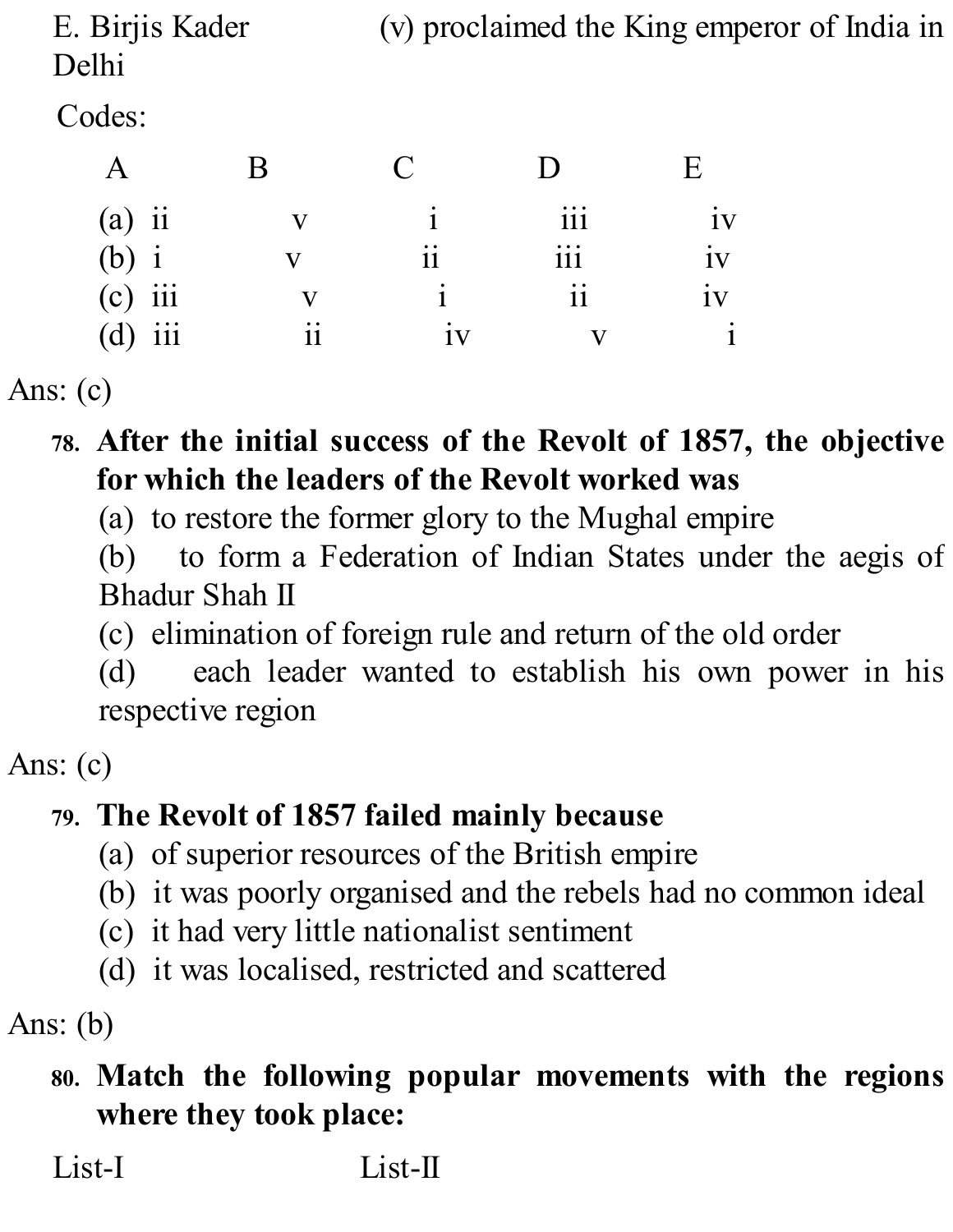| A. Wahabi          | (i) Punjab                        |                  |                 |  |  |
|--------------------|-----------------------------------|------------------|-----------------|--|--|
| B. Kuka            | (ii) North-West Frontier Province |                  |                 |  |  |
| C. Moplah          | (iii) Maharashtra                 |                  |                 |  |  |
| D. Phadke          | (iv) Kerala (Malabar)             |                  |                 |  |  |
| Codes:             |                                   |                  |                 |  |  |
| $\mathbf{A}$       | B                                 | C                |                 |  |  |
| $(a)$ i            | $\mathbf{ii}$                     | $\overline{111}$ | $\overline{1}V$ |  |  |
| $\ddot{11}$<br>(b) | 1                                 | $\overline{1}V$  | $\cdots$<br>111 |  |  |
| $(c)$ iv           | 111                               | $\mathbf{ii}$    | 1               |  |  |
| $\mathbf{d}$       | 11                                | 1V               |                 |  |  |

Ans: (b)

- **81. The earliest nationalist to commit political dacoities (a feature of the later revolutionary movements) was**
	- (a) Jyotiba Phule
	- (b) Chapekar brothers
	- (c) Vasudev Balwant Phadke
	- (d) Yatindra Das

Ans: (c)

- **82. The British colonial policies in India proved moat ruinous for Indian**
	- (a) agriculture
	- (b) trade
	- (c) industry
	- (d) handicrafts

Ans: (d)

## **83. Indian handicrafts rapidly declined due to**

(a) lack of patronage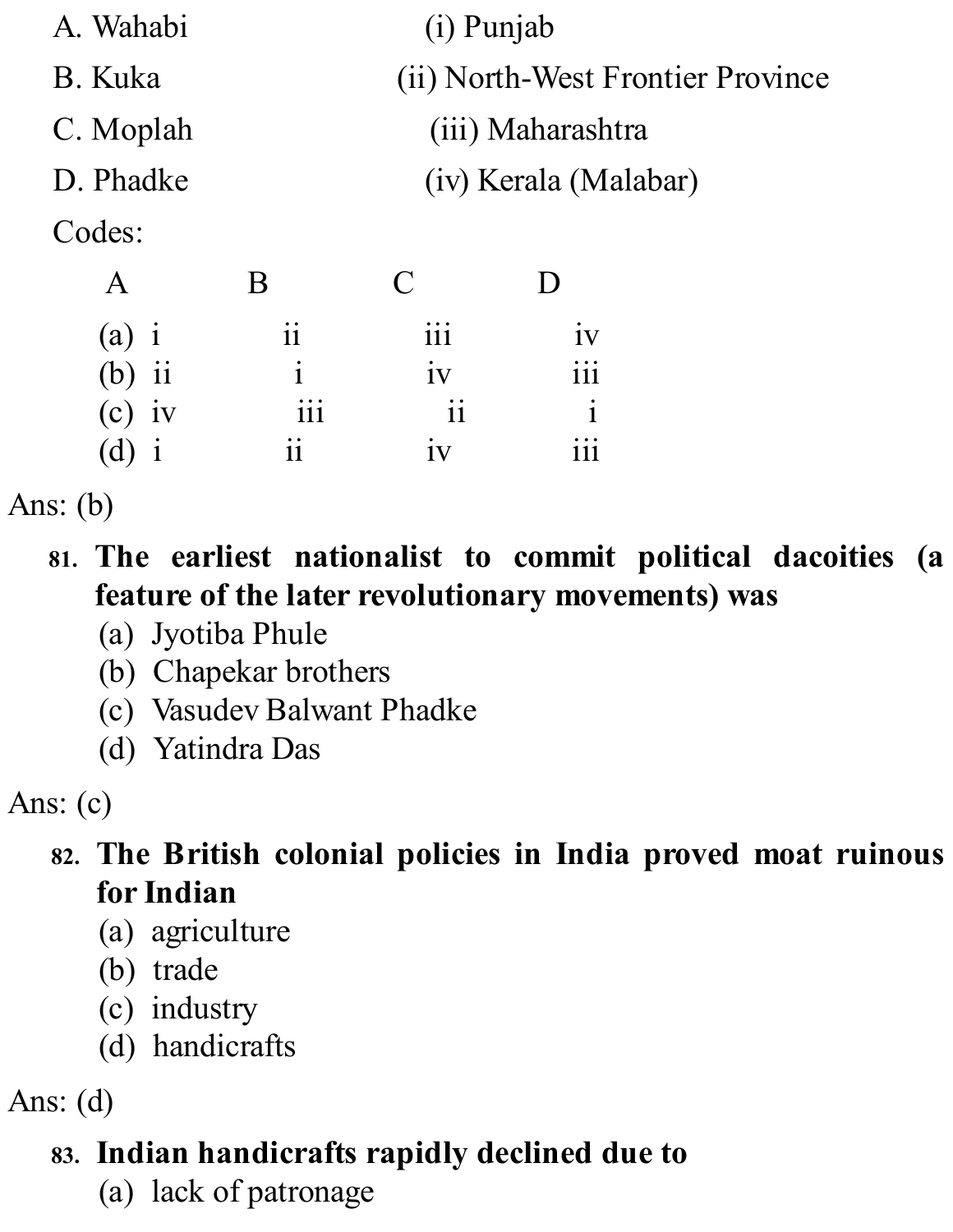- (b) growing craze for imported goods
- (c) stiff competition from the machine-made goods of England
- (d) All the above

Ans: (d)

## **84. The main exponent of the theory of Drain of Wealth was**

- (a) RC Dutt
- (b) Dadabhai Naoroji
- (c) DR Gadoil
- (d) Karl Mane

Ans: (b)

**85. After 1893, when complete ban was imposed on all commercial activities of the Company. India was left open to exploitation by**

- (a) British officers in India
- (b) Planters
- (c) British mercantile industrial capitalist class
- (d) Zamindars and big landlords

Ans: (c)

#### **86. After the ruin of India's trade, Industries and handicrafts, the burden of taxation in India had to be mainly borne by**

- (a) Zamindars
- (b) Peasantry
- (c) Income-tax payers
- (d) All the above

Ans: (b)

# **87. The single biggest item of British capital investment in India was**

(a) railways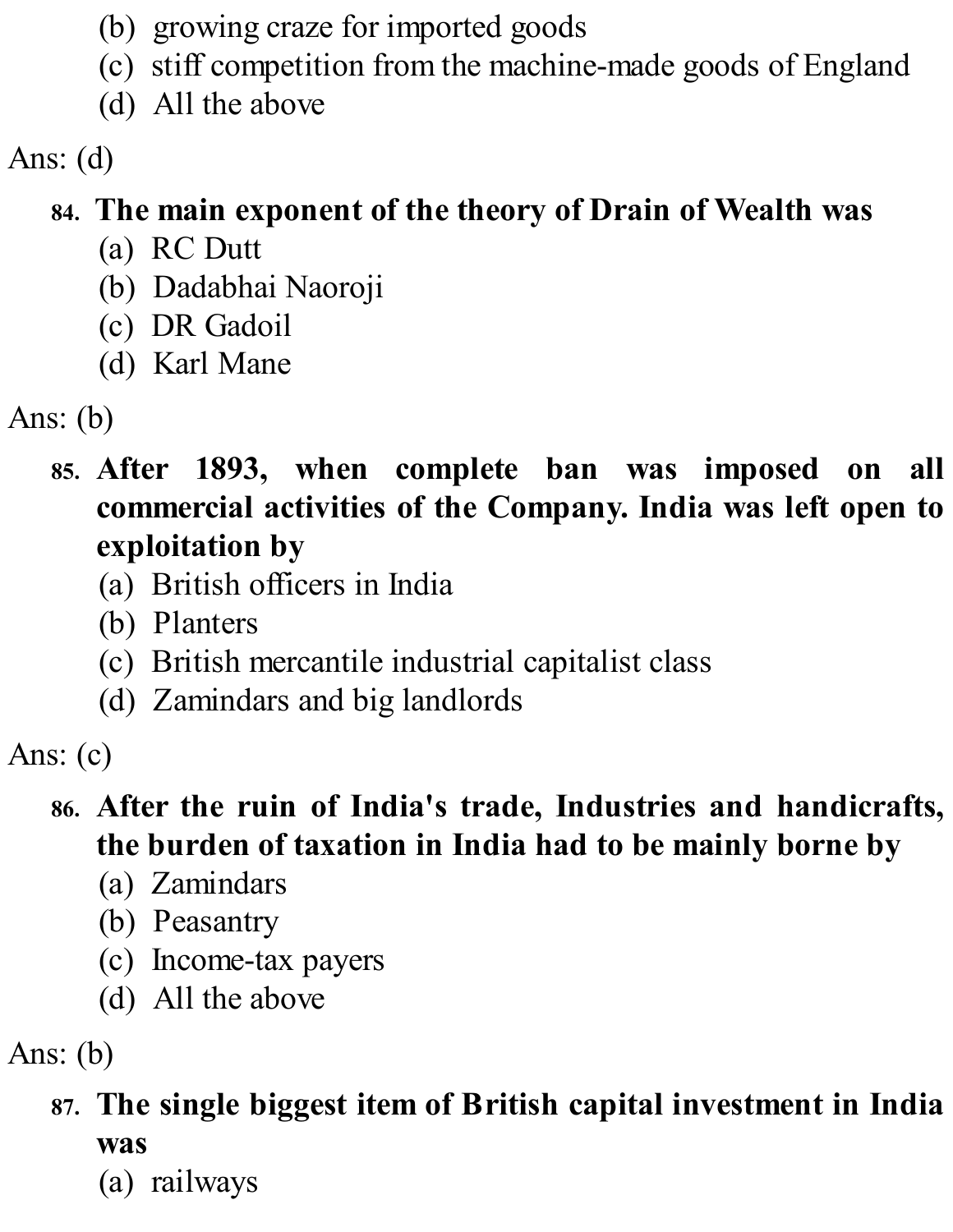- (b) plantations and mines
- (c) banking and insurance
- (d) shipping

Ans: (a)

- **88. The new proletariat class which emerged in India on account of the British economic policies, consisted of**
	- (a) money lenders
	- (b) landlords
	- (c) traders
	- (d) All the above

Ans: (d)

**89. Match the following social reforms of modern India with the reform organisations founded by them and the year of their foundation:**

List-I List-II

- 
- 
- 
- 
- 
- Codes:
- A. Raja Ram Mohun Roy (i) Tatvabodhini Sabha (1839)
- B. Devendra Nath Tagore (ii) Brahmo Samaj of India (1860)
- C. Keshav Chandra Sen (iii) Brahmo Samaj (1828)
- D. MG Ranade (iv) Arya Samaj (1875)
- E. Dayanand Saraswati (v) Prarthana Samaj (1867)

|                            |    |     |    | iv        |
|----------------------------|----|-----|----|-----------|
| (a) ii<br>(b) iii          |    |     |    | $\bullet$ |
| $(c)$ iii                  | 11 |     | 1V |           |
| $\ddot{\mathbf{i}}$<br>(d) |    | 111 |    |           |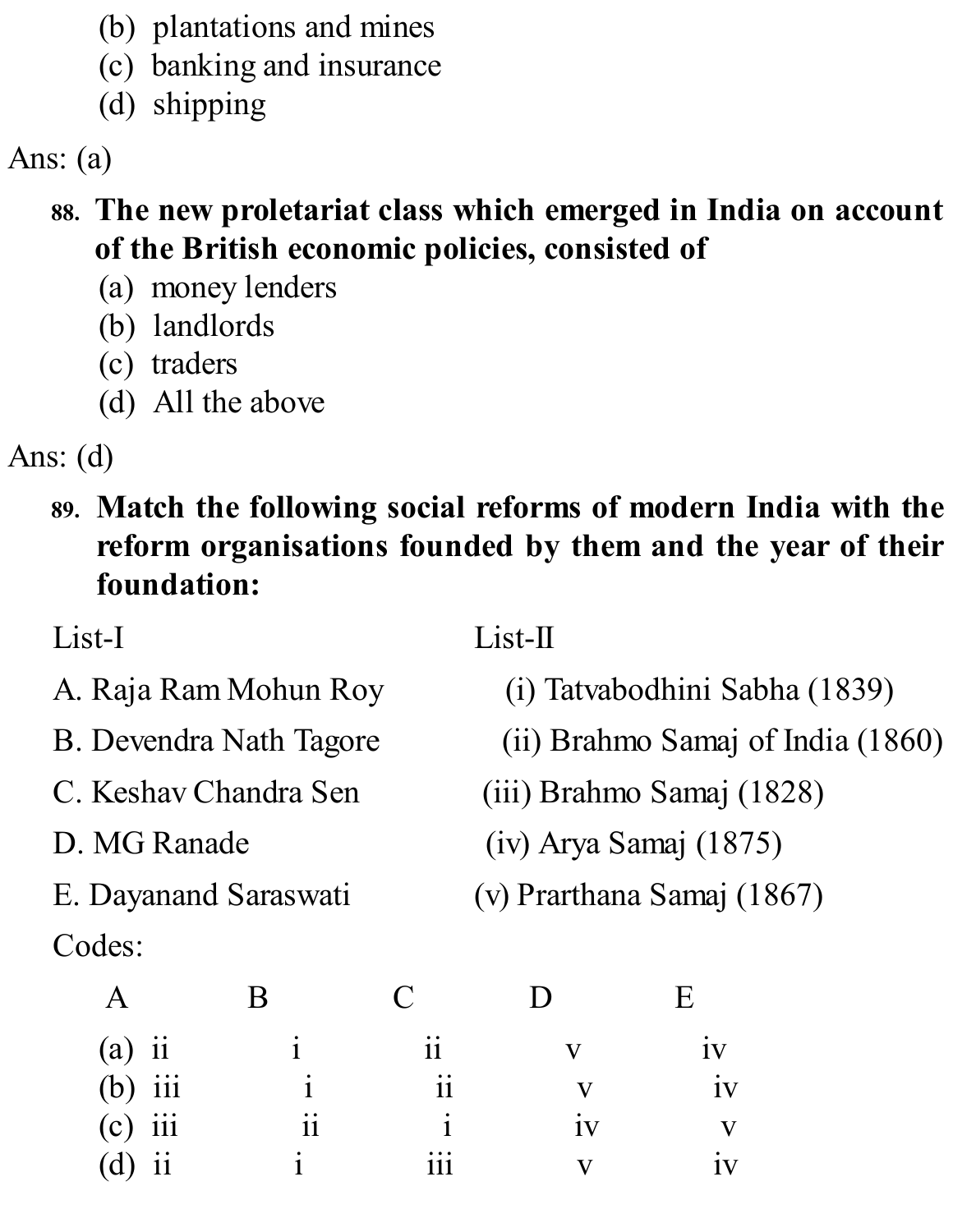Ans: (b)

**90. Match the following social reformers of modern India with the institutions they founded (including year of their foundation):**

| List-I                             |    |          | $List-II$                       |                                 |                                |
|------------------------------------|----|----------|---------------------------------|---------------------------------|--------------------------------|
| A. Vivekananda                     |    |          |                                 | (i) Theosophical Society (1882) |                                |
| <b>B.</b> H P Blavatsky            |    |          | (ii) Ramakrishna Mission (1887) |                                 |                                |
| C. Sir Syed Ahmad Khan             |    |          |                                 |                                 | (iii) Ahmadiya Movement (1891) |
| D. Mirza Ghulam Ahmad              |    |          | (iv) Aligarh Movement (1875)    |                                 |                                |
| E. Annie Besant<br>Varanasi (1898) |    |          |                                 |                                 | (v) Central Hindu College,     |
| Codes:                             |    |          |                                 |                                 |                                |
| A                                  | B  | $\Gamma$ |                                 | E                               |                                |
| $\lbrack a)$                       | 11 | 111      | 1V                              | $\mathbf{1}$                    |                                |

| $(b)$ ii | ٠                                            | 1V                                                                              | $\bullet\hspace{0.1cm} \bullet\hspace{0.1cm}\bullet\hspace{0.1cm}\bullet$<br>111 |           |
|----------|----------------------------------------------|---------------------------------------------------------------------------------|----------------------------------------------------------------------------------|-----------|
| $(c)$ ii |                                              | $\bullet\hspace{0.1cm}\bullet\hspace{0.1cm}\bullet\hspace{0.1cm}\bullet$<br>111 | $\bullet$<br>1V                                                                  | $\bullet$ |
| $(d)$ v  | $\bullet\hspace{0.4mm}\bullet\hspace{0.4mm}$ | 1V                                                                              | $\bullet\hspace{0.1cm}\bullet\hspace{0.1cm}\bullet\hspace{0.1cm}\bullet$<br>111  | ٠         |

Ans: (b)

**91. Match the following social reformers with the pioneering reforms they introduced:**

B. Keshab Chandra Sen (ii) widow remarriage

marriages

List-I List-II

- A. Raja Ram Mohun Roy (i) opposed untouchability
	-
- C. Dayanand Saraswati (iii) abolition of purdah and child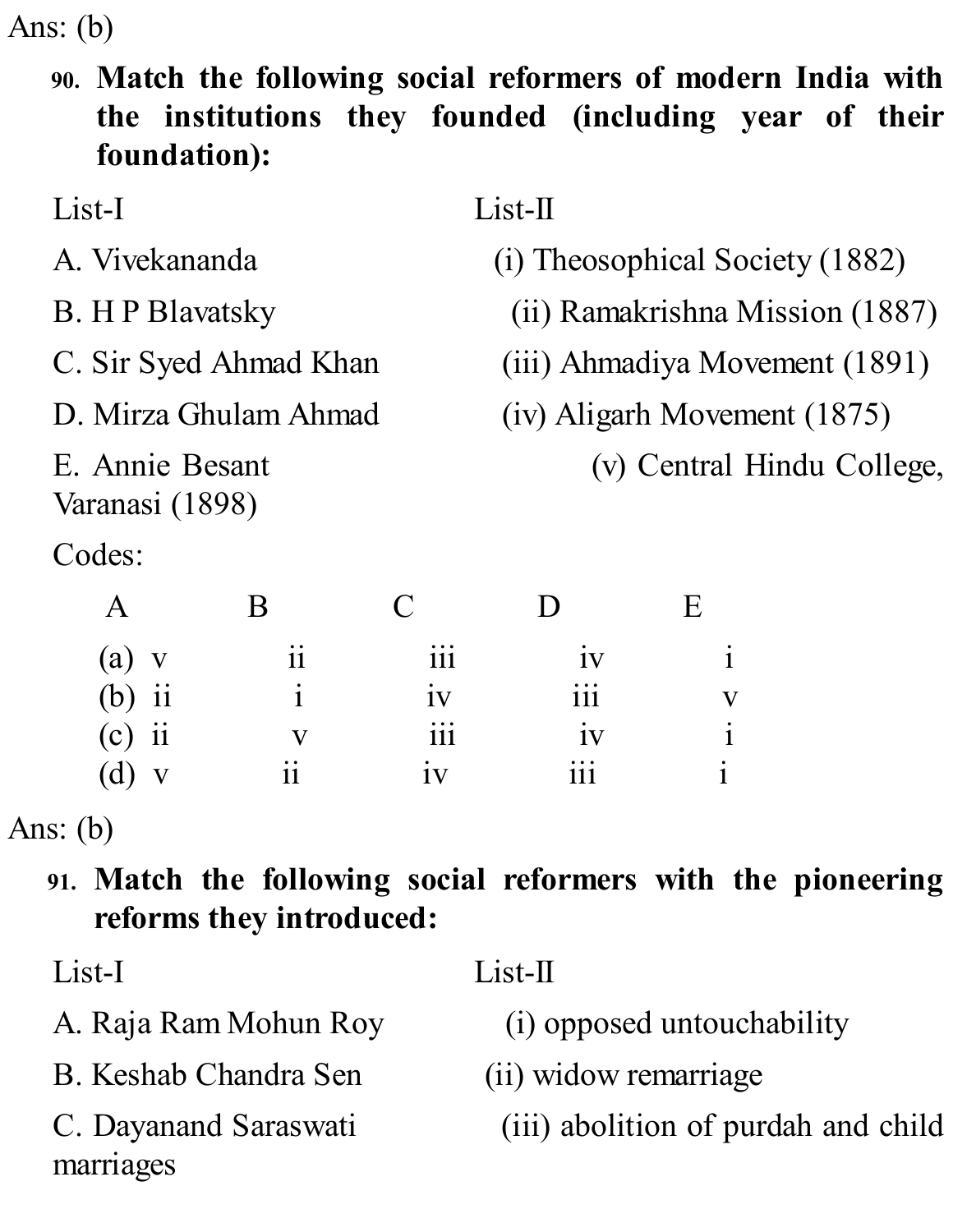| D. Vivekananda                              |   |    |             |                 |                        |                    | (iv) female education |                               |                                          |
|---------------------------------------------|---|----|-------------|-----------------|------------------------|--------------------|-----------------------|-------------------------------|------------------------------------------|
| E. Ishwar Chandra Vidyasagar<br>to humanity |   |    |             |                 |                        |                    |                       | (v) socal service and service |                                          |
| F. D K Karve                                |   |    |             |                 | (vi) abolition of Sati |                    |                       |                               |                                          |
| Codes:                                      |   |    |             |                 |                        |                    |                       |                               |                                          |
| A                                           | B |    | $\mathbf C$ |                 |                        |                    | E                     | $\mathbf F$                   |                                          |
| 11<br>(a)                                   |   | 1V |             | $\cdots$<br>111 |                        | $\mathbf{V}$       |                       |                               | Vl                                       |
| $\bf{V}$                                    |   |    |             |                 |                        | $\bar{\mathbf{V}}$ |                       |                               | $\bullet\hspace{1mm}\bullet\hspace{1mm}$ |

(c)  $vi$  iii i v ii iv (d) iii iv i v ii iv

Ans: (c)

- **92. A 19th century social reformer who is regarded as the bridge between the past and the future is**
	- (a) Keshab Chandra Sen
	- (b) Devendra Nath Tagore
	- (c) Ishwar chandra
	- (d) Raja Ram Mohun Roy

Ans: (d)

- **93. Which of the following was not a common social reform attempted by all the Hindu social reformers of the 19th century**
	- (a) emancipation of women
	- (b) monogamy
	- (c) female education
	- (d) untouchability

Ans: (d)

## **94. This social reformer most ardently worked for the removal of**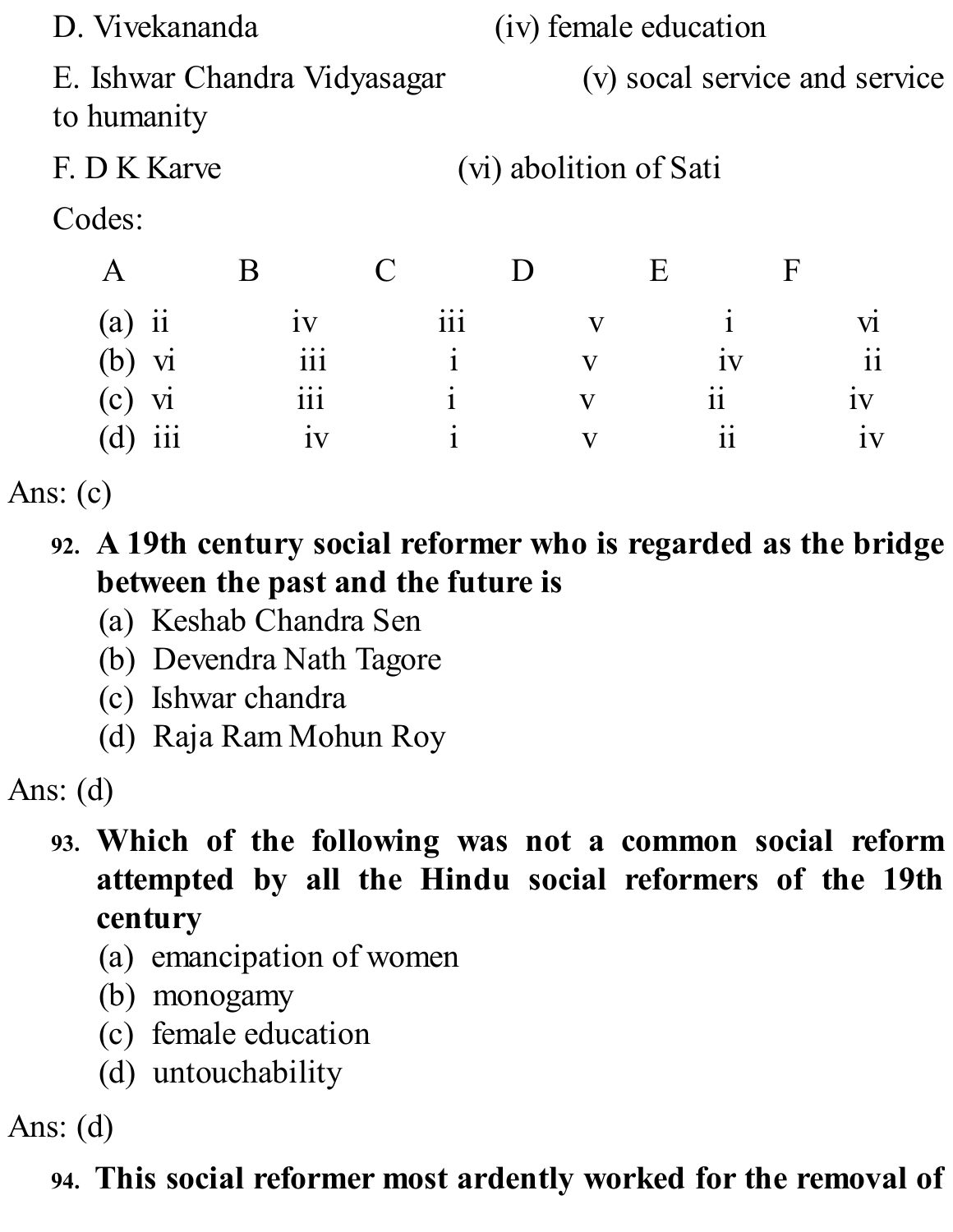**untouchability and uplift the depressed classes before Gandhiji came on the scene**

- (a) M G Ranade
- (b) Jyotiba Phule
- (c) Dayanand Saraswati
- (d) Atmaram Panduranga

Ans: (b)

**95. Match the years In which the following social legislations were passed**

| List-I                                  | $List-II$       |
|-----------------------------------------|-----------------|
| A. Abolition of Sati                    | (i) 1843        |
| B. Legalisation of remarriage of widows | (ii) 1804       |
| C. Prohibition of female infanticide    | $(iii)$ 1829-30 |
| D. Abolition of slavery                 | (iv) 1856       |
| $\sim$ 1                                |                 |

Codes:

|                     | B            | $\mathbf{C}$ | D          |
|---------------------|--------------|--------------|------------|
|                     | 11           | iii          | 1V         |
| (a) $i$<br>(b) $ii$ | $\mathbf{1}$ | iv           | <u>iii</u> |
| $(c)$ iii           | iv           | $\rm ii$     |            |
| $(d)$ iii           | iv           | 1            |            |

Ans: (c)

- **96. Two great socio-religious reformers of the 19th century who provided Inspiration to the Indian National Movement were**
	- (a) Dayanand Saraswati and Vivekananda
	- (b) Raja Ram Mohan Roy and Debendra Nath Tagore
	- (c) MG Ranade and DK Karve
	- (d) Keshab Chandra Sen and Ishwar Chandra Vidyasagar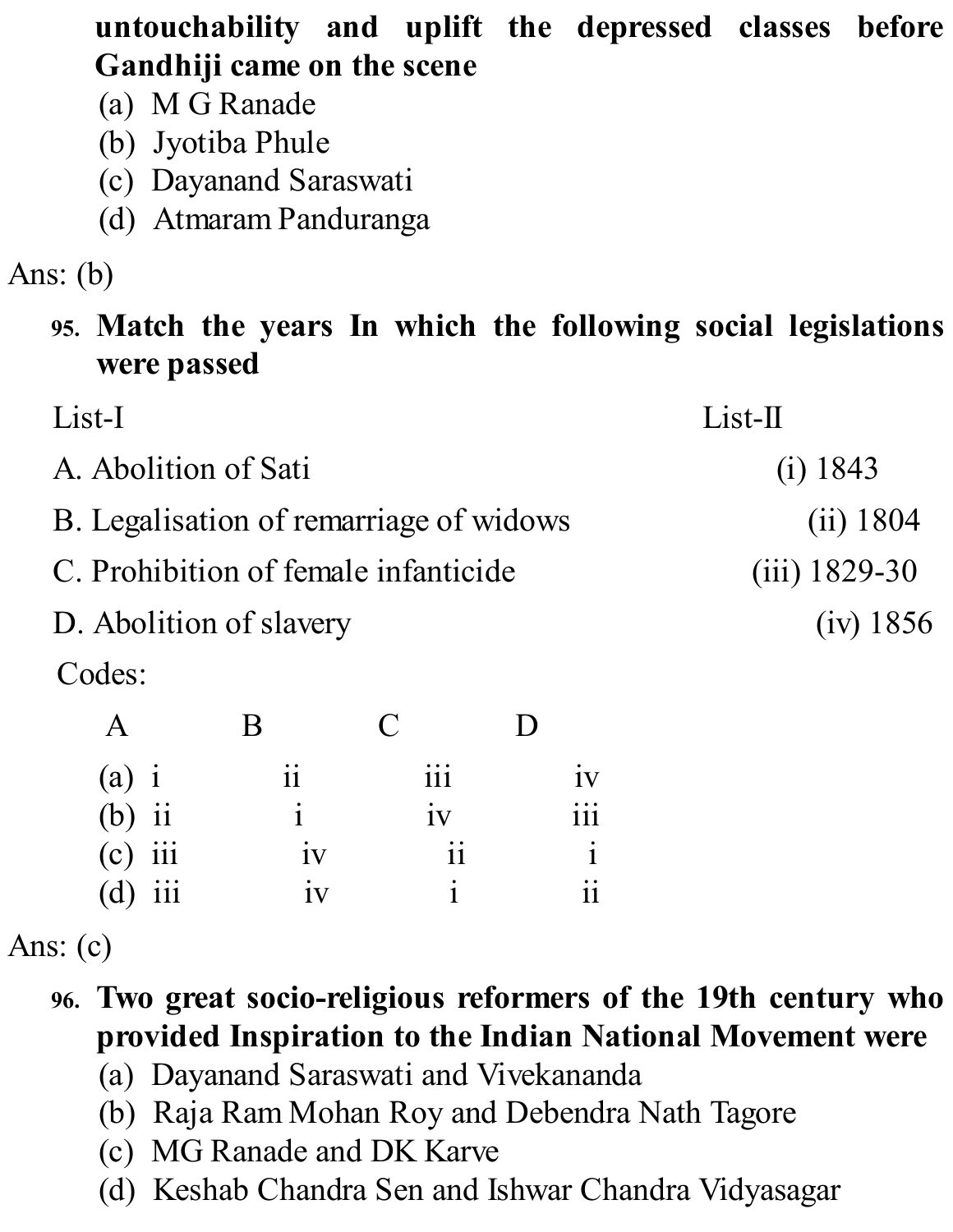Ans: (a)

#### **97. The social reformer of Maharashtra who became famous by his pen name lokhitwadi was**

- (a) Atmaram Panduranga
- (b) Bal Gangadhar Tilak
- (c) Gopal Hari Deshmukh
- (d) KS Chaplunkar

Ans: (c)

#### **98. Who played Socrates to the first generation of the English educated young men of Bengal**

- (a) Swami Vivekananda
- (b) Rai Narain Bose
- (c) Henry Vivian Derozio
- (d) Drinkwater Bethun

Ans: (c)

## **99. The main cause for the Instant popularity of the Arya Samaj was that**

- (a) It represented the purified form of Hinduism
- (b) It supported and worded for the cause of western education

(c) It combined the opposition to the evil practices of Hinduism with an aggressive assertion of the superiority of the Vedic religion and Indian thought over all other faiths

(d) It gave a call to its followers to go back to the Vedas

Ans: (c)

## **100. The objective(s) of the Kuka Movement in the Punjab was/were**

- (a) To purify Sikh religion of its abuses and suprestitions
- (b) The revival of Sikh sovereignty
- (c) Both (a) and (b) above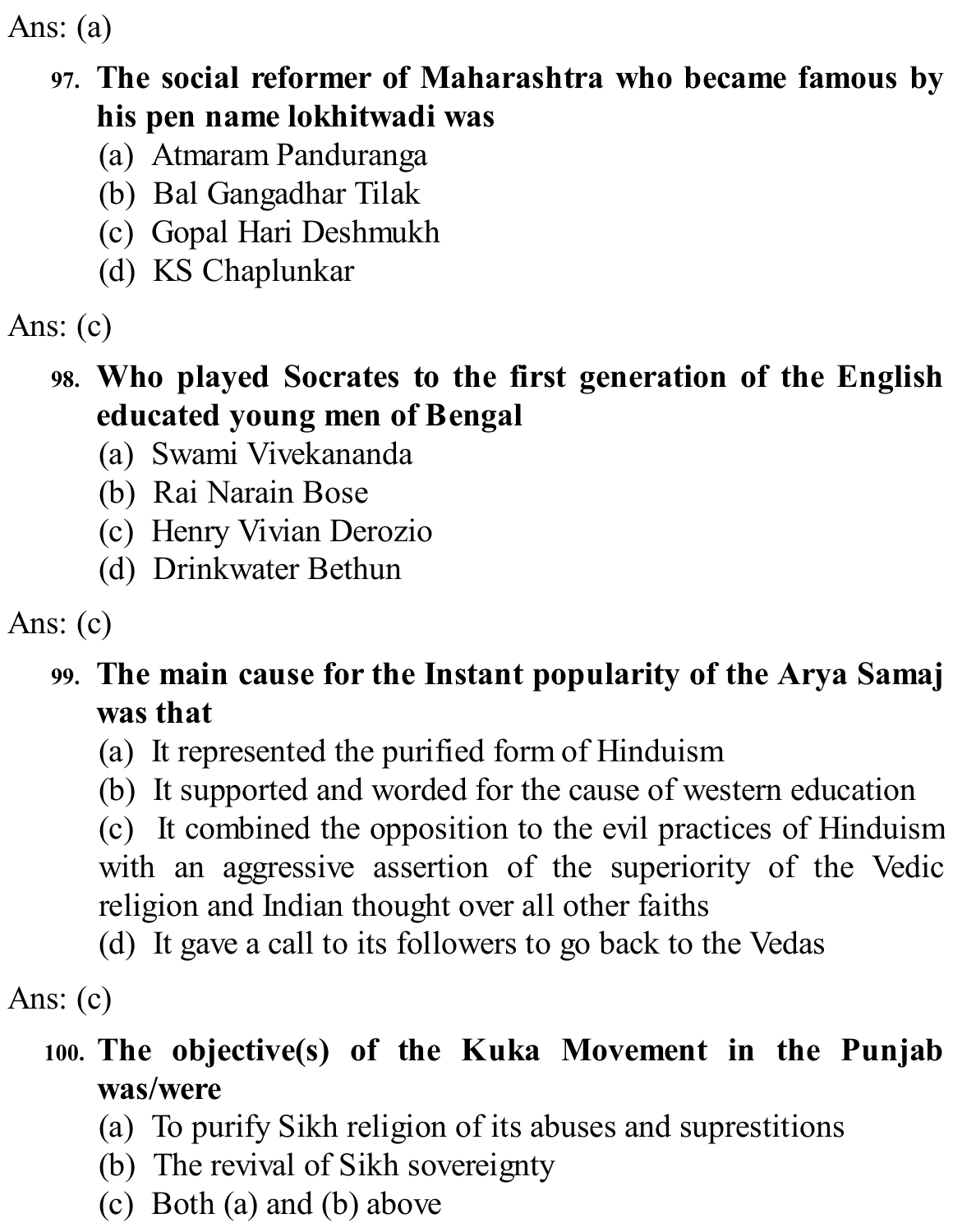(d) The revival of the Khalsa

Ans: (c)

**101. What was the main objective of the Wahabi movement which during 1852-70 was particularly active in the Punjab, Bengal, Bihar and the NWFP?**

(a) To oust the British from India

(b) To overthrow the Sikhs in the Punjab and the British in Bengal and to restore Muslim power in India

- (c) To eradicate religious corruption from Muslim society
- (d) To organise the Muslims into a nationalist community

Ans: (b)

**102. The Moplahs of Malabar (Kerala) who were largely Muslim leaseholders and cultivators, Indulged in a series of rebellions in Kerala between 1836-1919. Which of the following regarding these Moplah uprisings is not true?**

(a) They were mainly directed against the upper caste Hindu landlords

(b) These uprisings were a peculiar form of rural terrorism

(c) Most of the Moplah martyrs were poor peasants of landless lobourers

(d) A small band of Moplahs committed collective suicides in the belief of being called Shahids (martyrs)

Ans: (d)

#### **103. Jyotiba Phule, popularly known as Baba Phule, was a social reformer in Maharashtra. Which of the Coli owing Is not true about him**

(a) He was the first to raise his voice against Brahmans in Maharashtra in the 1870s

(b) Phule through his book Ghulamagiri (1872) and his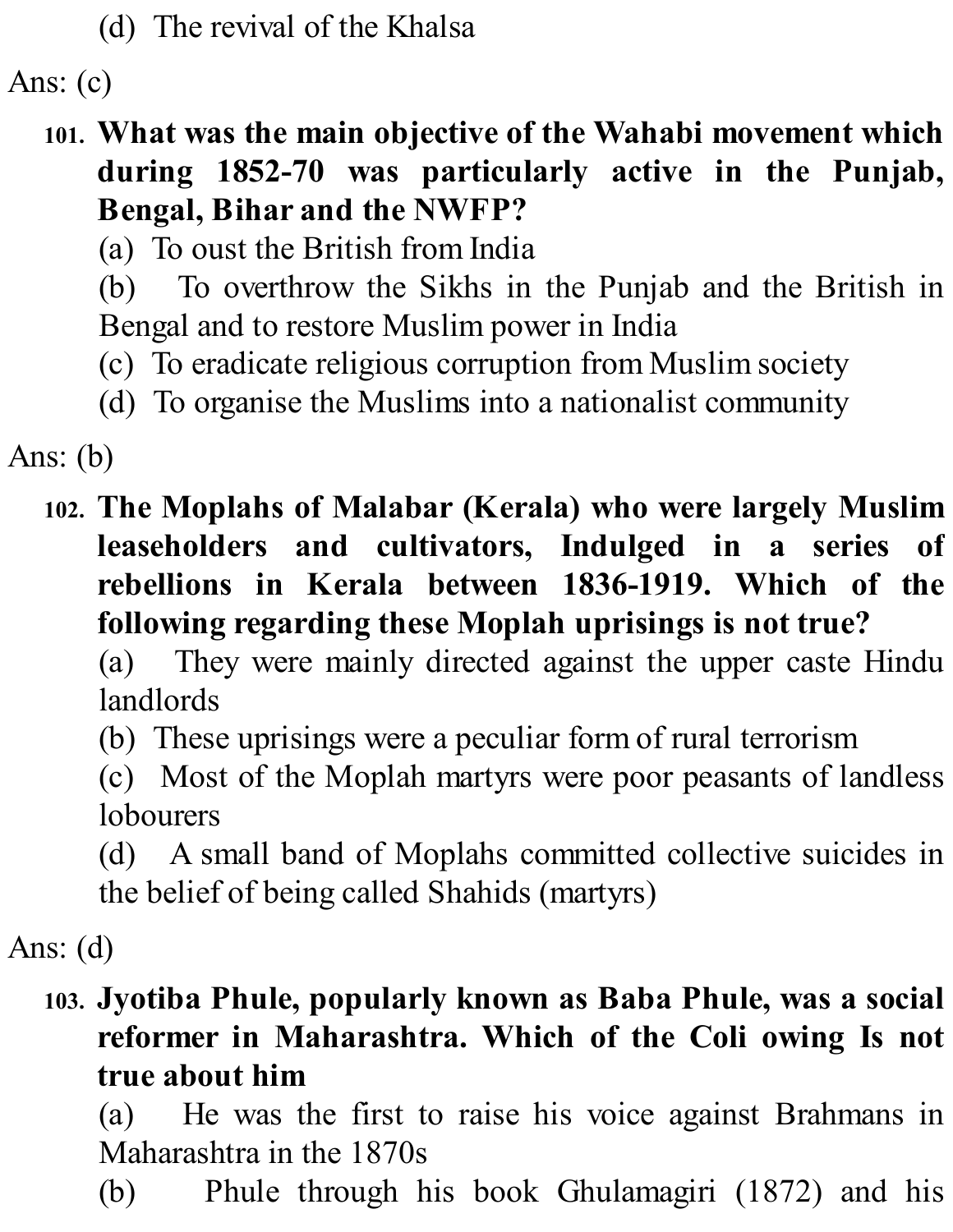organization Satyashodhak Mandal, proclaimed the need to save the lower castes from the hypocritical Brahmans and their scriptures

(c) His Satyashodhak Mandal contained both an elite based conservative trend and a genuine mass-based radicalism

(d) The urban educated Marathas were his most ardent followers

Ans: (d)

**104. Which of the following literary personalities made the greatest contribution in arousing patriotism in the 19th century?**

(a) Dinbandhu Mitra's exposure of Indigo planters in Nil Darpana

(b) Bankim Chandra with his historical novels culminating with Ananda Math (1882)

(c) Vishnu Krishna Chiplunkar's Journal Nibandhamaka (1874- 81)

(d) Bharatendu Harishchandra (1850-85) through his plays, poems and journals advocating use of Swadeshi articles and use of Hindi in courts

Ans: (b)

#### **105. The immediate forerunner of the Indian National congress was**

- (a) Indian Association of Calcutta
- (b) Indian National Conference
- (c) British India association
- (d) Indian Union

Ans: (b)

## **106. At the Calcutta session of the Indian National Congress (INC) held in 1906 the flag of Swaraj for India was unfuried**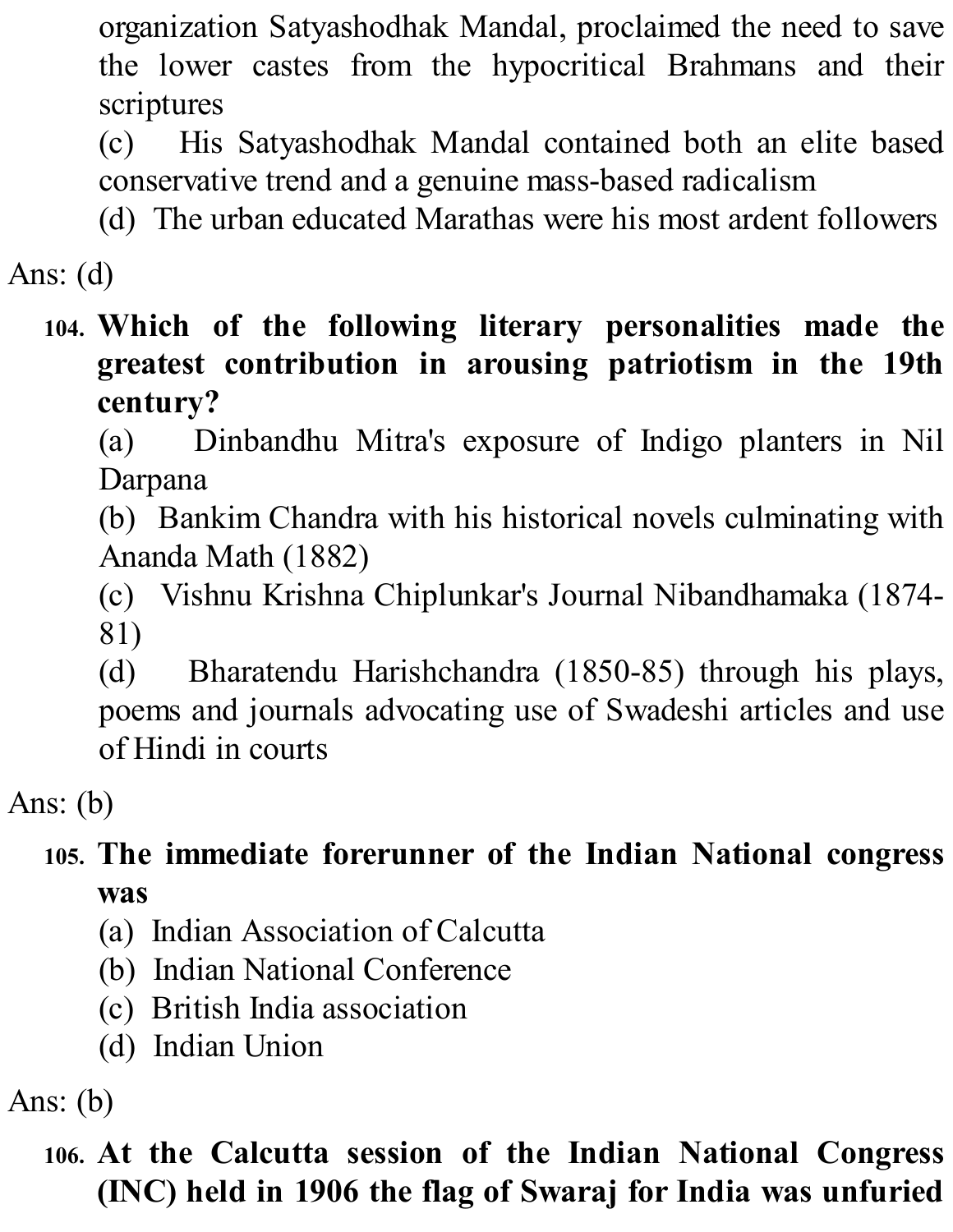**by**

- (a) AD Hume
- (b) Dadabhai Naoroji
- (c) GK Gokhale
- (d) BG Tilak

Ans: (b)

## **107. The first weekly paper published by the INC (in 1889) was**

- (a) Young India
- (b) India
- (c) Indian People
- (d) Voice India

Ans: (b)

## **108. From 1885 to 1905 (the moderate phase of the INC) the object before the INC was**

- (a) wider employment of Indians in higher public services
- (b) establishment of representative institutions
- (c) self-government to India
- (d) Only (a) and (b) above

Ans: (d)

#### **109. Who said, "The Congress is tottering to its fall and one of my greatest ambitions while in India is to assist it to a peaceful demise"?**

- (a) Lord Dufferin
- (b) Lord Curzon
- (c) Lord Lansdowne
- (d) Lord Elgin

Ans: (b)

## **110. As a result of the partition of Bengal announced by Lord**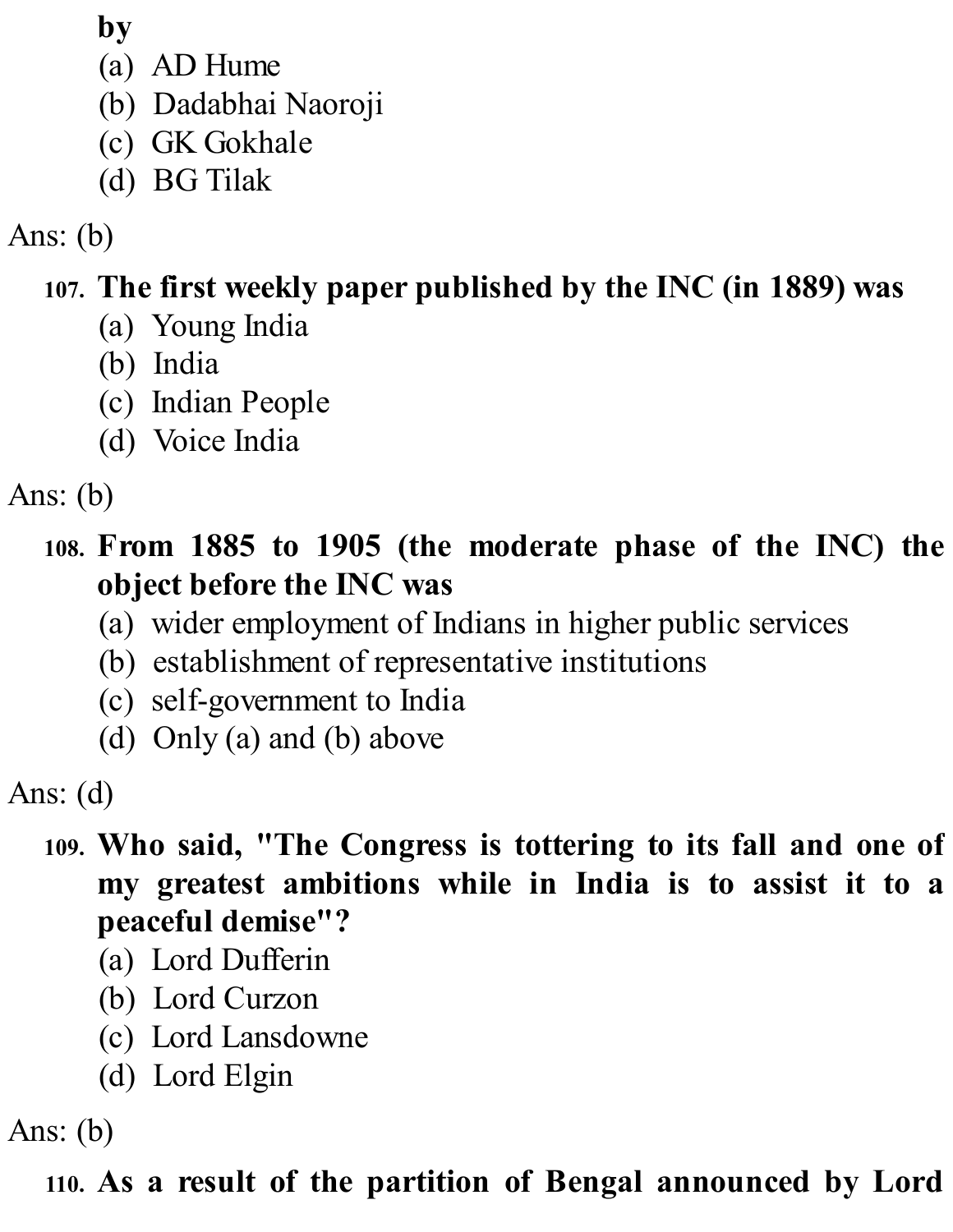## **Curzon in 1905, Bengal was partitioned into two provinces of**

- (a) East Bengal and West Bengal
- (b) Bengal and Eastern Bengal & Assam
- (c) Bengal and Assam
- (d) Bengal and Odisha and East Bengal and Assam

# Ans: (b)

#### **111. The programme of Swadeshi and Boycott against the partition of Bengal was visualised by**

- (a) Surendra Nath Bennerjee
- (b) BC Pal
- (c) Aurobindo Ghose
- (d) Rash Behari Bose

- **112. On October 16, 1905, when the partition of Bengal was enforced, the great poet Rabindranath Tagore, to emphasise the unity of Bengal, Suggested the programme of**
	- (a) singing Bande Mataram
	- (b) tying of Rakhi on each other's wrists
	- (c) composing of patriotic songs
	- (d) establishing national educational institutions

#### Ans: (c)

## **113. The INC for the first time passed the resolutions on Swaraj, Boycott and National Education at its annual session held at**

- (a) Banaras (1905)
- (b) Calcutta (1906)
- (c) Surat (1907)
- (d) Madras (1908)

Ans: (c)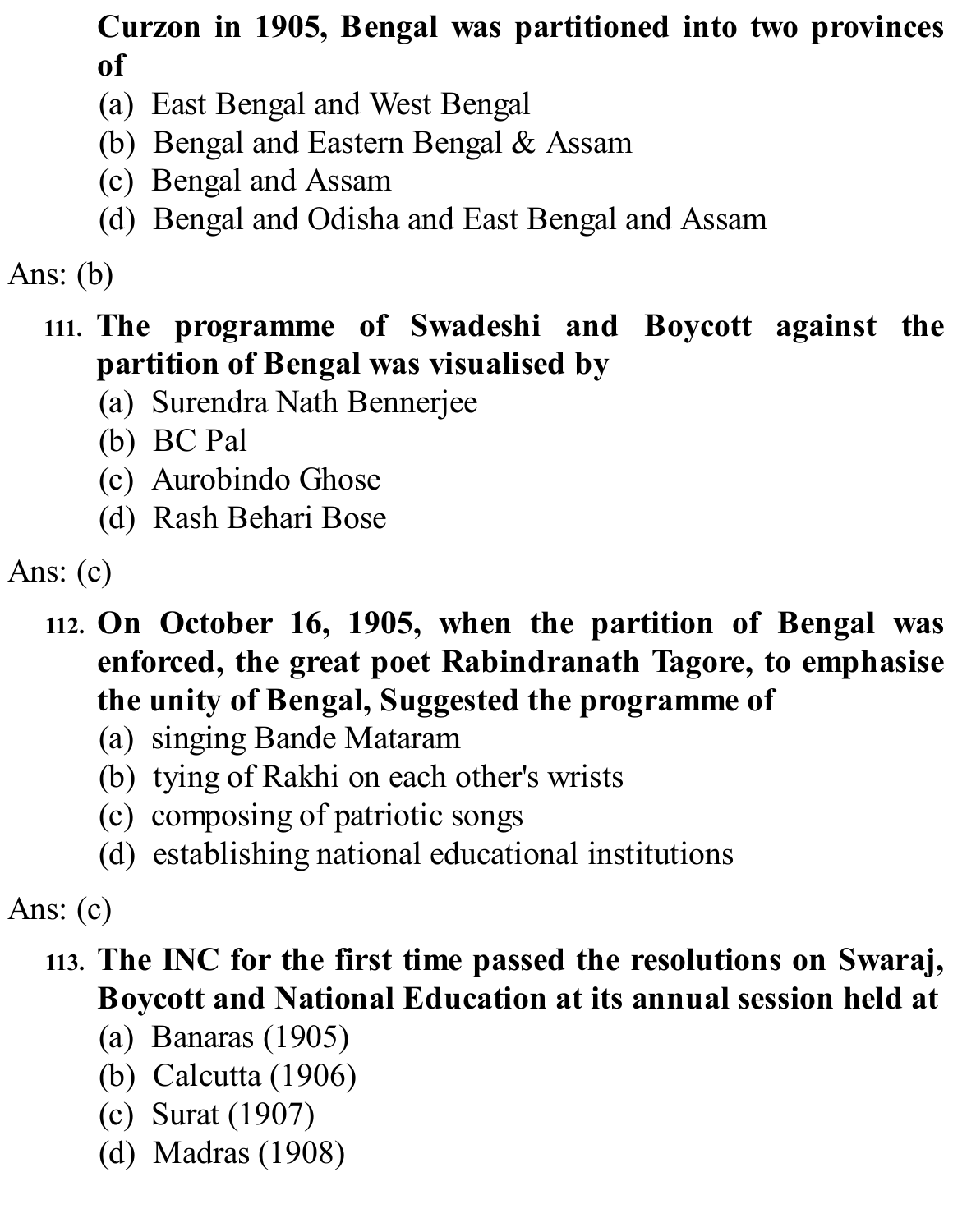Ans: (b)

## **114. The immediate cause of split In the INC at its Surat Session was**

- (a) election of the President of the INC
- (b) expulsion of Tilak from the INC
- (c) demand of Swaraj as the goal of the INC

(d) resolutions on Swaraj, Swadeshi, Boycott and National Education

Ans: (a)

#### **115. What was the charge against Bal Gangadhar Tilak, for which he was sentenced to six years' transportation in July 1908?**

- (a) for being the chief exponent of the cult of extremism
- (b) for insiting violence during the Surat session of the INC
- (c) for seditious writings in his paper Kesari
- (d) for being instrumental in the murder of the British Plaque commissioner in Poona.
- Ans: (c)

## **116. After Tilak's deportation which of the following extremist leaders was not similarly deported to Mandalay prison in Burma?**

- (a) Lala Lajpat Rai
- (b) Bipin Chandra Pal
- (c) Aswini Kumar Datta
- (d) CR Das

Ans: (d)

#### **117. On what charge was Khudiram Bose, a boy of 18, sentenced to death on April 30, 1908?**

(a) for being an active member of the Anushilan Samiti, the first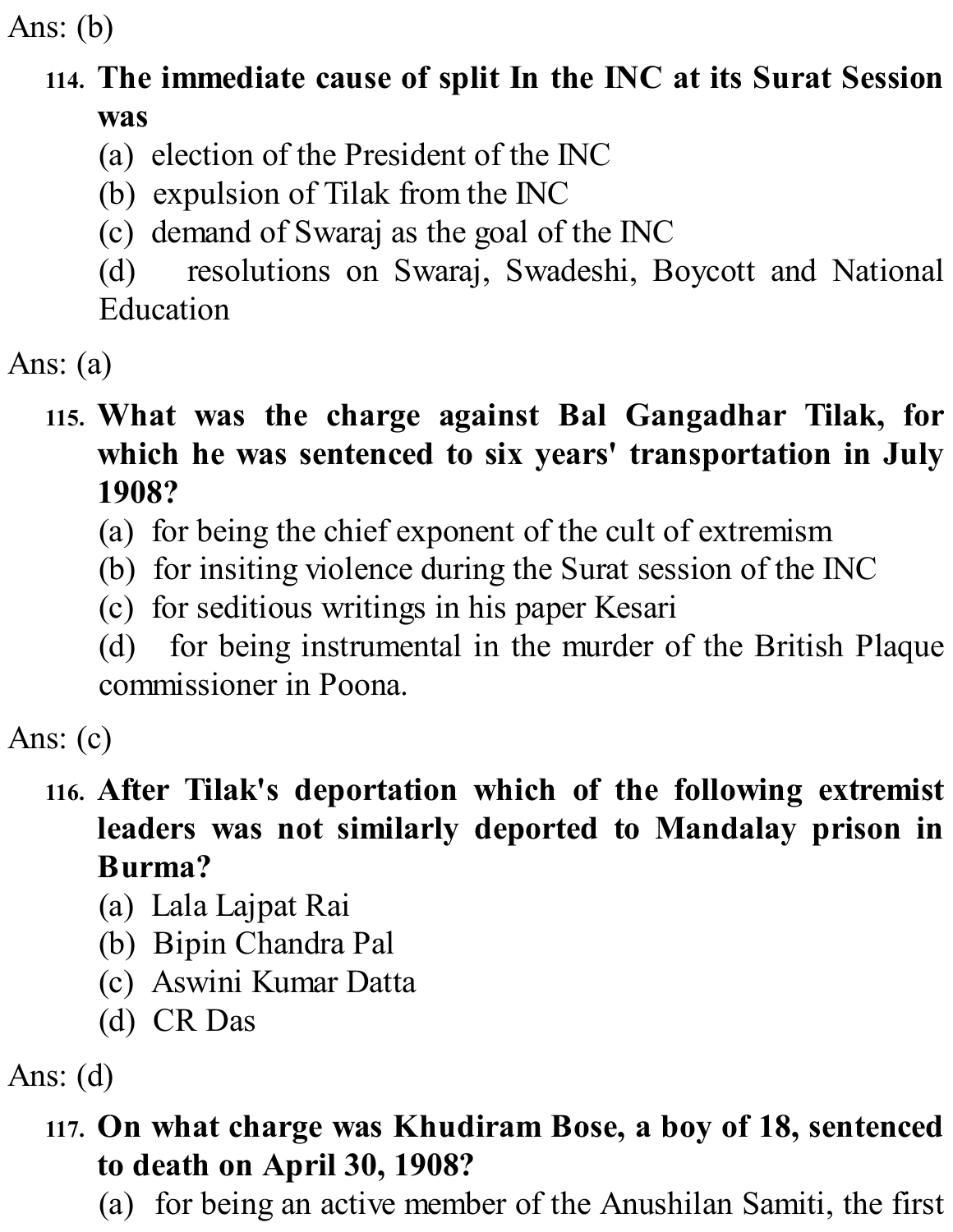revolutionary organisation in Bengal

- (b) for participating in the Alipur Conspiracy
- (c) for murdering one Kennedy in Muzaffarpur

(d) for attempting to murder Kingsfords, the Chief Presidency Magistrate at Muzaffarpur, who had ordered severe flogging to some young men for minor offences.

Ans: (d)

#### **118. Which of the following was not of the achievements of the Exteremist Group in the Congress?**

(a) The partition of Bengal was annulled in 1911

(b) The Calcutta Corporation Act and the Indian Universities Act were taken off the statute book

(c) Nationalism took root among the progressive sections of society

(d) The Extremists taught people self-confidence and selfreliance and prepared the social base of the nationalist movement

Ans: (b)

#### **119. The All India Muslim League was founded in December 1906 at**

- (a) Karachi
- (b) Dacca
- (c) Calcutta
- (d) Aligarh

Ans: (b)

- **120. India Home Rule Society, founded in London in February 1905, was one of the earliest revolutionary societies set up outside India. This society was founded by**
	- (a) Lala Har Dayal
	- (b) VD Savarkar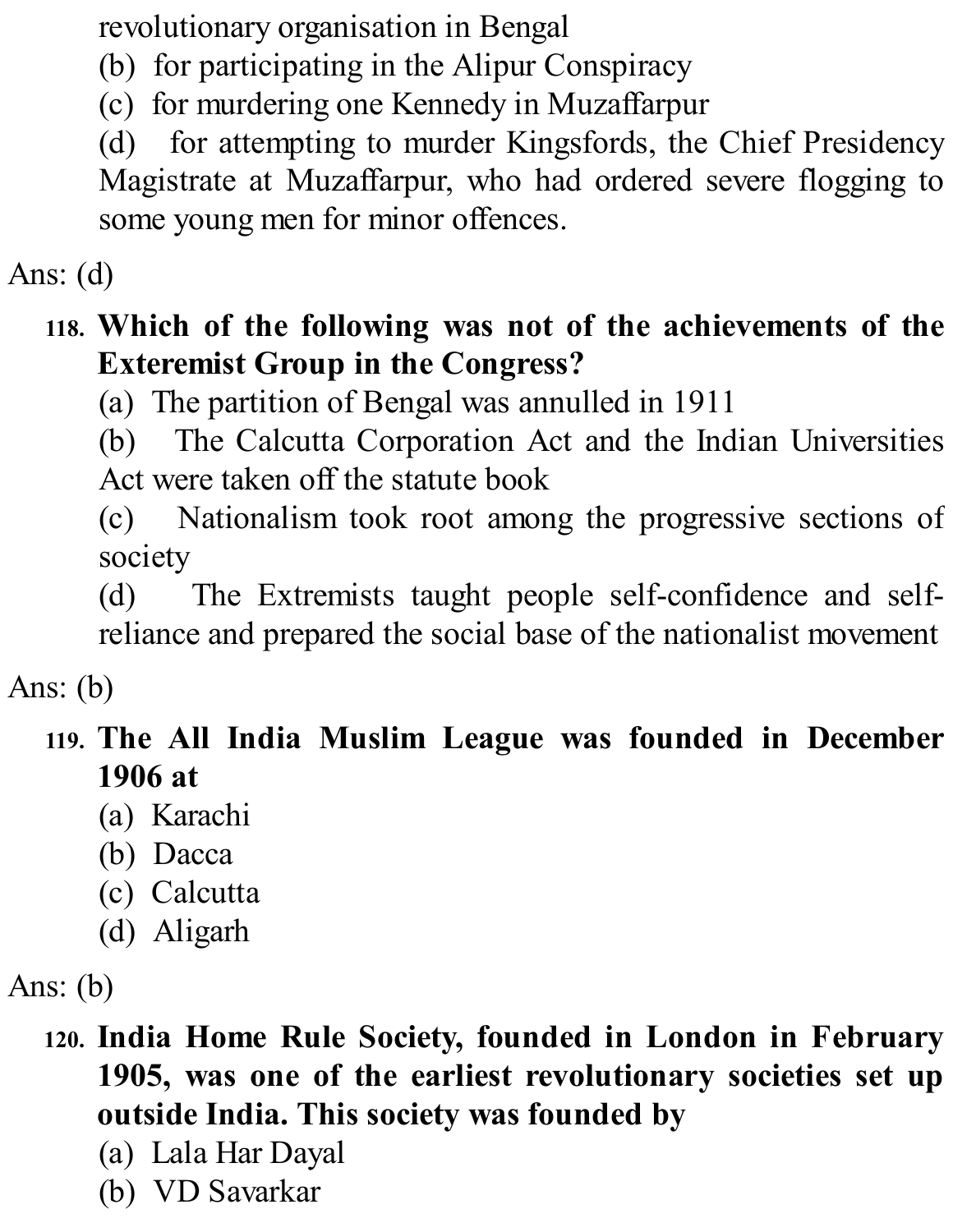- (c) Shyamji Krishnavarma
- (d) Madan Lal Dhingra

Ans: (c)

# **121. Who is regarded as 'the Mother of the Indian Revolution'?**

- (a) Rani Lakshmi Bai
- (b) Sarojini Naidu
- (c) Madam Bhikaji Cama
- (d) Priti Lata Waddedar

Ans: (c)

## **122. Madam Bhikajl Cama unfolded the National Flag of India in 1907 at**

- (a) India House, London
- (b) International Socialist Congress Stuttgart
- (c) Vande Mataram Office at San Francisco
- (d) Indian Workers Meet Vancouver

Ans: (b)

## **123. The Ghadar Party was founded (November 1913) at San Francisco USA by**

- (a) Madam Bhikaji Cama
- (b) Lala Har Dayal
- (c) Shyamji Krishana Verma
- (d) Both (a) and (b) above

Ans: (b)

## **124. The Ghadar Party took the name Ghadar from**

- (a) the Revolt of 1857
- (b) its objective to wage another revolt

(c) a weekly paper Ghadar published in commemoration of the Revolt of 1857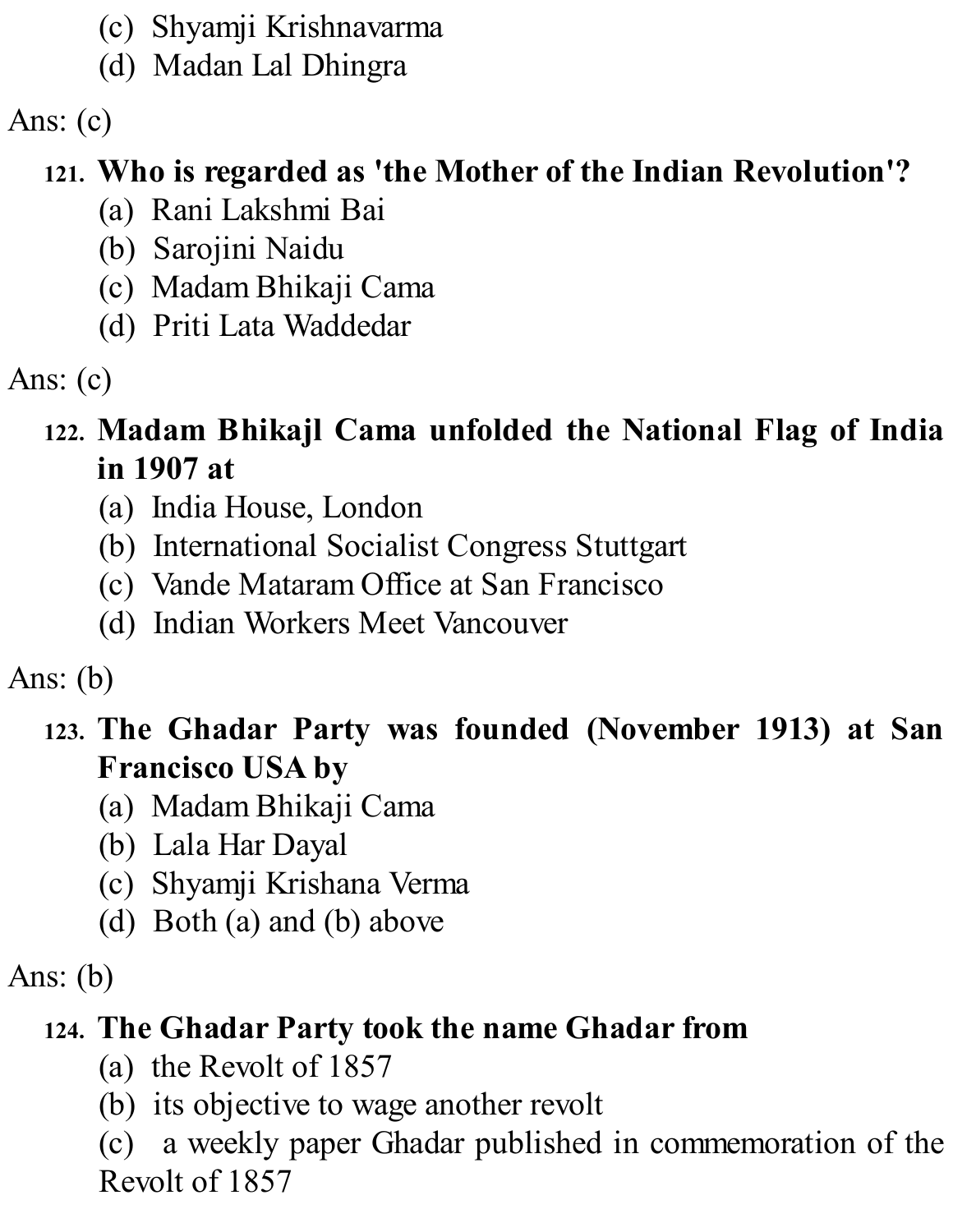(d) All the above

Ans: (c)

# **125. The first truly revolutionary organisation in Bengal was**

- (a) Anusilan Samiti
- (b) Yugantar
- (c) Abhinava Bharata
- (d) Abhinava Bharat Society
- Ans: (a)

## **126. The leader of the Anuslian Samiti was**

- (a) Barindra Kumar Ghosh
- (b) Pulin Das
- (c) Kanai Lal Dutta
- (d) Prafulla Chaki

Ans: (a)

## **127. The Alipore conspiracy case was launched against the revolutionary activities of**

- (a) Anusilan Samiti
- (b) Abhinava Bharat
- (c) Abhinava Bharat Society
- (d) Ghadar Party of India

Ans: (a)

## **128. The main brain behind hurling a bomb at Lord Hardinge, while he was making his state entry into Delhi was**

- (a) Ras Behari Bose
- (b) Bhagat Singh
- (c) Sachindra Sanyal
- (d) Jatin Das

Ans: (a)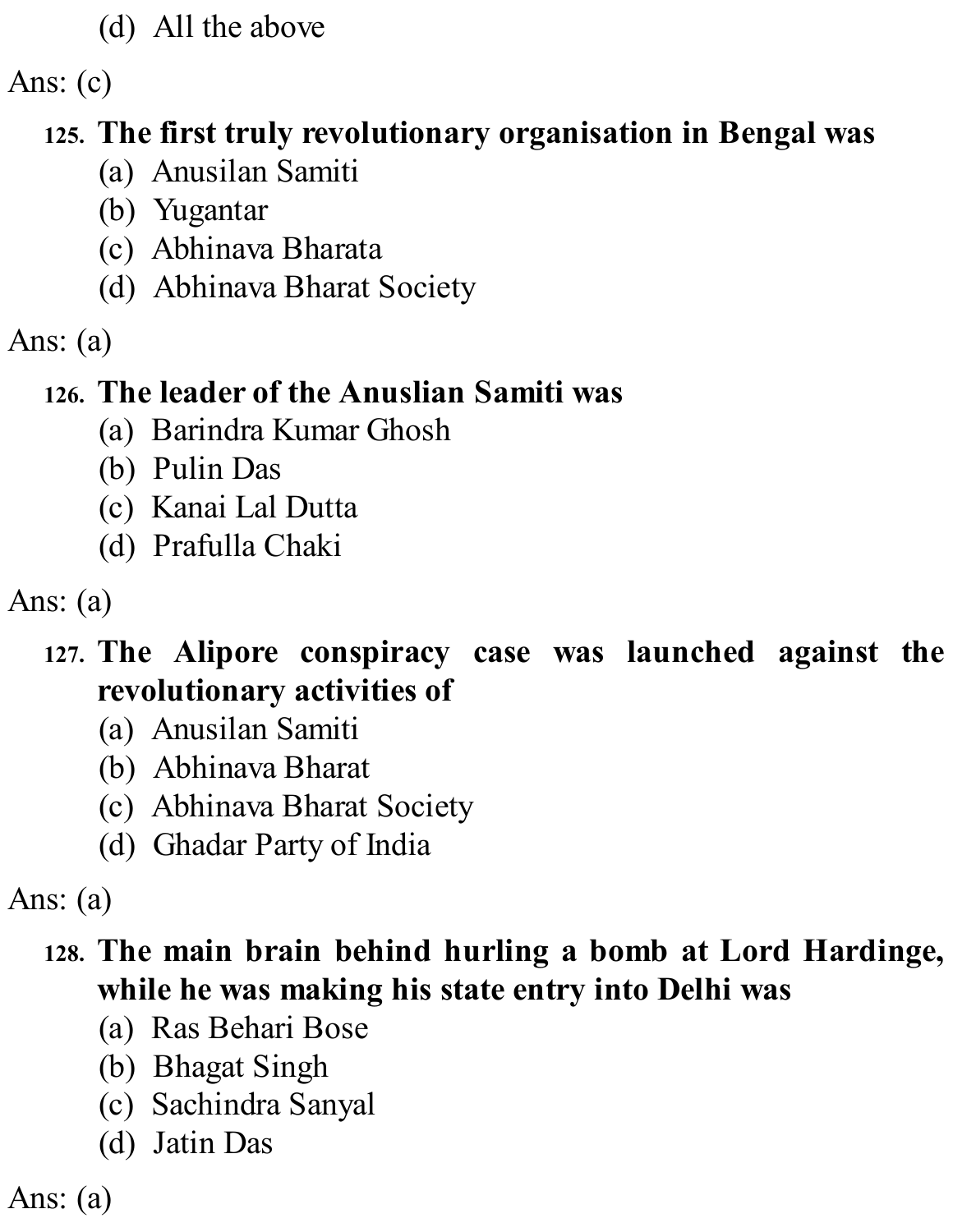## **129. The Lucknow Session of INC and the Lucknow Pact (1916) were significant on account of**

(a) unity between the Moderates and the Extremists with the return of the Extremists to the Congress

- (b) the pact between the Congress and Muslim League
- (c) Both (a) and (b) above
- (d) the beginning of the tide of Indian Nationalism

# Ans: (c)

#### **130. The idea of starting a Home Rule League in 1915 was first propounded by**

- (a) B G Tilak
- (b) Gopal Krishna Gokhale
- (c) Annie Besant
- (d) Both (a) and (b) above

# Ans: (c)

## **131. The Home Rule Movement was aimed at**

- (a) complete independence for India
- (b) complete autonomy to India
- (c) self-government for India within the British Commonwealth
- (d) larger participation of Indians in India's administration

## Ans: (c)

## **132. To campaign for Home Rule, Mrs Annie Besant published the newspaper (s)**

- (a) New India and Commonweal
- (b) Young India and Home Rule News
- (c) Mahratta and Kesari
- (d) Home Rule Courier

Ans: (a)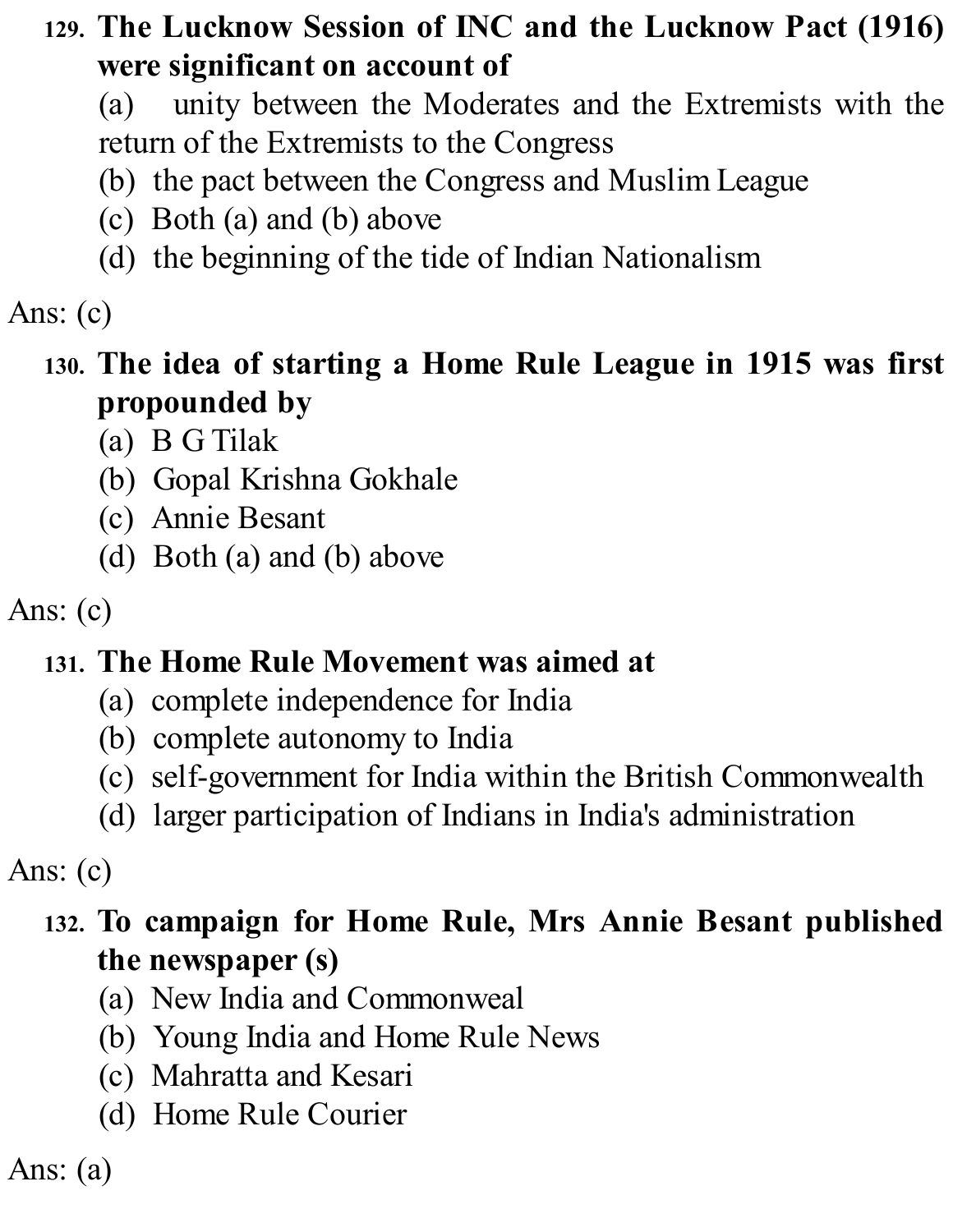- **133. Bal Gangadhar Tilak earned the epithet of Lokamanya during**
	- (a) his trial in 1907-08
	- (b) the Lucknow pact of 1916
	- (c) the Home Rule Movement
	- (d) the Congress Session in 1917

Ans: (c)

- **134. Mrs Annie Besant became the first woman President of the INC in**
	- (a) 1916
	- (b) 1917
	- (c) 1918
	- (d) 1920

Ans: (b)

## **135. The Khilafat Movement of the Indian Muslims related to**

(a) provision of separate electorate for the Muslims in the Act of 1919

(b) restoration of territories to Turkey captured by Britain in the First World War

(c) restoration of the Sultan of Turkey who was Caliph of the Muslim World

(d) lifting of martial law in Punjab

## Ans: (c)

## **136. Mahatma Gandhi gave up the title of Kaiser-i-Hind and returned all the war medals which were awarded to him by the British for his war services (during the First World War)**

- (a) in protest against the Jallianwala Bagh tragedy
- (b) during the Non-Cooperation Movement
- (c) in support of the Khilafat demand when the Central Khilafat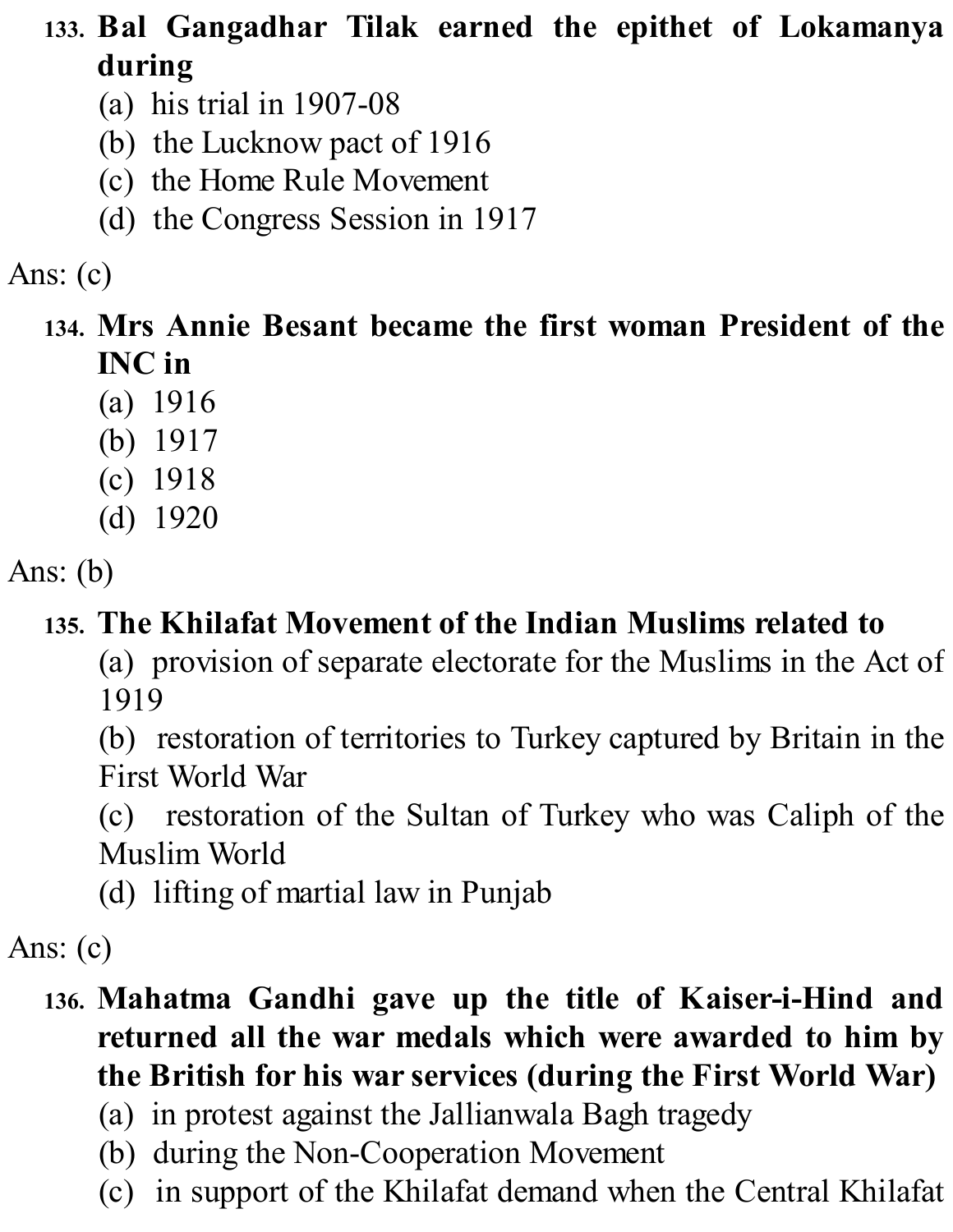Committee organised a general all-India hartal on August 1, 1920

(d) during the Champaran Satyagraha

Ans: (c)

# **137. The main objectives of the Non-Cooperation Movement were**

(a) restoration of the old status of the Caliph (Khilafat Demand) and attainment of Swaraj for India

(b) protest against the Punjab wrongs and withdrawal of the Rowlatt Acts

(c) lifting of martial law from Punjab and withdrawal of repressive laws

(d) None of the above

Ans: (a)

# **138. Rabindranath Tagore surrendered his knighthood in protest against**

- (a) Martial law in the Punjab
- (b) Jallianwala Bagh tragedy
- (c) Rawlatt Acts
- (d) All the above

Ans: (b)

### **139. The Non-Cooperation Movement was suspended in February 1922 on account of**

- (a) the Chauri Chaura incident
- (b) Hindu Muslim riots
- (c) arrest of Gandhiji and his imprisonment for six years
- (d) all the above

Ans: (a)

## **140. The most Important feature of the Government of India Act of 1919 was**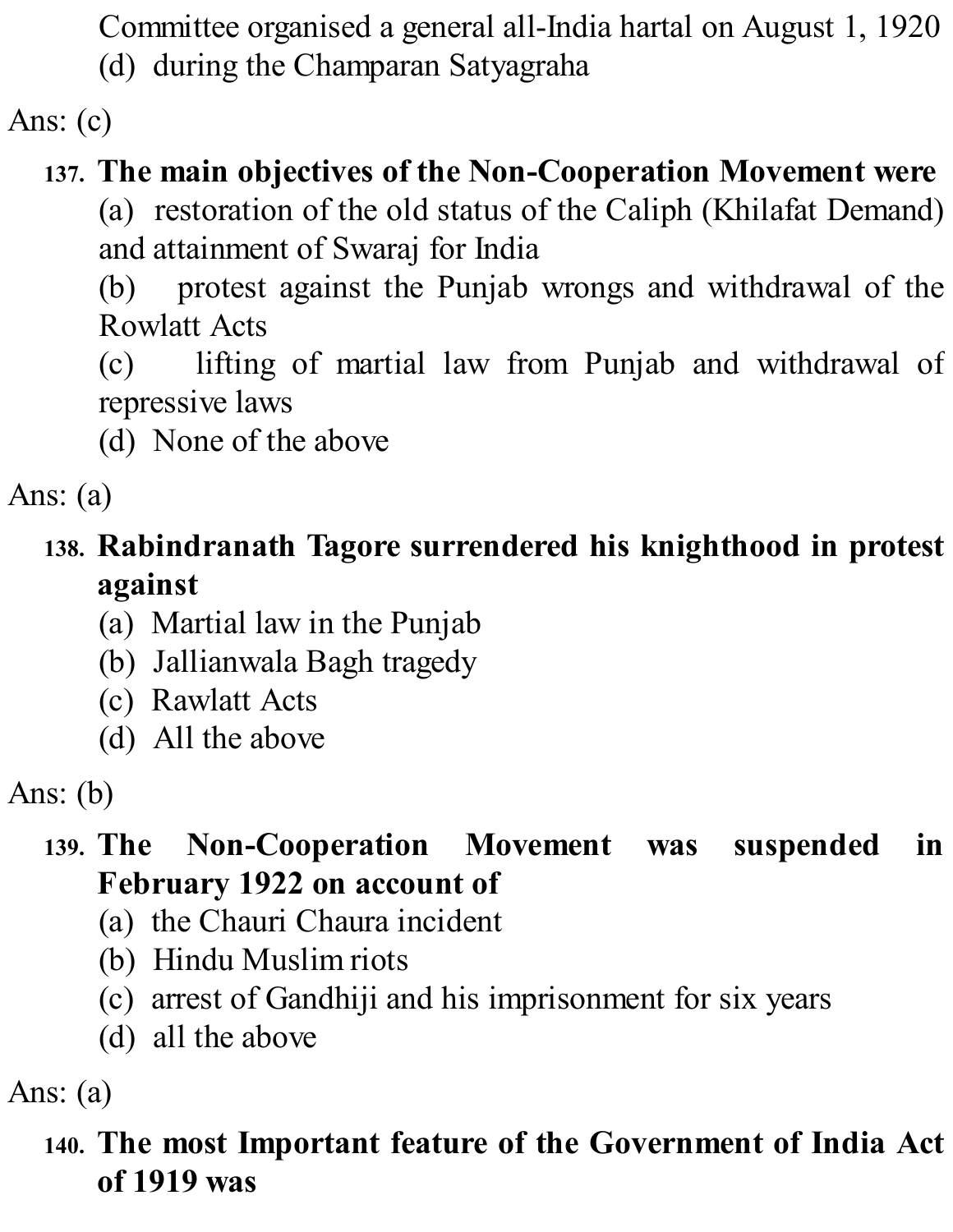- (a) enlargement of Indian Councils
- (b) provision for direct election
- (c) dyarchy in the Provinces
- (d) All the above

## **141. The Congressmen who wanted to contest the elections under the Act of 1919 and enter the legislature, formed a party (1923) called**

- (a) Swaraj Party
- (b) Congress Swarajya Party
- (c) Nationalist Party
- (d) Liberal Party

Ans: (a)

## **142. The main founder (s) of the Swaraj Party was/were**

- (a) CR Das
- (b) Motilal Nehru
- (c) Madan Mohan Malaviya
- (d) Only (a) and (b) above

Ans: (d)

- **143. The Hindustan Republican Association, subsequently styled as the Hindustan Socialist Republican Association (HSRA) was founded in 1924 by**
	- (a) Bhagat Singh
	- (b) Chandra Shekhar Azad
	- (c) Jogesh Chandra Chatterji
	- (d) Sachindra Sanyal

Ans: (d)

## **144. In the famous Kakori Conspiracy Case (August 1925) which**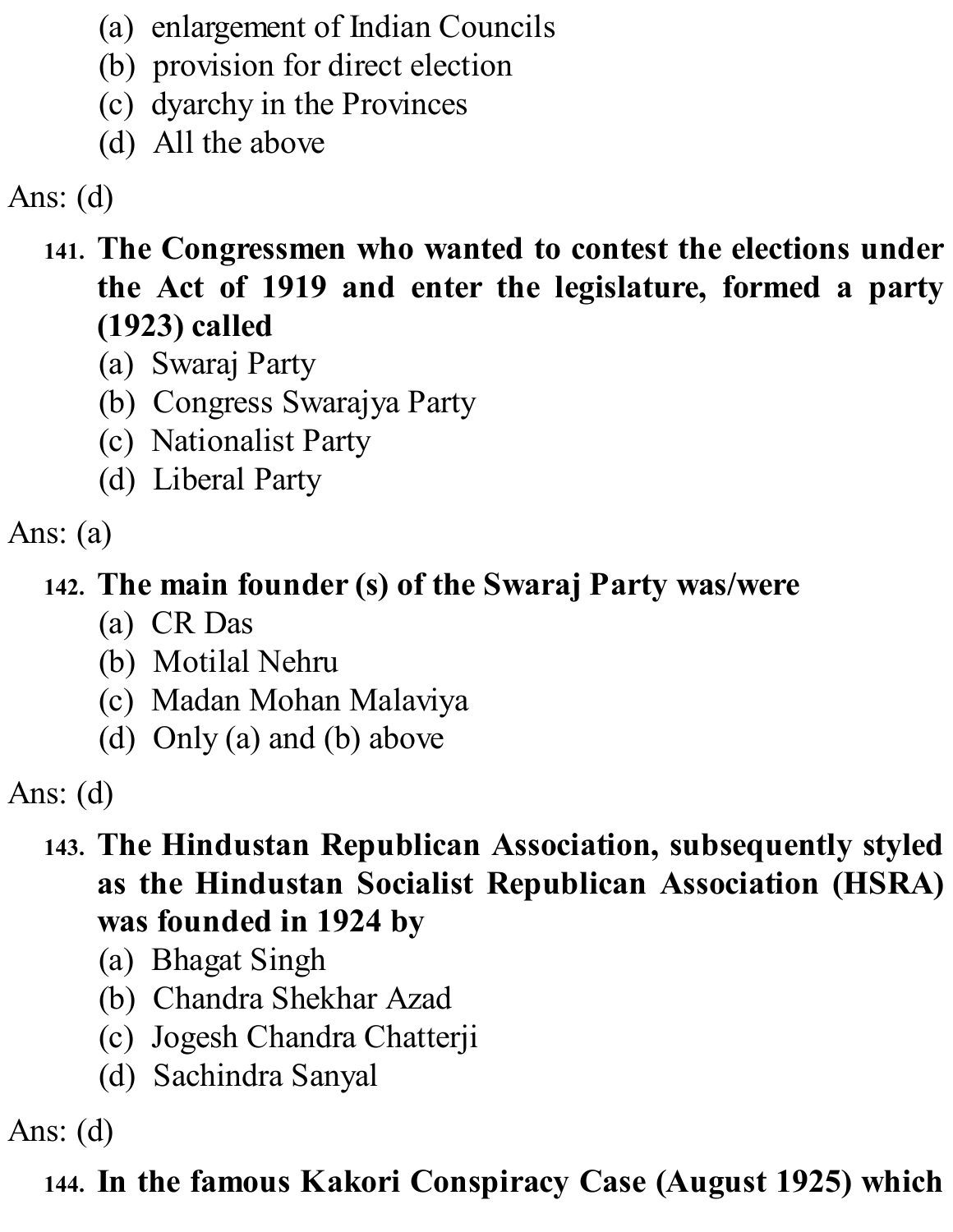### **of the following revolutionaries was not hanged?**

- (a) Ram Prasad Bismil
- (b) Asafaqulla Khan
- (c) Snehlata
- (d) Suhasini Sarkar
- Ans: (c)
	- **145. To avenge the brutal lathi charge on Lala Lajpat Rai (October 30, 1928), which was believed to have caused his death subsequently, who murdered Saunders, the Assistant Superintendent of Police, Lahore?**
		- (a) Batukeshwar Dutt
		- (b) Bhagat Singh
		- (c) Chandra Shekhar Azad
		- (d) Sachindra Sanyal

Ans: (b)

- **146. The revolutionary who was an accused in Lahore Conspiracy Case and who died in Jail after 64 days fast was**
	- (a) Jatin Das
	- (b) Sukh Dev
	- (c) Raj Guru
	- (d) Both (a) and (b) above

Ans: (a)

### **147. Who threw two bombs on the Door of the Central Assembly in New Delhi on April 8, 1929?**

- (a) Bhagat Singh
- (b) Batukeshwar Dutt
- (c) Raj Guru
- (d) Both (a) and (b) above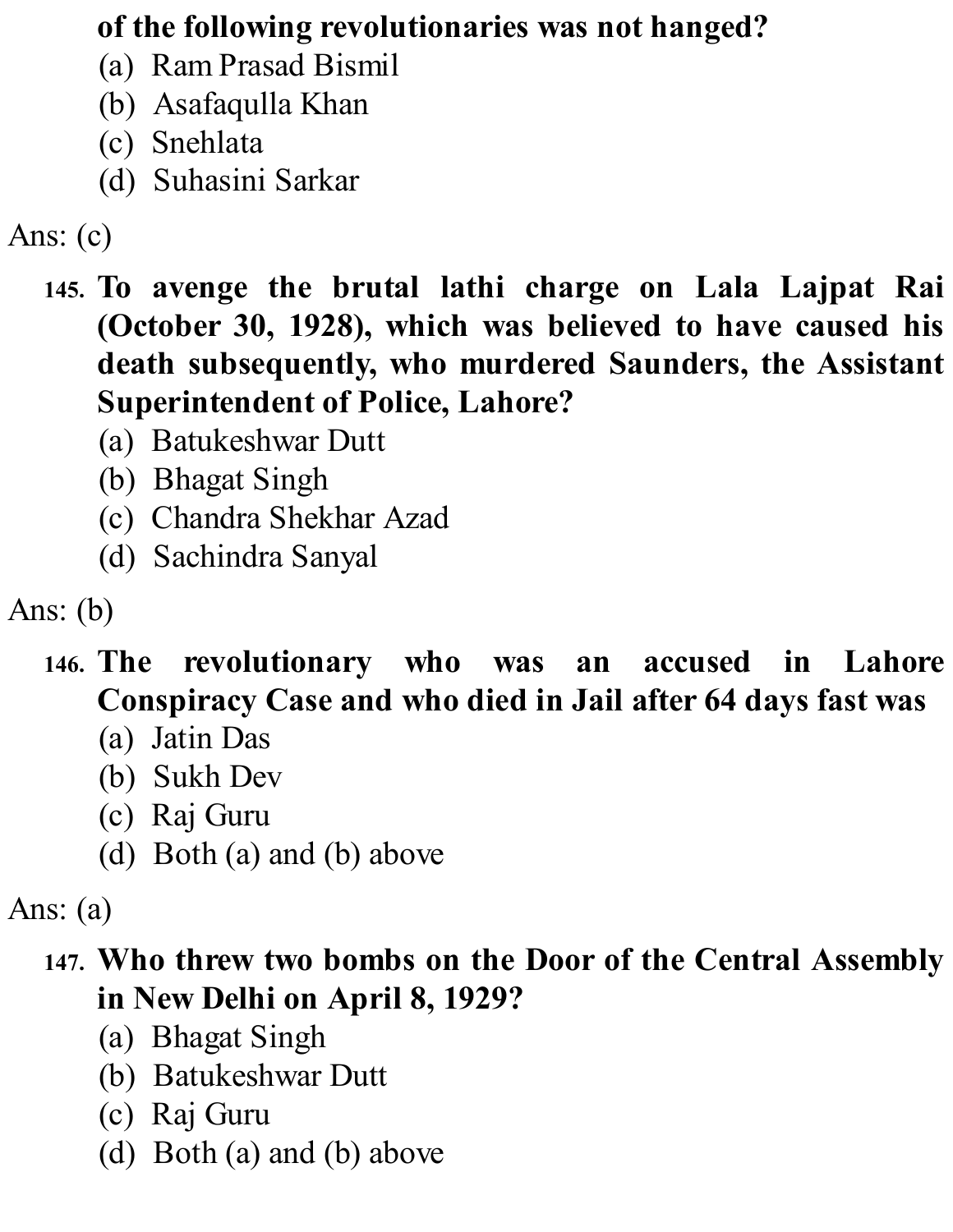### **148. At midnight on December 31, 1929 who unfuried the tricolor flag on Indian Independence on the banks of the Ravi at Lahore?**

- (a) Mahatma Gandhi
- (b) Subhas Bose
- (c) Jawaharlal Nehru
- (d) Motilal Nehru

```
Ans: (c)
```
## **149. Which of the following was not one of the historic decisions of the Lahore Session (1929) of the Indian National Congress?**

- (a) Decision to launch a programme of civil disobedience
- (b) Complete independence (Poorna Swaraj) as the goal of the Indian National Congress
- (c) Decision to observe Januazy 26 as the Poorna Swaraj Day
- (d) To treat the communal problem as a national issue

Ans: (d)

### **150. Mahatma Gandhi launched the Civil Disobedience Movement on March 12, 1930 by**

(a) asking the Viceroy through a letter containing Eleven Points Programme to remove the evils of the British rule

- (b) Dandi March to break the Salt Laws
- (c) asking the people to take Poorna Swaraj Pledge
- (d) launching the non-payment of taxes campaign

Ans: (b)

# **151. Match the dates of the following events:**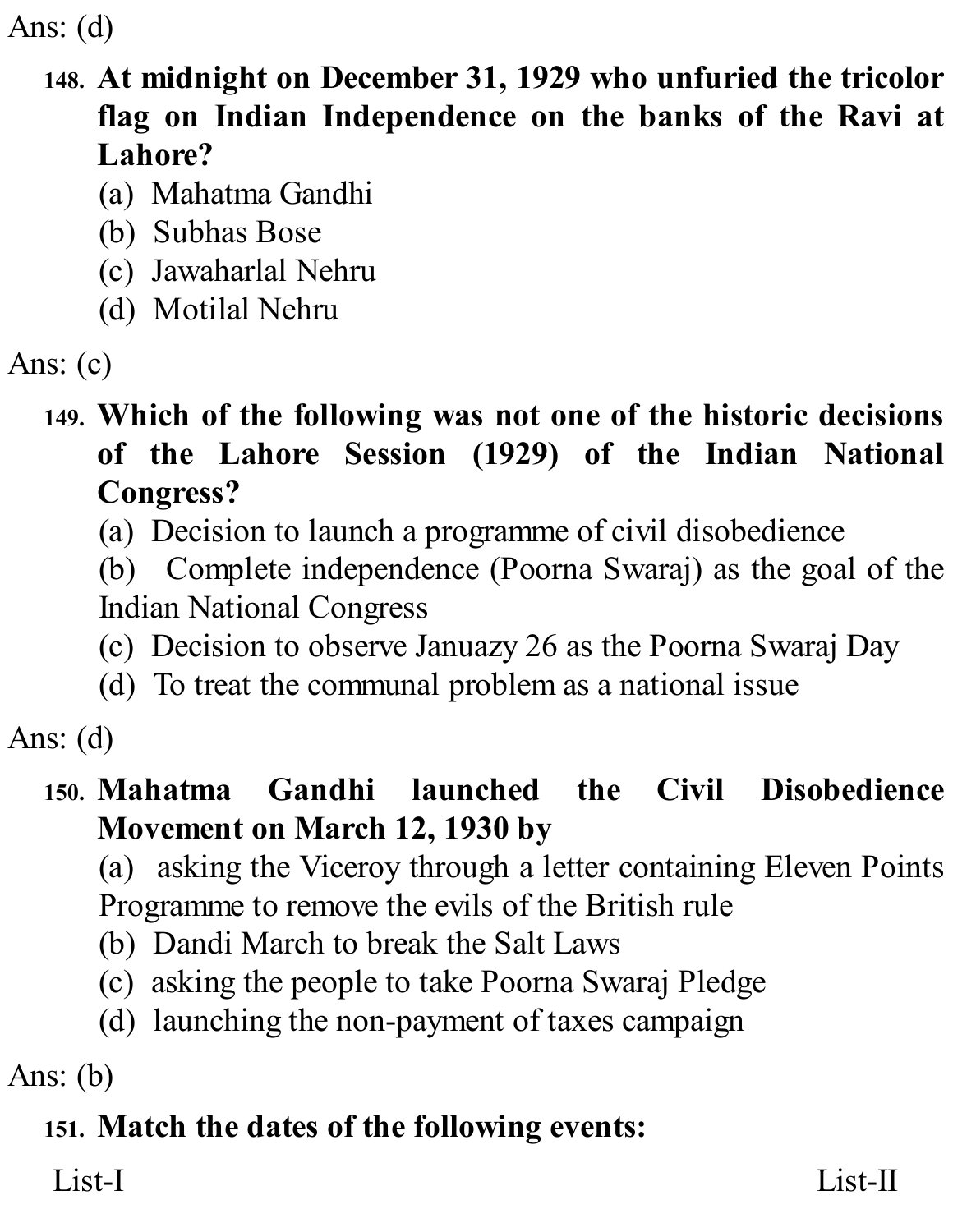| A. Publication of the Simon-Commission Report<br>1. March 23, 1931  |  |
|---------------------------------------------------------------------|--|
| B. First Round Table Conference inaugurated<br>March 5, 1931        |  |
| C. Signing of the Gandhi-Irwin Pact<br>November 12, 1930            |  |
| D. Execution of Bhagat Singh, Sukh Dev and Raj Guru<br>June 7, 1930 |  |
| Codes:                                                              |  |

A B C D (a) 1 2 3 4<br>
(b) 4 3 1 2<br>
(c) 4 3 2 1 (b) 4 3 1 2 (c) 4 3 2 1 (d) 2 1 4 3

Ans: (c)

**152. The Gandhi-lrwin Pact (1931) was vehemently criticised and opposed by the people on the ground that**

(a) the Civil Disobedience Movement was suspended

(b) the sufferings of thousands of people in the Civil Disobedience Movement were wasted

(c) It was contrary to the pledge of the Congress for Poorna Swaraj

(d) Gandhi did nothing to save the lives of Bhagat Singh, Sukh Dev and Raj Guru who had been awarded the death sentence

Ans: (d)

## **153. On September 20, 1932 Mahatma Gandhi began a fast unto death in Yeravada Jail against**

(a) British repression of the satyagrahis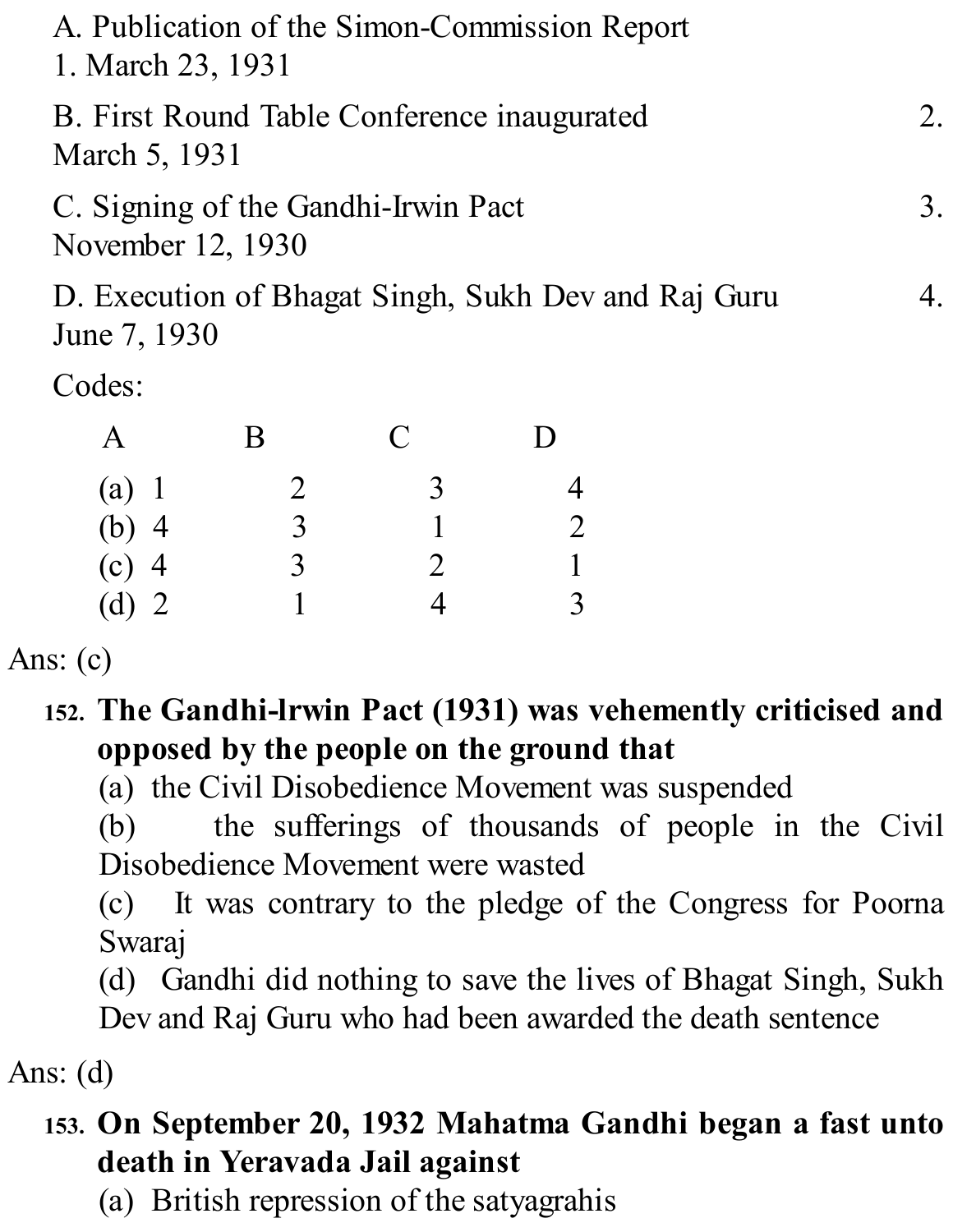- (b) Violation of the Gandhi-Irwin pact
- (c) Communal Award of Ramsay McDonald
- (d) All the above

# **154. Mahatma Gandhi broke his epic fast unto death on September 26, 1932 after the Poona Pact, which provided for**

(a) common electorate for all Hindus

(b) reservation of 48 seats for the depressed classes in different provincial legislatures

(c) reservation of 18 per cent of the seats in the Central Legislature

(d) All the above

Ans: (d)

### **155. The Civil Disobedience Movement was suspended after the Gandhi-Irwin Pact. Why did the Congress decide to resume the movement In January 1932?**

(a) Failure of the Second Round Table Conference

(b) Repudiation of the Gandhi-Irwin Pact by the British Government

- (c) British policies of repression
- (d) All the above

## Ans: (d)

# **156. In May 1933, Mahatma Gandhi began a fast of 21 days**

(a) to appeal to the Hindus to throw open the temples and public wells to the Harijans

(b) to launch a campaign against untouchability

(c) for his own purification and that of his associates for greater commitment to the cause of the Harijans

(d) For all the above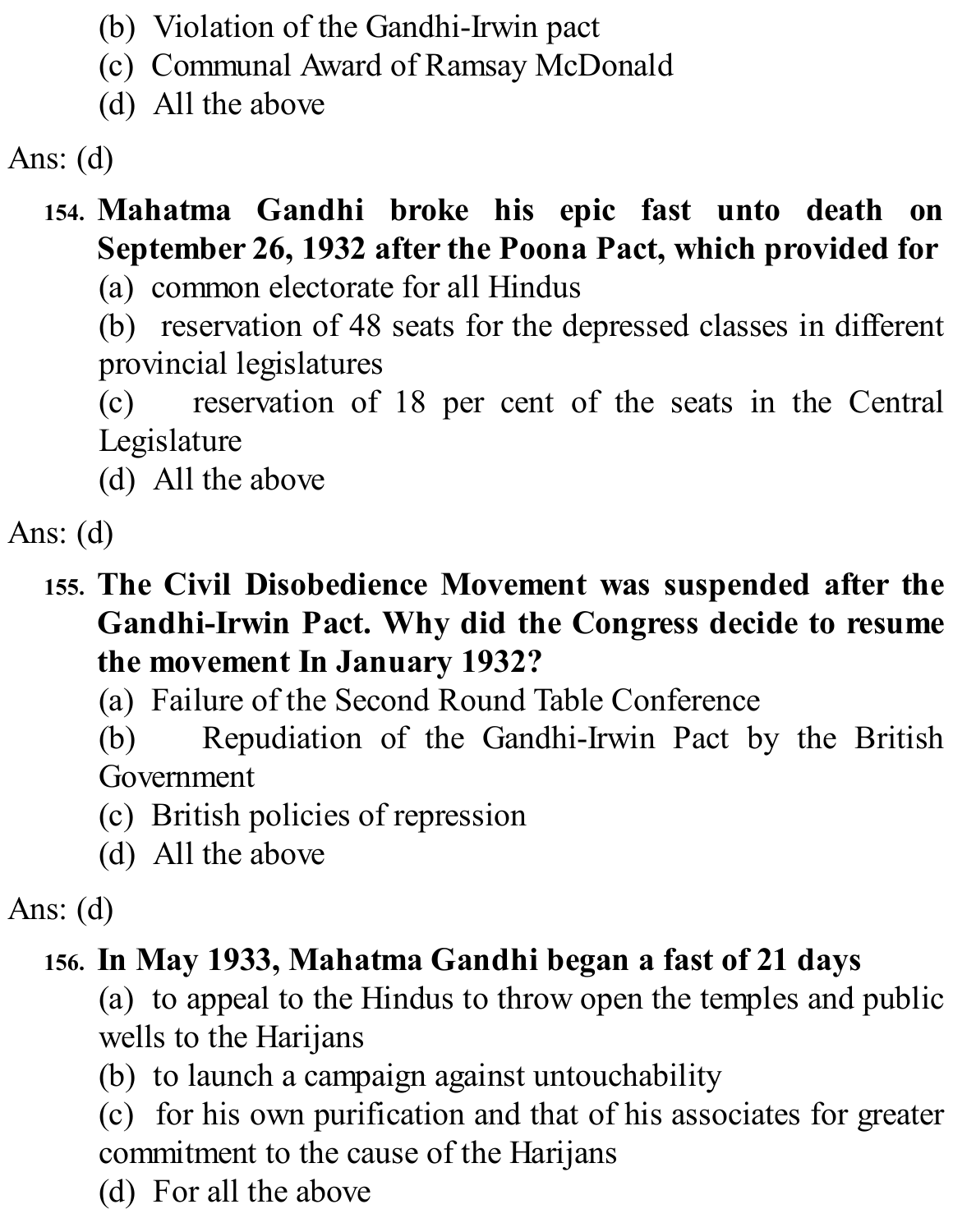Ans: (c)

### **157. On account of severe British repression the Civil Disobedience movement was again suspended In July 1933 and people were asked to offer Satyagraha**

- (a) individually
- (b) in groups
- (c) locally
- (d) against liquor shops

```
Ans: (a)
```
### **158. In 1934 Mahatma Gandhi withdrew from active politics and even resigned his membership of the Congress because**

(a) of the failure of the Civil Disobedience Movement

(b) the political climate of India was unsuitable for any political movement

(c) he wanted to devote himself fully to constructive programme and Harijan welfare

(d) of his opposition to the desire of congressmen to enter legislatures under the Government of India Act of 1935

Ans: (c)

### **159. The first constitutional measure Introduced by the British in India which worked till the framing of the Indian Constitution was**

- (a) the Act of 1919
- (b) the Act of 1935
- (c) Indian Independence Bill
- (d) Cabinet Mission Plan

Ans: (b)

**160. The Golden Jubilee of the Indian Rational Congress (1885- 1935) fell in 1935, which was observed during the session**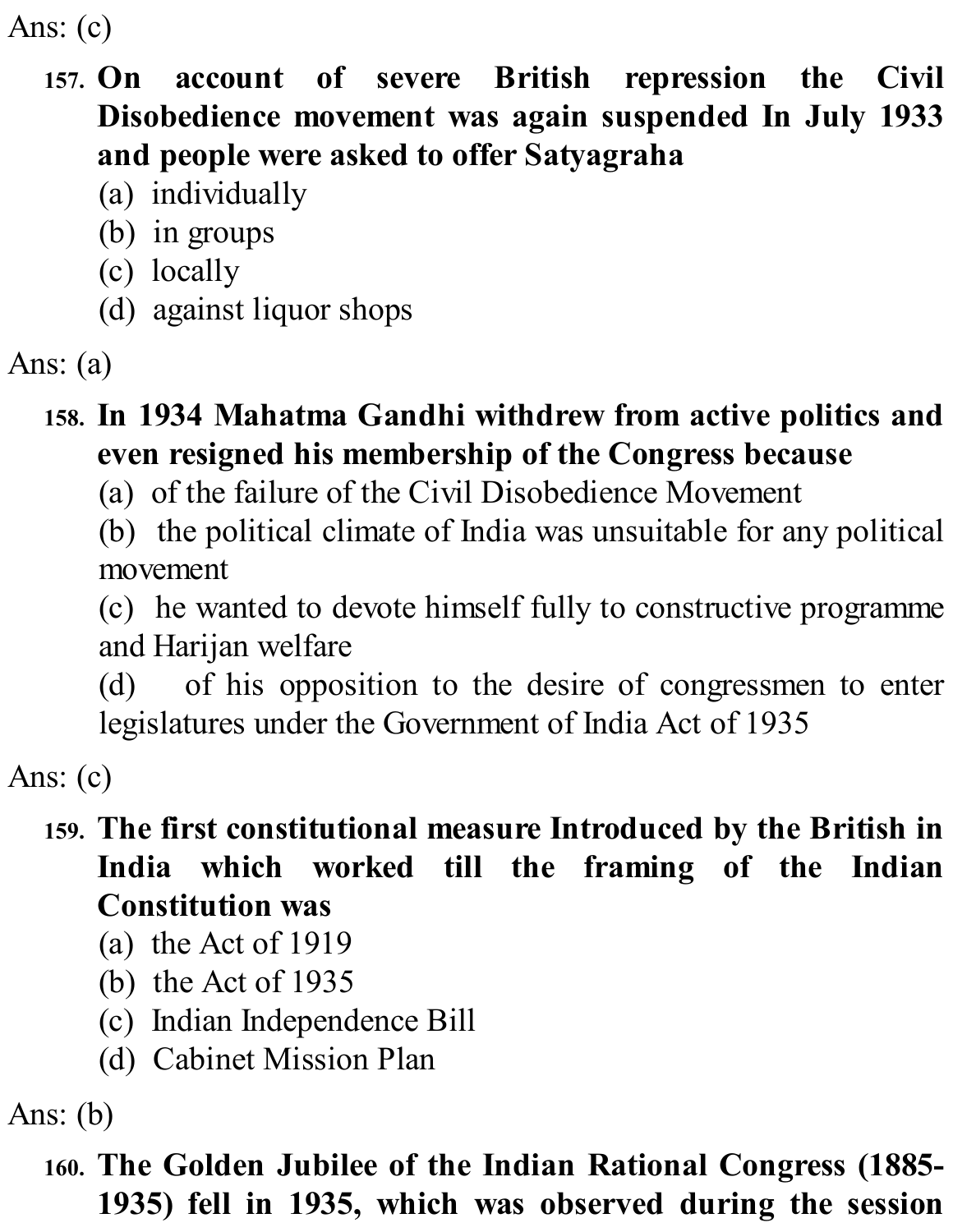### **held at**

- (a) Karachi
- (b) Lucknow
- (c) Faizpur
- (d) Nowhere

# Ans: (d)

## **161. The most important feature of the Government of India Act of 1935 was**

- (a) proposed All India Federation
- (b) Bicameral Legislature
- (c) Provincial Autonomy
- (d) Communal representation

Ans: (b)

## **162. As a result of the elections held in early 1937 under the Act of 1935 the Congress formed ministries in provinces.**

- (a) 7
- (b) 9
- (c) 10
- (d) 8

Ans: (d)

## **163. The Congress ministries cave up office in October 1939 over the issue of**

(a) constant interference by Governors in day-to-day administration

(b) propaganda of the Muslim League against the Congress

(c) India having been unwillingly dragged into the Second World War

(d) failure of the British to define their war aims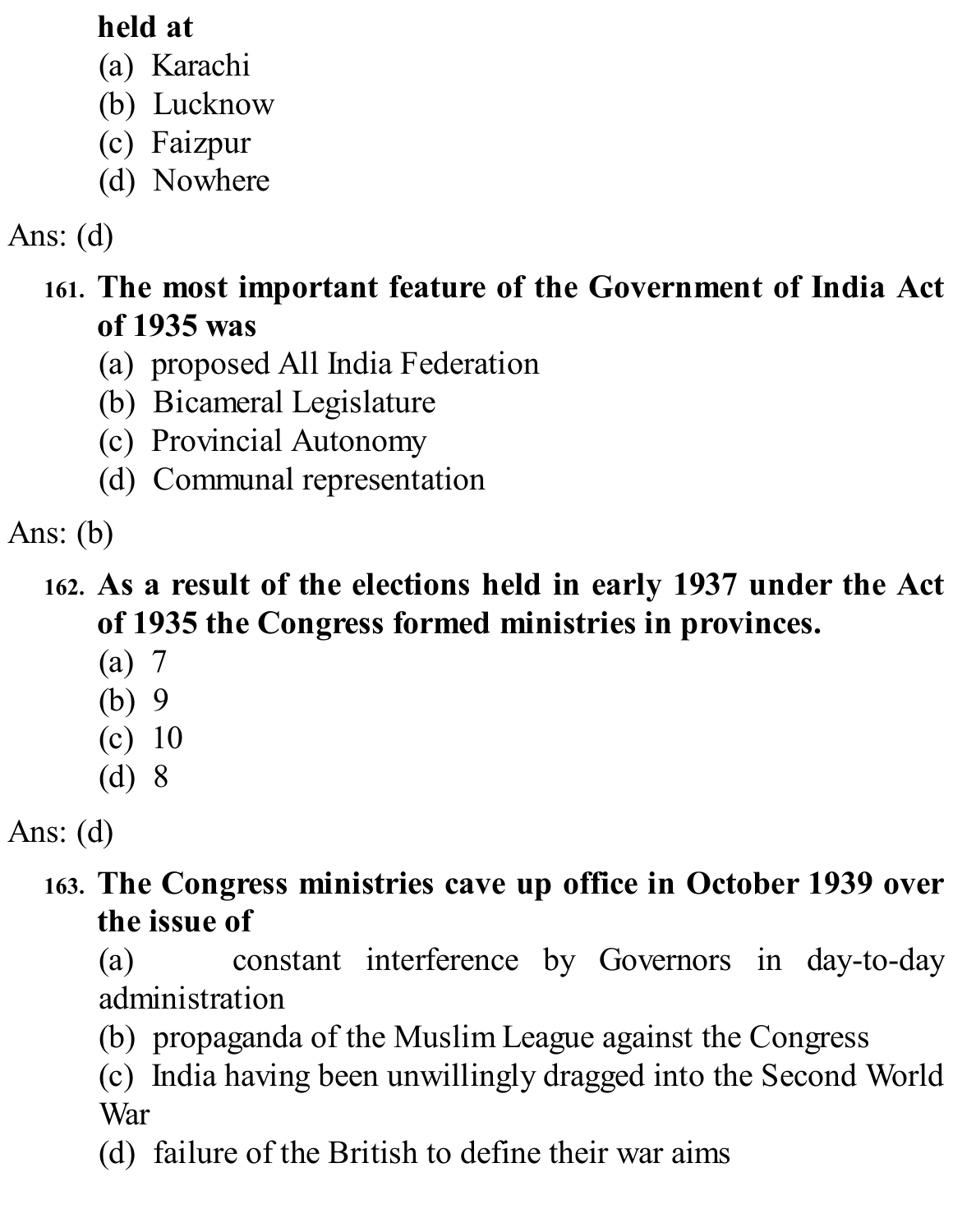- **164. At the historic Tripuri Session of the Congress (March 1939) Subhas Bose defeated Mahatma Gandhi's official candidate for the Presidentship of the Congress. Who was Gandhiji's nominee?**
	- (a) Abdul Kalam Azad
	- (b) Jawaharlal Nehru
	- (c) Pattabhi Sitaramayya
	- (d) Vallabhbhai Patel

Ans: (c)

- **165. On account of his differences with Gandhiji, Sub has Bose resigned the Presidentship of the Congress (April 1939) and organised a new party called**
	- (a) Congress Socialist Party
	- (b) Azad Hind Fauz
	- (c) Congress Liberal party
	- (d) Forward Block

Ans: (d)

## **166. The day (December 22, 1939) the Congress Ministries resigned in the Provinces the, Muslim League observed**

- (a) Deliverance Day
- (b) Direct Action Day
- (c) Victory Day
- (d) Alliance Day

Ans: (a)

- **167. Khan Abdul Ghaffar Khan, better known as Frontier Gandhi, organised the Red Shirt Movement in the North-West Frontier Province (NWFP) for**
	- (a) countering the communal propaganda of the Muslim League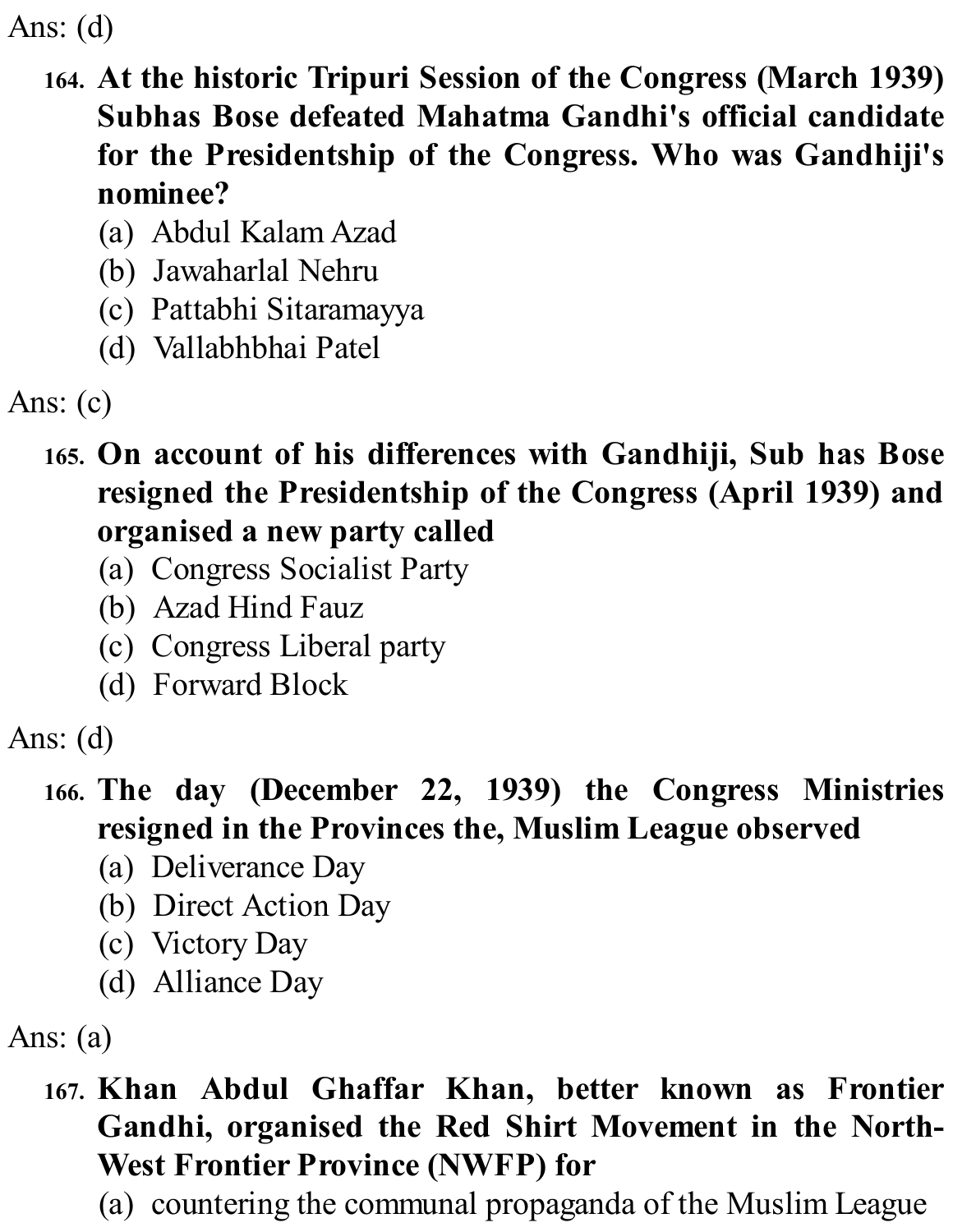- (b) establishing separate Pakhtoonistan
- (c) social and religious reforms
- (d) All the above

Ans: (c)

## **168. The members of Khan Abdul Ghaffar Khan's Red Shirt Movement were known as:**

- (a) Khidmatgars (Servants)
- (b) Insan-i-Khidmatgar (Servants of the people)
- (c) Khuda-i-Khidamatgar (Servants of God)
- (d) Angels of Freedom

Ans: (c)

# **169. The Frontier Gandhi actively participated in**

- (a) Khilafat Movement
- (b) Non-Cooperation Movement
- (c) Civil Disobedience Movement
- (d) All the above

Ans: (c)

### **170. The first definite and forceful expression of the concept of a separate homeland for the Muslims came from (or the Cather of the idea of Pakistan was)**

- (a) Sir Mohammad Iqbal
- (b) Rahmat Ali
- (c) MAJinnah
- (d) Liaqat Ali

Ans: (a)

**171. The Muslim League demanded creation of Pakistan (Pakistan Resolution) in its session held on March 24, 1940 at**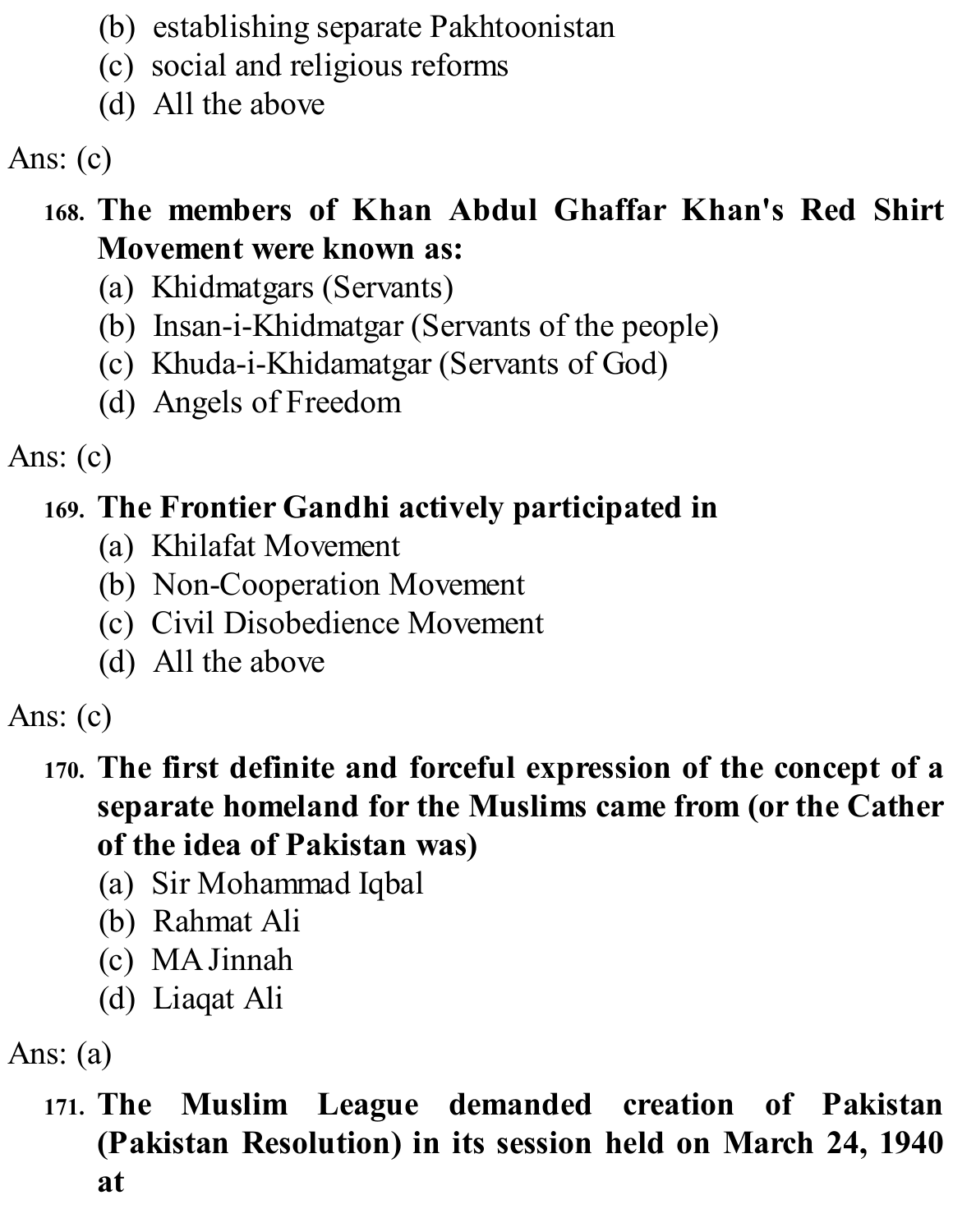- (a) Karachi
- (b) Lahore
- (c) Islamabad
- (d) Aligarh

## Ans: (b)

- **172. Azad Hind Fauz or the Indian National Army (IRA) was founded by**
	- (a) Subhash Bose
	- (b) Rash Behari Bose
	- (c) General Mohan Singh
	- (d) Shah Nawaz

Ans: (c)

## **173. The INA was largely composed of**

- (a) Indian Revolutionaries
- (b) Overseas Indians
- (c) Indian Prisoners of war under the Japanese
- (d) Deserters from the British Indian Army

Ans: (c)

### **174. Subhash Bose established the Provisional Government of Free India at**

- (a) Berlin
- (b) Bangkok
- (c) Singapore
- (d) Tokyo

Ans: (c)

**175. Subhash Bose selected the best soldiers from the three existing brigades (named after Gandhi, Azad and Nehru) and organised a new brigade which the soldiers themselves**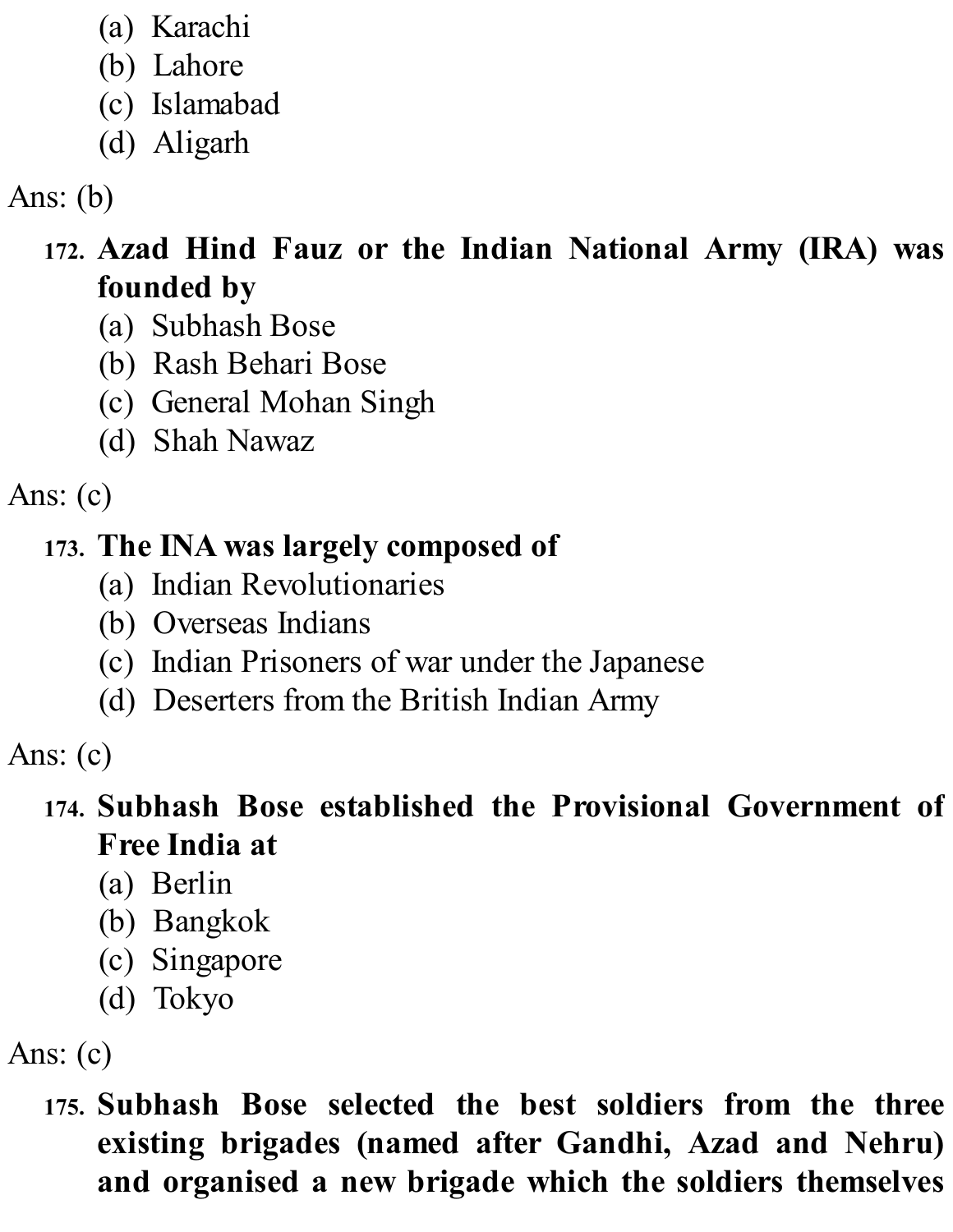## **called**

- (a) Himalayan Brigade
- (b) Swatantra Bharat Brigade
- (c) Bhagat Singh Brigade
- (d) Subhash Brigade

# Ans: (d)

### **176. In March 1942, British Prime Minister Winston Churchill appointed the Cripps Mission to resolve Indian political crisis because**

- (a) he was under pressure from the US President Roosevelt
- (b) of the gravity of the Japanese war menace on India's borders
- (c) both (a) and (b) above
- (d) of INA's initial success on India's eastern borders

Ans: (c)

## **177. Kasturba Gandhi died in detention (in 1944) at**

- (a) Yeravada Jail
- (b) Ahmedabad Prison
- (c) Aga Khan Palace
- (d) Ahmednagar Fort

Ans: (c)

## **178. In 1921, Mahatma Gandhi resolved to wear only a loin cloth to propagate home spun cotton to signify**

- (a) the poverty of the Indian people
- (b) the ruin of India's handloom textiles
- (c) his identification with the Indian people

(d) his resolve to wear tailored clothes only when India became independent

Ans: (c)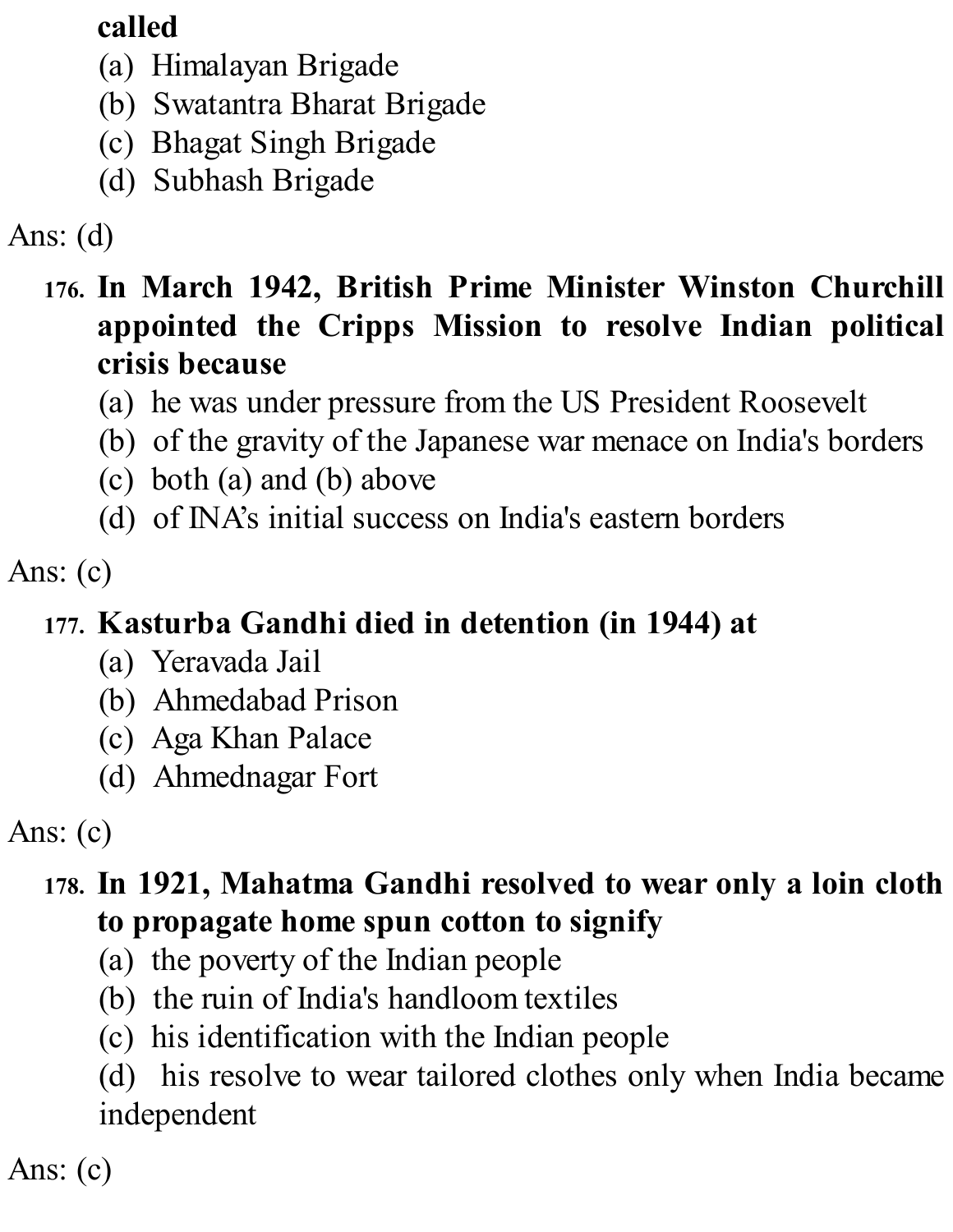**179. The Working Committee of the Congress passed the Quit India resolution on**

- (a) July 14, 1942
- (b) August 10, 1942
- (c) August 8, 1942
- (d) June 30, 1942

## Ans: (a)

**180. Which of the following was not one of the points stressed by Mahatma Gandhi while exhorting the people to join the Quit India Movement?**

(a) Forget the differences between the Hindus and Muslims and think of yourselves as Indians only.

(b) our quarrel is not with British people, we fight their imperialism and we must purge ourselves of hatred.

(c) Feel from today that you are a free man and pot a dependent. Do or die. Either free India or die in the the attempt.

(d) Freedom of India is an end that will purify all means employed to achieve it.

Ans: (d)

### **181. The Simla Conference called by Viceroy Lord Wavell (to discuss the so-called Wavell Plan) in June 1945 failed on account of**

(a) Jinnah's demand that the Muslim League alone would nominate Muslim members to the Executive Council

(b) the demand of the Congress to include the members of all communities in their quota to the Executive Council

(c) the demand of the Scheduled Castes to reserved seats in the Executive Council in Proportion to their population (d) All the above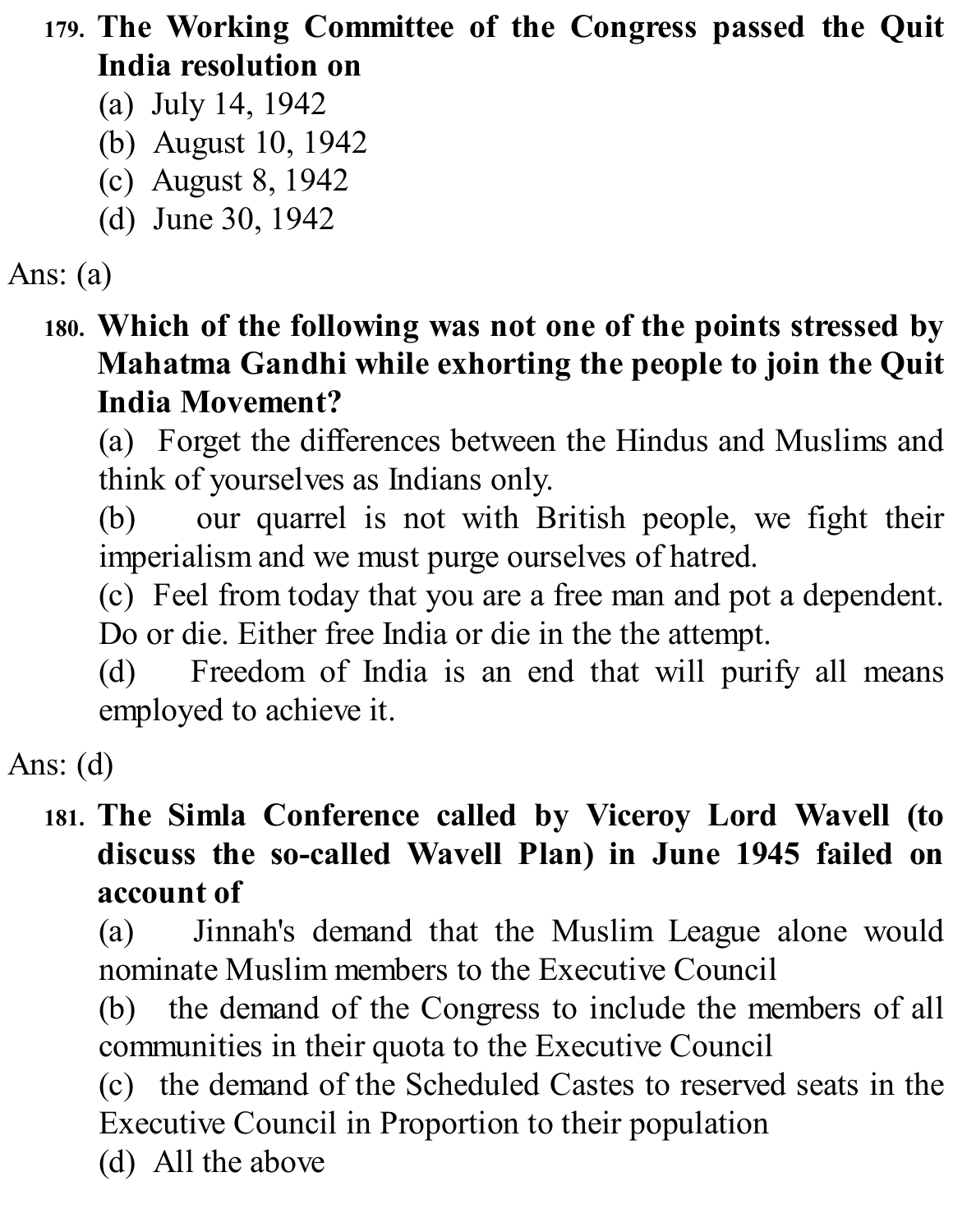### **182. The famous 'Ratings Mutiny' (Revolt of a section of Indian soldiers serving In the Royal Indian Navy) in Bombay in February 1946 was calmed down largely by the efforts of**

- (a) Mahatma Gandhi
- (b) C Rajagopalachari
- (c) Jawahar Lal Nehru
- (d) Vallabhbhai Patel

Ans: (d)

## **183. Which of the following was not one of the recommendations of the Cabinet Minion (1946) about the Constitution of India?**

(a) There should be a Union of India embracing both British India and the States

(b) The Muslim majority provinces should be separately constituted into a Union of Pakistan

(c) The provinces should enjoy autonomy for all subjects and should be free to form groups

(d) Three basic Groups proposed by the Mission were Group A (Hindumajority Provinces) Group B (Muslim-majority Provinces) and Group C (Bengal and Assam)

Ans: (b)

## **184. Mahatma Gandhi spent a year of complete silence in 1926 to**

- (a) consolidate Khadi programme
- (b) work for harijan welfare
- (c) cl do penance for Chauri-Chaura violence
- (d) write his autobiography

Ans: (b)

## **185. The Muslim League withdrew its acceptance of the Cabinet**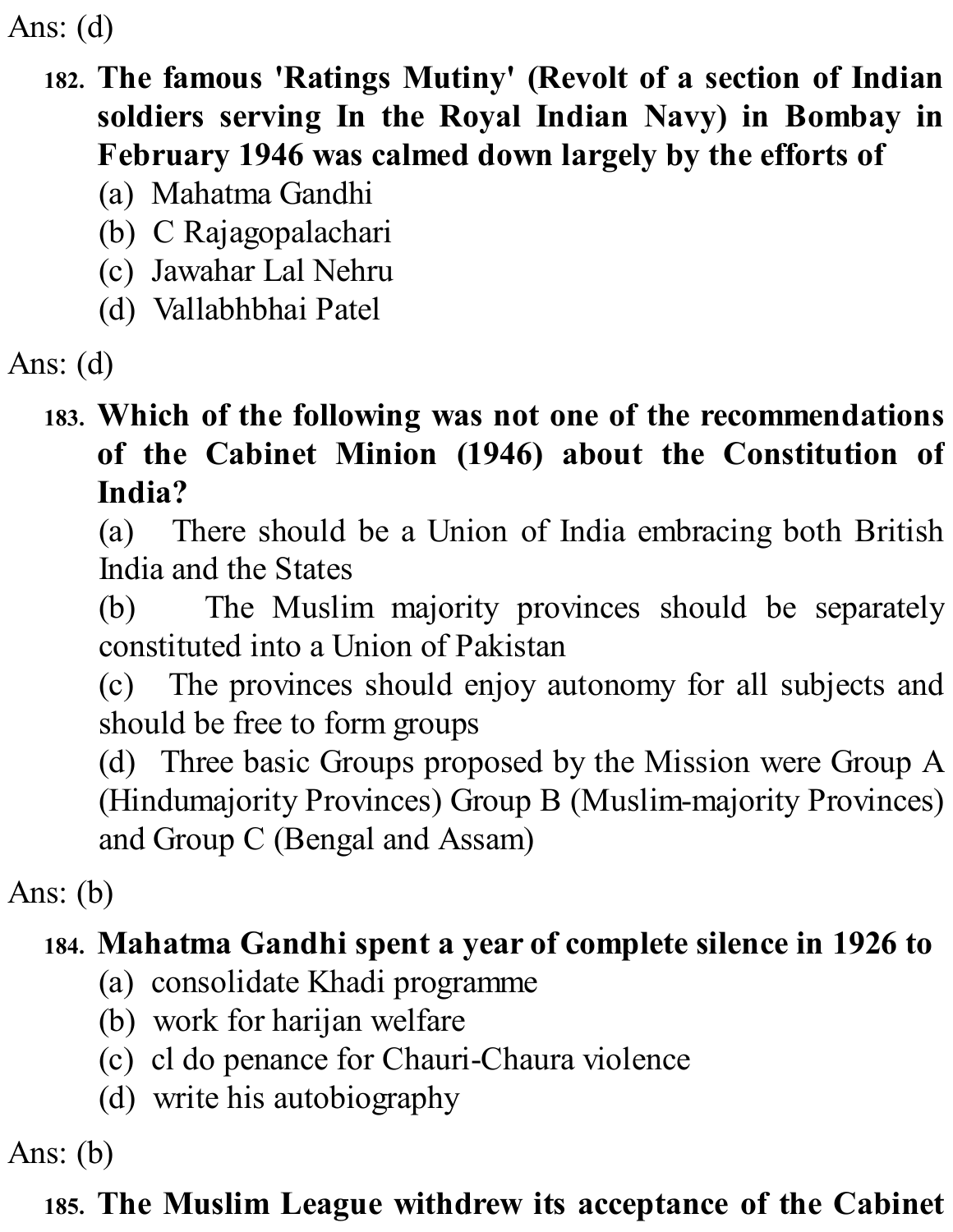#### **Minion Plan and decided to resort to Direct Action Day on**

- (a) August 16, 1946
- (b) September 2, 1946
- (c) October 15, 1946
- (d) July 29, 1946

## Ans: (a)

- **186. On the Direct Action Day unprecedented bloodshed took place (as a result of Hindu-Muslim riots) in**
	- (a) Dacca
	- (b) Calcutta
	- (c) Delhi
	- (d) Meerut and Karachi

## Ans: (b)

## **187. The Interim Government which took office on September 2, 1946 was headed by**

- (a) Rajendra Prasad
- (b) Jawaharlal Nehru
- (c) Vallabhbhai Patel
- (d) C Rajagopalachari

Ans: (b)

### **188. After the elections to the Constituent Assembly were held in July 1946, the Constituent Assembly met for the first time in New Delhi on**

- (a) December 9, 1946
- (b) January 15, 1947
- (c) February 10, 1947
- (d) August 15, 1947

Ans: (a)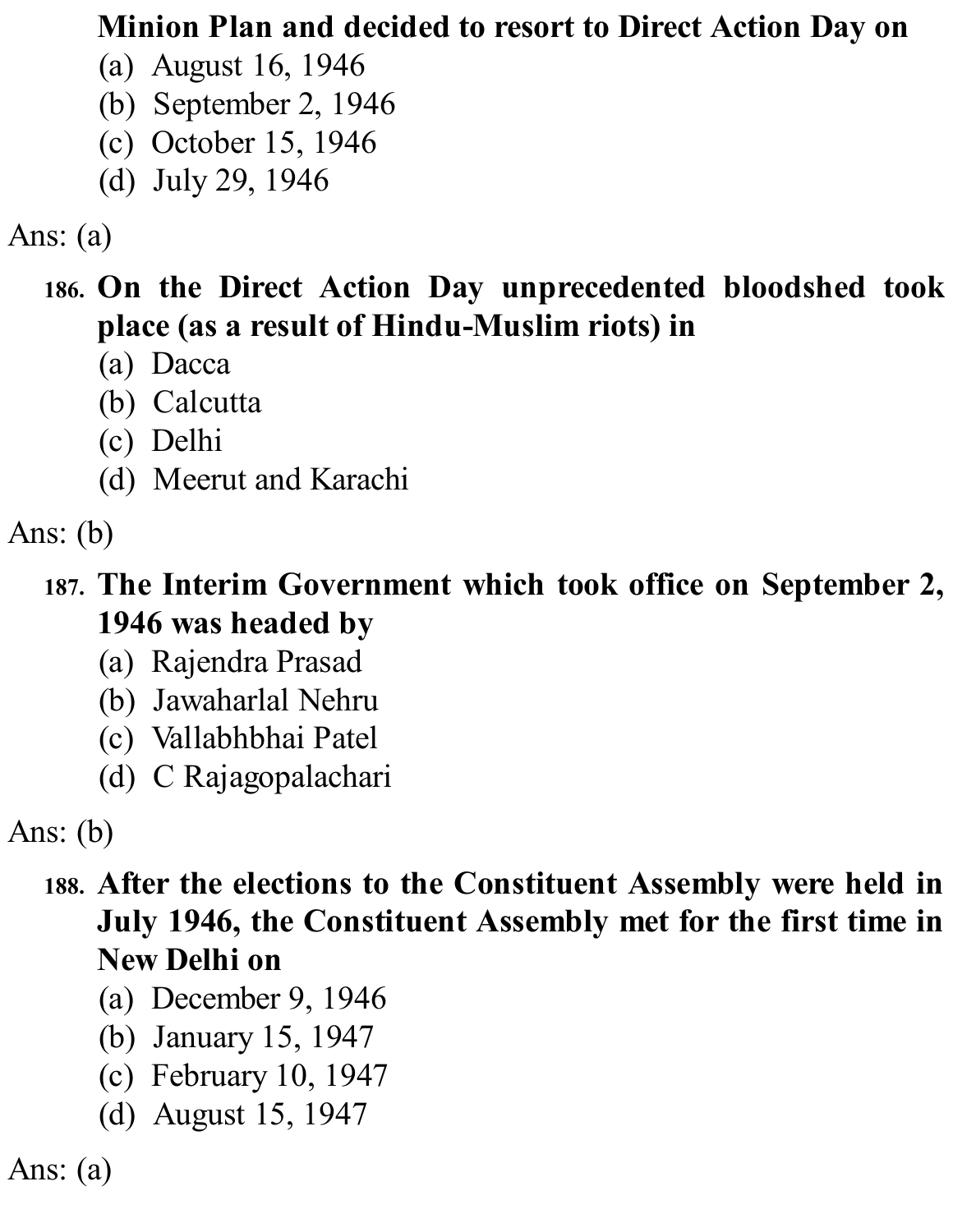- **189. British Prime Minister Attlee made the historic announcement of the end of British rule in India (and transfer of power to responsible Indian hands by a date not later than June1948) on**
	- (a) May 16, 1946
	- (b) February 20, 1947
	- (c) March 10, 1946
	- (d) December 31, 1946

```
Ans: (b)
```
- **190. India was partitioned as a consequence of the formula contained in**
	- (a) Cabinet Mission Plan
	- (b) Attlee's Declaration
	- (c) June 3 Plan or Mountbatten Plan
	- (d) Both (b) and (c) above

Ans: (c)

**191. Why did Mahatma Gandhi ultimately lend his support to the resolution passed by the Congress Working Committee agreeing to the partition of India in spite of his personal, lifelong outspoken disapproval of Pakistan?**

(a) There was no other go after he was presented with a fait accompli

(b) Jawaharlal Nehru convinced him about the justification in favour of it

(c) To prevent the loss of prestige of the Congress Ministers who had agreed to the partition

(d) The problem at home were far too pressing to carp about a minor concession being conceded to the Muslim League

Ans: (c)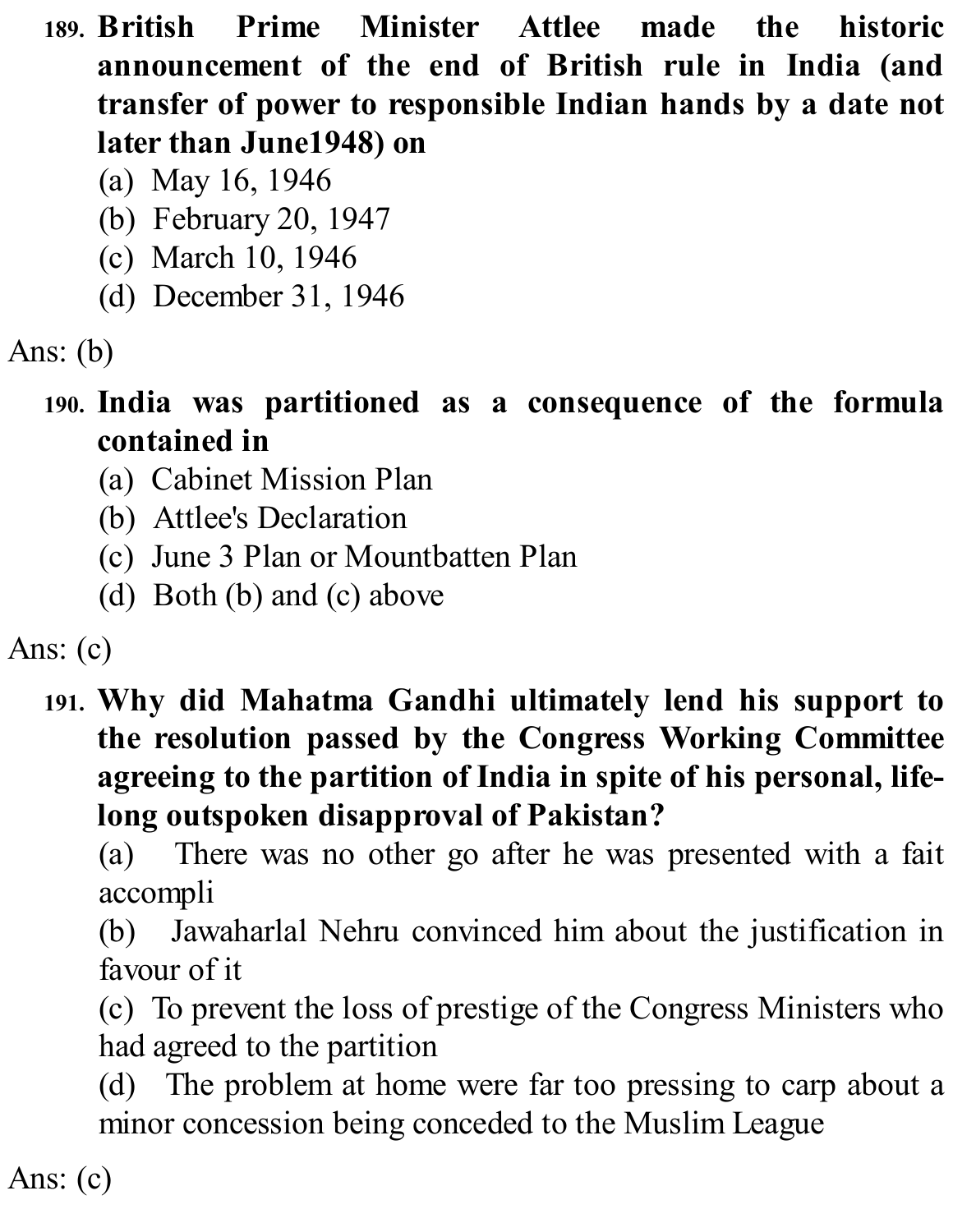## **192. The last constitutional provision (covering undivided India) passed by the House of Commons was**

- (a) Government of India Act 1935
- (b) Cabinet Mission Plan
- (c) Mountabatten (or June 3) Plan
- (d) Indian Independence Bill

## Ans: (a)

### **193. Match the national leaders with papers published by them**

| List-I                         | $List-II$             |
|--------------------------------|-----------------------|
| A. The Maharatta and Kesri     | (i) Annie Besant      |
| B. Bande Matram and The People | (ii) B G Tilak        |
| C. Young India                 | (iii) Lala Lajpat Rai |
| D. New India                   | (iv) Mahatma Gandhi   |
| Codes:                         |                       |

|          |                  | $\Box$        | I)         |
|----------|------------------|---------------|------------|
| $(a)$ iv | iii              | $\mathbf{ii}$ |            |
| $(b)$ ii |                  | iv            | <i>iii</i> |
| $(c)$ i  | $\ddot{\rm{11}}$ | iii           | 1V         |
| $(d)$ ii | iii              | iv            |            |

Ans: (d)

### **194. The Servants of India Society was founded in 1905 by**

- (a) BG Tilak
- (b) Lala Lajpat Rai
- (c) Gopal Krishna Gokhale
- (d) Aurobindo Ghosh

Ans: (c)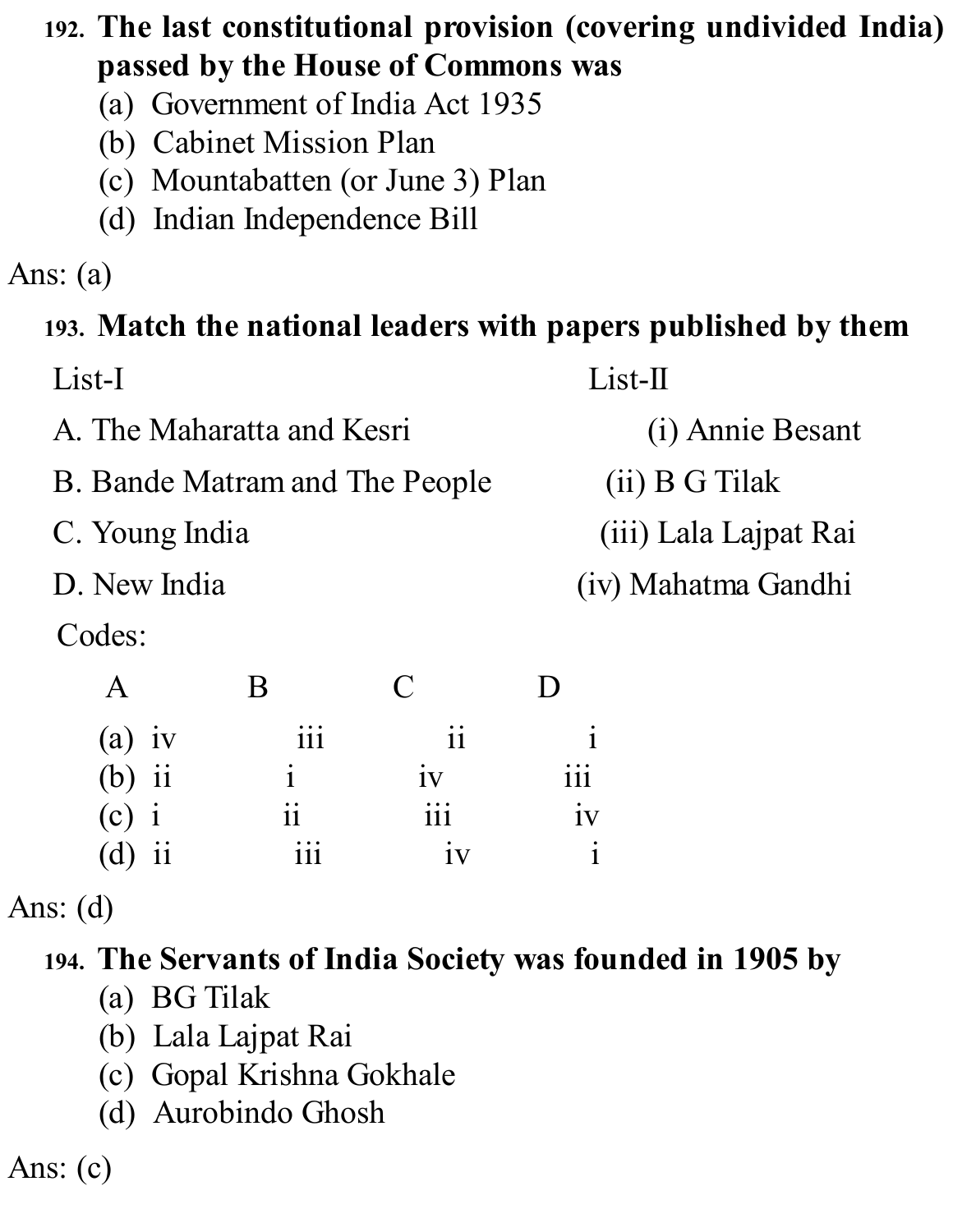## **195. Match the national leaders with the epithets by which they were known:**

| List-I               |            | $List-II$                  |               |                           |  |
|----------------------|------------|----------------------------|---------------|---------------------------|--|
| A. Lala Lajpat Rai   |            | (i) Grand old man of India |               |                           |  |
| <b>B.</b> BG Tilak   |            | (ii) Iron Man of India     |               |                           |  |
| C. CF Andrews        |            | <i>(iii)</i> Deenabandhu   |               |                           |  |
| D. Vallabhbhai Patel |            | (iv) Lokmanya              |               |                           |  |
| E. Dadabhai Naoroji  |            | (v) Lion of Punjab         |               |                           |  |
| Codes:               |            |                            |               |                           |  |
| $\mathsf{A}$         | B          | $\mathcal C$               | $\mathbf{D}$  | E                         |  |
| $(a)$ i              | $\ddot{i}$ | 111                        | 1V            | $\boldsymbol{\mathrm{V}}$ |  |
| (b)<br>V             | iv         | $\mathbf i$                | $\mathbf{ii}$ | $\overline{111}$          |  |
| (c)<br>$\mathbf{V}$  | 1V         | $\overline{111}$           | 11            | $\mathbf{i}$              |  |
| d)                   | 1V         | 11                         | 111           |                           |  |

Ans: (c)

## **196. Mahatma Gandhi compared Pherozeshah Mehta with the Himalayas, Tilak with the Ocean and Gokhale with**

- (a) the Sky
- (b) the Ganges
- (c) the Gangotri
- (d) the Mansarovar Lake

Ans: (b)

### **197. Who did Mahatma Gandhi recognise as his political Guru?**

- (a) Pheroze Shah Mehta
- (b) BG Tilak
- (c) Gopal Krishna Gokhale
- (d) Dadabhai Naoroji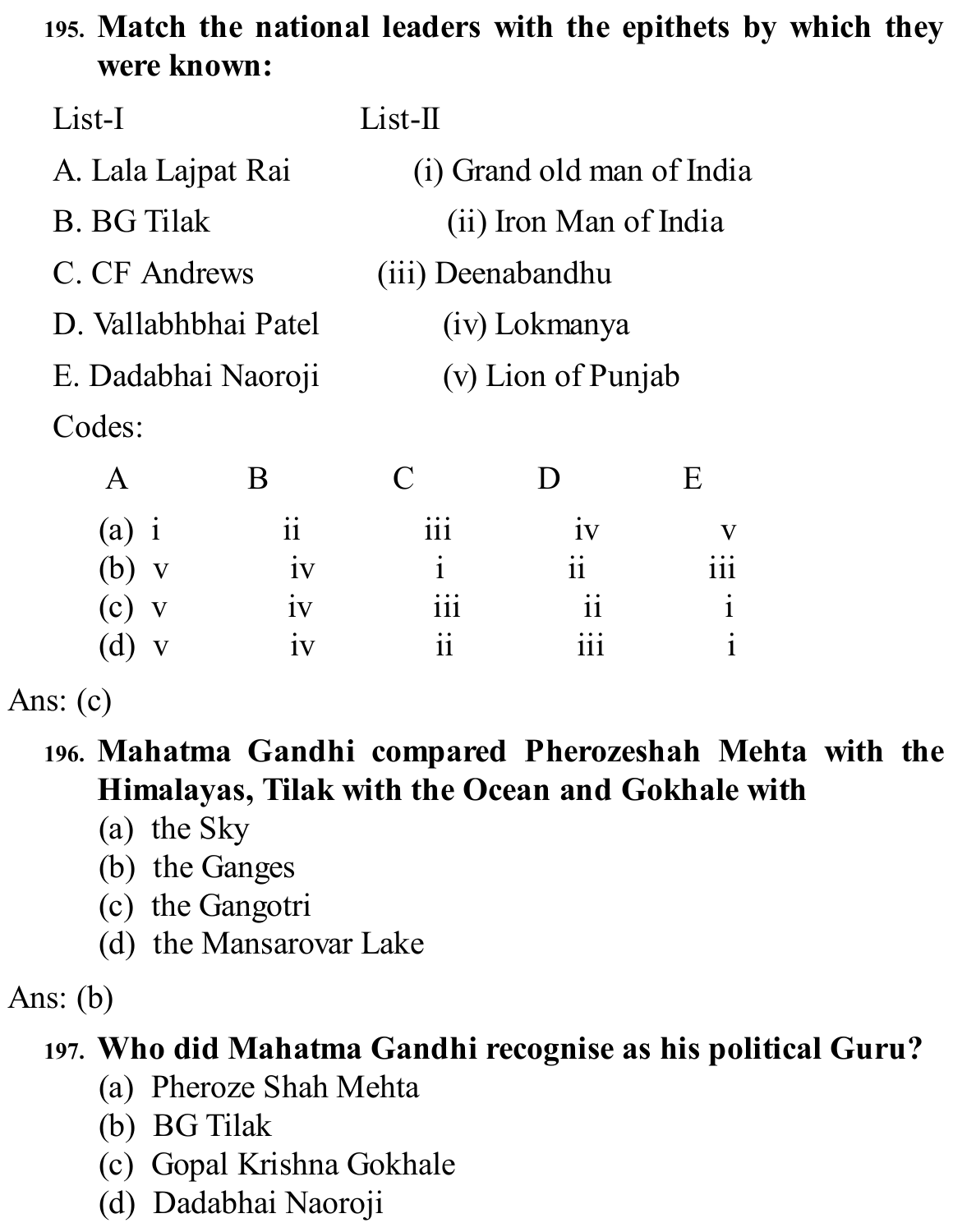Ans: (c)

## **198. The first Congress and nationalist leader to face repeated imprisonment was**

- (a) Pheroze Shah Mehta
- (b) Gopal Krishna Gokhale
- (c) Dadabhai Naoroji
- (d) BG Tilak
- Ans: (d)

### **199. Which of the following brought Aurobindo Ghose into the fold of the Indian National Movement?**

- (a) The famines of 1896-97 and 1899-1900
- (b) The partition of Bengal
- (c) The Surat Split
- (d) The Jallianwala Bagh episode

Ans: (b)

## **200. Which of the following was the main part of Aurobindo's programme to achieve independence?**

- (a) Organisation of secret societies
- (b) Passive resistance
- (c) Constitutional agitation
- (d) Terrorism

Ans: (b)

## **201. Where did Mahatma Gandhi first apply his technique of Satyagraha?**

- (a) Dandi
- (b) Noakhali
- (c) England
- (d) South Africa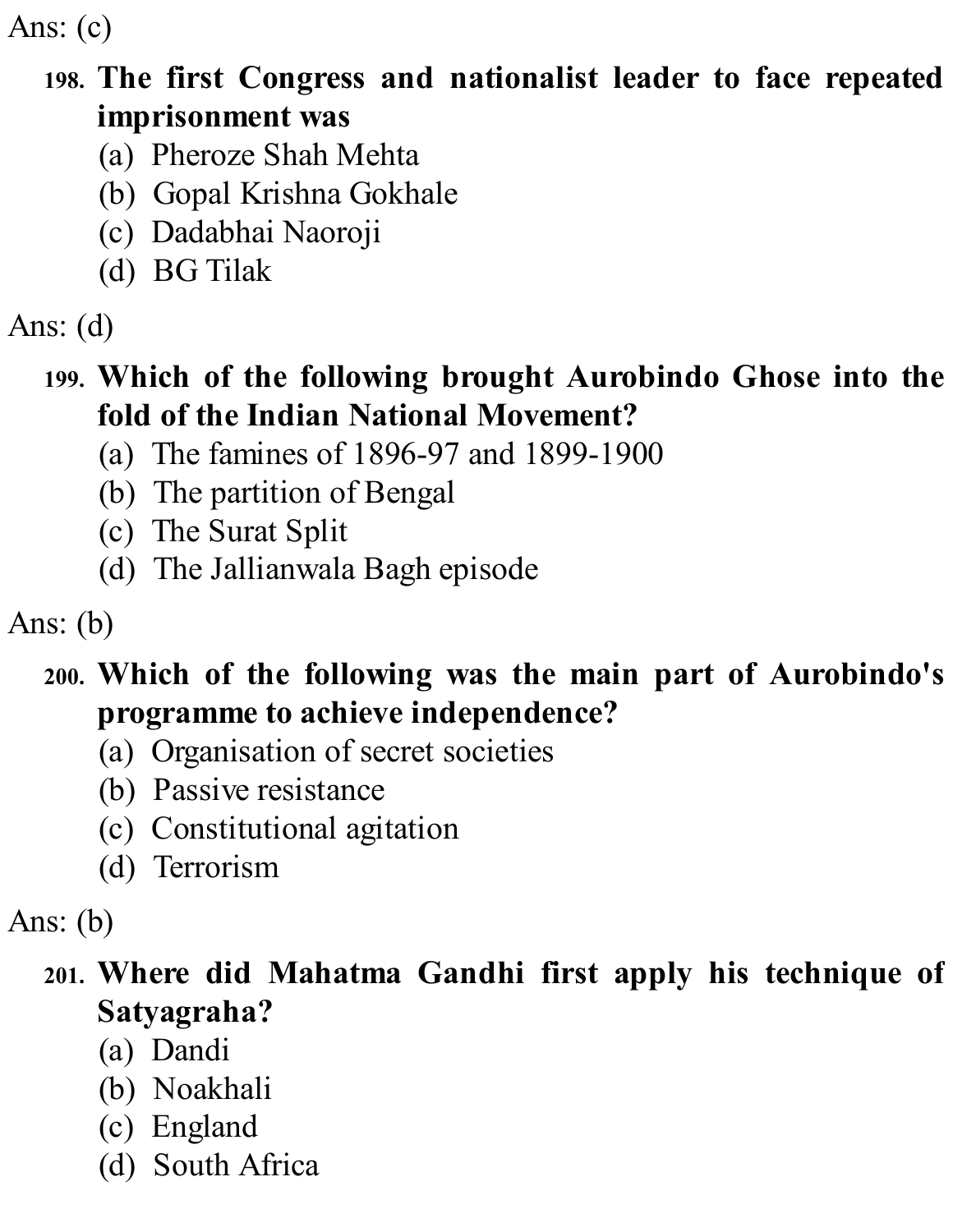#### **202. Which of the following statements about Mahatma Gandhi's views on Satyagraha is not correct?**

(a) It denotes assertion of the power of the human soul against social, political and economic dominance

(b) It is the exercise of the purest soul force against all injustice, oppression and exploitation

- (c) It is the best weapon of the weak against the strong
- (d) Mahatma Gandhi's theory of Satayagraha was based on the acceptance of the concept of self-suffering

Ans: (c)

## **203. Which of the following was not one of the techniques of 'Satyagraha' advocated by Mahatama Gandhi?**

- (a) Ahimsa
- (b) Fasting
- (c) Civil Disobedience
- (d) Non-Cooperation

### **204. Which of the following is not one of the reasons why Mahatma Gandhi is known Ra the Father of Nation?**

(a) He was universally adored, admired and respected by all castes, communities and classes

(b) Starting with opposition to the Rowlatt Acts, till the Quit India Movement he was the supreme leader and the main spirit behind the national movement

(c) His social political, economic and religious ideologies were based on Indian values with a very strong moral and ethical content

(d) He was the founder President of the Indian National

Ans: (a)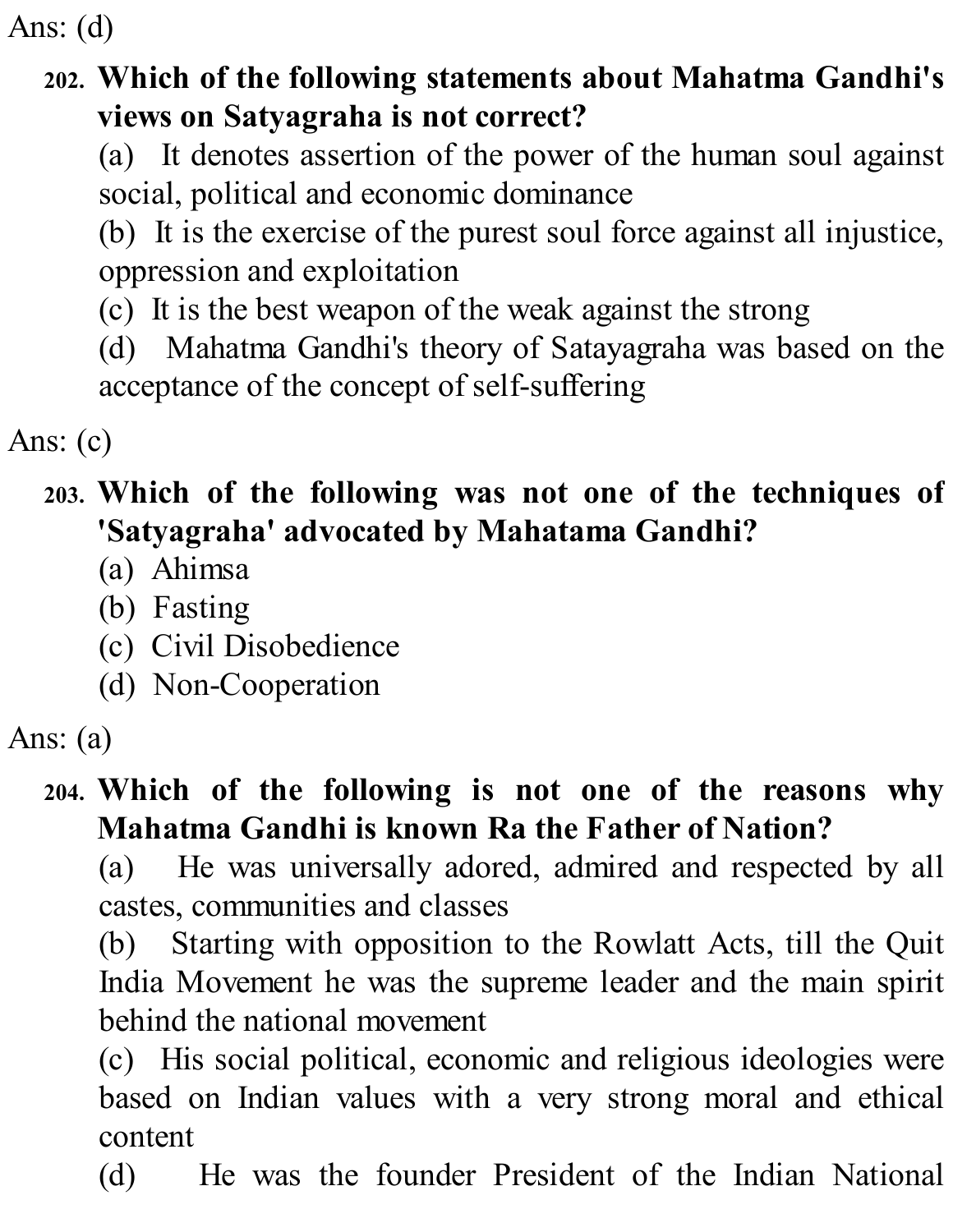Congress

Ans: (a)

### **205. Which of the following writers did not have a profound influence on the thinking of Mahatma Gandhi?**

- (a) Tolstoy
- (b) Thoreau
- (c) Ruskin
- (d) Marx

### **206. What was the single most significant contribution of Sardar Vallabhbhai Patel to Indian History?**

(a) he was responsible for the acceptance of the Mountbatten Plan by the Congress

(b) As the Home Minister of free India he brought about the integration of 600-odd Indian States with the Indian Republic

(c) He was the leading light of Mahatma Gandhi's Non-Cooperation and Civil Disobedience Movements

(d) As President of the Indian National Congress he engineered the passing of the Quit India Resolution

Ans: (b)

#### **207. Which of the following songs was so dear to Gandhiji's heart, that he wrote: 'That one song is enough to sustain me, even if I were to forget the 'Bhagwad Gita'.**

- (a) Hare Ram
- (b) Raghupati Raghav Raja Ram
- (c) Vaishnava Jana To Tene Kahiye
- (d) Ishwar Allah Tero Nam

Ans: (c)

Ans: (d)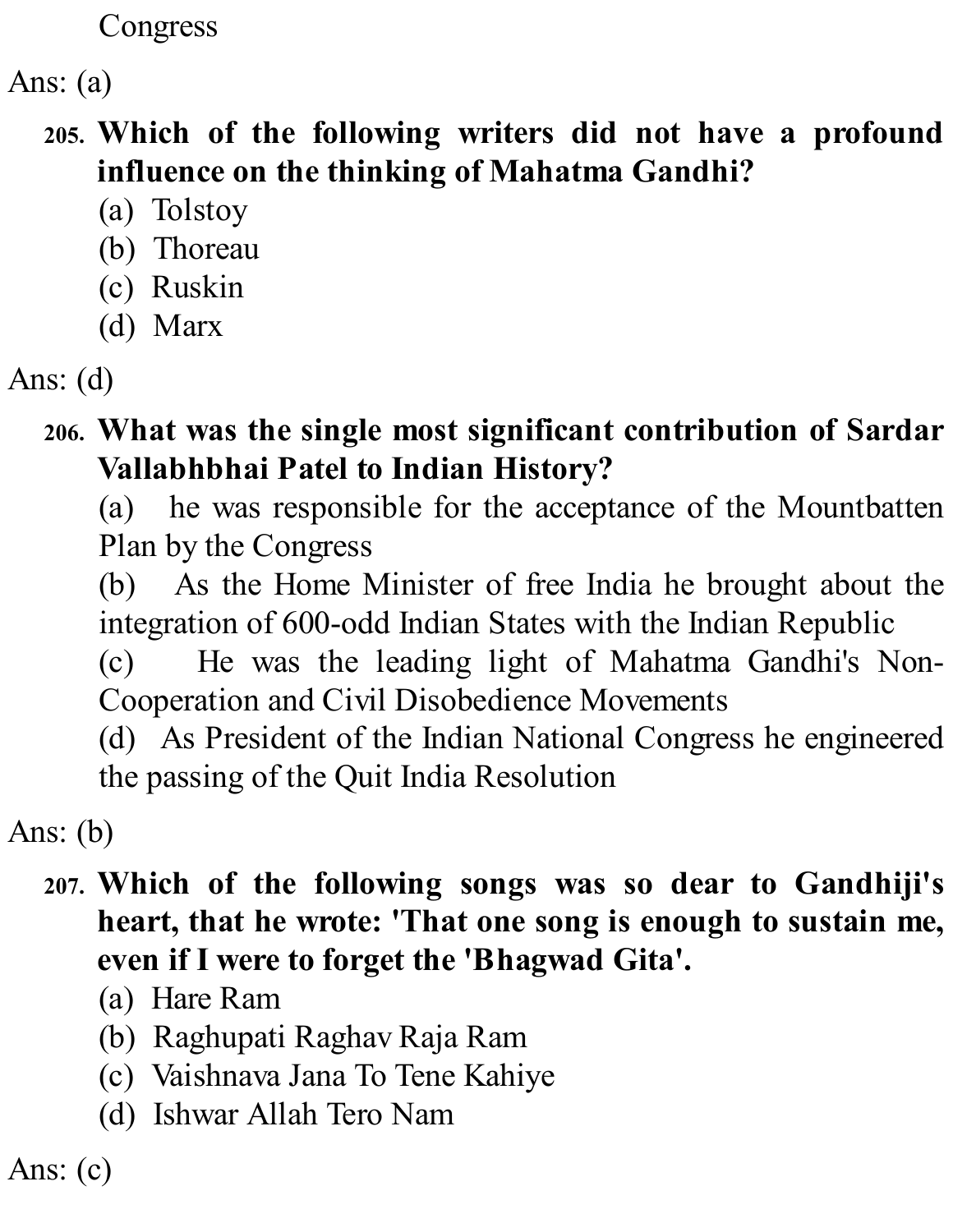#### **208. Who is the author of Vande Mataram?**

- (a) Mahatma Gandhi
- (b) Rabindranath Tagore
- (c) Bankim Chandra Chatterjee
- (d) Sarat Chandra Chatterjee

## Ans: (c)

### **209. Who composed the song "Sare Jahan Se Achha Hindostan Hamara"?**

- (a) Mohammed Iqbal
- (b) Josh Malihabadi
- (c) Bhagat Singh
- (d) Chandra Shekhar Azad

### Ans: (a)

## **210. Who of the following has the distinction of having Authored the National Anthems of two countries of the world?**

- (a) TS Eliot
- (b) WB Yeats
- (c) Rabindranath Tagore
- (d) Mohammad Iqbal

### **211. Who contemptuously referred to Mahatma Gandhi as a halfnaked fakir?**

- (a) Lord Wavell
- (b) Lord Irwin
- (c) Lord Willingdon
- (d) Winston Churchill

Ans: (d)

## **212. The British Governor General and Viceroy who served for the longest period in India was**

(a) Lord Irwin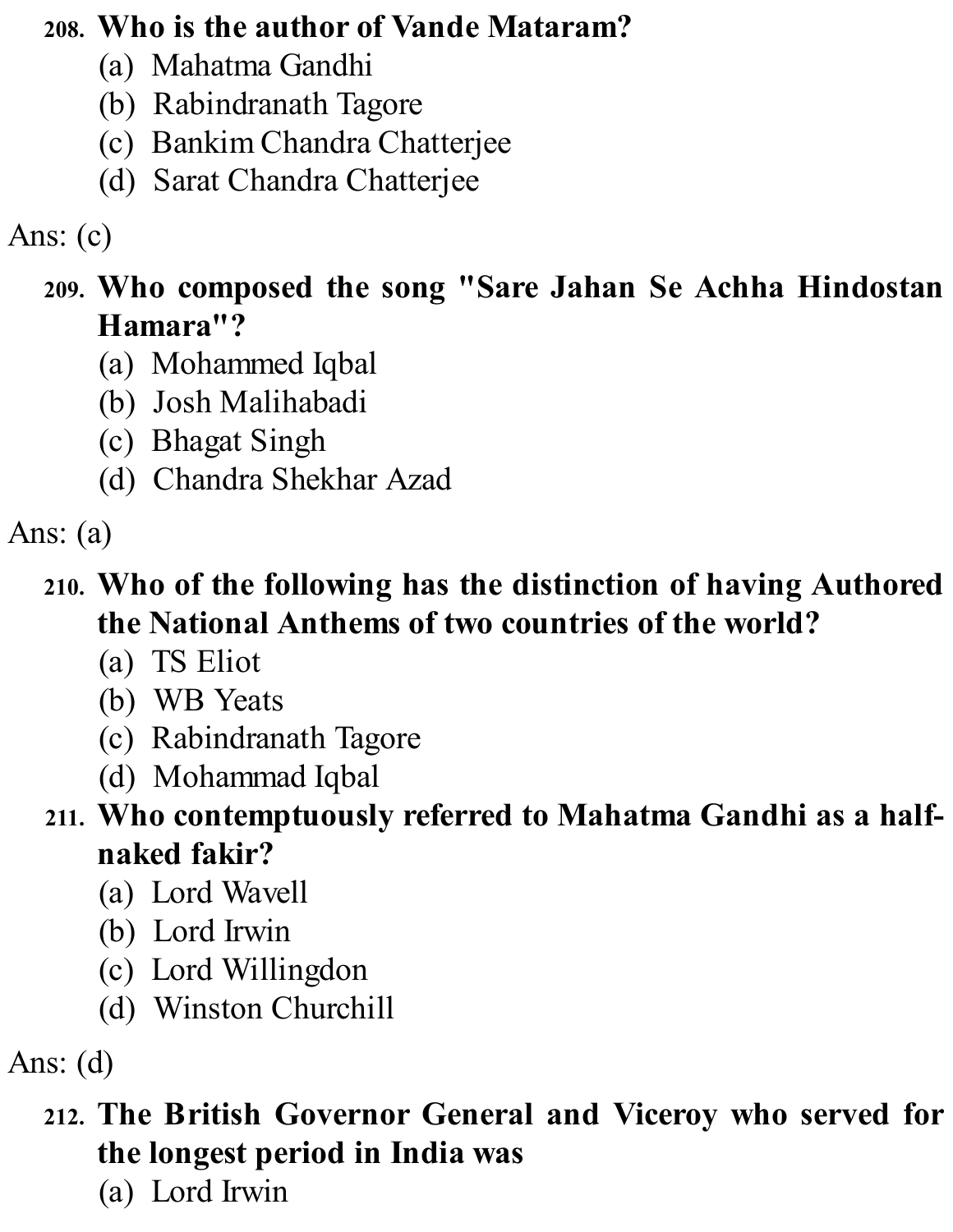- (b) Lord Dalhousie
- (c) Lord Curzon
- (d) Lord Linlithgow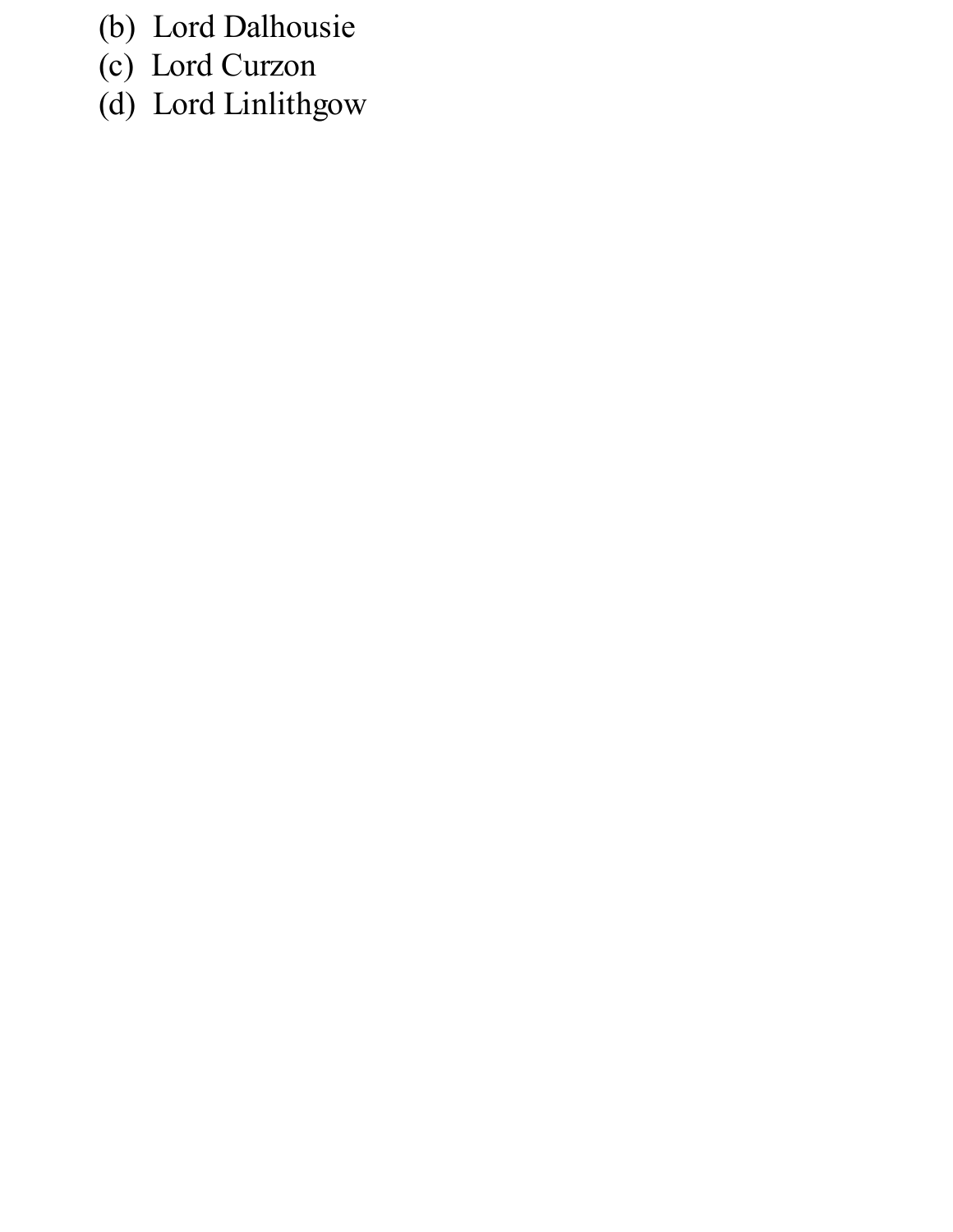Ans: (b)

## **213. The Communist Party of India was founded in 1921 by**

- (a) Hiren Mukherjee
- (b) SM Joshi
- (c) MN Roy
- (d) RC Dutt

Ans: (c)

## **214. In December 1885, when the Indian National Congress was founded, AO Hume acted as its**

- (a) President
- (b) Vice-President
- (c) General Secretary
- (d) Member of the Working Committee

Ans: (c)

## **215. The first Indian to be elected as a member of the British House of Commons was**

- (a) Dadabhai Naoroji
- (b) Surendra Nath Banerjee
- (c) Dr BR Ambedkar
- (d) C R Das

Ans: (a)

## **216. Eminent Tamil Poet C Subramania Bharati was associated with which of the following movements oC the Indian National Congress?**

- (a) Extremist
- (b) Non-Cooperation
- (c) Civil Disobedience
- (d) Quit India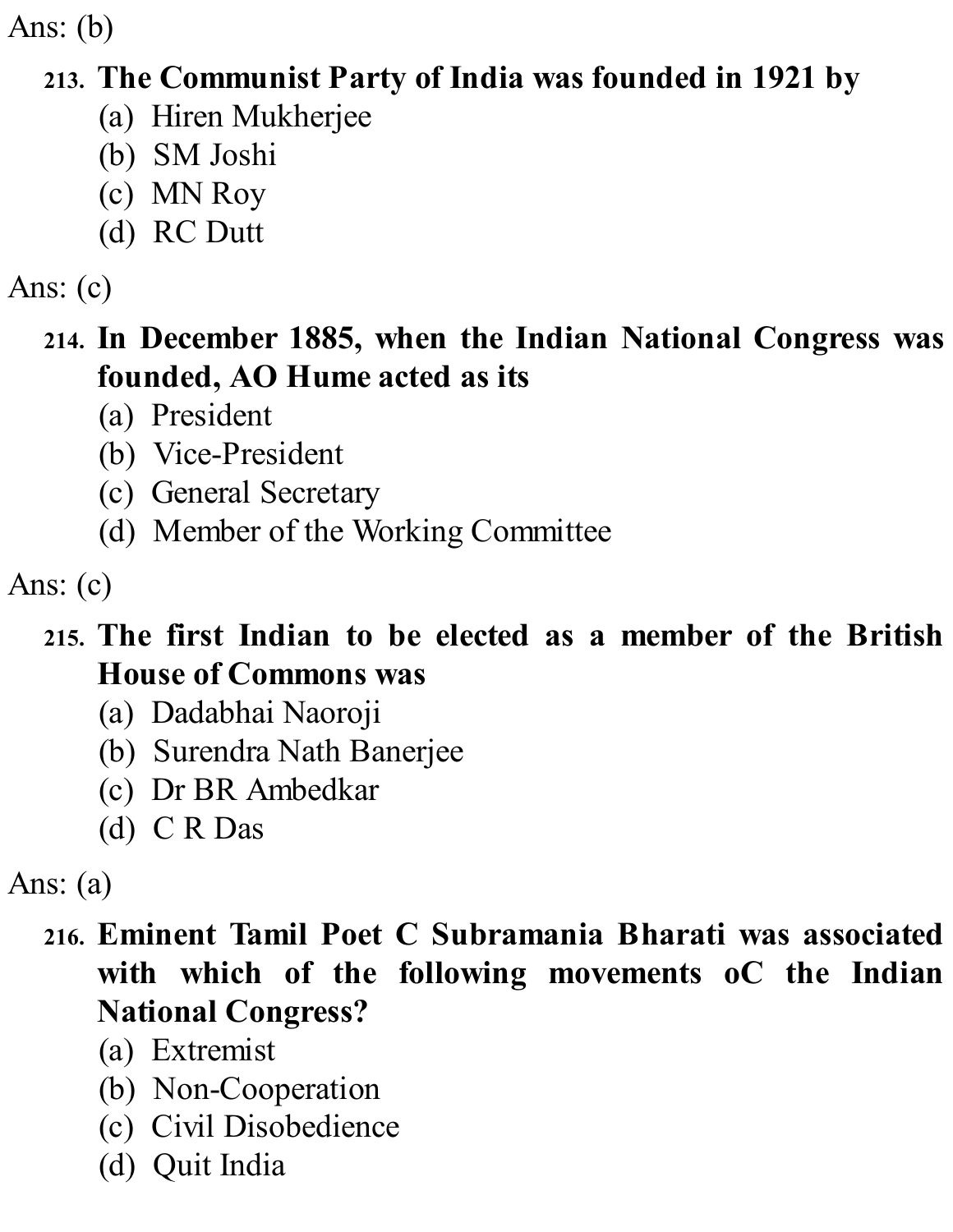Ans: (a)

#### **217. The song Jan-Gana-Mana composed by Rabindranath Tagore was first published in January 1912 under the title of**

- (a) Tatva Bodhini
- (b) Morning Song of India
- (c) Bharat Vidhata
- (d) Rashtra Jagrati
- Ans: (c)

## **218. Narain Malhar Joshi founded**

- (a) the Social Service League in Bombay in 1911
- (b) All India Trade Union Congress 1920
- (c) Both (a) and (b) above
- (d) The Deccan Education Society 1884

Ans: (c)

## **219. All India State's Peoples Conference formed in 1927 launched popular movements in**

- (a) Princely States
- (b) British Provinces
- (c) Hill Regions
- (d) Tribal Areas

Ans: (a)

## **220. The actual name of Dayanand Saraawati, the founder of the Arya Samaj was**

- (a) Daya Shankar
- (b) Mula Shankar
- (c) Virjanand
- (d) Mool Chandra

Ans: (b)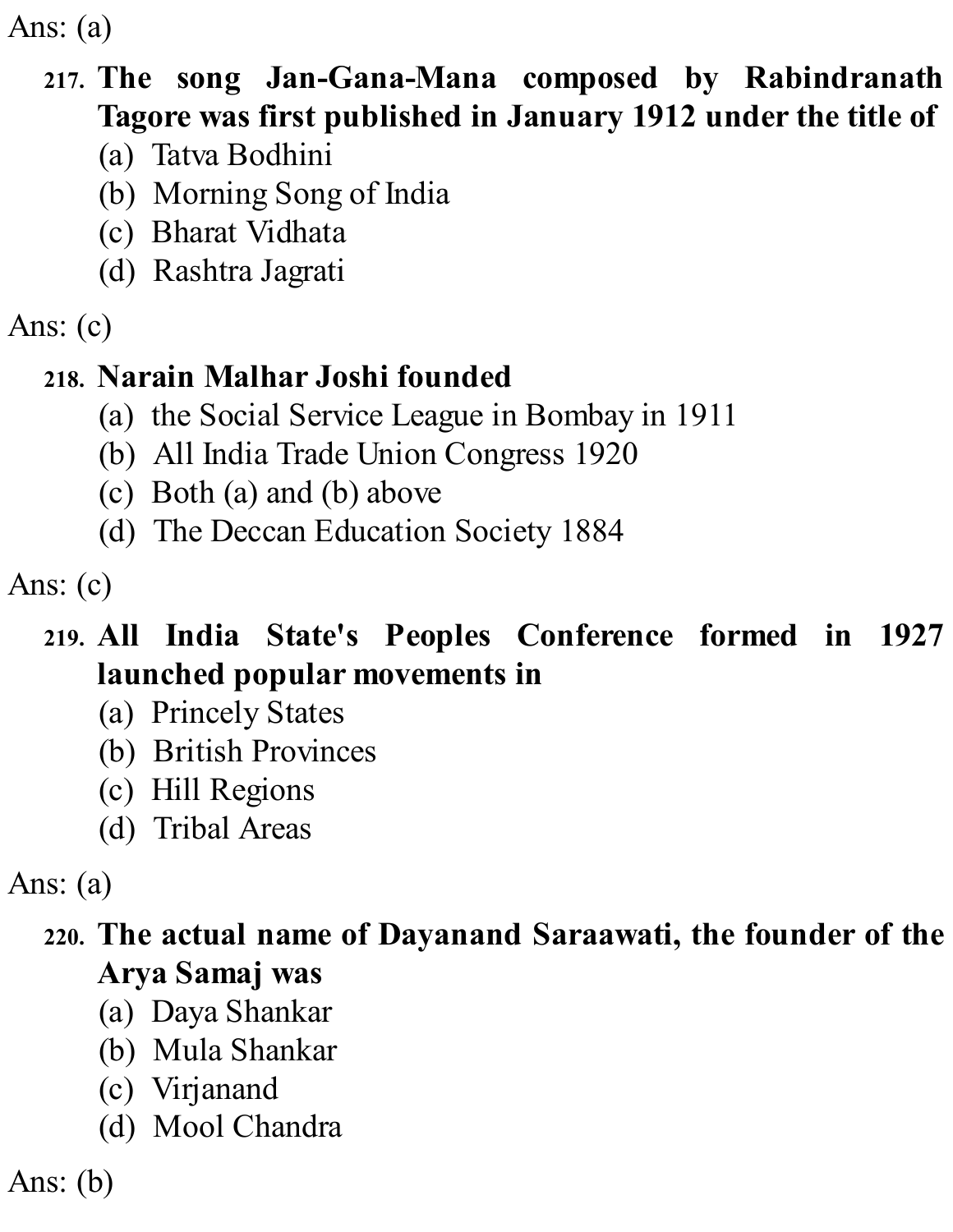#### **221. The President of the Constituent Assembly was**

- (a) Dr BR Ambedkar
- (b) Dr Rajendra Prasad
- (c) Jawahar Lal Nehru
- (d) Vallabhbhai Patel

## Ans: (b)

### **222. The slogan of 'Bande Matram' was first adopted during the \_\_\_\_\_\_ Movements?**

- (a) Non-cooperation
- (b) Civil Disobedience
- (c) Swadeshi
- (d) Quit India

- **223. During the freedom struggle a parallel movement launched in the Indian states (in the states ruled by the Indian rulers such as Kashmir, Nizam's Hyderabad, Travancore, etc.) was/were**
	- (a) State People's Movement
	- (b) Praja Mandal Movement
	- (c) Both (a) and (b) above
	- (d) Swaraj Movement

### Ans: (c)

# **224. The first elected Indian President of the Legislative Assembly was**

- (a) Motilal Nehru
- (b) Rangachariar
- (c) CR Das
- (d) VJ Patel

Ans: (c)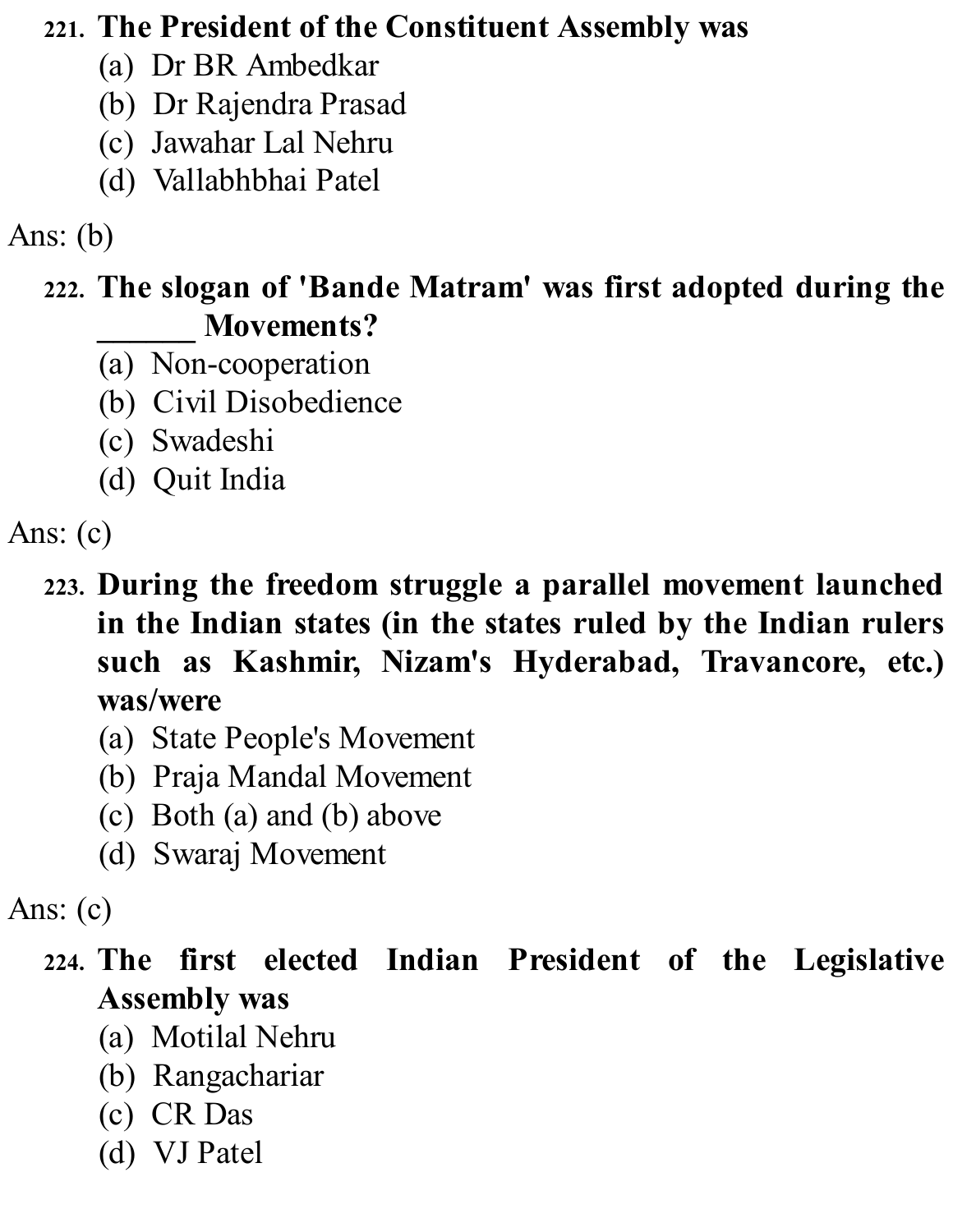### **225. Shree Narayan Guru was a great socio-religious reformer of**

- (a) Kerala
- (b) Tamil Nadu
- (c) Andhra Pradesh
- (d) Karnataka

### Ans: (a)

## **226. The youngest President of the Indian National Congress, who held that office at the age of 35, was**

- (a) Jawaharlal Nehru
- (b) Subhash Chandra Bose
- (c) Annie Besant
- (d) Abul Kalam Azad

Ans: (d)

## **227. The first Indian to contest an election to the British House of Commons was**

- (a) Dadabhai Naoroji
- (b) Womesh Chandra Bannerjee
- (c) Surendranath Banerjee
- (d) Pheroze Shah Mehta

Ans: (b)

## **228. Two socio-religious reform movements founded in India in 1875 were**

- (a) Brahmo Samaj and Prarthana Samaj
- (b) Arya Samaj and Ramakrishna Mission
- (c) Theosophical Society and Arya Samaj
- (d) Aligarh Movement and Servants of Indian Society

Ans: (c)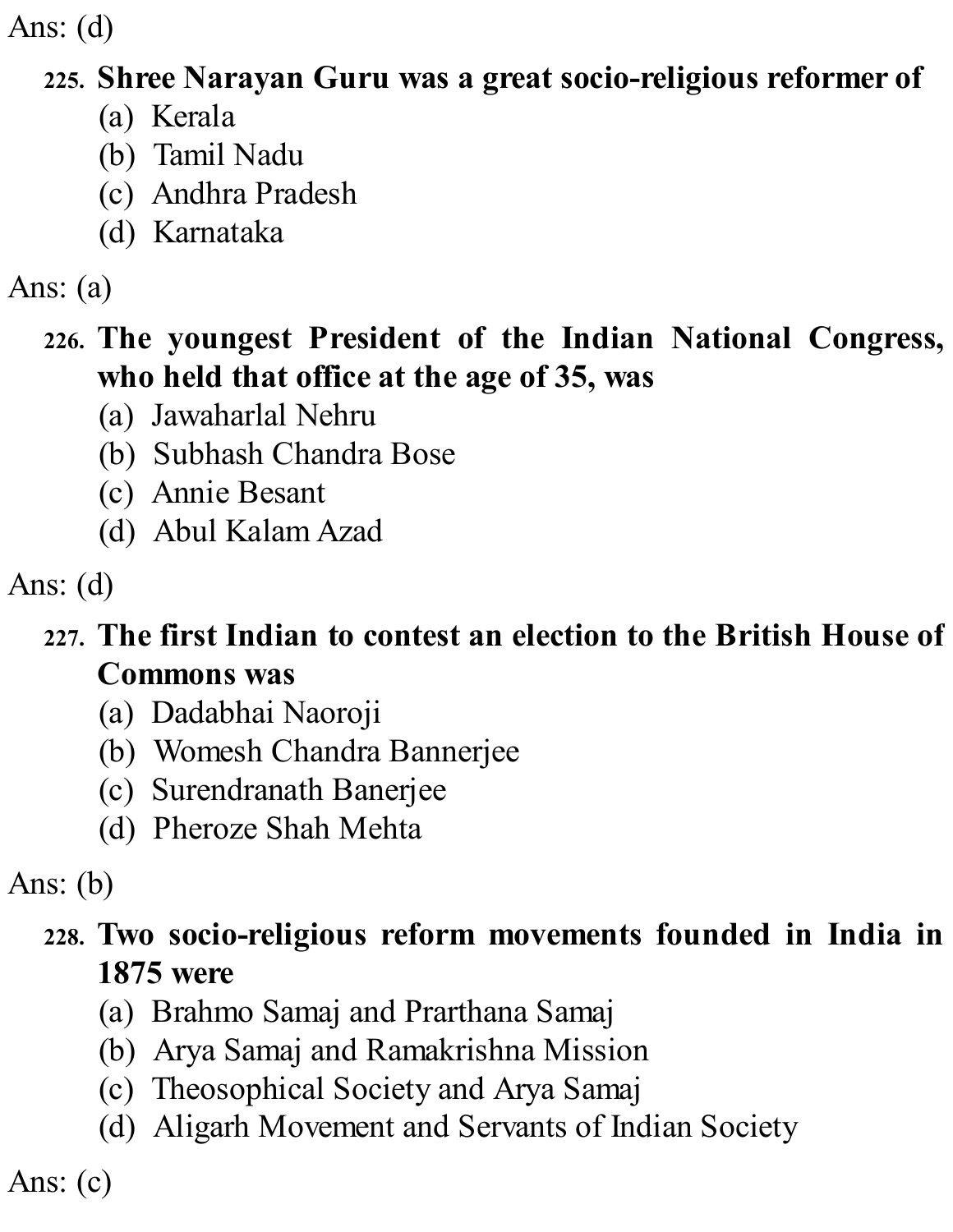- **229. The momentous decision to transfer the capital from Calcutta to Delhi, to annul the partition of Bengal and to abolish Indian indentured labour were taken during the Viceroyalty of Lord**
	- (a) Hardinge
	- (b) Minto
	- (c) Chelmsford
	- (d) Reading
- Ans: (a)
	- **230. The first Indian Governor of a British Province (Bihar) in India was**
		- (a) Sir SP Sinha
		- (b) Sir Shaukat Hayat
		- (c) Sir Hari Singh Gaur
		- (d) VJ Patel
- Ans: (a)
	- **231. The Headquarters of the Ramakrishna Math and Mission established by Vivekananda in 1898 are at**
		- (a) Kanyakumari
		- (b) Belur
		- (c) Hyderabad
		- (d) Murshidabad

- **232. Who is regarded as the father and founder of the Indian National Congress?**
	- (a) Dadabhai Naoroji
	- (b) SN Banerjee
	- (c) AO Hume
	- (d) Pheroze Shah Mehta

Ans: (b)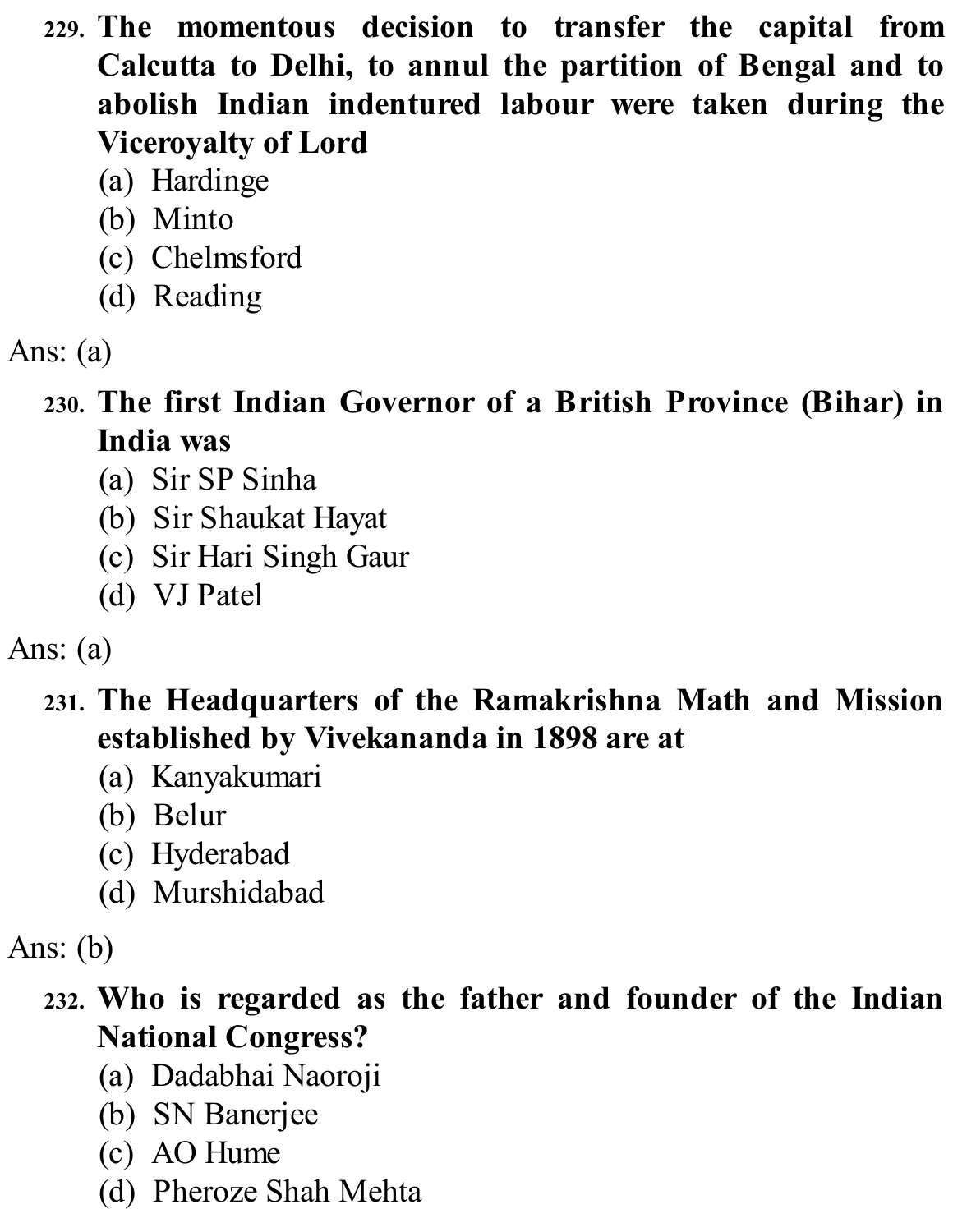Ans: (c)

### **233. Who of the following was associated with the publication of a large number of weeklies and dailies such as Hindustan, Indian Union, Leader, Maryada, Kissan, Abhudaya etc.?**

- (a) Motilal Nehru
- (b) Jawaharlal Nehru
- (c) Madan Mohan Malaviya
- (d) Ganesh Shankar Vidyarthi

Ans: (d)

- **234. Who declared that he would talk of religion only when he succeeded in removing poverty and misery from the country, for religion could not appease hunger?**
	- (a) Swami Vivekananda
	- (b) Mahatma Gandhi
	- (c) Jawaharlal Nehru
	- (d) Dadabhai Naoroji

Ans: (a)

### **235. The most famous woman disciple of Vivekananda was**

- (a) Madam Blavatsky
- (b) Annie Besant
- (c) Sister Nivedita
- (d) Sarojini Naidu

Ans: (c)

## **236. 'The Times of India' which celebrated its 150th anniversary in 1988, was first published in 1838 as**

- (a) Bombay Chronicle
- (b) Bombay Times
- (c) Indian Times
- (d) National Times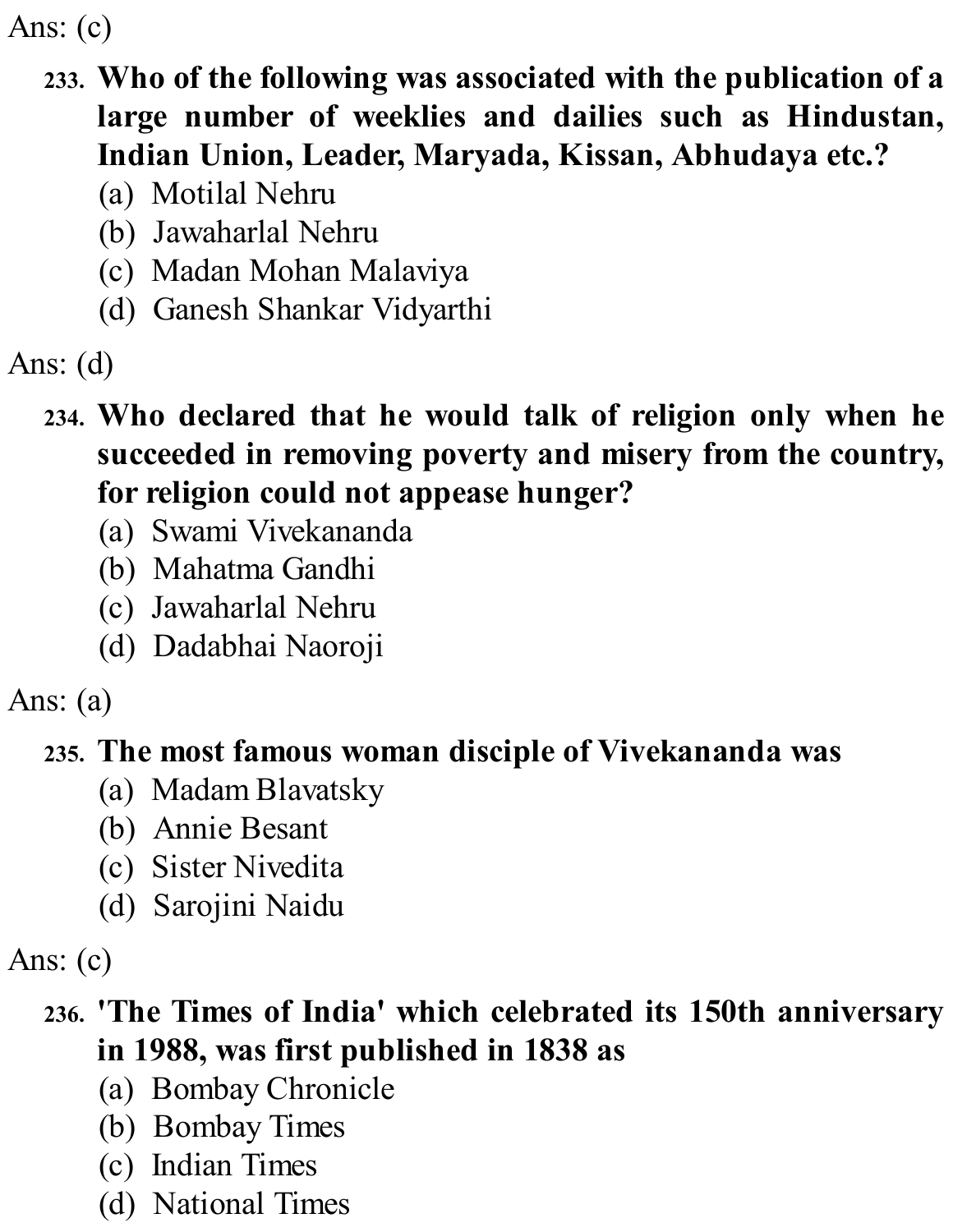Ans: (b)

## **237. A focal point of all revolutionary activities in London was**

- (a) India House
- (b) Kaiser House
- (c) Singh Sabha Building
- (d) Dadabhai Naoroji's House

## Ans: (a)

## **238. The first President of the Ghadar Party-founded in 1913 in USA-was**

- (a) Lata Hardayal
- (b) Sohan Singh Bhakna
- (c) Bhai Parmanand
- (d) Sardar Ajit Singh

- **239. Chandra Shekhar Azad was \_\_\_\_\_\_ of the Hinduatan Socialist Republican Army.**
	- (a) President
	- (b) Secretary
	- (c) Commander-in-Chief
	- (d) Field Marshal

# Ans: (c)

- **240. The Tokyo Conference which passed a resolution to form an Indian National Army or Azad Hind Fauj was a conference of**
	- (a) different associations of Indians living in South-East Asia
	- (b) Indians living in Tokyo
	- (c) Indian prisoners of war in Japanese custody
	- (d) Indian revolutionaries living outside India

Ans: (b)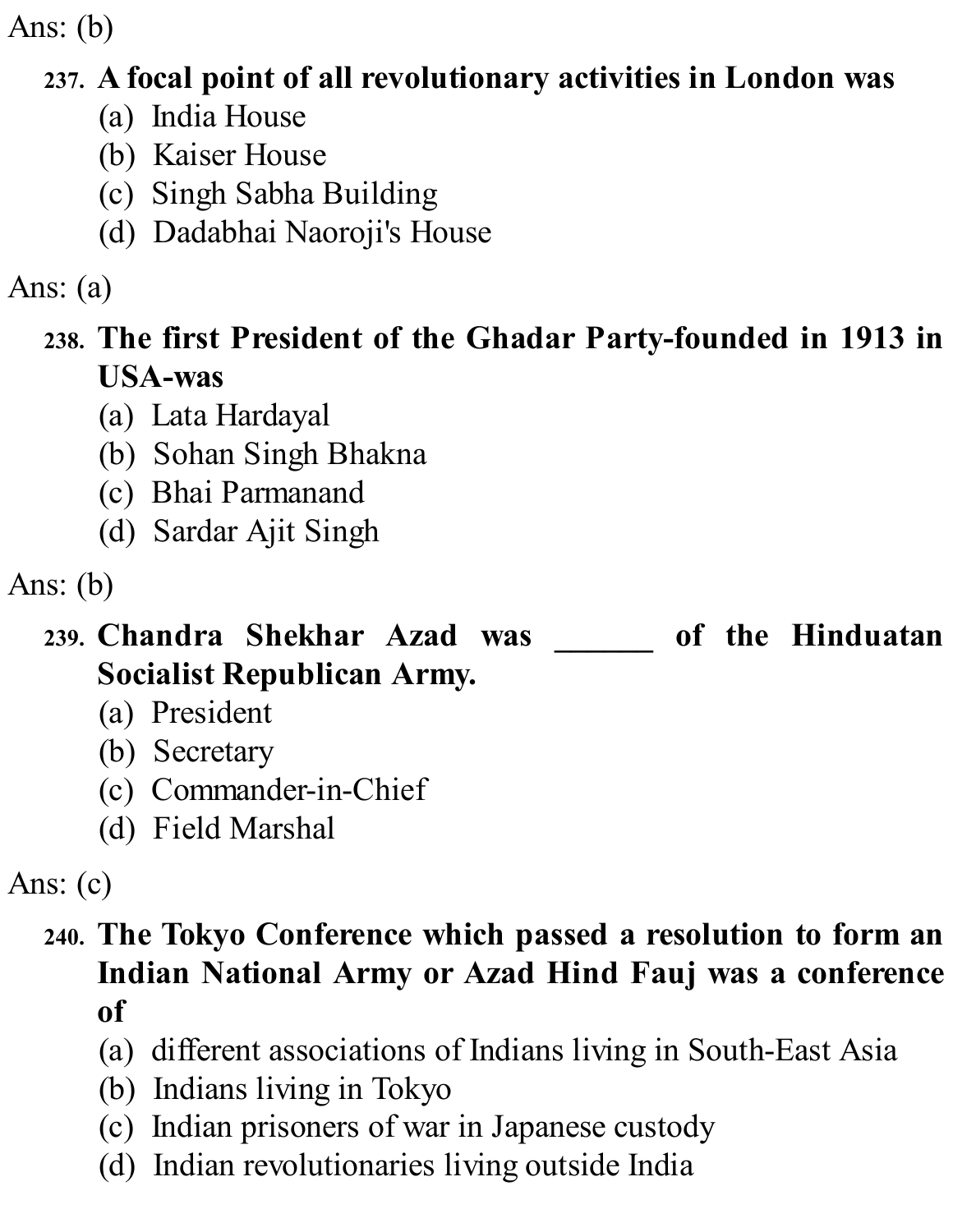Ans: (a)

## **241. The All India Muslim League was founded in 1906 primarily to promote among Indian Muslims**

- (a) mutual unity and goodwill
- (b) political consciousness
- (c) feeling of loyalty to the British Government
- (d) hatred for the Congress

## Ans: (c)

#### **242. The English who twice served as President of the Indian National Congress was**

- (a) George Yule
- (b) Sir William Wedderburn
- (c) AO Hume
- (d) Mrs Annie Besant

Ans: (b)

#### **243. When the Congress Ministries were formed in the provinces in June 1937, the Viceroy of India was**

- (a) Lord Willingdon
- (b) Lord Irwin
- (c) Lord Linlithgow
- (d) Viscount Wavell

Ans: (c)

## **244. In which of the following provinces the Congress Ministry was not formed in June 1937?**

- (a) United Provinces
- (b) Central Provinces
- (c) Madras
- (d) Assam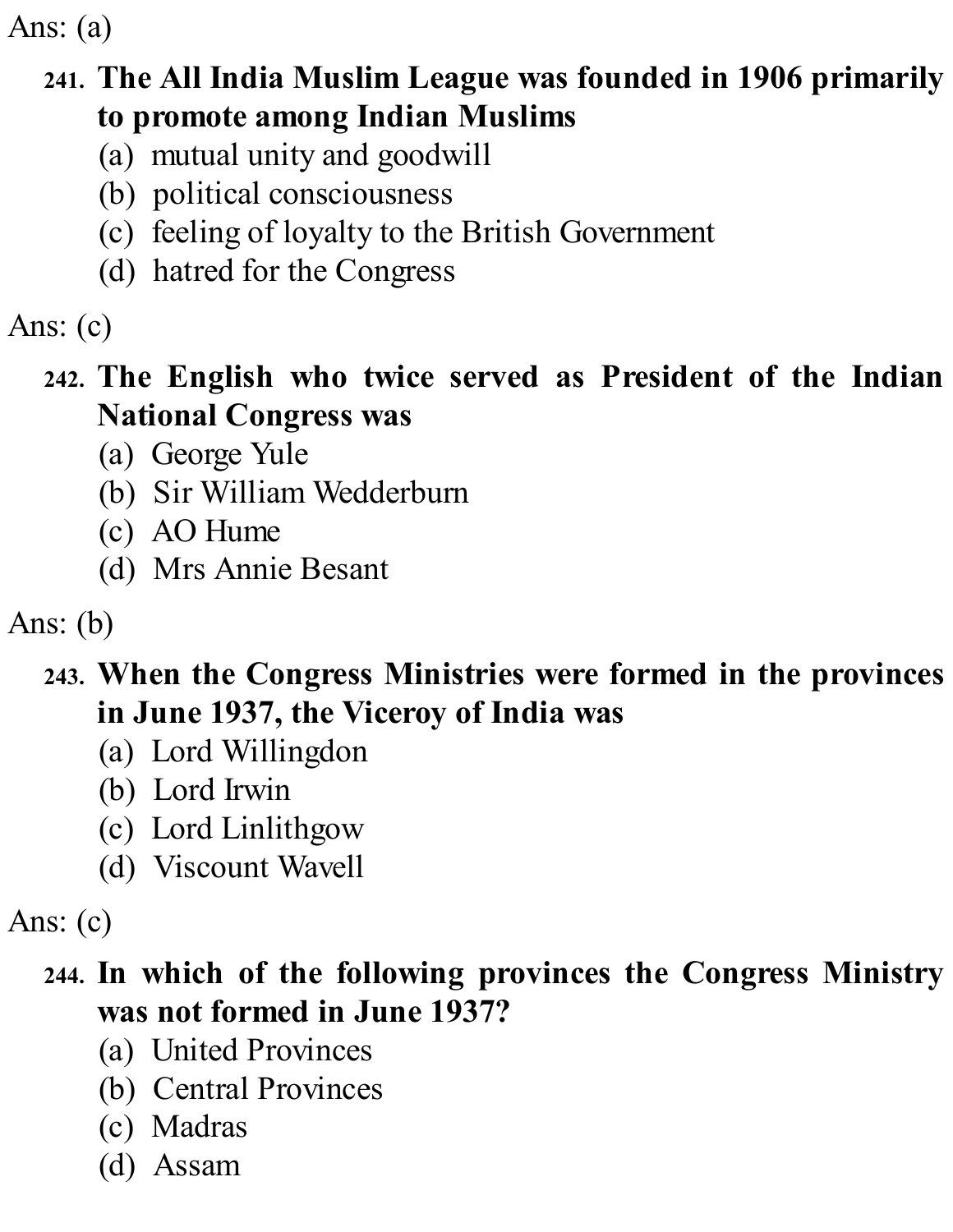### **245. 'A day of deliverance and thanks giving' was celebrated in 1939 by**

- (a) Congress Party
- (b) Muslim League
- (c) Forward Bloc
- (d) Communist Party
- Ans: (b)

### **246. August Offer 1940 was made by the Viceroy**

- (a) Willingdon
- (b) Linlithgow
- (c) Minto
- (d) Lytton
- Ans: (b)
	- **247. When the August Offer 1940 was offered to India the Prime Minister of England was**
		- (a) Chamberlain
		- (b) Baldwin
		- (c) Chruchill
		- (d) Asquith
- Ans: (c)

## **248. Of the following who was a poet and political thinker?**

- (a) Gandhi
- (b) Jinnah
- (c) Mohammed Iqbal
- (d) Patel
- Ans: (c)

## **249. The word Pakistan was coined by**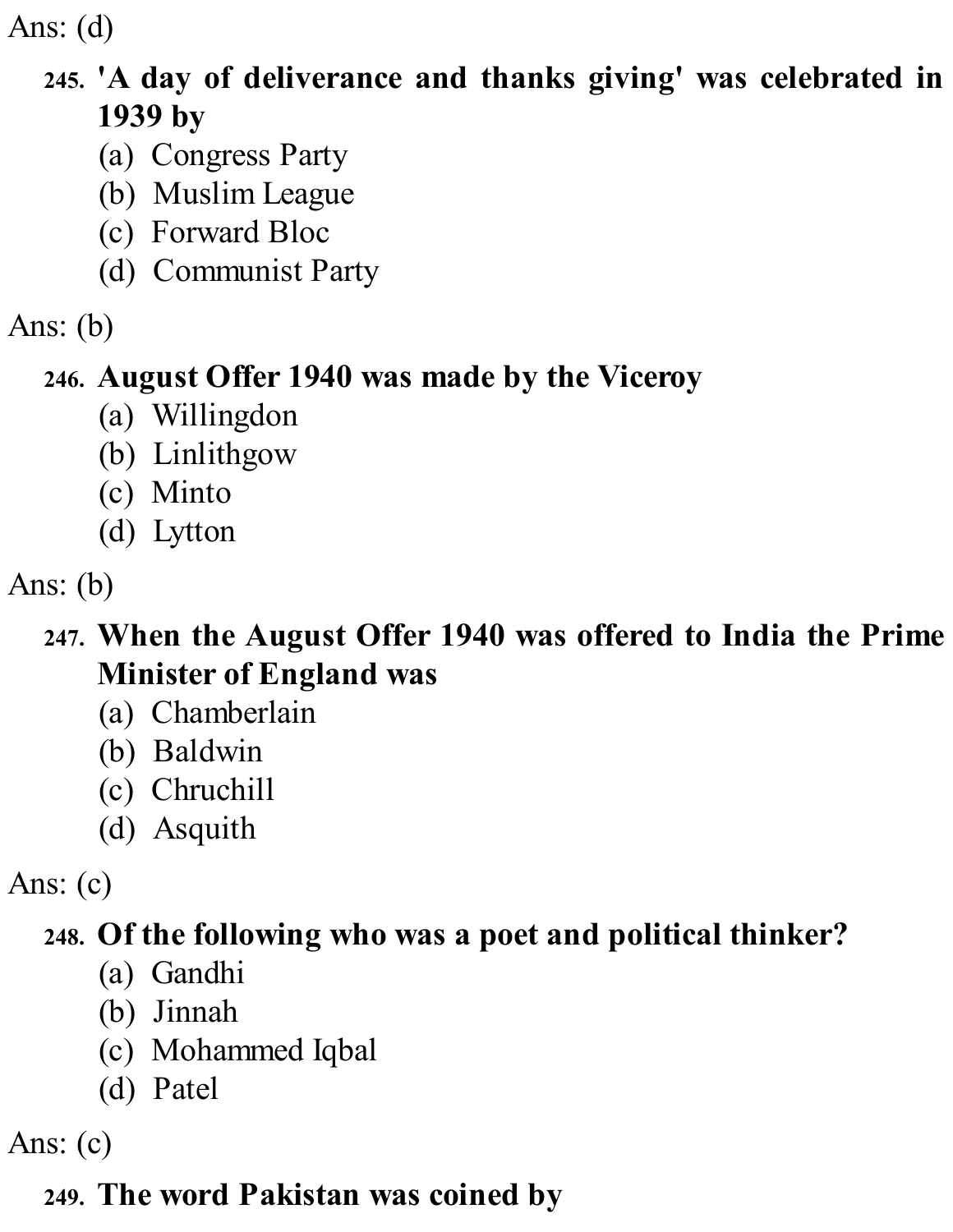- (a) Mohammed Iqbal
- (b) Jinnah
- (c) Abul Kalam Azad
- (d) Rahmat Ali

- **250. The Muslim League passed a resolution demanding the partition of India in the \_\_\_\_\_\_ session held in 1940.**
	- (a) Lahore
	- (b) Allahabad
	- (c) Karachi
	- (d) Dacca

Ans: (a)

**251. By the Act of 1773, Parliament granted a loan of \_\_\_\_\_\_ to the East India Company.**

- (a) Rs 480,000
- (b) Rs 400,000
- (c) Rs 500,000
- (d) Rs 300,000

Ans: (b)

## **252. The Regulating Act was passed in the year**

- (a) 1793
- (b) 1773
- (c) 1763
- (d) 1783

Ans: (b)

**253. According to the Regulating Act, Directors were to be elected for a period of**

(a) 5 years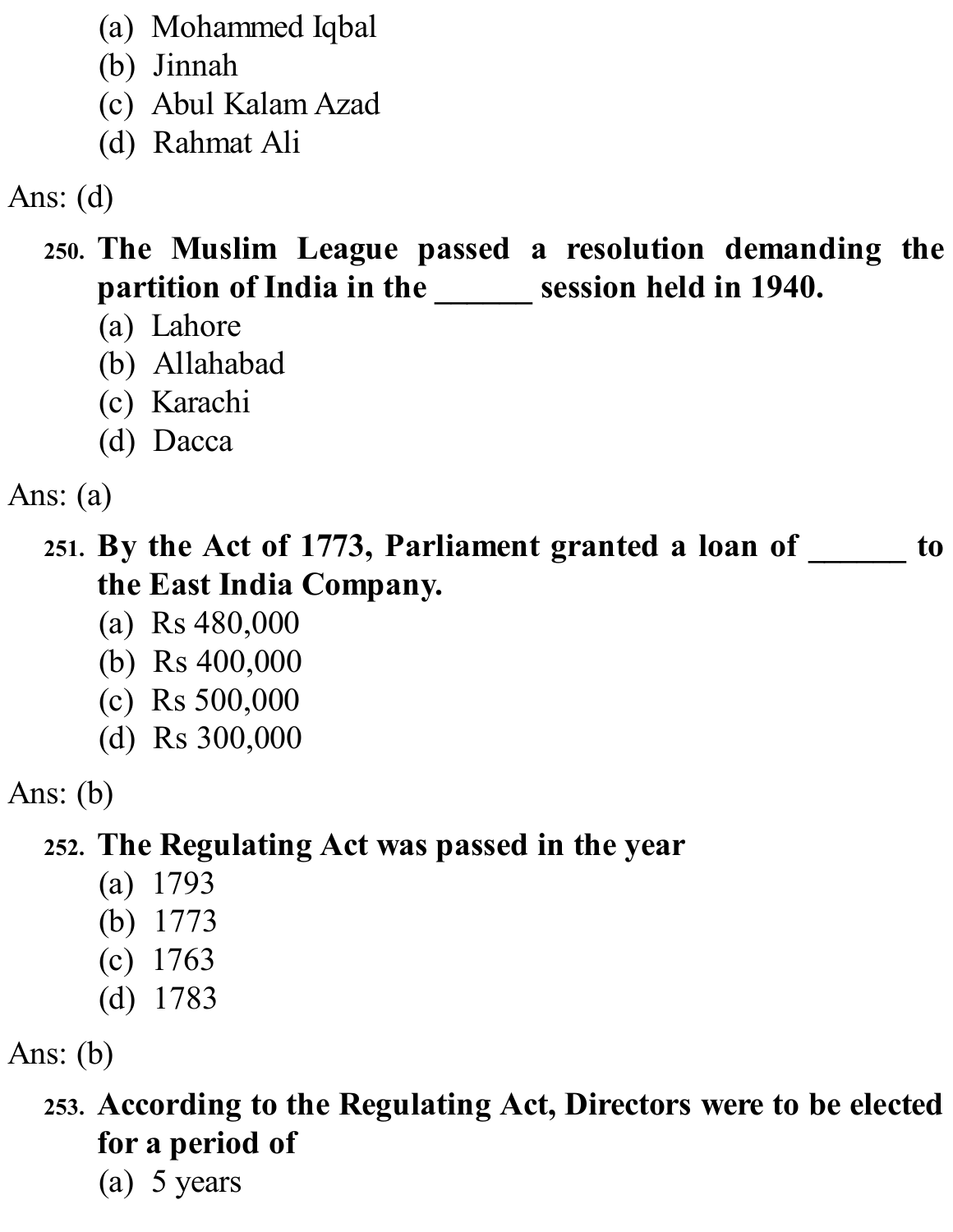- (b) 4 years
- (c) 6 years
- (d) 3 years

Ans: (b)

## **254. As per the Regulating Act, a Governor-General and four Councilors were appointed for**

- (a) Bengal
- (b) Bombay
- (c) Madras
- (d) Surat

Ans: (a)

**255. The term of office fixed by Regulating Act for Governor General was**

- (a) 4 years
- (b) 5 years
- (c) 3 years
- (d) 2 years

Ans: (b)

#### **256. As per the Regulating Act a Supreme Court was established in**

- (a) Bengal
- (b) Bombay
- (c) Delhi
- (d) Madras

Ans: (a)

**257. According to the provisions of the Regulating Act the Supreme Court in Bengal consisted of the Chief Justice and** (a) Five Judges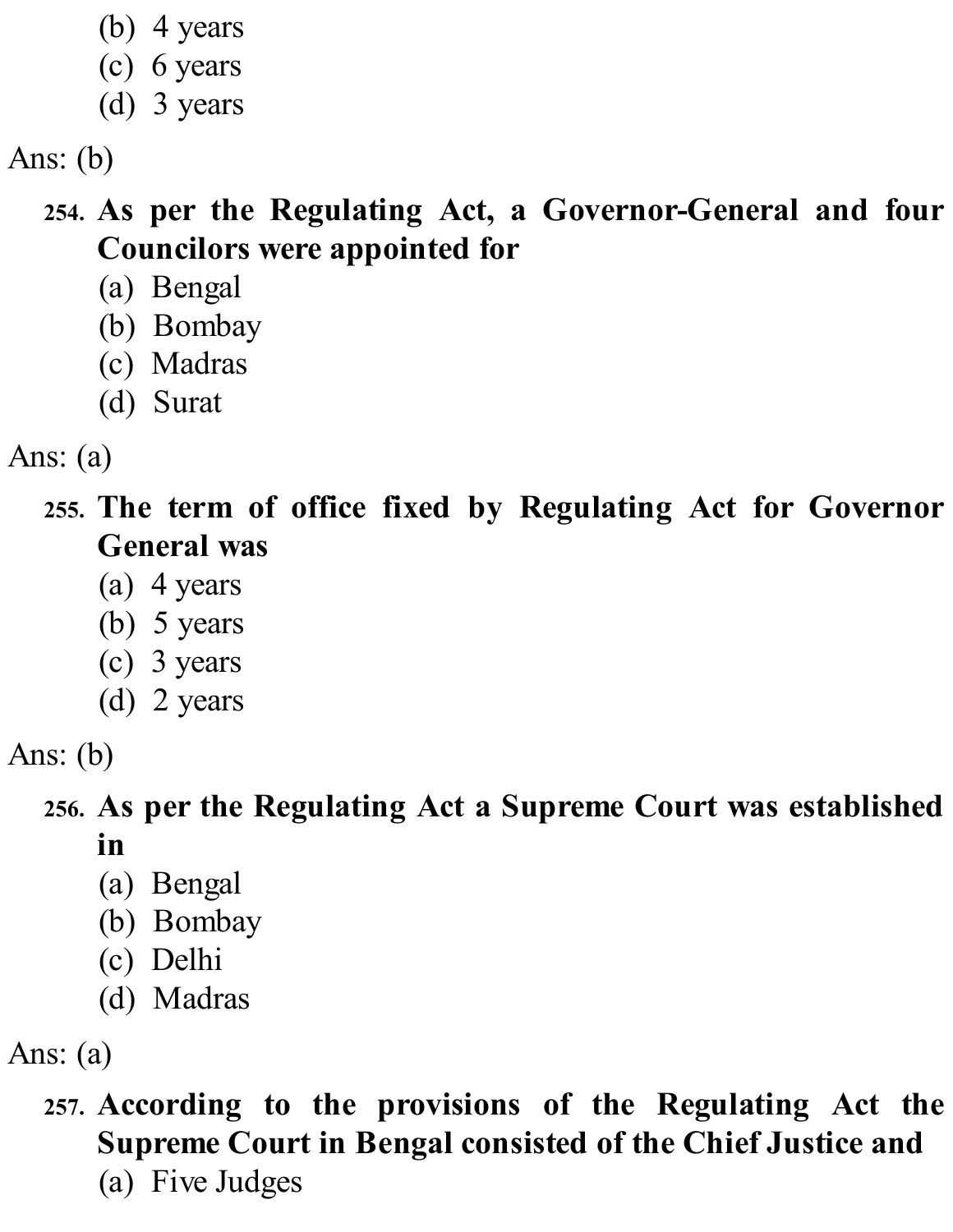- (b) Two Judges
- (c) Six Judges
- (d) Three Judges

### **258. The first Carnatic War in India was an extension of the Anglo-French War in**

- (a) Canada
- (b) Europe
- (c) Africa
- (d) America
- Ans: (b)

**259. During the first Carnatic War, the French Governor-General of Pondicherry was**

- (a) La Bourdonnais
- (b) Captain Paradise
- (c) Dupleix
- (d) Count-de-Lally

### **260. To establish French political influence in Sothern India, Dupleix had an opportunity in the disputed succession to the thrones of**

- (a) Delhi and Awadh
- (b) Hyderabad and Carnatic
- (c) Travancore
- (d) Vijayanagar and Ahmednagar

Ans: (b)

## **261. In the Carnatic, the English supported the claims of**

(a) Anwaruddin

Ans: (c)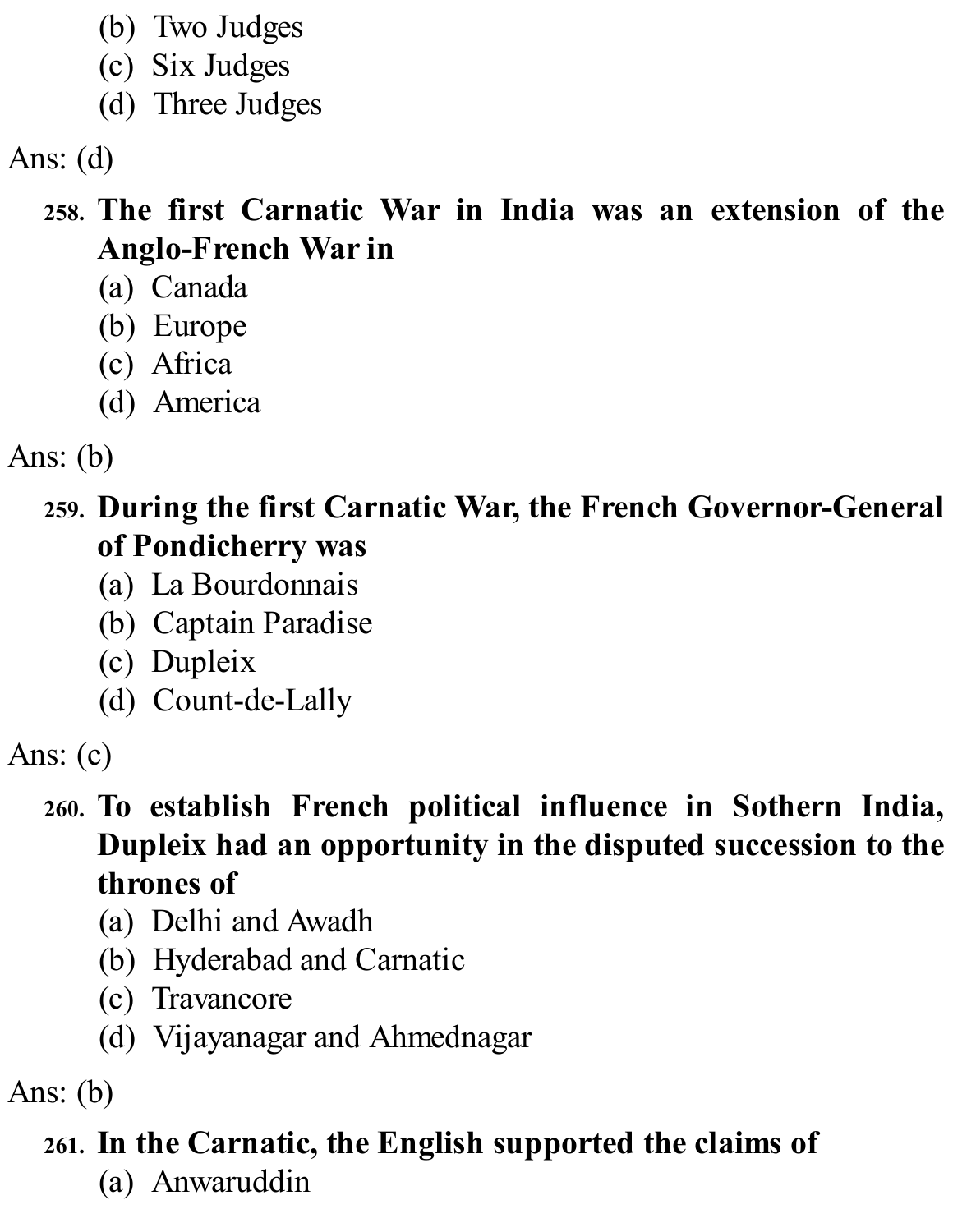- (b) Chanda Sahib
- (c) Nasir Jang
- (d) Muzaffar Jang
- Ans: (a)

# **262. Shuja-ud-Daulah was the Nawab of**

- (a) Rampur
- (b) Arcot
- (c) Awadh
- (d) Surat
- Ans: (c)

# **263. Shuja-ud-Daulah wanted to acquire the territory of**

- (a) Rohelas
- (b) Marathas
- (c) Sikhs
- (d) Tamils
- Ans: (a)

#### **264. Rohelas were of \_\_\_\_\_\_ origin.**

- (a) Turkish
- (b) Afghan
- (c) British
- (d) Chinese
- Ans: (b)

# **265. The Rohelas helped the Afghan invaders in 1761 in the Battle of**

- (a) Bauxar
- (b) Plassey
- (c) Arcot
- (d) Panipat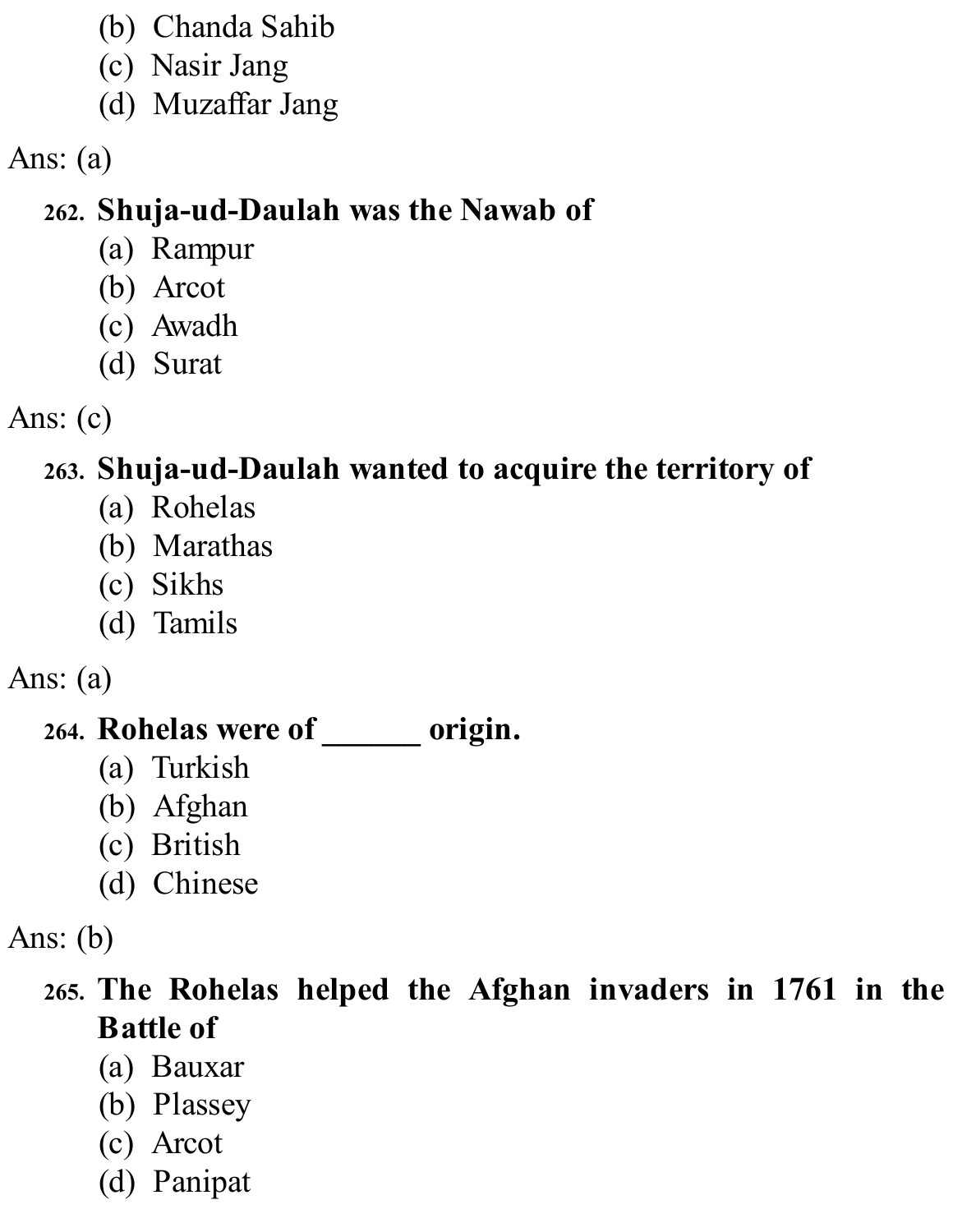Ans: (d)

#### **266. To face the Maratha Army the Rohelas chief entered into a pact with**

- (a) The Nawab of Awadh
- (b) The French
- (c) The Portuguese
- (d) The Sikhs
- Ans: (a)

#### **267. The 'Hero of Plassey' was**

- (a) Warren Hastings
- (b) Dupleix
- (c) Clive
- (d) Shuja-ud-Daulah

Ans: (c)

#### **268. The use of the mother tongue in India in the law Court was permitted by**

- (a) Lord Hastings
- (b) Cornwallis
- (c) Lord Dalhousie
- (d) Bentinck

Ans: (d)

# **269. The Diwani Adalat was presided over by**

- (a) Collector
- (b) Governor
- (c) Resident
- (d) Nawabs

Ans: (a)

# **270. The first plans for an Indian railway system was made by**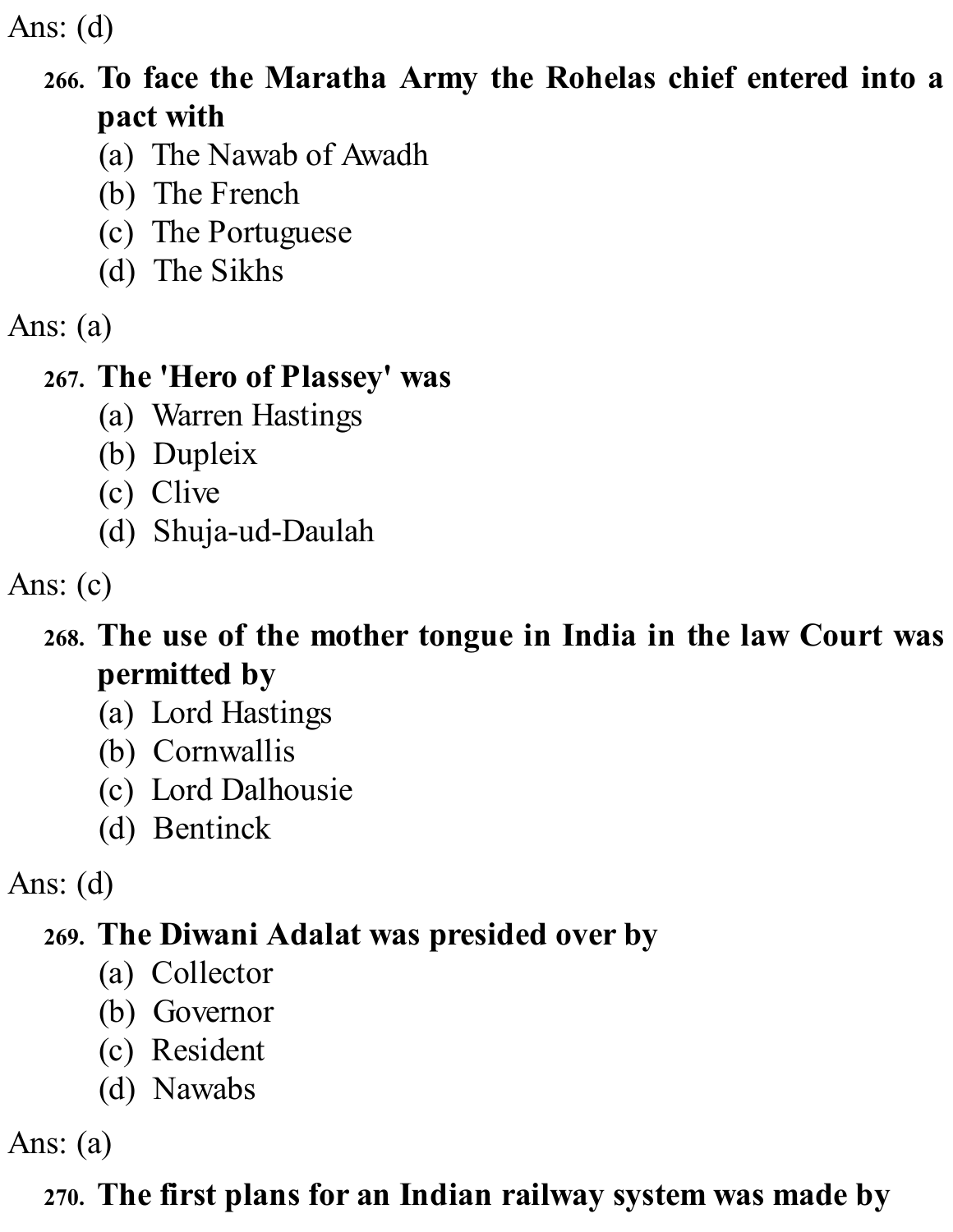- (a) Minto
- (b) Amherst
- (c) Hardinge
- (d) Cornwallis

# Ans: (c)

#### **271. In 1831 Bentinck signed a treaty with Ranjit Singh to protect the British territories from**

- (a) Russian menace
- (b) Pindari menace
- (c) Rohelas
- (d) Attack by Burmese

#### Ans: (a)

# **272. The Treaty of Bessein (1802) was signed between**

- (a) The British and the Peshwa
- (b) The British and the Nizam
- (c) The British and Sikh
- (d) The British and Nawab of Arcot

# Ans: (a)

#### **273. Sindhia's troops were defeated by General Wellesley at**

- (a) Bessein
- (b) Assaye
- (c) Tanjore
- (d) Poona

# Ans: (b)

#### **274. The Treaty between Ranjit Singh and the British was signed at**

- (a) Allahabad
- (b) Amritsar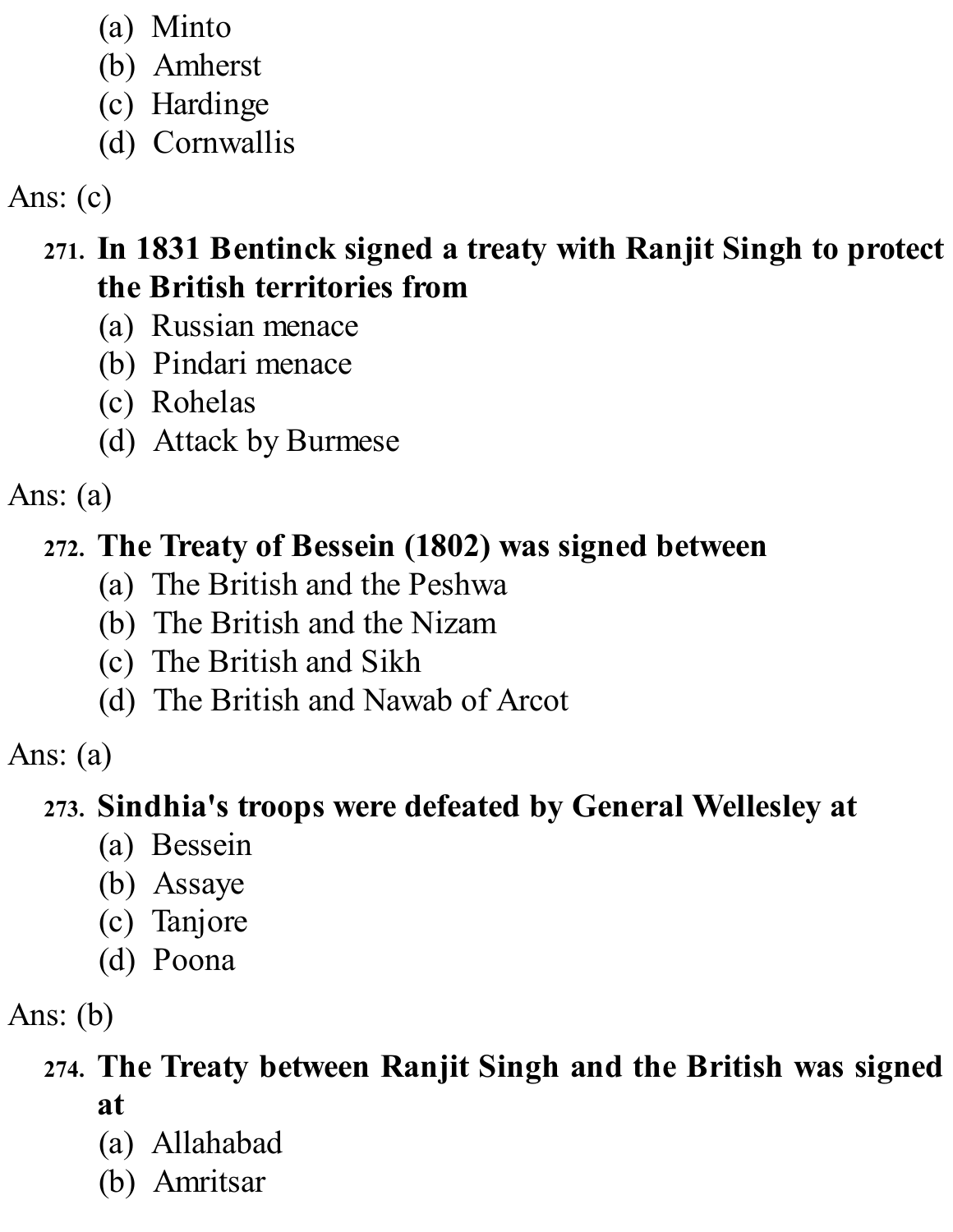- (c) Kashmir
- (d) Agra

# **275. The Sikhs were defeated by the English at \_\_\_\_\_\_ in 1856.**

- (a) Sobraon
- (b) Amritsar
- (c) Lahore
- (d) Kashmir
- Ans: (a)
	- **276. The Treaty of Lahore was signed between the Sikhs and the British in India in the year**
		- (a) 1836
		- (b) 1846
		- (c) 1856
		- (d) 1866
- Ans: (b)

# **277. The English established their first factory in Bengal in 1651 at \_\_\_\_\_\_.**

- (a) Hugli
- (b) Kassimbazar
- (c) Patna
- (d) Calcutta

Ans: (a)

# **278. The privileges of free trade granted to the English East India Company were confirmed in 1717 by Emperor**

- (a) Bahadur Shah
- (b) Farrukh-Siyar
- (c) Muhammad Shah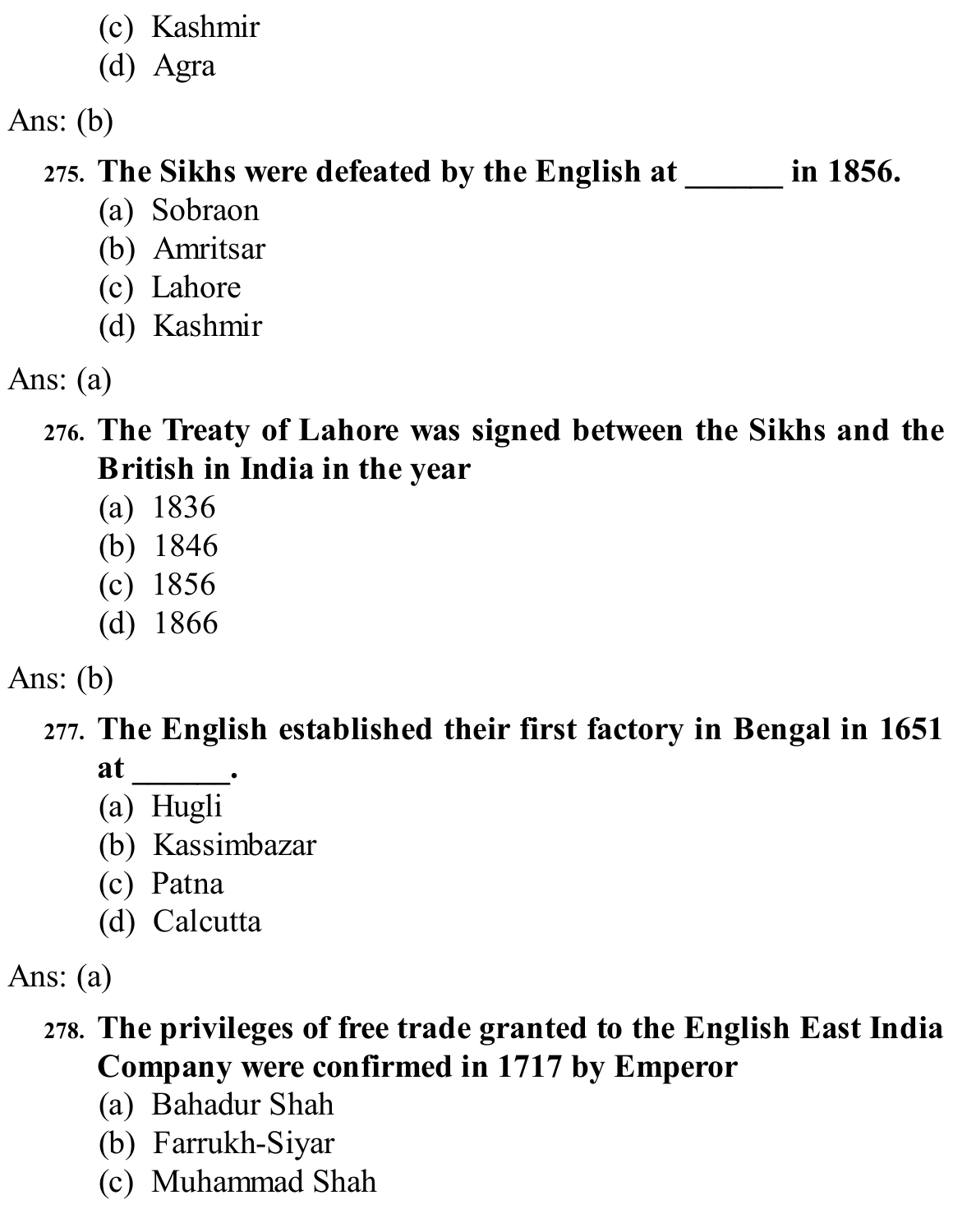(d) Aurangzeb

Ans: (b)

- **279. Of the following who transferred the capital from Murshidabad to Monghyr?**
	- (a) Mir Kasim
	- (b) Mir Jaffar
	- (c) Siraj-ud-Daulah
	- (d) Mir Mudan

- **280. Which of the following was not to be ceded by Mir Kasim to the Company as per the treaty signed between Mir Kasim and Calcutta Council?**
	- (a) Burdwan
	- (b) Midnapur
	- (c) Chittagong
	- (d) Monghyr

Ans: (d)

#### **281. In the Battle of Buxar the English army was commanded by**

- (a) Major Munro
- (b) Clive
- (c) Rojer Drake
- (d) Boughton

Ans: (a)

- **282. The Battle of Buxar was fought between the combined armies (of the Nawab of Awadh, the Mughal Emperor and Mir Kasim II) and the**
	- (a) French
	- (b) Dutch

Ans: (a)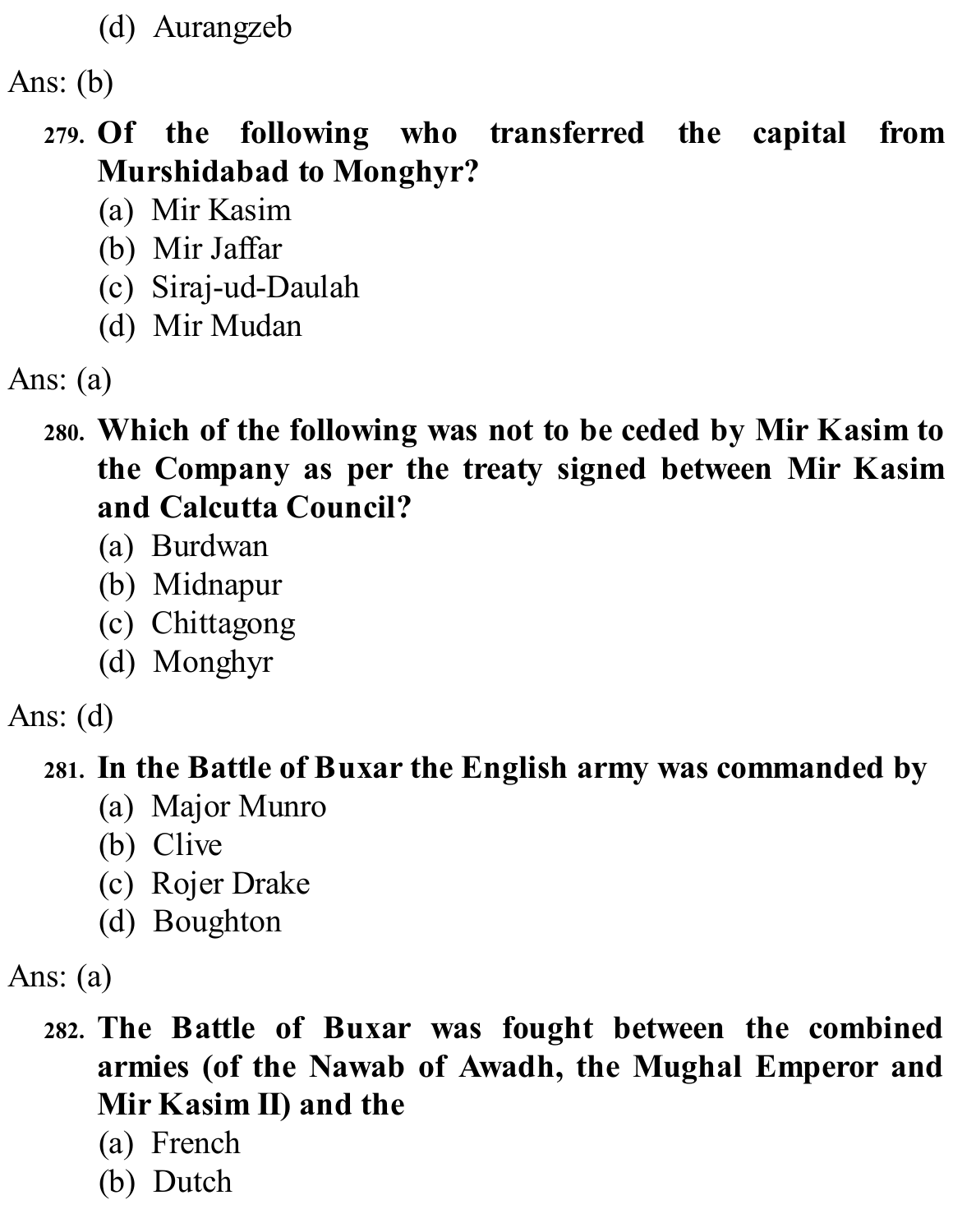- (c) Portuguese
- (d) English

Ans: (d)

# **283. Who designated the administrative head of the district as Collector?**

- (a) Warren Hastings
- (b) Cornwallis
- (c) Macpherson
- (d) Clive

Ans: (c)

# **284. Mahabandula was the great General of the**

- (a) Marathas
- (b) Sikhs
- (c) Nepalese
- (d) Burmese
- Ans: (d)

#### **285. Mahabandula was killed at \_\_\_\_\_.**

- (a) Rangoon
- (b) Tenesserin
- (c) Danubyu
- (d) Prome

Ans: (c)

# **286. 'Confessions of Thug' was written by**

- (a) Burke
- (b) Meadows Taylor
- (c) Havell
- (d) Moreland

Ans: (b)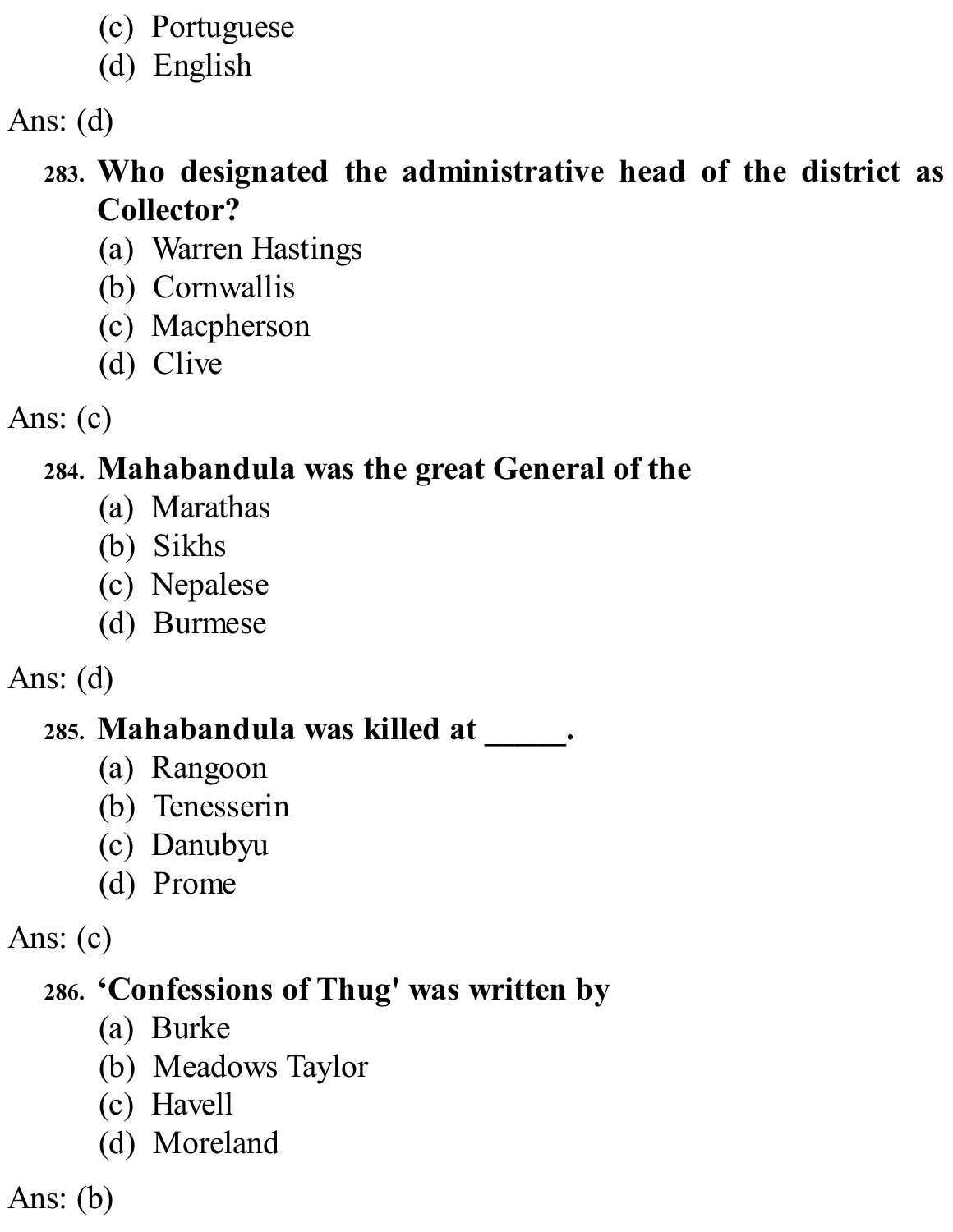#### **287. The Hindu College was started in 1817 at**

- (a) Calcutta
- (b) Bombay
- (c) Madras
- (d) Pondicherry

#### Ans: (a)

# **288. According to \_\_\_\_\_\_ the Mutiny was a popular rebellion.**

- (a) V D Sarkar
- (b) V ASmith
- (c) L Mukherjee
- (d) Chabbra

Ans: (b)

## **289. The Mutiny was brought to an end with the fall of \_\_\_\_\_\_ into the hands of the British in India.**

- (a) Meerut
- (b) Awadh
- (c) Gwalior
- (d) Rohilkhand

#### **290. The Wahabis operated from**

- (a) Hindukush
- (b) Khyber Pass
- (c) Western Ghat
- (d) Palghat

Ans: (a)

# **291. The Indian Civil Service Act was passed during the Viceroyalty of**

(a) Elgin

Ans: (c)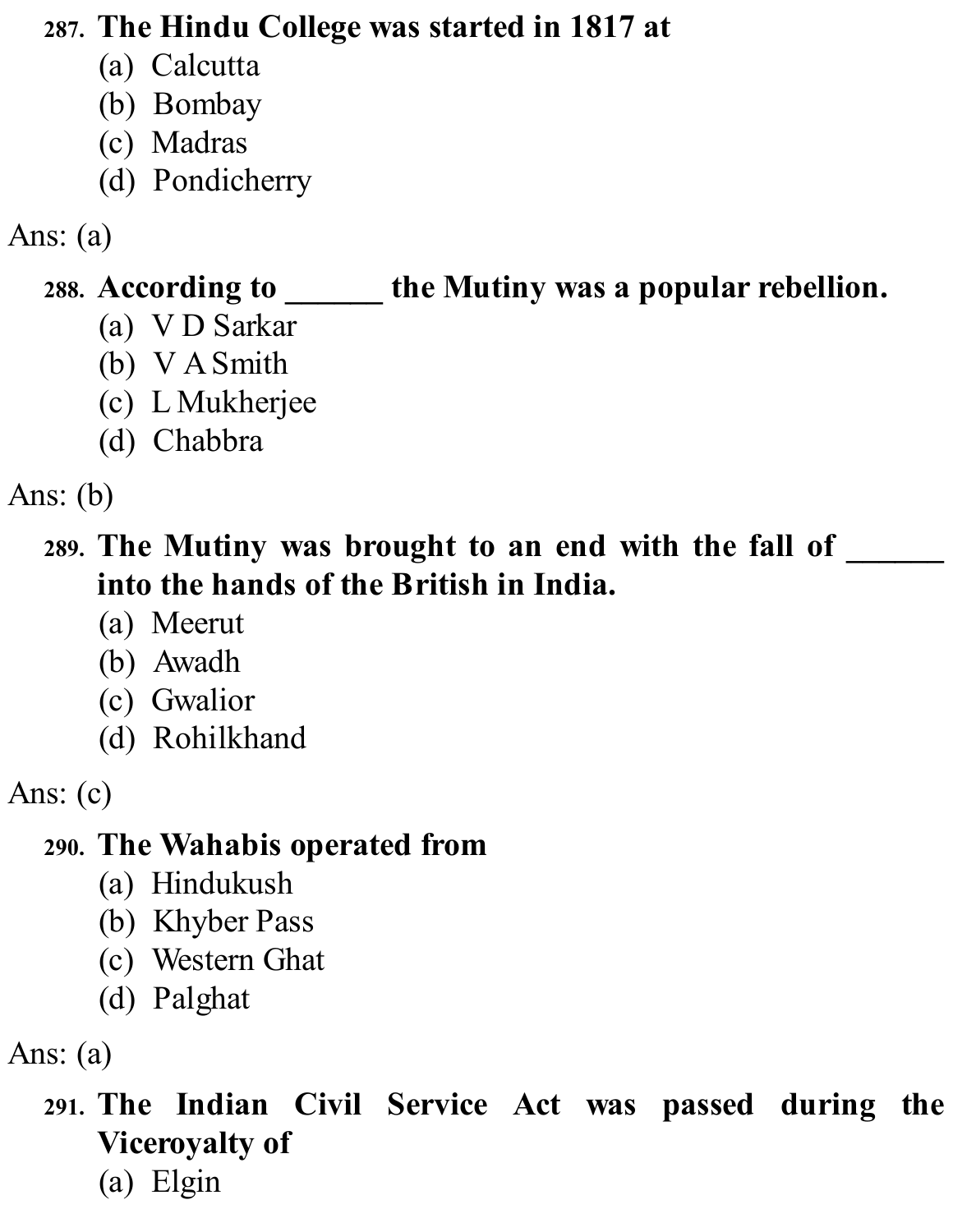- (b) Canning
- (c) Minto
- (d) Lytton

# **292. The first Indian to enter the Indian Civil Service was**

- (a) Gokhale
- (b) Satyendra Nath Tagore
- (c) Ramanuja
- (d) Rabindranath Tagore
- Ans: (b)

# **293. The first Famine Commission was constituted under**

- (a) Sir Richard Strachey
- (b) Sir John Strachey
- (c) Roberts
- (d) Chamberlain
- Ans: (a)

#### **294. The Mayo College was started at**

- (a) Delhi
- (b) Calcutta
- (c) Agra
- (d) Ajmer
- Ans: (d)

# **295. Arrange the following in chronological order:**

- 1. Viceroy Lytton
- 2. Viceroy Mayo
- 3. Viceroy Lansdowne
- 4. Viceroy Linlithgow
- (a) II, III, I, IV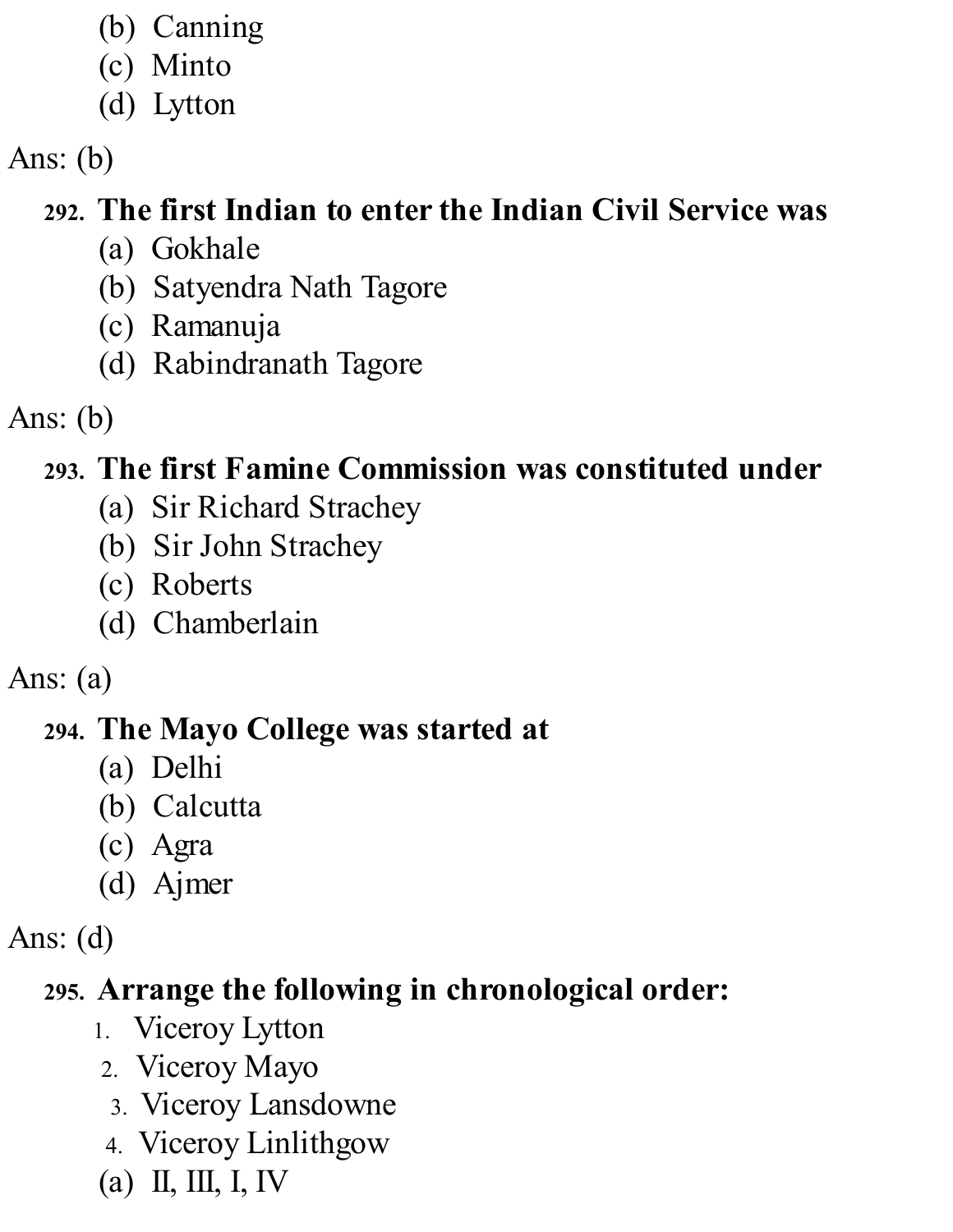- (b) II, I, III, IV
- (c) IV, III, II, I
- (d) III, IV, I, II

#### **296. When King George-V and Queen of India visited India, a magnificent Durbar was held at**

- (a) Calcutta
- (b) Delhi
- (c) Bombay
- (d) Madras

Ans: (b)

**297. The capital of British India was transferred from Calcutta to Delhi in the year**

- (a) 1911
- (b) 1912
- (c) 1920
- (d) 1925

Ans: (a)

# **298. The Tata Iron and Steel Works was completed with the aid of**

- (a) Japanese experts
- (b) Russian experts
- (c) American experts
- (d) French experts

Ans:  $(c)$ 

# **299. Rowlatt after whom Rowlatt Act was named was a**

- (a) Justice
- (b) General
- (c) Member of Parliament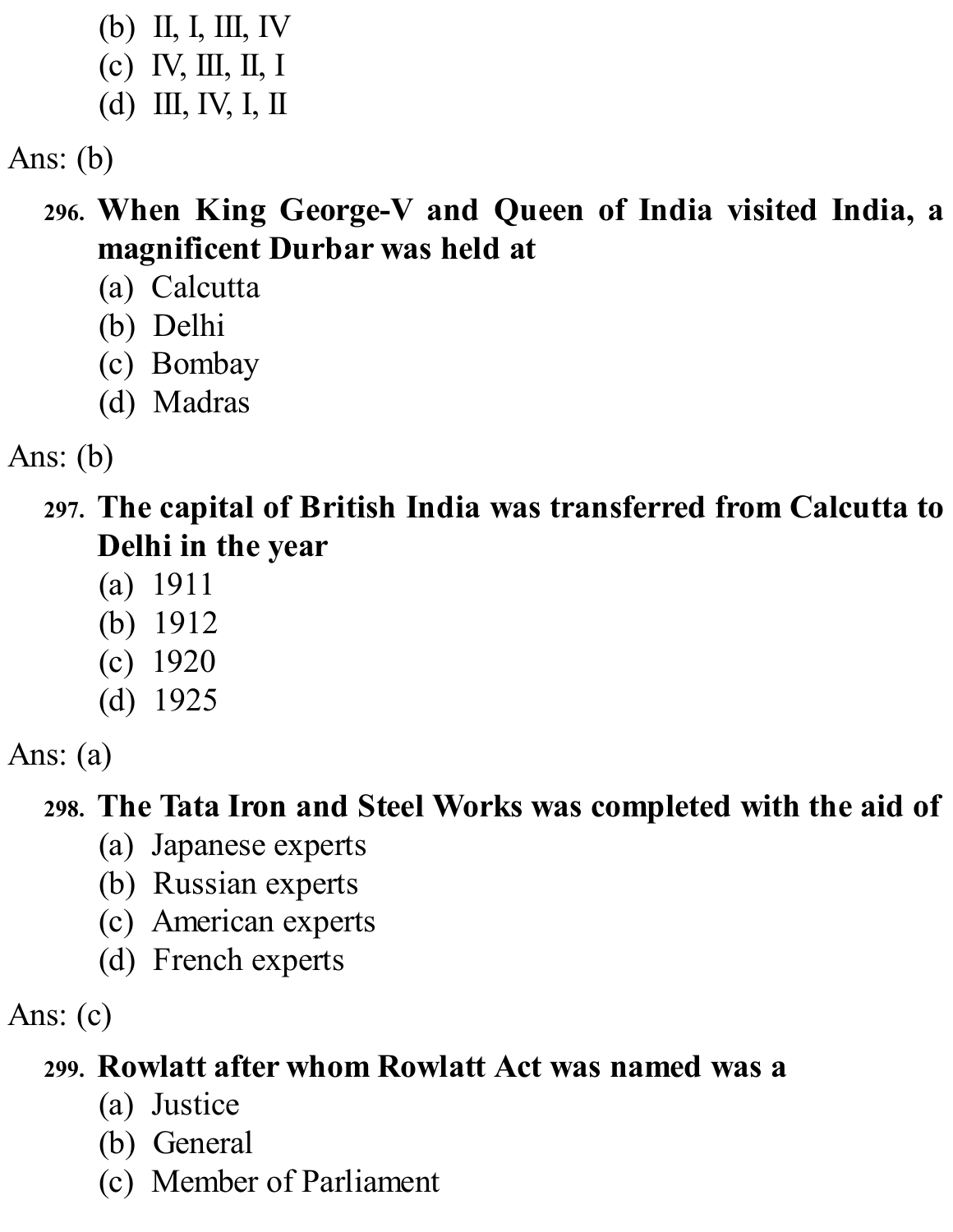(d) Secretary of State for India

#### Ans: (a)

#### **300. Montagu who toured In India in 1918 was a**

- (a) Member of Privy Council
- (b) Member of Viceroy's Council
- (c) Secretary of State for India
- (d) Viceroy of India
- Ans: (c)

#### **301. The Non-Cooperation Movement under Gandhi was in full swing during the Viceroyalty of**

- (a) Chelmsford
- (b) Irwin
- (c) Reading
- (d) Hardinge

# Ans: (c)

- **302. A resolution declaring 'Purna Swaraj' was passed in the Congress Session held at**
	- (a) Lahore
	- (b) Calcutta
	- (c) Gaya
	- (d) Haripura

#### **303. SN Banerjee was appointed Professor in English in the Metropolitan Institute at**

- (a) Bombay
- (b) Madras
- (c) Calcutta
- (d) Bangalore

Ans: (a)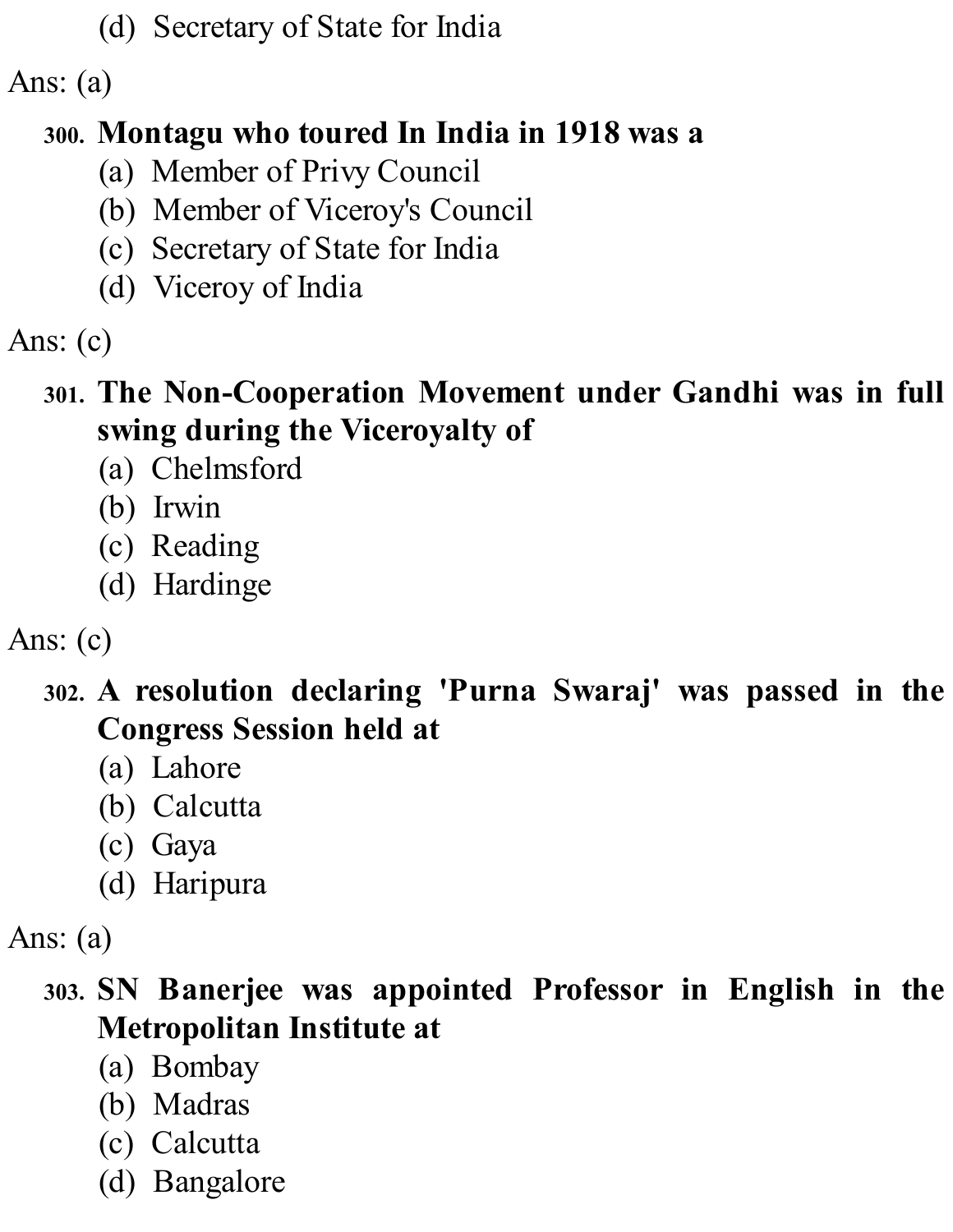Ans: (c)

#### **304. Tilak started his career as a**

- (a) Writer
- (b) Professor
- (c) Journalist
- (d) Lawyer

#### Ans: (b)

**305. The Hindu of Madras started in 1868 as a weekly, became a Daily in**

- (a) 1889
- (b) 1899
- (c) 1890
- (d) 1855

Ans: (a)

#### **306. The Indian National Congress was founded in the year**

- (a) 1958
- (b) 1977
- (c) 1885
- (d) 1909

Ans: (c)

# **307. Match the following:**

| List-I                | $List-II$          |
|-----------------------|--------------------|
| A. Kesari             | 1.1921             |
| B. Maharatta          | 2.1893             |
| C. Ganapathi Festival | 3. English Journal |
| D. Moplah Rebellion   | 4. Marathi Journal |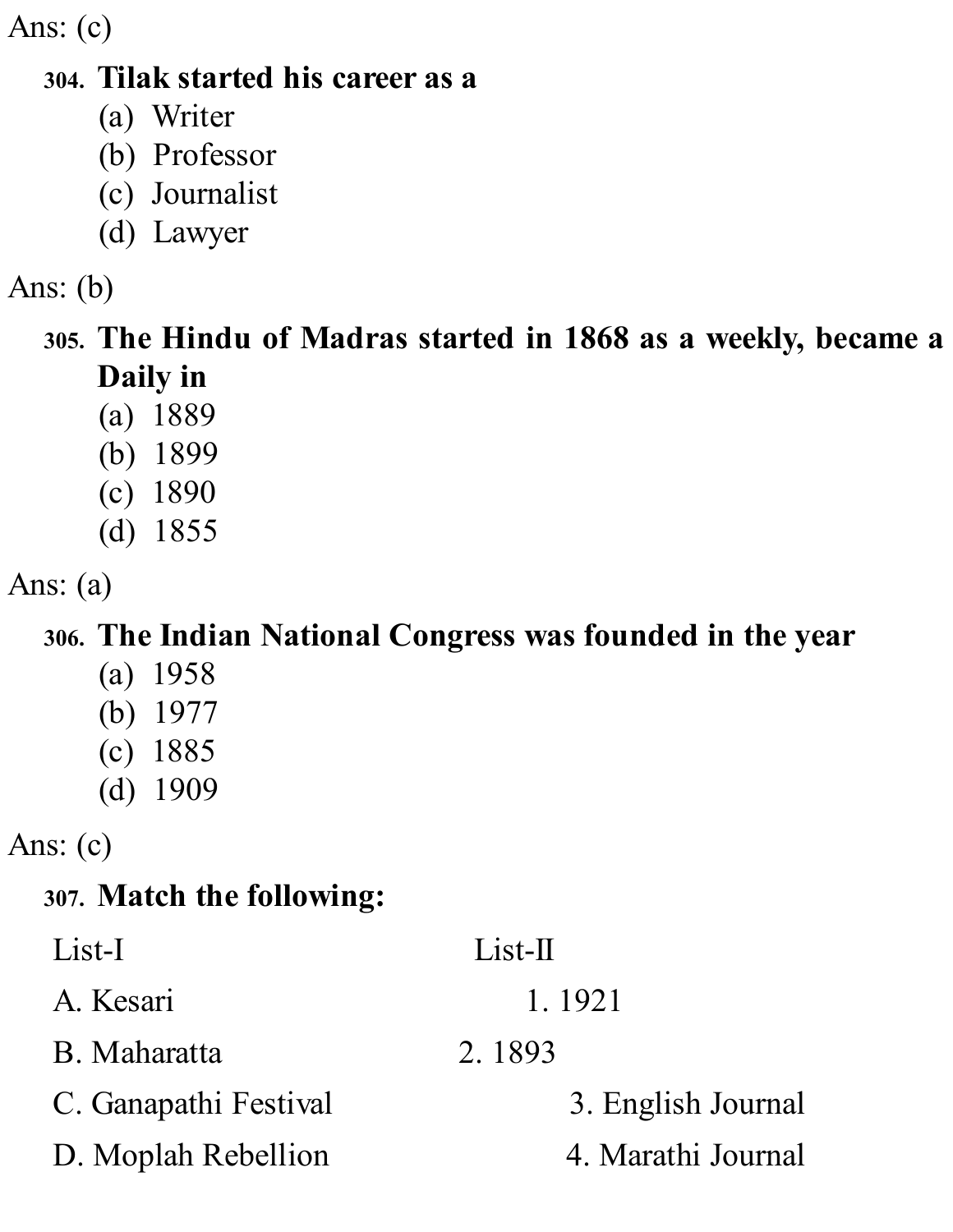Codes:

|         | $\bf{B}$       | $\mathbf C$    | $\mathsf{D}$ |
|---------|----------------|----------------|--------------|
| $(a)$ 4 | $\overline{3}$ | $\overline{2}$ |              |
| (b) 1   | 2              | 3              |              |
| $(c)$ 2 | 3              | 4              |              |
| $(d)$ 3 |                |                |              |

#### Ans: (a)

**308. According to \_\_\_\_\_ the Mutiny was a purely military outbreak.**

- (a) VD Sarkar
- (b) VASmith
- (c) Sir John Lawrence
- (d) Roberts

Ans: (c)

#### **309. Wahabis were \_\_\_\_\_\_ fanatics.**

- (a) Hindu
- (b) Muslim
- (c) Christian
- (d) Sikh

Ans: (b)

**310. A Royal Commission on the Public Service was appointed in the year**

- (a) 1912
- (b) 1915
- (c) 1910
- (d) 1918

Ans: (a)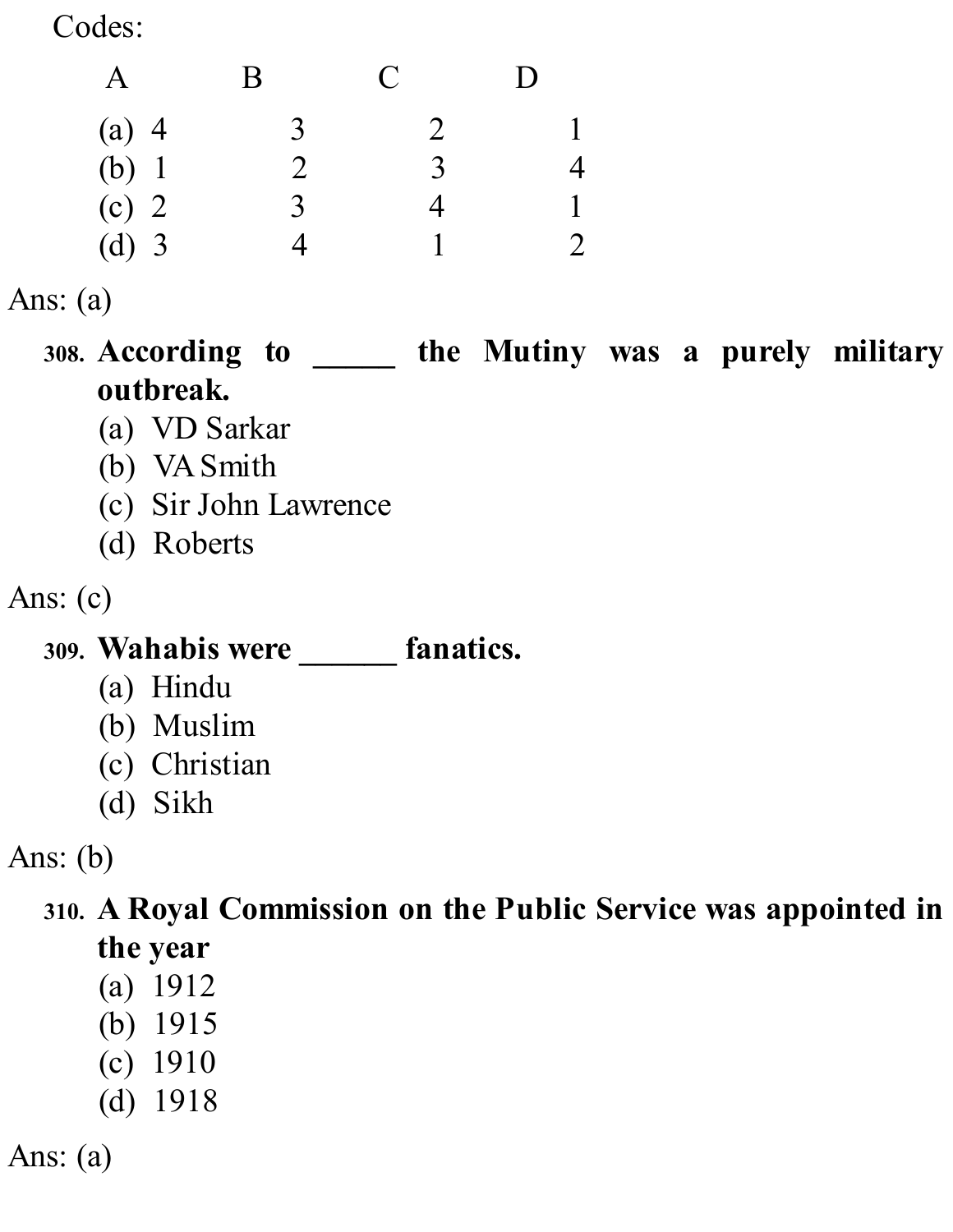**311. A resolution declaring Purna Swaraj (complete Independence as Indian's political goal was passed in the \_\_\_\_\_\_ Congress of 1929.**

- (a) Shimla
- (b) Lahore
- (c) Madras
- (d) Calcutta

## Ans: (b)

**312. In the Interim Government formed in 1946, the Minister for Education was**

- (a) Patel
- (b) Rajaji
- (c) Maulana Abul Kalam Azad
- (d) Annie Besant

Ans: (c)

#### **313. The Pakistan panacea was sponsored by**

- (a) Azad Kalam
- (b) Jinnah
- (c) Md Iqbal
- (d) Liyakat All Khan

Ans: (c)

#### **314. The Indian Independence Act was passed in**

- (a) July 1947
- (b) August 1947
- (c) June 1947
- (d) September 1947

Ans: (a)

#### **315. AI Hilal was a**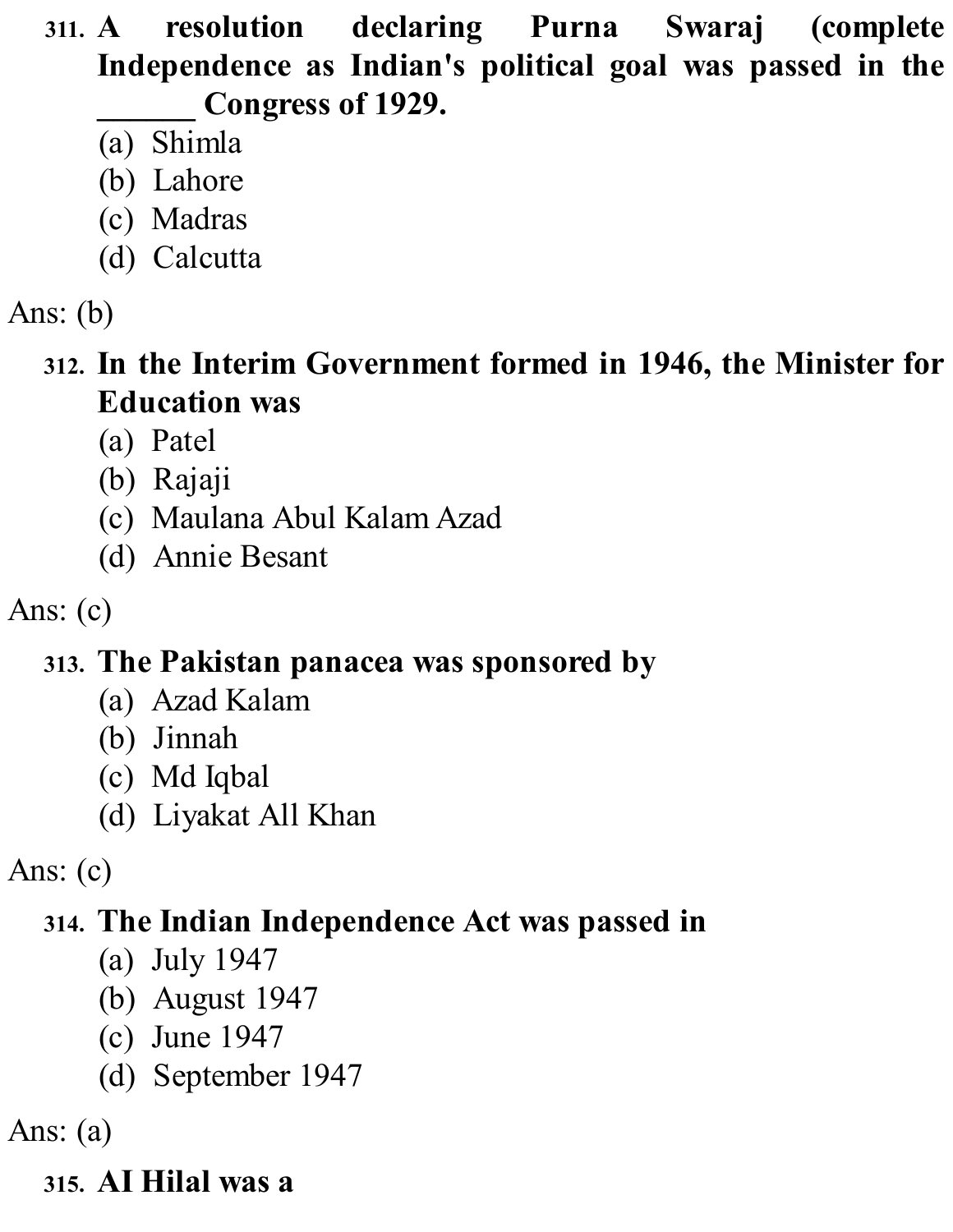- (a) Mosque
- (b) Journal
- (c) Madrasah
- (d) Garden

# **316. Maulana Abul Kalam Azad was the author of**

- (a) India Wins Freedom
- (b) New India
- (c) Gita Rahasya
- (d) Discovery of India

Ans: (a)

- **317. Tilak called him the 'Diamond of India' the jewel of Maharashtra and the Prince of Workers'. Who is referred in these words**
	- (a) Lajpat Rai
	- (b) Shivaji
	- (c) Gokhale
	- (d) Madhava Rao

Ans: (c)

# **318. Motilal presided over the Congress Session of 1919 held at**

- (a) Lahore
- (b) Amritsar
- (c) Calcutta
- (d) Bombay

Ans: (b)

# **319. Swarajist Party was organised by**

- (a) Motilal Nehru
- (b) Subash Chandra Bose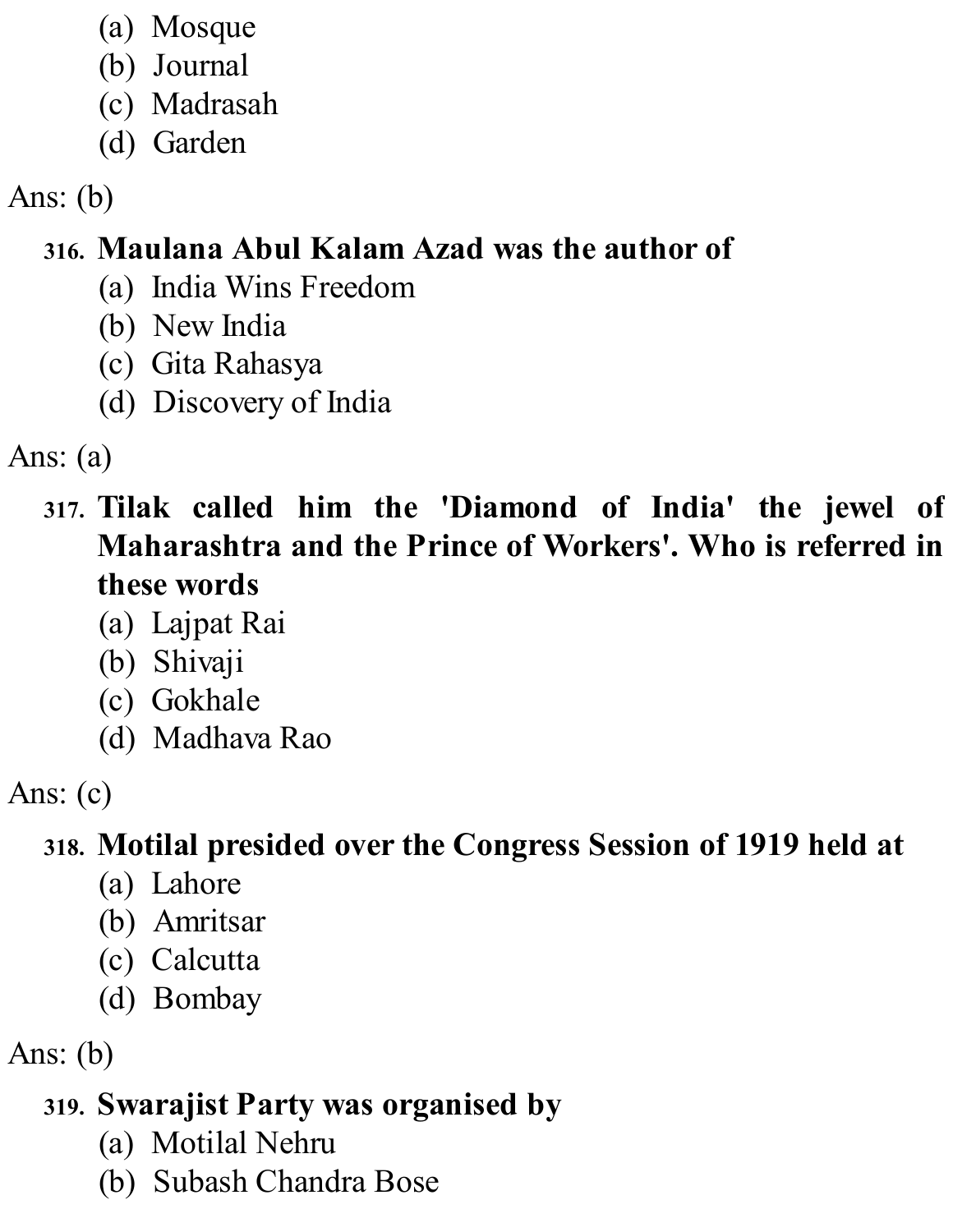- (c) Annie Besant
- (d) Gokhale

Ans: (a)

# **320. Match the following:**

| List-I                         |   |              |                |              |                       | $List-II$        |
|--------------------------------|---|--------------|----------------|--------------|-----------------------|------------------|
| A. Irish Home Rule Movement    |   |              |                |              |                       | 1. Annie Besant  |
| B. Home Rule Movement in India |   |              |                | 2. Red Mond  |                       |                  |
| C. Ferguson College            |   |              |                |              |                       | 3. Motilal Nehru |
| D. Kashmir                     |   |              |                |              |                       | 4. Gokhale       |
| Codes:                         |   |              |                |              |                       |                  |
| $\mathsf{A}$                   | B | $\mathcal C$ |                | $\mathbf{D}$ |                       |                  |
| (a) 2                          |   |              | $\overline{4}$ |              | 3                     |                  |
| $(b)$ 4                        | 3 |              | $\overline{2}$ |              |                       |                  |
| $(c)$ 3                        | 4 |              |                |              | $\mathcal{D}_{\cdot}$ |                  |
| (d)                            |   |              | 3              |              |                       |                  |

Ans: (a)

- **321. The famine in Bihar and Bengal in 1873-74 was averted by the timely action of**
	- (a) Minto
	- (b) Morley
	- (c) Northbrook
	- (d) Hastings

Ans: (c)

**322. Lytton was selected as Viceroy to India to fulfill the ambitious plans of Disraeli in \_\_\_\_\_.**

(a) Awadh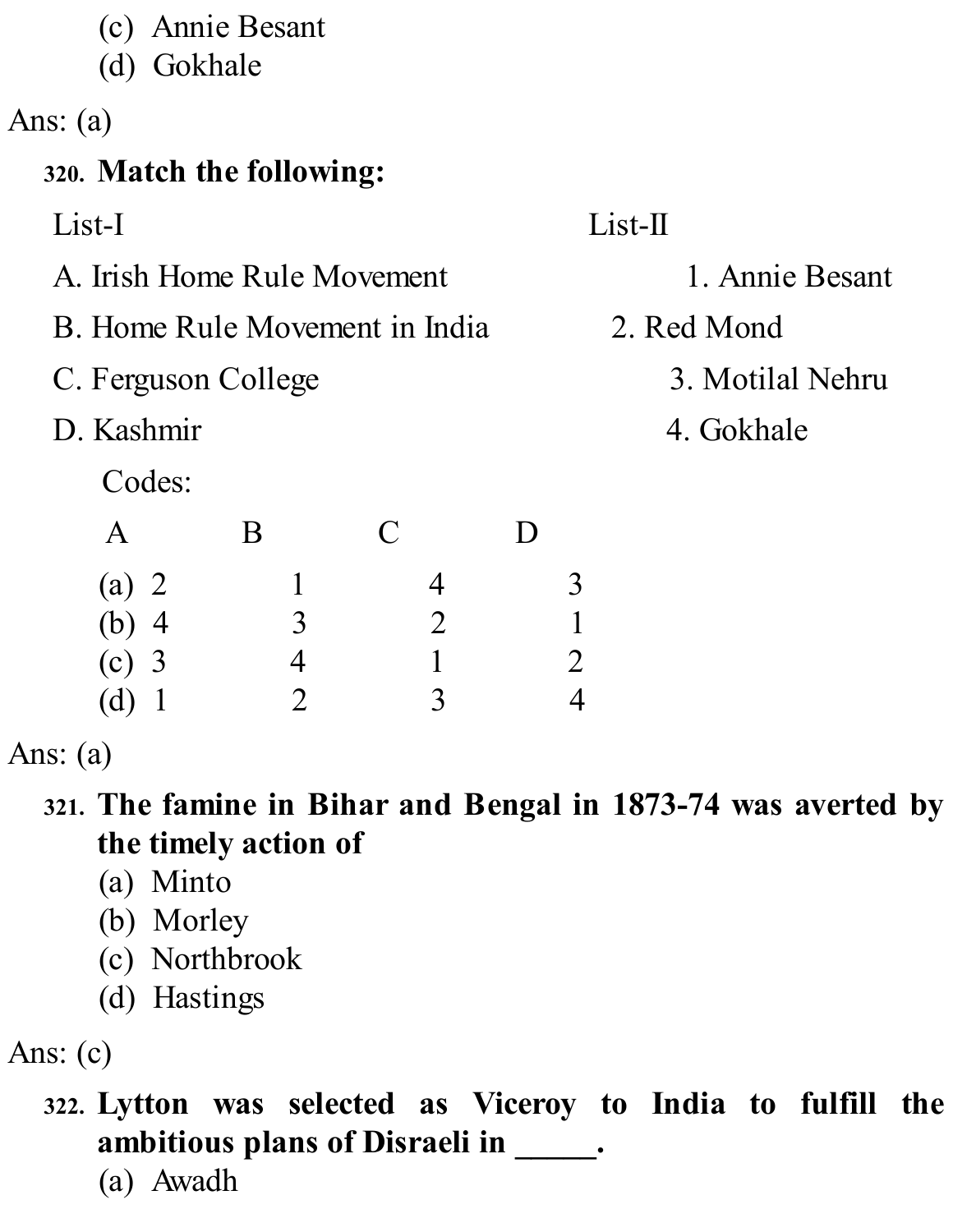- (b) Afghanistan
- (c) Bengal
- (d) Burma

# **323. The Rowlatt Act was passed in the year**

- (a) 1919
- (b) 1925
- (c) 1927
- (d) 1930
- Ans: (a)

# **324. Narendra MandaI was inaugurated by Duke of Connaught in the year**

- (a) 1920
- (b) 1921
- (c) 1931
- (d) 1910
- Ans: (b)

# **325. Servants of India Society was founded in**

- (a) England
- (b) India
- (c) America
- (d) Burma
- Ans: (a)

# **326. Maulana Abul Kalam Azad was a Scholar in**

- (a) Persian
- (b) Arabic
- (c) Sanskrit
- (d) French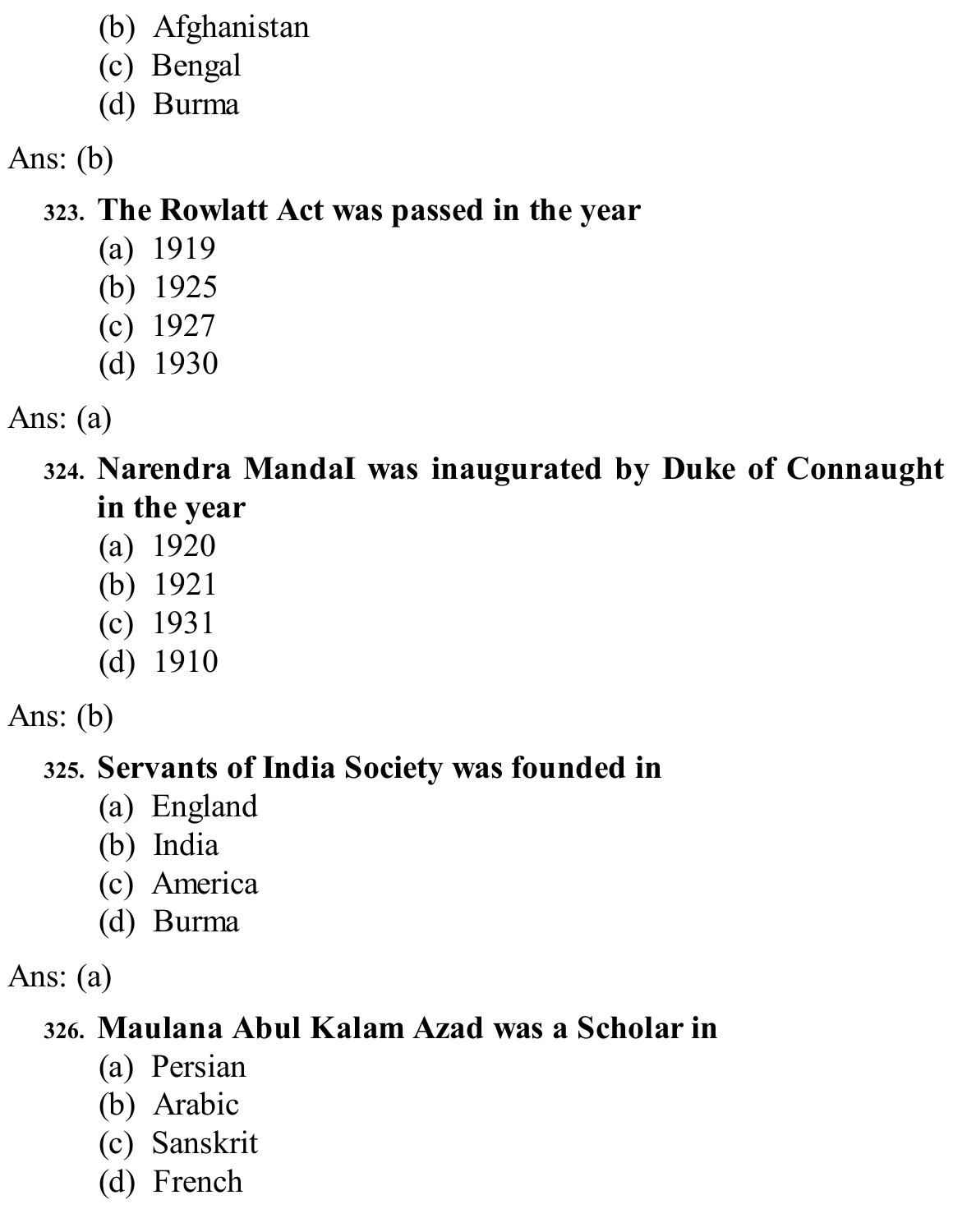## **327. In 1946, the Interim Government was formed under**

- (a) Patel
- (b) Gandhiji
- (c) Rajaji
- (d) Jawaharlal Nehru

## Ans: (d)

# **328. The President of the Congress Sessions of 1898 and 1902 was**

- (a) Hume
- (b) Tilak
- (c) Dadabhai Naoroji
- (d) S N Banerjee

Ans: (d)

# **329. The National Liberal Federation was founded by**

- (a) S N BanneIjee
- (b) Motilal Nehru
- (c) Abul Kalam Azad
- (d) Mrs Annie Besant

Ans: (a)

# **330. The Shivaji Festival was inaugurated in 1895 by**

- (a) Hume
- (b) Morley
- (c) Tilak
- (d) Gokhale

Ans: (c)

# **331. The Sepoy Mutiny broke out on May 10, 1857 at \_\_\_\_\_.**

- (a) Meerut
- (b) Gwalior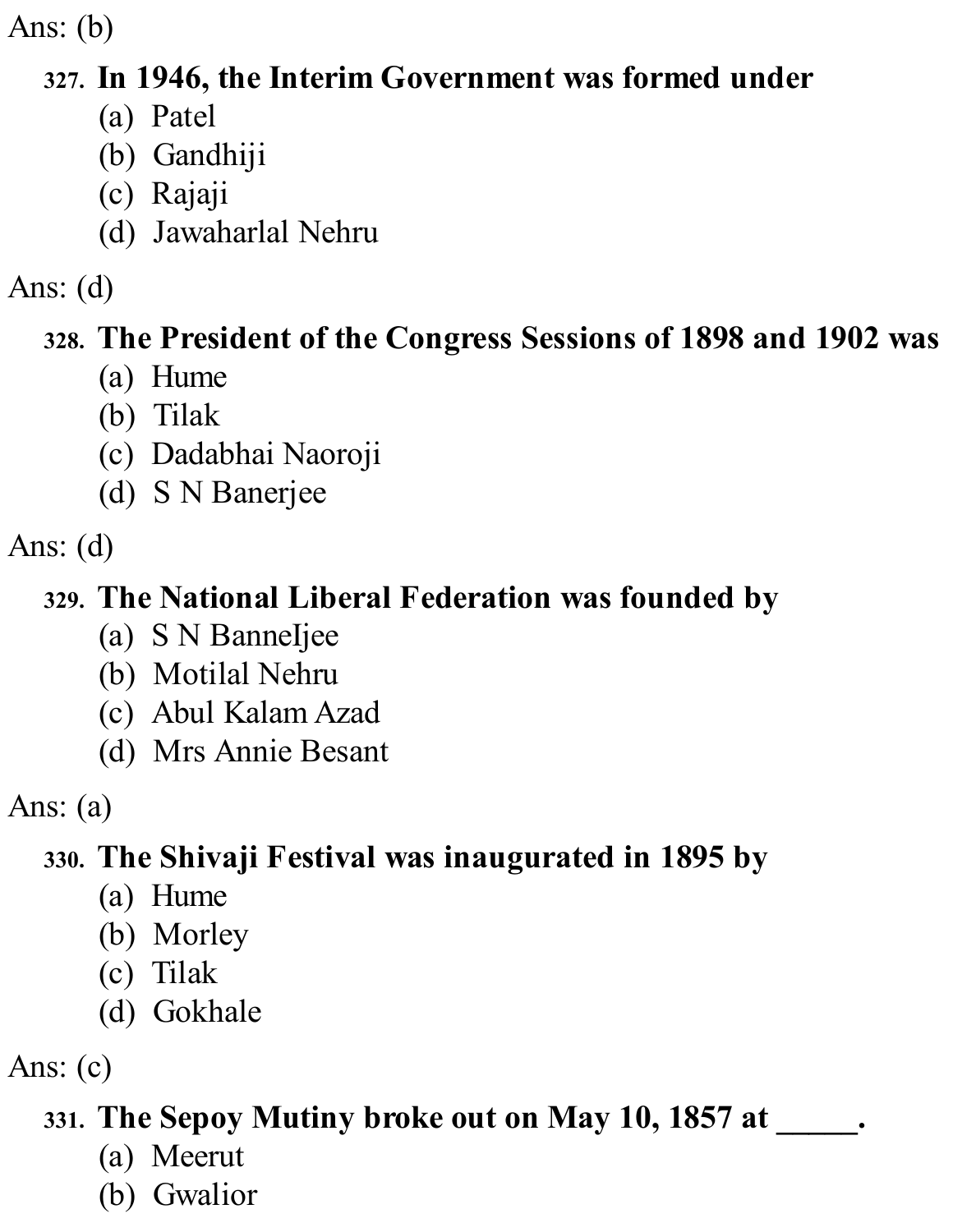- (c) Jhansi
- (d) Agra

Ans: (a)

# **332. The immediate cause for the Mutiny was**

- (a) Doctrine of Lapse
- (b) The Social Legislation of 1856
- (c) The Episode of the Greased Cartridges
- (d) The fear of me Indians that they would be converted to **Christianity**

Ans: (c)

#### **333. During the Viceroyalty of Sir John Lawrence the bone of contention between India and Bhutan was**

- (a) Duars
- (b) Jalpaiguri
- (c) Goalpara
- (d) Cooch Behar

Ans: (a)

- **334. Queen Victoria became the Empress of India according to the Act of**
	- (a) 1858
	- (b) 1861
	- (c) 1876
	- (d) 1909

Ans: (c)

- **335. The Viceroy who wanted to train Indian in the art of selfgovernment was**
	- (a) Mountbatten
	- (b) Ripon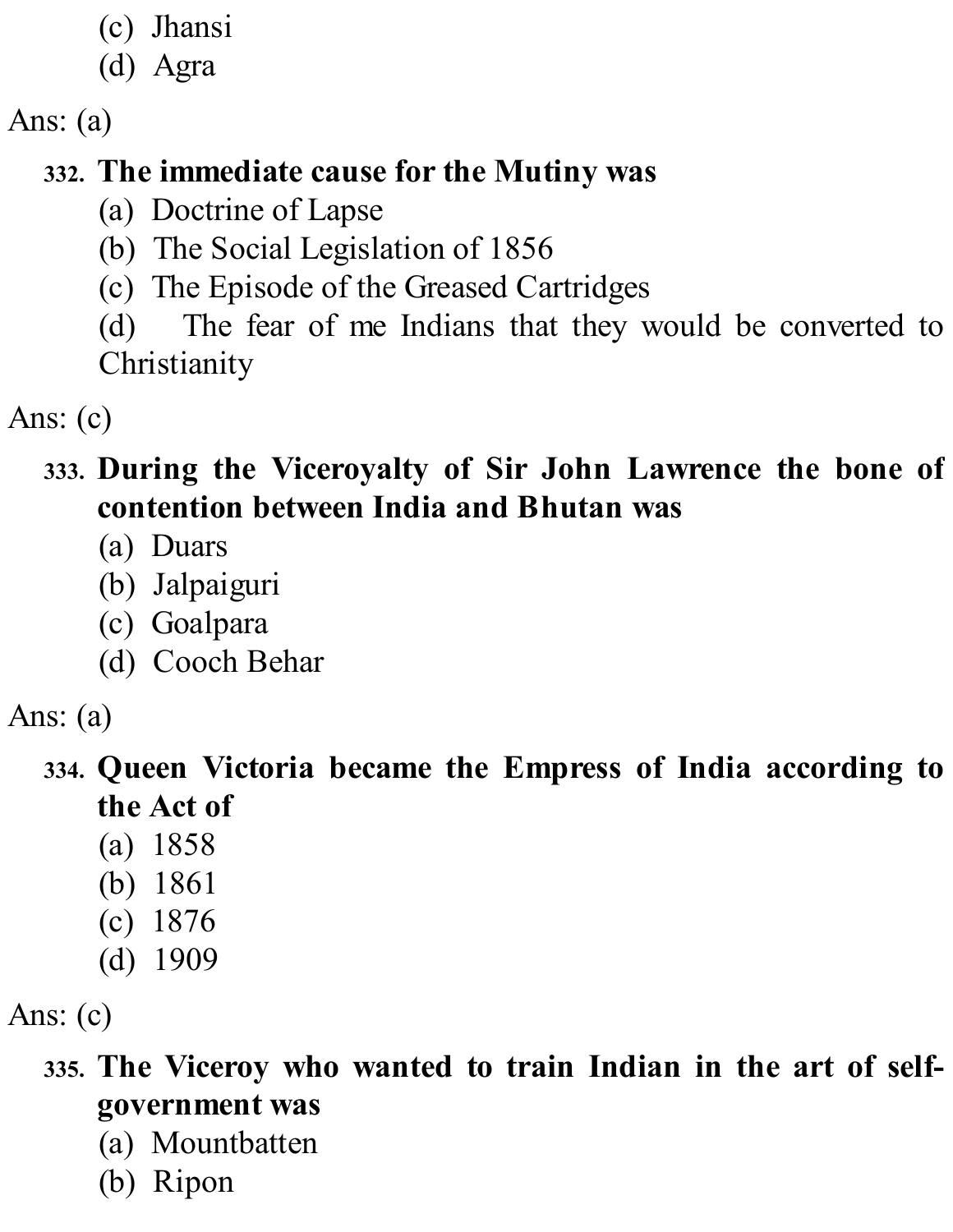- (c) Northbrook
- (d) Curzon

# **336. The ruler of Mysore who secured the rendition of Mysore was**

- (a) Tippu
- (b) Hyder
- (c) Krishnaraja III
- (d) Rajendra Wodiar
- Ans: (c)

# **337. Loamanya Bal Gangadhar Tilak hailed form**

- (a) Bengal
- (b) Kashmir
- (c) Maharashtra
- (d) Tamil Nadu

Ans: (c)

#### **338. Tilak was sentenced and transported to**

- (a) Mandalay
- (b) Malaya
- (c) Australia
- (d) Andaman

Ans: (b)

#### **339. 'Anthology of the Bomb' was written by**

- (a) Tilak
- (b) Bipin Chandra Pal
- (c) Gokhale
- (d) Annie Besant

Ans: (b)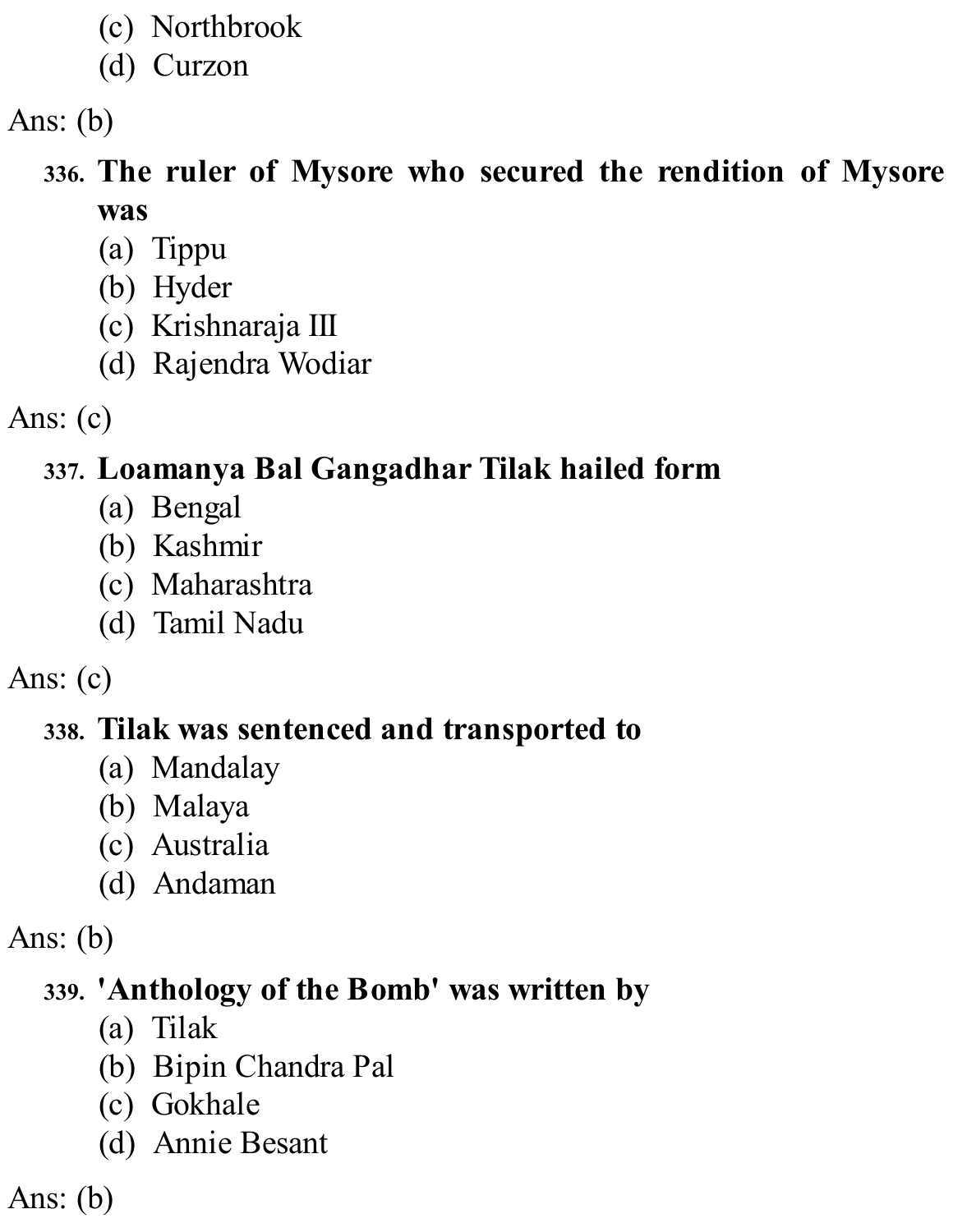#### **340. The author of 'A Nation in the Making' was**

- (a) SN Banerjee
- (b) Mahatma Gandhi
- (c) Hume
- (d) Tilak

#### Ans: (a)

#### **341. Till the end of the 17th Century the growth of the executive and legislative powers of the East india Company depended on**

- (a) Governor
- (b) Governor-General
- (c) Parliament
- (d) Crown

#### **342. In the 18th Century the Royal prerogative in the affairs of the East India Company was controlled by**

- (a) The Viceroy's Council
- (b) The Indian Legislature
- (c) The Parliament in England
- (d) The Secretary of State

Ans: (c)

## **343. Which of the following was not included in the early three English Settlements in India?**

- (a) Madras
- (b) The Punjab
- (c) Bombay
- (d) Calcutta

Ans: (b)

Ans: (d)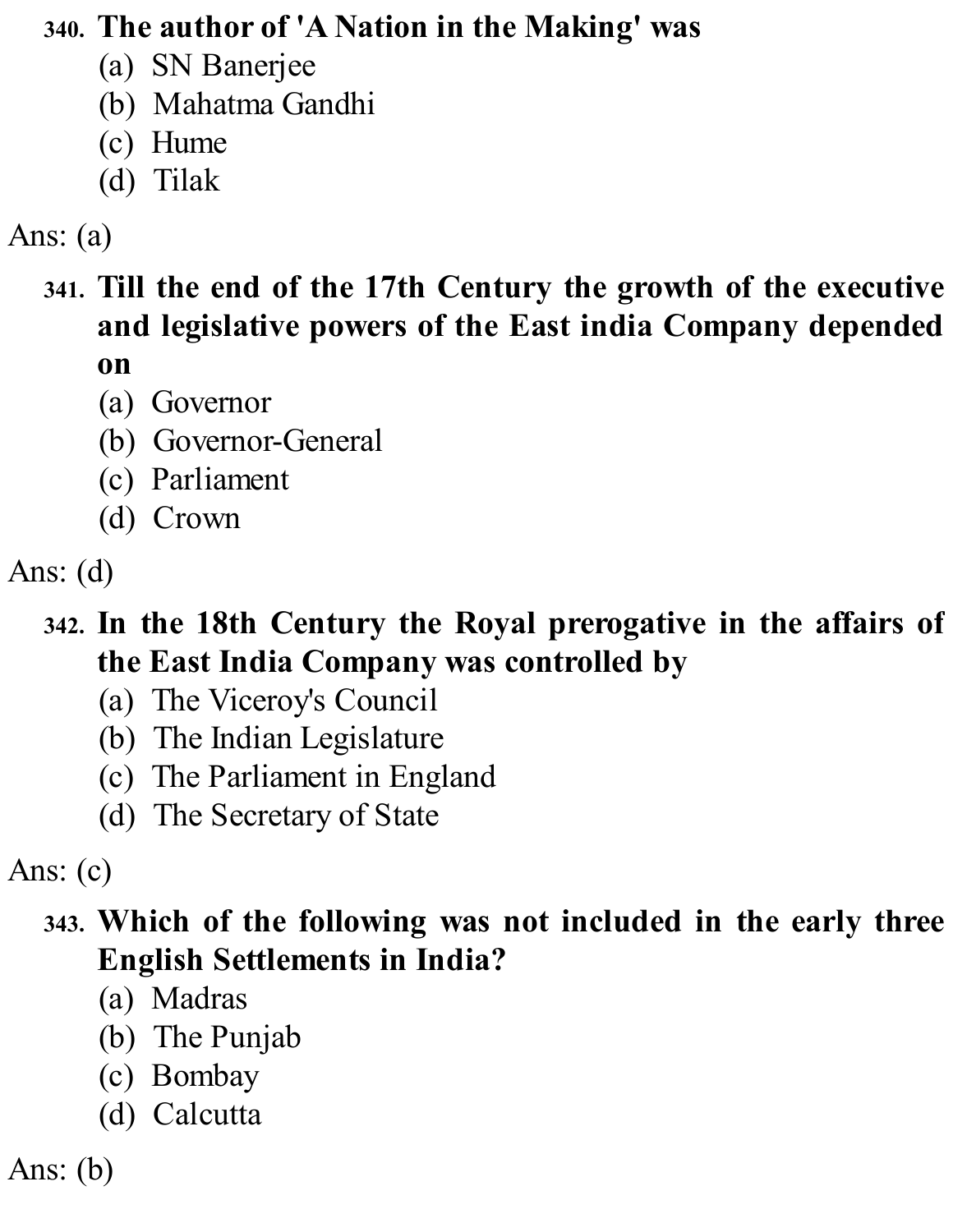- **344. Before the passing of the Act of 1773, each of the three English Settlement in India was governed by**
	- (a) Viceroy
	- (b) President
	- (c) Secretary
	- (d) Director

- **345. Which of the following is one of the causes for the passing of the Act of 1773?**
	- (a) Failure of Double Government
	- (b) Success of Double Government
	- (c) Agitation in India
	- (d) Desire of the Indian Merchants

#### Ans: (a)

- **346. Provision was made in the Act of 1773, for the office of a Governor-General of**
	- (a) India
	- (b) Fort William
	- (c) Madras
	- (d) Bombay
- Ans: (b)

#### **347. Pitt's India Bill was introduced by \_\_\_\_\_\_ in 1784.**

- (a) Prime Minister Pitt
- (b) Governor-General of India
- (c) Senior Merchants
- (d) East India Company

Ans: (a)

#### **348. Commissioners for the Affairs of India were known as**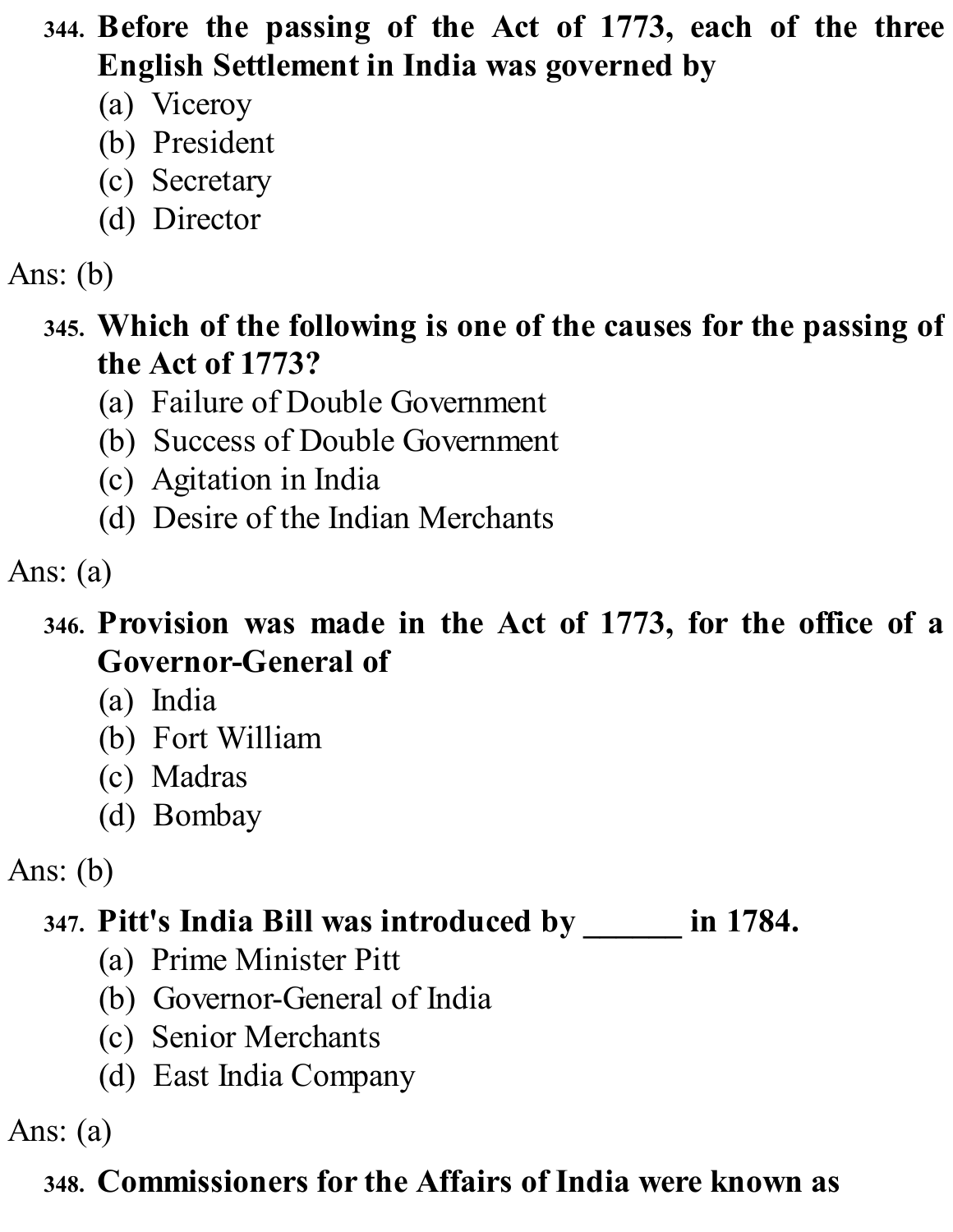- (a) Court of Directors
- (b) Board of Directors
- (c) Board of Control
- (d) Board of Merchants

Ans: (c)

# **349. The members of the Board of Control must be paid from**

- (a) The Consolidated Fund of England
- (b) Indian Revenues
- (c) Funds Voted by Parliament
- (d) The revenues of Princely States

Ans: (b)

# **350. When the Governor-General was away from Bengal a Vice-President appointed by \_\_\_\_\_ would Act for him.**

- (a) Crown
- (b) Parliament
- (c) Board of Control
- (d) Governor-General

Ans: (d)

# **351. The Charter Act of 1793 Renewed the Company's monopoly**

- **for \_\_\_\_\_ years.**
- (a) 20 years
- (b) 10 years
- (c) 30 years
- (d) 15 years

Ans: (a)

# **352. By the Charter Act of 1813 the Indian trade except in \_\_\_\_\_\_ was thrown open to all British subjects.**

(a) Tea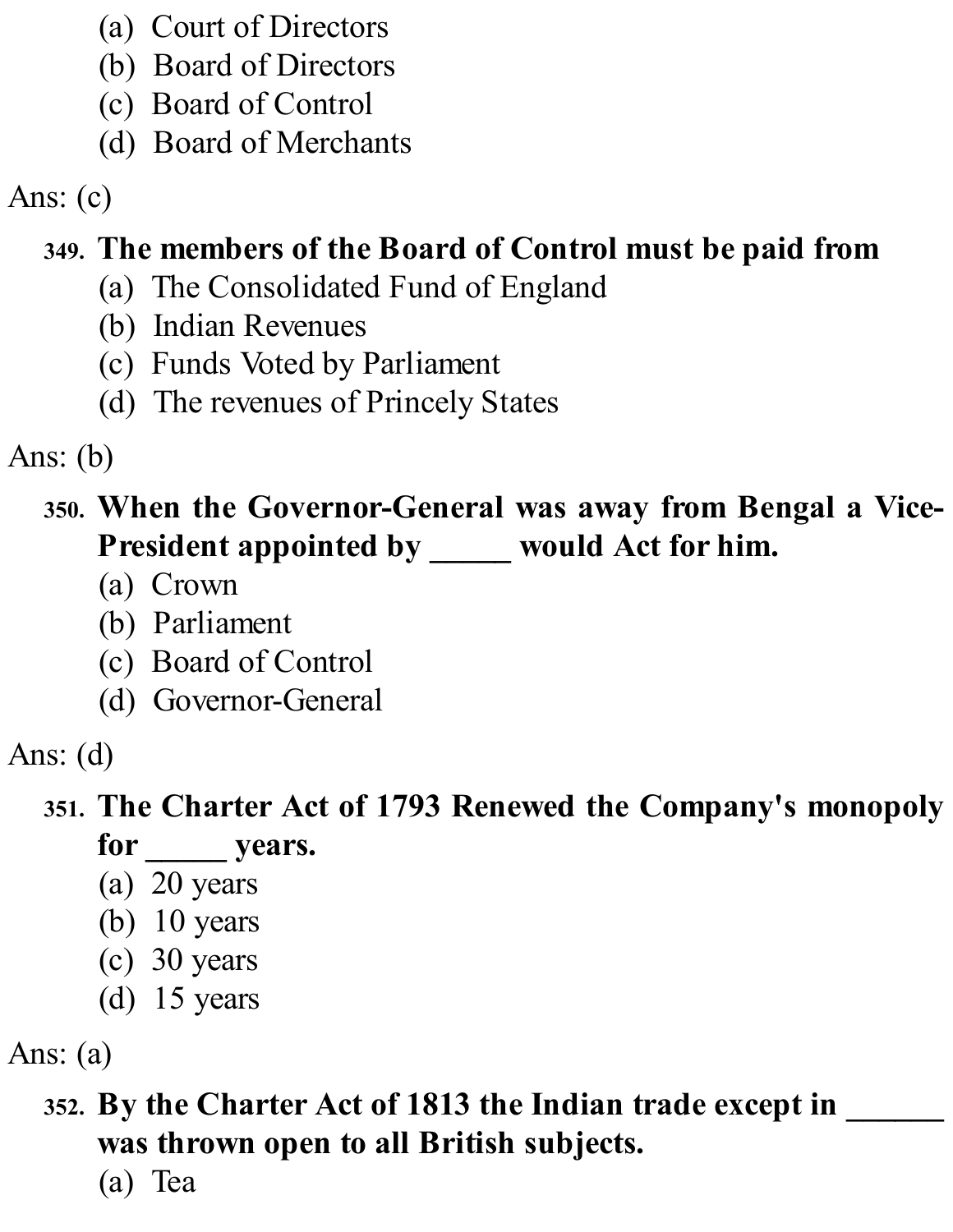- (b) Spices
- (c) Coffee
- (d) Cotton

Ans: (a)

**353. The Charter Act of 1813 left intact the Company's monopoly of \_\_\_\_\_\_ trade.**

- (a) China
- (b) Jawa
- (c) Ceylon
- (d) Japan
- Ans: (a)

**354. Provision was made by the Charter Act of 1813 for the establishment of a Church at \_\_\_\_\_\_.**

- (a) Madras
- (b) Bombay
- (c) Calcutta
- (d) Pondicherry

#### **355. The Charter Act of 1813 allotted Rupees \_\_\_\_\_\_\_ annually for Indian learning and spread of Scientific knowledge.**

- (a) One lakh
- (b) Two lakhs
- (c) £ 1000
- (d) £ 500

Ans: (a)

**356. The writers of the East India Company had their training in the college at \_\_\_\_\_\_ in England.**

(a) London

Ans: (c)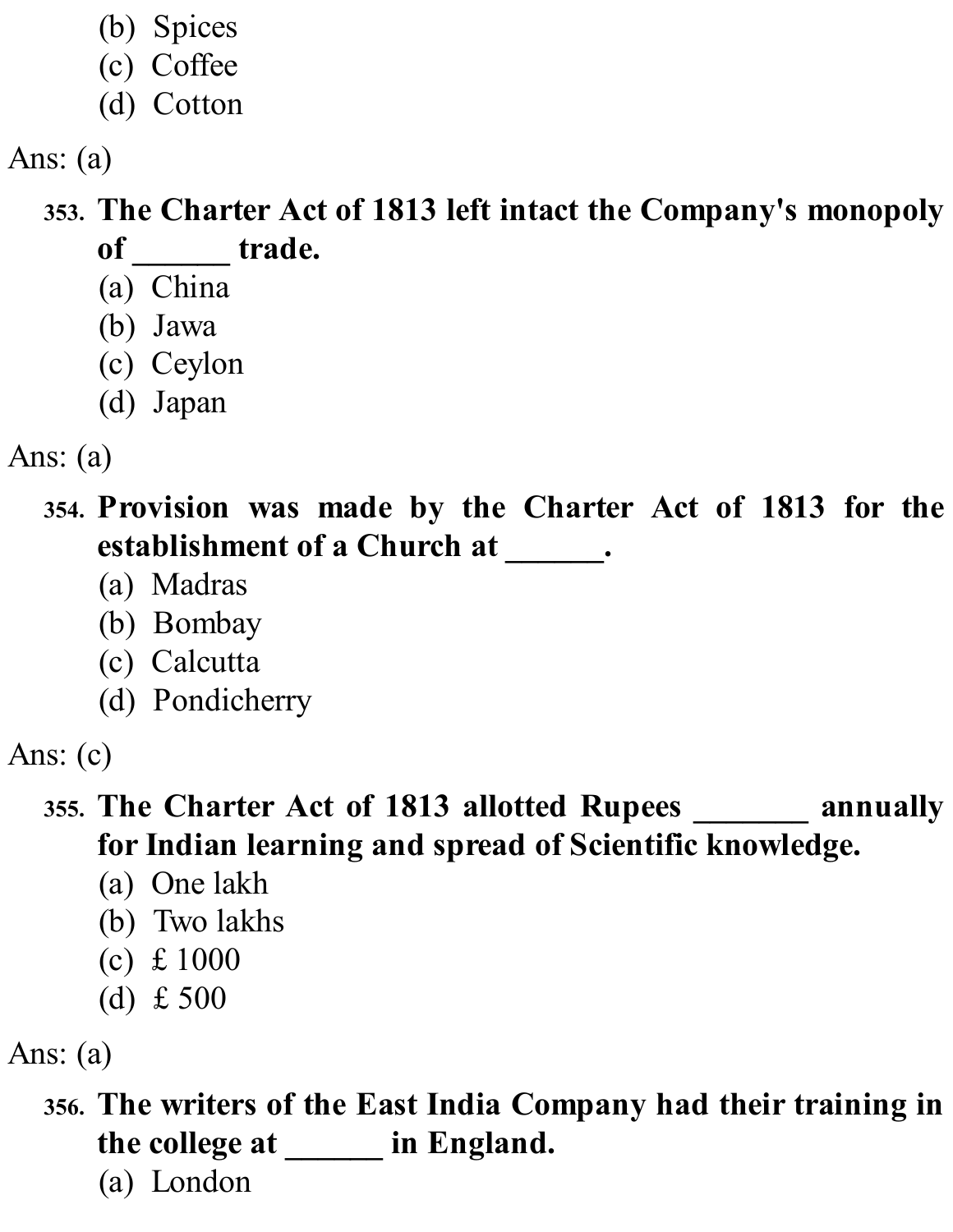- (b) Manchester
- (c) Liverpool
- (d) Haileybury

Ans: (d)

#### **357. The Company's monopoly of Trade was abolished by the Act of**

- (a) 1793
- (b) 1813
- (c) 1833
- (d) Pitt's India Act

Ans: (c)

#### **358. The Act of 1833 concentrated the legislative powers in the hands of**

- (a) Parliament
- (b) Governor-General in Council
- (c) Board of Control
- (d) Crown

Ans: (b)

# **359. The last of the Charter Act concerning India was the Act of**

- (a) 1773
- (b) 1813
- (c) 1853
- (d) 1793

Ans: (c)

# **360. As per the Act of 1853 the Governor-General's Council was enlarged for the purpose of**

- (a) Defence
- (b) Legislation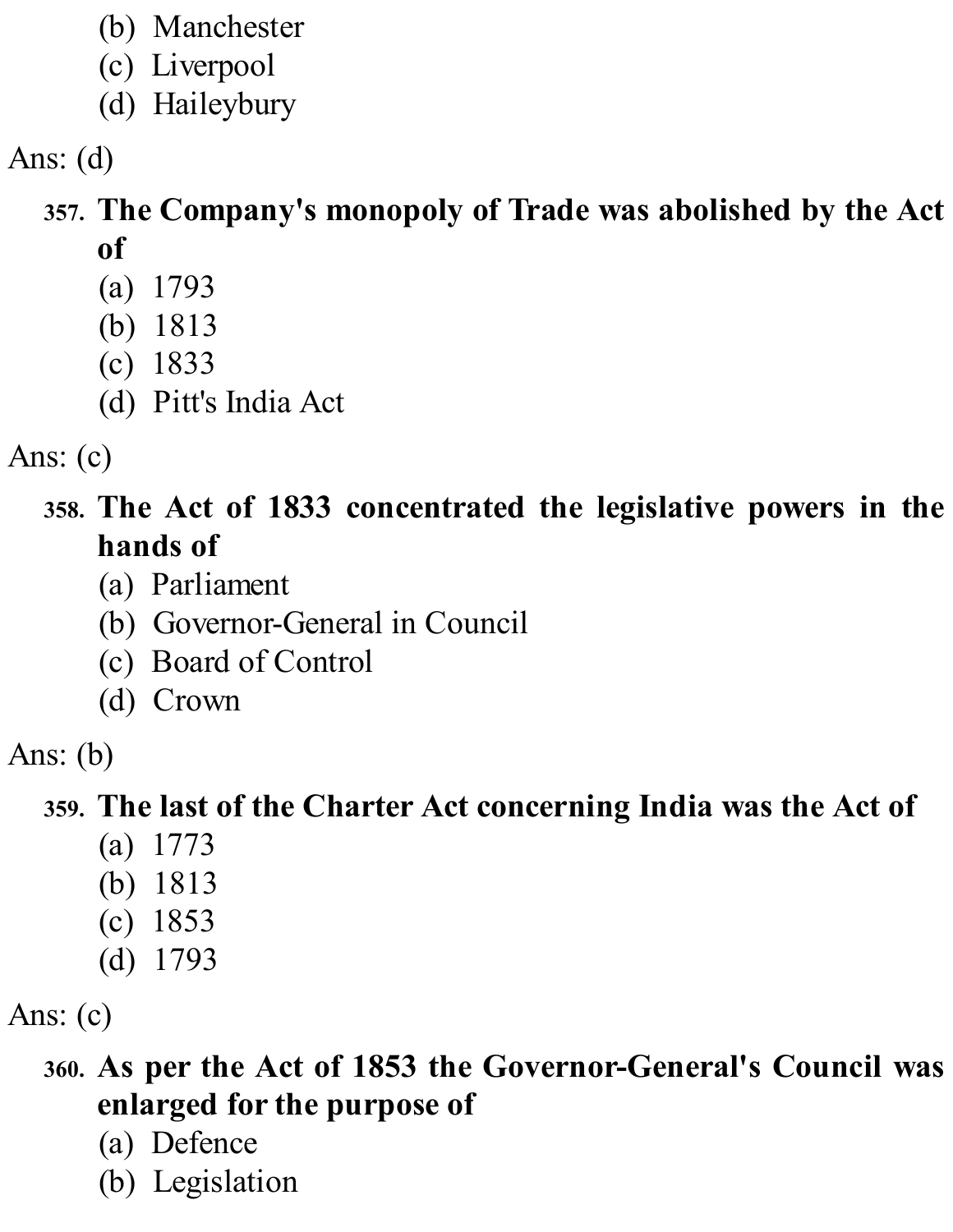- (c) Finance
- (d) Security

# **361. Of the following who did not find a place in the Legislative Council as per the Act of 1853?**

- (a) The Governor-General
- (b) Additional Members
- (c) The Commander-in-Chief
- (d) The Lieutenant Governor

Ans: (d)

# **362. By the Act of 1858, India was to be governed**

- (a) By the Company
- (b) In the name of the Crown
- (c) By a Board of Directors
- (d) In the name of Governor-General of India

Ans: (b)

## **363. The office of the Secretary of State for India was created by the Act of**

- (a) 1853
- (b) 1858
- (c) 1861
- (d) 1892

Ans: (b)

## **364. The strategy of 'divide and rule' had been actually practised by**

- (a) Lord Curzon
- (b) Lord Wellesley
- (c) Lord Minto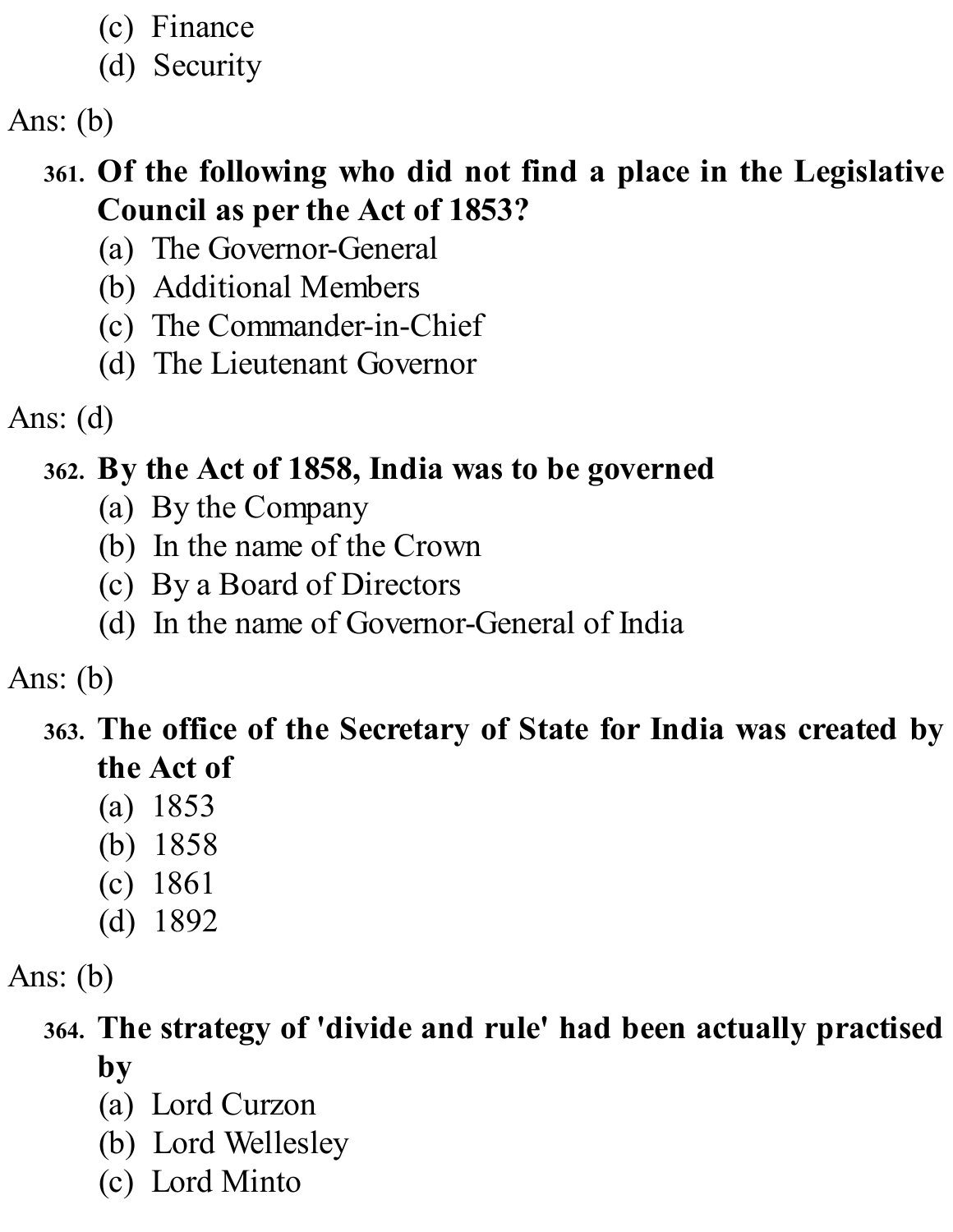(d) Lord Dufferin

Ans: (c)

#### **365. With whom was the seven-year rule of' "missions, omissions and commissions' associated?**

- (a) Lord Dalhousie
- (b) Lord Curzon
- (c) Lord Lytton
- (d) Lord Mayo

- **366. Who was the moving spirit behind the oganization of the Ghadar Party?**
	- (a) Lala Hardayal
	- (b) V D Savarkar
	- (c) Mahatma Gandhi
	- (d) Netaji Subhas Chandra Bose

Ans: (a)

#### **367. What was the name of the Sabha started by Debendranath Tagore?**

- (a) Arya Samaj
- (b) Dharma Sabha
- (c) Tattvabodhini Sabha
- (d) Tattvabodhini Samaj

Ans: (c)

#### **368. The doctrine of lapse had been put to much use by**

- (a) Lord Dalhousie
- (b) Lord Bentick
- (c) Lord Curzon
- (d) Lord Ripon

Ans: (b)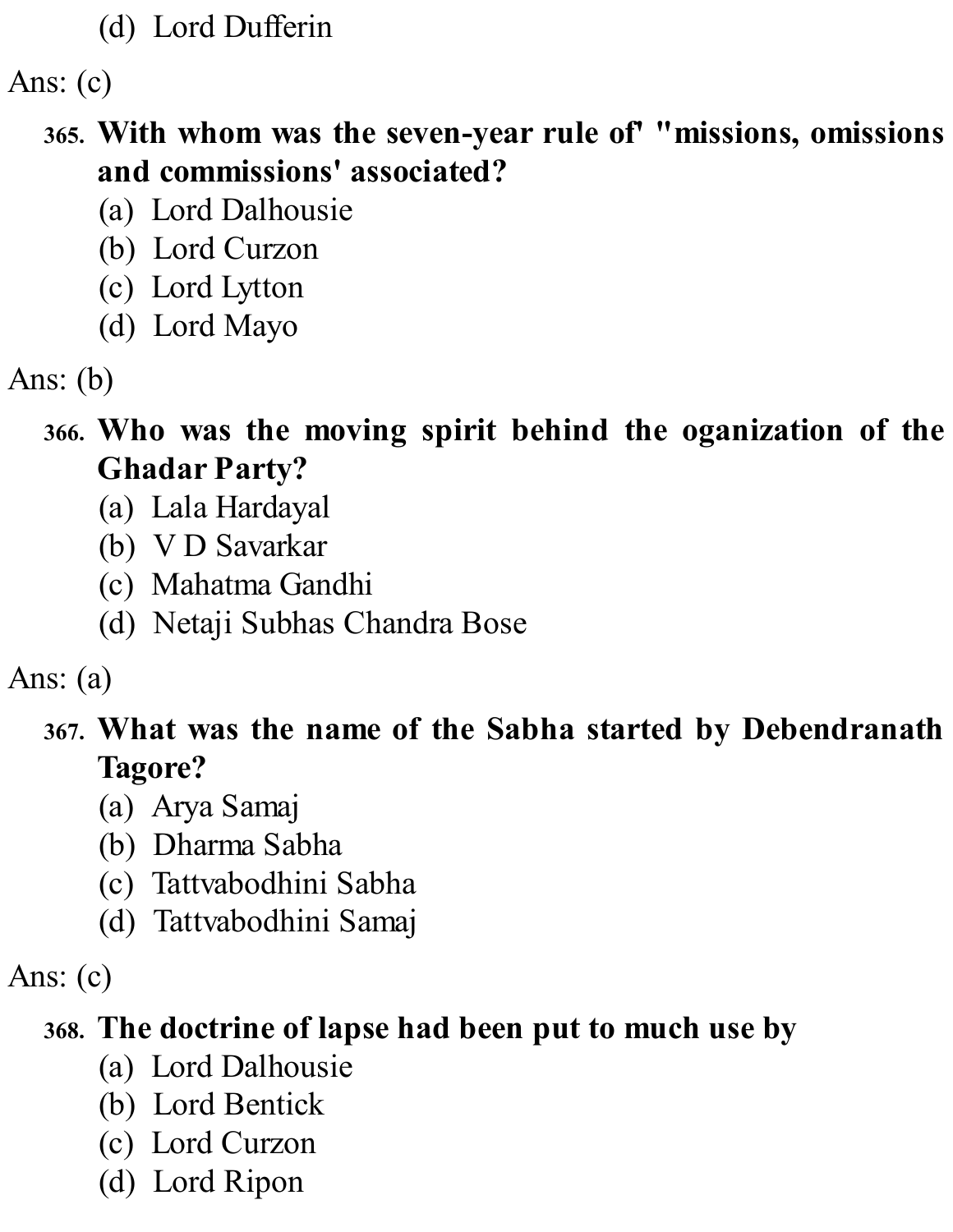Ans: (a)

#### **369. Who had succeeded Mir Jafar to the throne?**

- (a) Haider Ali
- (b) Chandra Sahib
- (c) Tipu Sultan
- (d) Mir Kasim

#### Ans: (d)

## **370. In 1942, Europe had witnessed a great war between**

- (a) Sweden and Russia
- (b) France and Germany
- (c) France and England
- (d) Germany and Russia

Ans: (d)

# **371. The Act of \_\_\_\_\_\_\_ had introduced the system of separate electorates.**

- (a) 1874
- (b) 1893
- (c) 1909
- (d) 1926

Ans: (c)

# **372. Who had paned the Vernacular Press Act into law?**

- (a) Lord Mayo
- (b) Lord Hardinge
- (c) Lord Dalhousie
- (d) Lord Lytton

Ans: (d)

# **373. Lord Lytton had lowered the age limit for Indiana for the ICS from 21 year to**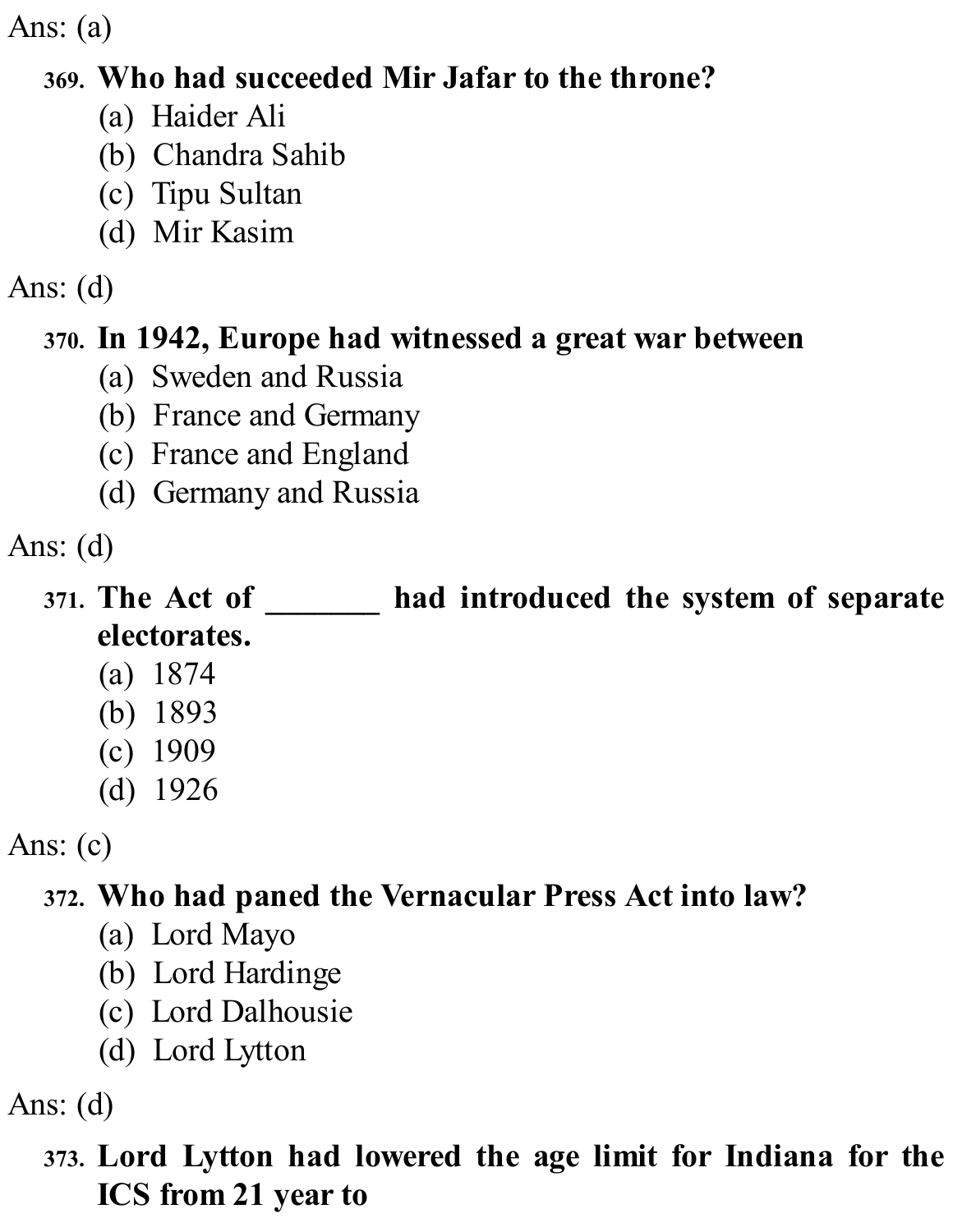- (a) 20 years
- (b) 19 years
- (c) 18 years
- (d) 17 years

- **374. Vivian Derozio had been associated with the \_\_\_\_\_\_ movement.**
	- (a) Swadeshi
	- (b) Back to the Vedas
	- (c) Young Bengal
	- (d) Young India

Ans: (c)

- **375. The first Indian national leader who began building, organizing and promoting the freedom struggle was**
	- (a) Dadabhai Naoroji
	- (b) Lala Lajpat Rai
	- (c) Bal Gangadhar Tilak
	- (d) Gopal Krishna Gokhale

Ans: (a)

## **376. Which of the following is not among the regions where the Britishers had first set up trading posts?**

- (a) Bengal
- (b) Goa
- (c) Coromandel Coast
- (d) Gujarat

Ans: (b)

# **377. The 1857 revolt did not acquire much intensity in**

(a) Delhi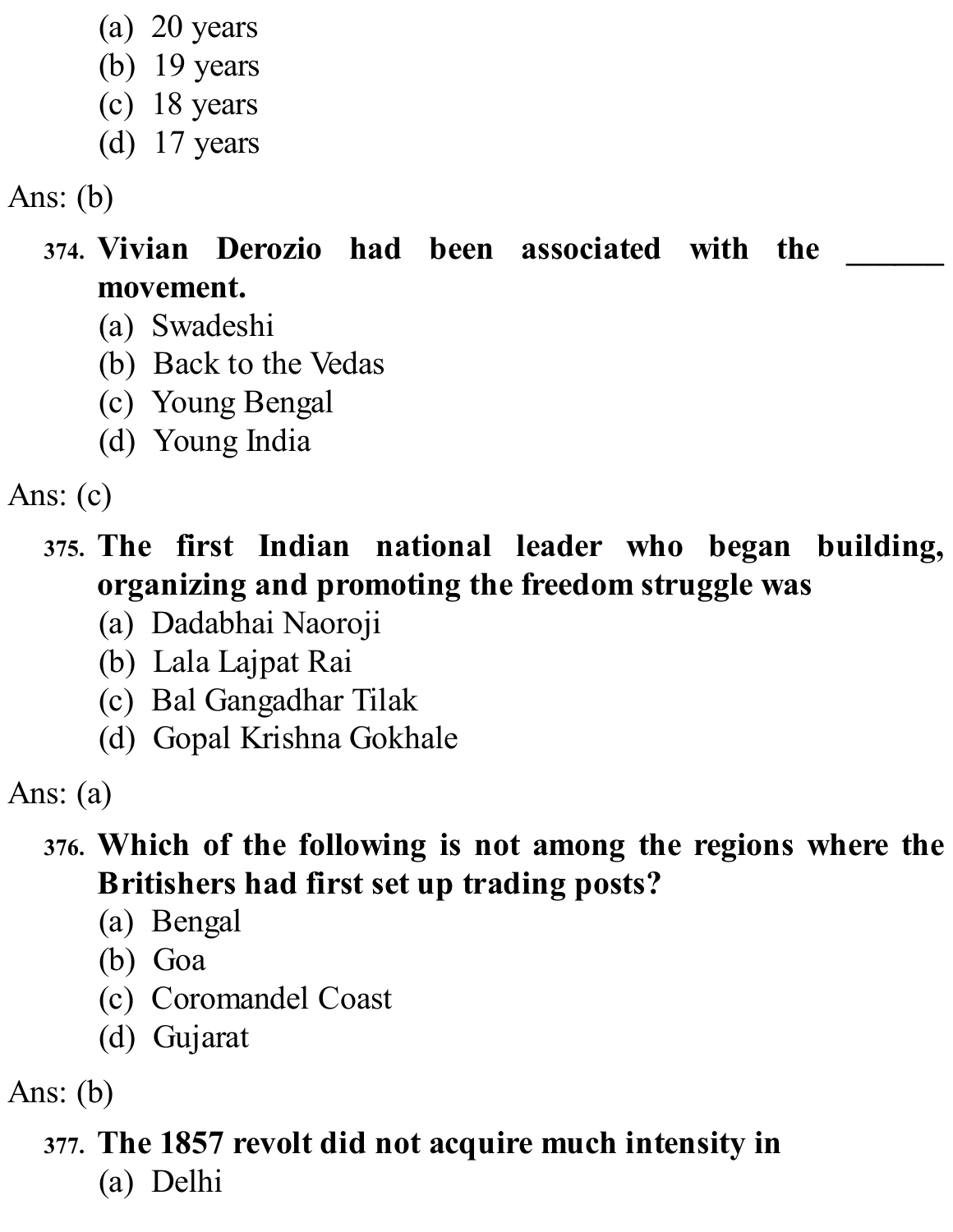- (b) Awadh
- (c) Bombay
- (d) The Chambal Region

# Ans: (c)

# **378. An effect of the 1857 revolt was that**

- (a) The spirit of rebellion in Indian was crushed
- (b) The British became totally demoralized
- (c) The British abandoned their repressive policies
- (d) Unity was forged between the Hindus and Muslims

Ans: (d)

#### **379. The majority of the moderate leaders of India's freedom struggle may be traced to hail from**

- (a) Bengal
- (b) Rural areas
- (c) Urban areas
- (d) Both rurals as well as urban parts

# Ans: (c)

#### **380. The passage of the Rowlatt Act had been almost immediately followed by the**

- (a) Minto-Morley Reforms
- (b) Khilafat Movement
- (c) Jallianwala Bagh Massacre
- (d) Chauri-Chaura Incident

Ans: (c)

## **381. The United East India Company refers to the company in India formed by the**

- (a) Portuguese
- (b) Dutch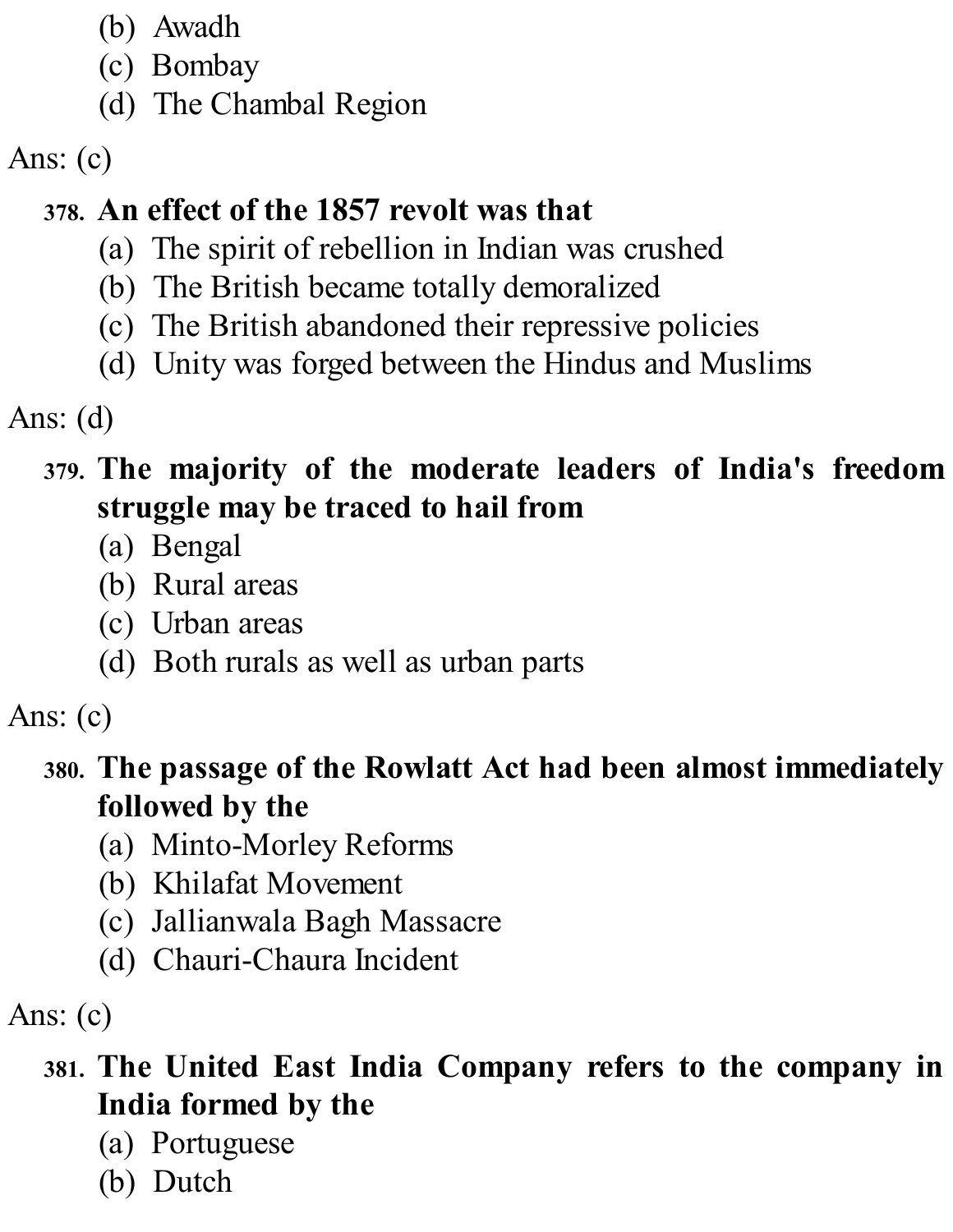- (c) French
- (d) British

- **382. Madras was returned by the French to the British in 1748 by the Treaty of**
	- (a) Paris
	- (b) Delhi
	- (c) London
	- (d) Aix-la-Chapelle
- Ans: (d)
	- **383. What did the Rowlatt Act, 1919 empower the British government to do**
		- (a) Foment class and caste strife
		- (b) Shut down any industrial unit at will
		- (c) Extend the period of imprisonment for Indians
		- (d) Detain a person for any duration without a trial

Ans: (d)

#### **384. After the 1935 elections, the only two provinces out of eleven which had non-Congress ministries were**

- (a) Bengal and Punjab
- (b) Assam and Kerala
- (c) Bengal and Assam
- (d) Punjab and Kerala

Ans: (a)

- **385. When did the Cripps Mission, which had practically repeated the August Offer 1940 visit India?**
	- (a) 1941
	- (b) 1942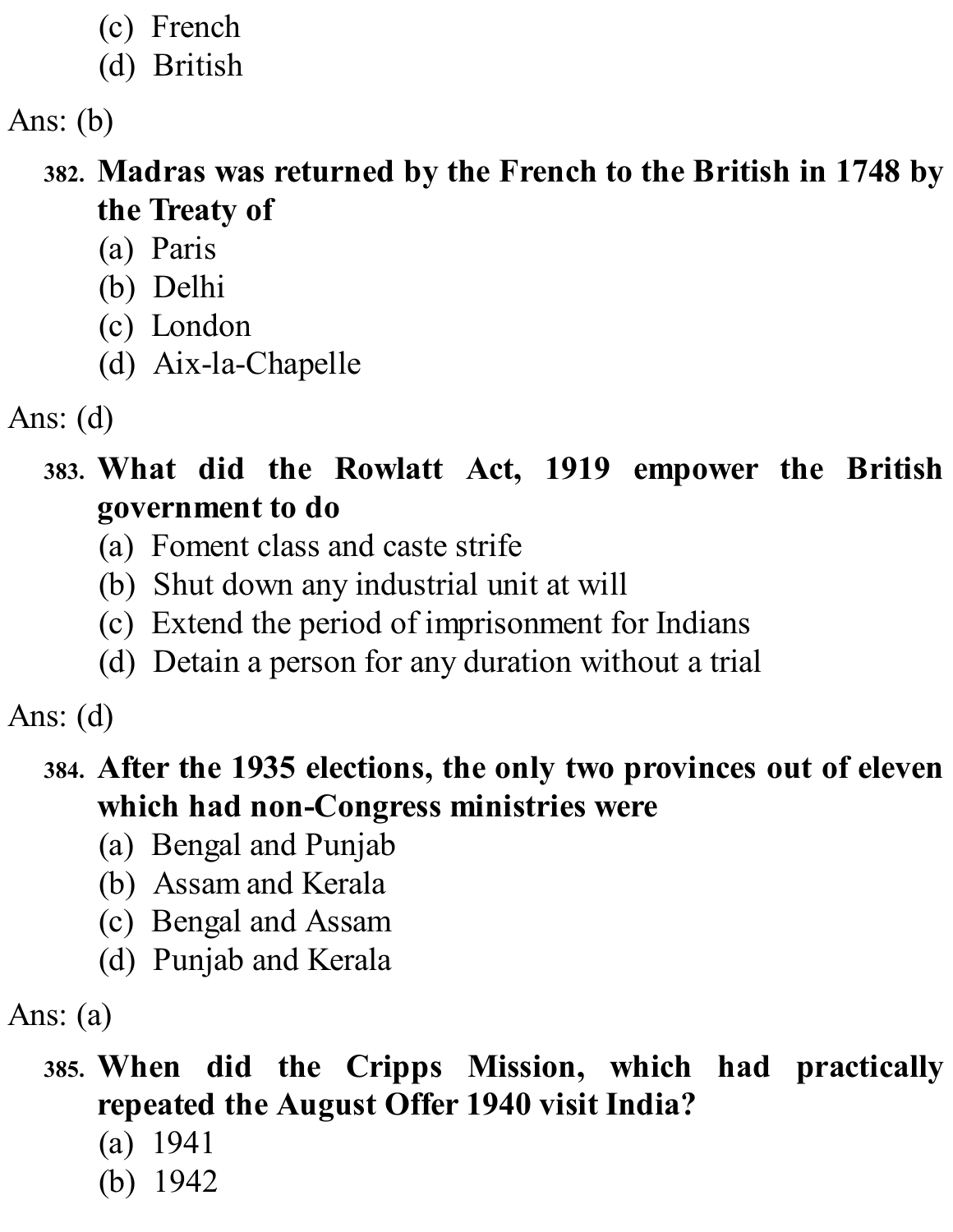- (c) 1943
- (d) 1944

#### **386. Despite holding a monopoly, the East India Company had faced competition from what it had termed as the 'interlopers' represented by the**

- (a) Portuguese
- (b) Indigenous merchants
- (c) British free merchants
- (d) Dutch

Ans: (c)

**387. A letter to the Mughal emperor Jahangir from King James I had been presented by**

- (a) Lord Clive
- (b) Sir Thomas Roe
- (c) Lord Curzon
- (d) Captain Hawkins

Ans: (b)

#### **388. The Non-Cooperation movement had been launched by Gandhi in the year**

- (a) 1916
- (b) 1919
- (c) 1920
- (d) 1923

Ans: (c)

# **389. Who was the first Indian civil servant?**

- (a) Motilal Nehru
- (b) S N Banerjee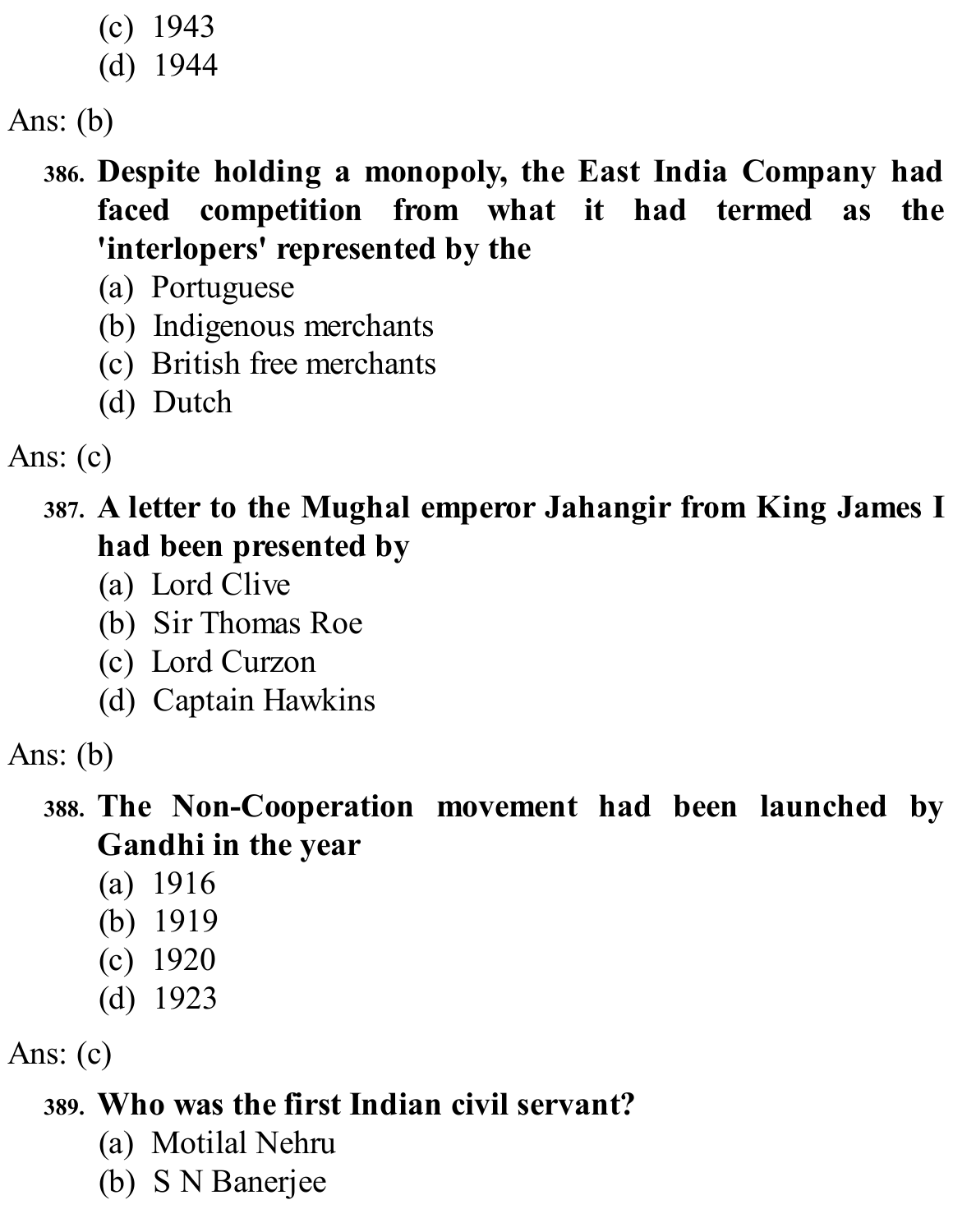- (c) C R Das
- (d) Bhagat Singh

#### **390. The decisive battle of the third Carnatic War was waged between the French and the British at**

- (a) Arcot
- (b) Jhansi
- (c) Plassey
- (d) Wandiwash
- Ans: (d)

#### **391. Muslim communalism was lent an impetus by the activities of**

- (a) Ashfaqullah
- (b) Liaqat Hussain
- (c) Maulana Abul Kalam Azad
- (d) Sayyid Ahmad Khan

Ans: (d)

# **392. The Nehru Report of 1928 with proposals for constitutional reforms had been prepared by**

- (a) Motilal Nehru
- (b) Jawaharlal Nehru
- (c) Kamla Nehru
- (d) All of the above

Ans: (a)

# **393. In which year was the All India Muslim League founded?**

- (a) 1903
- (b) 1906
- (c) 1909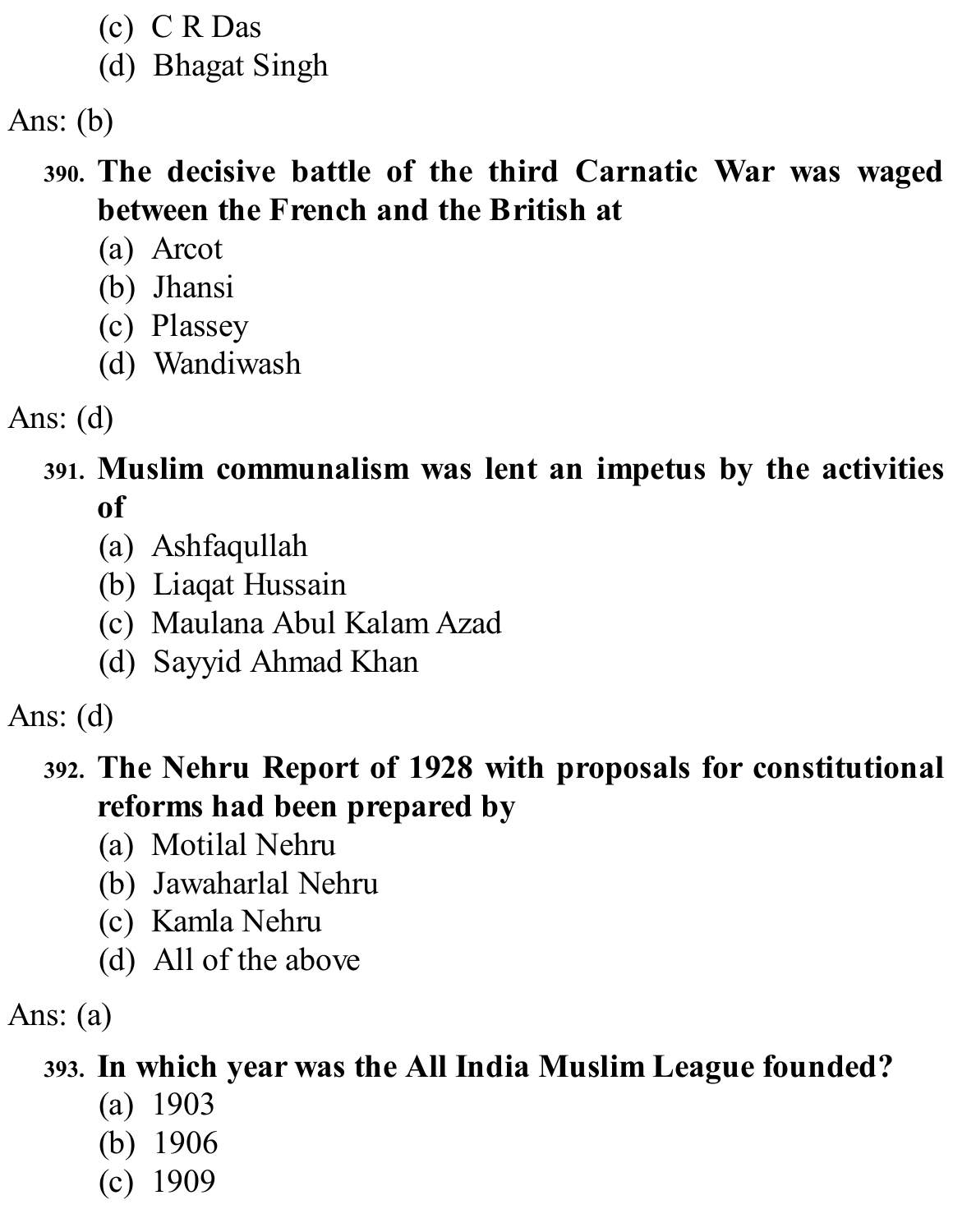(d) 1912

Ans: (b)

- **394. Who was not among the three revolutionaries who were hanged on March 23, 1931?**
	- (a) Bhagat Singh
	- (b) Azad
	- (c) Rajguru
	- (d) Sukhdev

#### **395. The Civil Disobedience Movement had been led in the North-West Frontier Province (NWFP) by**

- (a) Sheikh Mohammed Tyabji
- (b) Dr M AAnsari
- (c) Badruddin Tyabji
- (d) Khan Abdul Ghaffar Khan

Ans: (d)

#### **396. The Prime causes of the 1857 mutiny did not include**

- (a) The new system of education
- (b) The Widow Remarriage Act
- (c) The despatch of Indian Sepoys to Afghanistan

(d) Laws forbidding intermarriages between Indians and the British

Ans: (d)

#### **397. Nana Sahib the adopted son of Peshwa Baji Rao II had become a great enemy of the British because**

- (a) The Queen had humiliated him
- (b) He had lost his title
- (c) The British had stopped his pension

Ans: (b)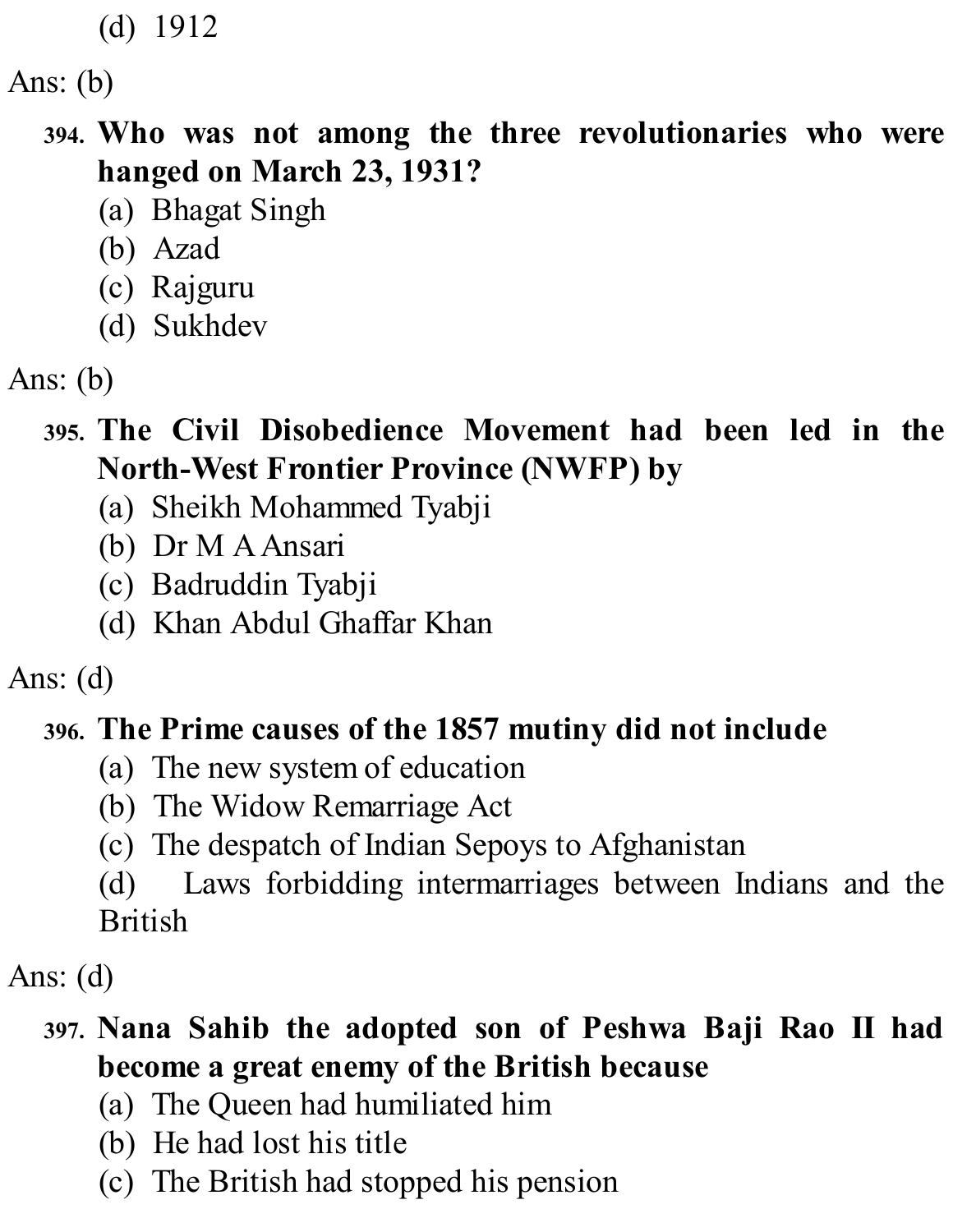(d) His estate had been snatched from him

Ans: (c)

#### **398. Name the Mughal emperor occupying the throne of Delhi when the revolt of 1857 took place**

- (a) Shah Alam II
- (b) Jahandar Shah
- (c) Bahadur Shah Zafar
- (d) Humayun
- Ans: (c)
	- **399. Identify the revolutionary among the following who was not active in London?**
		- (a) Shyamji Krishna Varma
		- (b) Ashfaqullah
		- (c) Lala Hardayal
		- (d) V D Savarkar

Ans: (b)

**400. Where did the revolutionaries have their deliberations, which led to the formation of the Hindustan Republican Association?**

- (a) Calcutta
- (b) Kanpur
- (c) Madras
- (d) Allahabad

Ans: (b)

# **401. Who had scrapped the partition of Bengal?**

- (a) Lord Hardinge
- (b) Lord Mountbatten
- (c) Lord Lytton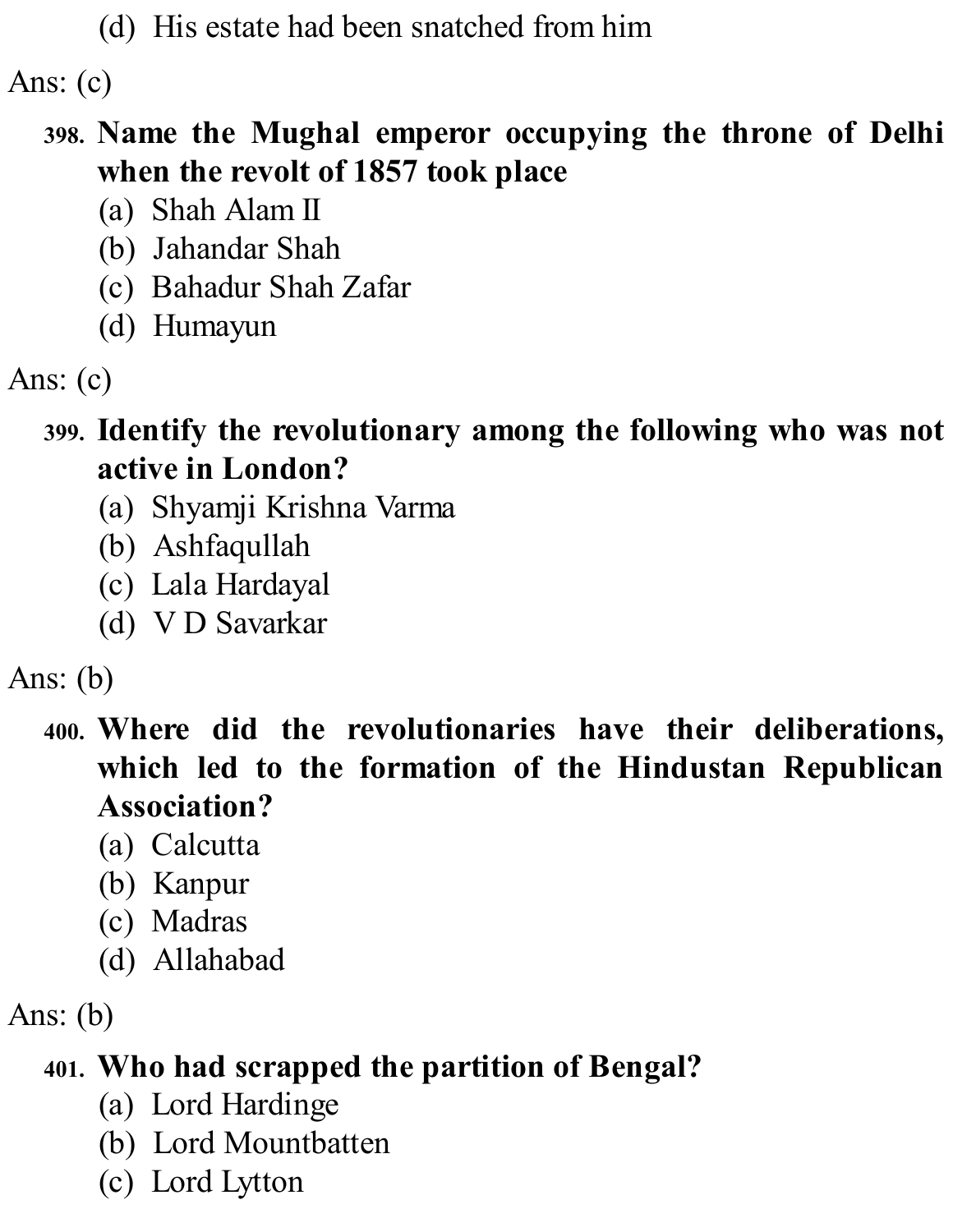(d) Lord Wellesley

Ans: (a)

#### **402. Mahatma Gandhi had been present at the Round Table Conference(s) held in London.**

- (a) Third
- (b) Second
- (c) First
- (d) All of the above

Ans: (b)

#### **403. The founder-president of India idependence League was**

- (a) Rash Behari Bose
- (b) Subhas Chandra Bose
- (c) MK Gandhi
- (d) Motilal Nehru

Ans: (a)

#### **404. In which year was the partition of Bengal scrapped?**

- (a) 1908
- (b) 1911
- (c) 1923
- (d) 1931

Ans: (b)

#### **405. The State, from among the following, which was not annexed by the 'doctrine of lapse' is**

- (a) Baghat
- (b) Gwalior
- (c) Sambalpur
- (d) Satara

Ans: (b)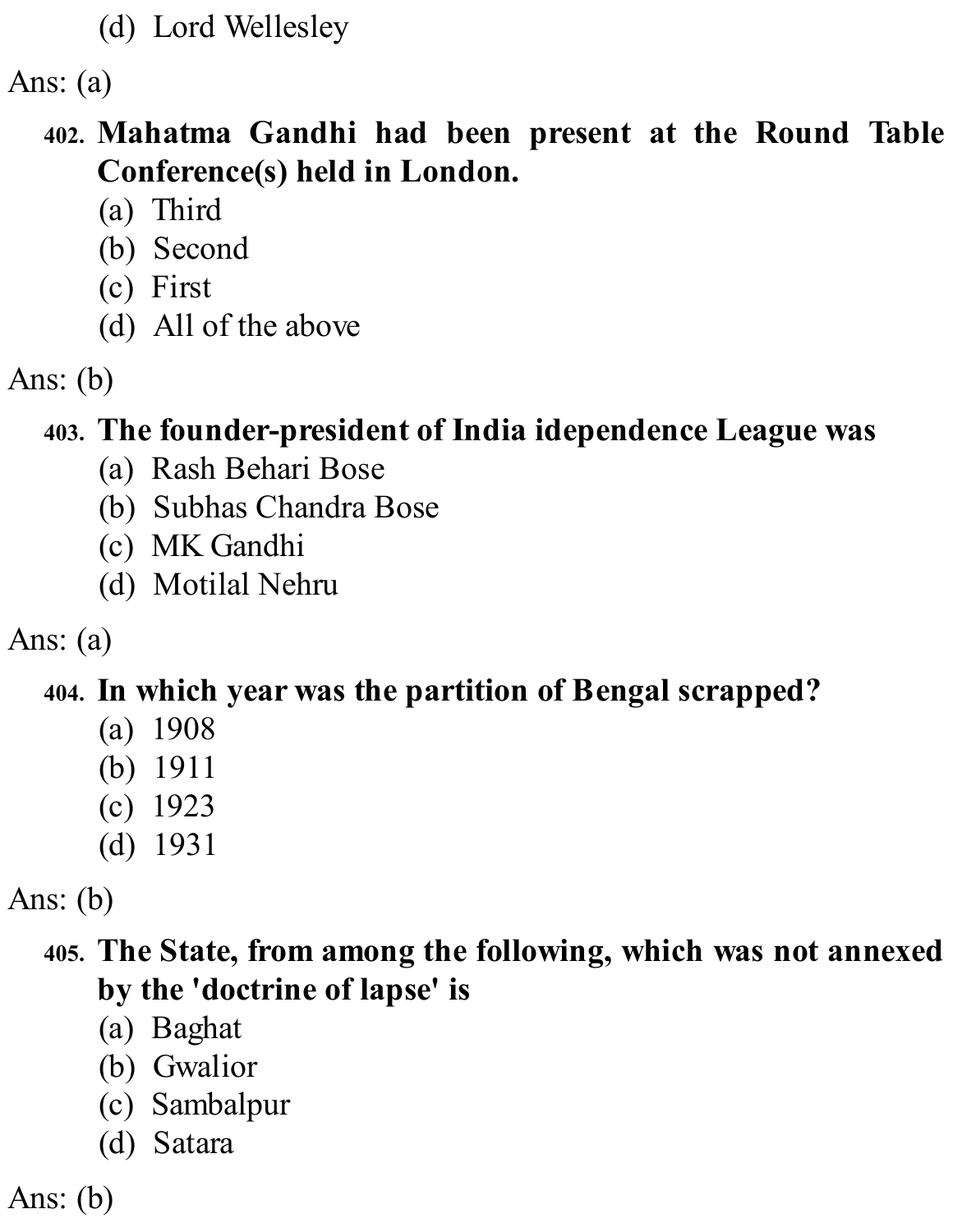# **406. Lord Mountbatten had held detailed discussions on the approaching partition of India with**

- (a) Mohammed Ali Jinnah
- (b) Jawaharlal Nehru
- (c) Mahatma Gandhi
- (d) All of the above

# Ans: (d)

#### **407. What benefits did the Poona Pact offer to the depressed classes?**

- (a) 44 seats in the central legislature
- (b) 20% reservation in the provincial legislature

(c) 18% seats in the central legislature and 148 seats in the provincial legislature

(d) 50% reservation in the ICS

Ans: (c)

## **408. The Battle of Plassey is a particularly important event in Indian history because**

- (a) The Nawab of Bengal lost in it
- (b) It enabled the British to have power in Bengal
- (c) It laid the foundation for British rule in India
- (d) It enabled the British to reap higher trade profits

#### Ans: (c)

#### **409. Whom would you associate with the Censorship of the Press Act 1794?**

- (a) Charles Metcalfe
- (b) Andrew Frazer
- (c) Lord Wellesly
- (d) Lord Auckland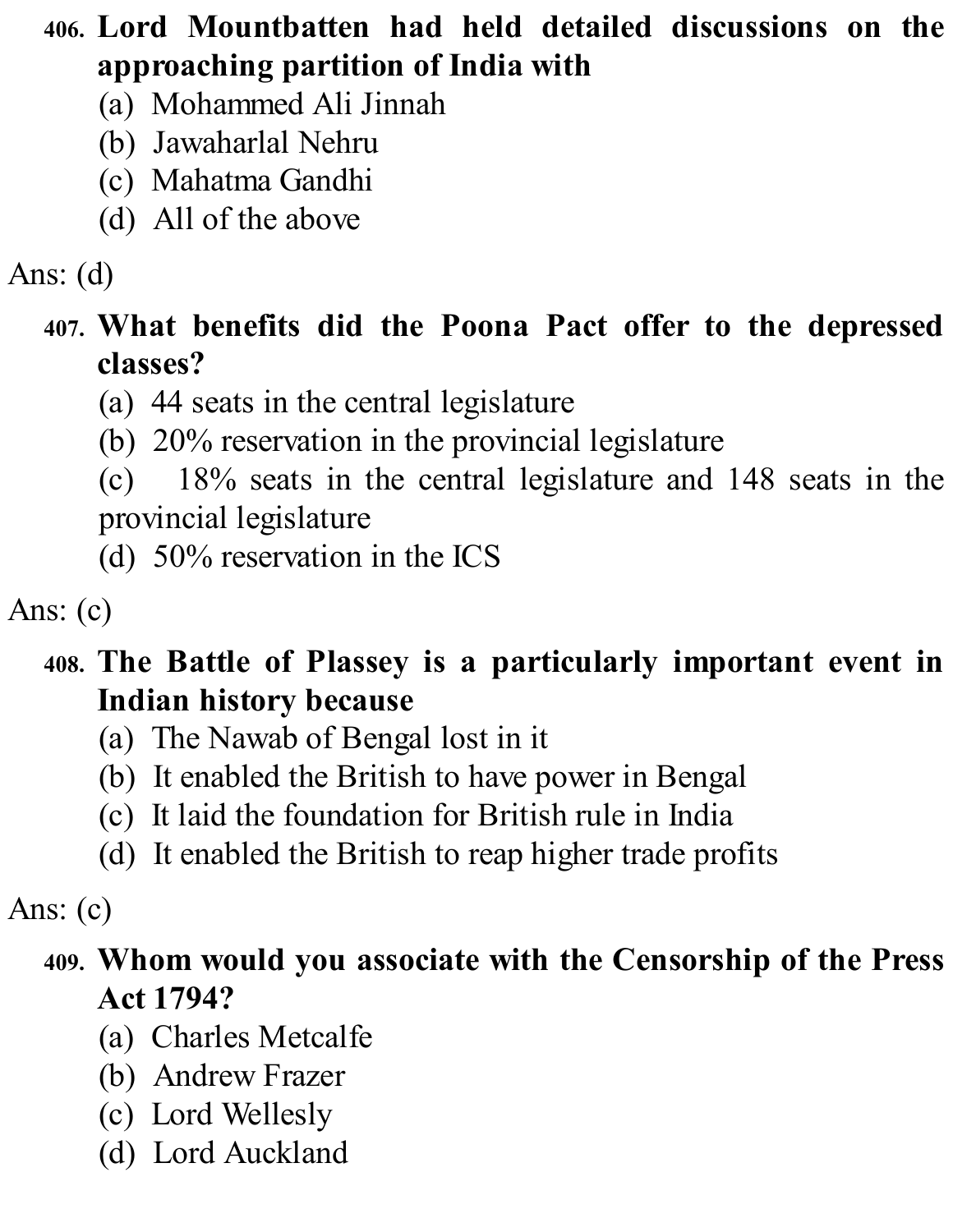#### **410. Who had founded the Deccan Educational Society?**

- (a) Dadabhai Naoroji
- (b) CR Das
- (c) Swami Vivekananda
- (d) Mahadeva Govind Ranade

Ans: (d)

### **411. Champaran, the site of Gandhi's first experiment in Satyagraha, is located in the state of**

- (a) Bihar
- (b) Kerala
- (c) Gujarat
- (d) Punjab

- **412. On which date was the announcement formally made that India and Pakistan would be made free?**
	- (a) May 2, 1947
	- (b) June 3, 1947
	- (c) July 4, 1947
	- (d) August 5, 1957

Ans: (b)

**413. In which year did the Indian National Congress hold its first meeting in Bombay?**

- (a) 1832
- (b) 1844
- (c) 1885
- (d) 1890

Ans: (c)

Ans: (a)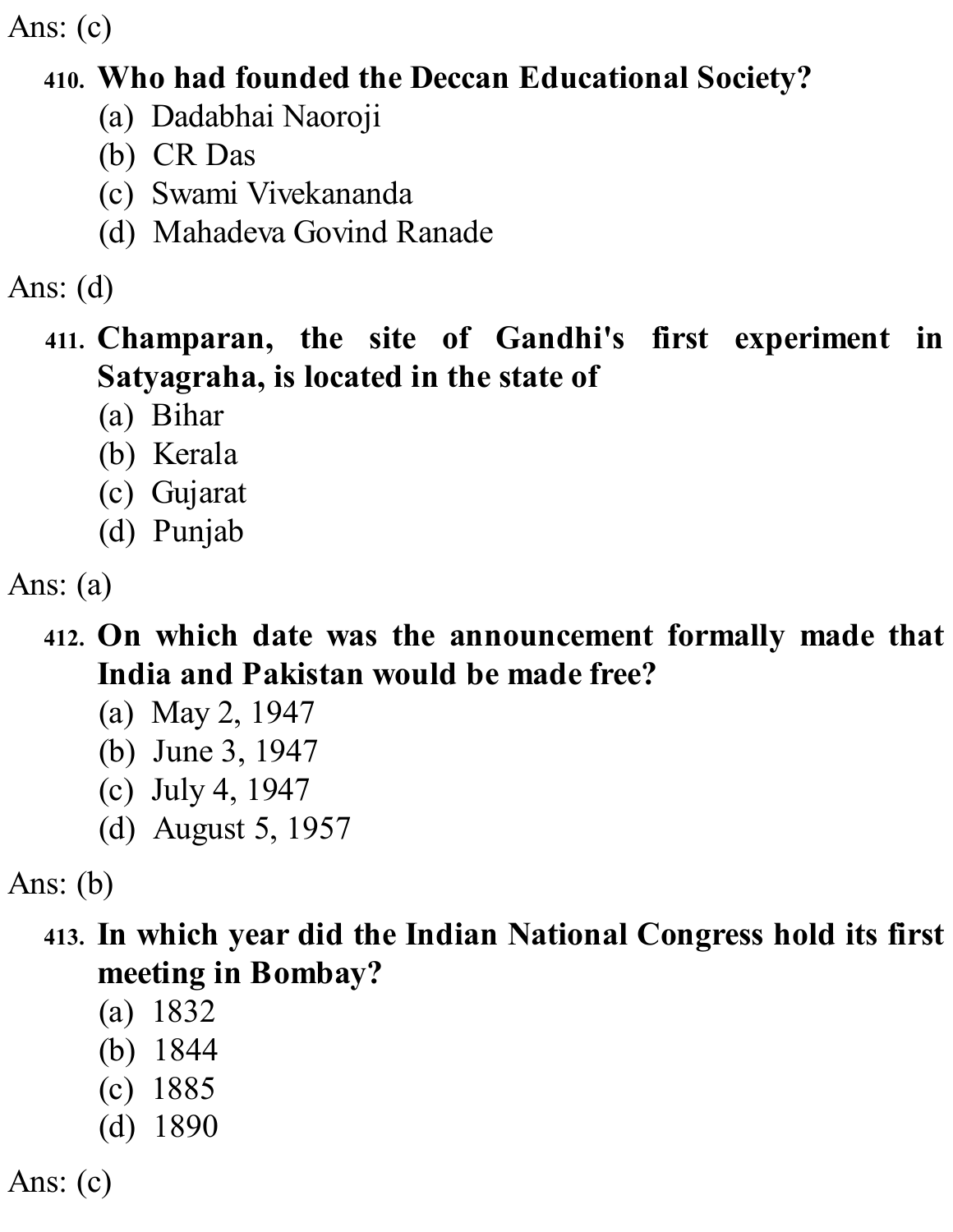- **414. Who among the following had observed, upon Gandhi's assassination. "None will believe that a man like this body and soul ever walked on this earth"?**
	- (a) Bertrand Russel
	- (b) Nelson Mandela
	- (c) Albert Einstein
	- (d) Leo Tolstoy
- Ans: (c)

## **415. Infanticide was completely banned by the**

- (a) Bengal Regulation Act XVII of 1829
- (b) Sharda Act, 1930
- (c) Bengal Regulation Act XXI of 1795
- (d) Minto-Morley reforms

Ans: (c)

# **416. Who had introduced the Indian Universities Act 1904?**

- (a) Lord Ripon
- (b) Lord Hardinge
- (c) Lord Curzon
- (d) Lord Auckland

Ans: (c)

# **417. The Prarthana Samaj had been established by**

- (a) Raja Ram Mohan Roy
- (b) Keshub Chandra Sen
- (c) Swami Vivekananda
- (d) MN Roy

Ans: (b)

## **418. With which of the following was Annie Besant Associated?**

(a) Ramakrishna Mission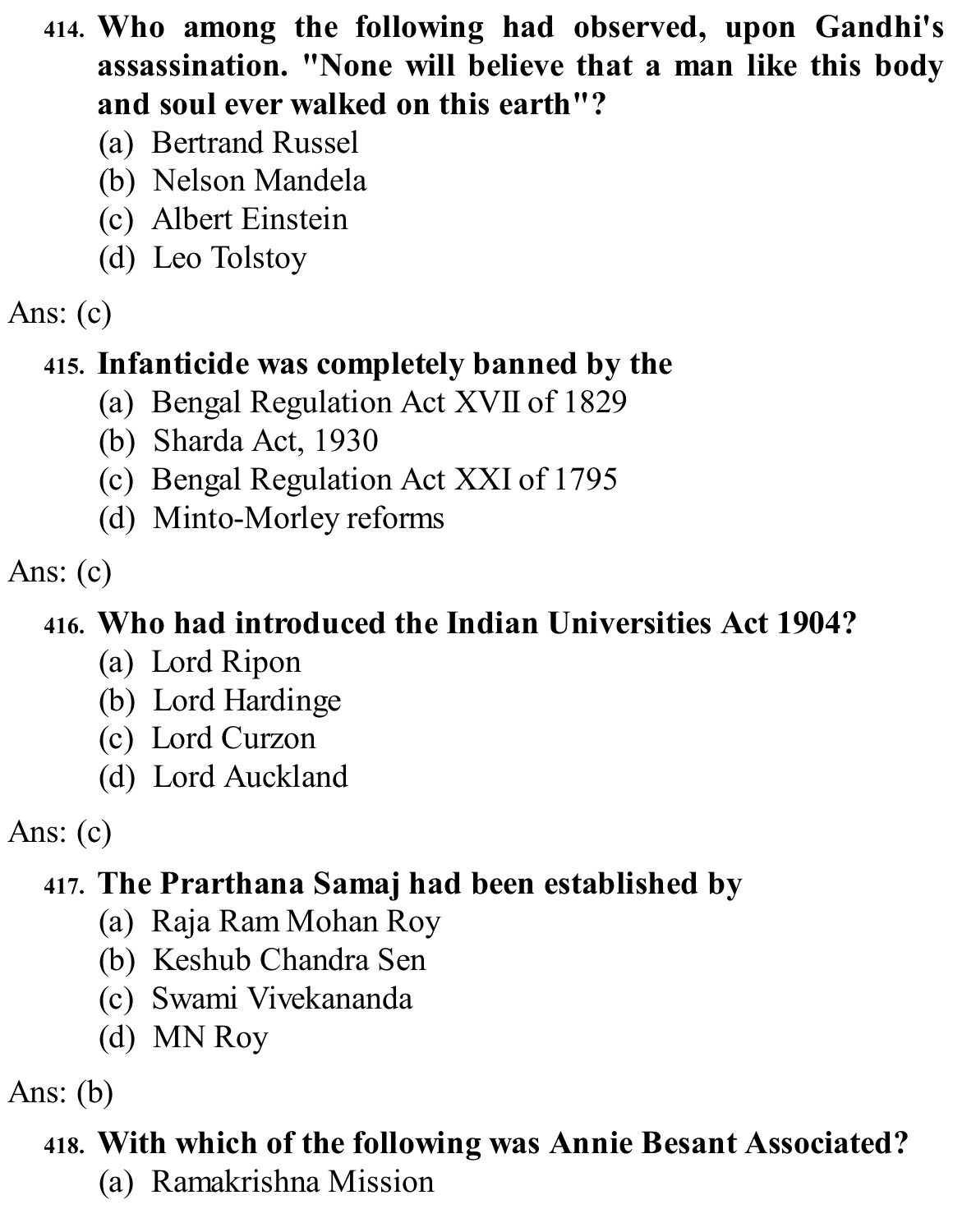- (b) Arya Samaj
- (c) ISKCON (International Society for Krishna Consciousness)
- (d) Theosophical Society

# **419. The Arya Samaj Movement had been started by**

(a) Swami Dayanand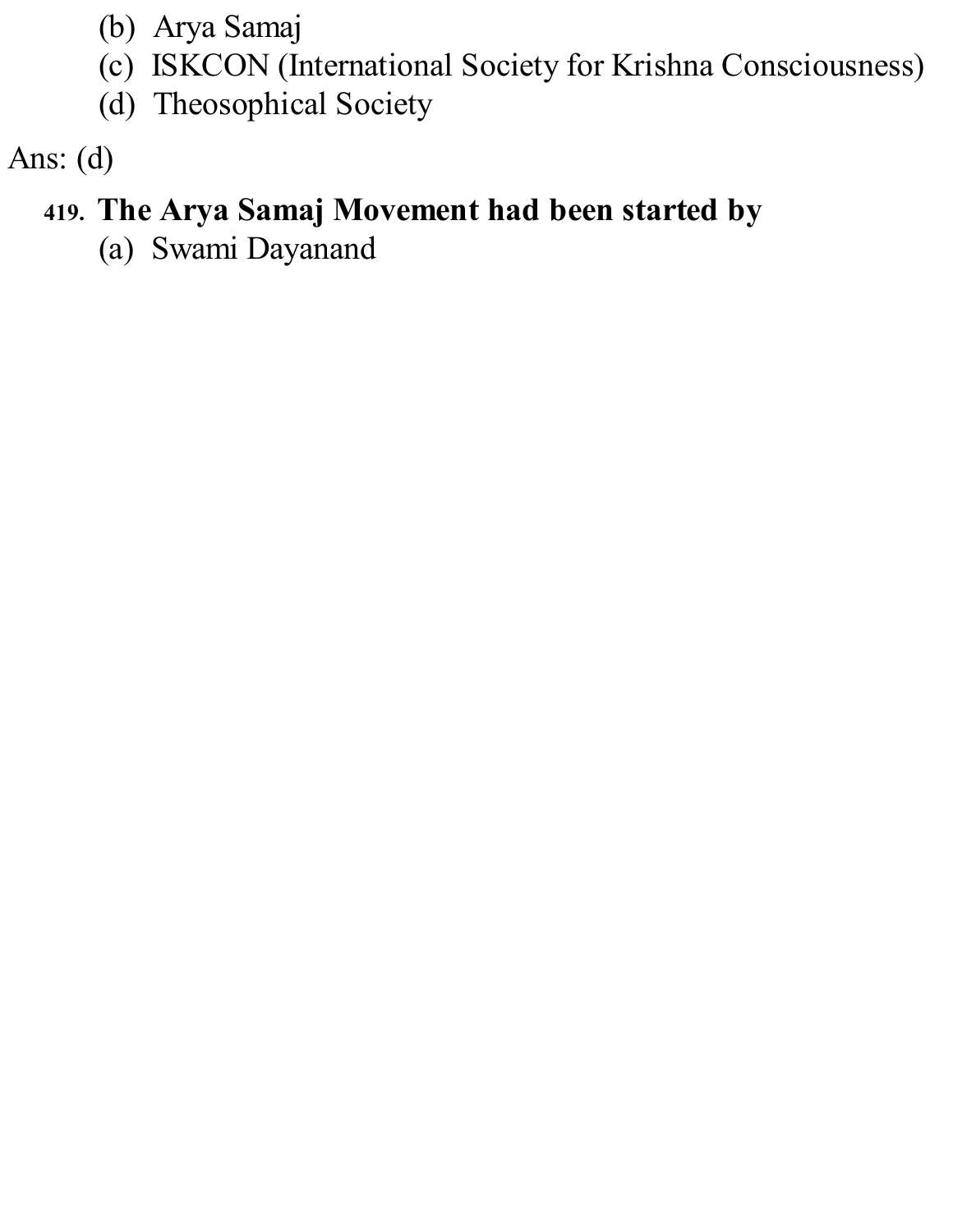- (b) Devendranath Tagore
- (c) Swami Vivekananda
- (d) Keshub Chandra Sen

Ans: (a)

## **420. The Ilbert Bill introduced In Lord Ripon's reign is significant because**

- (a) it limited the Britishers political authority
- (b) it put restrictions on the vernacular press
- (c) it debarred Indians from entering the civil services
- (d) it removed racial discrimination from the judicial services

Ans: (d)

- **421. Madame HP Blavatsky had laid the foundation of the Theosophical Society in the year**
	- (a) 1853
	- (b) 1864
	- (c) 1875
	- (d) 1886

Ans:  $(c)$ 

# **422. Who had conceived and founded the Ramakrishna Mission?**

- (a) Swami Muktananda
- (b) Annie Besant
- (c) CR Das
- (d) Swami Vivekananda

Ans: (d)

# **423. The Dandi March undertaken by Gandhi was**

- (a) Aroutine March
- (b) Apart of the Quit India Movement
- (c) Apart of the Civil Disobedience Movement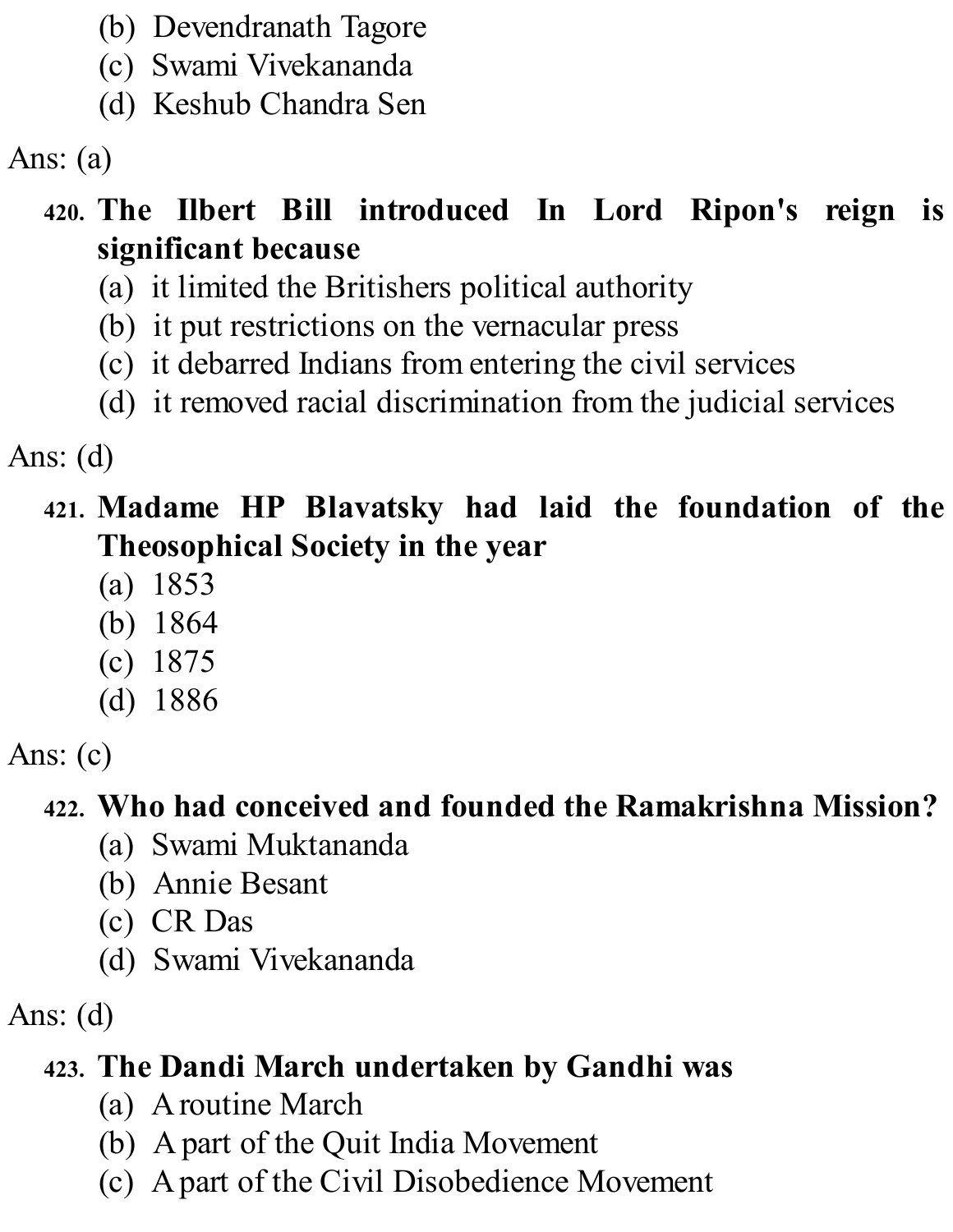(d) Ademonstration of Congress power

Ans: (c)

## **424. With which of the following would you associate Jyotiba Phule?**

- (a) Satya Shodhak Mandal
- (b) Theosophical Society
- (c) Tattvabodhini Samaj
- (d) Dharma Sabha
- Ans: (a)

### **425. What was Jagat Seth's claim to fame in Bengal? He was the**

- (a) Diwan of Siraj-ud-Daulah
- (b) Leading popular poet
- (c) Biggest banker in Bengal
- (d) Commander of the Nawab's troops

Ans: (c)

### **426. The reformer from Maharashtra popularly known as 'Lokhitavadi' (For the well of others) was**

- (a) MG Ranade
- (b) Gopal Hari Deshmukh
- (c) Pt Ramabai
- (d) GK Gokhale

Ans: (b)

### **427. What did Raja Ram Mohan Roy actively seek reforms in?**

- (a) Promoting intercaste marriages
- (b) Teaching the Vedas in schools
- (c) Ending the practice of Sati
- (d) Building more temples

Ans: (c)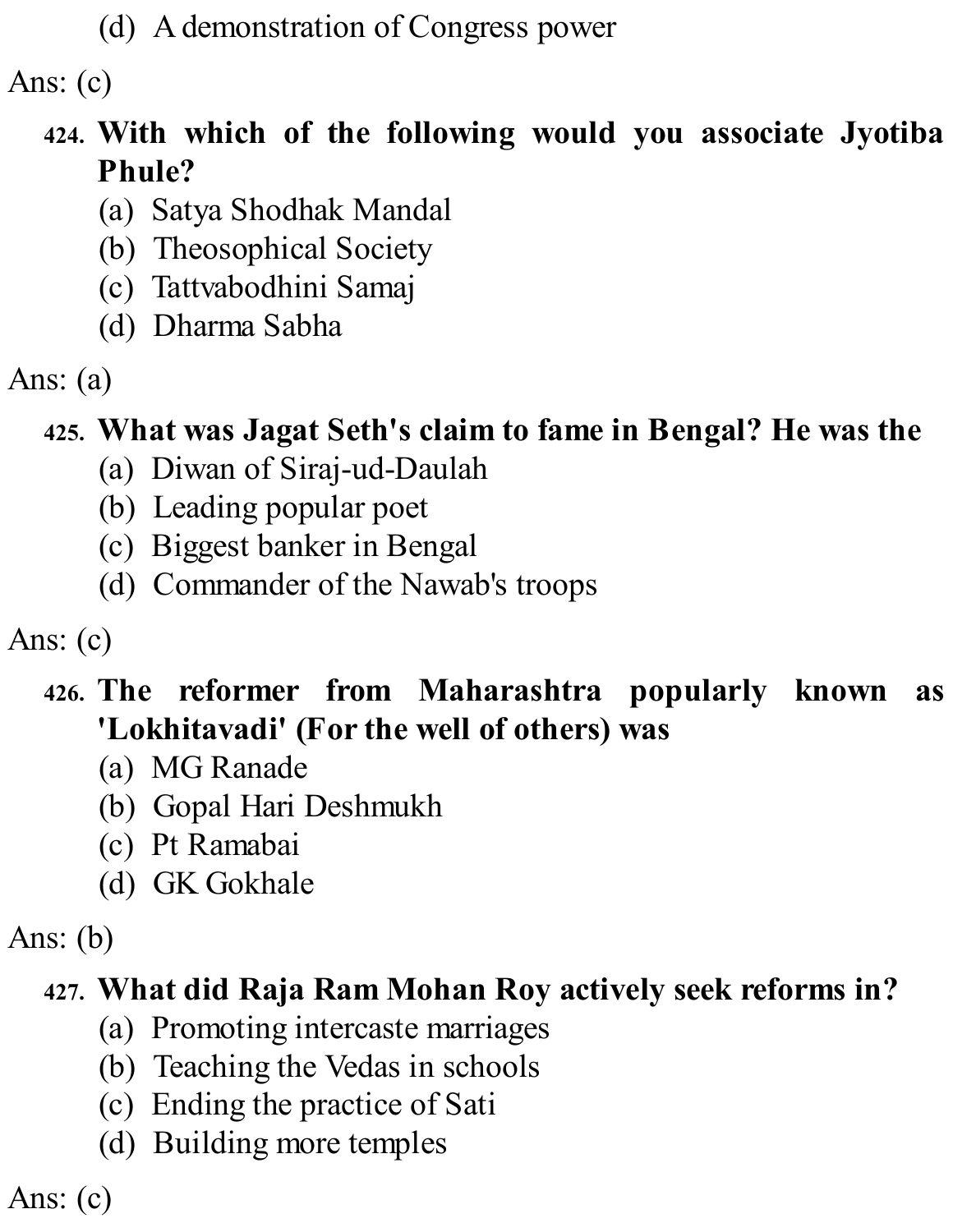#### **428. Who was the first leader to preside over the INC?**

- (a) Ananda Charlu
- (b) S Subramanya Iyer
- (c) WC Banerji
- (d) Surendranath Bannerjee

Ans: (c)

## **429. The roots of the 1857 revolt lay in**

- (a) Blatantly discriminatory policies
- (b) Exploitative land revenue policy
- (c) The policy of greased cartridges
- (d) All of the above

Ans: (d)

## **430. Where had civil rebellions against the British initially started?**

- (a) Uttar Pradesh and Madhya Pradesh
- (b) Bengal and Bihar
- (c) Odisha
- (d) Madras and Calcutta

Ans: (a)

# **431. Lord Cornwallis had introduced the \_\_\_\_\_\_ land tenure system.**

- (a) Zamindari
- (b) Ryotwari
- (c) Mahalwari
- (d) Inamdari

Ans: (a)

## **432. Swami Dayananda had translated the \_\_\_\_\_\_\_ into Hindi.**

(a) Rig Veda ad Yajur Veda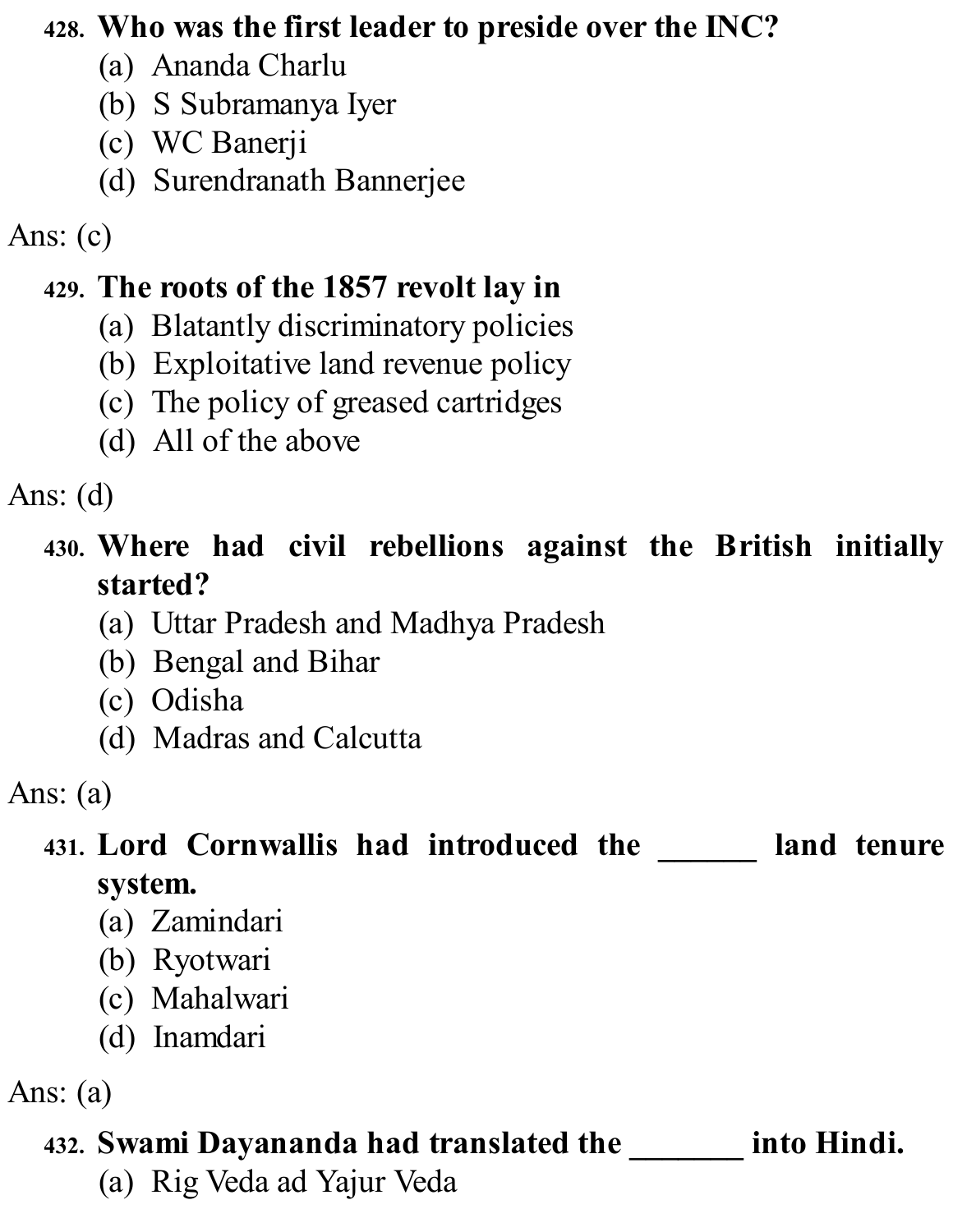- (b) Four Vedas
- (c) Sama Veda and Atharva Veda
- (d) Sama Veda and Yajur Veda

Ans: (a)

### **433. 'AI Hilal' was a newspaper launched for propagating nationalism by**

- (a) Syed Ahmed Khan
- (b) Mahatma Gandhi
- (c) Abul Kalam Azad
- (d) DE Wacha

Ans: (c)

## **434. The Asiatic Society had been established in Calcutta by**

- (a) TB Macaulay
- (b) Sir William Jones
- (c) GK Gokhale
- (d) Annie Besant

Ans: (b)

### **435. The most Important cause for the outbreak of the Ghadar revolution was the**

- (a) Commencement of World War I
- (b) Hanging of Kartar Singh Sarabha
- (c) Komagata Maru Incident
- (d) Arrest of Lala Hardayal

Ans:  $(c)$ 

### **436. The Shuddhi Movement, involving the conversion of non-Hindus to Hinduism, was started by**

- (a) Swami Vivekanand
- (b) Raja Ram Mohan Roy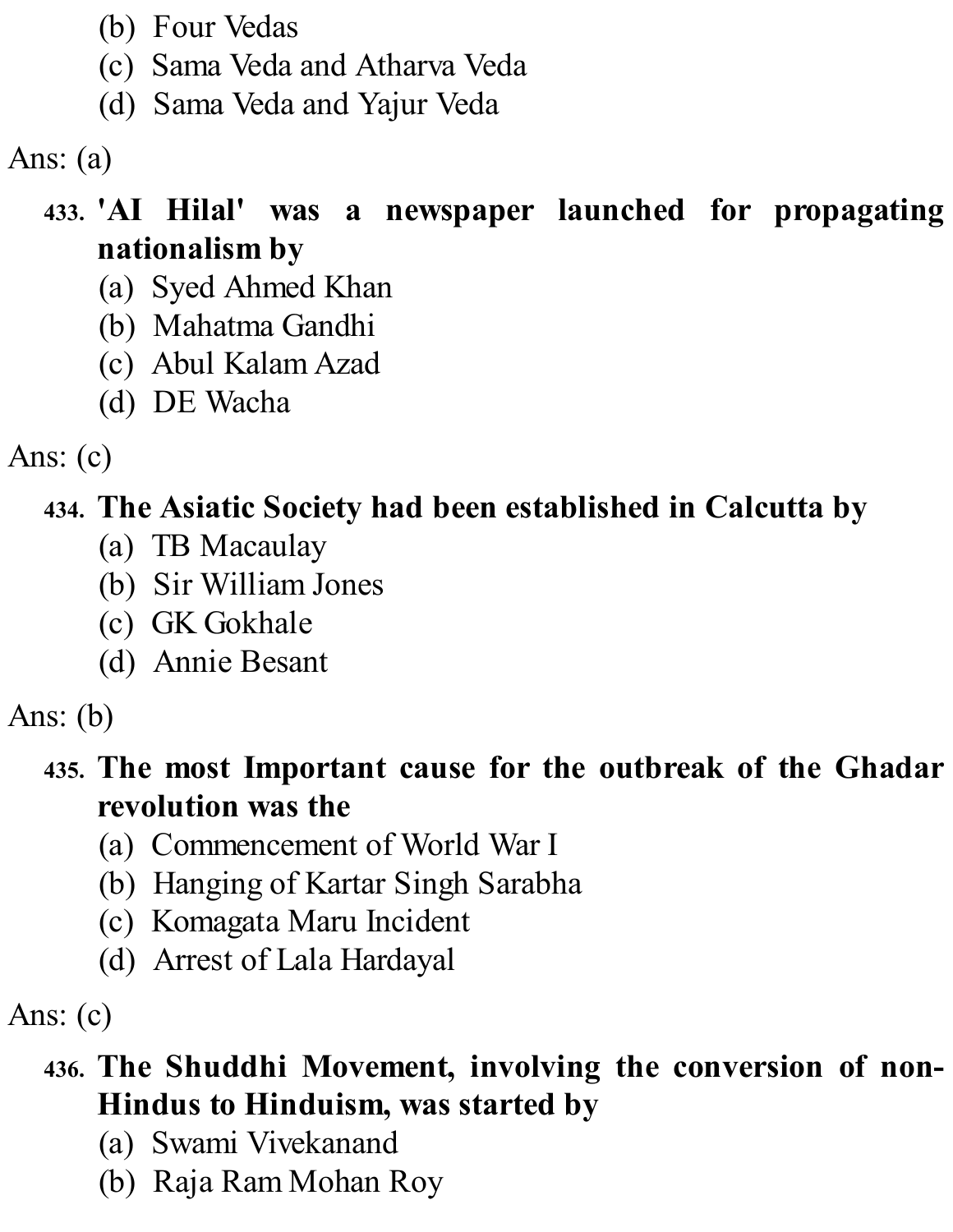- (c) Swami Dayanand Saraswati
- (d) Aurobindo Ghosh

# **437. Who was the first to raise the slogan 'Inquilab zindabad'?**

- (a) Bhagat Singh
- (b) M Kelappan
- (c) Veer Savarkar
- (d) Shankaran Nair
- Ans: (a)

## **438. By whom among the following was the Paramdham Ashram established?**

- (a) Acharya Kripalani
- (b) Swami Vivekananda
- (c) Acharya Vinoba Bhave
- (d) Ramakrishna Paramhansa

Ans: (c)

## **439. From which year did the Muslim League start demanding a separate nation for the Muslims?**

- (a) 1942
- (b) 1940
- (c) 1929
- (d) 1919

Ans: (b)

## **440. Who had propounded the Theory of Economic Drain of India during British Imperialism?**

- (a) Dadabhai Naoroji
- (b) Jawaharlal Nehru
- (c) Sarojini Naidu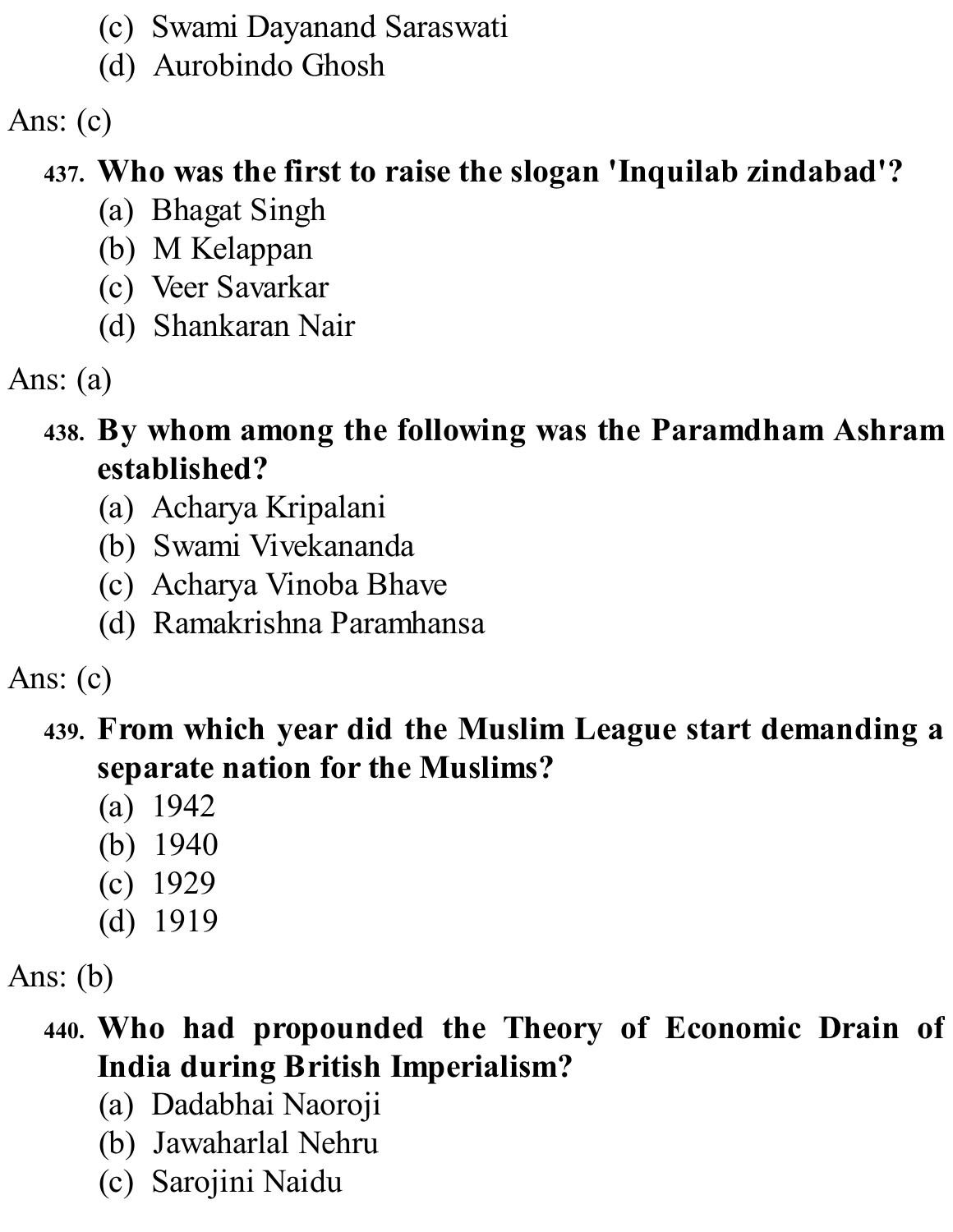(d) Mahatma Gandhi

Ans: (a)

#### **441. Which of the following upheavals took place In Bengal Immediately after the revolt of 1857?**

- (a) Santhal rebellion
- (b) Indigo disturbances
- (c) Sanyasi rebellion
- (d) Pabna disturbances

Ans: (b)

#### **442. Identify the body among the following that was not founded by Dr B R Ambedkar?**

- (a) Samaj Samato Sangh
- (b) People's Education Society
- (c) Deccan Education Society
- (d) Depressed Classes Institute

Ans: (c)

### **443. The \_\_\_\_\_ were the first Europeans to start a Joint stock company trade with India?**

- (a) French
- (b) Portuguese
- (c) Danish
- (d) Dutch

Ans: (b)

### **444. Who was the first European to translate the Bhapad Gita into English?**

- (a) Alexander Cunningham
- (b) William Jones
- (c) James Prinsep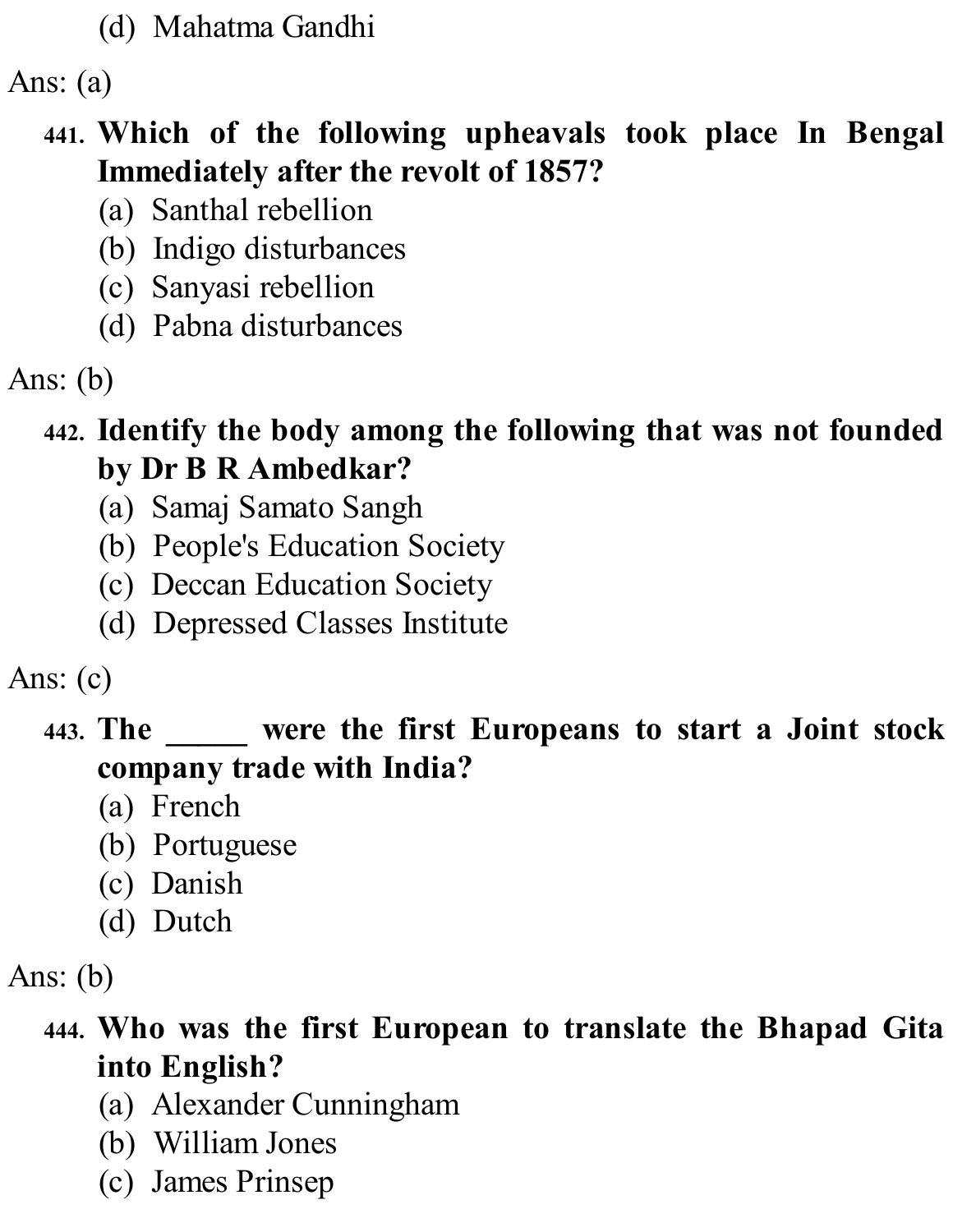#### (d) Charles Wilkins

Ans: (d)

## **445. The Cripps Offer was regarded as a 'post dated cheque' by**

- (a) Nehru
- (b) Jinnah
- (c) Gandhi
- (d) Rajaji

### **446. Which of the following was not contained in the Cripps Offer?**

- (a) Dominion Status to India
- (b) Constituent Assembly

(c) Control of Defence of India by the Indian National Government

(d) Right to take part in highest Counsels

Ans: (c)

## **447. The Cripps Mission visited India in the year**

- (a) 1940
- (b) 1942
- (c) 1945
- (d) 1946

Ans: (b)

## **448. As per 'August Offer 1940' the Constitution of India would be drawn by**

- (a) House of Commons
- (b) House of Lords
- (c) Princely States
- (d) Indians

Ans: (c)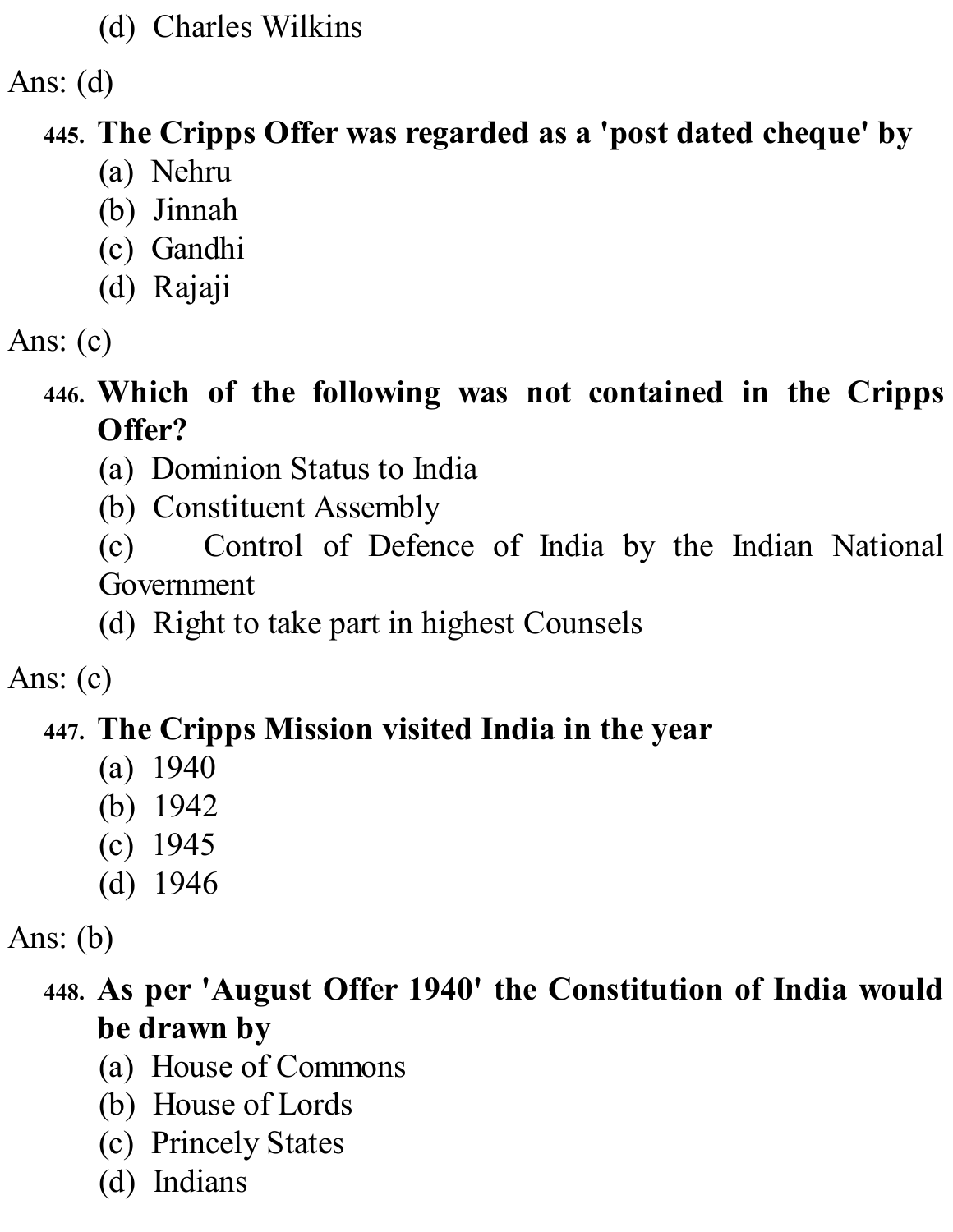## **449. The Governor of the East India Company was**

- (a) appointed by the monarch of England
- (b) appointed by the British Parliament
- (c) elected by the members of the East India Company
- (d) nominated by the Mughal Emperor

#### Ans: (c)

#### **450. The exclusive right of trading between \_\_\_\_\_\_ was granted to the East India Company.**

- (a) North America and South America
- (b) Red Sea and Caspian Sea
- (c) The Cape of Good Hope and the Straits of Magellan
- (d) France and Poland

Ans: (c)

### **451. The Charter for the establishment of the East India Company was granted by**

- (a) Queen Elizabeth I
- (b) Queen Anbolin
- (c) Queen Mary
- (d) Queen Victoria

Ans: (a)

### **452. The East India Company was established in the year**

- (a) 1607 AD
- (b) 1600 AD
- (c) 1700 AD
- (d) 1669 AD

Ans: (b)

**453. When the East India Company was established India was**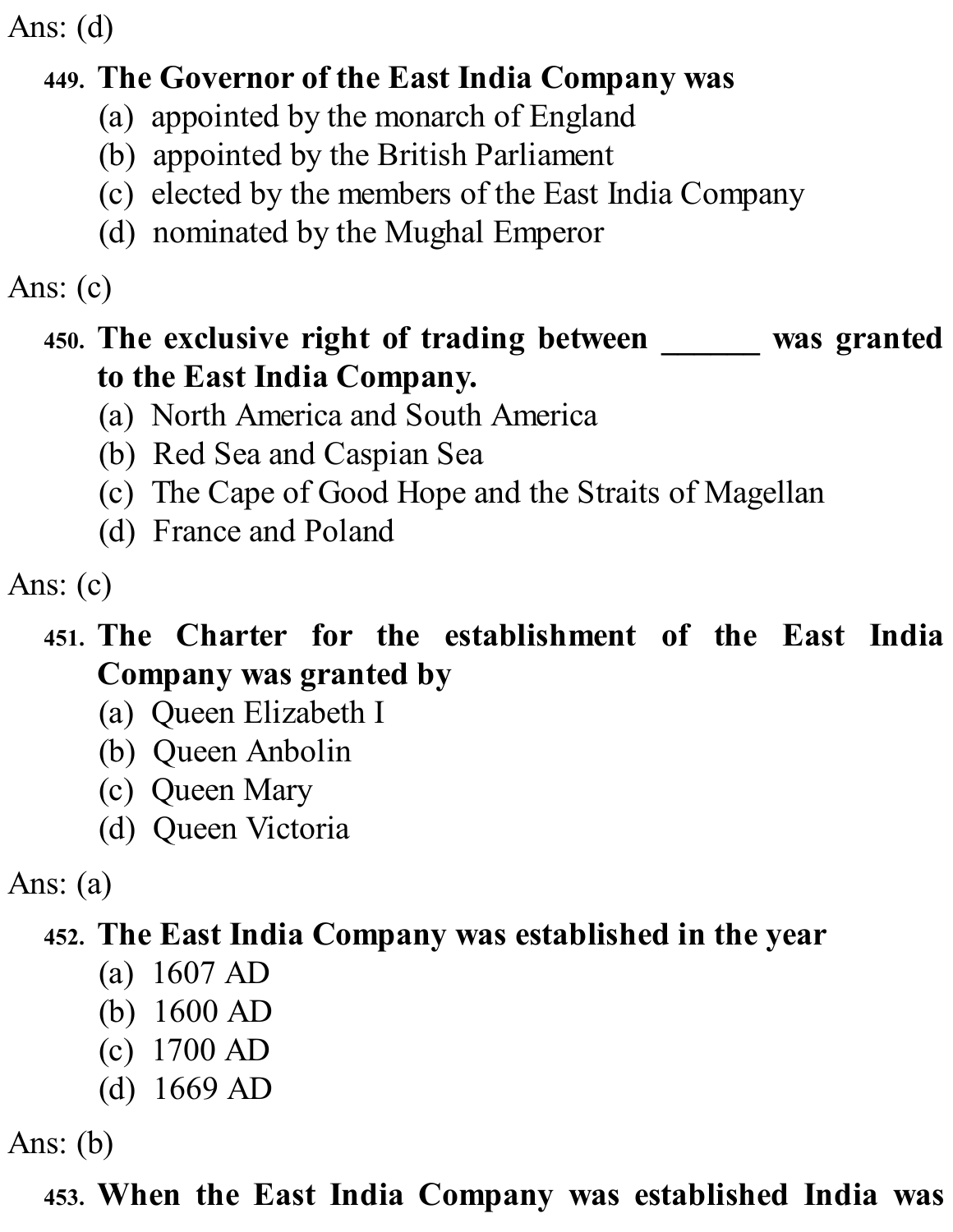## **ruled by**

- (a) a Mughal Emperor
- (b) a Gupta Emperor
- (c) a Mauryan Emperor
- (d) a Sunga Emperor

## Ans: (a)

## **454. The first Governor General of Bengal was**

- (a) Warren Hastings
- (b) Clive
- (c) Canning
- (d) Minto

#### Ans: (a)

## **455. Gandhi wanted the students to spend their vacations in**

- (a) Studies
- (b) Social service
- (c) Games
- (d) Rebellious deeds

### Ans: (b)

#### **456. Upon whom was the title 'Punjab Kesari' conferred?**

- (a) Bhagat Singh
- (b) Sardar Baldev Singh
- (c) Lala Lajpat Rai
- (d) Ranjit Singh

Ans:  $(c)$ 

## **457. Who had observed that "Political freedom is the life-breath of a nation"?**

- (a) BG Tilak
- (b) Annie Besant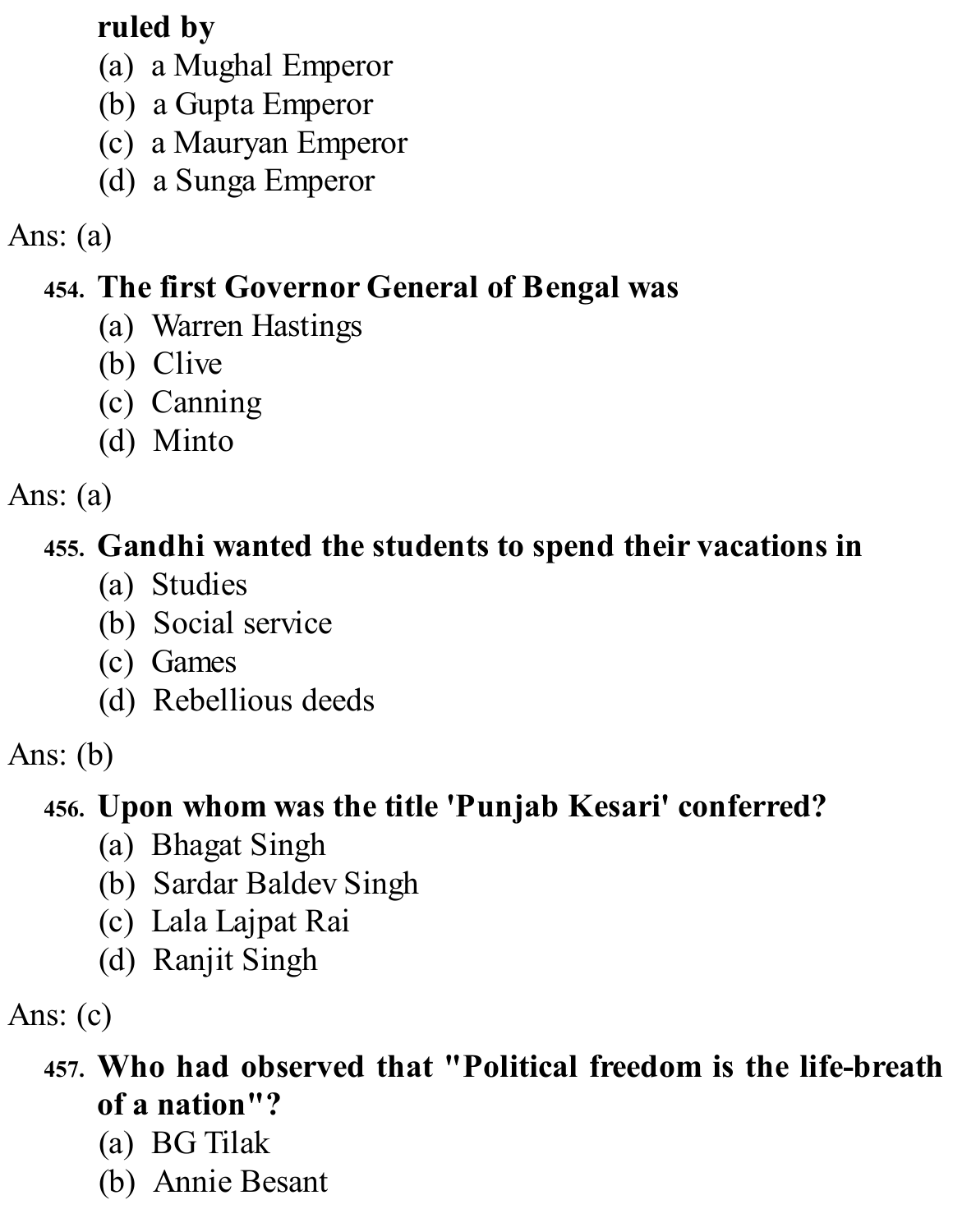- (c) Sri Aurobindo Ghose
- (d) Rabindranath Tagore

### **458. Who had strongly advocated the policy of abolishing princely states m free India?**

- (a) Mahatma Gandhi
- (b) Jawaharlal Nehru
- (c) C Rajagopalachari
- (d) Vallabhbhai Patel

Ans: (c)

#### **459. Who among the following had authored the book, 'At the Feet of Mahatma Gandhi'?**

- (a) JB Kripalani
- (b) Rajendra Prasad
- (c) Jayaprakash Narayan
- (d) Vinoba Bhave

Ans: (b)

## **460. The socialist group in the INC during, the 1930s had been led by**

- (a) Bipin Chandra Pal
- (b) Rajendra Prasad
- (c) Lala Lajpat Rai
- (d) Subhas Chandra Bose

Ans: (d)

### **461. The first Indian who was elected to the leadership of the Communist International was**

- (a) SADange
- (b) SS Joshi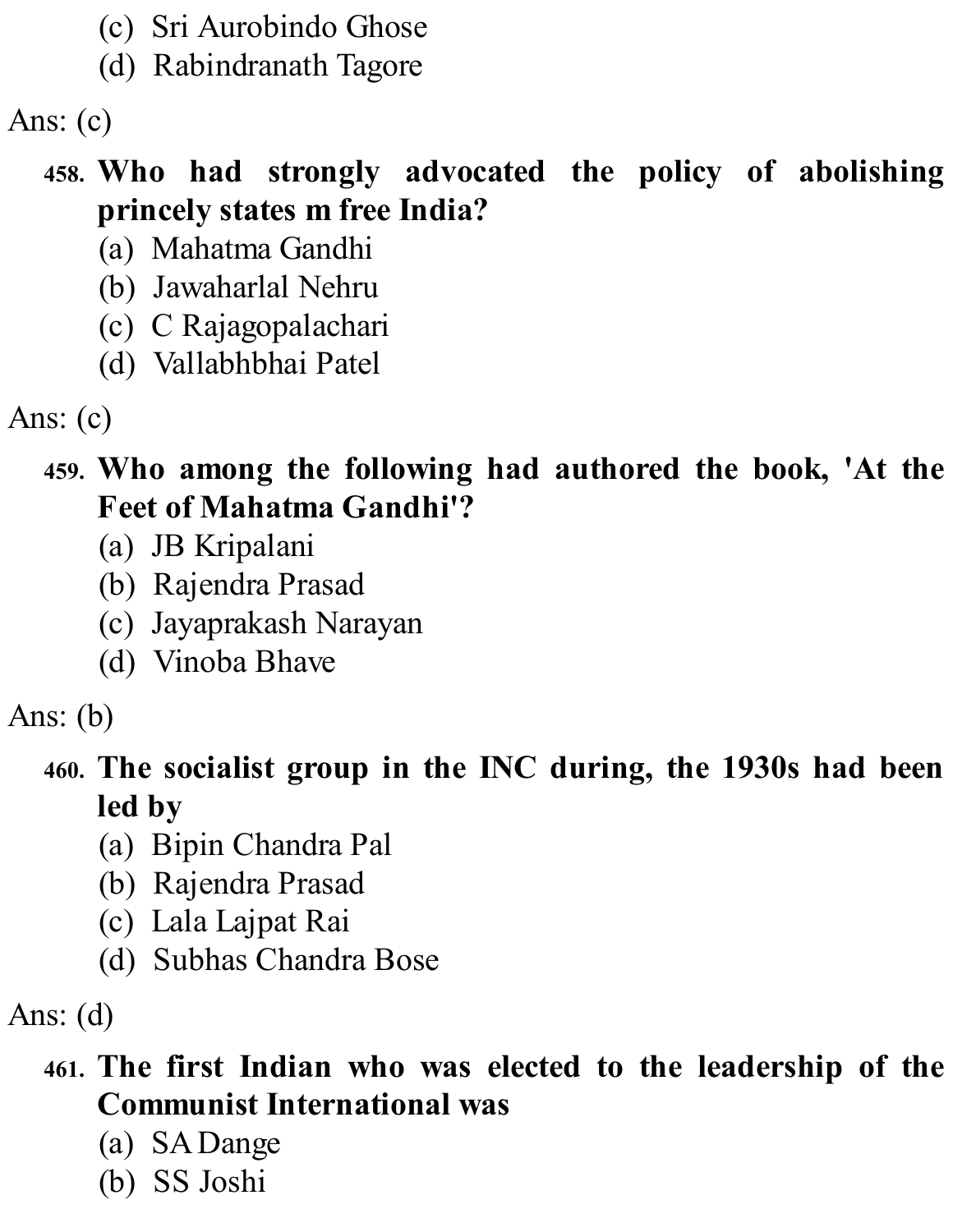- (c) MN Roy
- (d) PC Joshi

## **462. According to Gandhi, ahimsa could not be construed to mean**

- (a) truth
- (b) a positive state of law
- (c) tolerance of the wrong and unjust
- (d) doing good even to the evildoers

Ans: (c)

### **463. Which nationalist had stoutly preached "Be proud that you are an Indian, proudly claim I am an Indian"?**

- (a) MK Gandhi
- (b) Lala Lajpat Rai
- (c) Swami Vivekanand
- (d) Jawaharlal Nehru

Ans: (c)

- **464. Who had, while fasting in the prison, written to the British governor, "The individual must die so that the nation may live. Today, I must die so that India may win freedom and glory"?**
	- (a) Jatin Das
	- (b) Lala Lajpat Rai
	- (c) MK Gandhi
	- (d) SC Bose

Ans: (a)

**465. Mahatma Gandhi had been joined m the Champaran struggle by**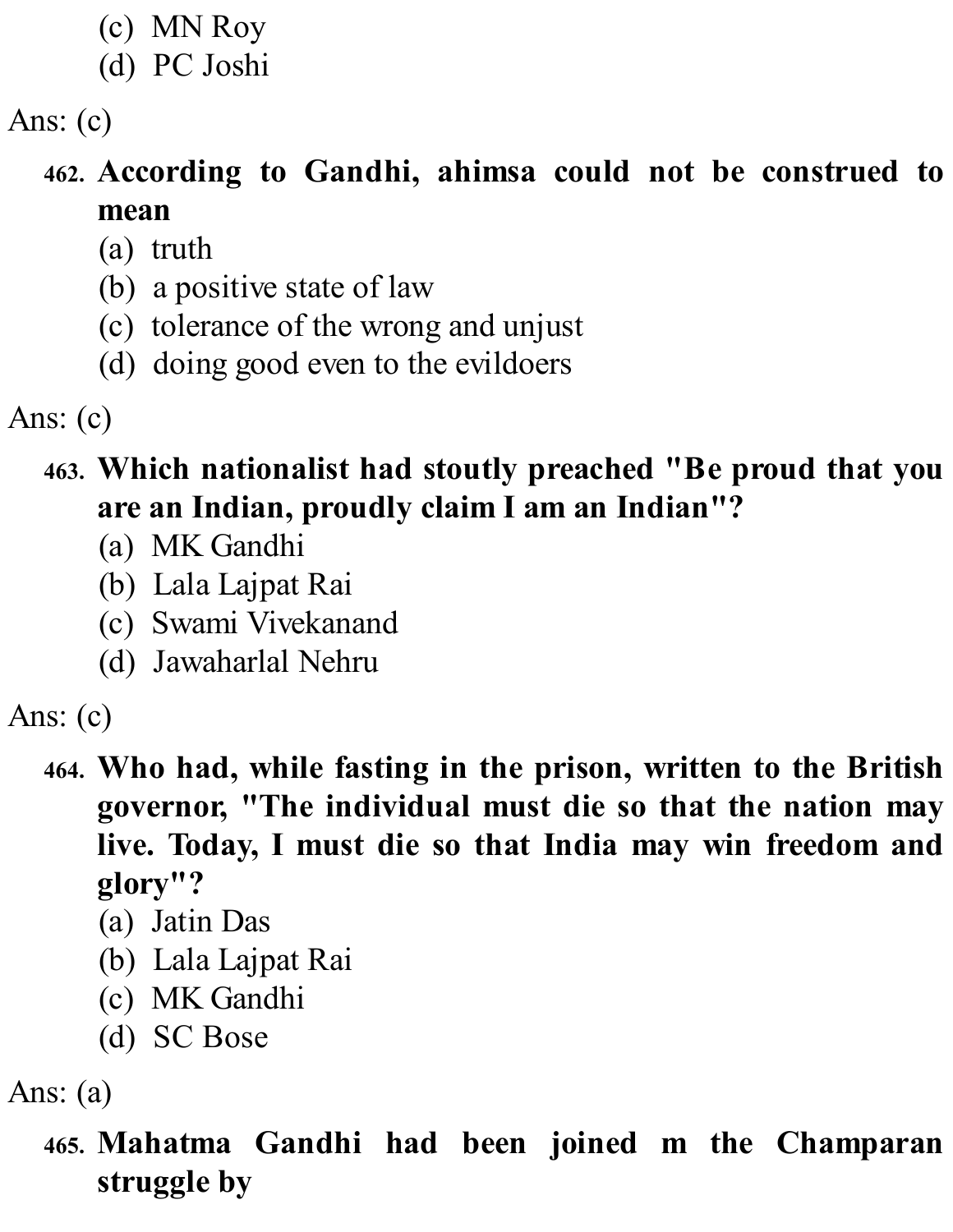- (a) Vallabhbhai Patel and Vinoba Bhave
- (b) Rajendra Prasad and Anugraha Narayan Sinha
- (c) Mahadev Desai and Maniben Patel
- (d) Rajendra Prasad and Jawaharlal Nehru

## **466. The first Bengali Drama, written to highlight the brutality of the British indigo planters, was**

- (a) Rast Goftar
- (b) Neel Darpan
- (c) Shome Prakash
- (d) None of the above

Ans: (b)

### **467. The Constituent Assembly was formed on the recommendations of the**

- (a) Government of India Act, 1935
- (b) Cabinet Mission Plan
- (c) Cripps' Mission
- (d) Mountbatten Plan

Ans: (b)

## **468. Rani Laxmi Bai died fighting the British in the Battle of**

- (a) Jhansi
- (b) Kanpur
- (c) Gwalior
- (d) Kalpi

Ans: (c)

**469. Netaji Subhash Chandra Bose had proclaimed the formation of the Provisional Government of Independent India (Azad Hind I in 1943 in**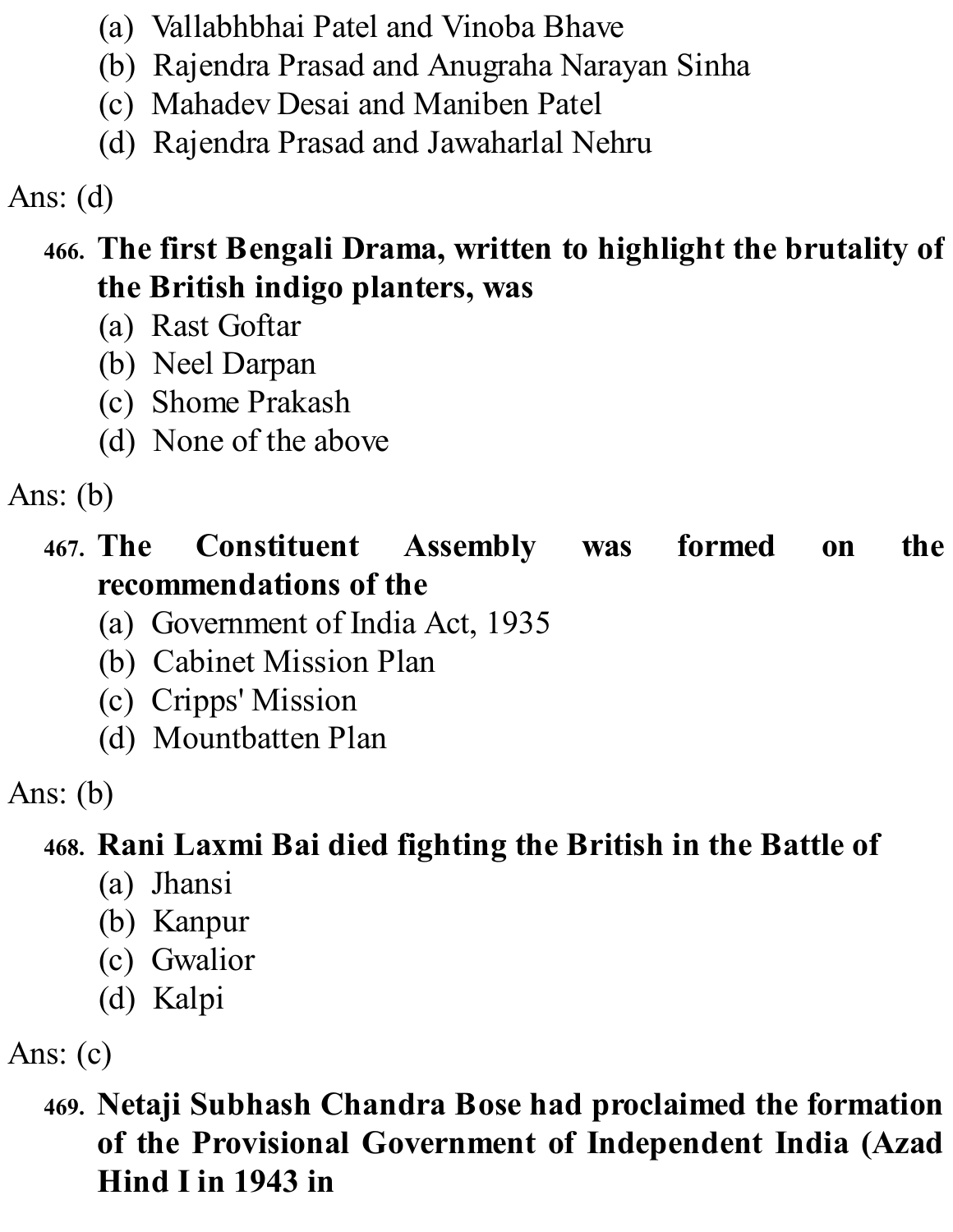- (a) Vienna
- (b) Rangoon
- (c) Tokyo
- (d) Singapore

- **470. Who among the following was impeached in the UK for his actions in India?**
	- (a) Lord Wavell
	- (b) Lord Ripon
	- (c) Lord Hastings
	- (d) Lord Cornwallis

Ans: (c)

- **471. Which of the following periods is considered as the revolutionary era in Indian history?**
	- (a) 1857-60
	- (b) 1857-1947
	- (c) 1857-90
	- (d) 1845-1947

Ans: (c)

## **472. Who had first sought the legalisation of widow remarriage in India?**

- (a) Raja Ram Mohan Roy
- (b) Badruddin Tyabji
- (c) Ishwar Chandra Vidayasagar
- (d) Swami Dayanand Saraswati

Ans: (c)

## **473. Ram Prasad Bismil had been associated with the case?**

(a) Alipore bomb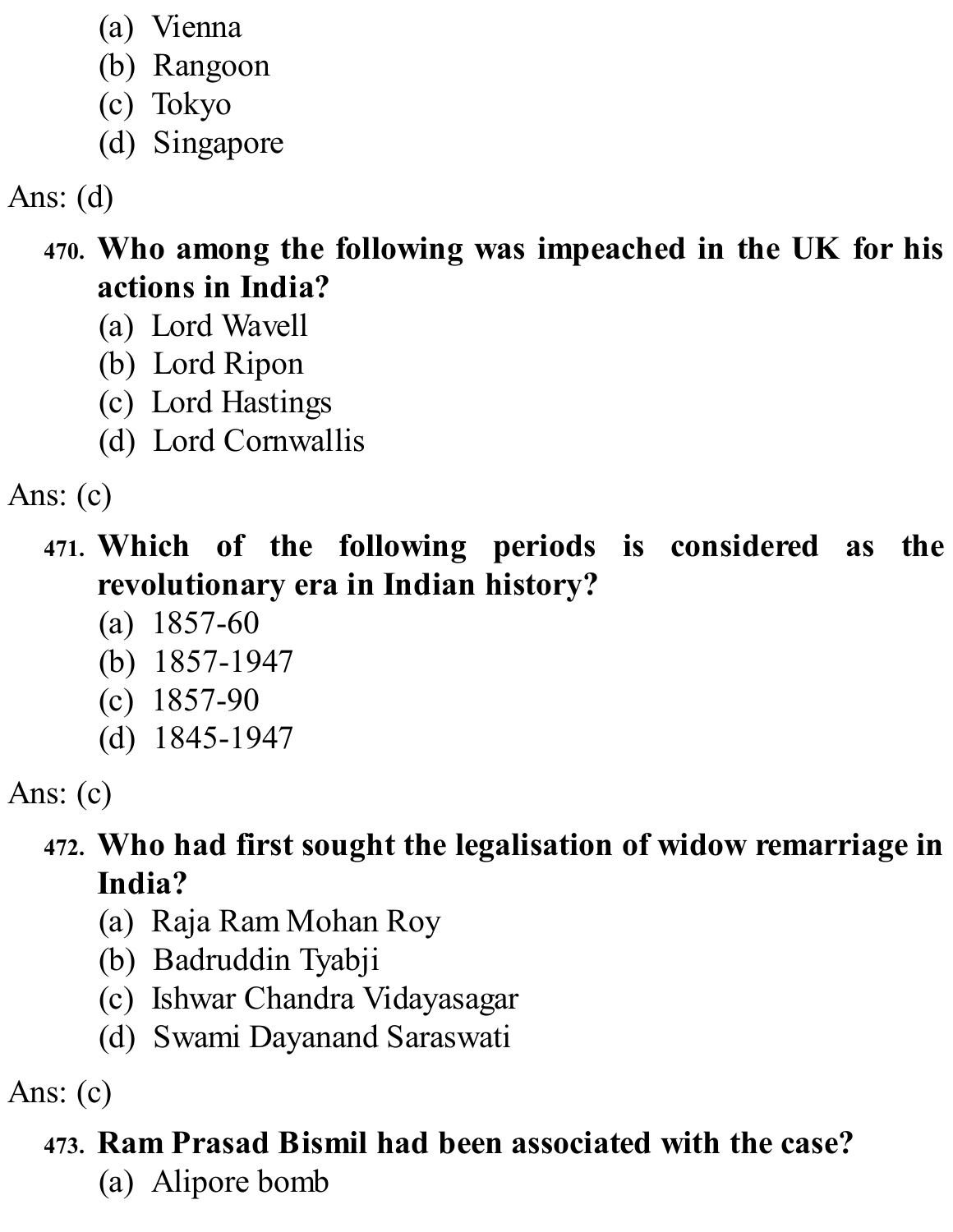- (b) Kanpur conspiracy
- (c) Kokori bomb
- (d) Meerut conspiracy

- **474. The inaugural issue of Bombay Darpan, a Marathi weekly, was published on November 12, 1832 started by a publisherreformer named**
	- (a) Jagannath Shankar
	- (b) Vishnu Shastri
	- (c) Bal Shastri
	- (d) Krishna Shastri

Ans: (c)

- **475. Gandhi had been provoked into crusading for the lot of the Asians in South Africa by the British law called the Act.**
	- (a) Apartheid
	- (b) Blacks' Registration
	- (c) cl Asiatic Registration
	- (d) Subcitizens' Licence

Ans: (c)

- **476. Who was the founder of the Boy Scouts and Civil Guides Movement in India?**
	- (a) Richard Temple
	- (b) Baden Powell
	- (c) Charles Andrew
	- (d) Robert Montgomery

Ans: (b)

#### **477. The first session of Indian National Congress was held in**

(a) Surat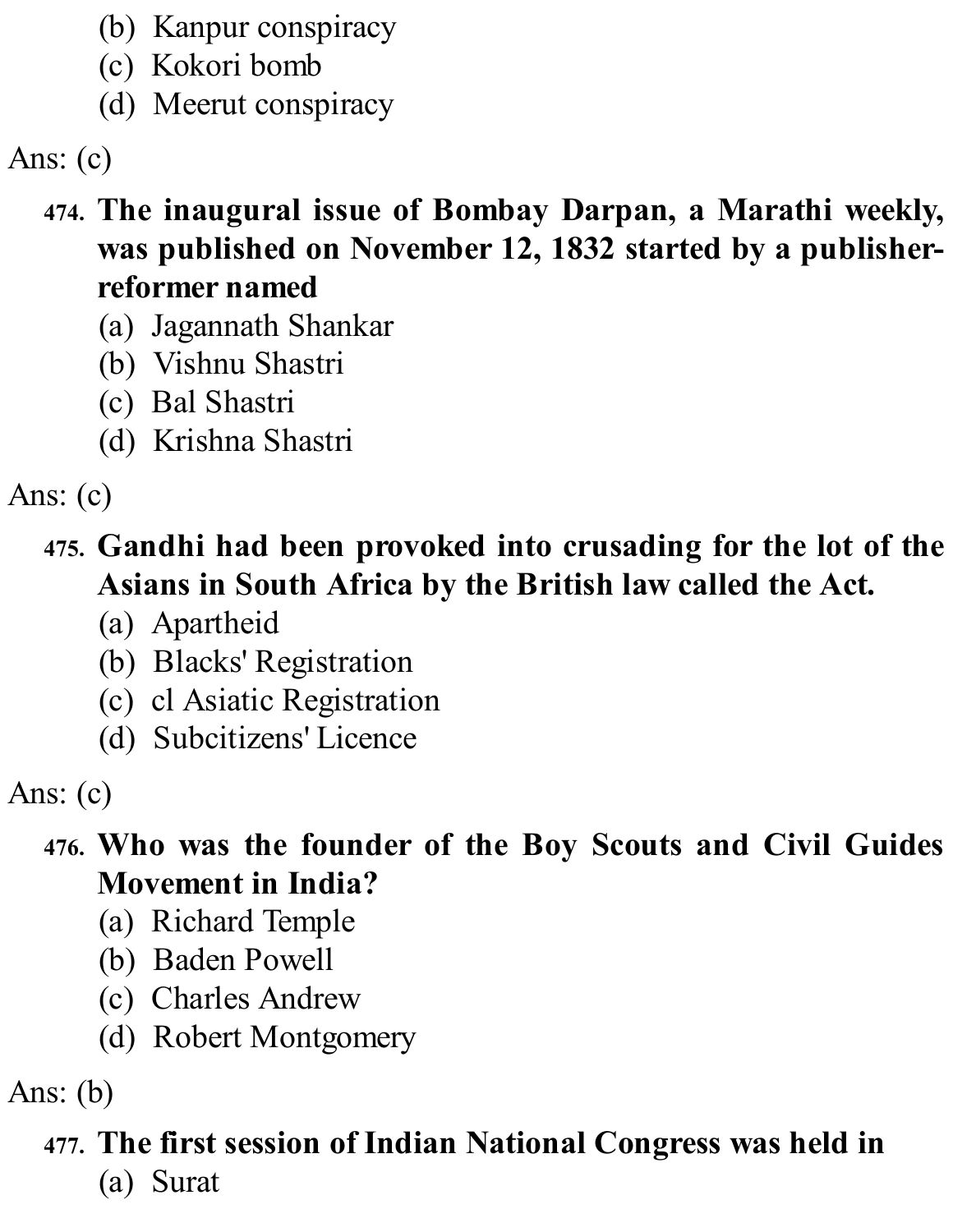- (b) Calcutta
- (c) Bombay
- (d) Lahore

## **478. What was the name of the English weekly edited by Mahatma Gandhi?**

- (a) Young India
- (b) Kesari
- (c) Bombay Chronicle
- (d) Resurgent India

Ans: (a)

## **479. The Woods Despatch of 1854 resulted in the**

- (a) Founding of several Indian universities
- (b) Introduction of the postal system
- (c) Establishment of the education system
- (d) Abolition of child marriage

Ans: (c)

## **480. The first national leader to decry the salt tax in the Indian legislature was**

- (a) G K Gokhale
- (b) M K Gandhi
- (c) J L Nehru
- (d) Netaji S C Bose

Ans: (a)

## **481. The British attitude towards granting India independence changed partly owing to the**

- (a) Change in the government of the UK
- (b) Impact of World War II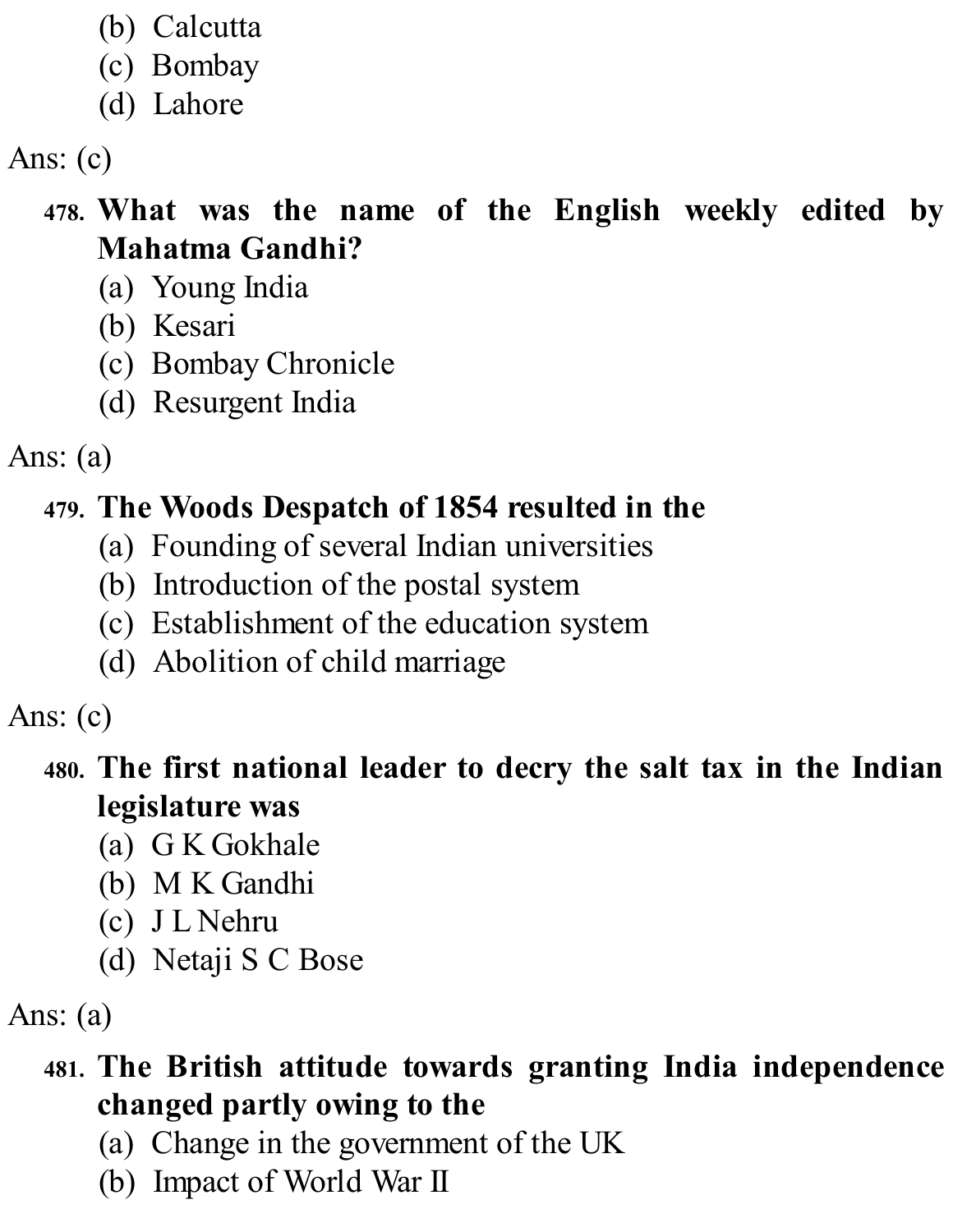- (c) Growing tide of Indian Nationalism
- (d) All of the above

### **482. An emigre (a person or thing who/which has emigrated) communist journal brought out by M N Roy was**

- (a) Anushilan
- (b) The Worker
- (c) Kisan Sabha
- (d) Vanguard

Ans: (d)

#### **483. Which reforms Act had created the office of the secretary of state for India?**

- (a) Montague-Chelmsford Reforms
- (b) The Government of India Act, 1858
- (c) The Indian Councils Act, 1861
- (d) Minto-Morley Reforms, 1908

Ans: (b)

### **484. After the year 1853, a substantial amount of British capital had been invested in**

- (a) Tea Plantations
- (b) The Railways
- (c) Coal Mining
- (d) Jute Mills

Ans: (b)

**485. The Indian National Congress had adopted the famous Poorna Swaraj (Complete Independence) resolution at its session held at**

(a) Karachi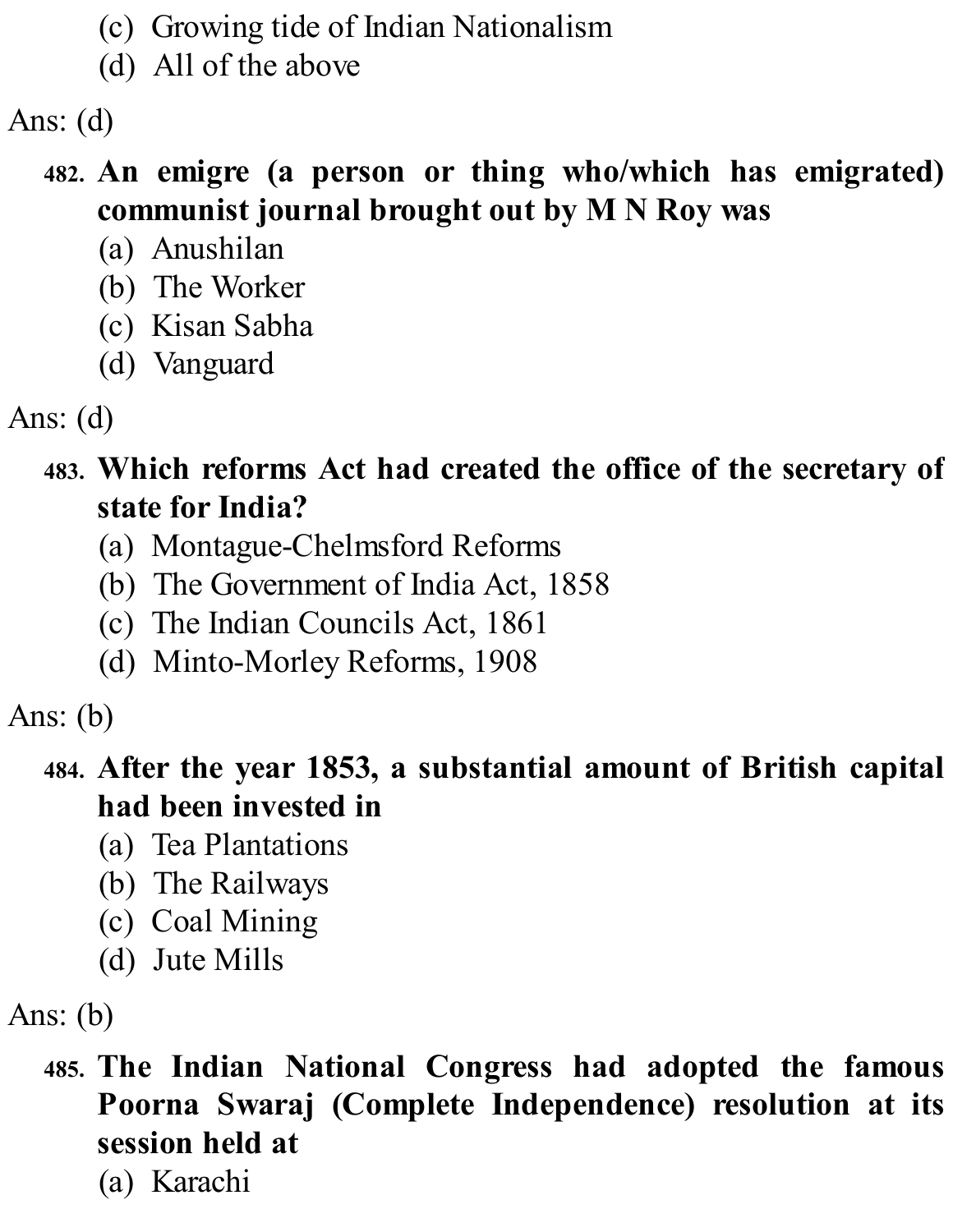- (b) Allahabad
- (c) Lahore
- (d) Calcutta

**486. In which year was the title of Governor general chanced to that of the Viceroy?**

- (a) 1858
- (b) 1861
- (c) 1878
- (d) 1885
- Ans: (a)

**487. The name of the periodical published by Gandhi during his stay in South Africa was**

- (a) Navjivan
- (b) India Gazette
- (c) Afrikaner
- (d) Indian Opinion

#### **488. The revolutionary leader who had organized an attack on the armoury of Chittagong was**

- (a) Surya Sen
- (b) Jatin Das
- (c) Chandra Shekhar Azad
- (d) CR Das

Ans: (a)

**489. The Government of India Act of 1935 had divided India into \_\_\_\_\_\_ provinces.**

(a) 5

Ans: (d)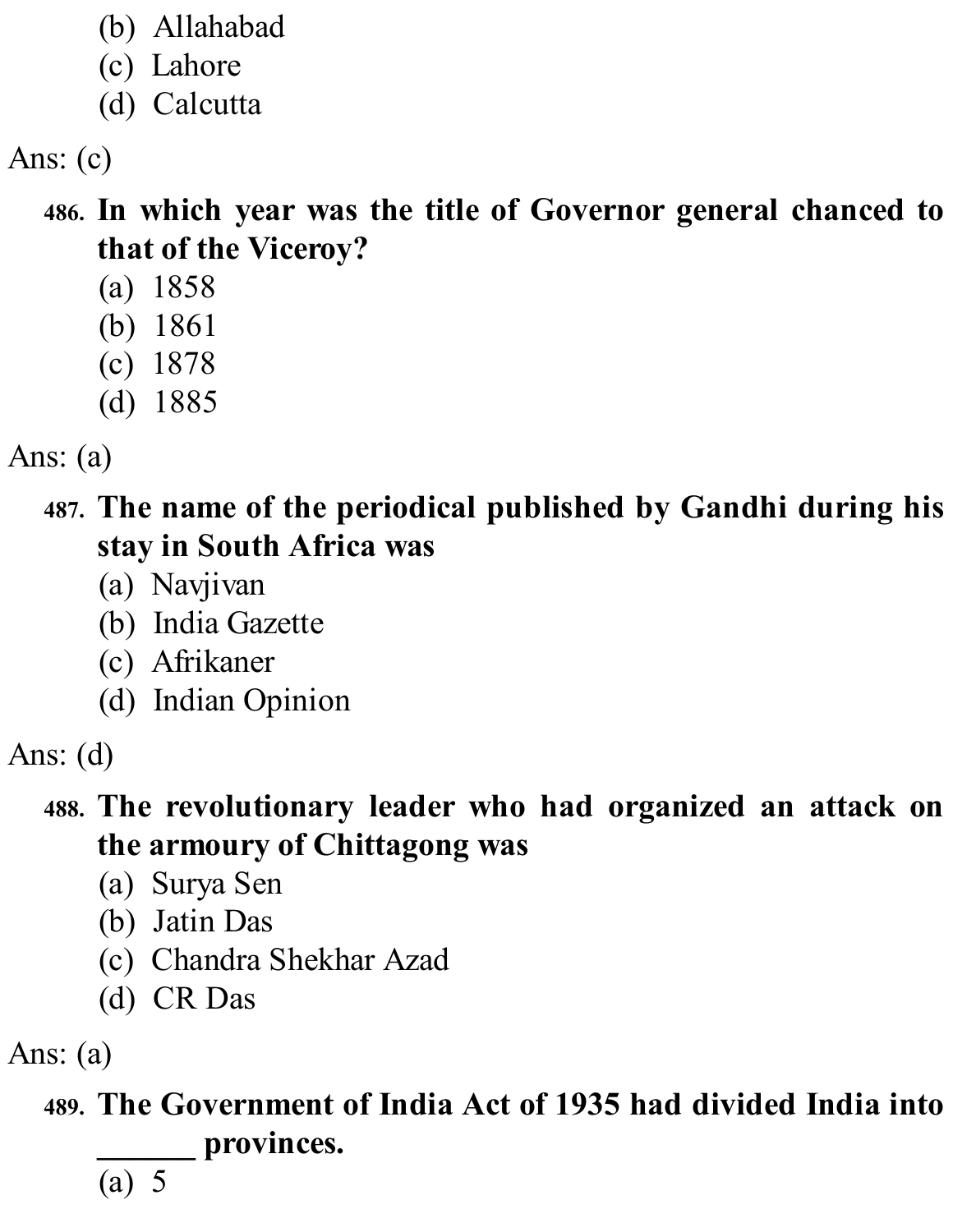- (b) 8
- (c) 11 (d) 14

**490. The system of civil services had been introduced into India by**

- (a) Lord Ripon
- (b) Lord Dalhousie
- (c) Lord Bentick
- (d) Lord Hastings

Ans: (c)

## **491. Whom had Gandhi named as Mira Behn?**

- (a) Annie Besant
- (b) Kamla Devi
- (c) Indira Gandhi
- (d) Madeline Slade

Ans: (d)

### **492. The Mountbatten plan did not envisage the inclusion of the \_\_\_\_ province in the Indian dominion.**

- (a) Bihar
- (b) Sind
- (c) Madras
- (d) Bombay

Ans: (b)

## **493. The process of the introduction of education in English had been initiated in India by Lord**

- (a) Curzon
- (b) Bentick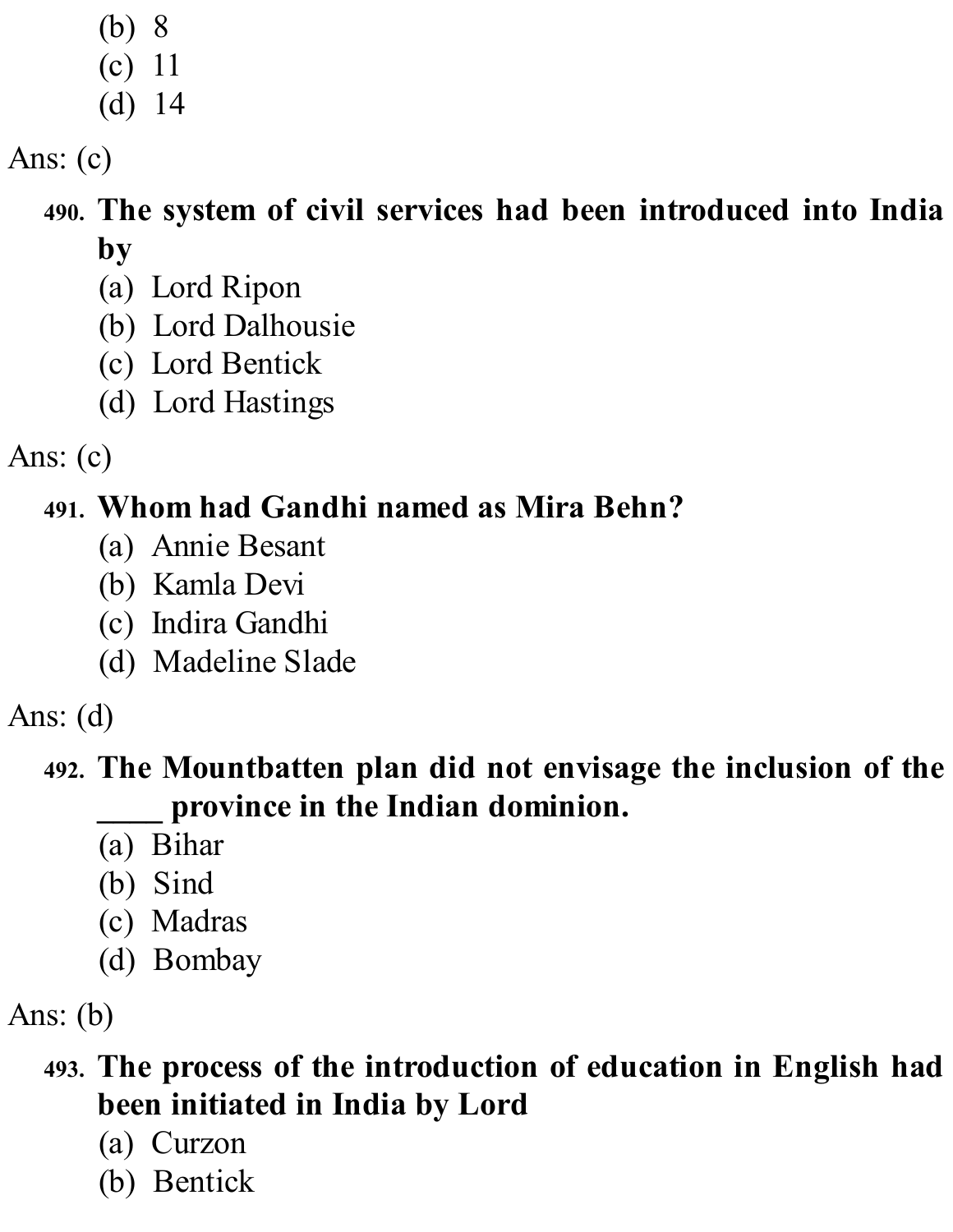- (c) Hastings
- (d) Macaulay

## **494. Which of the following institutions was not founded by Gandhi?**

- (a) Sevagram Ashram
- (b) Ramakrishna Mission
- (c) Phoenix Ashram
- (d) Sabarmati Ashram

Ans: (b)

## **495. Which of the following Act(s) was/were passed in 1856?**

- (a) The Religious Disabilities Act
- (b) The Hindu Widow Remarriage Act
- (c) Both the above
- (d) None of the above

### Ans: (c)

#### **496. The first interim government during the British rule in India was formed in**

- (a) September, 1945
- (b) November, 1945
- (c) September, 1946
- (d) January, 1947

### Ans: (c)

### **497. The first vernacular paper, Samachar Darpan, was published during the tenure of**

- (a) Lord Hastings
- (b) Lord Minto
- (c) Lord metcalfe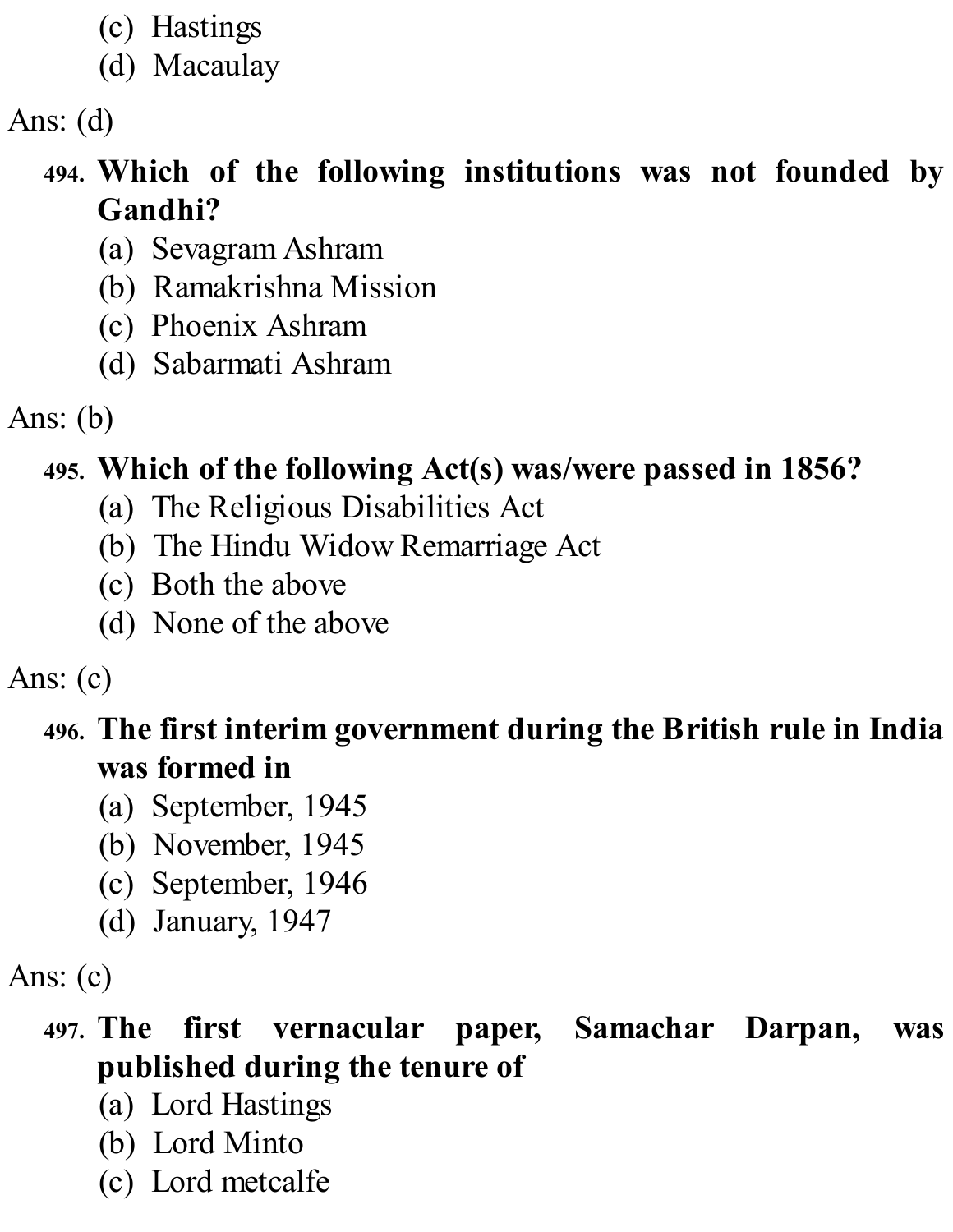(d) Lord Macaulay

Ans: (a)

#### **498. Gandhi had given out the stirring call of 'Do or Die' during the \_\_\_\_\_\_ Movement.**

- (a) Non-cooperation
- (b) Khilafat
- (c) Civil Disobedience
- (d) Quit India
- Ans: (d)

### **499. In which year was Burma separated from India?**

- (a) 1863
- (b) 1902
- (c) 1937
- (d) 1947

### Ans: (c)

### **500. How many volunteers had accompanied Gandhi on the famous Dandi March of March 12, 1930?**

- (a) 13
- (b) 44
- (c) 78
- (d) 108

Ans: (c)

#### **501. Who had observed that "Good government was never a good substitute for self-government"?**

- (a) Swami Vivekananda
- (b) Ramakrishna Paramahansa
- (c) Swami Dayananda
- (d) Aurobindo Ghose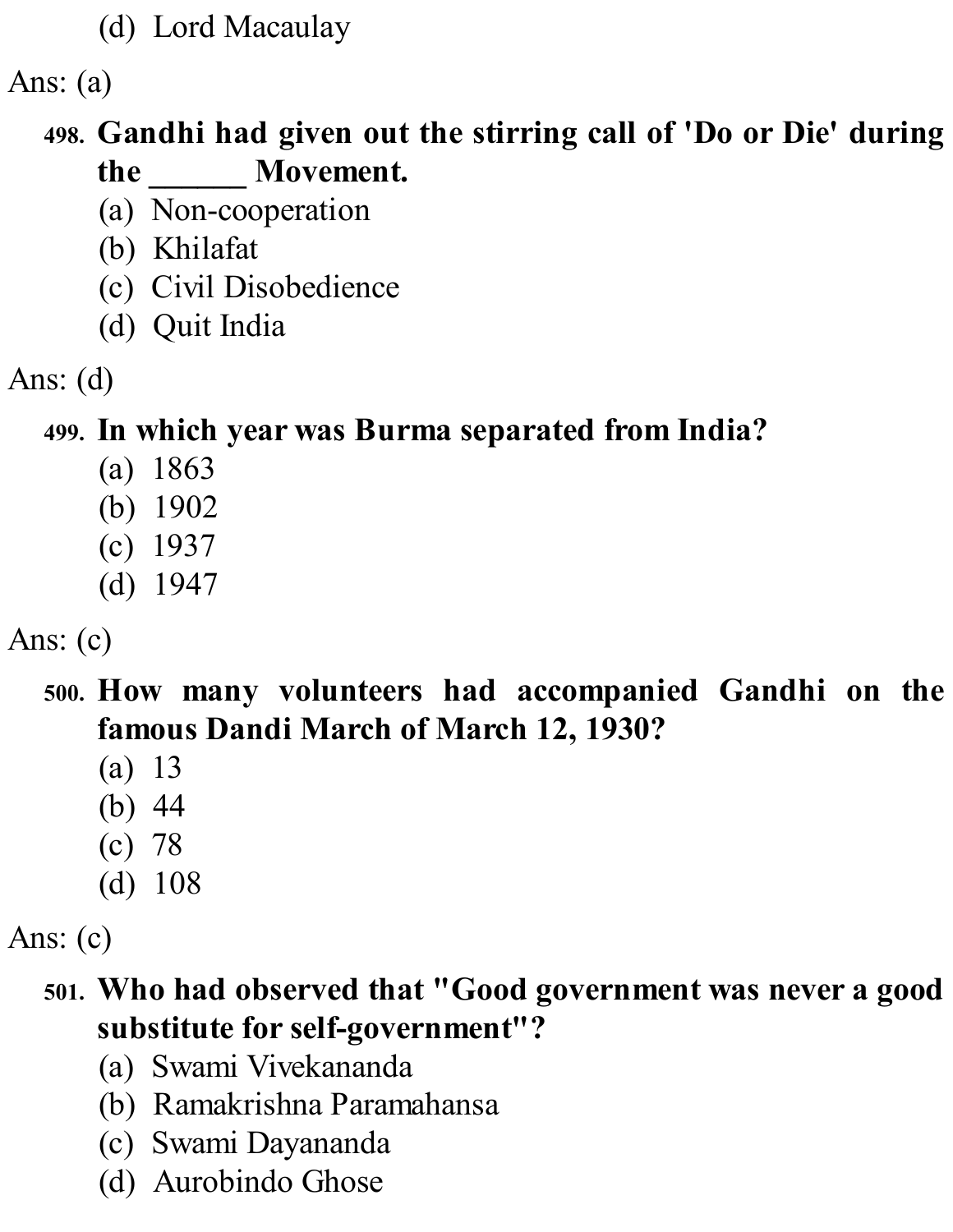#### **502. Hindu-Muslim unity had been particularly reflected in the \_\_\_\_\_\_ Movement.**

- (a) Swadeshi
- (b) Quit India
- (c) Khilafat
- (d) Civil Disobedience
- Ans: (c)

#### **503. The Home Rule Society, popularly called 'India House' , had been established in London to promote the cause of Indian independence, by**

- (a) Lala Hardayal
- (b) Madan Lal Dhingra
- (c) Shyamji Krishna Varma
- (d) V D Savarkar

## Ans: (c)

### **504. The leader who quit politics, retired to Pondicherry and set up an ashram there, was**

- (a) Lokmanya TiIak
- (b) Dadabhai Naoroji
- (c) Bhikaji Cama
- (d) Sri Aurobindo Ghose

### Ans: (d)

### **505. Jawaharlal Nehru had helped to start the newspaper**

- (a) Pioneer
- (b) National Herald
- (c) Kesari
- (d) Patriot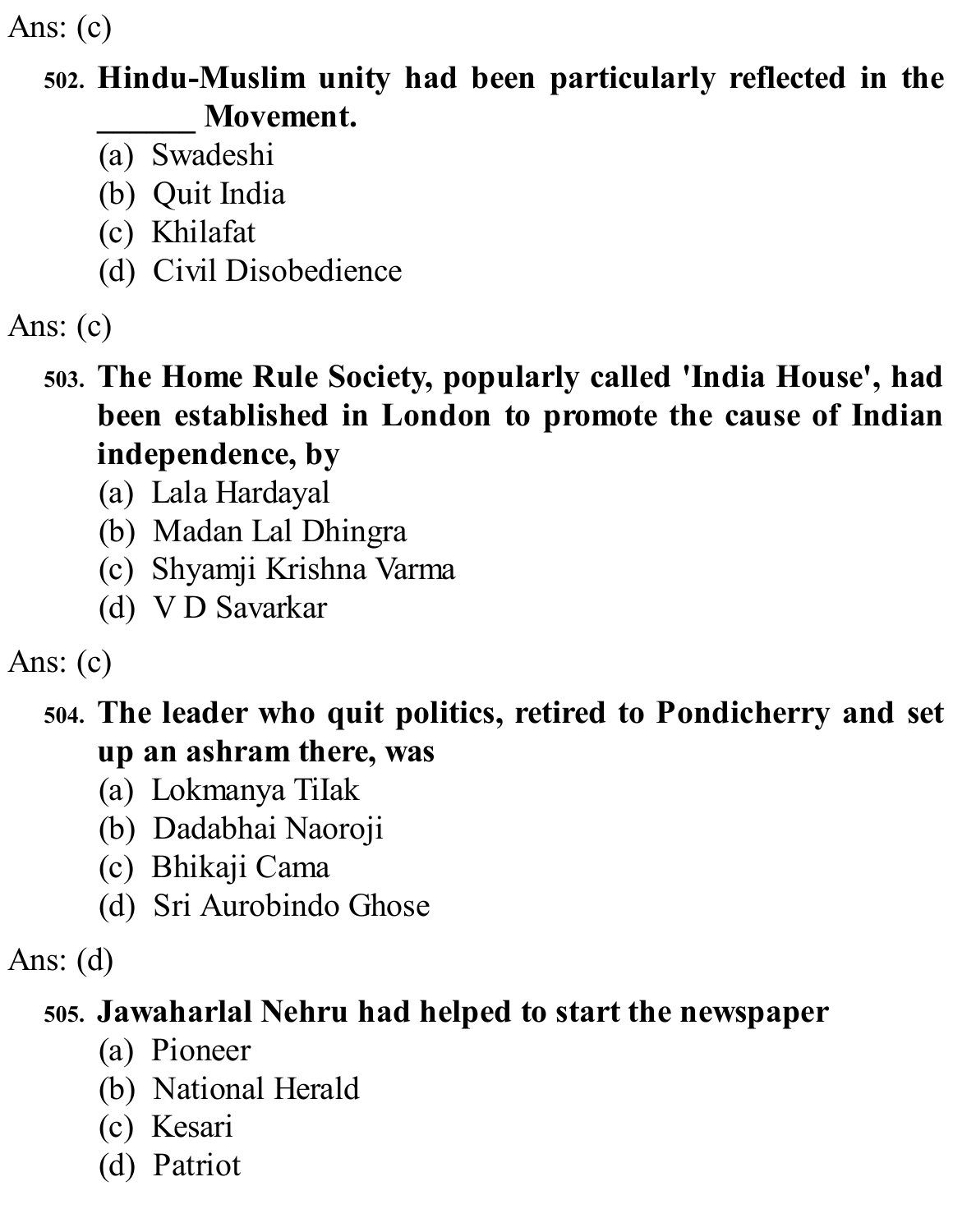Ans: (b)

#### **506. Gandhi gave the call to reject all foreign goods during the \_\_\_\_\_\_ Movement.**

- (a) Khilafat
- (b) Non-cooperation
- (c) Swadeshi
- (d) Civil Disobedience
- Ans: (c)

### **507. Lord Mountbatten had replaced Lord \_\_\_\_\_\_ as the viceroy of India in 1947.**

- (a) Wavell
- (b) Lytton
- (c) Linlithgow
- (d) Cornwallis
- Ans: (a)

### **508. Sir Syed Ahmed Khan had started a reform movement among the Muslim, called the \_\_\_\_\_\_ Movement.**

- (a) Sufi
- (b) Aligarh
- (c) Jaipur
- (d) Wahabi

Ans: (b)

## **509. Who among the following had attended all the three Round Table Conferences in London?**

- (a) M K Gandhi
- (b) B R Ambedkar
- (c) J L Nehru
- (d) M M Malaviya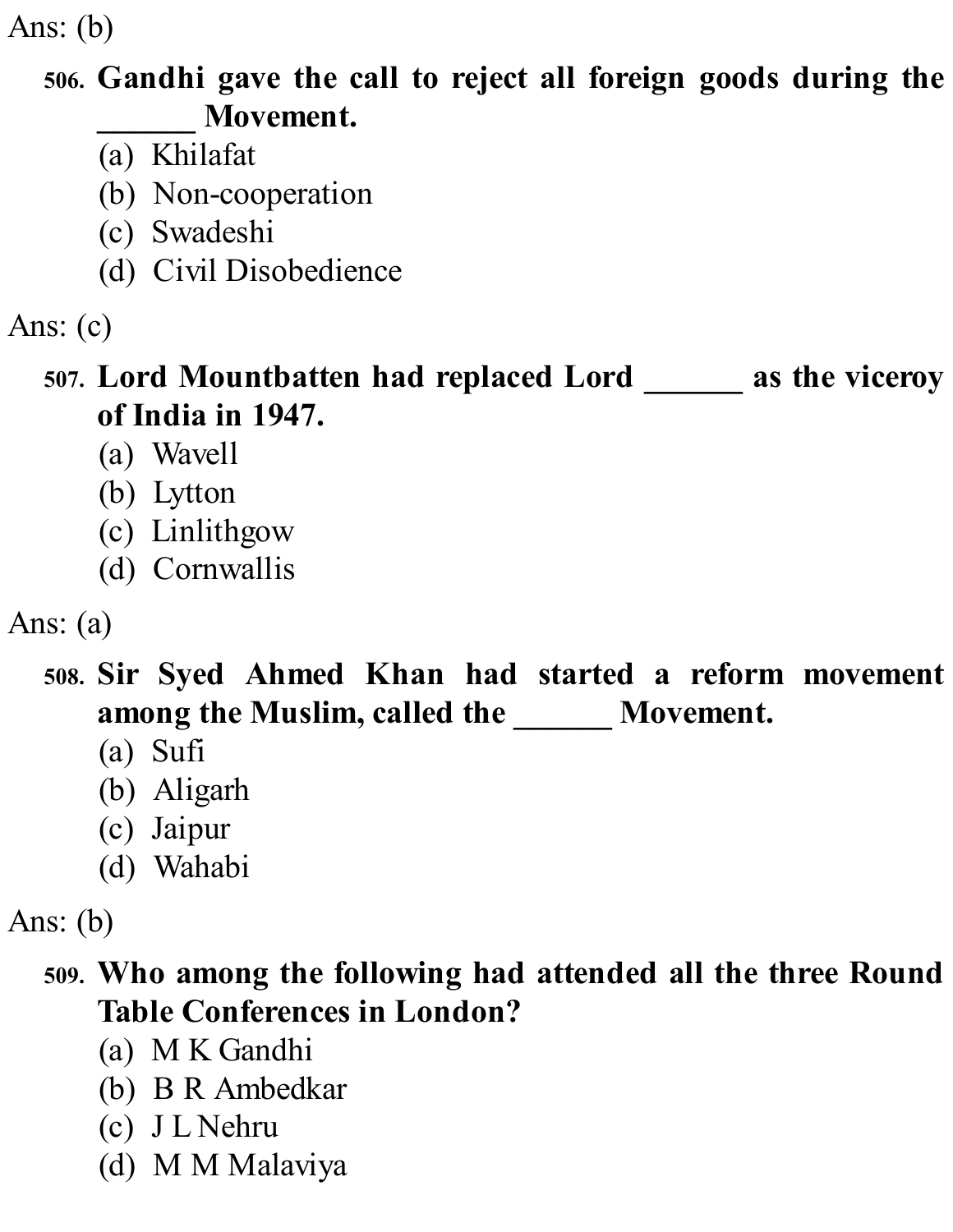Ans: (b)

#### **510. The Act constituting the first legislative interference by the British Parliament in the affairs of India was the**

- (a) Fox's India Act, 1783
- (b) Pitt's India Act, 1784
- (c) Regulating Act, 1773
- (d) Declaratory Act, 1781

Ans: (c)

#### **511. Who among the following had pioneered the Khilafat Movement?**

- (a) The Ali brothers
- (b) MAJinnah
- (c) Syed Ahmed Khan
- (d) RM Sayani

Ans: (a)

- **512. Who had been the first to emphasise the instruction in literature and science through the English Language was essential for building a modern India?**
	- (a) Ishwar Chandra Vidyasagar
	- (b) GK Gokhale
	- (c) Raj Ram Mohun Roy
	- (d) MM Malaviya

Ans: (c)

#### **513. The office of Governor-General of India was created by the**

- (a) Government of India Act, 1833
- (b) Government of India Act, 1858
- (c) Charter Act, 1833
- (d) Charter Act, 1813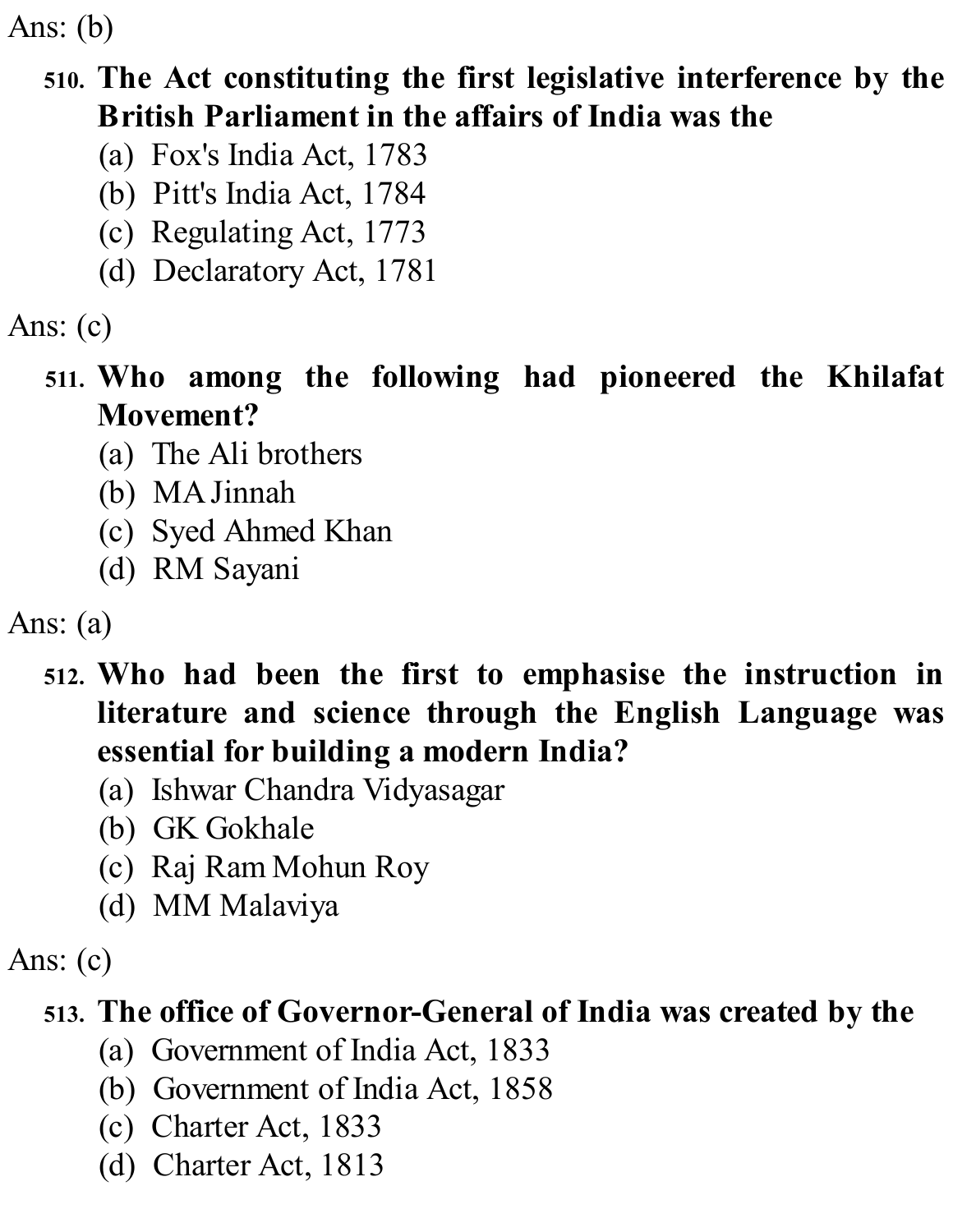#### **514. Who had set up the Anti-Untouchability League for the eradication of the evil of untouchability?**

- (a) Jagjivan Ram
- (b) Dr BR Ambedkar
- (c) Acharya Kripalani
- (d) Mahatma Gandhi
- Ans: (d)

### **515. In 1908, Bal Gangadhar Tilak was imprisoned for six years and sent to**

- (a) Mandalay
- (b) Delhi
- (c) Singapore
- (d) Andaman and Nicobar Island
- Ans: (a)

#### **516. The Ancient Monuments Preservation Act was passed during the viceroyalty of**

- (a) Ripon
- (b) Curzon
- (c) Hastings
- (d) Dalhousie

Ans: (b)

### **517. Who has been called the 'Heroine' of the 1942 Quit India Movement?**

- (a) Annie Besant
- (b) Sucheta Kripalarti
- (c) Sarojini Naidu
- (d) Aruna Asaf Ali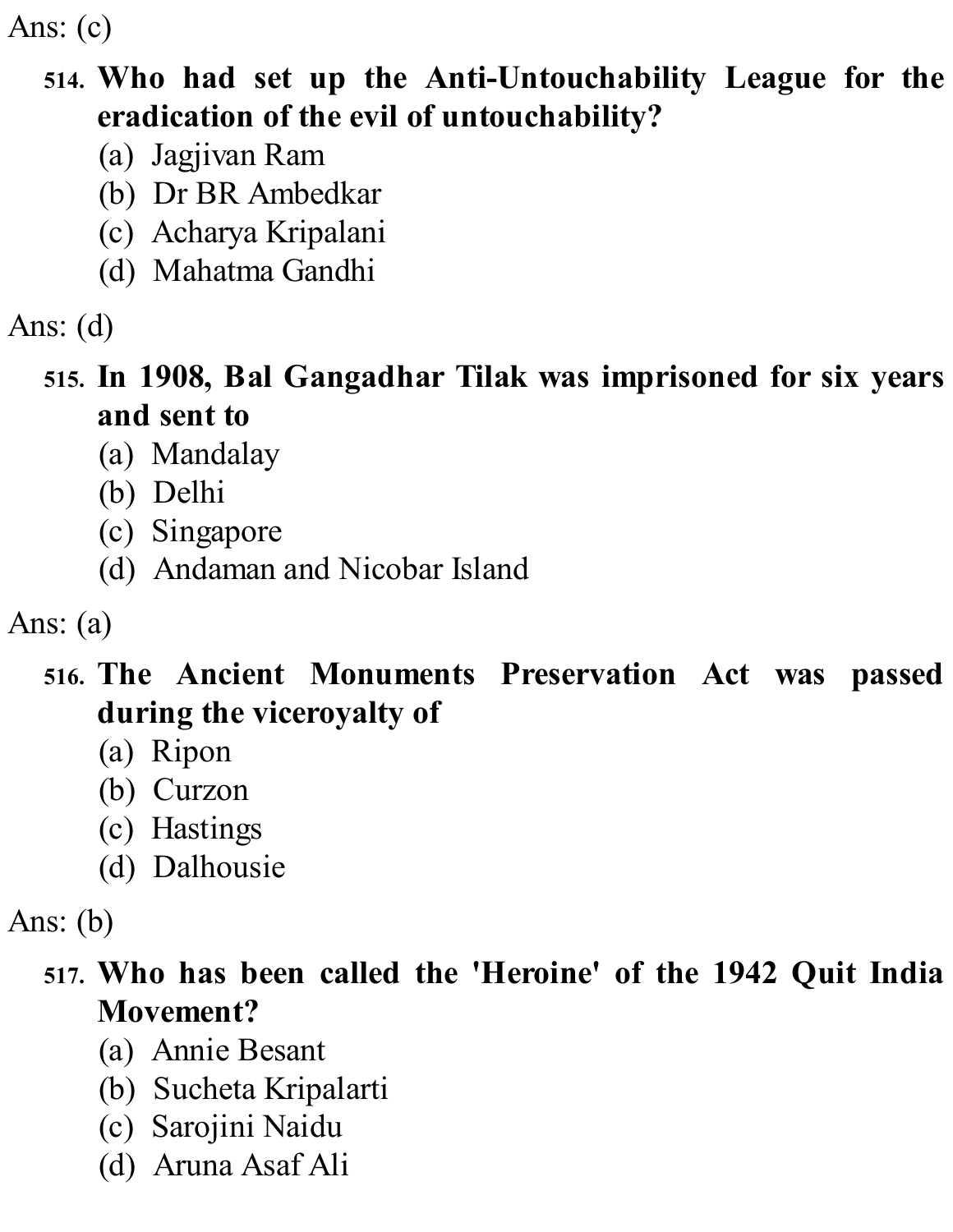#### **518. In Bengal, the East India Company's headquarters were located at**

- (a) Fort St George
- (b) Fort william
- (c) Fort St David
- (d) Shantiniketan
- Ans: (b)

#### **519. Who was the first to use the term 'Adivasi' to refer to the tribal people?**

- (a) Jyotiba Phule
- (b) Thakkar Bappa
- (c) M N Srinivas
- (d) B R Ambedkar

Ans: (b)

#### **520. Among the numerous followers of Gandhi's 'philosophy' was, were**

- (a) Bertrand Russell
- (b) Marshal Tito
- (c) Khan Abdul Gaffar Khan
- (d) All of the above

Ans: (c)

### **521. Who was the Congress President at the time when India become free?**

- (a) Jawaharlal Nehru
- (b) V L Pandit
- (c) Sardar Patel
- (d) J B Kripalani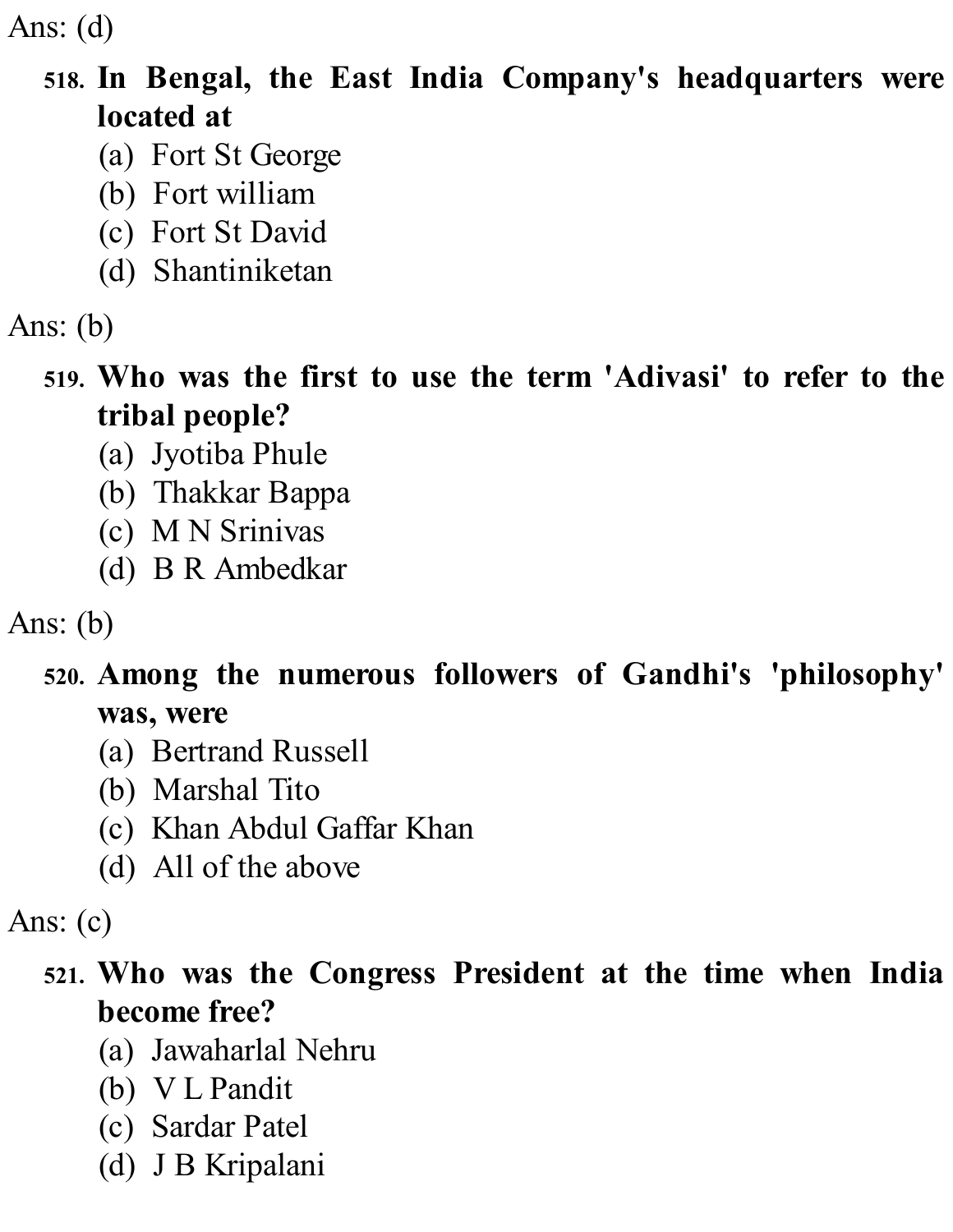#### **522. In the absence of Gandhi, the Quit India Movement had been led by**

- (a) Jawaharlal Nehru
- (b) Sarojini Naidu
- (c) Aruna Asaf Ali
- (d) Dadabhai Naoroji
- Ans: (c)

### **523. The Non-Cooperation Movement was withdrawn in 1920 because of**

- (a) Gandhi's ill health
- (b) The Congress' extremist policies
- (c) Afervent appeal by the government to do so
- (d) Violence erupting at Chauri Chaura

## Ans: (d)

## **524. The revolutionary who died of a 64 days' hunger strike was**

- (a) Sukh Dev
- (b) Batukeshwar Dutt
- (c) Jatin Das
- (d) Raj Guru

Ans: (c)

### **525. The Indian naval mutiny against the British took place in the year**

- (a) 1857
- (b) 1919
- (c) 1946
- (d) 1947

Ans: (c)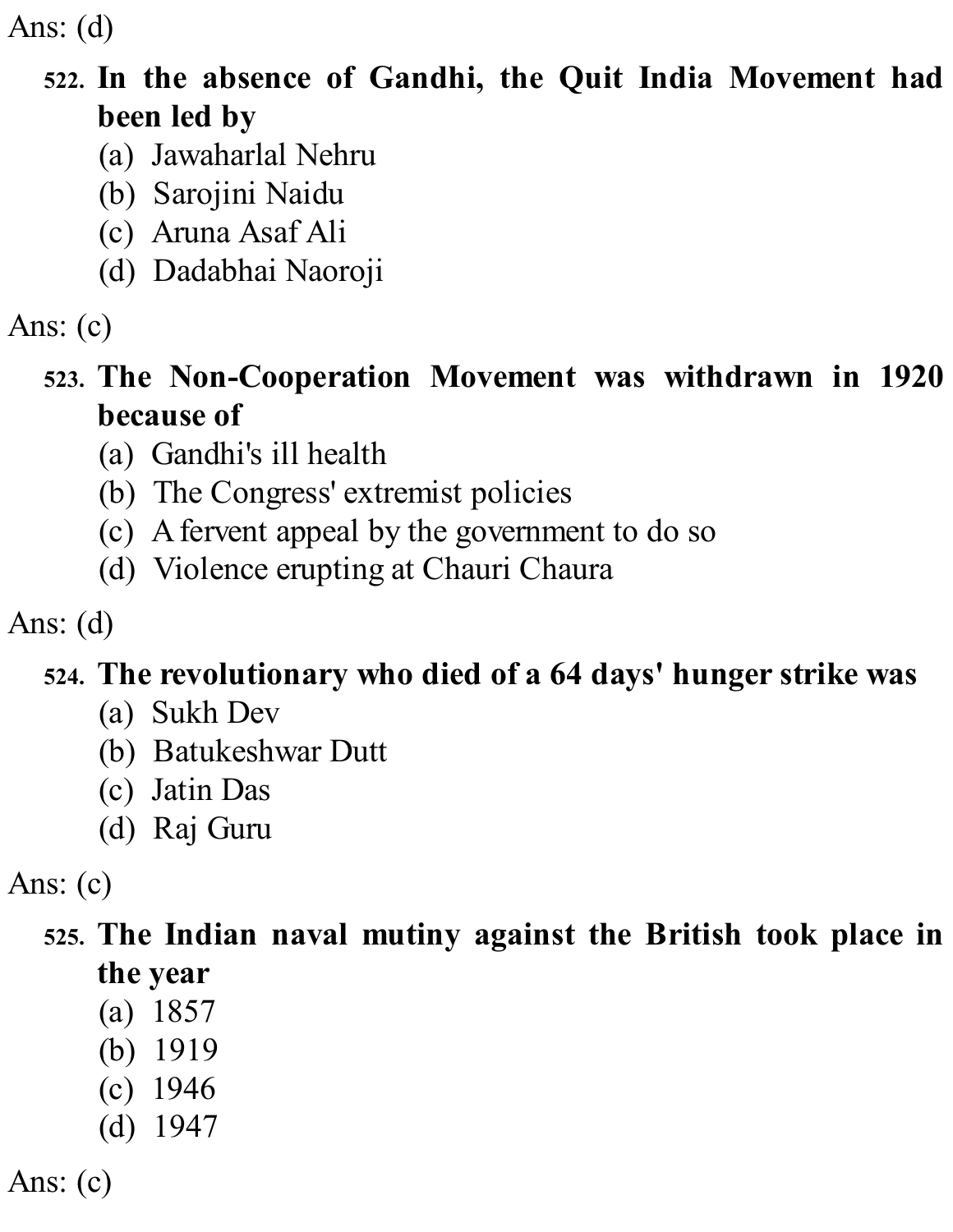## **526. Who was in command or the nationalist movement before Gandhi had assumed leadership of the Congress?**

- (a) C R Das
- (b) Motilal Nehru
- (c) Lala Lajpat Rai
- (d) Lokmanya Tilak

## Ans: (d)

## **527. Who had rounded the first women's university in India?**

- (a) Rani Ahilya Devi
- (b) Ishwar Chandra Vidayasagar
- (c) Rani of Thomi
- (d) Dhondo Keshav Karve

Ans: (d)

## **528. Who had given out the political message or 'India for the Indians'?**

- (a) P ACharlu
- (b) Dayananda Saraswati
- (c) AO Hume
- (d) Swami Vivekananda

Ans: (b)

# **529. The All India Muslim League was formed in 1906 at**

- (a) Lucknow
- (b) Dacca
- (c) Lahore
- (d) Aligarh

Ans: (b)

## **530. The upliftment or the backward classes had been the prime concern of the**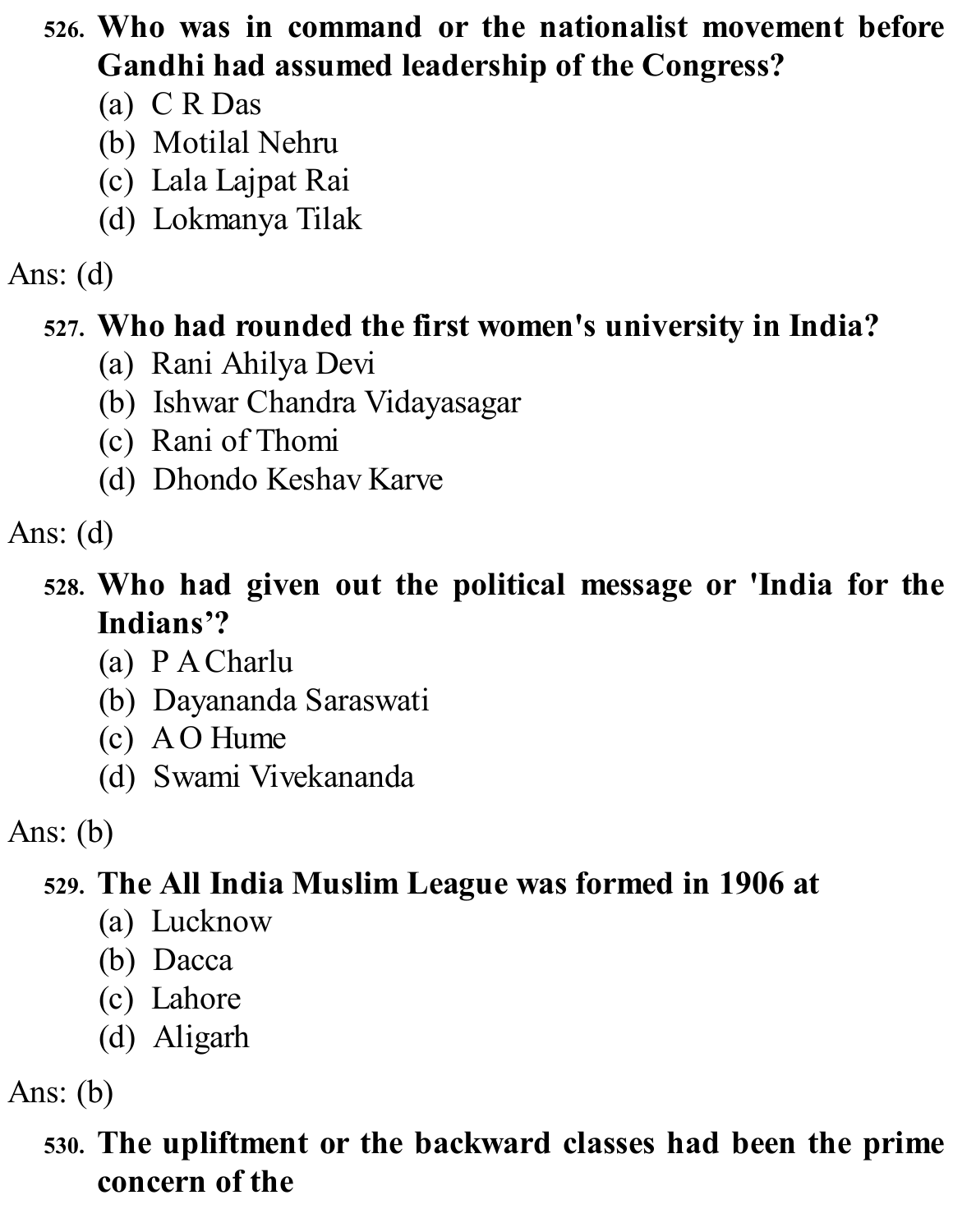- (a) Arya Samaj
- (b) Prarthana Samaj
- (c) Satyashodhak Samaj
- (d) Ramakrishna Mission

## **531. Rabindranath Tagore had renounced his knighthood because**

(a) He wanted to join the Congress

(b) Of a sense of solidarity with the Indian royalty robbed of its power and honour

(c) Of the Jallianwala Bagh tragedy

(d) He was given to occasional eccentric quirks

Ans: (c)

### **532. The Bhoodan Movement had been started by**

- (a) M K Gandhi
- (b) Acharya Kripalani
- (c) Jayaprakash Narayan
- (d) Vinoba Bhave

Ans: (d)

### **533. During the Dandi March the song 'Raghupati Raghav Raja Ram ...' had been sung by the renowned musician**

- (a) Digambar Vishnu Paluskar
- (b) Onkar Nath Thakur
- (c) Mallikarjun Mansur
- (d) Krishna Rao Shankar Pandit

Ans: (a)

### **534. Who had stated with regard to the formation and raison d'etre of the Indian National Congress , "A safety valve for**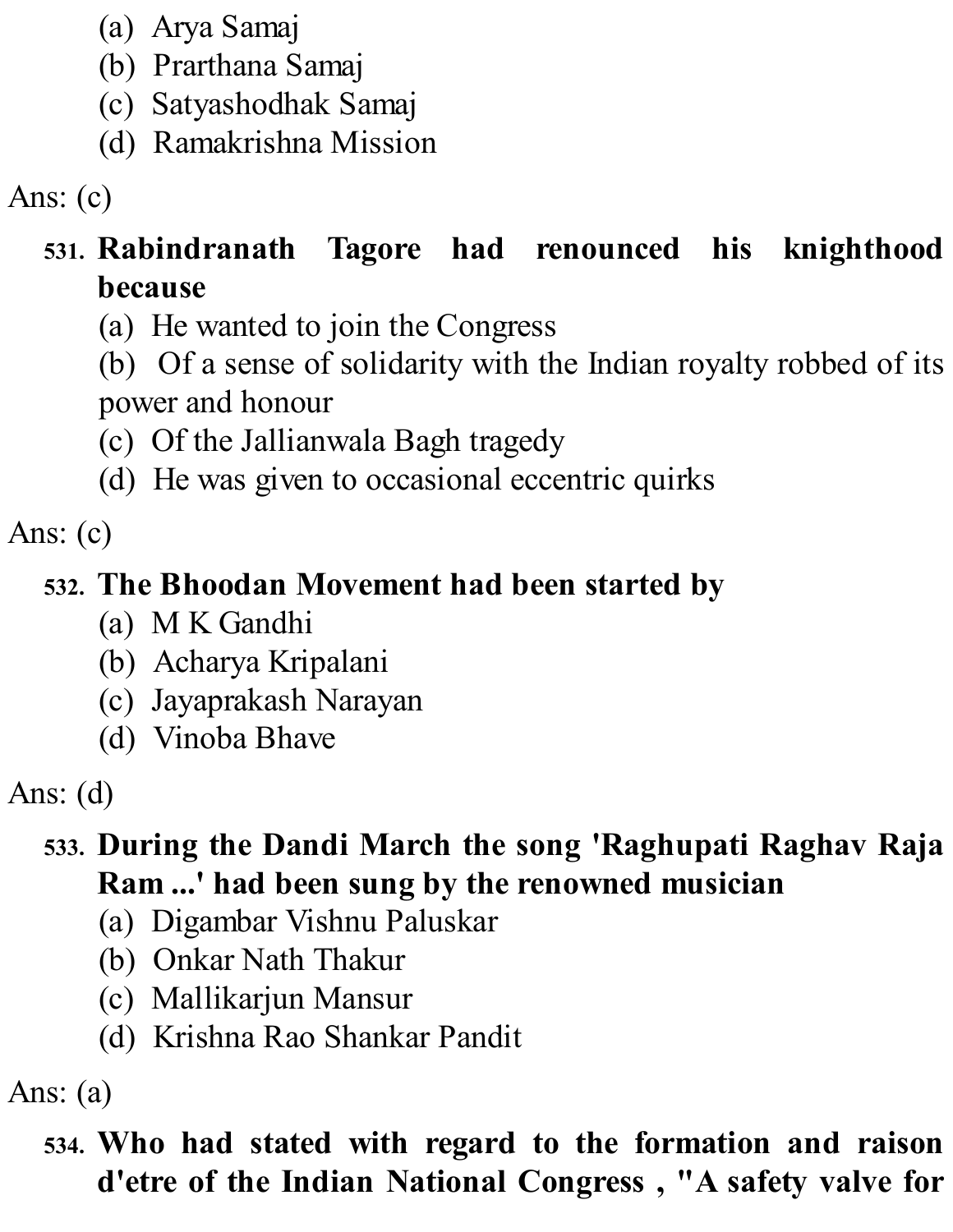#### **the escape of great and growing forces generated by our own action was urgently needed"?**

- (a) Lord Curzon
- (b) M AJinnah
- (c) Annie Beasnt
- (d) AO Hume

## Ans: (d)

### **535. Who among the following had been the leader of a number of anti-British revolts in Sambalpur?**

- (a) Kattabomman
- (b) Surendra Sai
- (c) Utirat Singh
- (d) Sayyid Ahmad Barelvi

- **536. Who among the following had been a high court judge, an economist, a social reformer, among the founders or the INC, besides being regarded by A O Hume as his political guru?**
	- (a) Surendranath Banerjee
	- (b) Pheroze Shah Mehta
	- (c) Mahadev Gobind Ranade
	- (d) Dadabhai Naoroji

#### Ans: (c)

- **537. The Communal Award, which was subsequently changed following Gandhi's fast unto death in a jail at Poona, had been given by**
	- (a) Ramsay Mcdonald
	- (b) Lloyd George
	- (c) Stanley Baldwin
	- (d) AV Alexander

Ans: (b)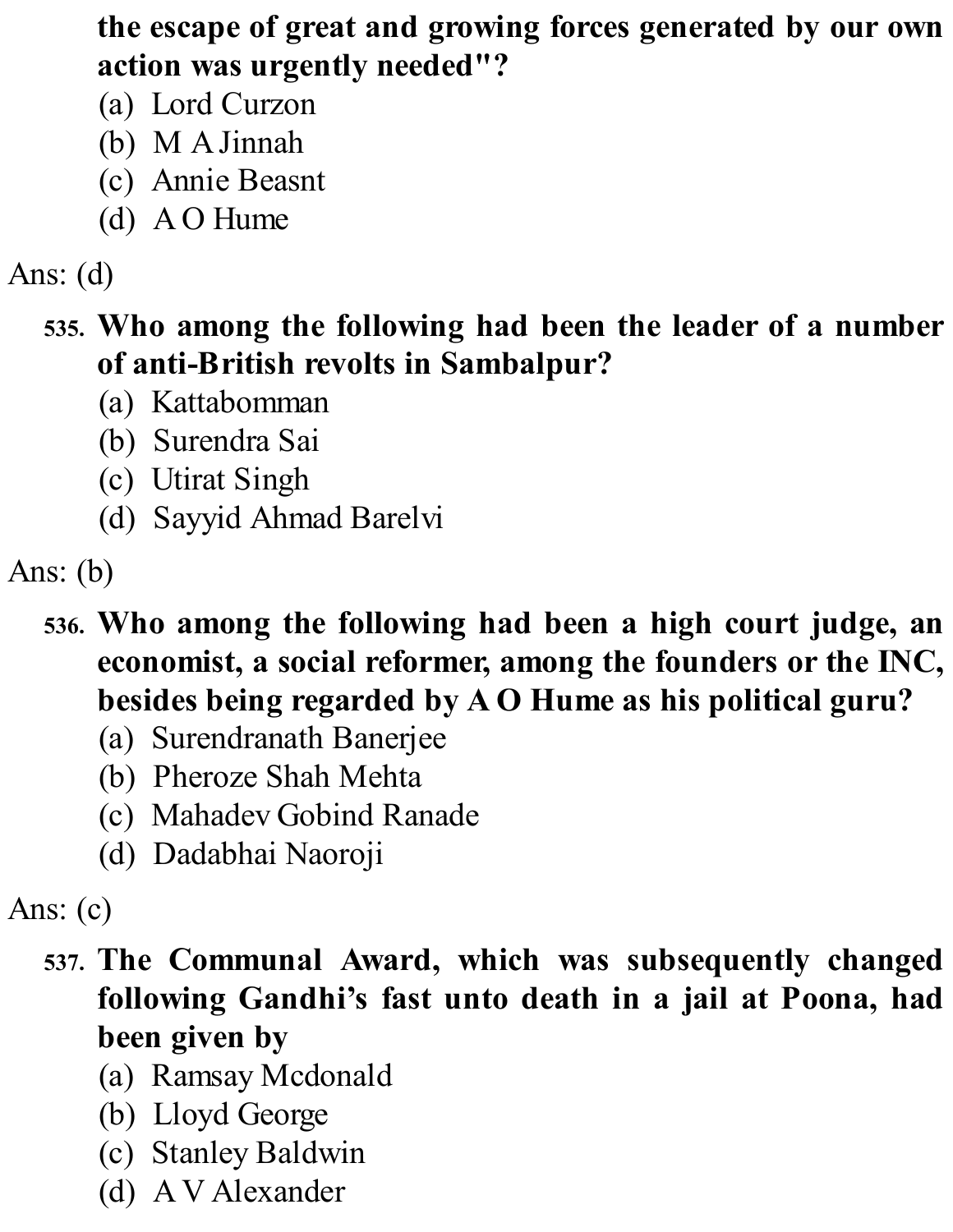Ans: (a)

### **538. Who had become the first Governor-General of India after independence?**

- (a) Dr Rajendra Prasad
- (b) Jawaharlal Nehru
- (c) Lord Pethick Lawrence
- (d) Lord Mountbatten
- Ans: (d)

#### **539. What had the Sir Charles Wood Despatch of 1854 primarily dealt with?**

- (a) Social reforms
- (b) Administrative reforms
- (c) Educational reforms
- (d) Political consolidation

Ans: (c)

## **540. The landmarks or Dalhousie's administration did not include**

- (a) Indian Railways
- (b) English as the medium of instruction
- (c) Public works department
- (d) Telegraph

Ans: (b)

## **541. The East India Company had taken Bombay from**

- (a) The Dutch
- (b) Charles I
- (c) Charles II
- (d) The Portuguese

Ans: (c)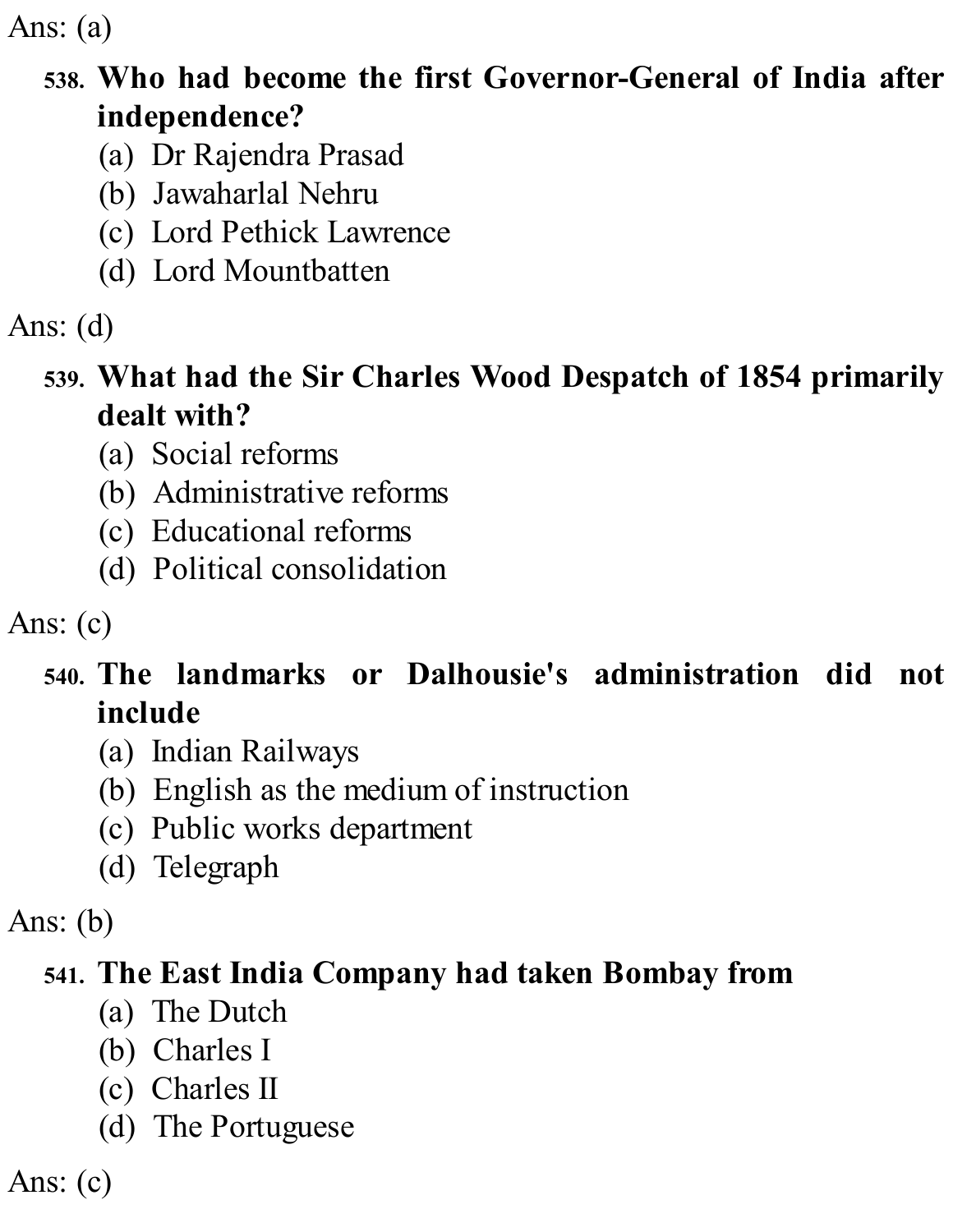- **542. Who among the following had during his reign introduced a new calendar, a new system or coinage, and new scales or weights and measures?**
	- (a) Tipu Sultan
	- (b) Murshid Quli Khan
	- (c) Raghunath Rao
	- (d) Lord Cornwallis

# Ans: (a)

## **543. During the Anglo-French struggle in the Carnatic, the French were finally defeated by the English in the battle of**

- (a) Trichinopoly
- (b) Arcot
- (c) Wandiwash
- (d) Pondicherry

# Ans: (c)

- **544. The English rounded Calcutta after obtaining the zamindari of three villages, viz Sutanuti, Kalikata and Govindpur, from the Mughal Viceroy of Bengal in 1698. The nucleus of the British settlement in Calcutta was**
	- (a) San Thome
	- (b) Victoria Memeorial
	- (c) Fort William
	- (d) Howrah Port

## Ans: (c)

# **545. The immediate cause of the Battle of Plassey was**

(a) The English attempts to strengthen their fortifications at Fort William.

(b) The English support and asylum to the political rivals of Nawab Siraj-ud-Daulah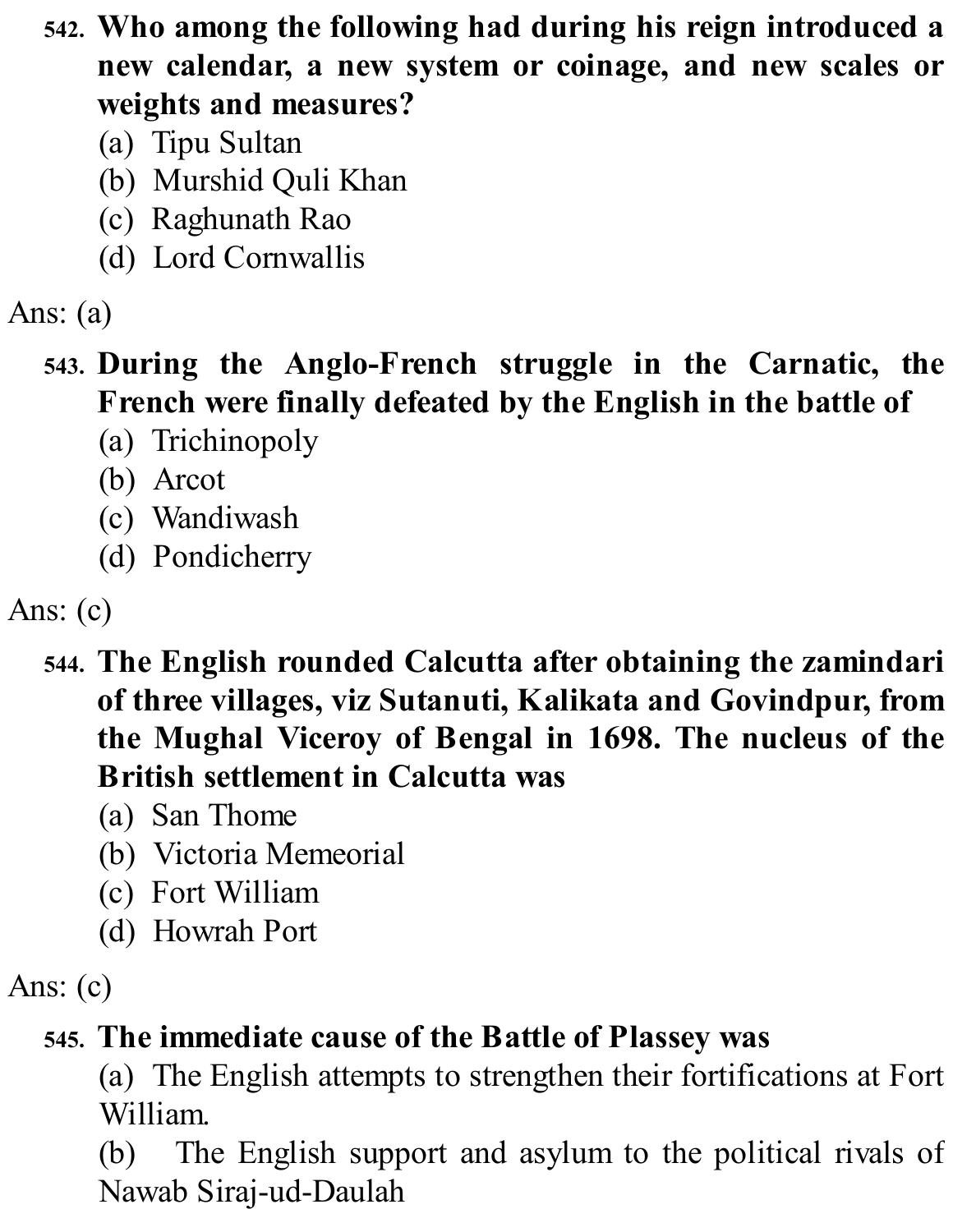(c) Misuse of Dastaks (passes for free trade) by the Company and its officials

(d) Siraj-ud-Daulah's attack on Fort William and capture of Calcutta (Alinagar)

Ans: (d)

### **546. Nawab Siraj-ud-Daulah or Bengal was defeated by the English in the battle of Plassey, mainly**

(a) because the English forces were much stronger than those of the Nawab

(b) because of Clive's conspiracy with the Nawab's Commander-

in- Chief Mir Jafar and rich bankers of Bengal

(c) because of Siraj-ud-Daulah's retirement from the battlefield

(d) because of the capture of a band of Frenchmen under the Nawab's service by the English

Ans: (b)

#### **547. PIassey is located near**

- (a) Murshidabad in West Bengal
- (b) Rajashahi in Bangladesh
- (c) Calcutta
- (d) Monghyr in Bihar

Ans: (a)

## **548. By the Act of 1858, the powers of the Board of Control and the Court of Directors were transferred to \_\_\_\_\_\_\_.**

- (a) The Secretary of State
- (b) Parliament
- (c) Viceroy
- (d) Commander-in-Chief

Ans: (a)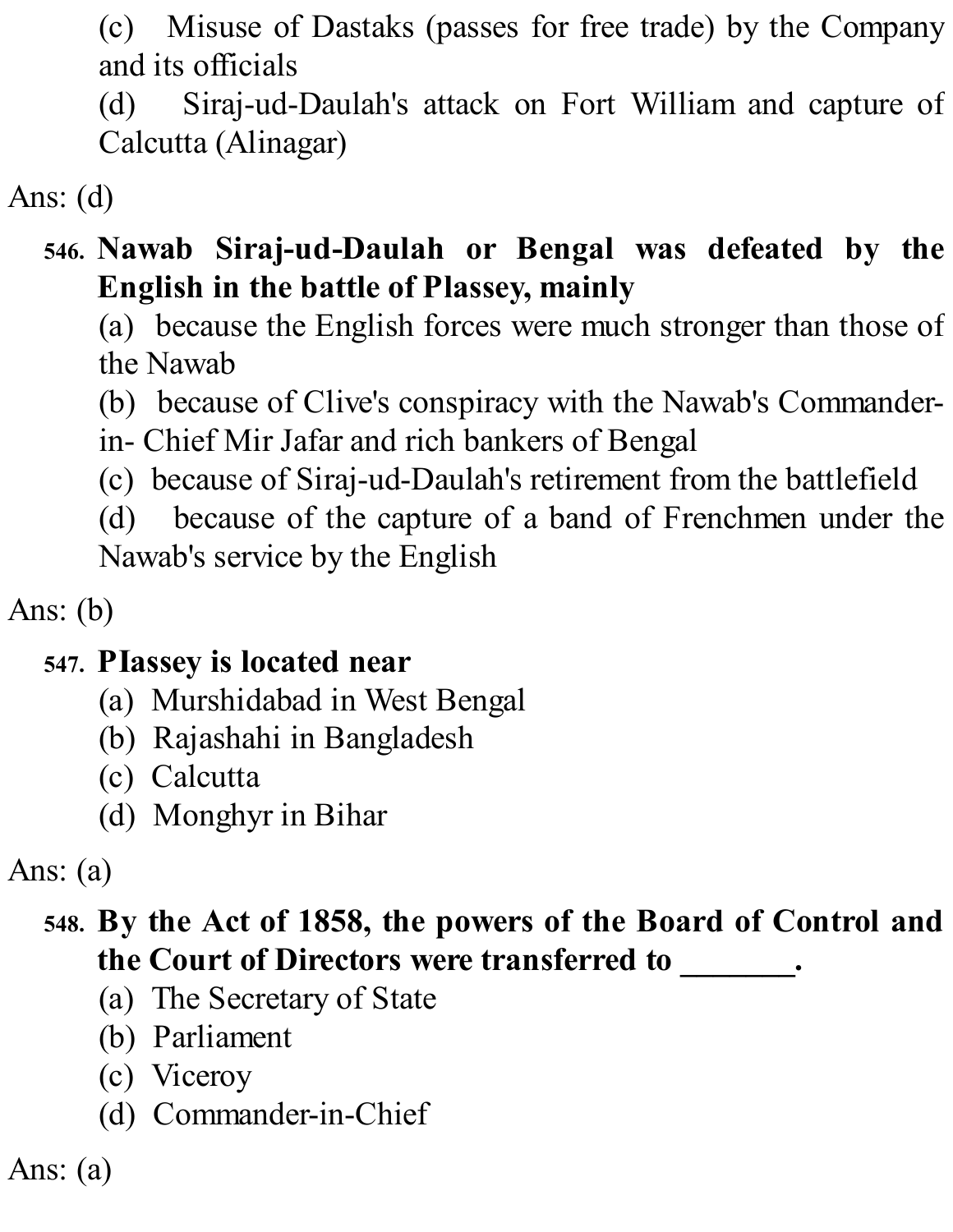### **549. The Governor-General was given power to issue ordinances by the act of**

- (a) 1858
- (b) 1861
- (c) 1860
- (d) 1871
- Ans: (b)

**550. The maximum number of additional members for the council of Bengal was raised from 20 to \_\_\_\_\_\_.**

- (a) 60
- (b) 50
- (c) 70
- (d) 25

Ans: (b)

### **551. Communal Representation was for the first time given in the interest of Muslims by**

- (a) The Indian Council Act of 1909
- (b) The Government of India Act of 1919
- (c) The Government of India Act of 1935
- (d) The Act of 1858

Ans: (a)

# **552. Match the following:**

| List-I                         | $List-II$ |
|--------------------------------|-----------|
| A. Montford Reforms            | 1.1909    |
| <b>B.</b> Morley Minto Reforms | 2.1919    |
| C. Independence Act            | 3.1946    |
| D. Cabinet Mission             | 4.1947    |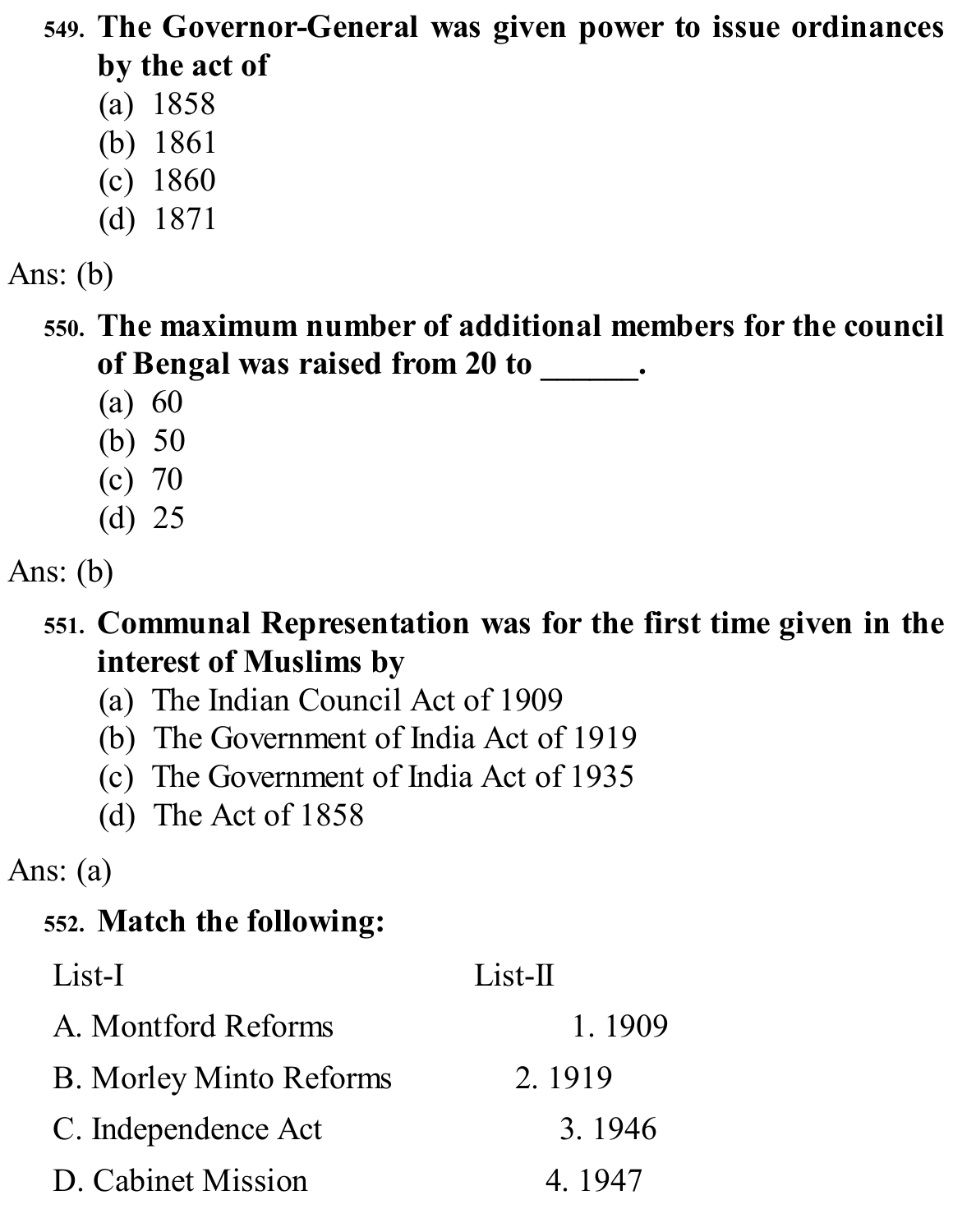Codes:

| A       | B                           | $\mathbf C$    | $\mathsf{D}$   |
|---------|-----------------------------|----------------|----------------|
| (a) $2$ |                             | 4              | 3              |
| $(b)$ 4 | 3                           | $\overline{2}$ |                |
| $(c)$ 3 | $\overline{4}$              |                | $\overline{2}$ |
| $(d)$ 1 | $\mathcal{D}_{\mathcal{C}}$ | 3              | 4              |

Ans: (a)

**553. The Government of India Act of 1919 made provision for the appointment of a/an \_\_\_\_\_\_ for India in the United Kingdom.**

- (a) Ambassador
- (b) Counsul
- (c) High Commissioner
- (d) Indian Member in the parliament of England

Ans: (b)

#### **554. The High Commissioner for India in the United Kingdom must be appointed by \_\_\_\_\_\_.**

- (a) Secretary of State for India
- (b) The Government of India
- (c) Parliament of England
- (d) By Indian National Congress

Ans: (b)

#### **555. Bicameral Legislature was first provided to India by the**

- (a) Pitt's India Act
- (b) Government of India Act of 1935
- (c) Government of India Act of 1919
- (d) Council Act of 1861

Ans: (c)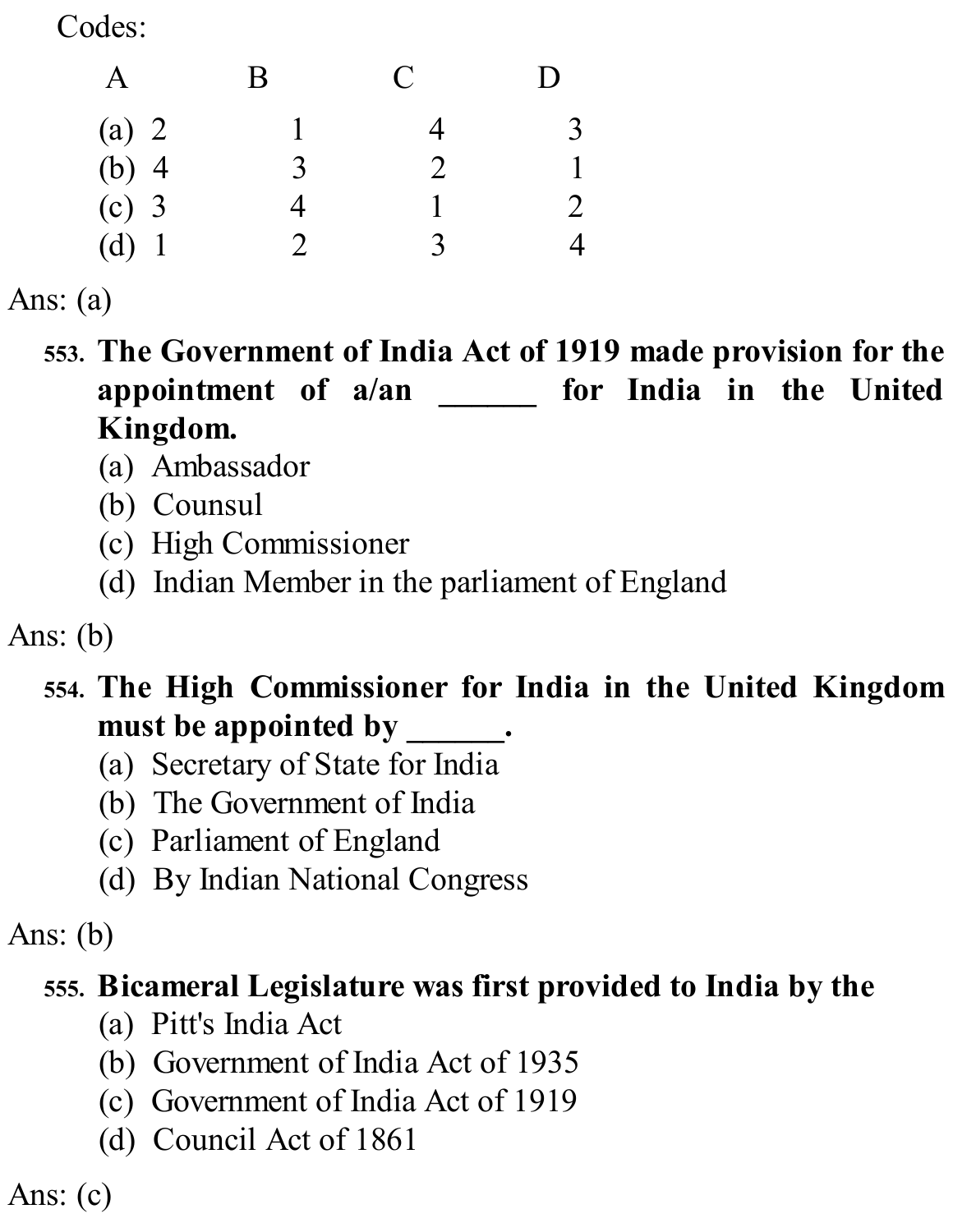**556. As per Act of 1919 the lower house of the Central Legislature was known as \_\_\_\_\_\_.**

- (a) Legislative Council
- (b) Legislative Assembly
- (c) House of Representatives
- (d) House of Commons

Ans: (b)

- **557. Provision was made in the Act of 1919, for the appointment of a Commission in \_\_\_\_\_\_ to investigate the working of the Constitution,**
	- (a) 1930
	- (b) 1929
	- (c) 1939
	- (d) 1925

Ans: (b)

- **558. The Government of India Act of 1935 consists of \_\_\_\_\_\_ sections and 10 schedules.**
	- (a) 300
	- (b) 330
	- (c) 321
	- (d) 331

Ans: (c)

- **559. Which of the following statements is not correct? The materials for the Government of India Act of 1935 were drawn from**
	- (a) The Simon Commission Report
	- (b) The Nehru Committee Report
	- (c) The White Paper issued by the British Government
	- (d) Morley-Minto Reforms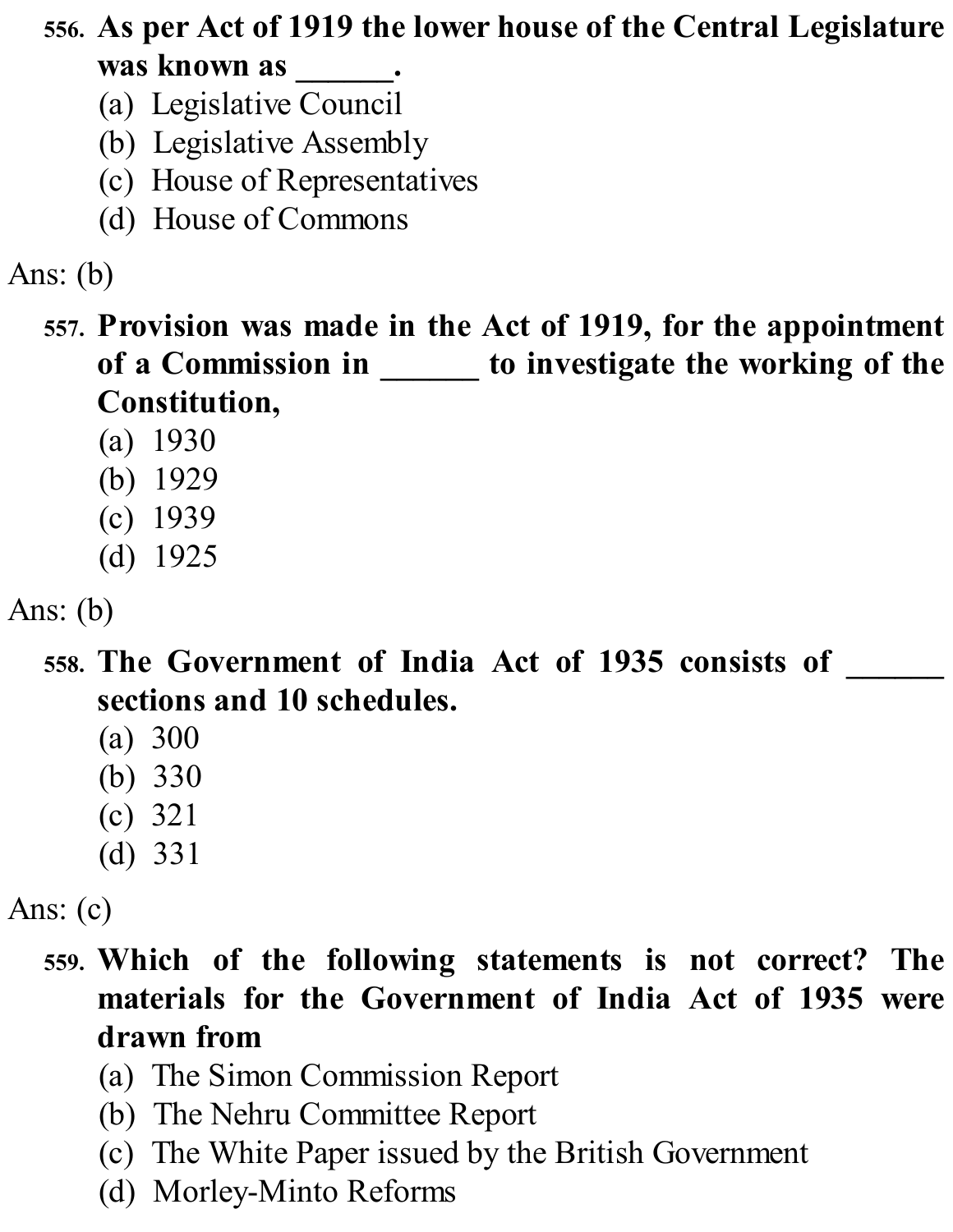Ans: (d)

## **560. The Government of India Act of 1935 borrowed its preamble from**

- (a) The Constitution of the USA
- (b) The Constitution of Australia
- (c) From the Government of India Act of 1919
- (d) From Pitt's India Act

Ans: (c)

#### **561. Which of the following statements is not correct? Provision was made In the Act of 1935 for**

- (a) The Central Subjects
- (b) Provincial Subjects
- (c) Concurrent Lists
- (d) AList of Subjects for Princely States

Ans: (d)

# **562. A Federal Railway Authority was established by the Act of**

- (a) 1909
- (b) 1919
- (c) 1935
- (d) 1861

Ans: (c)

## **563. Which of the following statements is not correct? As per the Act of 1935, the Federal Court would have jurisdiction to decide disputes between**

- (a) The Fderating Units
- (b) The Frderating Units and the Federal Government
- (c) The Federal Government and a Federating Units
- (d) The Secretary of State and the Viceroy's Council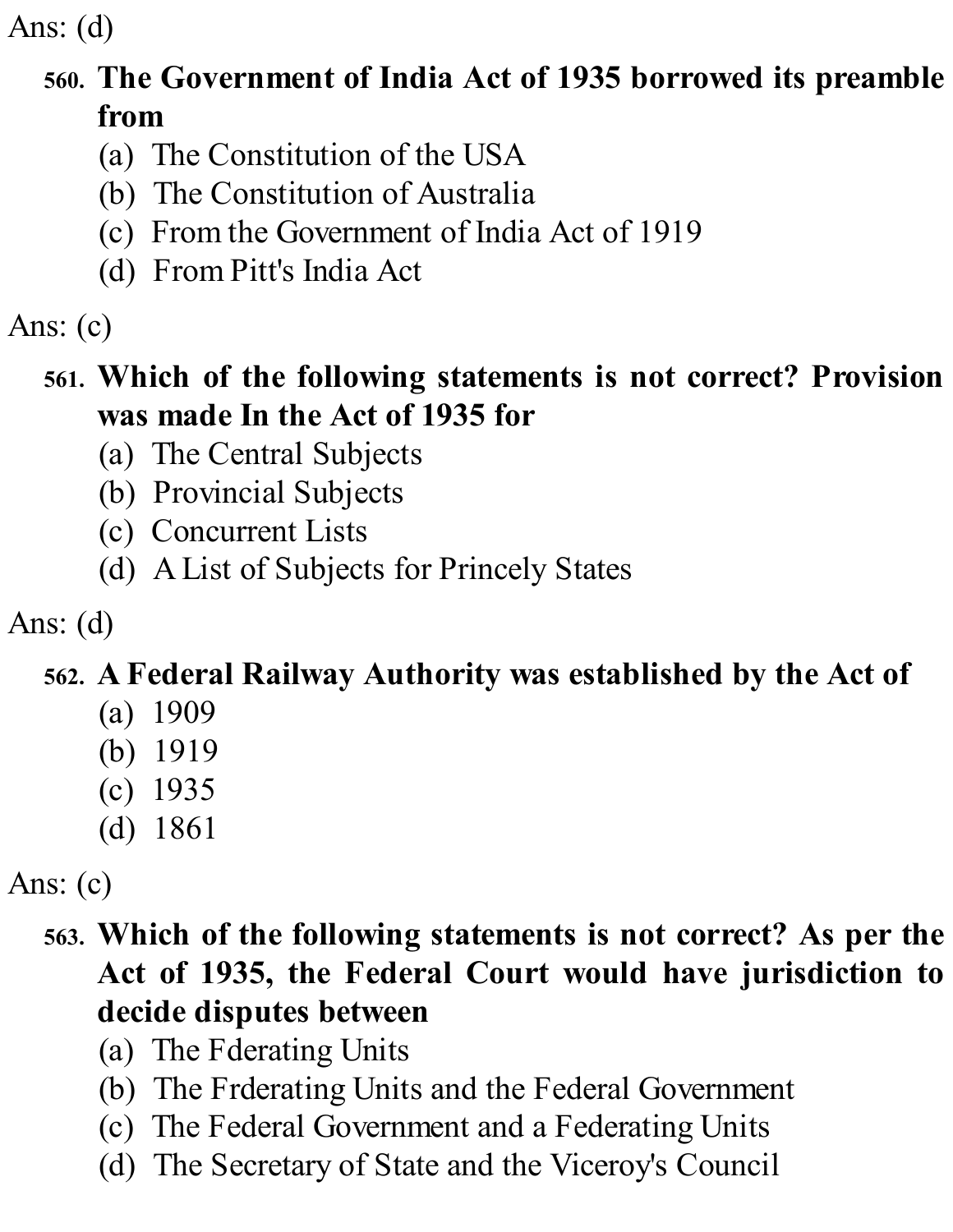Ans: (d)

## **564. During the Second World War the British forces were defeated at \_\_\_\_\_\_.**

- (a) London
- (b) Dunkirk
- (c) Paris
- (d) Liverpool
- Ans: (b)

#### **565. 'We do not seek our independence out of Britain's ruin' said**

- (a) Pandit Jawaharlal Nehru
- (b) Mahatma Gandhi
- (c) Gokhale
- (d) Rabindranath Tagore

Ans: (b)

#### **566. During the Second World War Churchill replaced \_\_\_\_\_ as Prime Minister of England.**

- (a) Chamberlain
- (b) Attlee
- (c) Disraeli
- (d) Asquith

Ans: (a)

- **567. Who said that he had not become His Majesty's first Minister to preside over the liquidation of the British Empire?**
	- (a) Attlee
	- (b) Churchill
	- (c) Disraeli
	- (d) Loyd George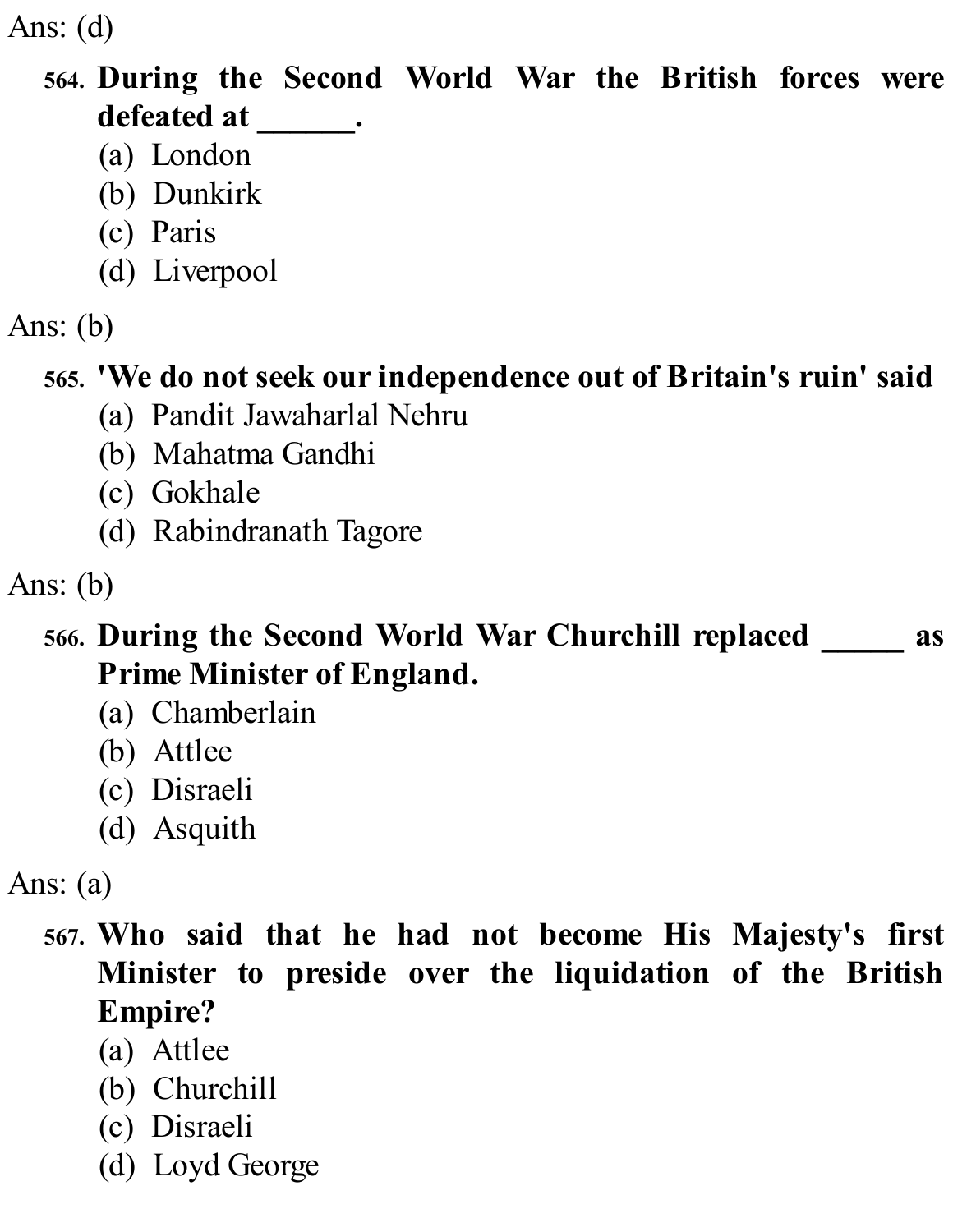Ans: (b)

#### **568. 'August Offer' was issued on \_\_\_\_\_\_ 1940.**

- (a) 8 August
- (b) 15 August
- (c) 20 August
- (d) 30 August

#### Ans: (a)

# **569. 'August Offer' was issued by \_\_\_\_\_.**

- (a) Crown
- (b) Parliament
- (c) Viceroy
- (d) Secretary of State

Ans: (c)

# **570. The Indians were allowed to frame their Constitution by**

- (a) The Council Act of 1909
- (b) Montford Reforms
- (c) August Offer
- (d) The Government of India Act of 1935

Ans: (c)

## **571. Jinnah gave his opposition to Wavell's Plan in the Conference held at \_\_\_\_\_\_.**

- (a) Delhi
- (b) Shimla
- (c) Calcutta
- (d) Madras

Ans: (b)

**572. The Cabinet Mission which arrived Delhi in 1946 was headed by**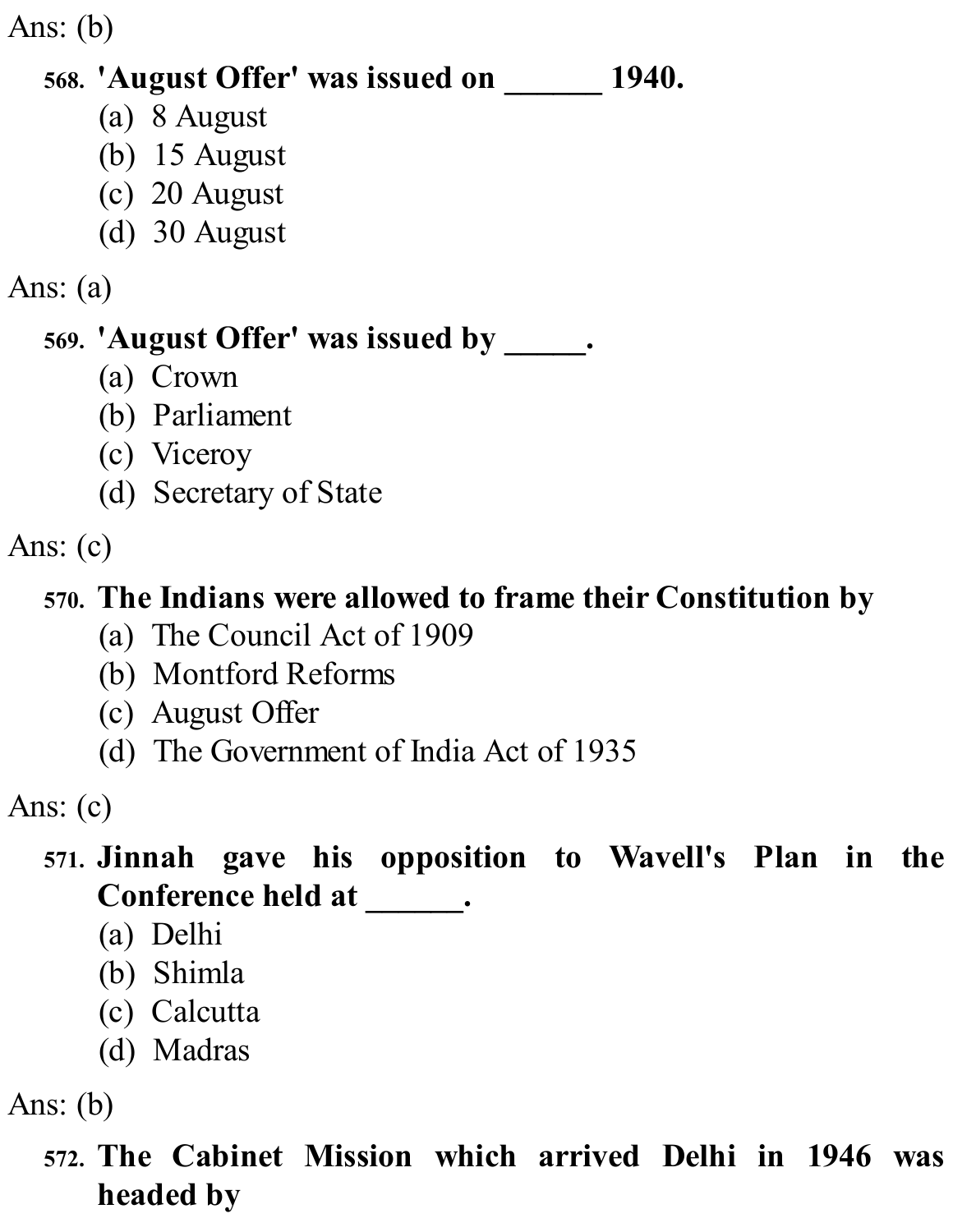- (a) Lord Pethrick Lawrence
- (b) Sir Stafford Cripps
- (c) AV Alexander
- (d) Lord Attlee

Ans: (a)

- **573. In the Provinces were allowed to form groups with common executives and legislatures.**
	- (a) Wavell Plan
	- (b) Dikie Bird Plan
	- (c) Cabinet Mission Plan
	- (d) Mountbatten Plan

Ans: (c)

- **574. As per Cabinet Mission Plan, the strength of the Constituent Assembly would be**
	- (a) 389
	- (b) 289
	- (c) 250
	- (d) 350

Ans: (a)

- **575. In the Cabinet Mission Plan, provision was made for the Commissioner's Provinces to represent by \_\_\_\_\_\_ members in the Constituent Assembly.**
	- (a) 14
	- (b) 10
	- (c) 8
	- (d) 4

Ans: (d)

**576. As per Cabinet Mission Plan, the Princely States would be**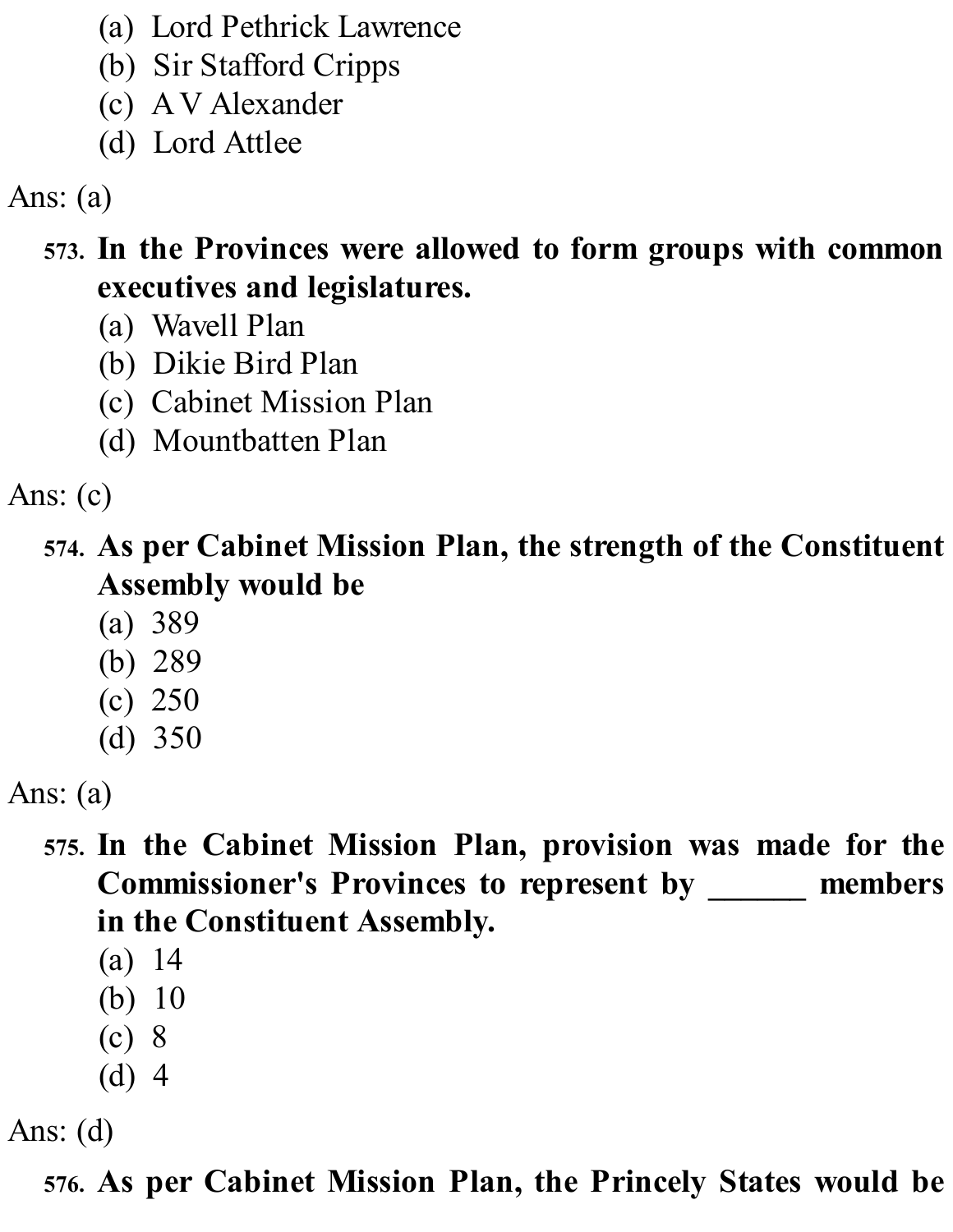**represented by \_\_\_\_\_\_ members in the Constituent Assembly.** (a) 90

- (b) 93
- (c) 103
- (d) 100
- Ans: (b)
	- **577. The Constitution drawn by the Constituent Assembly (provided in the Cabinet Mission Plan) would be implemented by**
		- (a) Parliament
		- (b) The British Government
		- (c) Viceroy
		- (d) Indian National Congress

Ans: (b)

- **578. Which of the following was not included in the Treaty to be negotiated as provided in the Cabinet Mission Plan?**
	- (a) The Indian Union
	- (b) Constituent Assembly
	- (c) Indian National Congress
	- (d) The United Kingdom

Ans: (c)

## **579. As per the Cabinet Mission Plan, the power would be first transferred to \_\_\_\_\_\_.**

- (a) The Indian National Congress
- (b) The Interim Government
- (c) The Viceroy
- (d) The Princes of the States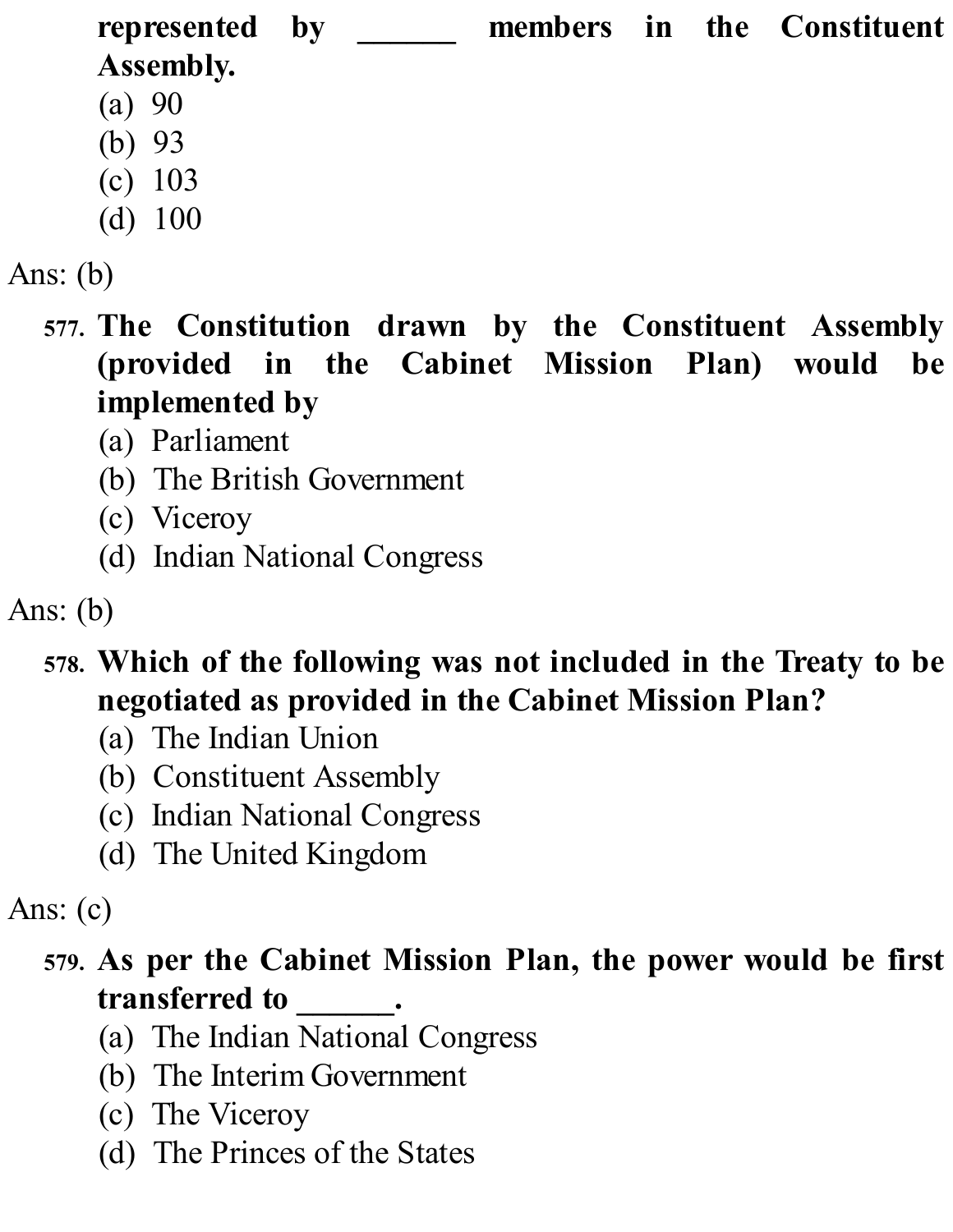Ans: (b)

#### **580. The Province of Bengal Constituted by the Act of 1935 would cease to exist as per \_\_\_\_\_\_.**

- (a) The Cabinet Mission Plan
- (b) Wavell's Plan
- (c) The Indian Independence Act of 1947
- (d) The Dikie Bird Plan

Ans: (c)

#### **581. As per the Act of Indian Independence, the boundaries of East Bengal, West Bengal and Assam would be determined by**

- (a) The National Congress
- (b) The Muslim League
- (c) The Award of a Boundary Commission
- (d) The People living in those boundary areas

Ans: (c)

#### **582. Which of the following was not included in Pakistan by the Independence Act?**

- (a) East Bengal
- (b) The West Punjab
- (c) Sind
- (d) West Bengal

Ans: (d)

## **583. As per Indian Independence Act, the Suzerainty of His Majesty over the Indian State would come to an end on**

- **\_\_\_\_\_\_.** (a) 15 August, 1947
- (b) 14 August, 1947
- (c) 15 August, 1950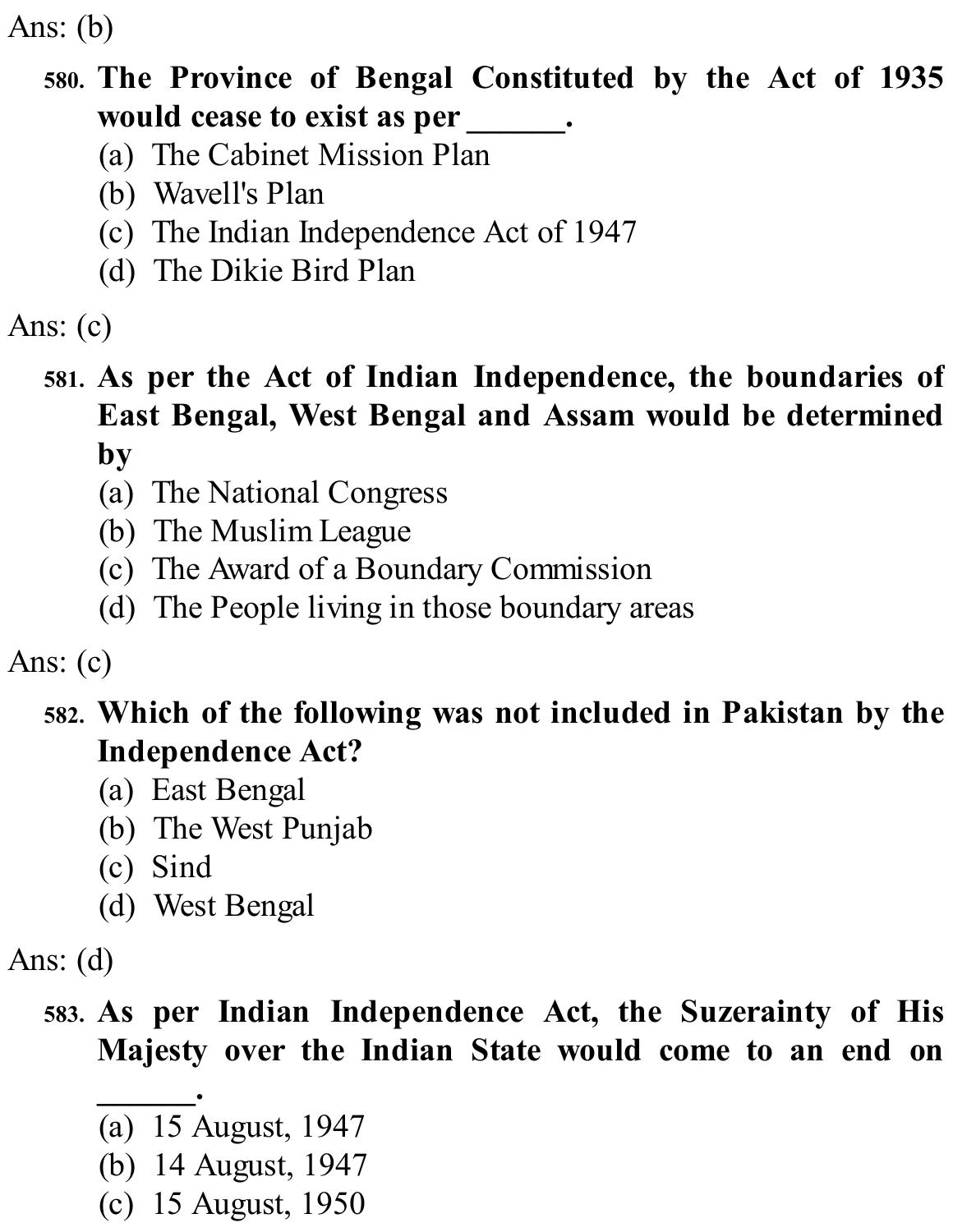(d) 26 January, 1950

Ans: (b)

#### **584. Who played an important role in bringing all the States In the Independent India Into the country's unity?**

- (a) Sardar Patel
- (b) Hume
- (c) Subhash Chandra Bose
- (d) Dr Rajendra Prasad
- Ans: (a)

# **585. Sardar Patel brought all the Indian States into the Country's unity**

- (a) By a bloody revolution
- (b) By using armed forces
- (c) By a bloodless revolution
- (d) With the help of the English
- Ans: (c)
	- **586. On Cabinet Mission, \_\_\_\_\_\_\_ observed, "the proposals preserve the essential unity of India which la threatened by the dispute between two major communities".**
		- (a) Lord Wavell
		- (b) Nehru
		- (c) Patel
		- (d) Mahatma Gandhi\

Ans: (a)

# **587. \_\_\_\_\_\_ was primarily responsible for making India a secular State.**

- (a) Gandhi
- (b) Patel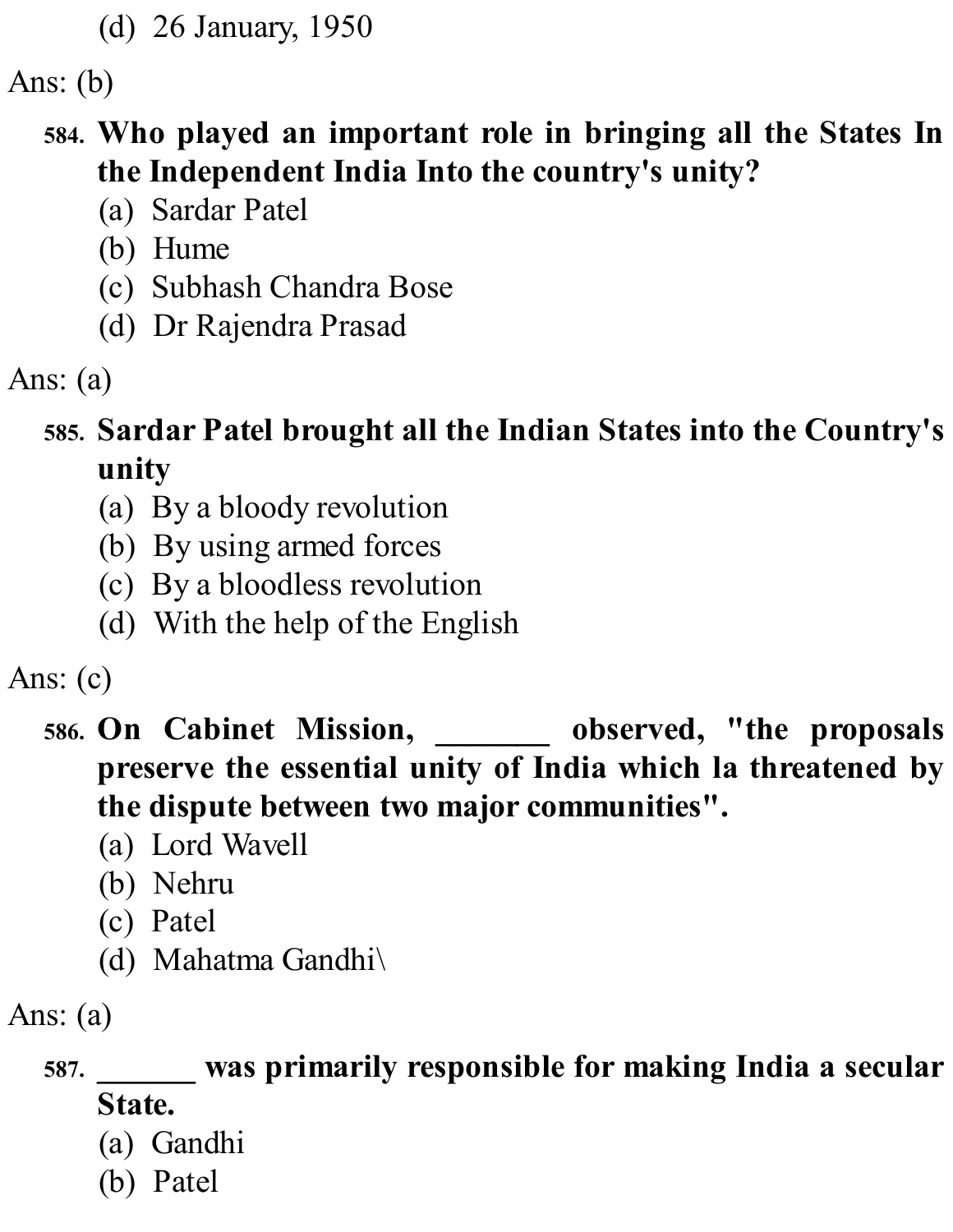- (c) Jawaharlal Nehru
- (d) Gokhale

Ans: (c)

# **588. Which of the following influenced the makers of Indian Constitution?**

- (a) The Constitution of China
- (b) The Constitution of USSR
- (c) The Constitution of USA
- (d) The Constitution of Japan

Ans: (c)

#### **589. Of the following who are not given reserved seats in the Indian legislature?**

- (a) Scheduled Caste
- (b) Scheduled Tribes
- (c) Anglo-Indian
- (d) Landed Gentry

Ans: (d)

# **590. India is in favour of \_\_\_\_\_\_ in the economic field.**

- (a) Public Sector
- (b) Private Sector
- (c) Mixed Economy
- (d) Capitalistic Economy

Ans: (c)

# **591. Tashkent Agreement was signed between India and \_\_\_\_\_\_\_.**

- (a) Pakistan
- (b) China
- (c) Tibet
- (d) Afghanistan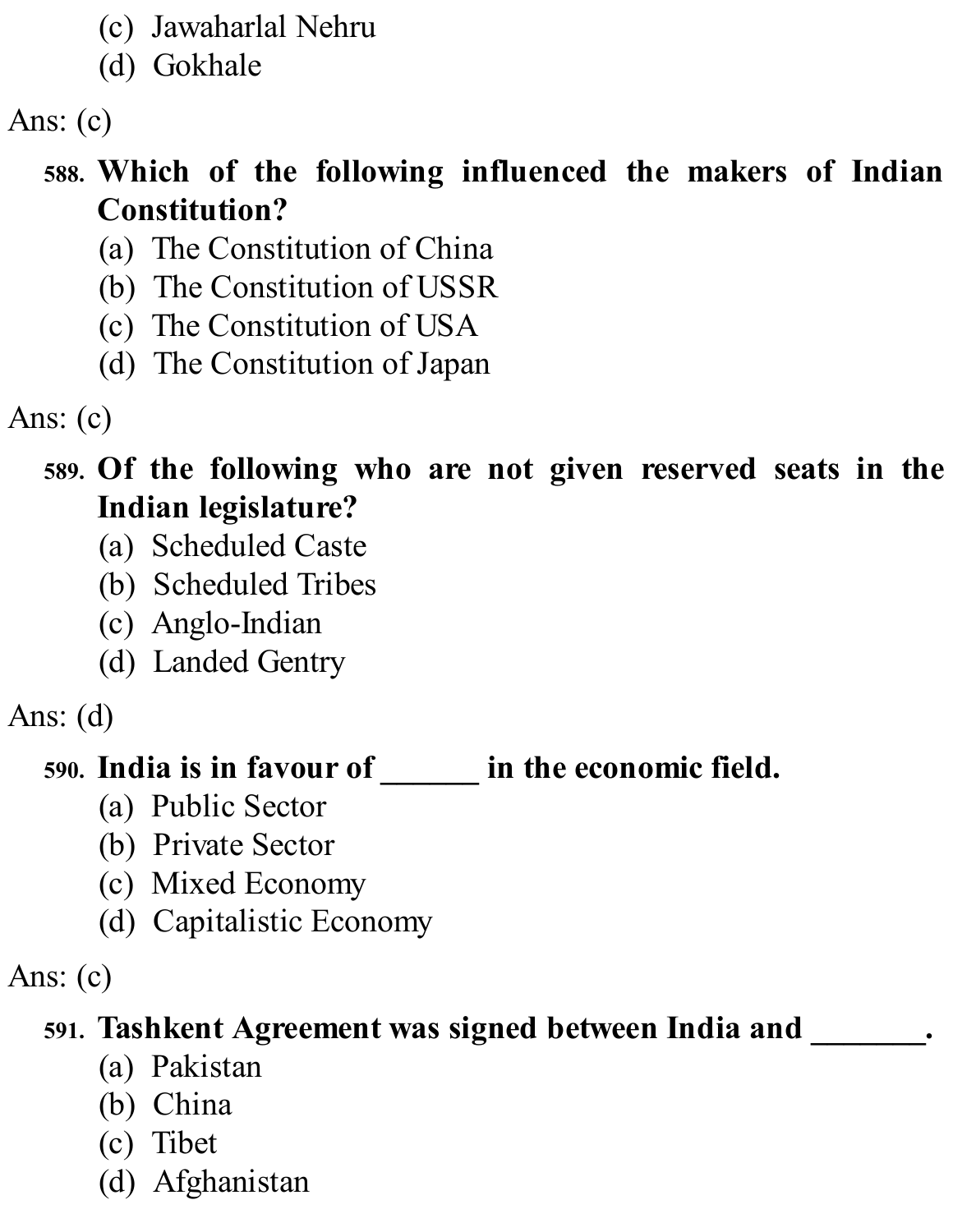Ans: (a)

#### **592. China invaded Indian frontiers in the year \_\_\_\_\_\_.**

- (a) 1956
- (b) 1960
- (c) 1962
- (d) 1965

Ans: (c)

**593. Tashkent Agreement was signed between India and Pakistan in the year**

- (a) 1960
- (b) 1966
- (c) 1970
- (d) 1950

Ans: (b)

**594. Before the Regulating Act was passed in 1773, there was \_\_\_\_\_ at home to, administer the East India Company.**

- (a) ACommittee of 24
- (b) ASecretary
- (c) ACouncil of Lords
- (d) ABoard of Revenue

Ans: (a)

## **595. The Presidents of early English Settlements (Madras, Bombay and Calcutta) were responsible to \_\_\_\_\_\_\_.**

- (a) The House of Common
- (b) The House of Lords
- (c) The Home Government of the Company
- (d) The Council of Senior Merchants

Ans: (c)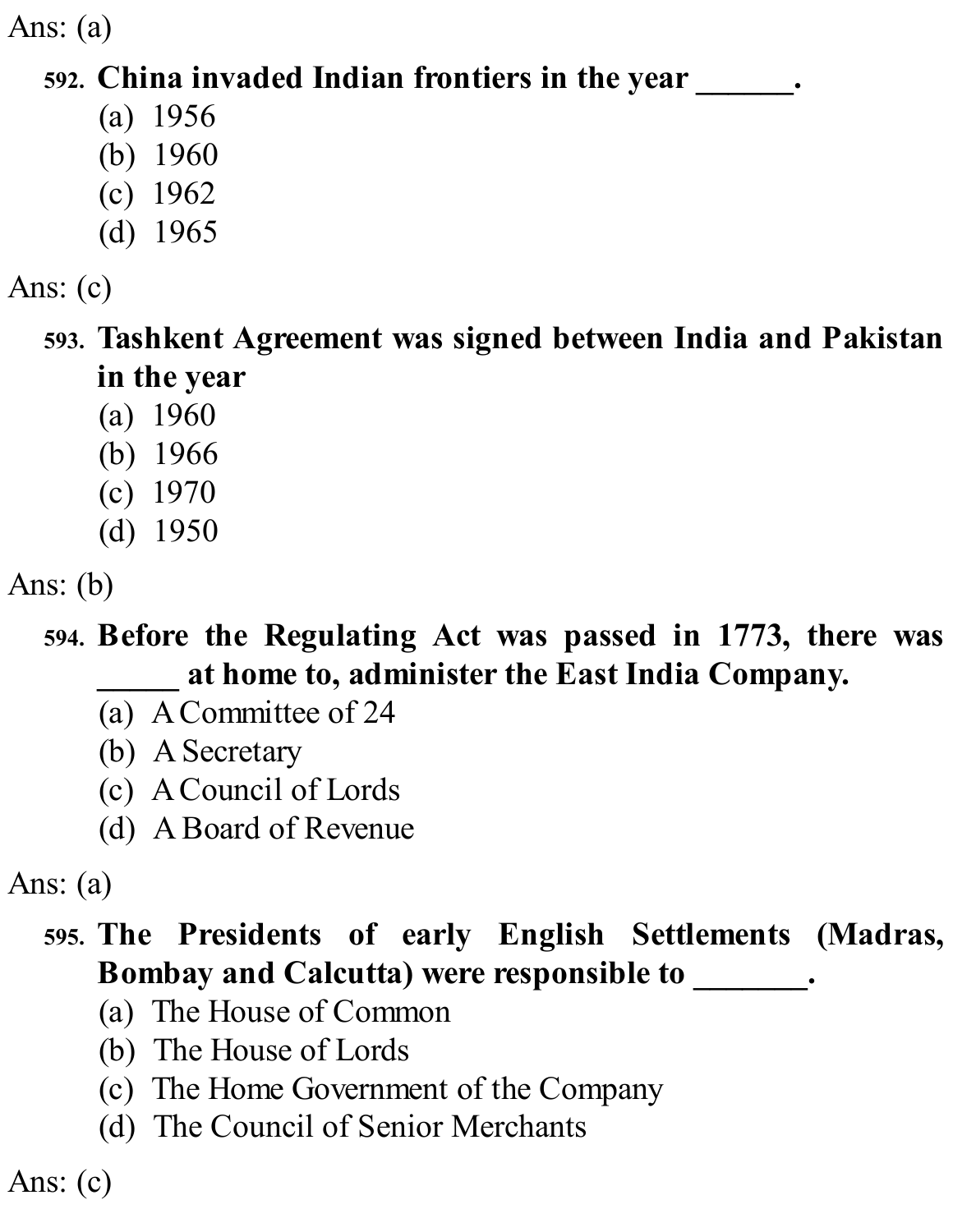## **596. Which of the following statements is not correct? According to Pitt's India Act the Board of Control would consist of**

- (a) The Chancellor of the Exchequer
- (b) Secretary of State for India
- (c) Four Privy Councillors
- (d) The Governor-General

## Ans: (d)

#### **597. As per Pitt's India Act the Committee of Secrecy would consist of three members of \_\_\_\_\_\_.**

- (a) The Board of Control
- (b) The Court of Directors
- (c) The House of Commons
- (d) The House of Lords

## Ans: (b)

## **598. The Pitt's India Act empowered the Governor-General with**

- (a) Power of vote
- (b) Acasting vote
- (c) The power to dismiss the council
- (d) The power to add more members to the council

Ans: (b)

## **599. Pitt's India Act brought the company in direct subordination to a body representing \_\_\_\_\_\_\_.**

- (a) The Parliament of Britain
- (b) The English Merchants in India
- (c) The Indian Merchants
- (d) Princely States

Ans: (a)

## **600. The Objective of Non-alignment of India's foreign policy**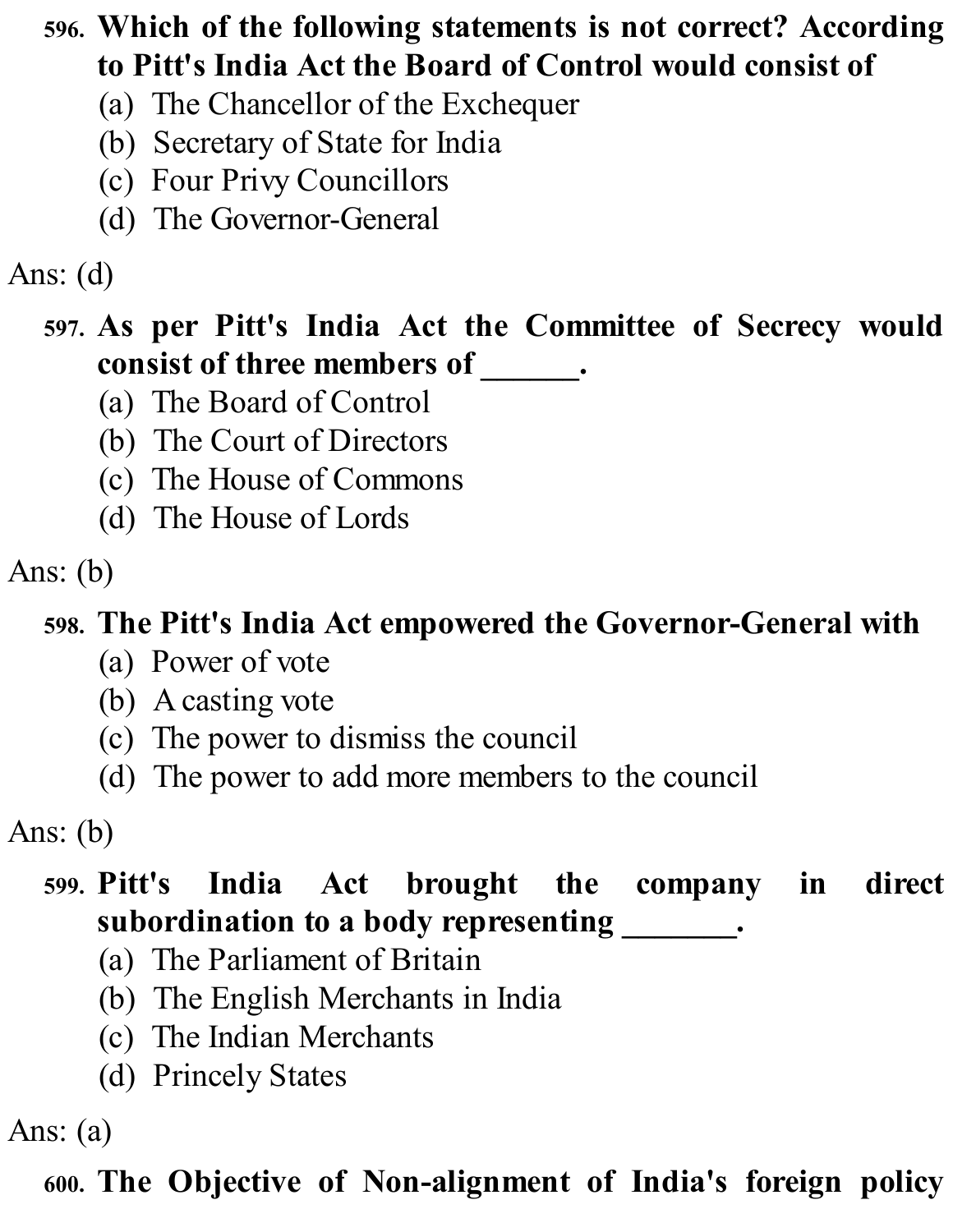#### **means**

- (a) To stand in isolation from world affairs
- (b) To judge every international issue on its own merit
- (c) c).To interfere in the internal matters of a country
- (d) Not to help any country

#### Ans: (b)

#### **601. The Indian Civil Service Examination was thrown open to all by the Act of**

- (a) 1853
- (b) 1858
- (c) 1813
- (d) 1784

Ans: (b)

#### **602. Indirect election was introduced in India by the Act of**

- (a) 1853
- (b) 1858
- (c) 1892
- (d) 1833

#### **603. As per the Act of 1919, the Council of India would consist of a minimum of 8 and a maximum of \_\_\_\_\_\_ members.**

- (a) 15
- (b) 12
- (c) 10
- (d) 20

Ans: (b)

- **604. The term of office of member of the Council of India as per the act of 1919 was**
	- (a) 5 years
	- (b) 4 years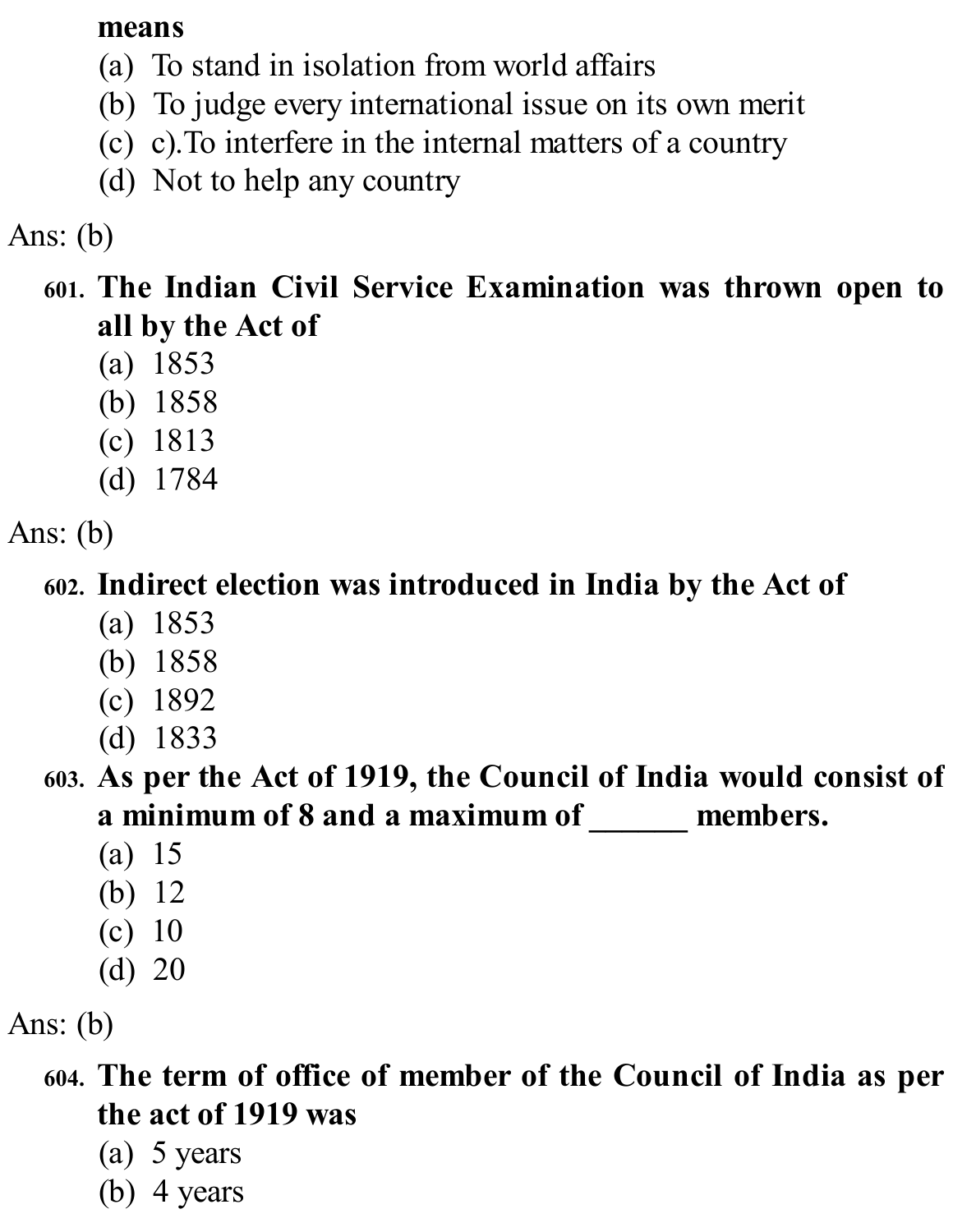- (c) 2 years
- (d) 6 years

Ans: (a)

## **605. As per 'August Offer' the British objective for India was**

- **\_\_\_\_\_\_.** (a) Dominion Status
- (b) Puma Swaraj
- (c) Responsible Government
- (d) Provincial Authority

Ans: (a)

#### **606. Wavell Plan was announced in the year**

- (a) 1945
- (b) 1942
- (c) 1946
- (d) 1940

#### Ans: (a)

## **607. As per Wavell's Plan the external affairs would be under the charge of \_\_\_\_\_\_.**

- (a) Viceroy
- (b) Parliament
- (c) An Indian Member of the Executive Council
- (d) Secretary of State

Ans: (c)

## **608. The Cabinet Mission Plan ruled out the possibility of the formation of**

- (a) Union of India
- (b) Pakistan
- (c) Constituent Assembly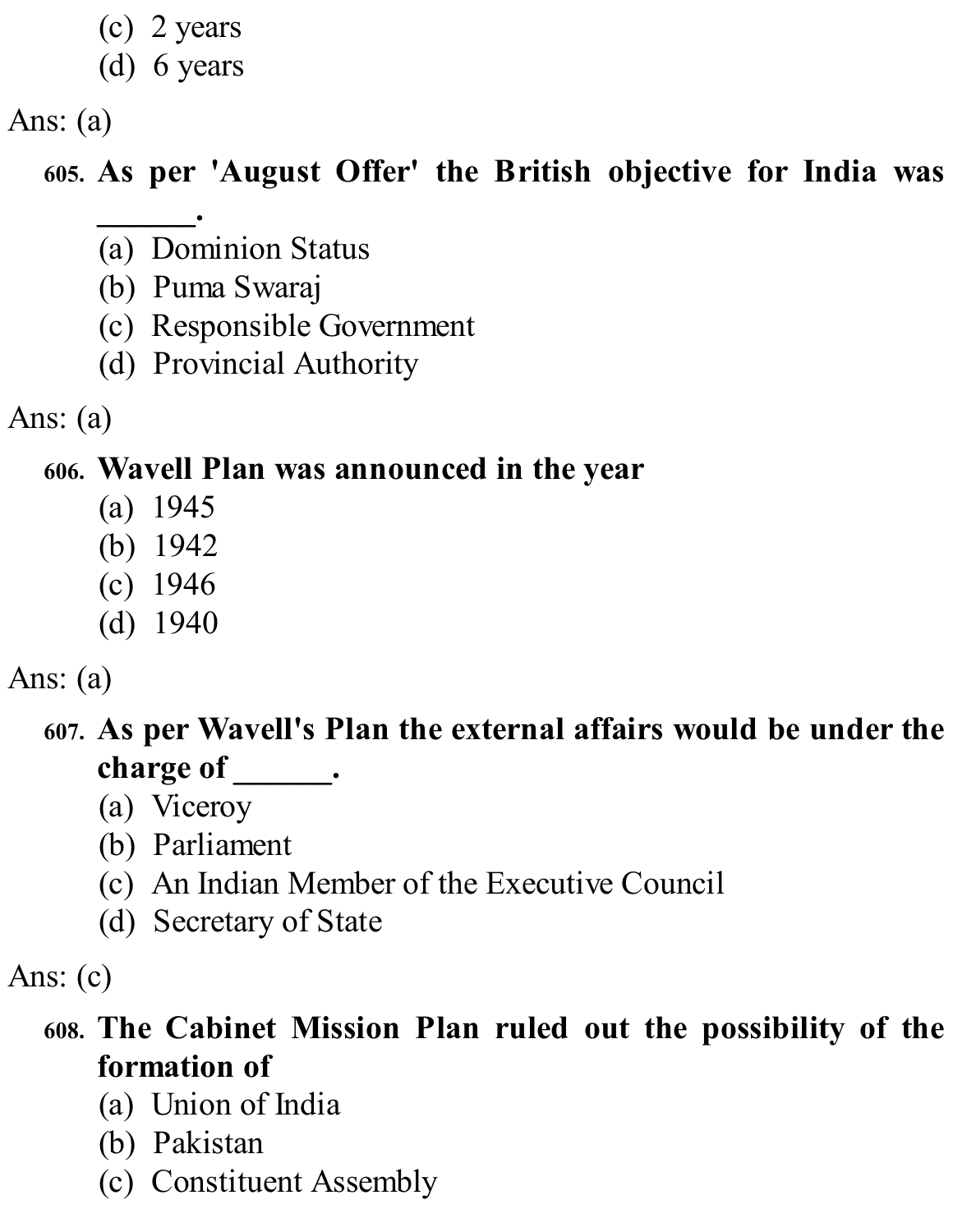(d) Groups by Provinces

Ans: (b)

- **609. The Shimla Conference which was convened as per Wavell's Plan ended in failure because of the stiff opposition of**
	- (a) Gandhi
	- (b) Jawaharlal Nehru
	- (c) Jinnah
	- (d) Rajaji
- Ans: (c)
	- **610. As per the Indian Independence Act of 1947, which of the following did not form a part of Pakistan?**
		- (a) East Bengal and the West Punjab
		- (b) Sind and British Baluchistan
		- (c) The North West Frontier
		- (d) Assam

Ans: (d)

## **611. Of the following, which did not influence the fathers of Indian Constitution? The Constitution of**

- (a) The USA
- (b) The USSR
- (c) Canada
- (d) Ireland

Ans: (b)

**612. The first strategically placed factory that the Britishers had fortified was at**

- (a) Surat
- (b) Bombay
- (c) Masulipatnam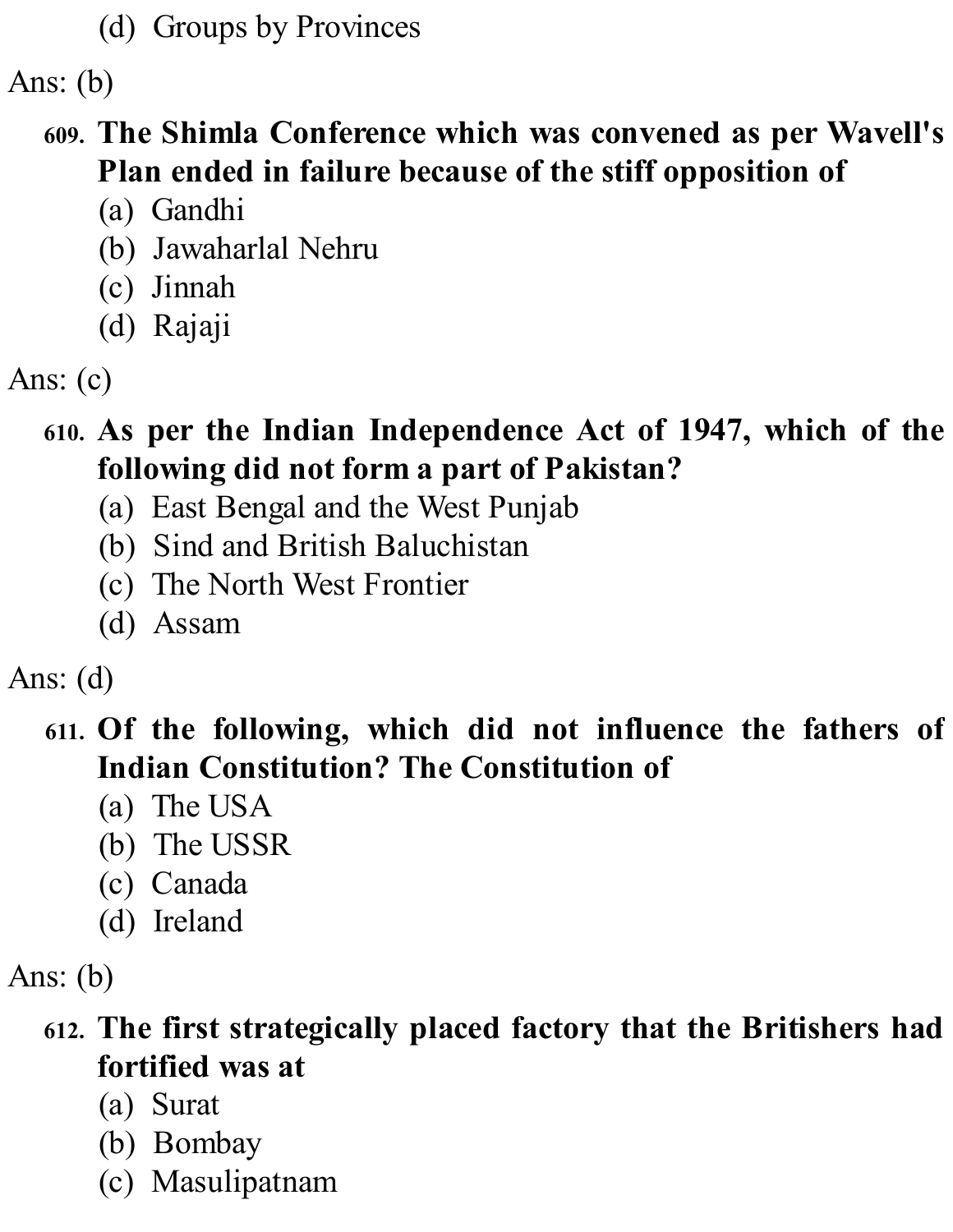(d) Madras

Ans: (d)

- **613. To whom is the statement "Cowardice and ahimsa do not go together any more than water and fire" attributed?**
	- (a) Acharya Narendra Dev
	- (b) M K Gandhi
	- (c) Swami Vivekananda
	- (d) Jayaprakash Narayan

Ans: (b)

## **614. The Indian National Congress had been formed with the knowledge and approval of Lord**

- (a) Dufferin
- (b) Mountbatten
- (c) Ripon
- (d) Curzon

#### Ans: (a)

**615. Lord is regarded to have been the father of local selfgovernment in India.**

- (a) Ripon
- (b) Bentinck
- (c) Curzon
- (d) Mayo

Ans: (a)

#### **616. The problem that exercised and evoked the reformists in the 19th century to the greatest extent related to**

- (a) Education
- (b) Caste restrictions
- (c) Religious revivalism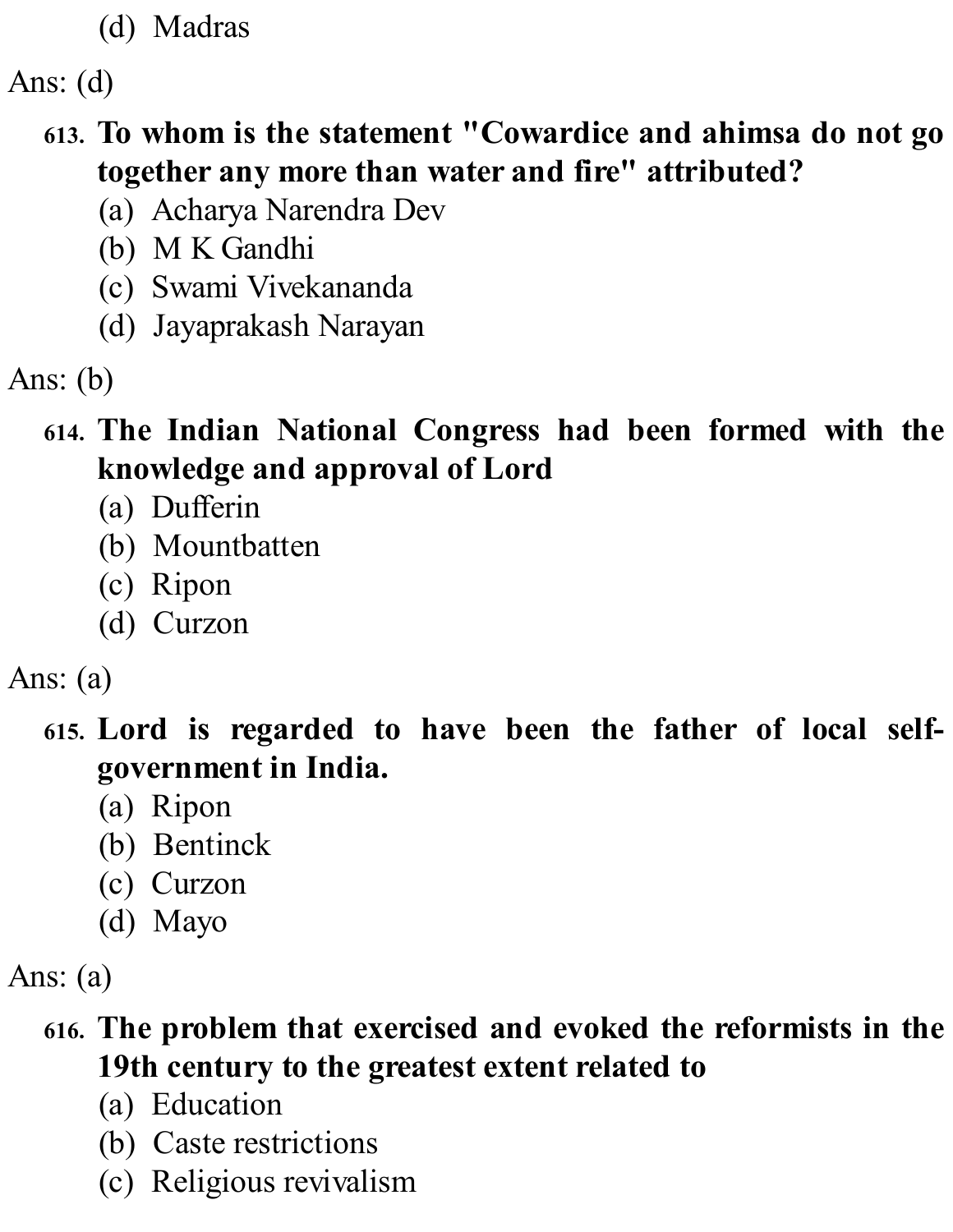(d) Women's issues

Ans: (d)

#### **617. Which of the following was the most important feature of the Montague-Chelmsford reforms?**

- (a) Self-government
- (b) The Factory Act
- (c) System of Dyarchy
- (d) Transfer of Power of Congress

Ans: (c)

# **618. The famous Quit India Resolution was passed on**

- (a) August 8, 1942
- (b) August 28, 1942
- (c) April 4, 1928
- (d) April 24, 1928

Ans: (a)

## **619. On which day had premier Attlee conceded that the British would quit India by June, 1948?**

- (a) January 26, 1947
- (b) August 15, 1947
- (c) January 26, 1948
- (d) February 20, 1947

Ans: (d)

## **620. The revolt of 1857 had its beginnings in**

- (a) Meerut
- (b) Plassey
- (c) Madras
- (d) Bombay

Ans: (a)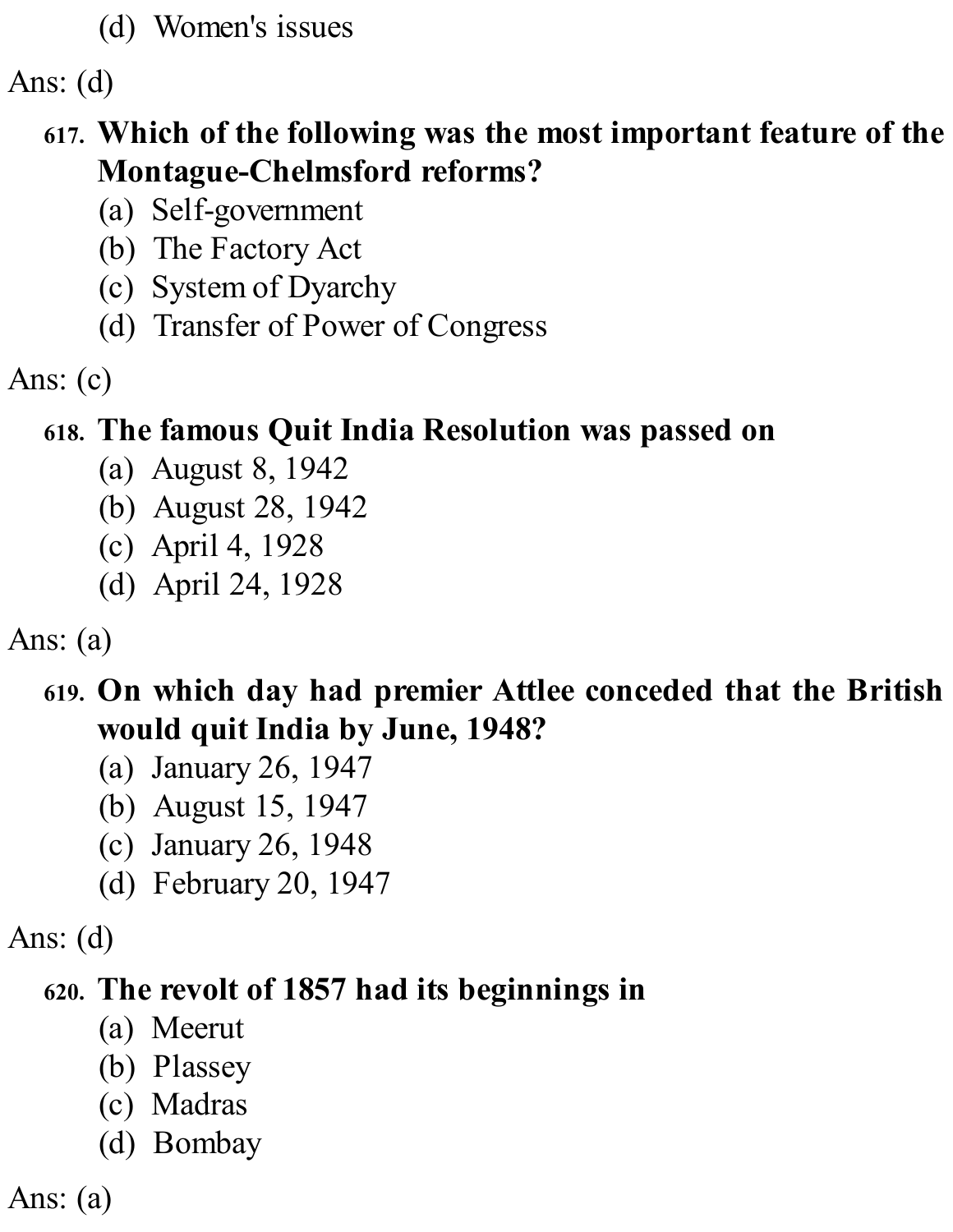**621. Who had formulated and perfected the use of the subsidiary alliance system?**

- (a) Lord Mayo
- (b) Lord Curzon
- (c) Lord Dalhousie
- (d) Lord Wellesley

## Ans: (d)

#### **622. Whom had the rebels of 1857 enthroned as the emperor/emperess of India?**

- (a) Rani Laxmi Bai of Jhansi
- (b) Tantia Tope
- (c) Bahadur Shah Zafar
- (d) Faqir-ud-din

- **623. Which great war was fought between the years 1914 and 1918?**
	- (a) The Battle of Tarain
	- (b) The First World War
	- (c) The Battle of Plassey
	- (d) The Second World War

Ans: (b)

## **624. In which year was the Indian Home Rule Society founded?**

- (a) 1905
- (b) 1908
- (c) 1911
- (d) 1914

Ans: (a)

# **625. Who had founded the Indian Home Rule Society?**

Ans: (c)